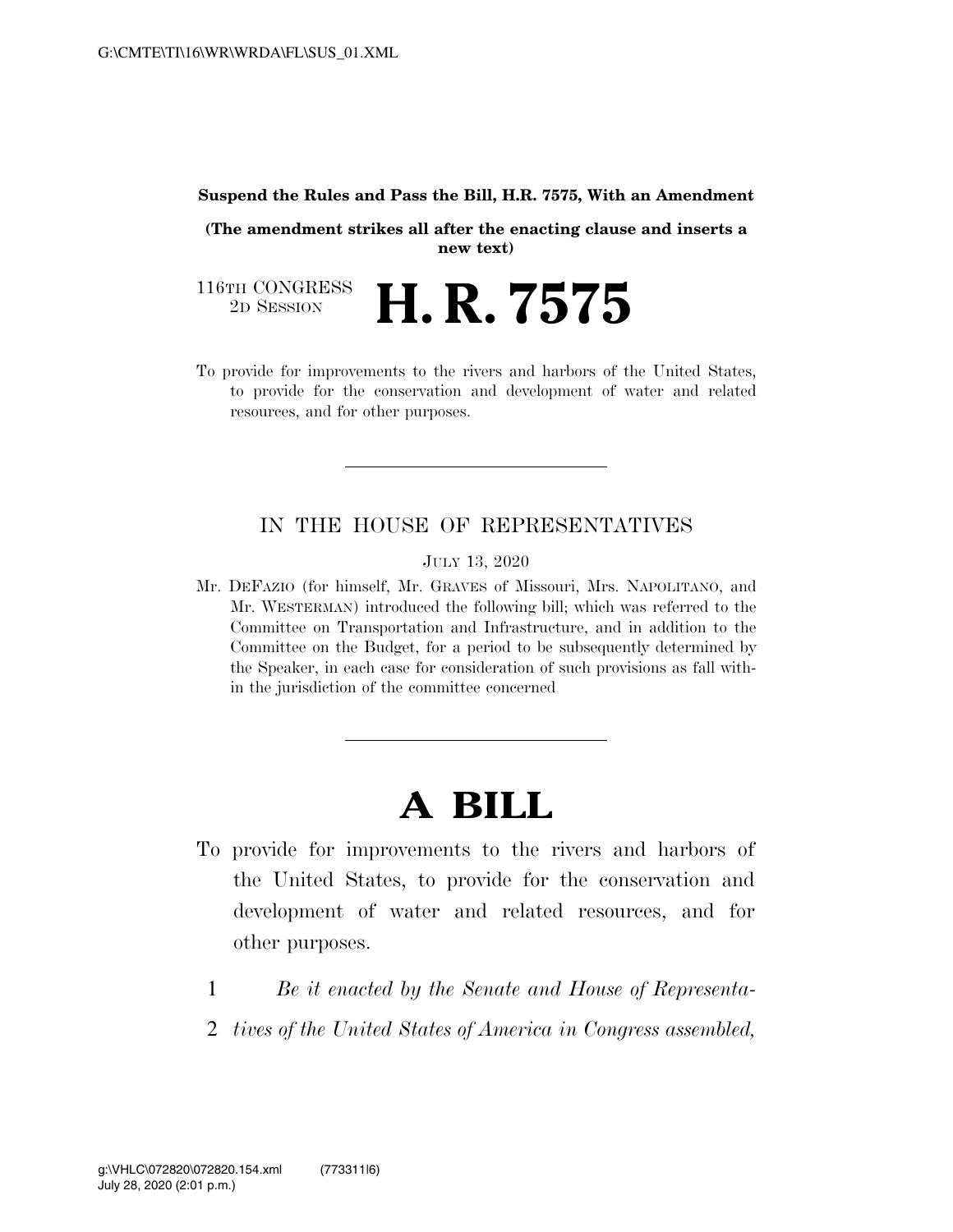#### 1 **SECTION 1. SHORT TITLE; TABLE OF CONTENTS.**

- 2 (a) SHORT TITLE.—This Act may be cited as the
- 3 ''Water Resources Development Act of 2020''.
- 4 (b) TABLE OF CONTENTS.—The table of contents for
- 5 this Act is as follows:
	- Sec. 1. Short title; table of contents.
	- Sec. 2. Secretary defined.

#### TITLE I—GENERAL PROVISIONS

- Sec. 101. Budgetary treatment expansion and adjustment for the Harbor Maintenance Trust Fund.
- Sec. 102. Funding for navigation.
- Sec. 103. Annual report to Congress on the Harbor Maintenance Trust Fund.
- Sec. 104. Additional measures at donor ports and energy transfer ports.
- Sec. 105. Assumption of maintenance of a locally preferred plan.
- Sec. 106. Coast Guard anchorages.
- Sec. 107. State contribution of funds for certain operation and maintenance costs.
- Sec. 108. Inland waterway projects.
- Sec. 109. Implementation of water resources principles and requirements.
- Sec. 110. Resiliency planning assistance.
- Sec. 111. Project consultation.
- Sec. 112. Review of resiliency assessments.
- Sec. 113. Small flood control projects.
- Sec. 114. Conforming amendment.
- Sec. 115. Feasibility studies; review of natural and nature-based features.
- Sec. 116. Report on corrosion prevention activities.
- Sec. 117. Quantification of benefits for flood risk management projects in seismic zones.
- Sec. 118. Federal interest determination.
- Sec. 119. Economically disadvantaged community flood protection and hurricane and storm damage reduction study pilot program.
- Sec. 120. Permanent measures to reduce emergency flood fighting needs for communities subject to repetitive flooding.
- Sec. 121. Emergency response to natural disasters.
- Sec. 122. Study on natural infrastructure at Corps of Engineers projects.
- Sec. 123. Review of Corps of Engineers assets.
- Sec. 124. Sense of Congress on multipurpose projects.
- Sec. 125. Beneficial reuse of dredged material; dredged material management plans.
- Sec. 126. Aquatic ecosystem restoration for anadromous fish.
- Sec. 127. Annual report to Congress.
- Sec. 128. Harmful algal bloom demonstration program.
- Sec. 129. Update on Invasive Species Policy Guidance.
- Sec. 130. Report on debris removal.
- Sec. 131. Missouri River interception-rearing complex construction.
- Sec. 132. Cost and benefit feasibility assessment.
- Sec. 133. Materials, services, and funds for repair, restoration, or rehabilitation of projects.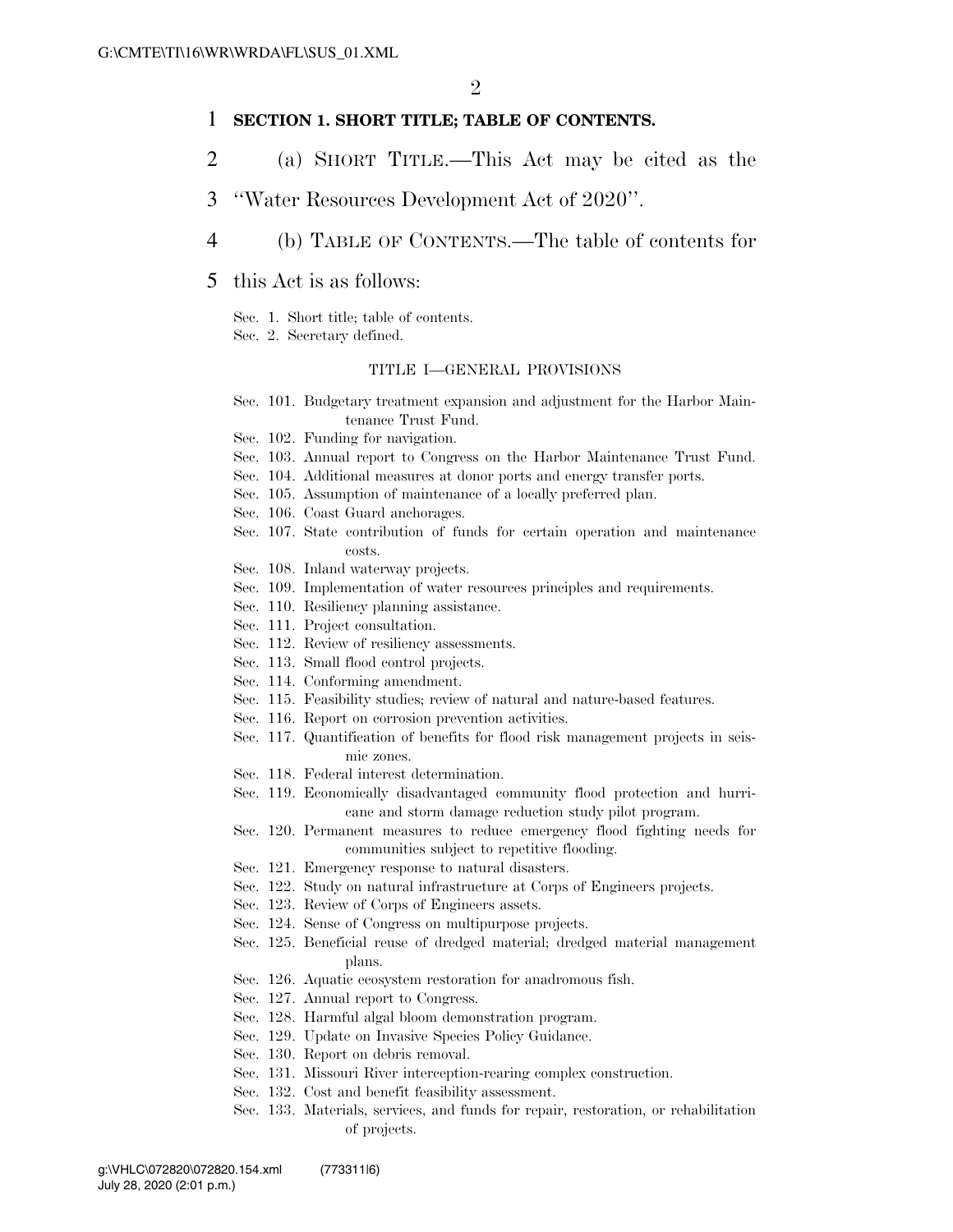- Sec. 134. Levee safety.
- Sec. 135. National Dam Safety Program.
- Sec. 136. Rehabilitation of Corps of Engineers constructed pump stations.
- Sec. 137. Non-Federal Project Implementation Pilot Program.
- Sec. 138. Definition of economically disadvantaged community.
- Sec. 139. Cost sharing provisions for territories and Indian Tribes.
- Sec. 140. Flood control and other purposes.
- Sec. 141. Review of contracting policies.
- Sec. 142. Buy America.
- Sec. 143. Annual report on status of feasibility studies.

#### TITLE II—STUDIES AND REPORTS

- Sec. 201. Authorization of proposed feasibility studies.
- Sec. 202. Expedited completions.
- Sec. 203. Feasibility study modifications.
- Sec. 204. Selma, Alabama.
- Sec. 205. Comprehensive study of the Sacramento River, Yolo Bypass, California.
- Sec. 206. Lake Okeechobee regulation schedule, Florida.
- Sec. 207. Great Lakes Coastal Resiliency Study.
- Sec. 208. Rathbun Lake, Chariton River, Iowa.
- Sec. 209. Report on the status of restoration in the Louisiana coastal area.
- Sec. 210. Lower Mississippi River comprehensive study.
- Sec. 211. Upper Mississippi River Comprehensive Plan.
- Sec. 212. Lower Missouri Basin Flood Risk and Resiliency Study, Iowa, Kansas, Nebraska, and Missouri.
- Sec. 213. Portsmouth Harbor and Piscataqua River and Rye Harbor, New Hampshire.
- Sec. 214. Cougar and Detroit Dams, Willamette River Basin, Oregon.
- Sec. 215. Port Orford, Oregon.
- Sec. 216. Wilson Creek and Sloan Creek, Fairview, Texas.
- Sec. 217. GAO study on mitigation for water resources development projects.
- Sec. 218. GAO study on application of Harbor Maintenance Trust Fund expenditures.
- Sec. 219. GAO study on administration of environmental banks.
- Sec. 220. Study on Corps of Engineers concessionaire agreements.
- Sec. 221. Study on water supply and water conservation at water resources development projects.
- Sec. 222. PFAS review and inventory at Corps facilities.
- Sec. 223. Report on recreational facilities.

#### TITLE III—DEAUTHORIZATIONS AND MODIFICATIONS

- Sec. 301. Deauthorization of inactive projects.
- Sec. 302. Abandoned and inactive noncoal mine restoration.
- Sec. 303. Tribal partnership program.
- Sec. 304. Lakes program.
- Sec. 305. Watercraft inspection stations.
- Sec. 306. Rehabilitation of Corps of Engineers constructed dams.
- Sec. 307. Chesapeake Bay Environmental Restoration and Protection Program.
- Sec. 308. Upper Mississippi River System Environmental Management Program.
- Sec. 309. McClellan-Kerr Arkansas River Navigation System.
- Sec. 310. Ouachita-Black River Navigation Project, Arkansas.
- Sec. 311. Sacramento River, Glenn-Colusa, California.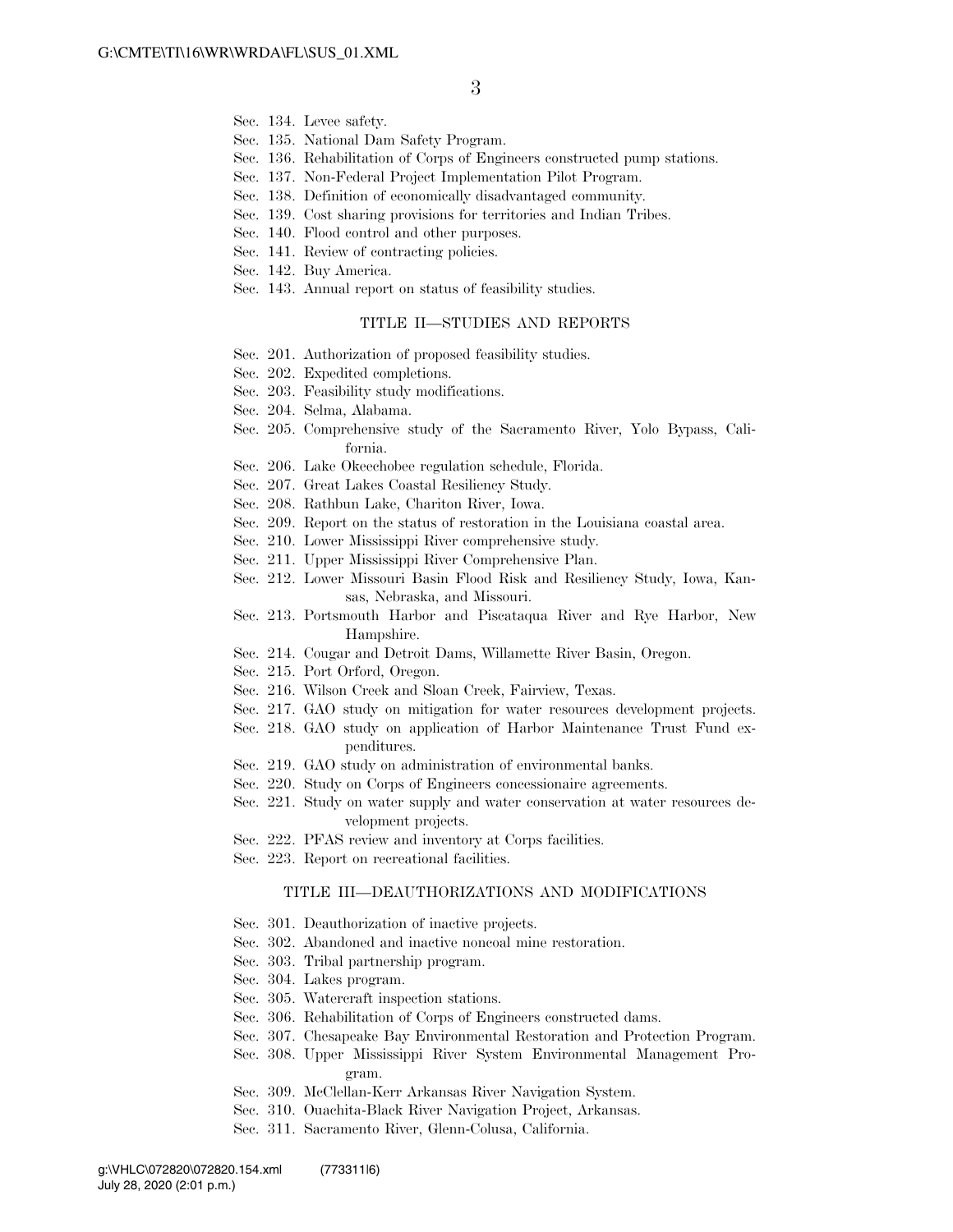- Sec. 312. Lake Isabella, California.
- Sec. 313. Lower San Joaquin River flood control project.
- Sec. 314. San Diego River and Mission Bay, San Diego County, California.
- Sec. 315. San Francisco, California, Waterfront Area.
- Sec. 316. Western Pacific Interceptor Canal, Sacramento River, California.
- Sec. 317. Rio Grande Environmental Management Program, Colorado, New Mexico, and Texas.
- Sec. 318. New London Harbor Waterfront Channel, Connecticut.
- Sec. 319. Washington Harbor, District of Columbia.
- Sec. 320. Big Cypress Seminole Indian Reservation Water Conservation Plan, Florida.
- Sec. 321. Central Everglades, Florida.
- Sec. 322. Miami River, Florida.
- Sec. 323. Julian Keen, Jr. Lock and Dam, Moore Haven, Florida.
- Sec. 324. Taylor Creek Reservoir and Levee L–73 (Section 1), Upper St. Johns River Basin, Florida.
- Sec. 325. Calcasieu River and Pass, Louisiana.
- Sec. 326. San Juan-Chama project; Abiquiu Dam, New Mexico.
- Sec. 327. Pawcatuck River, Little Narragansett Bay and Watch Hill Cove, Rhode Island and Connecticut.
- Sec. 328. Harris County, Texas.
- Sec. 329. Cap Sante Waterway, Washington.
- Sec. 330. Regional sediment management.
- Sec. 331. Additional assistance for critical projects.
- Sec. 332. Project modification authorizations.
- Sec. 333. Application of credit.
- Sec. 334. Project reauthorizations.
- Sec. 335. Conveyances.
- Sec. 336. Repeals.

#### TITLE IV—WATER RESOURCES INFRASTRUCTURE

- Sec. 401. Project authorizations.
- Sec. 402. Special rules.
- Sec. 403. Authorization of projects based on feasibility studies prepared by non-Federal interests.

#### TITLE V—BUDGETARY EFFECTS

Sec. 501. Determination of Budgetary Effects.

#### 1 **SEC. 2. SECRETARY DEFINED.**

- 2 In this Act, the term ''Secretary'' means the Sec-
- 3 retary of the Army.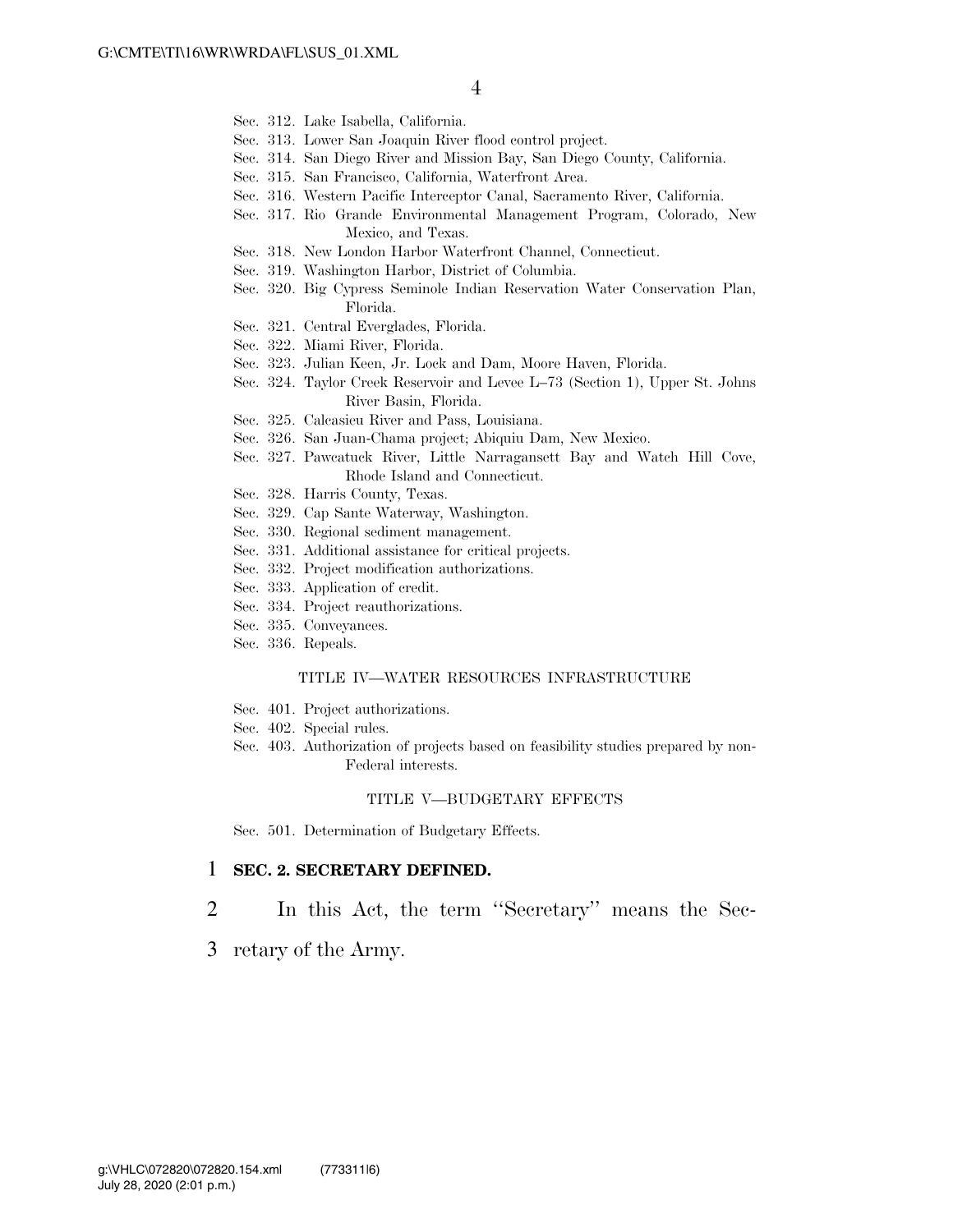# **TITLE I—GENERAL PROVISIONS**

 **SEC. 101. BUDGETARY TREATMENT EXPANSION AND AD- JUSTMENT FOR THE HARBOR MAINTENANCE TRUST FUND.** 

 (a) IN GENERAL.—Section 14003 of division B of the CARES Act (Public Law 116–136) is amended to read as follows:

 ''SEC. 14003. Section 251(b)(2) of the Balanced Budget and Emergency Deficit Control Act of 1985 (2 U.S.C. 901(b)(2)) is amended by adding at the end the following:

**''' (H)** HARBOR MAINTENANCE ACTIVI- TIES.—If, for any fiscal year, appropriations for the Construction, Mississippi River and Tribu- taries, and Operation and Maintenance ac- counts of the Corps of Engineers are enacted that are derived from the Harbor Maintenance Trust Fund established under section 9505(a) of the Internal Revenue Code of 1986 and that the Congress designates in statute as being for harbor operations and maintenance activities, 22 then the adjustment for that fiscal year shall be the total of such appropriations that are derived from such Fund and designated as being for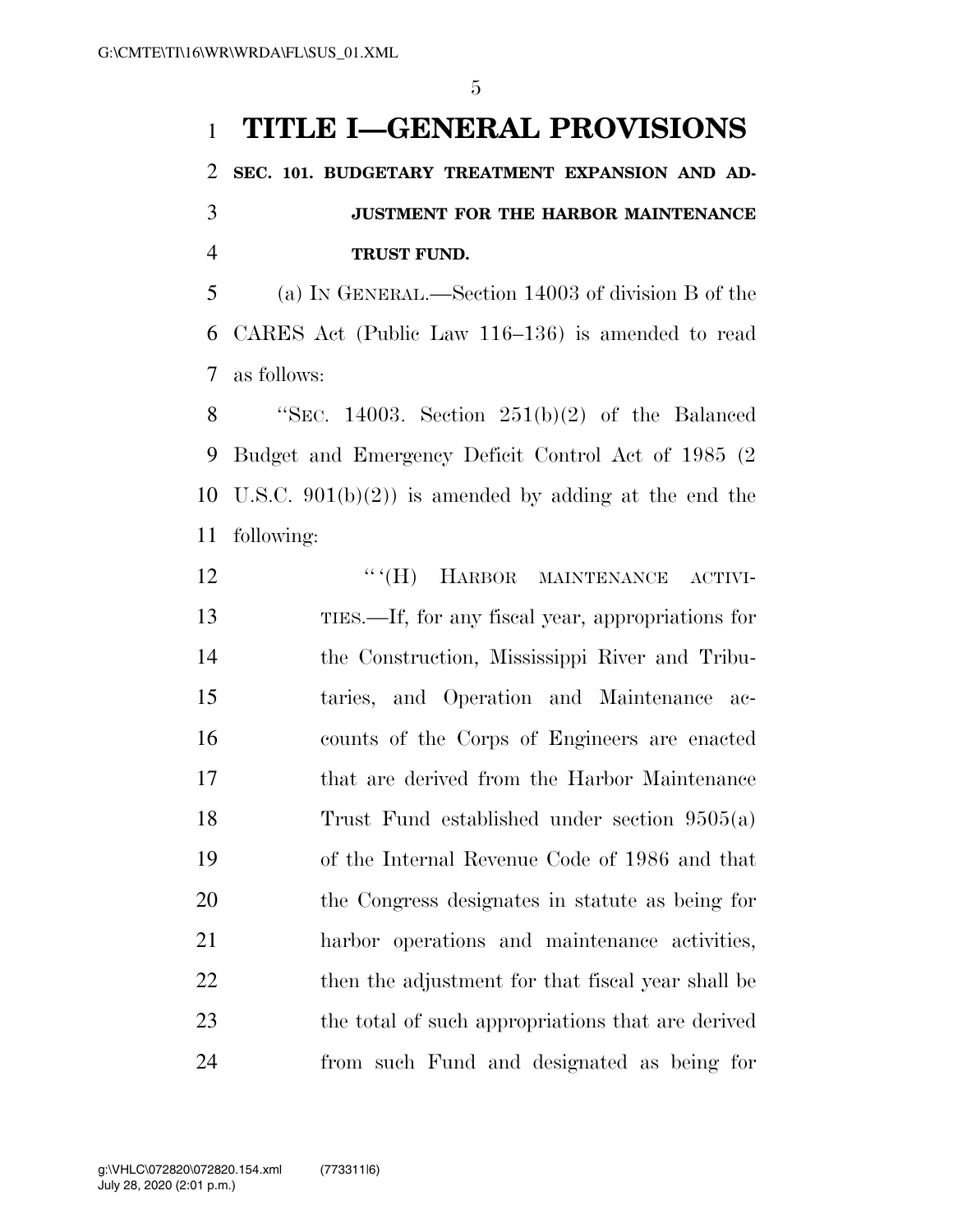harbor operations and maintenance activi-ties.'.''.

 (b) EFFECTIVE DATE.—The amendment made by subsection (a) shall take effect as if included in the enact-ment of the CARES Act (Public Law 116–136).

#### **SEC. 102. FUNDING FOR NAVIGATION.**

 (a) FUNDING FOR NAVIGATION.—Section 210 of the Water Resources Development Act of 1986 (33 U.S.C. 2238) is amended, in the section heading, by striking ''**AUTHORIZATION OF APPROPRIATIONS**'' and insert-ing ''**FUNDING FOR NAVIGATION**''.

 (b) OPERATION AND MAINTENANCE OF HARBOR PROJECTS.—Section 210(c) of the Water Resources De-velopment Act of 1986 (33 U.S.C. 2238(c)) is amended—

 (1) by amending paragraph (1) to read as fol-lows:

17 "(1) IN GENERAL.—For each fiscal year, of the funds made available under this section (including funds appropriated from the Harbor Maintenance Trust Fund), the Secretary shall make expenditures to pay for operation and maintenance costs of the harbors and inland harbors referred to in subsection 23 (a)(2), using—

24 "'(A) not less than 20 percent of such funds for emerging harbor projects, to the ex-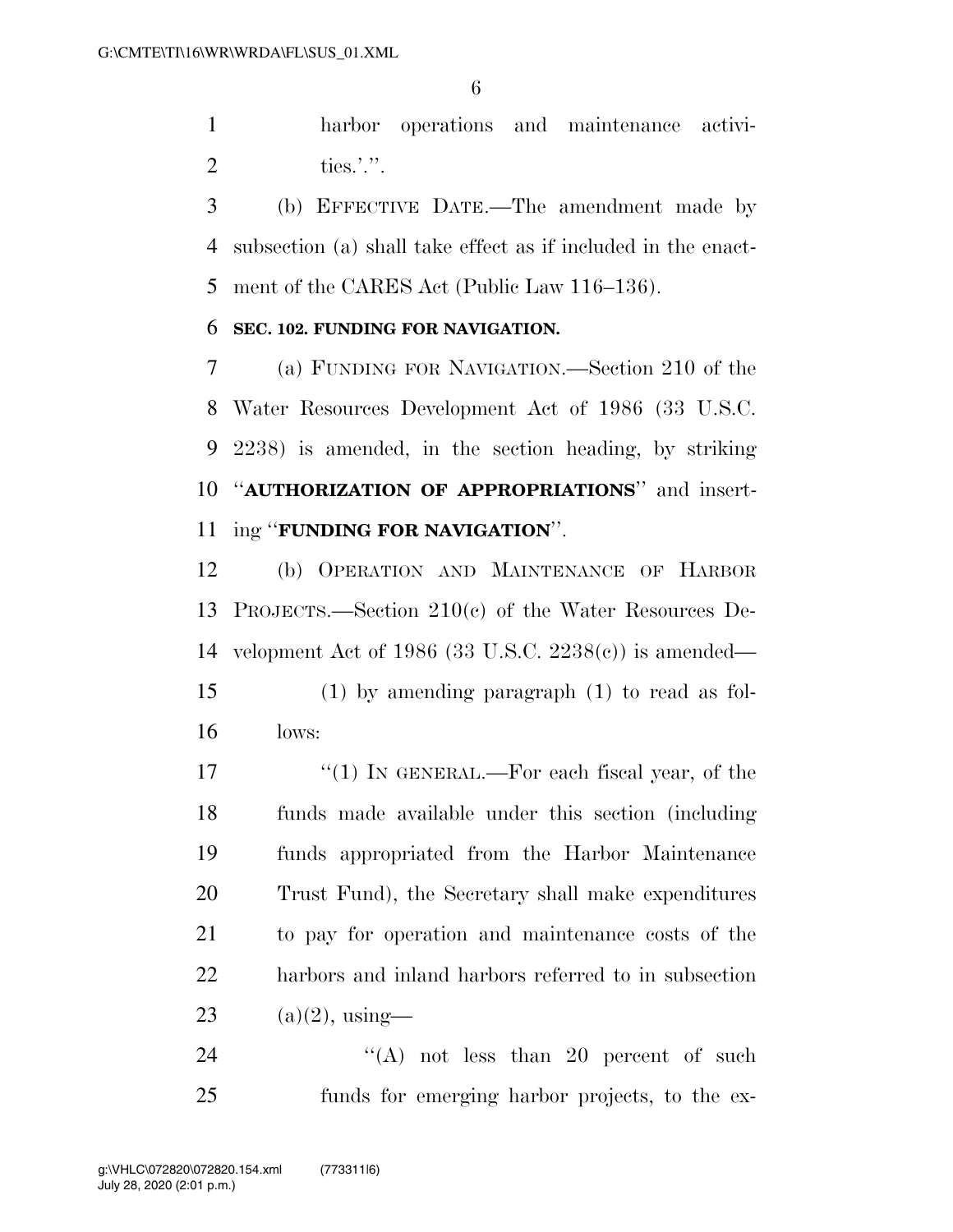| $\mathbf{1}$   | tent there are identifiable operations and main-   |
|----------------|----------------------------------------------------|
| $\overline{c}$ | tenance needs, including eligible breakwater and   |
| 3              | jetty needs, at such harbor projects;              |
| $\overline{4}$ | "(B) not less than 12 percent of such              |
| 5              | funds for projects that are located within the     |
| 6              | Great Lakes Navigation System;                     |
| 7              | "(C) $10$ percent of such funds for ex-            |
| 8              | panded uses carried out at donor ports, as such    |
| 9              | term is defined in section 2106 of the Water       |
| 10             | Resources Reform and Development Act of            |
| 11             | 2014 (33 U.S.C. 2238c); and                        |
| 12             | "(D) any remaining funds for operation             |
| 13             | and maintenance costs of any harbor or inland      |
| 14             | harbor referred to in subsection $(a)(2)$ based on |
| 15             | an equitable allocation of such funds among        |
| 16             | such harbors and inland harbors.";                 |
| 17             | $(2)$ by amending paragraph $(3)$ to read as fol-  |
| 18             | lows:                                              |
| 19             | "(3) ADDITIONAL USES AT EMERGING HAR-              |
| 20             | $BORS$ .                                           |
| 21             | "(A) IN GENERAL.—In each fiscal year,              |
| 22             | Secretary may use not<br>the<br>more<br>than       |
| 23             | $$5,000,000$ of funds designated for emerging      |
| 24             | harbor projects under paragraph $(1)(A)$ to pay    |
| 25             | for the costs of up to 10 projects for mainte-     |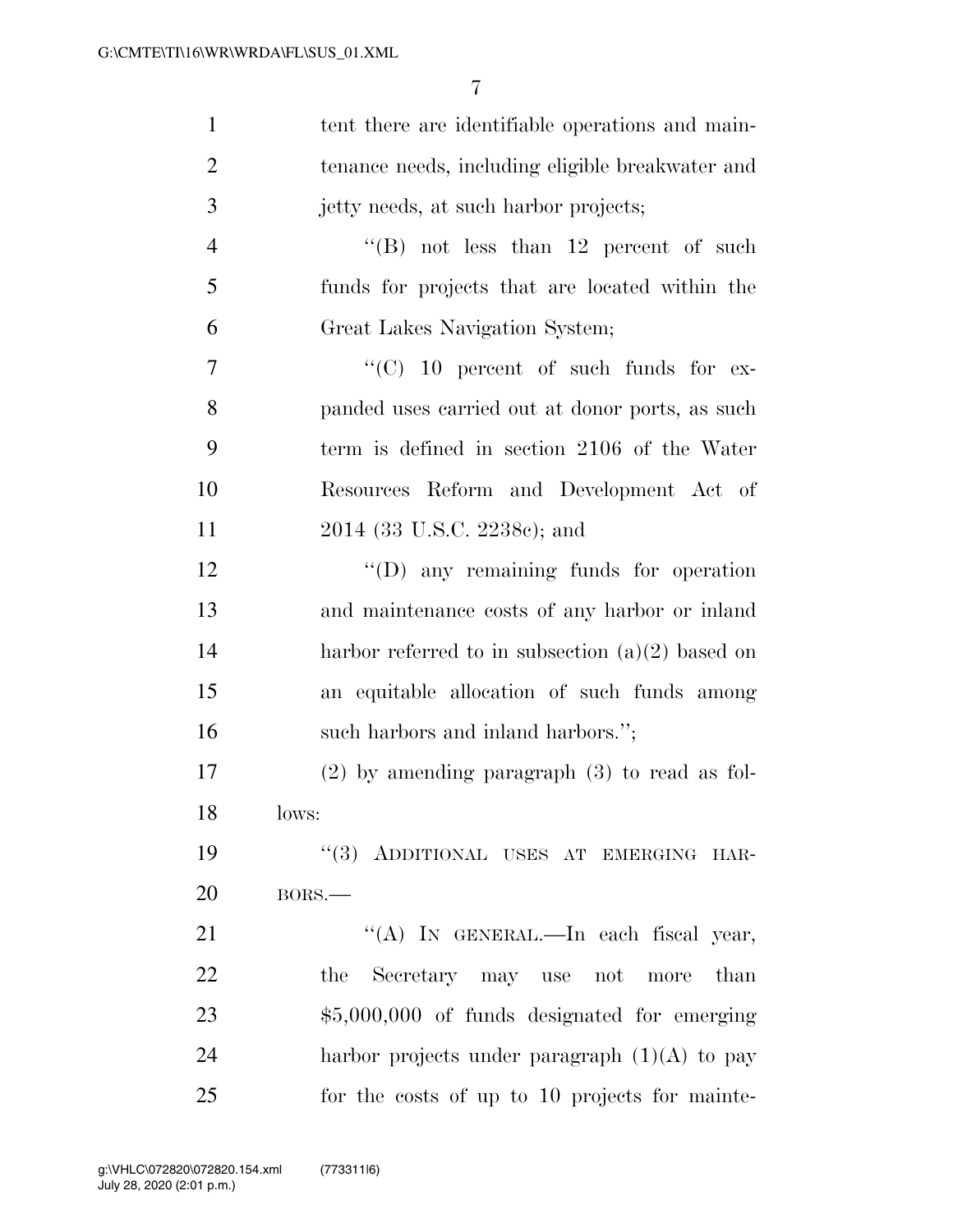| $\mathbf{1}$   | nance dredging of a marina or berthing area, in      |
|----------------|------------------------------------------------------|
| $\overline{2}$ | an emerging harbor, that includes an area that       |
| 3              | is located adjacent to, or is accessible by, a       |
| $\overline{4}$ | Federal navigation project, subject to subpara-      |
| 5              | graphs $(B)$ and $(C)$ of this paragraph.            |
| 6              | "(B) ELIGIBLE EMERGING HARBORS.-                     |
| 7              | The Secretary may use funds as authorized            |
| 8              | under subparagraph (A) at an emerging harbor         |
| 9              | $that$ —                                             |
| 10             | "(i) supports commercial activities, in-             |
| 11             | cluding commercial fishing operations,               |
| 12             | commercial fish processing operations, rec-          |
| 13             | reational and sport fishing, and commer-             |
| 14             | cial boat yards; or                                  |
| 15             | "(ii) supports activities of the Sec-                |
| 16             | retary of the department in which the                |
| 17             | Coast Guard is operating.                            |
| 18             | "(C) COST-SHARING REQUIREMENTS.-                     |
| 19             | The Secretary shall require a non-Federal inter-     |
| 20             | est to contribute not less than 25 percent of the    |
| 21             | costs for maintenance dredging of that portion       |
| 22             | of a maintenance dredging project described in       |
| 23             | subparagraph (A) that is located outside of the      |
| 24             | Federal navigation project, which may be pro-        |
| 25             | in-kind contribution, including<br>vided<br>as<br>an |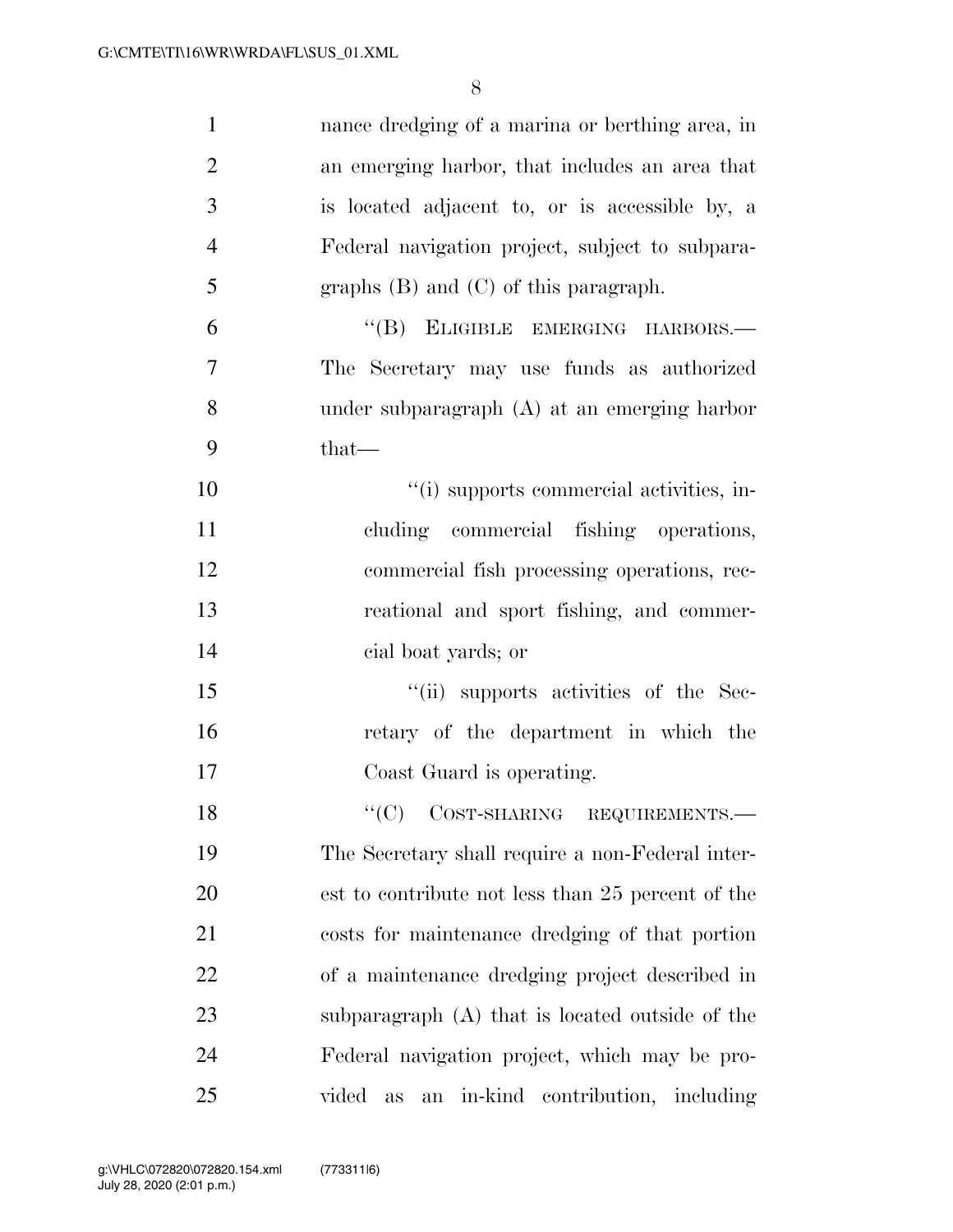| $\mathbf{1}$   | through the use of dredge equipment owned by           |
|----------------|--------------------------------------------------------|
| $\overline{2}$ | non-Federal interest to carry out such activi-         |
| 3              | ties."; and                                            |
| $\overline{4}$ | $(3)$ by adding at the end the following:              |
| 5              | "(5) EMERGENCY EXPENDITURES.—Nothing in                |
| 6              | this subsection prohibits the Secretary from making    |
| 7              | an expenditure to pay for the operation and mainte-    |
| $8\,$          | nance costs of a specific harbor or inland harbor, in- |
| 9              | cluding the transfer of funding from the operation     |
| 10             | and maintenance of a separate project, if—             |
| 11             | $\cdot$ (A) the Secretary determines that the ac-      |
| 12             | tion is necessary to address the navigation            |
| 13             | needs of a harbor or inland harbor where safe          |
| 14             | navigation has been severely restricted due to         |
| 15             | an unforeseen event; and                               |
| 16             | "(B) the Secretary provides within 90 days             |
| 17             | of the action notice and information on the            |
| 18             | need for the action to the Committee on Envi-          |
| 19             | ronment and Public Works and the Committee             |
| 20             | on Appropriations of the Senate and the Com-           |
| 21             | mittee on Transportation and Infrastructure            |
| 22             | and the Committee on Appropriations of the             |
| 23             | House of Representatives.".                            |
| 24             | (c) PRIORITIZATION.—Section 210 of the Water Re-       |

sources Development Act of 1986 (33 U.S.C. 2238) is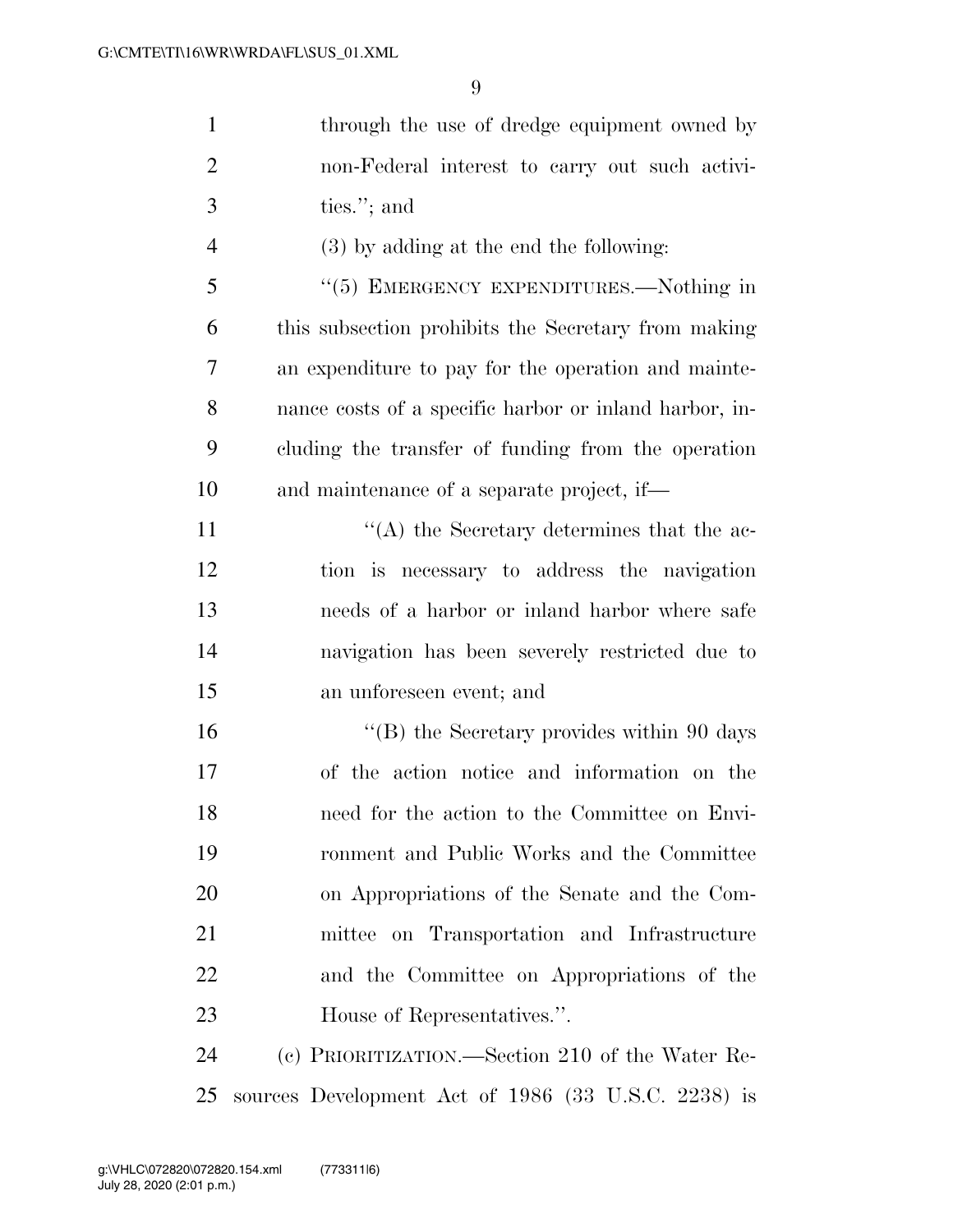amended by striking subsection (d) and redesignating sub- sections (e) and (f) as subsections (d) and (e), respectively. (d) ASSESSMENT OF HARBORS AND INLAND HAR-4 BORS.—Section  $210(d)(2)(A)(ii)$  of the Water Resources Development Act of 1986 (as so redesignated) is amended by striking ''expanded uses at eligible harbors or inland 7 harbors referred to in subsection  $(d)(2)$ " and inserting ''uses described in paragraphs (1)(C) and (3) of sub- section (c)''. (e) DEFINITIONS.—Section 210(e) of the Water Re- sources Development Act of 1986 (as so redesignated) is amended— (1) by striking paragraphs (6) through (9); (2) by redesignating paragraphs (3) through (5) as paragraphs (4) through (6), respectively; (3) by striking paragraph (2) and inserting the following: 18 "(2) EMERGING HARBOR.—The term 'emerging harbor' means a harbor or inland harbor referred to in subsection (a)(2) that transits less than 21 1,000,000 tons of cargo annually. 22 "(3) EMERGING HARBOR PROJECT.—The term 'emerging harbor project' means a project that is as-signed to an emerging harbor.''; and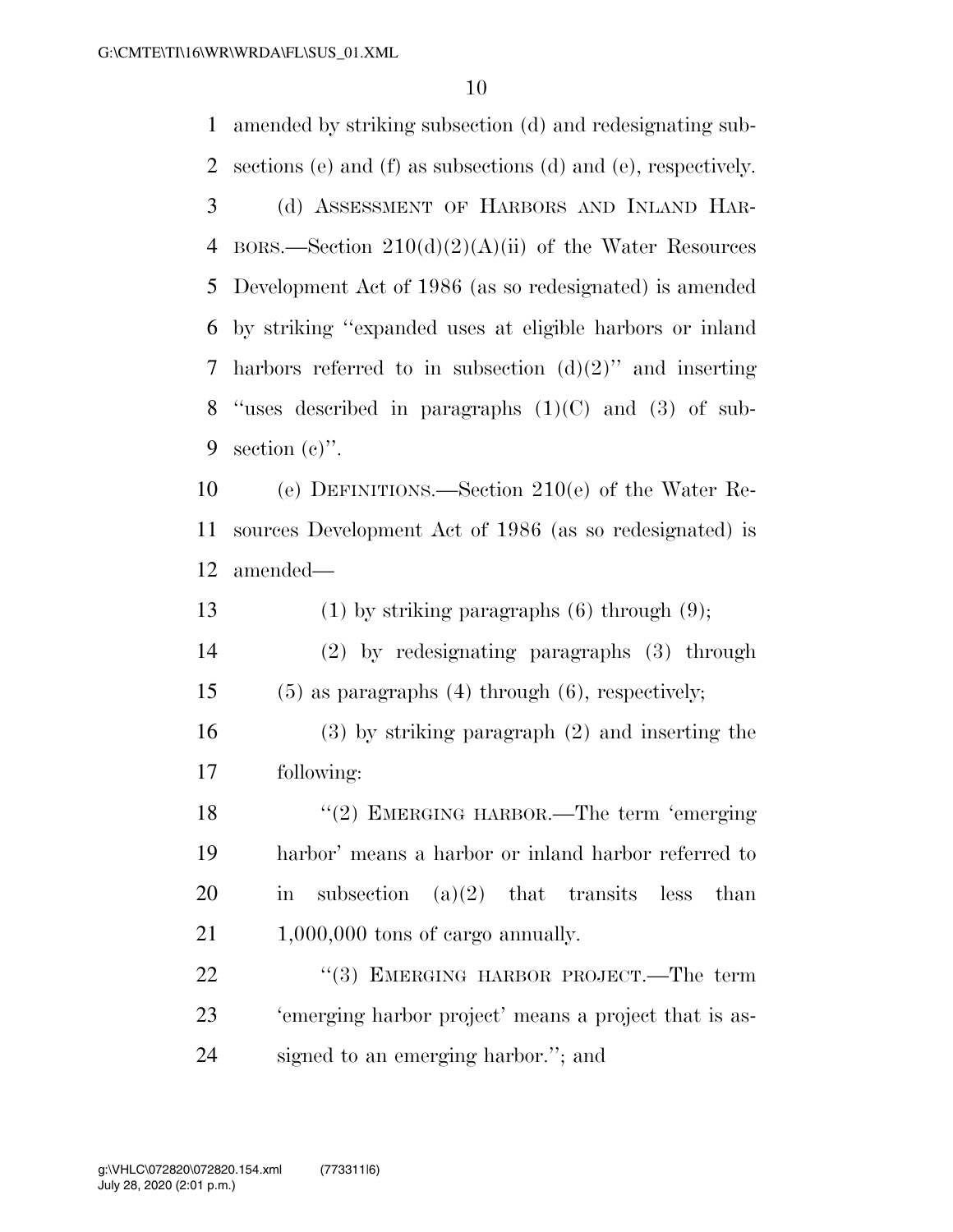| $\mathbf{1}$   | $(4)$ in paragraph $(4)$ (as so redesignated), by           |
|----------------|-------------------------------------------------------------|
| $\overline{2}$ | adding at the end the following:                            |
| 3              | $\lq\lq$ <sup>(C)</sup> An in-water improvement, if the im- |
| $\overline{4}$ | provement-                                                  |
| 5              | $``(i)$ is for the seismic reinforcement of                 |
| 6              | a wharf or other berthing structure, or the                 |
| 7              | repair or replacement of a deteriorating                    |
| 8              | wharf or other berthing structure, at a                     |
| 9              | port facility;                                              |
| 10             | "(ii) benefits commercial navigation at                     |
| 11             | the harbor; and                                             |
| 12             | "(iii) is located in, or adjacent to, a                     |
| 13             | berth that is accessible to a Federal navi-                 |
| 14             | gation project.                                             |
| 15             | "(D) An activity to maintain slope stability                |
| 16             | at a berth in a harbor that is accessible to a              |
| 17             | Federal navigation project if such activity bene-           |
| 18             | fits commercial navigation at the harbor.".                 |
| 19             | SEC. 103. ANNUAL REPORT TO CONGRESS ON THE HARBOR           |
| 20             | MAINTENANCE TRUST FUND.                                     |
| 21             | Section 330 of the Water Resources Development Act          |
| 22             | of 1992 (26 U.S.C. 9505 note; 106 Stat. 4851) is amend-     |
| 23             | $ed$ —                                                      |
| 24             | $(1)$ in subsection $(a)$ —                                 |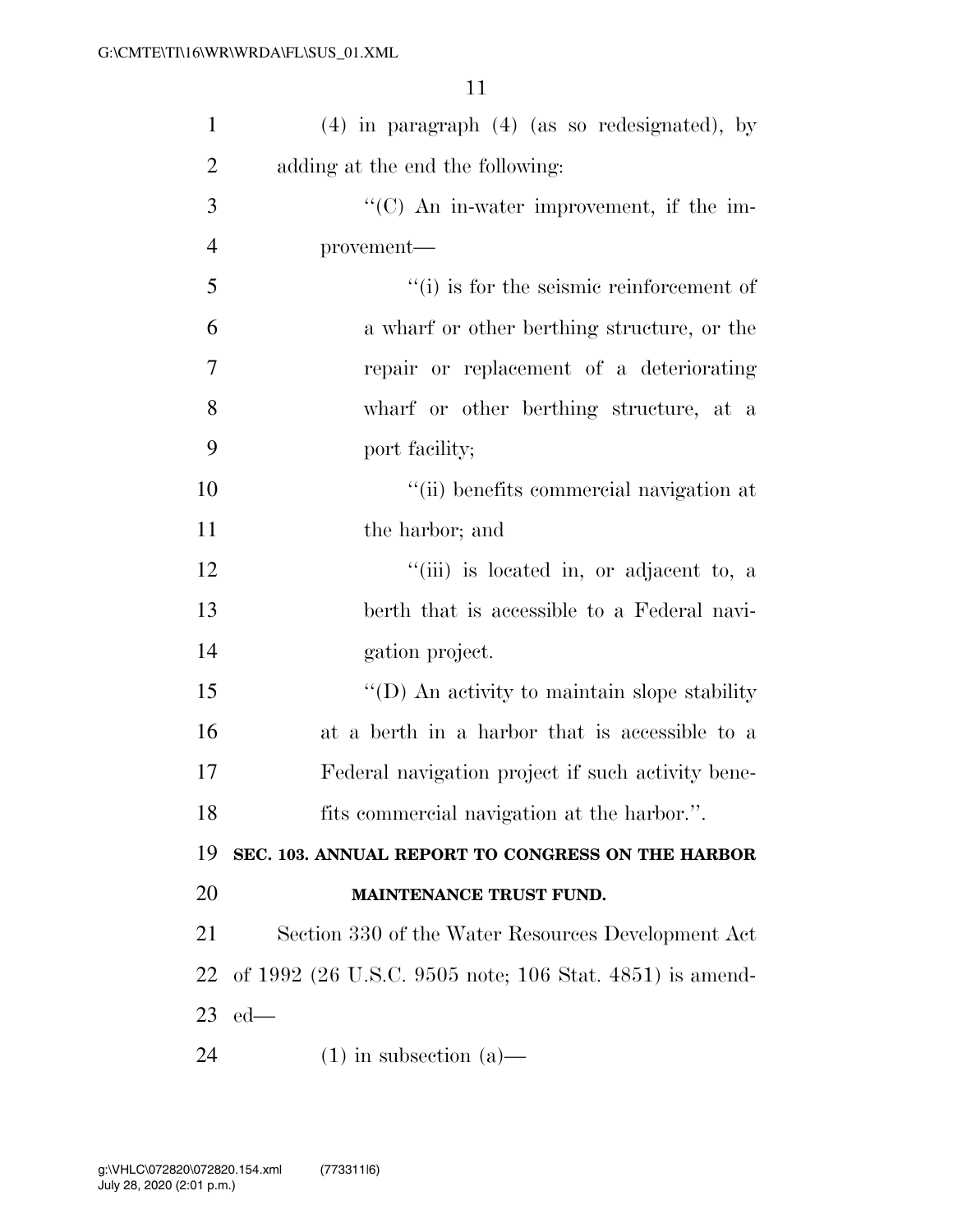| $\mathbf{1}$   | $(A)$ by striking "and annually thereafter,"          |
|----------------|-------------------------------------------------------|
| $\overline{2}$ | and inserting "and annually thereafter concur-        |
| 3              | rent with the submission of the President's an-       |
| $\overline{4}$ | nual budget request to Congress,"; and                |
| 5              | (B) by striking "Public Works and Trans-              |
| 6              | portation" and inserting "Transportation and          |
| 7              | Infrastructure"; and                                  |
| 8              | $(2)$ in subsection $(b)(1)$ by adding at the end     |
| 9              | the following:                                        |
| 10             | $\lq\lq$ (D) A description of the expected expend-    |
| 11             | itures from the trust fund to meet the needs of       |
| 12             | navigation for the fiscal year of the budget re-      |
|                |                                                       |
| 13             | quest.".                                              |
| 14             | SEC. 104. ADDITIONAL MEASURES AT DONOR PORTS AND      |
| 15             | ENERGY TRANSFER PORTS.                                |
| 16             | (a) DEFINITIONS.—Section $2106(a)$ of the Water Re-   |
| 17             | sources Reform and Development Act of 2014 (33 U.S.C. |
|                | 18 $2238c(a)$ is amended—                             |
| 19             | $(1)$ in paragraph $(3)(A)$ —                         |
| 20             | $(A)$ by amending clause (ii) to read as fol-         |
| 21             | lows:                                                 |
| 22             | "(ii) at which the total amount of har-               |
| 23             | bor maintenance taxes collected (including            |
| 24             | the estimated taxes related to domestic               |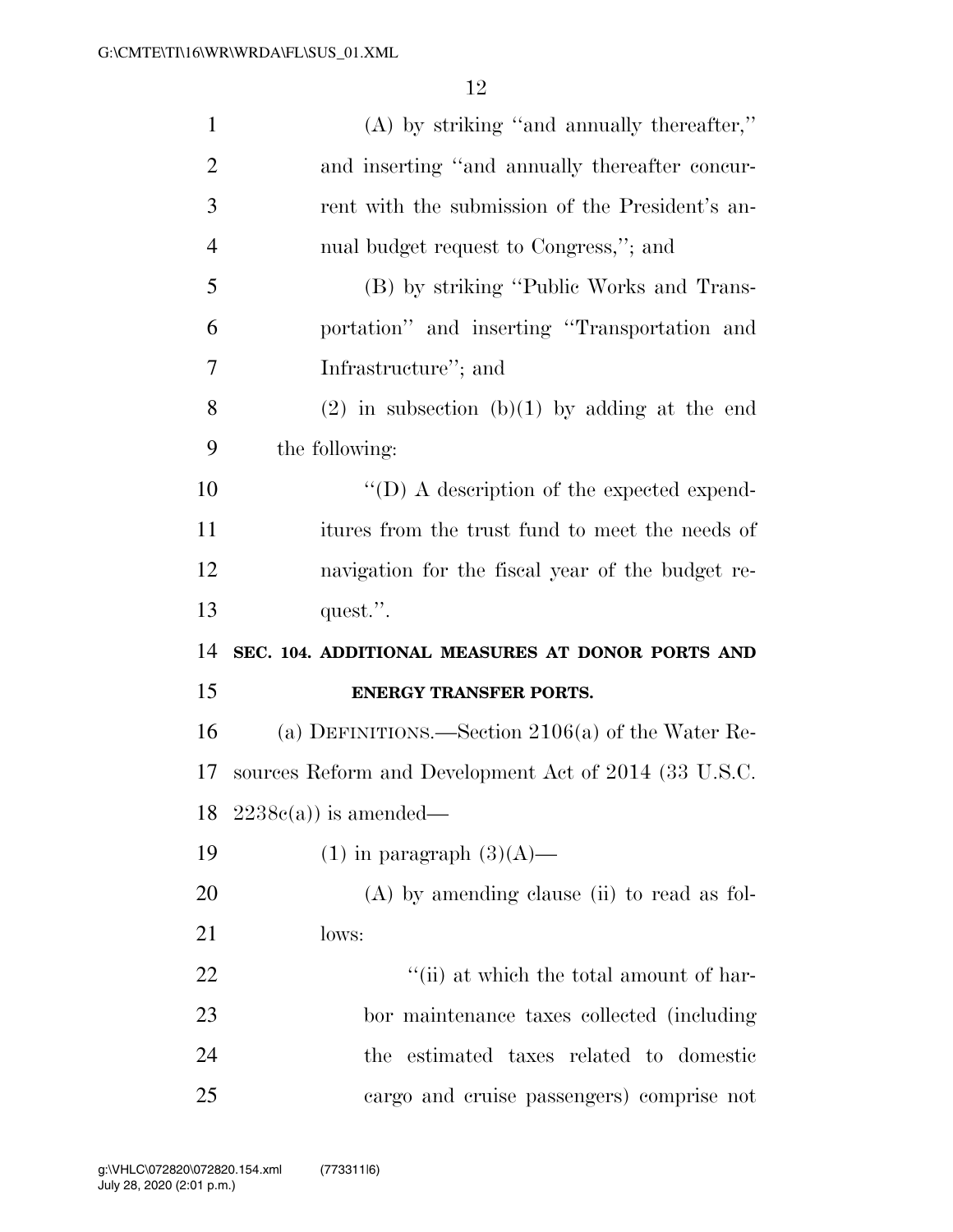| $\mathbf{1}$   | less than $$15,000,000$ annually of the total            |
|----------------|----------------------------------------------------------|
| $\overline{2}$ | funding of the Harbor Maintenance Trust                  |
| 3              | Fund in each of the previous 3 fiscal                    |
| $\overline{4}$ | years;";                                                 |
| 5              | $(B)$ in clause (iii), by inserting "(including)         |
| 6              | the estimated taxes related to domestic cargo            |
| 7              | and cruise passengers)" after "taxes collected";         |
| $8\,$          | and                                                      |
| 9              | (C) in clause (iv), by striking "fiscal year             |
| 10             | 2012" and inserting "each of the previous 3 fis-         |
| 11             | cal years";                                              |
| 12             | $(2)$ in paragraph $(5)(B)$ , by striking "fiscal year"  |
| 13             | 2012" each place it appears and inserting "each of       |
| 14             | the previous 3 fiscal years";                            |
| 15             | $(3)$ by redesignating paragraph $(8)$ as para-          |
| 16             | graph $(9)$ and inserting after paragraph $(7)$ the fol- |
| 17             | lowing:                                                  |
| 18             | "(8) HARBOR MAINTENANCE TRUST FUND.                      |
| 19             | The term 'Harbor Maintenance Trust Fund' means           |
| <b>20</b>      | the Harbor Maintenance Trust Fund established by         |
| 21             | section 9505 of the Internal Revenue Code<br>-of         |
| 22             | 1986."; and                                              |
| 23             | $(4)$ in paragraph $(9)$ , as so redesignated—           |
| 24             | $(A)$ by amending subparagraph $(B)$ to read             |
| 25             | as follows:                                              |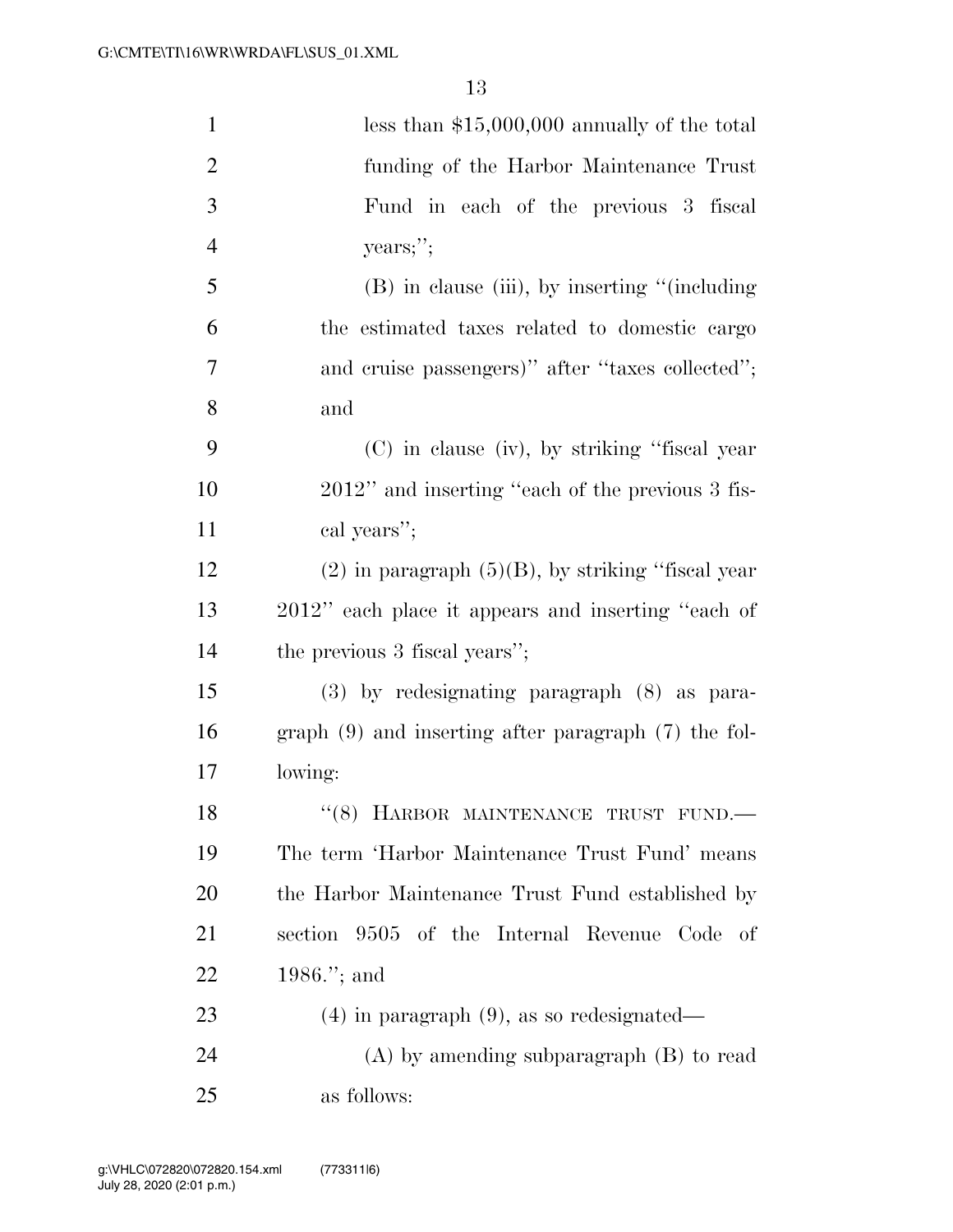| $\mathbf{1}$   | $\lq\lq (B)$ at which the total amount of harbor        |
|----------------|---------------------------------------------------------|
| $\overline{2}$ | maintenance taxes collected (including the esti-        |
| 3              | mated taxes related to domestic cargo and               |
| $\overline{4}$ | cruise passengers) comprise annually more than          |
| 5              | $$5,000,000$ but less than \$15,000,000 of the          |
| 6              | total funding of the Harbor Maintenance Trust           |
| 7              | Fund in each of the previous 3 fiscal years,";          |
| 8              | $(B)$ in subparagraph $(C)$ , by inserting "(in-        |
| 9              | cluding the estimated taxes related to domestic         |
| 10             | cargo and cruise passengers)" after "taxes col-         |
| 11             | lected"; and                                            |
| 12             | $(C)$ in subparagraph $(D)$ , by striking "fis-         |
| 13             | cal year 2012" and inserting "each of the pre-          |
| 14             | vious 3 fiscal years".                                  |
| 15             | (b) REPORT TO CONGRESS; AUTHORIZATION OF AP-            |
| 16             | PROPRIATIONS.—Section 2106 of the Water Resources       |
| 17             | Reform and Development Act of 2014 (33 U.S.C. 2238c)    |
|                | 18 is amended—                                          |
| 19             | (1) by striking subsection (e) and redesignating        |
| 20             | subsections (f) and (g) as subsections (e) and (f), re- |
| 21             | spectively; and                                         |
| 22             | $(2)$ in subsection (e), as so redesignated—            |
| 23             | (A) in paragraph $(1)$ , by striking "2020"             |
| 24             | and inserting "2030"; and                               |
| 25             | $(B)$ by striking paragraph $(3)$ .                     |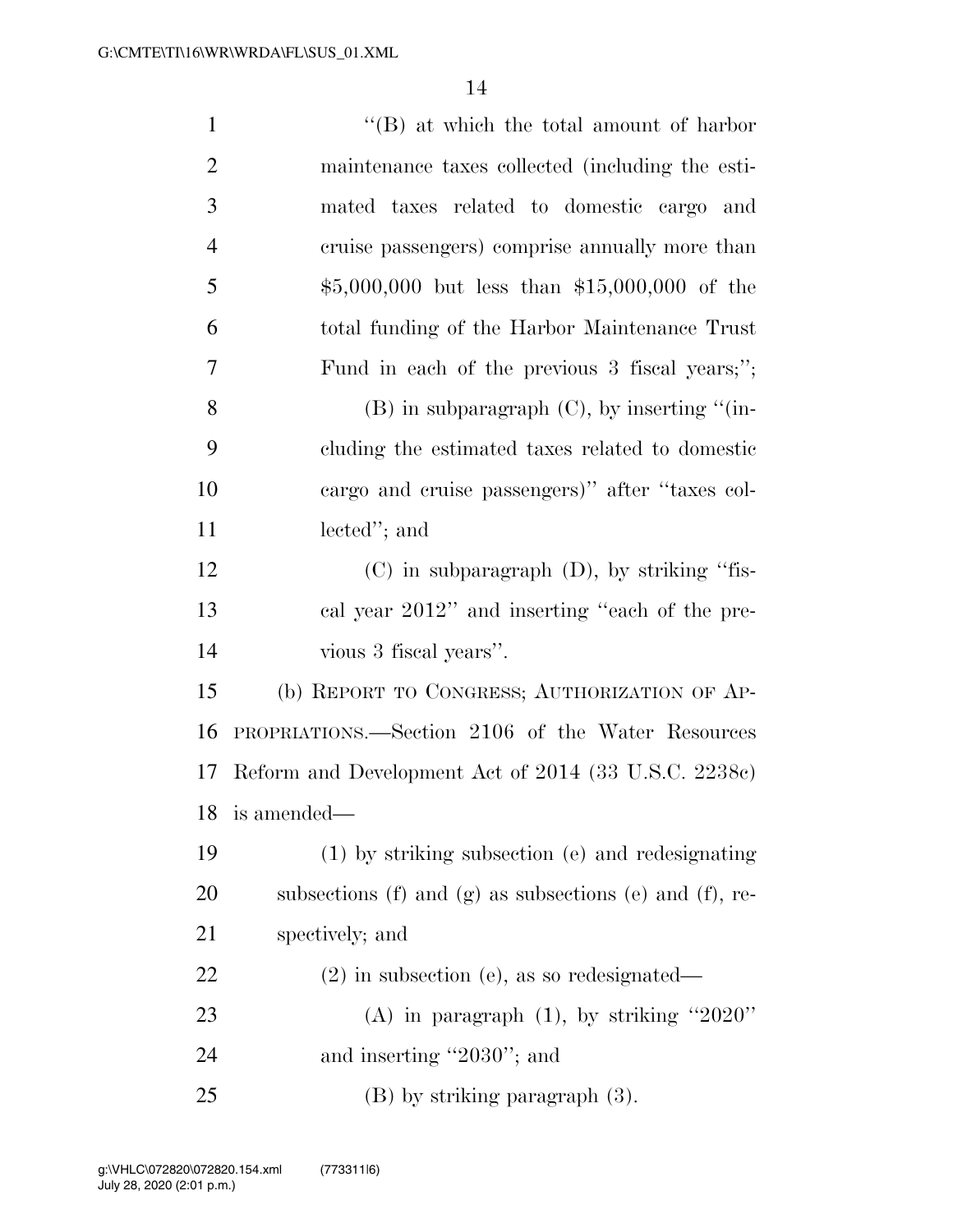**SEC. 105. ASSUMPTION OF MAINTENANCE OF A LOCALLY PREFERRED PLAN.**  Section 204(f) of the Water Resources Development Act of 1986 (33 U.S.C. 2232(f)) is amended to read as follows: ''(f) OPERATION AND MAINTENANCE.— 7 "(1) ASSUMPTION OF MAINTENANCE.—When- ever a non-Federal interest carries out improvements to a federally authorized harbor or inland harbor, the Secretary shall be responsible for operation and maintenance in accordance with section 101(b) if—  $\langle (A) \rangle$  before construction of the improve- ments— 14 ''(i) the Secretary determines that the improvements are feasible and consistent with the purposes of this title; and 17 ''(ii) the Secretary and the non-Fed- eral interest execute a written agreement relating to operation and maintenance of 20 the improvements; 21 ''(B) the Secretary certifies that the project or separable element of the project is constructed in accordance with applicable per- mits and appropriate engineering and design standards; and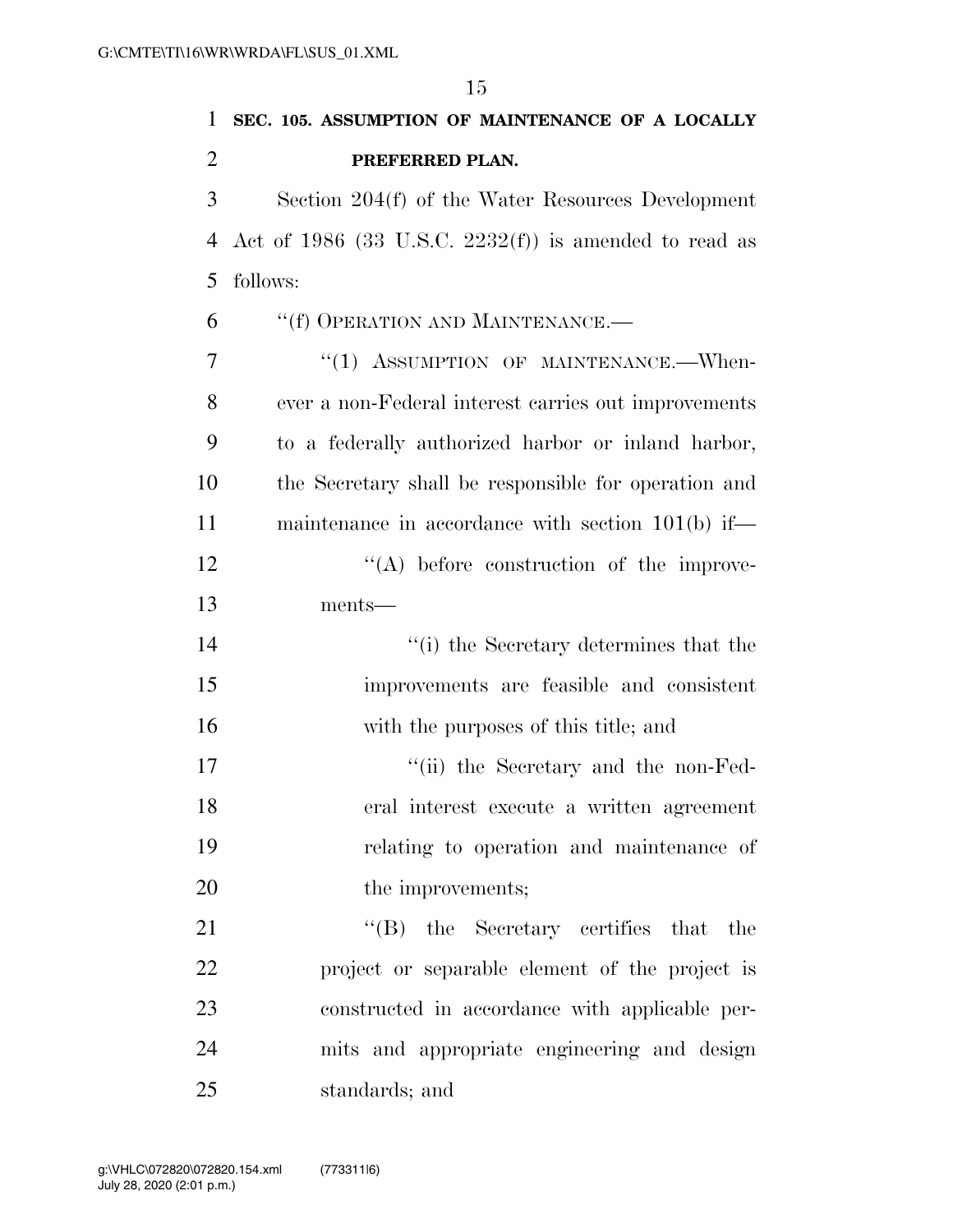1 ''(C) the Secretary does not find that the project or separable element is no longer fea-sible.

4 "(2) FEDERAL FINANCIAL PARTICIPATION IN 5 THE COSTS OF A LOCALLY PREFERRED PLAN.—In the case of improvements determined by the Sec-7 retary pursuant to paragraph  $(1)(A)(i)$  to deviate from the national economic development plan, the Secretary shall be responsible for all operation and maintenance costs of such improvements, as de- scribed in section 101(b), including costs in excess of the costs of the national economic development plan, if the Secretary determines that the improve-ments satisfy the requirements of paragraph (1).''.

## **SEC. 106. COAST GUARD ANCHORAGES.**

 The Secretary is authorized to perform dredging at Federal expense within and adjacent to anchorages on the Columbia River established by the Coast Guard pursuant to section 7 of the Act of March 14, 1915 (33 U.S.C. 471), to provide safe anchorage for deep draft vessels commen- surate with the authorized Federal navigation channel depth, including advanced maintenance.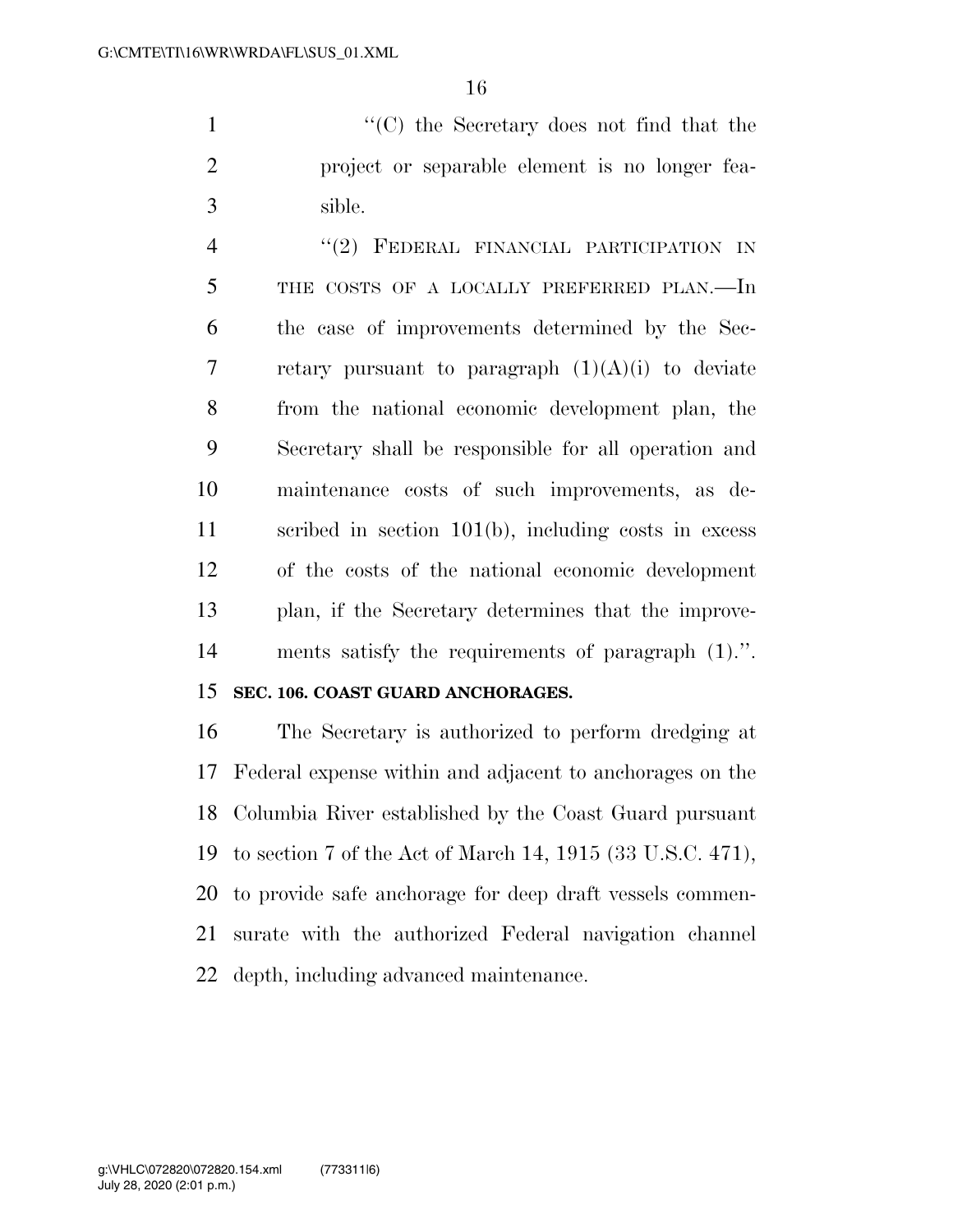# **SEC. 107. STATE CONTRIBUTION OF FUNDS FOR CERTAIN**

## **OPERATION AND MAINTENANCE COSTS.**

 In carrying out eligible operations and maintenance activities within the Great Lakes Navigation System pur- suant to section 210 of the Water Resources Development Act of 1986 (33 U.S.C. 2238) in a State that has imple- mented any additional State limitation on the disposal of dredged material in the open waters of such State, the Secretary may, pursuant to section 5 of the Act of June 22, 1936 (33 U.S.C. 701h), receive from such State, and expend, such funds as may be contributed by the State to cover the additional costs for operations and mainte- nance activities for a harbor or inland harbor within such State that result from such limitation.

#### **SEC. 108. INLAND WATERWAY PROJECTS.**

 (a) IN GENERAL.—Notwithstanding section 102 of the Water Resources Development Act of 1986 (33 U.S.C. 2212), 35 percent of the costs of construction of any project for navigation on the inland waterways shall be paid from amounts appropriated from the Inland Water-ways Trust Fund—

 (1) during each of fiscal years 2021 through 2027; and

 (2) for a project the construction of which is initiated during such period, in each fiscal year until such construction is complete.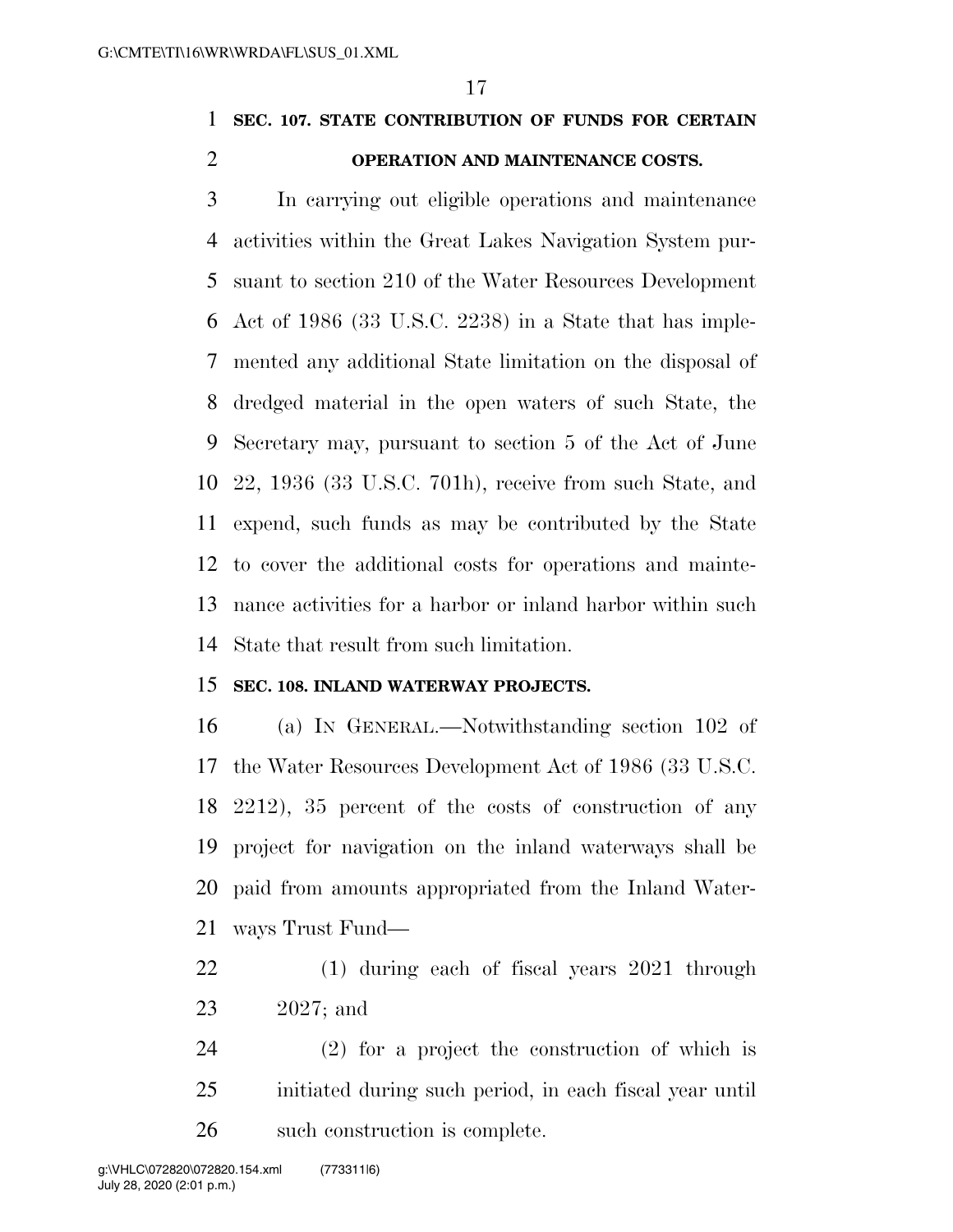(b) PRIORITIZATION.—In selecting projects described in subsection (a) for which to initiate construction during any of fiscal years 2021 through 2027, the Secretary shall prioritize projects that are included in the most recent 20- year program for making capital investments developed under section 302(d) of the Water Resources Development Act of 1986 (33 U.S.C. 2251(d)).

# **SEC. 109. IMPLEMENTATION OF WATER RESOURCES PRIN-CIPLES AND REQUIREMENTS.**

 (a) IN GENERAL.—Not later than 180 days after the date of enactment of this Act, the Secretary shall issue final agency-specific procedures necessary to implement the principles and requirements and the interagency guidelines.

 (b) DEVELOPMENT OF FUTURE WATER RESOURCES DEVELOPMENT PROJECTS.—The procedures required by subsection (a) shall ensure that the Secretary, in the for- mulation of future water resources development projects— (1) develops such projects in accordance with—

 (A) the guiding principles established by 21 the principles and requirements; and

22 (B) the national water resources planning policy established by section 2031(a) of the 24 Water Resources Development Act of 2007 (42) U.S.C. 1962–3(a)); and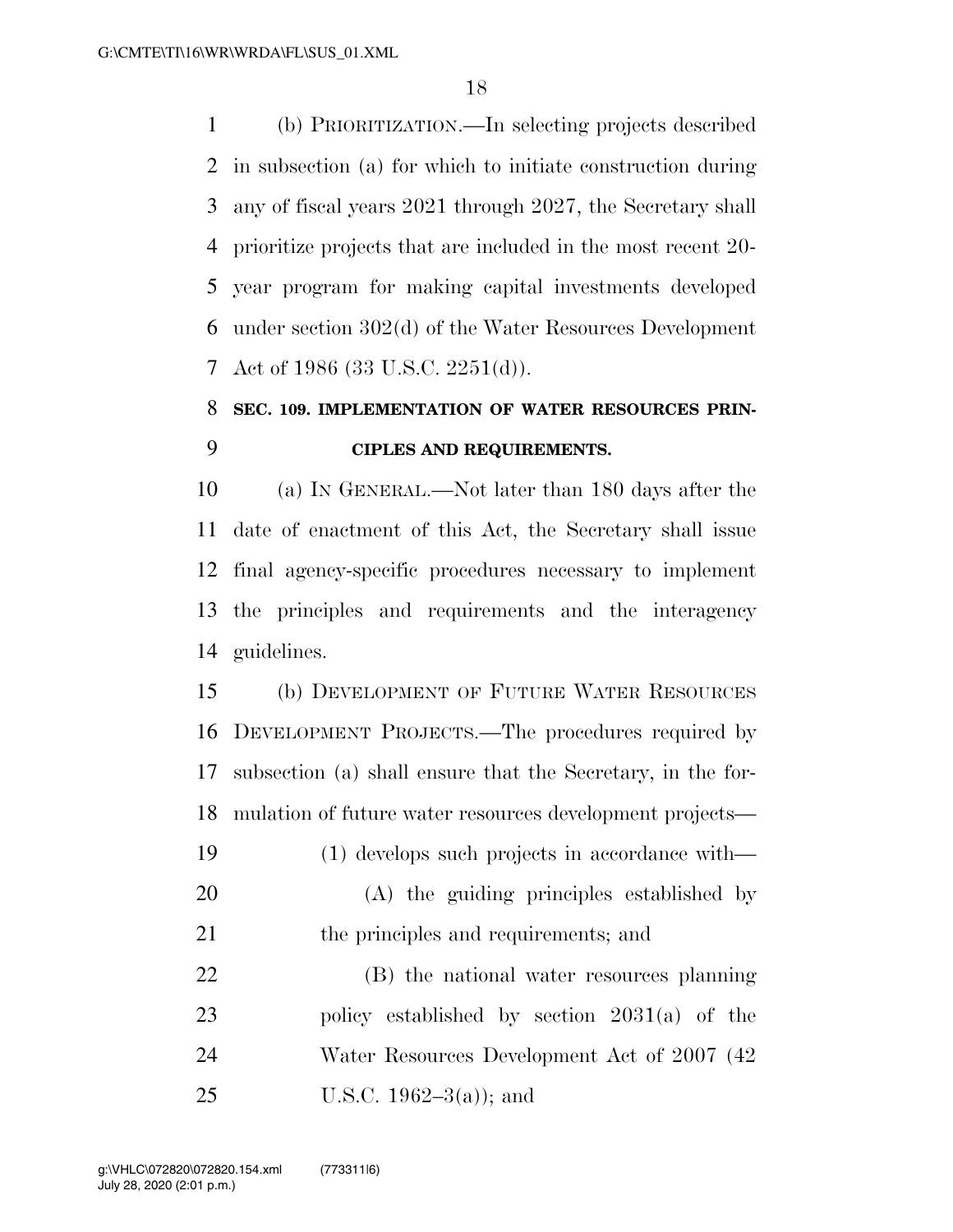(2) fully identifies and analyzes national eco- nomic development benefits, regional economic devel- opment benefits, environmental quality benefits, and other societal effects.

 (c) REVIEW AND UPDATE.—Every 5 years, the Sec- retary shall review and, where appropriate, revise the pro-cedures required by subsection (a).

 (d) PUBLIC REVIEW, NOTICE, AND COMMENT.—In issuing, reviewing, and revising the procedures required by this section, the Secretary shall—

 (1) provide notice to interested non-Federal stakeholders of the Secretary's intent to revise the procedures;

 (2) provide opportunities for interested non- Federal stakeholders to engage with, and provide input and recommendations to, the Secretary on the revision of the procedures; and

 (3) solicit and consider public and expert com-ments.

(e) DEFINITIONS.—In this section:

 (1) INTERAGENCY GUIDELINES.—The term ''interagency guidelines'' means the interagency guidelines contained in the document finalized by the Council on Environmental Quality pursuant to section 2031 of the Water Resources Development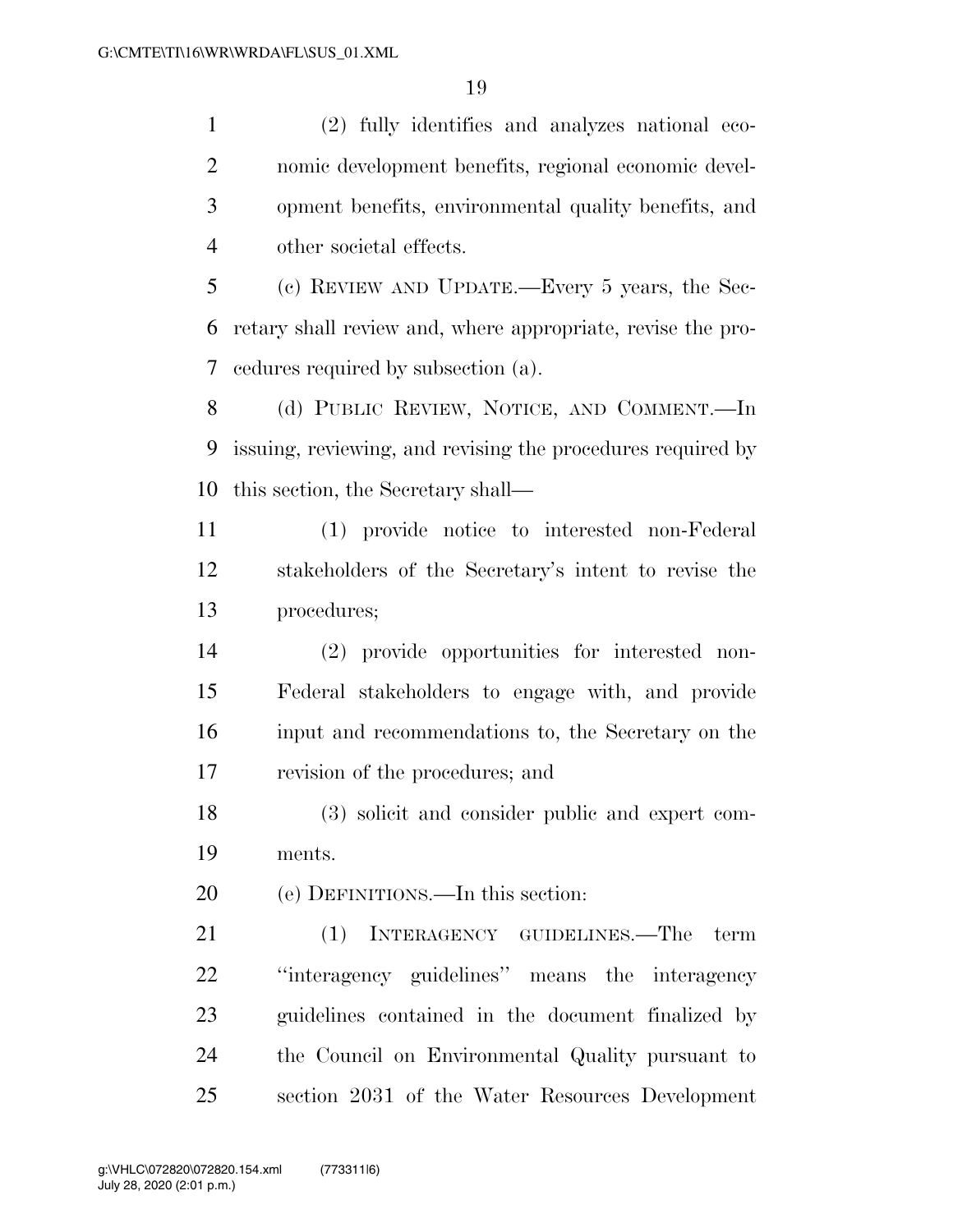Act of 2007 (42 U.S.C. 1962–3) in December 2014, to implement the principles and requirements.

 (2) PRINCIPLES AND REQUIREMENTS.—The term ''principles and requirements'' means the prin- ciples and requirements contained in the document prepared by the Council on Environmental Quality pursuant to section 2031 of the Water Resources Development Act of 2007 (42 U.S.C. 1962–3), enti- tled ''Principles and Requirements for Federal In- vestments in Water Resources'', and dated March 2013.

#### **SEC. 110. RESILIENCY PLANNING ASSISTANCE.**

 (a) IN GENERAL.—Section 206(a) of the Flood Con- trol Act of 1960 (33 U.S.C. 709a(a)) is amended by in- serting '', to avoid repetitive flooding impacts, to antici- pate, prepare, and adapt to changing climatic conditions and extreme weather events, and to withstand, respond to, and recover rapidly from disruption due to the flood haz- ards'' after ''in planning to ameliorate the flood hazard''. (b) PRIORITIZING FLOOD RISK RESILIENCY TECH- NICAL ASSISTANCE FOR ECONOMICALLY DISADVANTAGED COMMUNITIES.—In carrying out section 206 of the Flood Control Act of 1960 (33 U.S.C. 709a), the Secretary shall prioritize the provision of technical assistance to support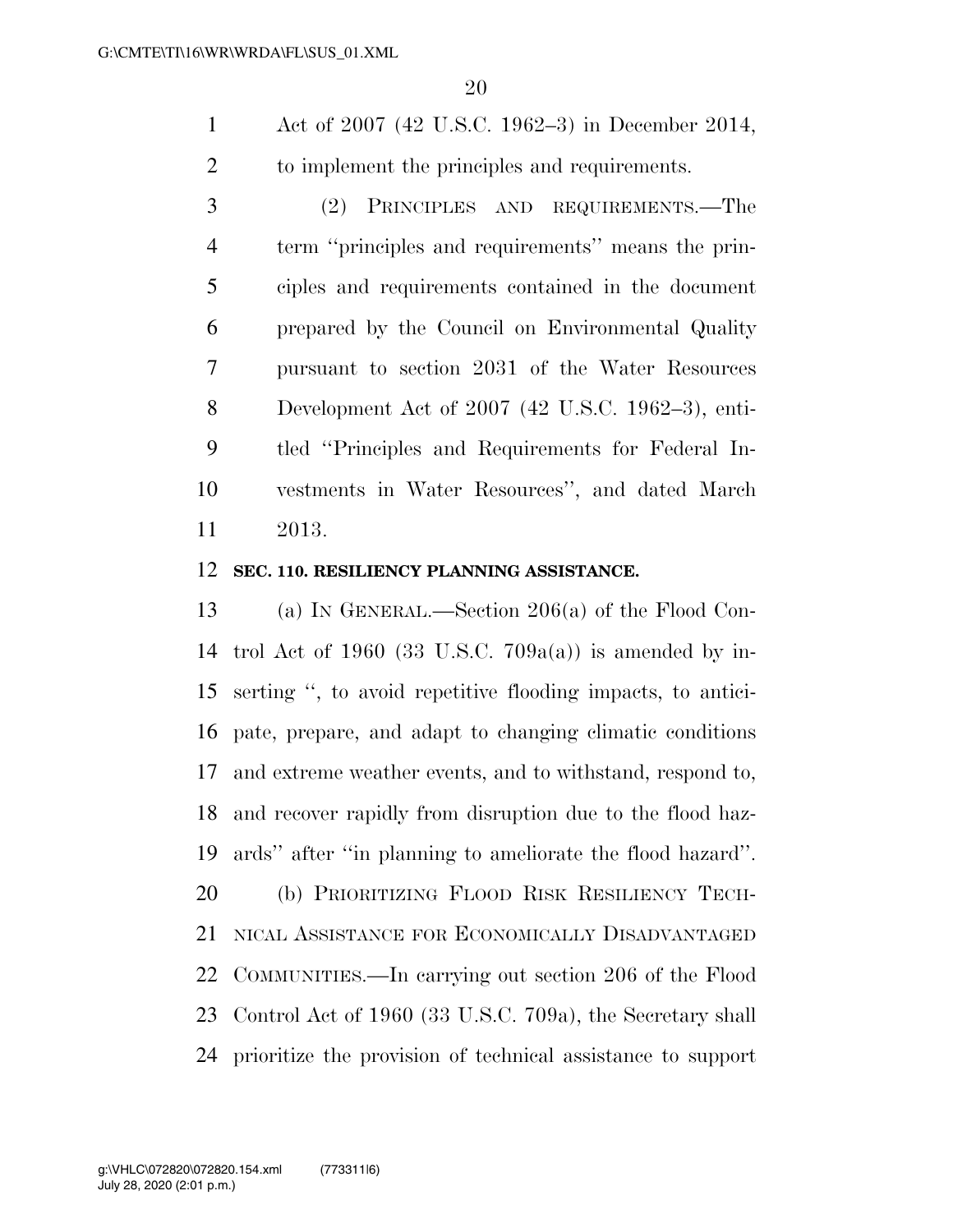flood risk resiliency planning efforts of an economically disadvantaged community.

#### **SEC. 111. PROJECT CONSULTATION.**

 (a) REPORTS REQUIRED.—Not later than 180 days after the date of enactment of this Act, the Secretary shall submit the following reports:

 (1) The report required under section 1214 of 8 the Water Resources Development Act of 2018 (132) Stat. 3809).

 (2) The report required under section 1120(a)(3) of the Water Resources Development Act of 2016 (130 Stat. 1643).

(b) CONSULTATION.—

 (1) AGENCIES AND TRIBES.—The Secretary shall ensure that all covered community consultation policies, regulations, and guidance of the Corps of Engineers continue to be implemented, and that con- sultations with Federal and State agencies and In- dian Tribes required for a water resources develop-ment project are carried out.

 (2) COMMUNITIES.—The Secretary shall ensure that any covered communities, including such com- munities identified in the reports submitted under subsection (a), that are found to be disproportion-ately or adversely affected are included in consulta-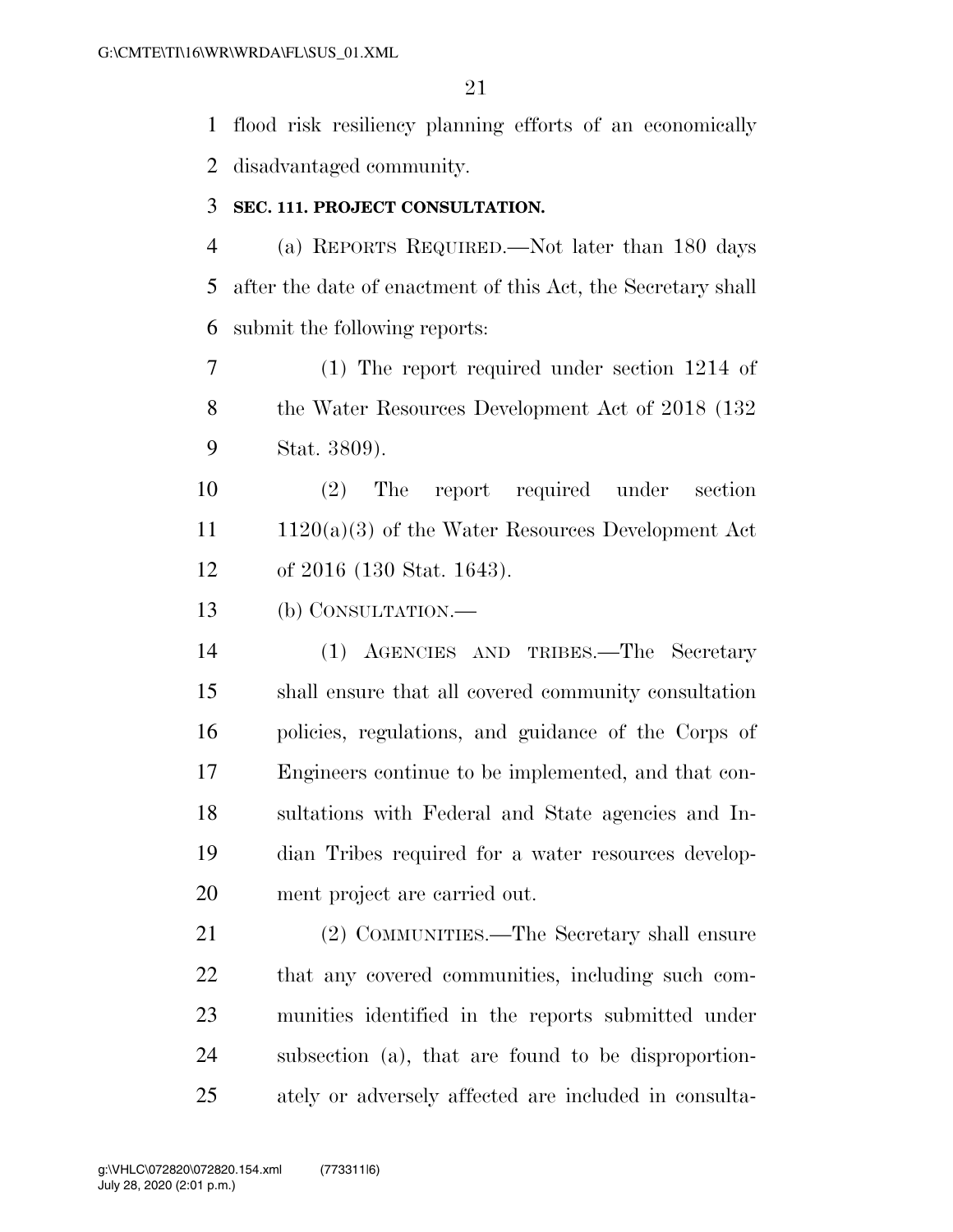| $\mathbf{1}$   | tion policies, regulations, and guidance of the Corps        |
|----------------|--------------------------------------------------------------|
| $\overline{2}$ | of Engineers.                                                |
| 3              | (3) PROJECT PLANNING AND CONSTRUCTION.—                      |
| 4              | The Secretary shall ensure that covered communities          |
| 5              | are consulted in the development of water resources          |
| 6              | development project planning and construction, for           |
| 7              | the purposes of achieving environmental justice and          |
| 8              | addressing any disproportionate or adverse effects           |
| 9              | on such communities.                                         |
| 10             | (c) ENVIRONMENTAL JUSTICE UPDATES.—                          |
| 11             | (1) IN GENERAL.—Not later than 1 year after                  |
| 12             | the date of enactment of this Act, the Secretary             |
| 13             | shall update any policies, regulations, and guidance         |
| 14             | of the Corps of Engineers related to achieving envi-         |
| 15             | ronmental justice for covered communities.                   |
| 16             | (2) RECOMMENDATIONS AND CONSULTATION.—                       |
| 17             | In carrying out paragraph (1), the Secretary shall—          |
| 18             | $(A)$ consult with a wide array of represent-                |
| 19             | atives of covered communities; and                           |
| 20             | (B) use the recommendations from the re-                     |
| 21             | ports submitted under subsection (a).                        |
| 22             | (d) COMMUNITY ENGAGEMENT.—The Secretary shall                |
| 23             | ensure that in carrying out authorized water resources de-   |
| 24             | velopment projects in, and all other activities of the Corps |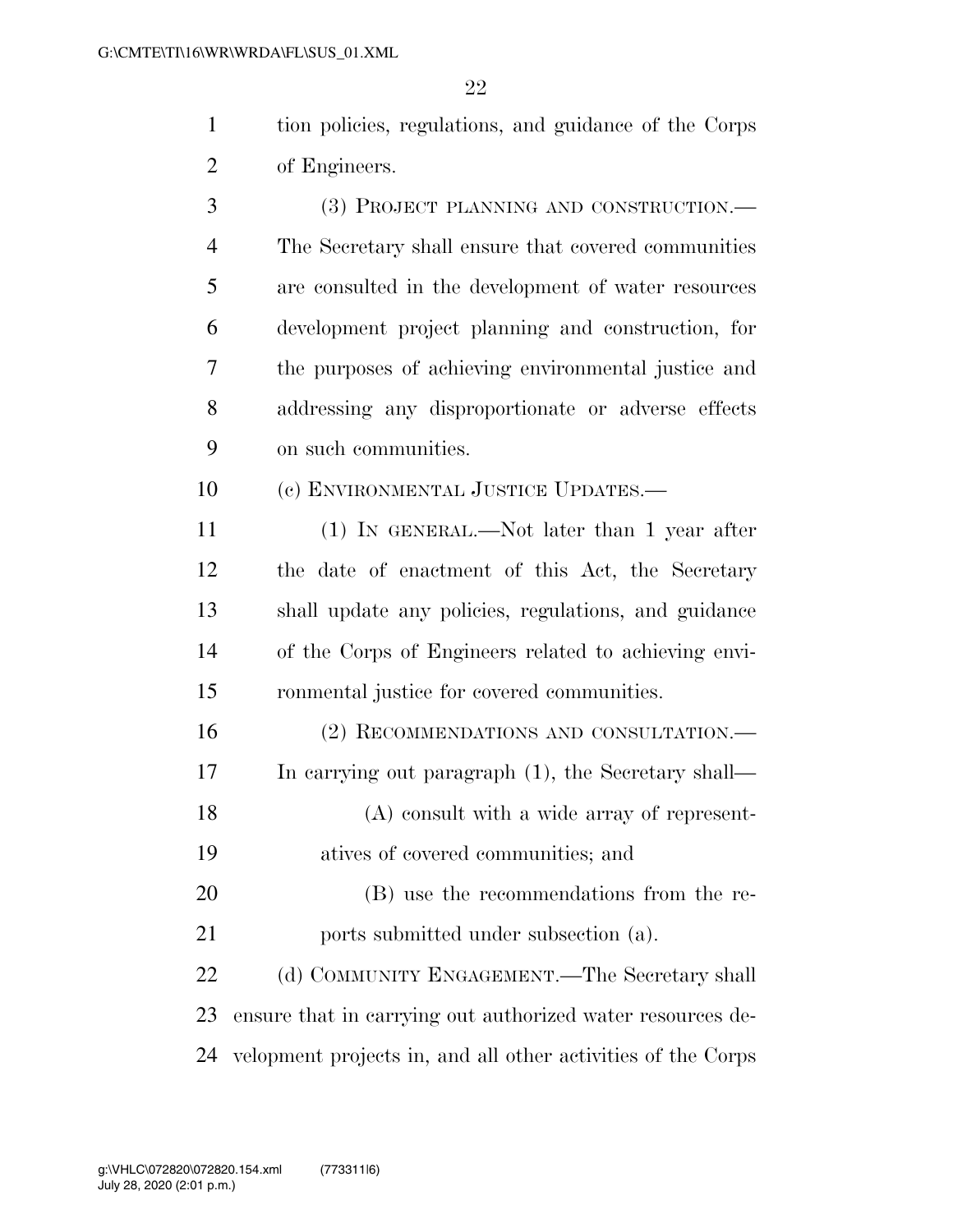of Engineers related to, covered communities, the Corps of Engineers—

- (1) promotes the meaningful involvement of such communities in the project development and implementation, enforcement efforts, and other ac-tivities of the Corps of Engineers;
- (2) provides guidance and technical assistance to such communities to increase understanding of the project development and implementation activi- ties, regulations, and policies of the Corps of Engi-neers; and
- (3) cooperates with State, Tribal, and local gov- ernments with respect to activities carried out pur-suant to this subsection.
- (e) TRIBAL LANDS AND CONSULTATION.—The Sec- retary shall ensure that in carrying out authorized water resources development projects and in all other activities of the Corps of Engineers, that the Corps of Engineers—
- $(1)(A)$  consults with Indian Tribes specifically on any Tribal lands near or adjacent to any activi-21 ties of the Corps of Engineers, for purposes of iden- tifying lands of ancestral, cultural, or religious im-portance; and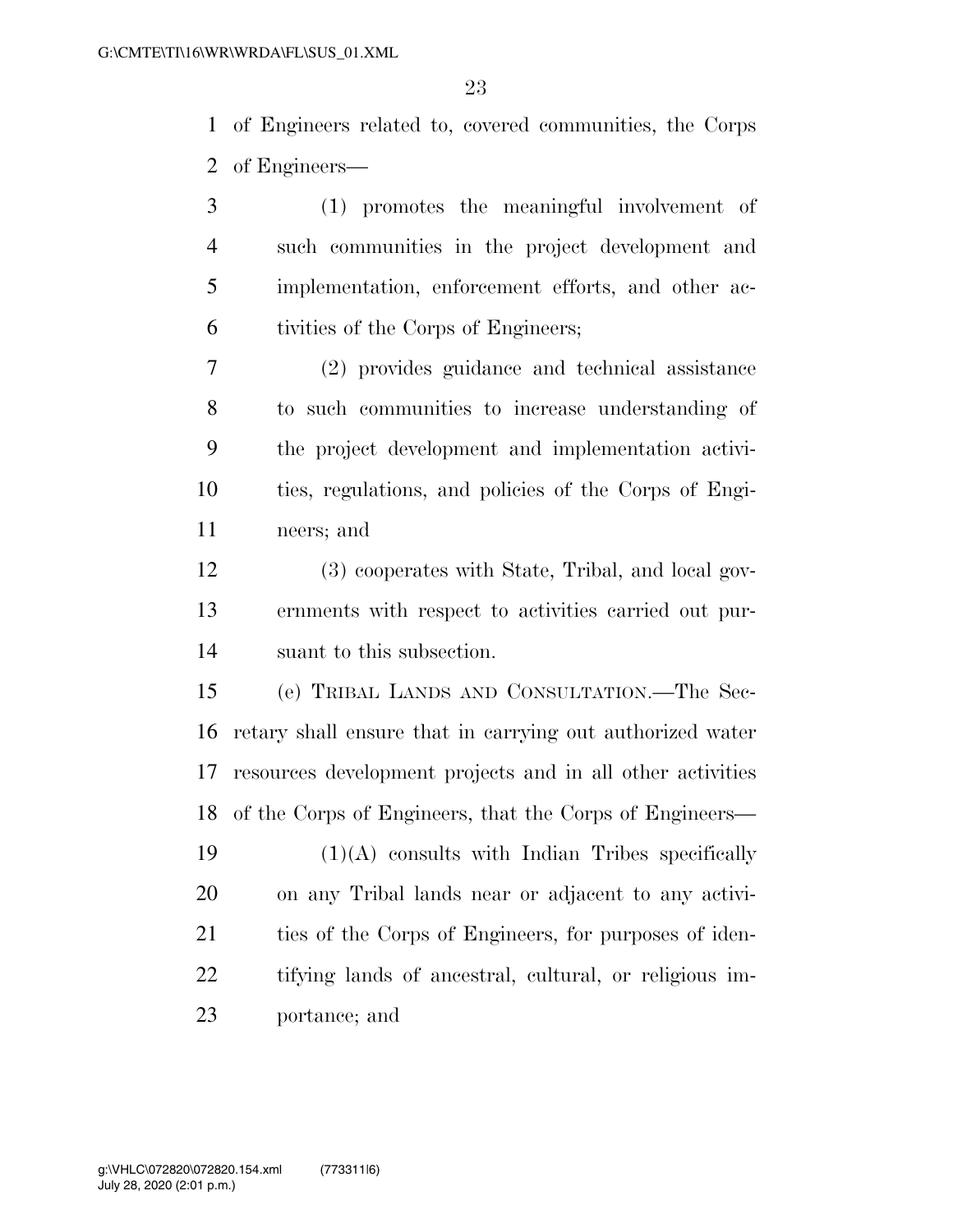| $\mathbf{1}$   | (B) cooperates with Indian Tribes to avoid, or         |
|----------------|--------------------------------------------------------|
| $\overline{2}$ | otherwise find alternate solutions with respect to,    |
| 3              | such lands; and                                        |
| $\overline{4}$ | $(2)(A)$ consults with Indian Tribes specifically      |
| 5              | on any Tribal areas near or adjacent to any activi-    |
| 6              | ties of the Corps of Engineers, for purposes of iden-  |
| 7              | tifying lands, waters, and other resources critical to |
| 8              | the livelihood of the Indian Tribes; and               |
| 9              | (B) cooperates with Indian Tribes to avoid, or         |
| 10             | otherwise find alternate solutions with respect to,    |
| 11             | such areas.                                            |
| 12             | (f) DEFINITIONS.—In this section:                      |
| 13             | (1) COMMUNITY OF COLOR.—The term "com-                 |
| 14             | munity of color" means a community of individuals      |
| 15             | who are—                                               |
| 16             | (A) American Indian or Alaska Native;                  |
| 17             | (B) Asian or Pacific Islander;                         |
| 18             | (C) Black, not of Hispanic origin; or                  |
| 19             | (D) Hispanic.                                          |
| 20             | (2) COVERED COMMUNITY.—The term "covered               |
| 21             | community" means each of the following:                |
| 22             | $(A)$ A community of color.                            |
| 23             | (B) An economically disadvantaged com-                 |
| 24             | munity.                                                |
| 25             | (C) A rural community.                                 |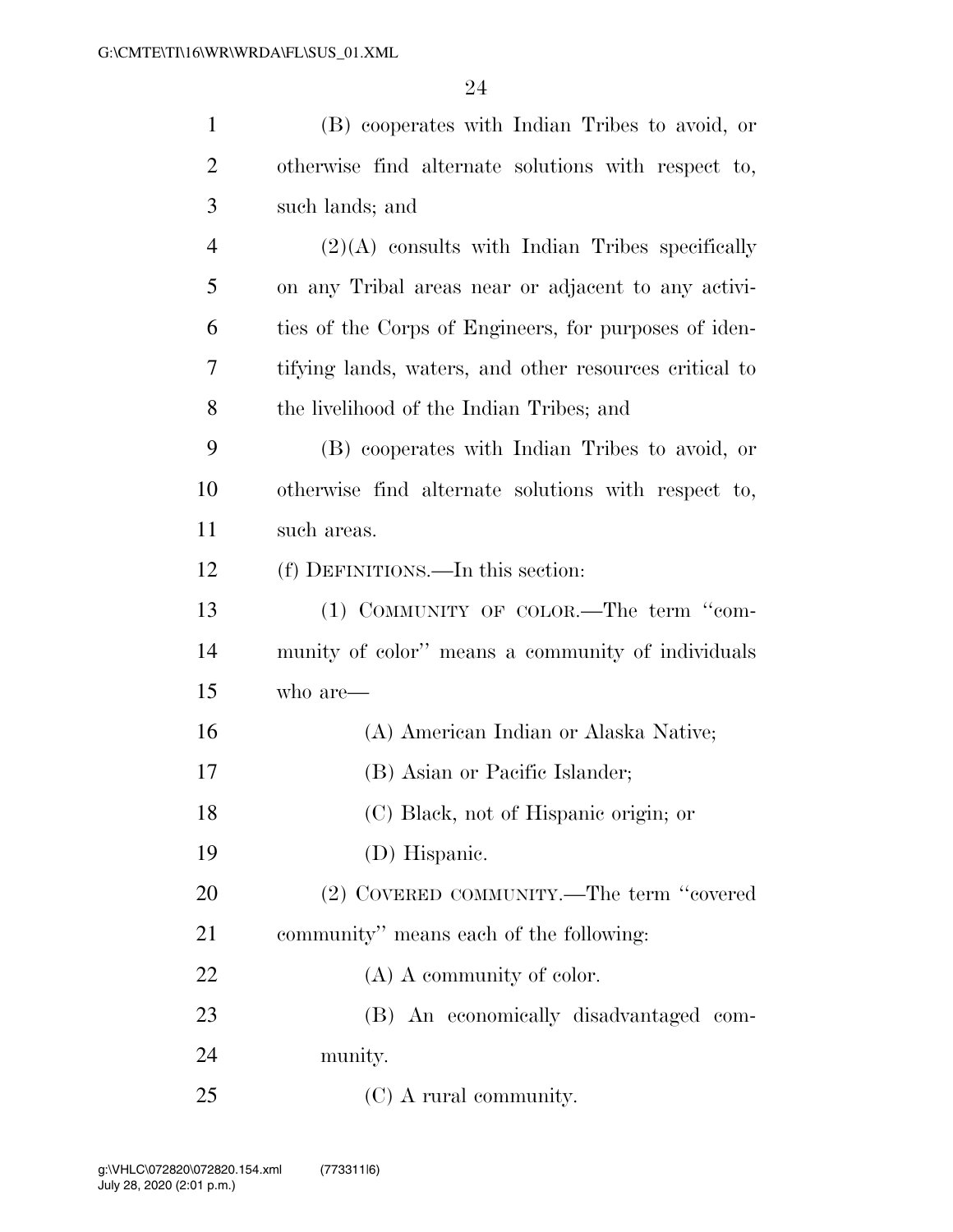(D) A Tribal or indigenous community.

 (3) STATE.—The term ''State'' means each of the several States, the District of Columbia, and each of the commonwealths, territories, and posses-sions of the United States.

#### **SEC. 112. REVIEW OF RESILIENCY ASSESSMENTS.**

(a) RESILIENCY ASSESSMENT.—

 (1) IN GENERAL.—Not later than 180 days after the date of enactment of this section, and in conjunction with the development of procedures under section 109 of this Act, the Secretary is di- rected to review, and where appropriate, revise the existing planning guidance documents and regula- tions on the assessment of the effects of sea level rise on future water resources development projects to ensure that such guidance documents and regula- tions are based on the best available, peer-reviewed science and data on the current and future effects of sea level rise on coastal communities.

 (2) COORDINATION.—In carrying out this sub-section, the Secretary shall—

 (A) coordinate the review with the Engi- neer Research and Development Center, other Federal and State agencies, and other relevant entities; and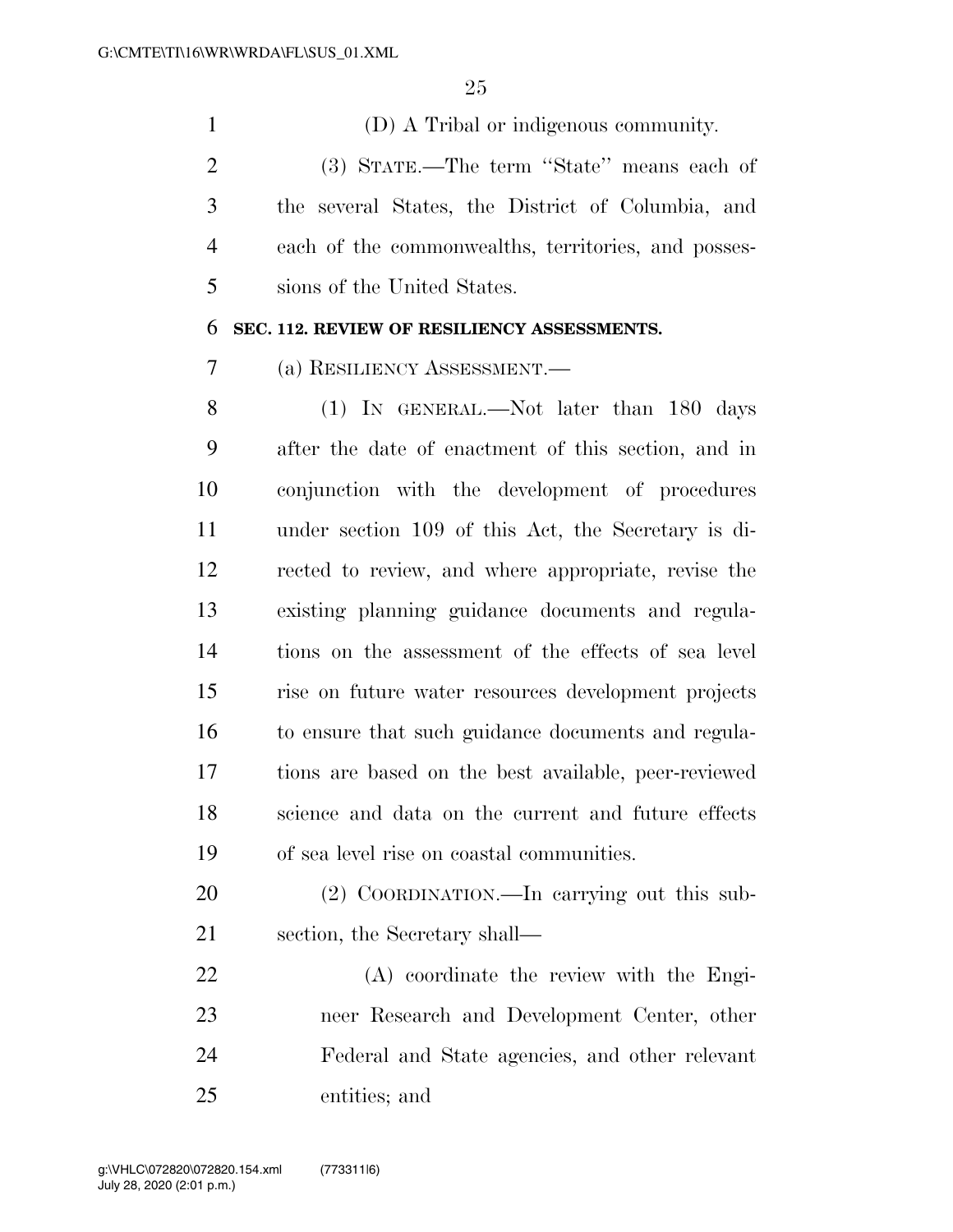(B) to the maximum extent practicable and where appropriate, utilize data provided to the Secretary by such agencies.

 (b) ASSESSMENT OF BENEFITS OF SEA LEVEL RISE RESILIENCY IN FEASIBILITY REPORTS.—

 (1) IN GENERAL.—Upon the request of a non- Federal interest, in carrying out a feasibility study for a project for flood risk mitigation, hurricane and storm damage risk reduction, or ecosystem restora- tion under section 905 of the Water Resources De- velopment Act of 1986 (33 U.S.C. 2282), the Sec- retary shall consider whether the need for the project is predicated upon or exacerbated by condi-tions related to sea level rise.

 (2) SEA LEVEL RISE RESILIENCY BENEFITS.— To the maximum extent practicable, in carrying out a study pursuant to paragraph (1), the Secretary shall document the potential effects of sea level rise on the project, and benefits of the project relating to sea level rise, during the 50-year period after the date of completion of the project.

## **SEC. 113. SMALL FLOOD CONTROL PROJECTS.**

 Section 205 of the Flood Control Act of 1948 (33 U.S.C. 701s) is amended by inserting '', and projects that use natural features or nature-based features (as those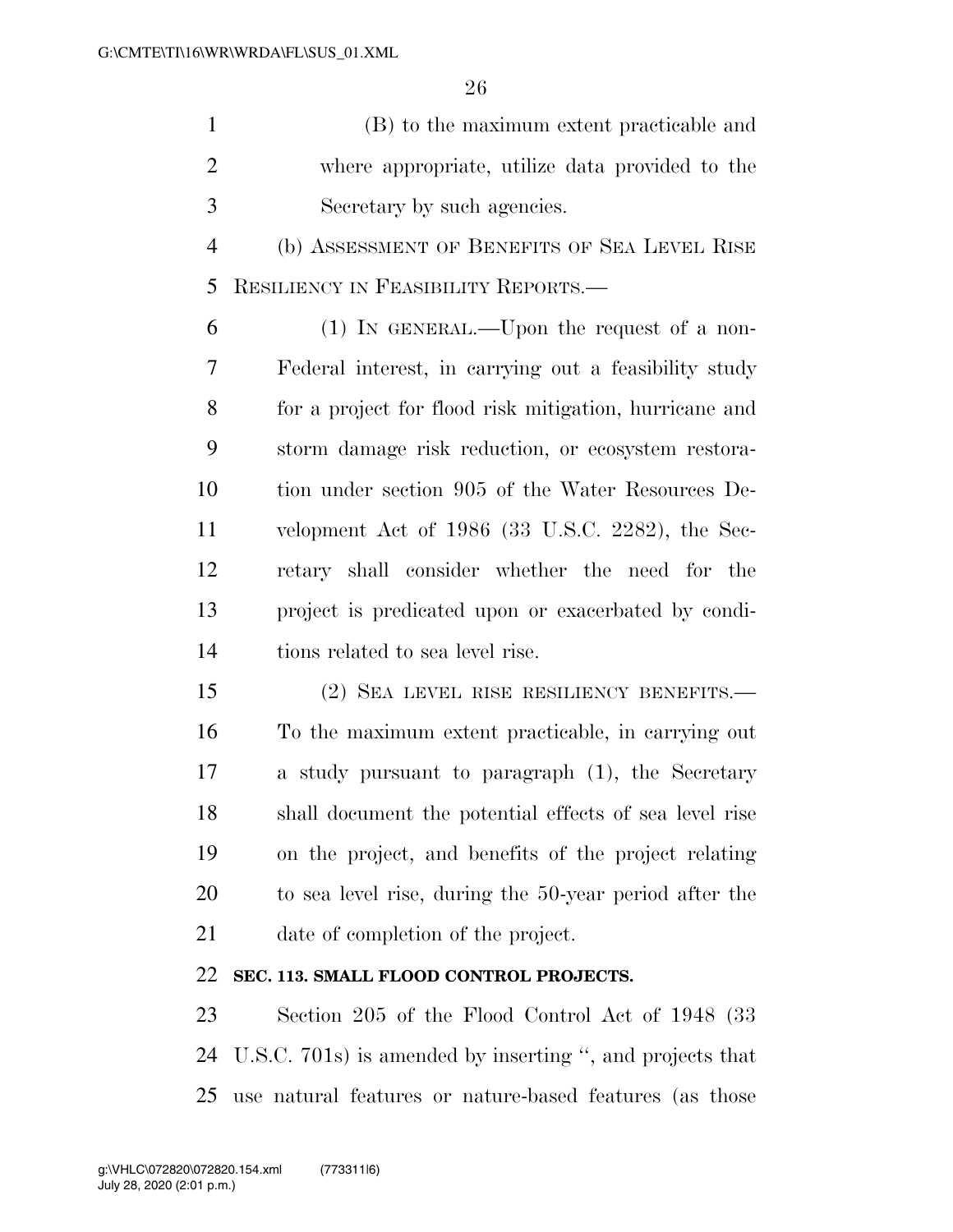terms are defined in section 1184(a) of the Water Re-2 sources Development Act of (33 U.S.C.  $2289a(a)$ ))," after ''nonstructural projects''.

# **SEC. 114. CONFORMING AMENDMENT.**

 Section 103(b) of the Water Resources Development Act of 1986 (33 U.S.C. 2213) is amended—

 (1) in the subsection heading, by striking ''NONSTRUCTURAL FLOOD CONTROL PROJECTS'' and inserting ''PROJECTS USING NONSTRUCTURAL, NATURAL, OR NATURE-BASED FEATURES''; and

11  $(2)$  in paragraph  $(1)$ —

 (A) by striking ''nonstructural flood con- trol measures'' and inserting ''a flood risk man- agement or hurricane and storm damage risk reduction measure using a nonstructural fea- ture, or a natural feature or nature-based fea- ture (as those terms are defined in section 18 1184(a) of the Water Resources Development 19 Act of 2016 (33 U.S.C. 2289a(a))),"; and

20 (B) by striking "cash during construction of the project'' and inserting ''cash during con- struction for a nonstructural feature if the costs of land, easements, rights-of-way, dredged ma- terial disposal areas, and relocations for such feature are estimated to exceed 35 percent''.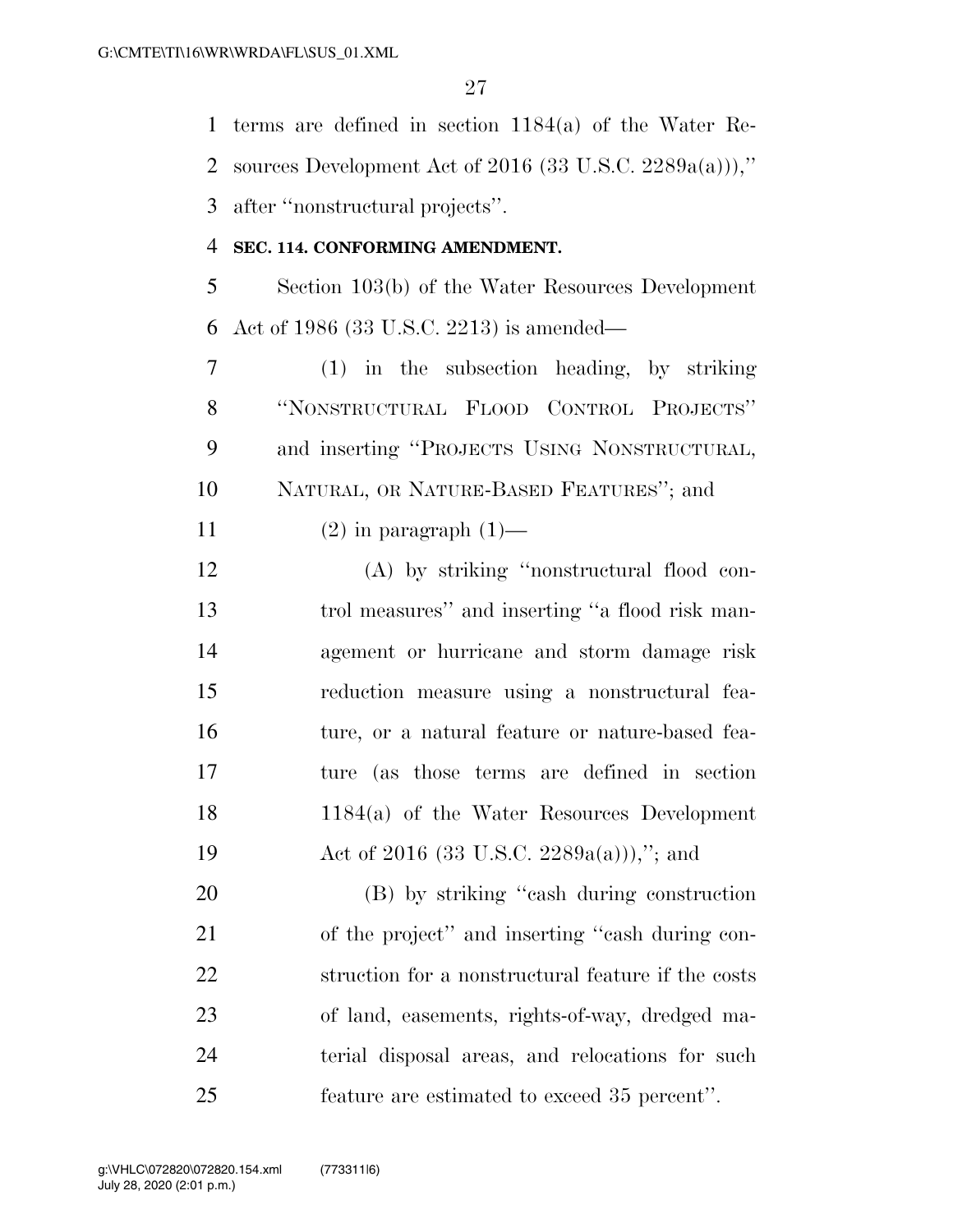# **SEC. 115. FEASIBILITY STUDIES; REVIEW OF NATURAL AND NATURE-BASED FEATURES.**

 (a) TECHNICAL CORRECTION.—Section 1149(c) of the Water Resources Development Act of 2018 (33 U.S.C. 2282 note; 132 Stat. 3787) is amended by striking ''nat- ural infrastructure alternatives'' and inserting ''natural feature or nature-based feature alternatives (as such terms are defined in section 1184 of the Water Resources Development Act of 2016 (32 U.S.C. 2289a))''.

 (b) SUMMARY OF ANALYSIS.—To the maximum ex- tent practicable, the Secretary shall include in each feasi- bility report developed under section 905 of the Water Re- sources Development Act of 1986 (33 U.S.C. 2282) for a project that contains a flood risk management or hurri- cane and storm damage risk reduction element, a sum- mary of the natural feature or nature-based feature alter- natives that were evaluated in the development of the fea- sibility report, and, if such alternatives were not included in the recommended plan, an explanation of why such al- ternatives were not included into the recommended plan. **SEC. 116. REPORT ON CORROSION PREVENTION ACTIVI-TIES.** 

 Not later than 180 days after the date of enactment of this Act, the Secretary shall submit to the Committee on Transportation and Infrastructure of the House of Representatives and the Committee on Environment and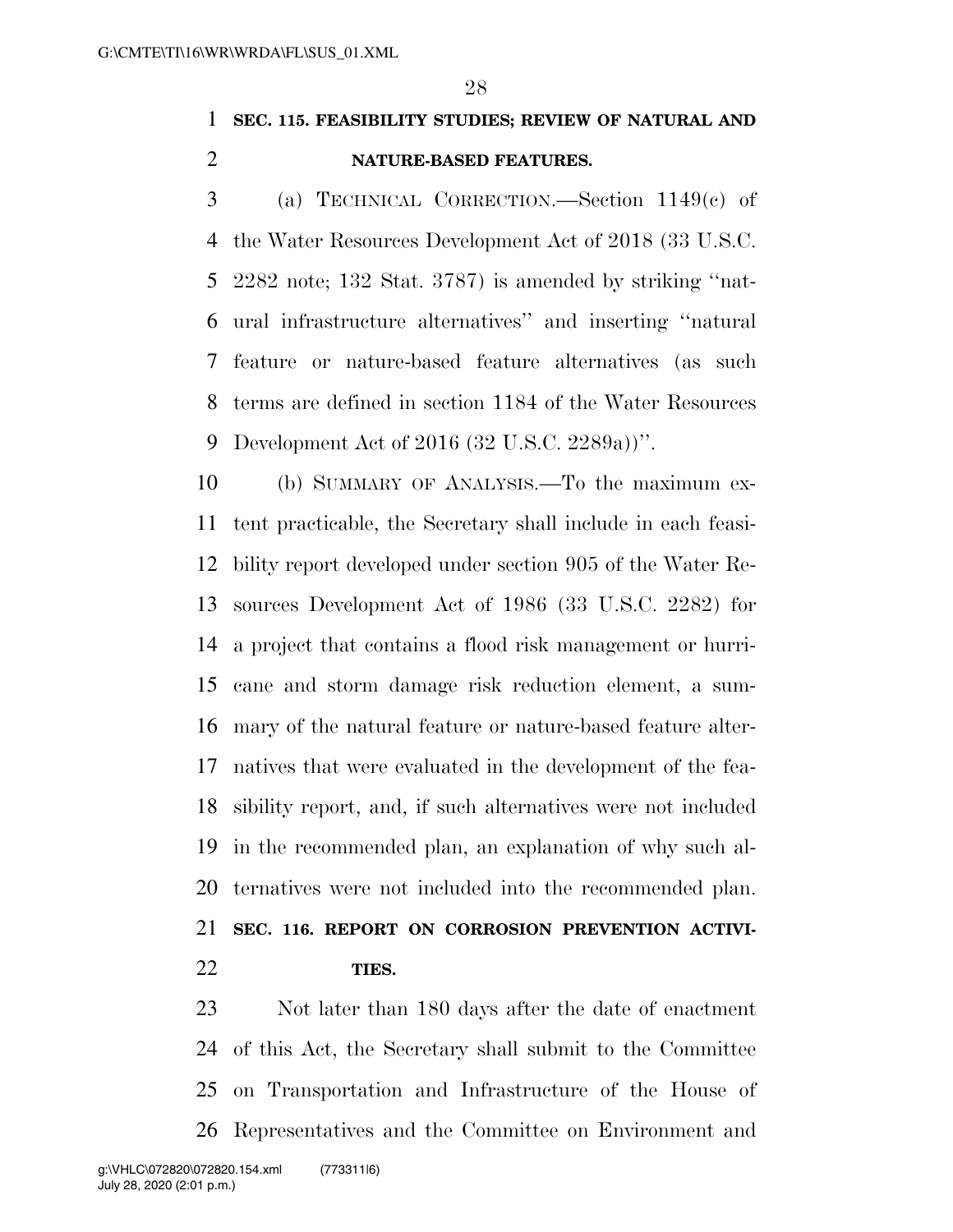Public Works of the Senate, and make publicly available, a report that describes—

 (1) the extent to which the Secretary has car- ried out section 1033 of the Water Resources Re- form and Development Act of 2014 (33 U.S.C. 6 ;

 (2) the extent to which the Secretary has incor- porated corrosion prevention activities (as defined in such section) at water resources development projects constructed or maintained by the Secretary since the date of enactment of such section; and

 (3) in instances where the Secretary has not in- corporated corrosion prevention activities at such water resources development projects since such date, an explanation as to why such corrosion pre-vention activities have not been incorporated.

## **SEC. 117. QUANTIFICATION OF BENEFITS FOR FLOOD RISK**

## **MANAGEMENT PROJECTS IN SEISMIC ZONES.**

 (a) IN GENERAL.—Upon the request of the non-Fed- eral interest for a flood risk management project in a seis- mic zone, the Secretary shall quantify the seismic hazard risk reduction benefits for the project if the non-Federal interest identifies, and the Secretary approves, an accept-able methodology to quantify such benefits.

(b) APPLICABILITY.—The Secretary shall—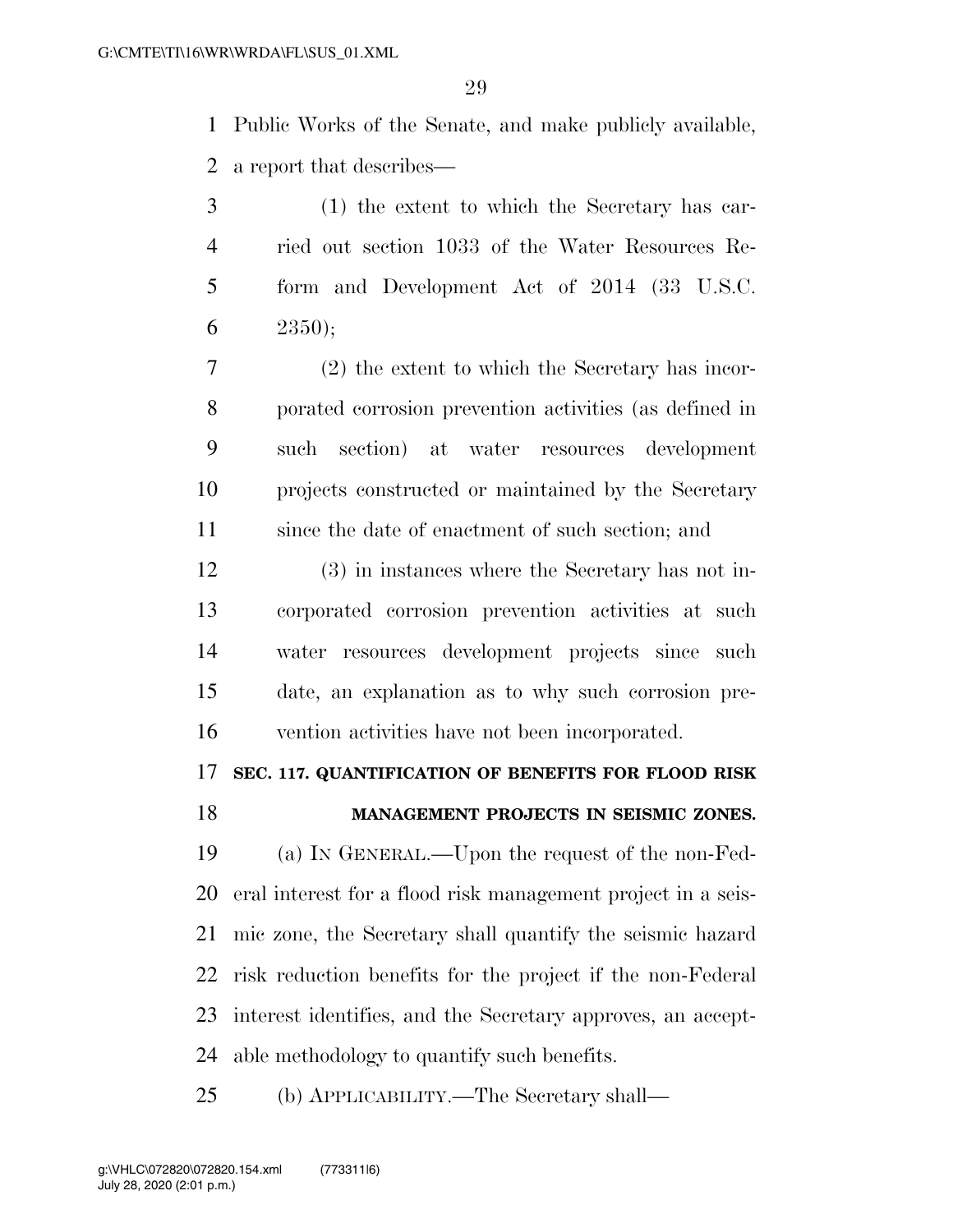| $\mathbf{1}$   | (1) include all associated seismic hazard risk re-       |
|----------------|----------------------------------------------------------|
| $\overline{2}$ | duction benefits approved by the Secretary in the        |
| 3              | calculation of the national economic development         |
| $\overline{4}$ | benefit-cost ratio for a flood risk management           |
| 5              | project in a seismic hazard zone for purposes of plan    |
| 6              | formulation pursuant to section 905 of the Water         |
| 7              | Resources Development Act of 1986; and                   |
| 8              | $(2)$ seek to maximize the combination of flood          |
| 9              | risk reduction and seismic hazard risk reduction         |
| 10             | benefits in the formulation of the national economic     |
| 11             | development alternative for such project.                |
| 12             | SEC. 118. FEDERAL INTEREST DETERMINATION.                |
| 13             | Section 905 of the Water Resources Development Act       |
| 14             | of $1986$ (33 U.S.C. 2282) is amended by inserting after |
| 15             | subsection (a) the following:                            |
| 16             | "(b) FEDERAL INTEREST DETERMINATION.—                    |
| 17             | "(1) IN GENERAL.—In preparing a feasibility              |
| 18             | report under subsection (a) for a study that will ben-   |
| 19             | efit an economically disadvantaged community, upon       |
| 20             | request by the non-Federal interest for the study,       |
| 21             | the Secretary shall first determine the Federal inter-   |
| 22             | est in carrying out the study and the projects that      |
| 23             | may be proposed in the study.                            |
| 24             | "(2) COST SHARE.—The costs of a determina-               |
| 25             | tion under paragraph $(1)$ —                             |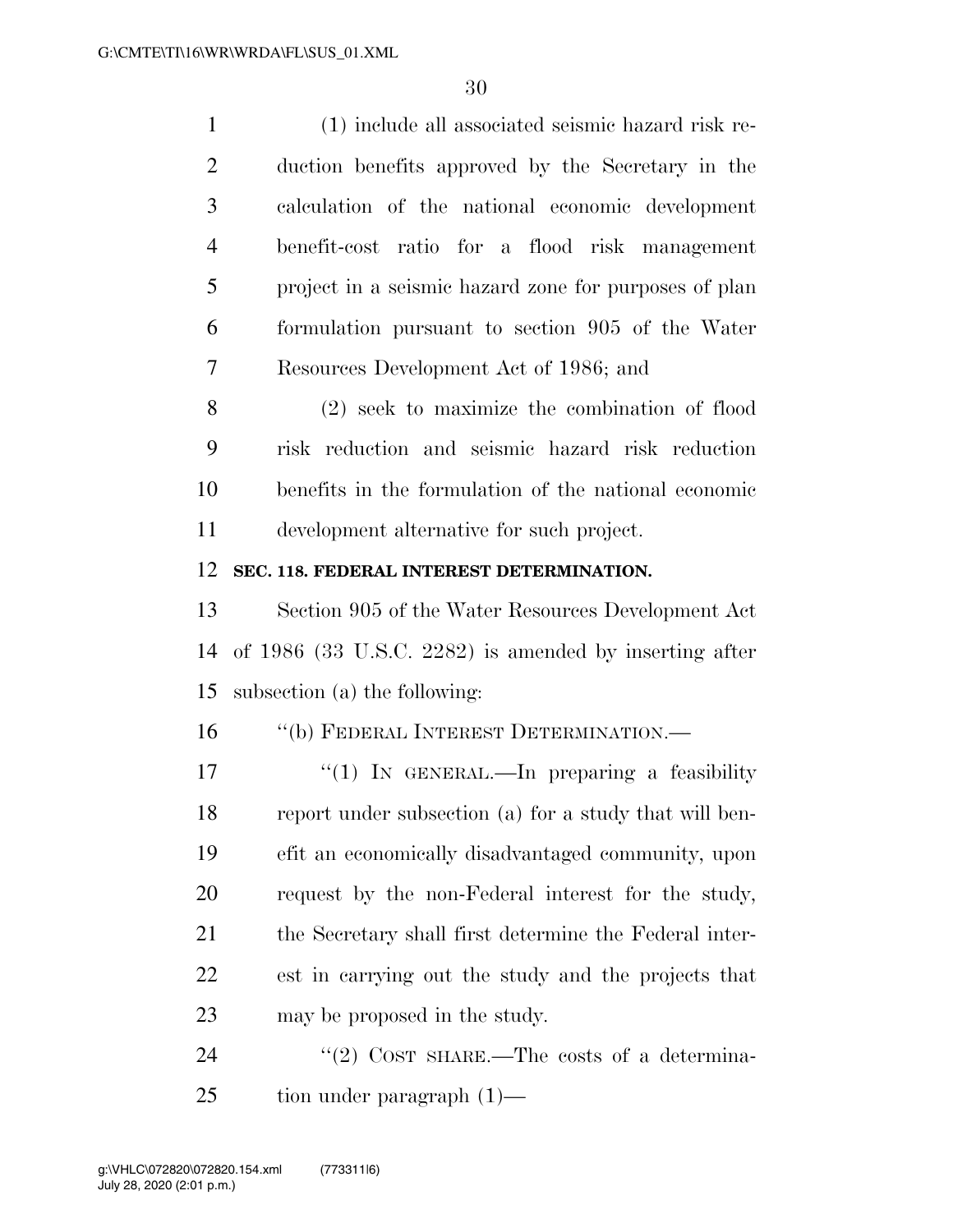| $\mathbf{1}$   | $\lq\lq$ shall be at Federal expense; and              |
|----------------|--------------------------------------------------------|
| $\overline{2}$ | "(B) shall not exceed $$200,000$ .                     |
| 3              | "(3) DEADLINE.—A determination under para-             |
| $\overline{4}$ | graph $(1)$ shall be completed by not later than $120$ |
| 5              | days after the date on which funds are made avail-     |
| 6              | able to the Secretary to carry out the determination.  |
| 7              | $``(4)$ TREATMENT.—                                    |
| 8              | "(A) TIMING.—The period during which a                 |
| 9              | determination is being completed under para-           |
| 10             | $graph(1)$ for a study shall not be included for       |
| 11             | purposes of the deadline to complete a final fea-      |
| 12             | sibility report under section $1001(a)(1)$ of the      |
| 13             | Water Resources Reform and Development Act             |
| 14             | of 2014 (33 U.S.C. 2282 $e(a)(1)$ ).                   |
| 15             | "(B) Cost.—The cost of a determination                 |
| 16             | under paragraph (1) shall not be included for          |
| $17\,$         | purposes of the maximum Federal cost under             |
| 18             | section $1001(a)(2)$ of the Water Resources Re-        |
| 19             | form and Development Act of 2014 (33 U.S.C.            |
| 20             | $2282c(a)(2)$ .                                        |
| 21             | "(5) REPORT TO NON-FEDERAL INTEREST.—If,               |
| 22             | based on a determination under paragraph (1), the      |
| 23             | Secretary determines that a study or project is not    |
| 24             | in the Federal interest because the project will not   |
| 25             | result, or is unlikely to result, in a recommended     |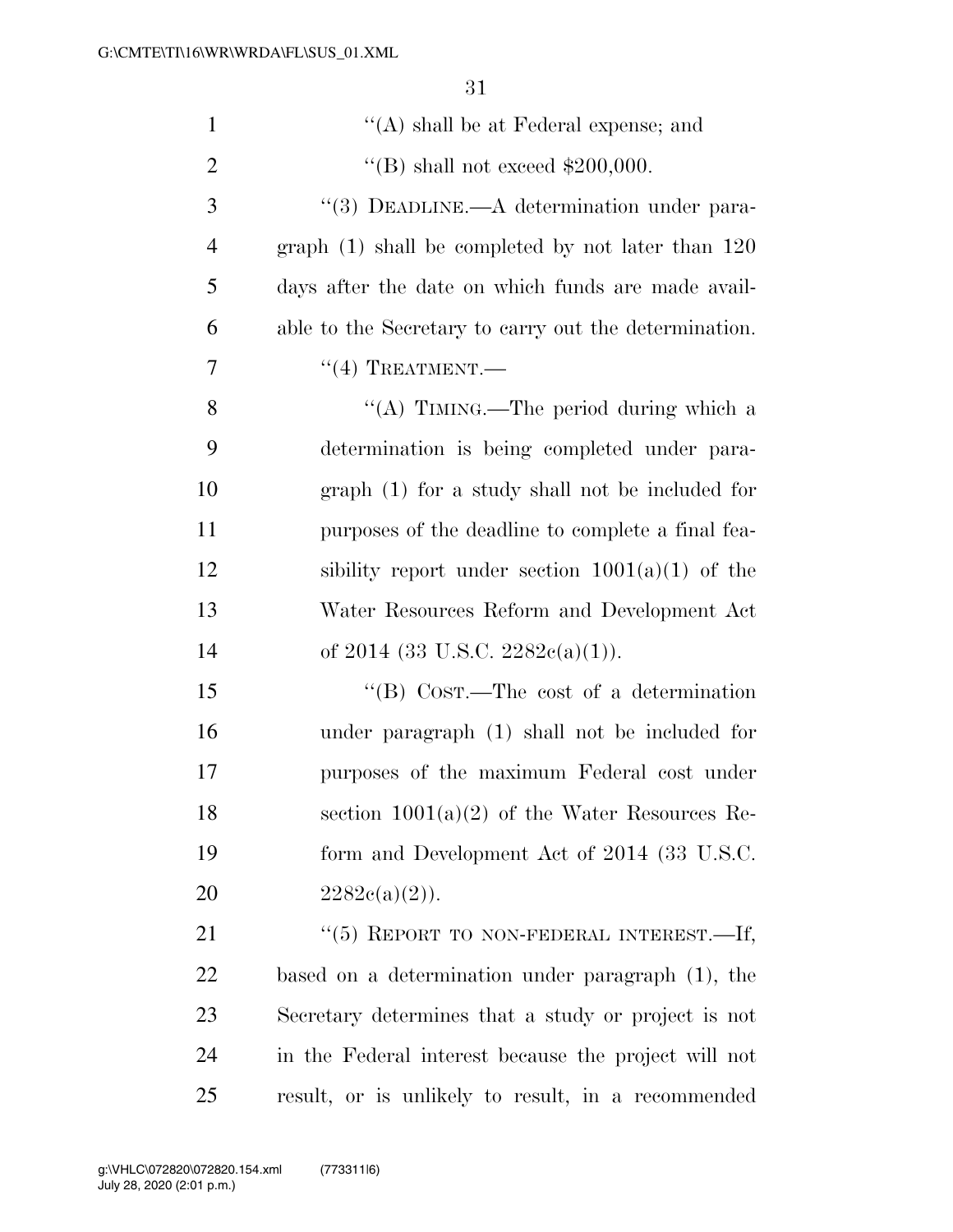| $\mathbf{1}$   | plan that will produce national economic develop-     |
|----------------|-------------------------------------------------------|
| 2              | ment benefits greater than cost, but may result in    |
| 3              | a technically sound and environmentally acceptable    |
| $\overline{4}$ | plan that is otherwise consistent with section 904 of |
| 5              | the Water Resources Development Act of 1986 (33)      |
| 6              | U.S.C. 2281), the Secretary shall issue a report to   |
| 7              | the non-Federal interest with recommendations on      |
| 8              | how the non-Federal interest might modify the pro-    |
| 9              | posal such that the project could be in the Federal   |
| 10             | interest and feasible.".                              |
| 11             | SEC. 119. ECONOMICALLY DISADVANTAGED COMMUNITY        |
| 12             | FLOOD PROTECTION AND HURRICANE AND                    |
| 13             | STORM DAMAGE REDUCTION STUDY PILOT                    |
|                |                                                       |

## **PROGRAM.**

 (a) IN GENERAL.—Not later than 180 days after the date of enactment of this Act, the Secretary shall establish and implement a pilot program to evaluate opportunities to address the flood risk management and hurricane and storm damage risk reduction needs of economically dis-advantaged communities.

 (b) PARTICIPATION IN PILOT PROGRAM.—In car-rying out subsection (a), the Secretary shall—

 (1) publish a notice in the Federal Register that requests from non-Federal interests proposals for the potential feasibility study of a flood risk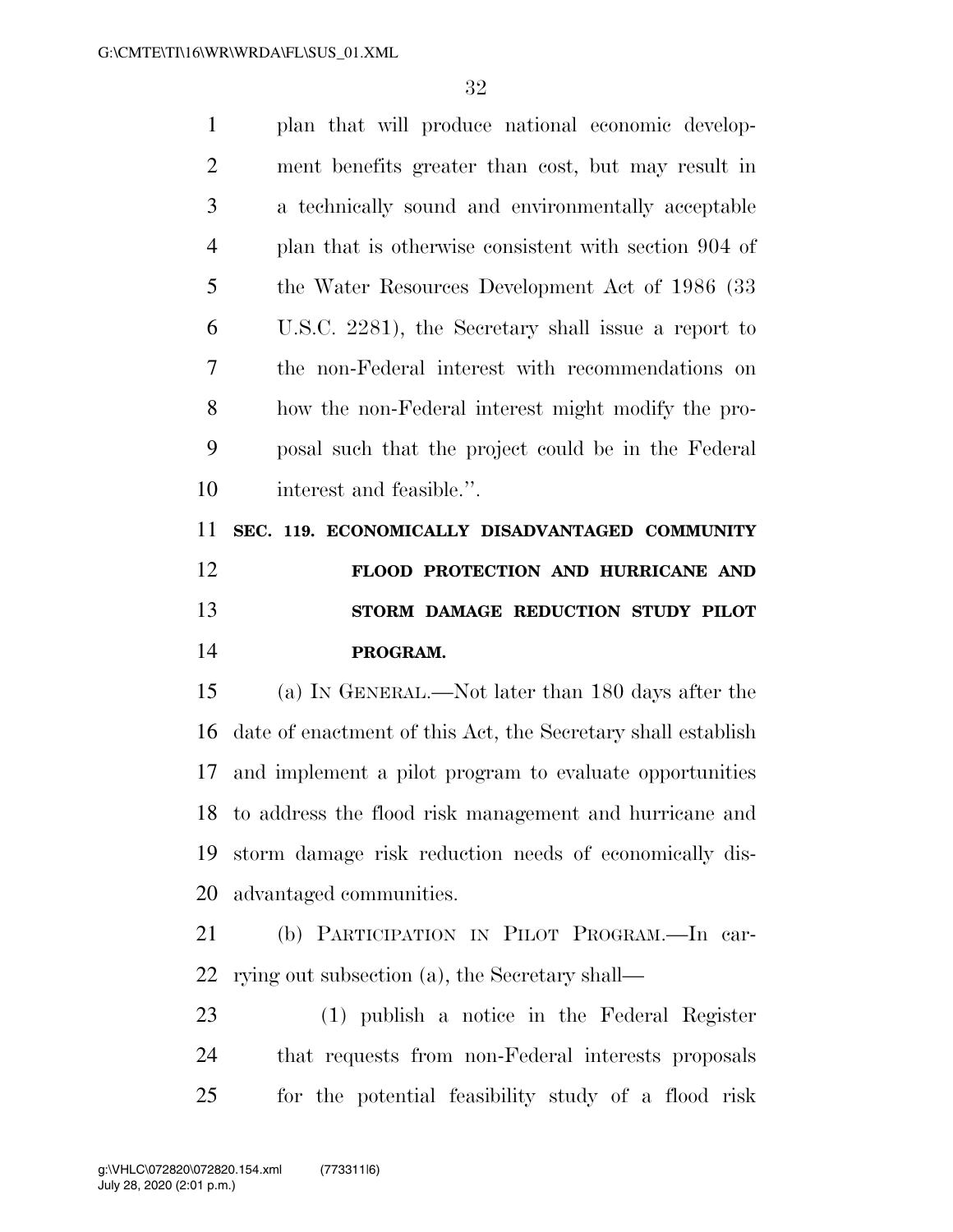management project or hurricane and storm damage risk reduction project for an economically disadvan-taged community;

 (2) upon request of a non-Federal interest for such a project, provide technical assistance to such non-Federal interest in the formulation of a proposal for a potential feasibility study to be submitted to the Secretary under the pilot program; and

 (3) review such proposals and select 10 feasi- bility studies for such projects to be carried out by the Secretary, in coordination with the non-Federal interest, under this pilot program.

 (c) SELECTION CRITERIA.—In selecting a feasibility study under subsection (b)(3), the Secretary shall consider whether—

 (1) the percentage of people living in poverty in the county or counties (or county-equivalent entity or entities) in which the project is located is above the percentage of people living in poverty in the State, based on census bureau data;

 (2) the percentage of families with income above the poverty threshold but below the average household income in the county or counties (or coun-ty-equivalent entity or entities) in which the project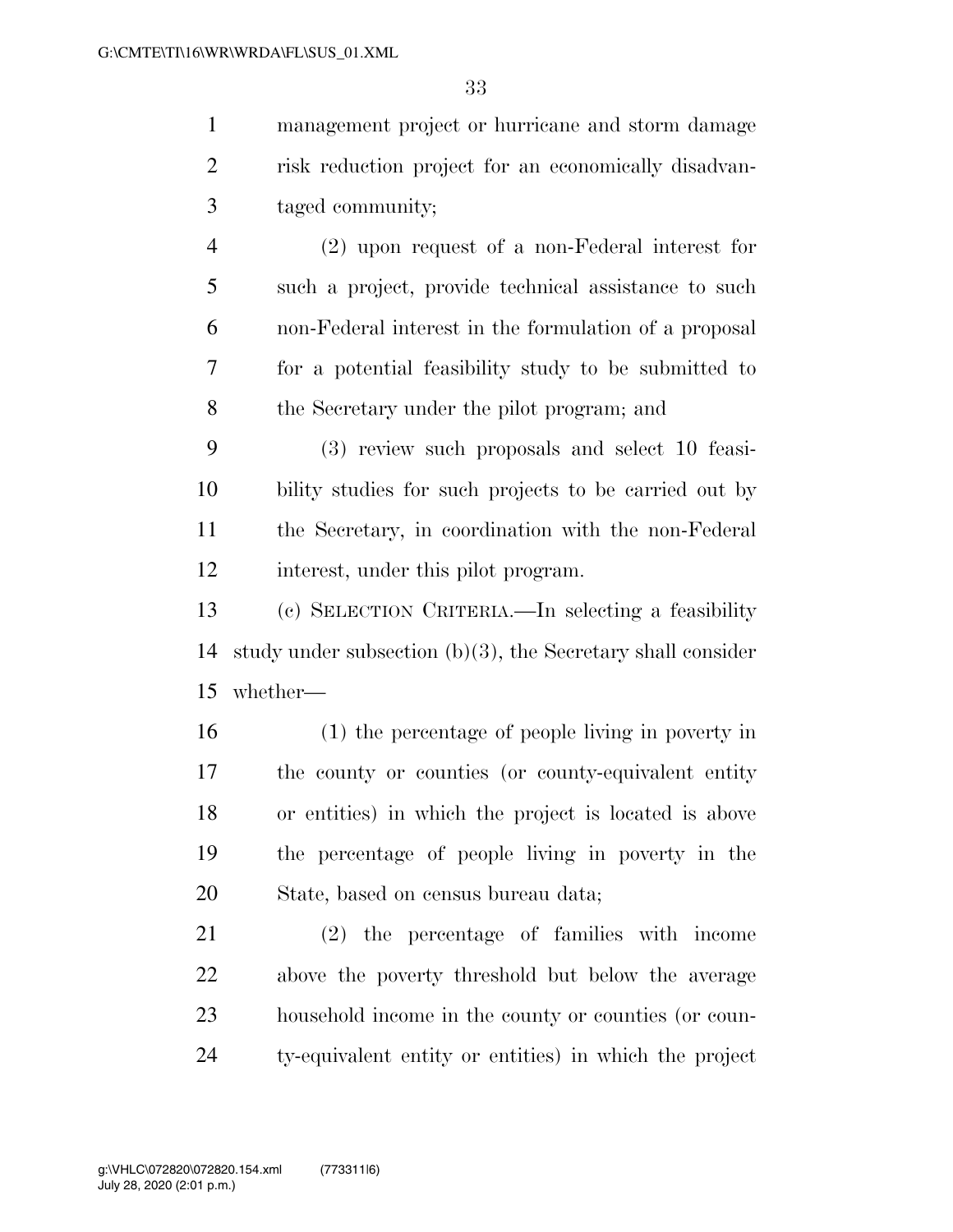is located is above the percentage of the same for 2 the State, based on census bureau data;

 (3) the percentage of the population that identi- fies as belonging to a minority or indigenous group in the county or counties (or county-equivalent enti- ty or entities) in which the project is located is above the average percentage in the State, based on census bureau data; and

 (4) the project is addressing flooding or hurri- cane or storm damage effects that have a dispropor- tionate impact on a rural community or a commu- nity of color (as such term is defined in section 111 of this Act), including Tribal or indigenous peoples. (d) ADMINISTRATION.—Notwithstanding the require-15 ments of section  $105(a)(1)(A)$  of the Water Resources De- velopment Act of 1986 (33 U.S.C. 2215), the Federal share of the cost of a feasibility study carried out under the pilot program shall be 100 percent.

 (e) GEOGRAPHIC DIVERSITY.—When selecting feasi- bility studies under subsection (b)(3), the Secretary shall consider the geographic diversity among proposed projects.

 (f) STUDY REQUIREMENTS.—Feasibility studies car- ried out under this subsection shall, to the maximum ex-tent practical, incorporate natural features or nature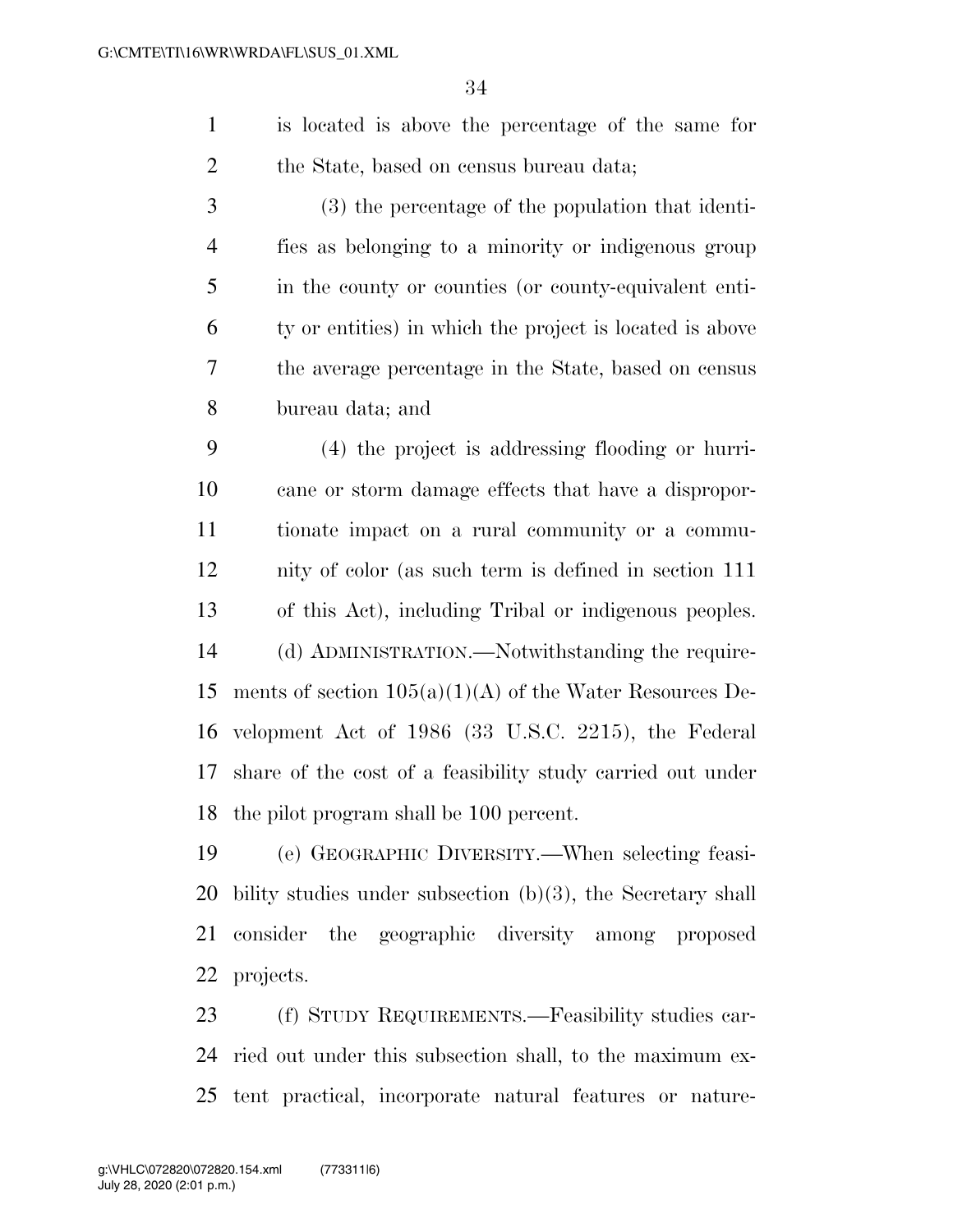based features (as such terms are defined in section 1184 of the Water Resources Development Act of 2016 (33 U.S.C. 2289a)), or a combination of such features and nonstructural features, that avoid or reduce at least 50 percent of flood or storm damages in one or more of the alternatives included in the final alternatives evaluated.

 (g) NOTIFICATION.—The Secretary shall notify the Committee on Transportation and Infrastructure of the House of Representatives and the Committee on Environ- ment and Public Works of the Senate of the selection of each feasibility study under the pilot program.

 (h) COMPLETION.—Upon completion of a feasibility report for a feasibility study selected to be carried out under this section, the Secretary shall transmit the report to Congress for authorization, and shall include the report in the next annual report submitted under section 7001 of the Water Resources Reform and Development Act of 2014 (33 U.S.C. 2282d).

 (i) SUNSET.—The authority to commence a feasi- bility study under this section shall terminate on the date that is 10 years after the date of enactment of this Act. (j) REPORT.—Not later than 5 years and 10 years after the date of enactment of this Act, the Secretary shall submit to the Committee on Transportation and Infra-structure of the House of Representatives and the Com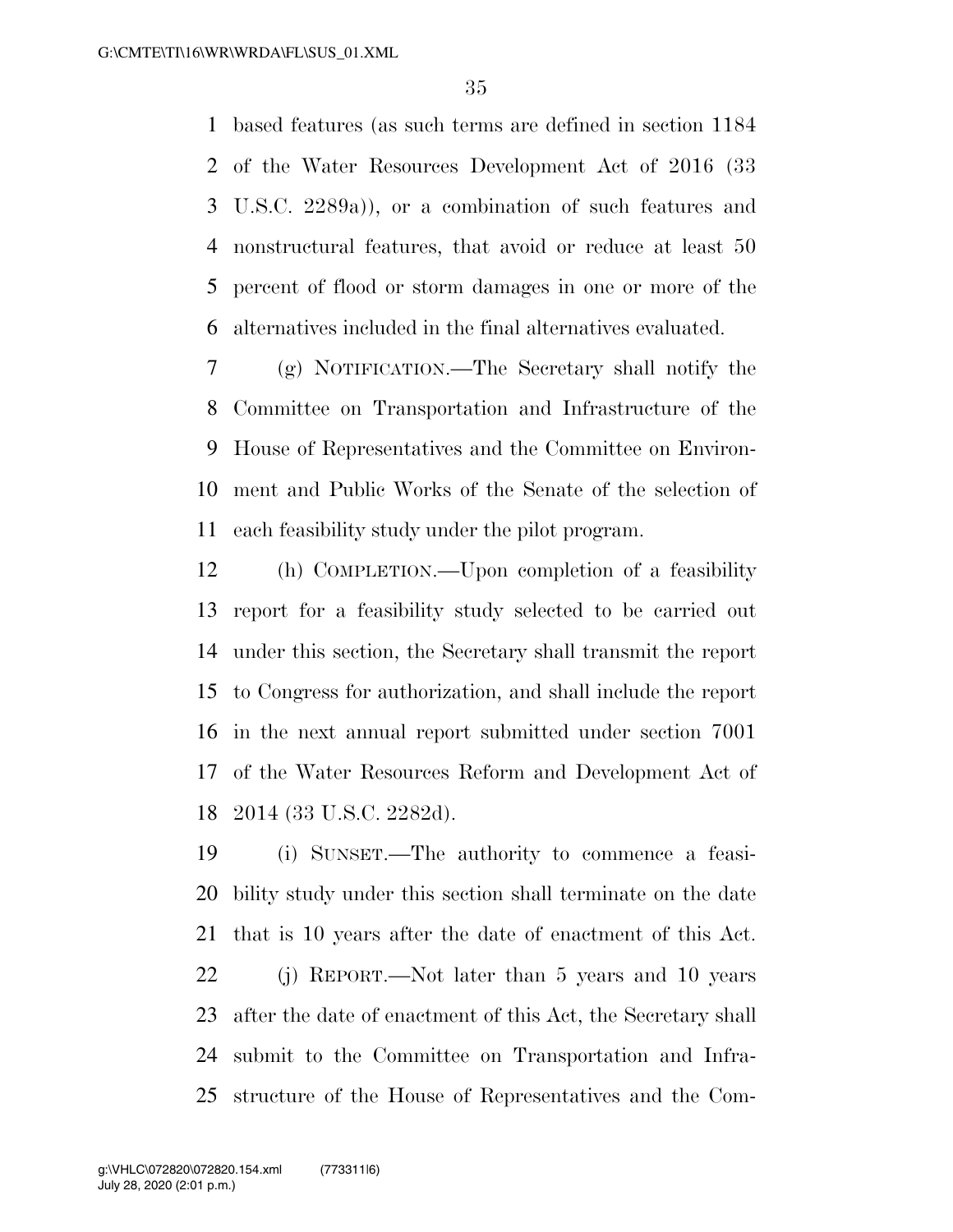mittee on Environment and Public Works of the Senate, and make publicly available, a report detailing the results of the pilot program carried out under this section, includ-ing—

 (1) a description of proposals received from 6 non-Federal interests pursuant to subsection  $(b)(1)$ ; (2) a description of technical assistance pro- vided to non-Federal interests under subsection 9 (b) $(2)$ ; and

 (3) a description of proposals selected under subsection (b)(3) and criteria used to select such proposals.

 (k) STATE DEFINED.—In this section, the term ''State'' means each of the several States, the District of Columbia, and each of the commonwealths, territories, and possessions of the United States.

#### **SEC. 120. PERMANENT MEASURES TO REDUCE EMERGENCY**

# **FLOOD FIGHTING NEEDS FOR COMMUNITIES SUBJECT TO REPETITIVE FLOODING.**

(a) DEFINITIONS.—In this section:

21 (1) AFFECTED COMMUNITY.—The term "af- fected community'' means a legally constituted pub-23 lic body (as that term is used in section 221(b) of the Flood Control Act of 1970 (42 U.S.C. 1962d–  $5b(b)$ )—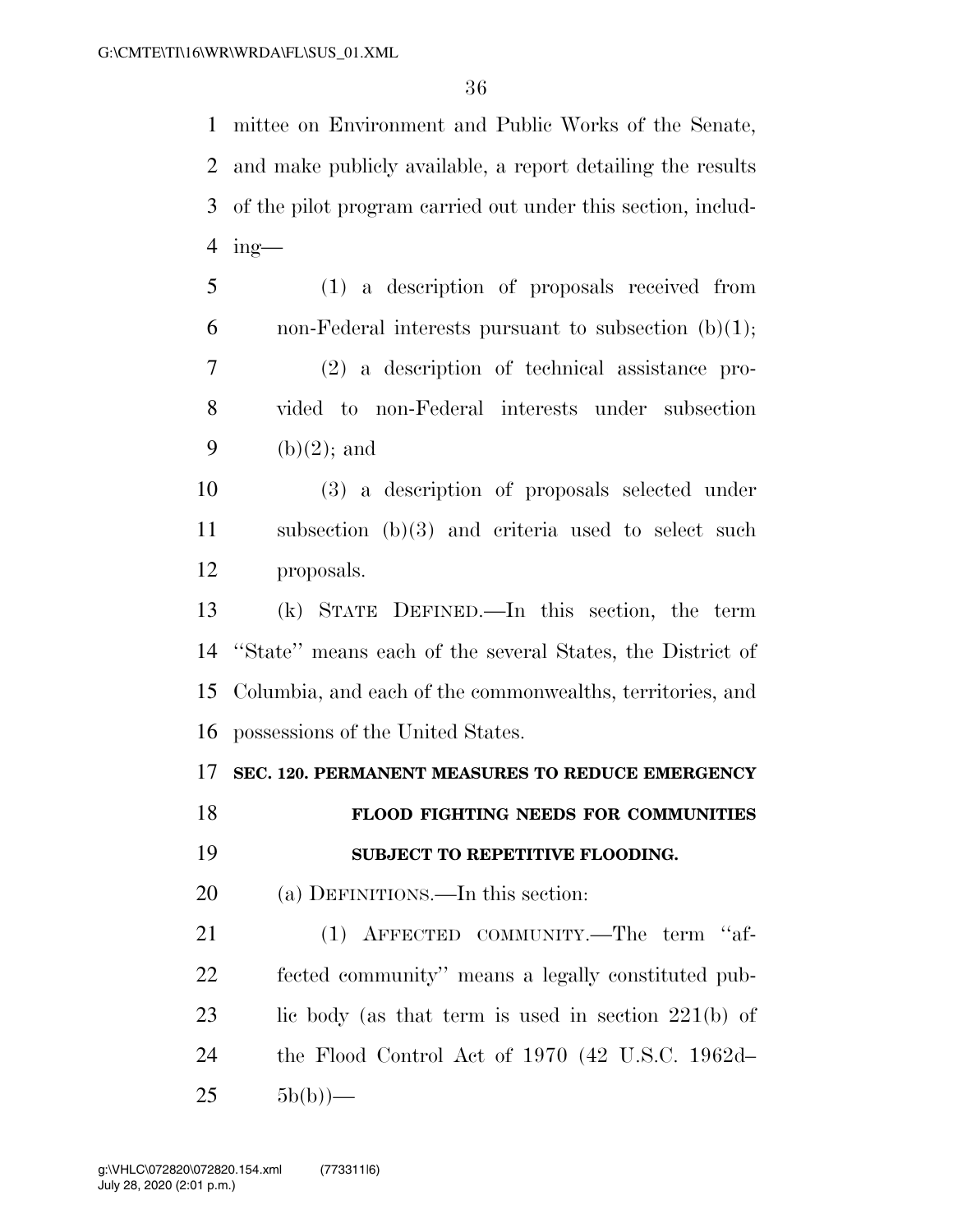(A) with jurisdiction over an area that has been subject to flooding in two or more events in any 10-year period; and

 (B) that has received emergency flood- fighting assistance, including construction of temporary barriers by the Secretary, under sec- tion 5 of the Act of August 18, 1941 (33 U.S.C. 701n) with respect to such flood events. (2) NATURAL FEATURE; NATURE-BASED FEA- TURE.—The terms ''natural feature'' and ''nature- based feature'' have the meanings given those terms in section 1184 of the Water Resources Development Act of 2016 (33 U.S.C. 2289a).

(b) PROGRAM.—

 (1) IN GENERAL.—The Secretary is authorized to carry out a program to study, design, and con- struct water resources development projects through measures involving, among other things, strength- ening, raising, extending, realigning, or otherwise modifying existing flood control works, designing new works, and incorporating natural features, na-22 ture-based features, or nonstructural features, as ap- propriate to provide flood and coastal storm risk management to affected communities.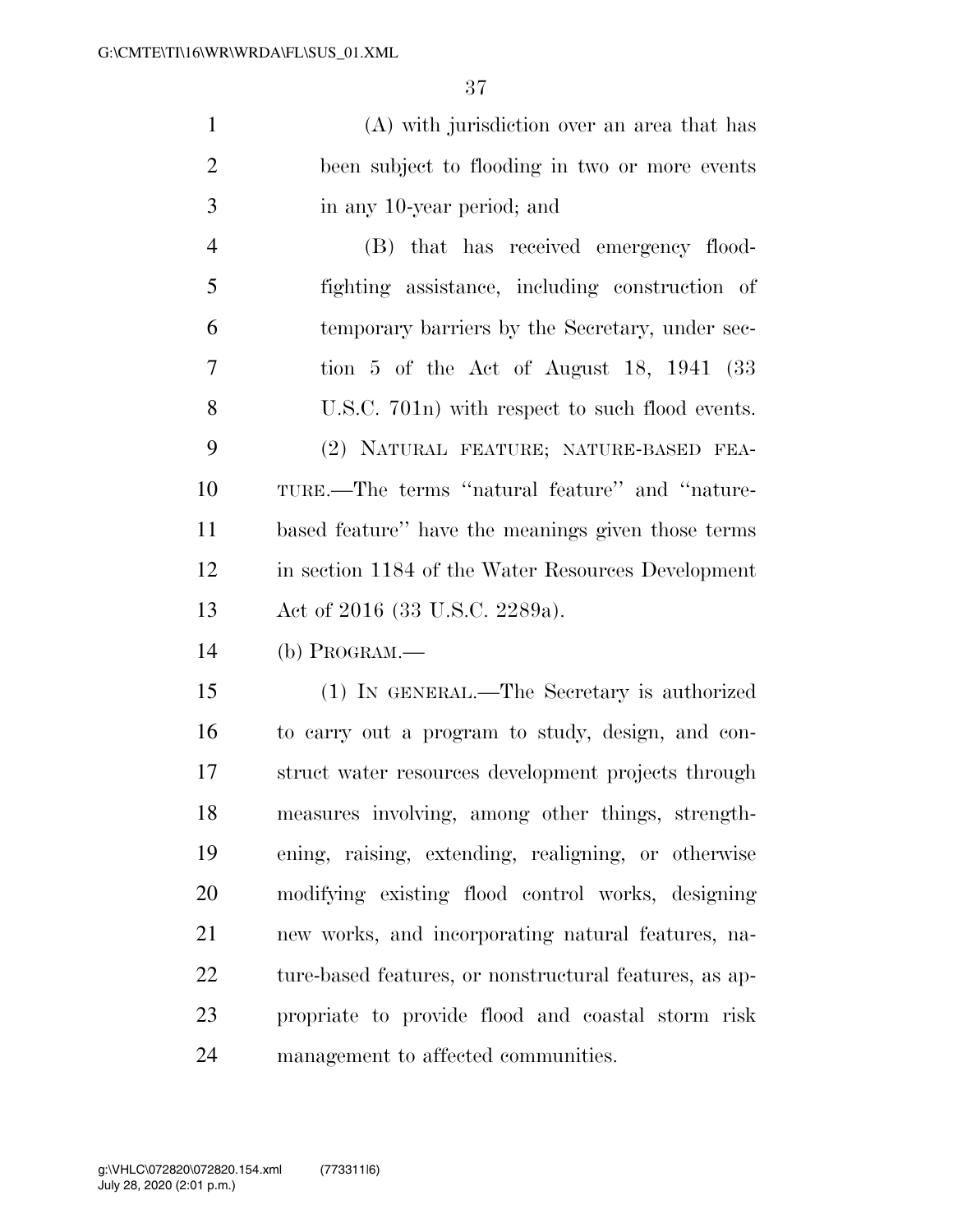| $\mathbf{1}$   | (2) CONSIDERATIONS.—In carrying out para-             |
|----------------|-------------------------------------------------------|
| $\overline{2}$ | graph (1), the Secretary shall, to the maximum ex-    |
| 3              | tent practical, review and, where appropriate, incor- |
| $\overline{4}$ | porate natural features or nature-based features, or  |
| 5              | a combination of such features and nonstructural      |
| 6              | features, that avoid or reduce at least 50 percent of |
| 7              | flood or storm damages in one or more of the alter-   |
| 8              | natives included in the final alternatives evaluated. |
| 9              | $(3)$ CONSTRUCTION.—                                  |
| 10             | (A) IN GENERAL.—The Secretary may                     |
| 11             | carry out a project described in paragraph (1)        |
| 12             | without further congressional authorization if—       |
| 13             | (i) the Secretary determines that the                 |
| 14             | project—                                              |
| 15             | (I) is advisable to reduce the risk                   |
| 16             | of flooding for an affected community;                |
| 17             | and                                                   |
| 18             | (II) produces benefits that are in                    |
| 19             | excess of the estimated costs; and                    |
| 20             | (ii) the Federal share of the cost of                 |
| 21             | construction<br>does<br>the<br>not<br>exceed          |
| 22             | \$15,000,000.                                         |
| 23             | (B)<br>SPECIFIC AUTHORIZATION.—If<br>the              |
| 24             | Federal share of the cost of a project described      |
| 25             | in paragraph $(1)$ exceeds \$15,000,000, the Sec-     |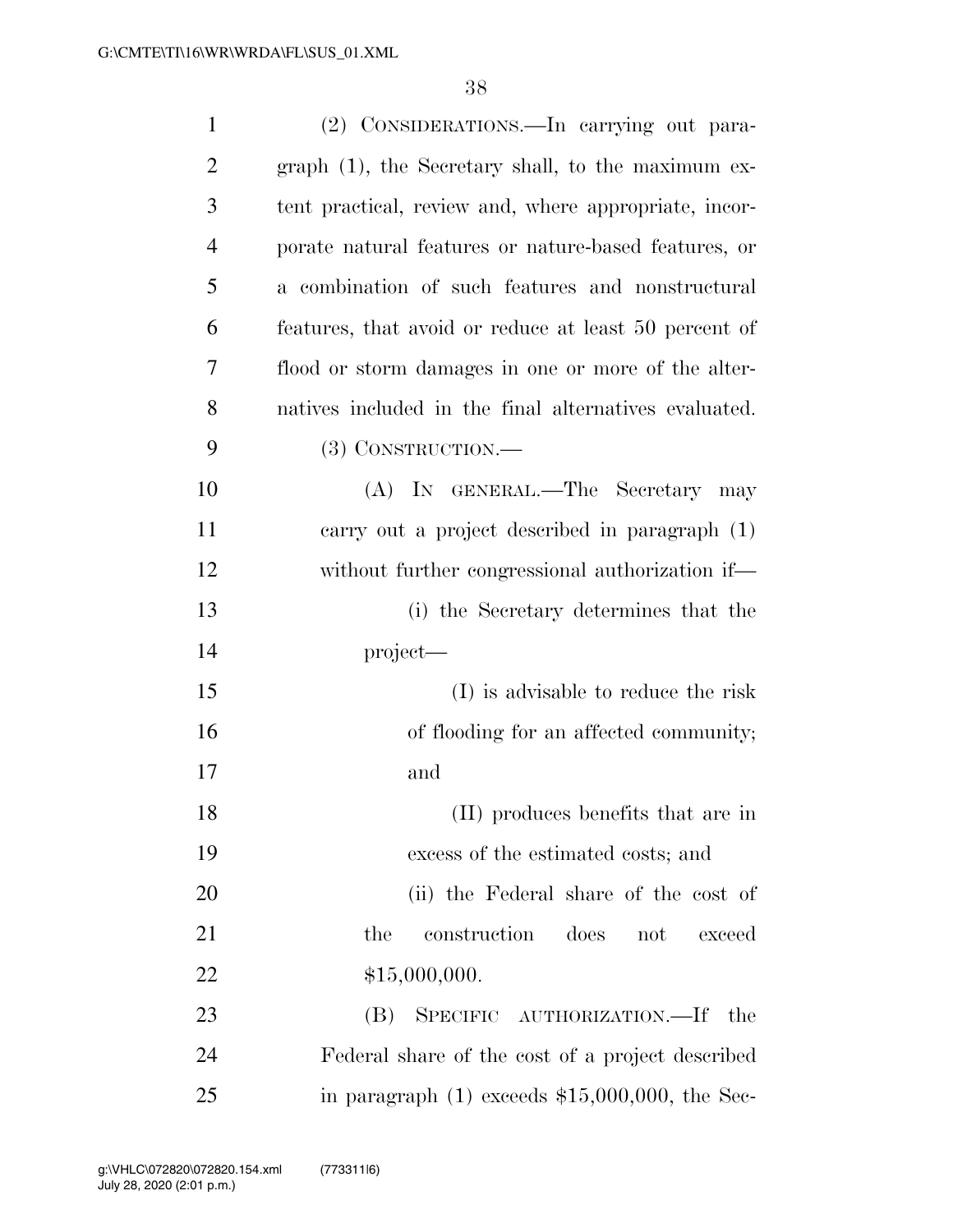| $\mathbf{1}$   | retary shall submit the project recommendation   |
|----------------|--------------------------------------------------|
| $\overline{2}$ | to Congress for authorization prior to construc- |
| 3              | tion, and shall include the project recommenda-  |
| $\overline{4}$ | tion in the next annual report submitted under   |
| 5              | section 7001 of the Water Resources Reform       |
| 6              | and Development Act of 2014.                     |
| 7              | (C) FINANCING.—                                  |
| 8              | (i) CONTRIBUTIONS.—If, based on a                |
| 9              | study carried out pursuant to paragraph          |
| 10             | (1), the Secretary determines that a             |
| 11             | project described in paragraph (1) will not      |
| 12             | produce benefits greater than cost, the          |
| 13             | Secretary shall allow the affected commu-        |
| 14             | nity to pay, or provide contributions equal      |
| 15             | to, an amount sufficient to make the re-         |
| 16             | maining costs of design and construction         |
| 17             | of the project equal to the estimated value      |
| 18             | of the benefits of the project.                  |
| 19             | <b>EFFECT</b><br>(ii)<br>ON<br>NON-FEDERAL       |
| 20             | SHARE.—Amounts provided by an affected           |
| 21             | community under clause (i) shall be in ad-       |
| 22             | dition to any payments or contributions          |
| 23             | the affected community is required to pro-       |
| 24             | vide toward the remaining costs of design        |
| 25             | and construction of the project under sec-       |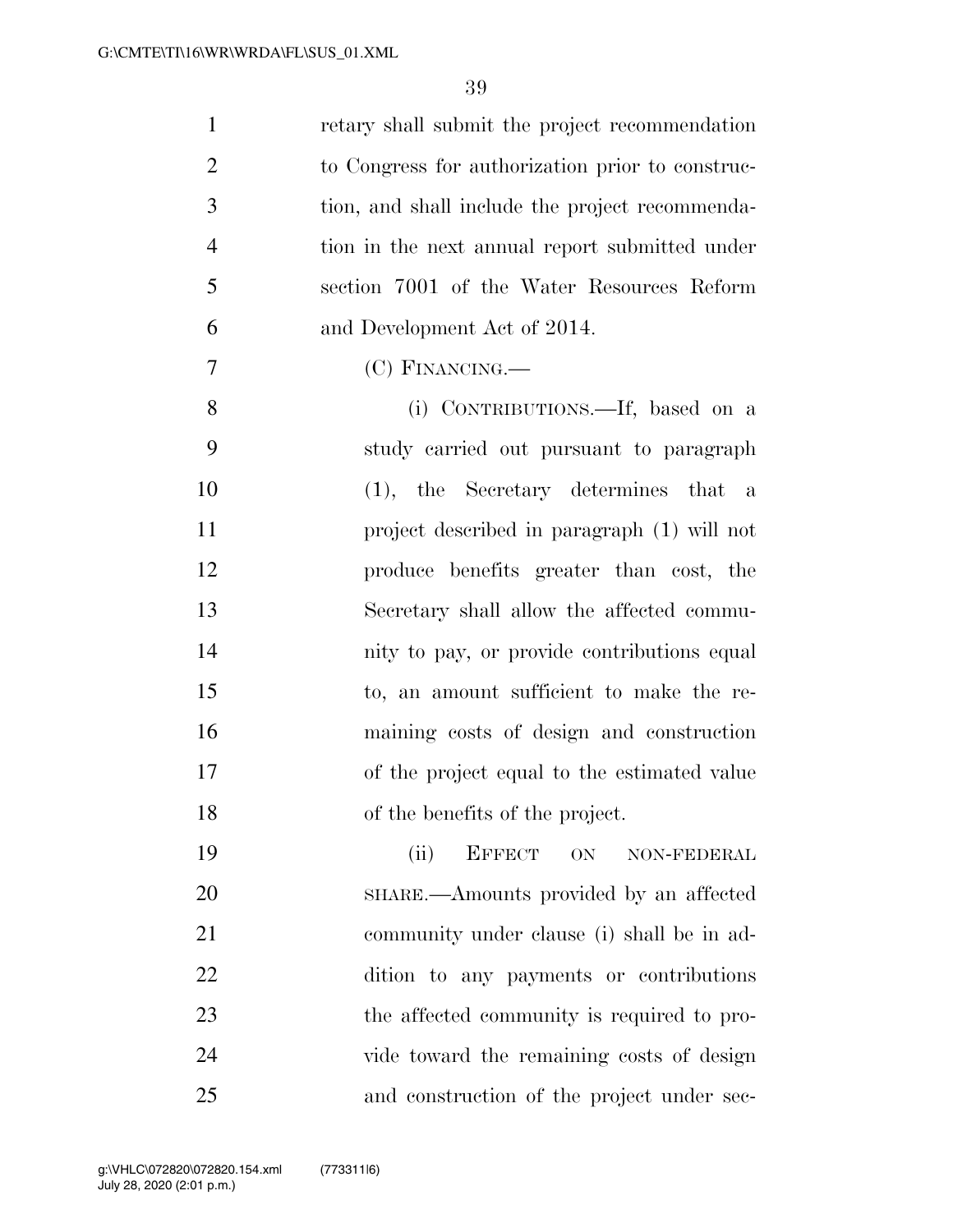| $\mathbf{1}$   | tion 103 of the Water Resources Develop-             |
|----------------|------------------------------------------------------|
| $\overline{2}$ | ment Act of 1986 (33 U.S.C. 2213).                   |
| 3              | $(4)$ ABILITY TO PAY.—                               |
| $\overline{4}$ | (A) IN GENERAL.—Any cost-sharing agree-              |
| 5              | ment for a project entered into pursuant to this     |
| 6              | section shall be subject to the ability of the af-   |
| 7              | fected community to pay.                             |
| 8              | (B) DETERMINATION.—The ability of any                |
| 9              | affected community to pay shall be determined        |
| 10             | by the Secretary in accordance with procedures       |
| 11             | established by the Secretary.                        |
| 12             | (C) EFFECT OF REDUCTION.—Any reduc-                  |
| 13             | tion in the non-Federal share of the cost of a       |
| 14             | project described in paragraph (1) as a result       |
| 15             | of a determination under this paragraph shall        |
| 16             | not be included in the Federal share for pur-        |
| 17             | poses of subparagraphs (A) and (B) of para-          |
| 18             | $graph(3)$ .                                         |
| 19             | SEC. 121. EMERGENCY RESPONSE TO NATURAL DISASTERS.   |
| 20             | (a) IN GENERAL.—Section 5 of the Act of August       |
| 21             | 18, 1941 (33 U.S.C. 701n) is amended—                |
| 22             | $(1)$ in subsection $(a)$ , by adding at the end the |
| 23             | following—                                           |
| 24             | $``(5)$ FEASIBILITY STUDY.—                          |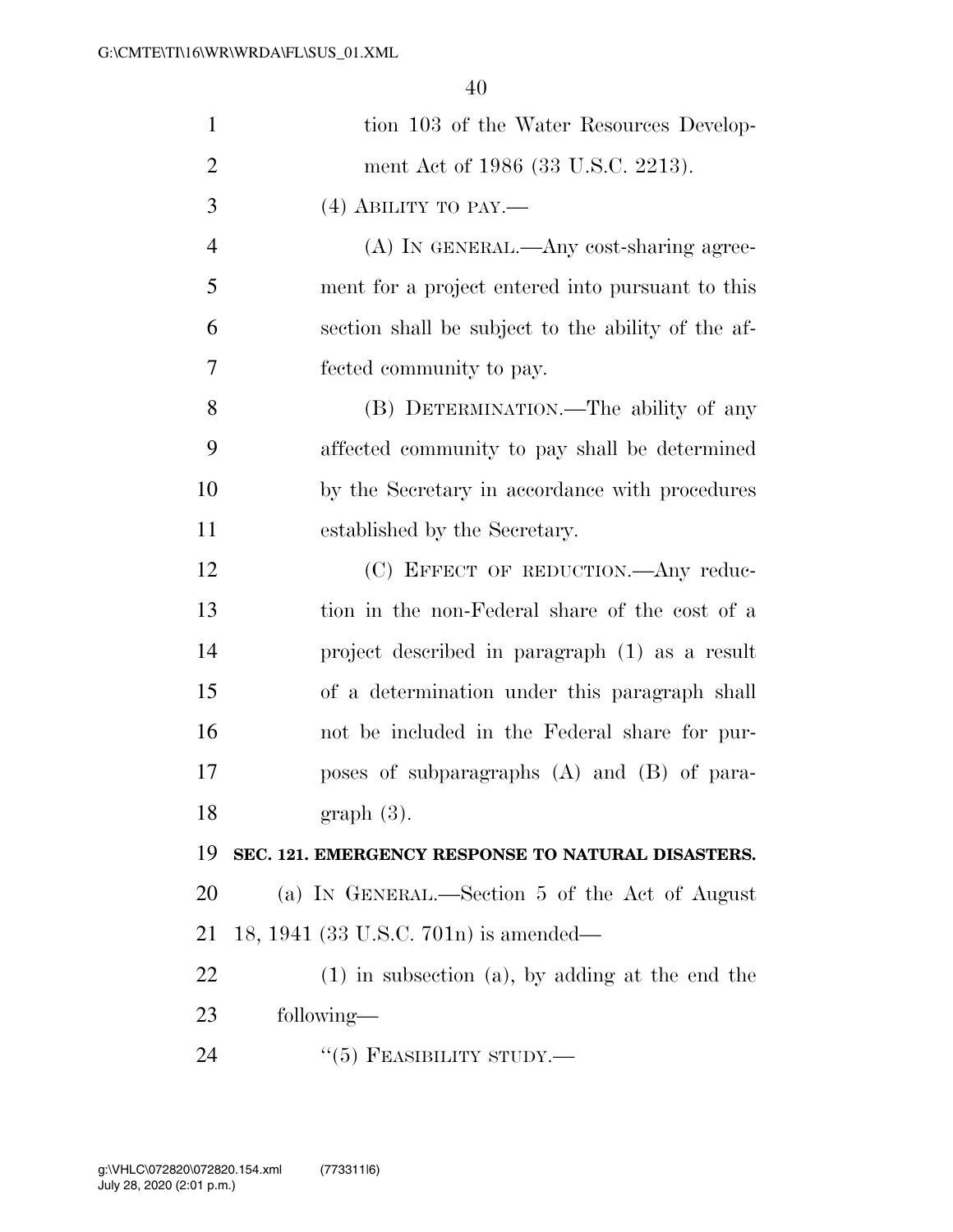1 ''(A) DETERMINATION.—Not later than 180 days after receiving, from a non-Federal sponsor of a project to repair or rehabilitate a flood control work described in paragraph (1), a request to initiate a feasibility study to fur- ther modify the relevant flood control work to provide for an increased level of protection, the Secretary shall provide to the non-Federal spon- sor a written decision on whether the Secretary has the authority under section 216 of the Flood Control Act of 1970 (33 U.S.C. 549a) to undertake the requested feasibility study.

 ''(B) RECOMMENDATION.—If the Secretary determines under subparagraph (B) that the Secretary does not have the authority to under- take the requested feasibility study, the Sec- retary shall include the request for a feasibility study in the annual report submitted under sec- tion 7001 of the Water Resources Reform and 20 Development Act of 2014.";

21 (2) in subsection (c)—

 (A) in the subsection heading, by striking 23 "LEVEE OWNERS MANUAL" and inserting **"ELIGIBILITY"**;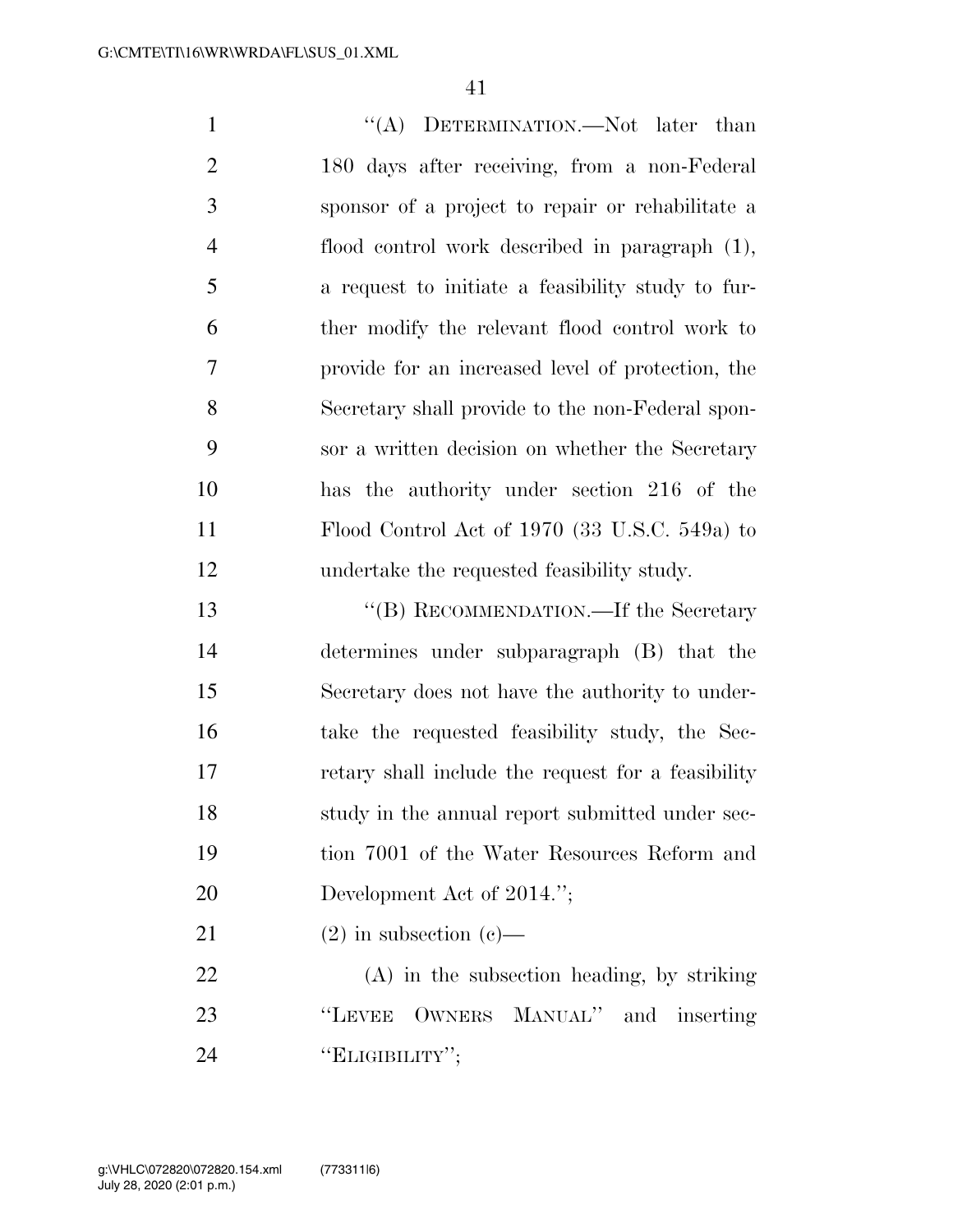| $\mathbf{1}$   | $(B)$ in paragraph $(1)$ , in the heading, by           |
|----------------|---------------------------------------------------------|
| $\overline{2}$ | striking "IN GENERAL" and inserting "LEVEE              |
| 3              | OWNER'S MANUAL";                                        |
| $\overline{4}$ | (C) by redesignating paragraphs (2) and                 |
| 5              | $(3)$ as paragraphs $(3)$ and $(4)$ , respectively, and |
| 6              | inserting after paragraph (1) the following:            |
| 7              | $\lq(2)$ COMPLIANCE.—                                   |
| 8              | "(A) IN GENERAL.—Notwithstanding the                    |
| 9              | status of compliance of a non-Federal interest          |
| 10             | with the requirements of a levee owner's man-           |
| 11             | ual described in paragraph (1), or with any             |
| 12             | other eligibility requirement established by the        |
| 13             | Secretary related to the maintenance and up-            |
| 14             | keep responsibilities of the non-Federal interest,      |
| 15             | the Secretary shall consider the non-Federal in-        |
| 16             | terest to be eligible for repair and rehabilitation     |
| 17             | assistance under this section if the non-Federal        |
| 18             | interest—                                               |
| 19             | "(i) enters into a written agreement                    |
| 20             | with the Secretary that identifies any items            |
| 21             | of deferred or inadequate maintenance and               |
| 22             | upkeep identified by the Secretary prior to             |
| 23             | the natural disaster; and                               |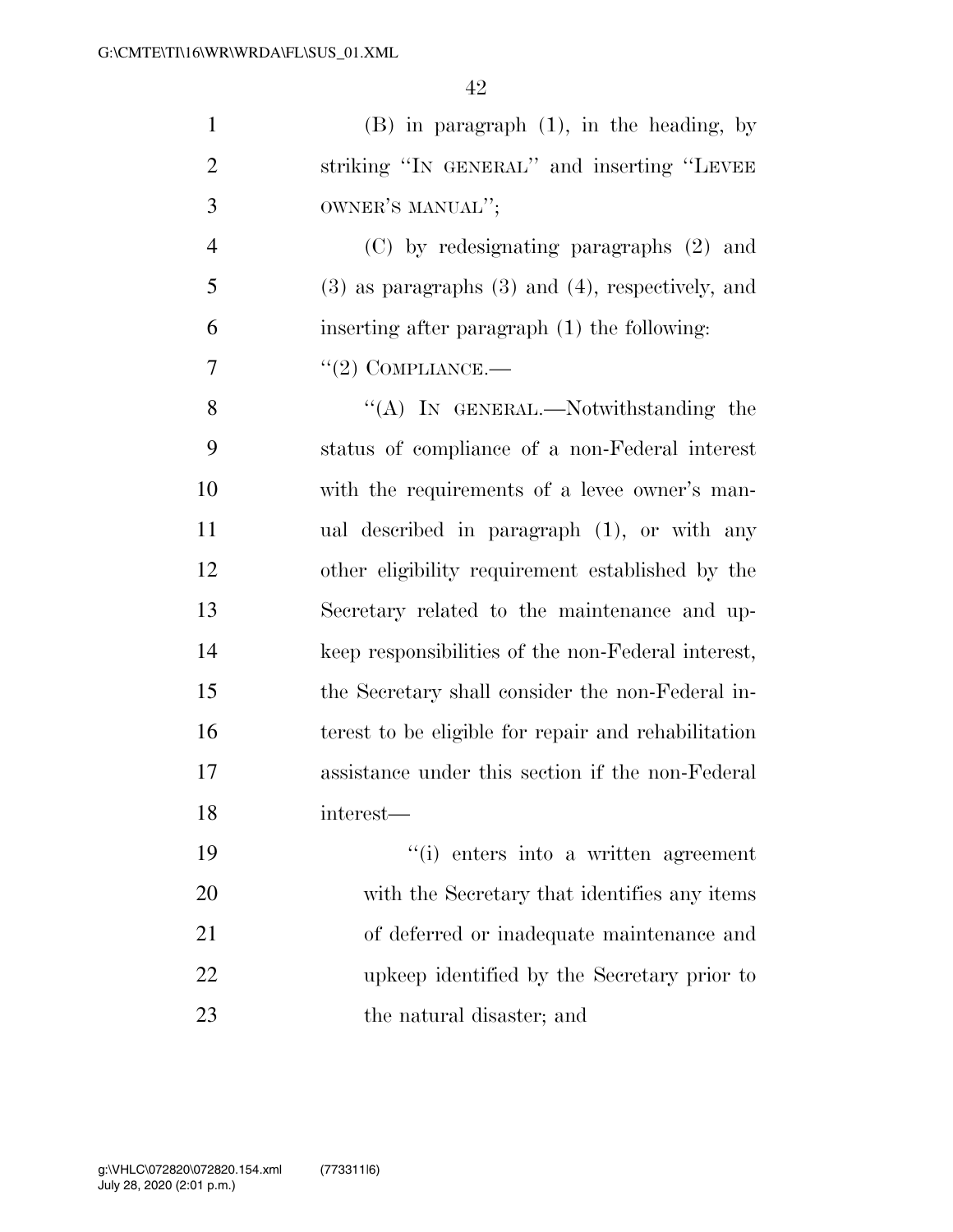| $\mathbf{1}$   | "(ii) pays, during performance of the              |
|----------------|----------------------------------------------------|
| $\overline{2}$ | repair and rehabilitation work, all costs to       |
| 3              | address-                                           |
| $\overline{4}$ | $\lq\lq$ (I) any items of deferred or in-          |
| 5              | adequate maintenance and upkeep                    |
| 6              | identified by the Secretary; and                   |
| 7              | "(II) any repair or rehabilitation                 |
| 8              | work necessary to address damage the               |
| 9              | Secretary attributes to such deferred              |
| 10             | or inadequate maintenance or upkeep.               |
| 11             | "(B) ELIGIBILITY.—The Secretary may                |
| 12             | only enter into one agreement under subpara-       |
| 13             | $graph(A)$ with any non-Federal interest.          |
| 14             | "(C) SUNSET.—The authority of the Sec-             |
| 15             | retary to enter into agreements under para-        |
| 16             | graph $(2)$ shall terminate on the date that is 5  |
| 17             | years after the date of enactment of this para-    |
| 18             | $graph.'$ ; and                                    |
| 19             | (D) in paragraph $(3)$ (as so redesignated),       |
| 20             | by striking "this subsection" and inserting        |
| 21             | "paragraph $(1)$ ".                                |
| 22             | SEC. 122. STUDY ON NATURAL INFRASTRUCTURE AT CORPS |
| 23             | OF ENGINEERS PROJECTS.                             |
| 24             | (a) DEFINITION OF NATURAL FEATURE AND NA-          |
|                |                                                    |

TURE-BASED FEATURE.—In this section, the terms ''nat-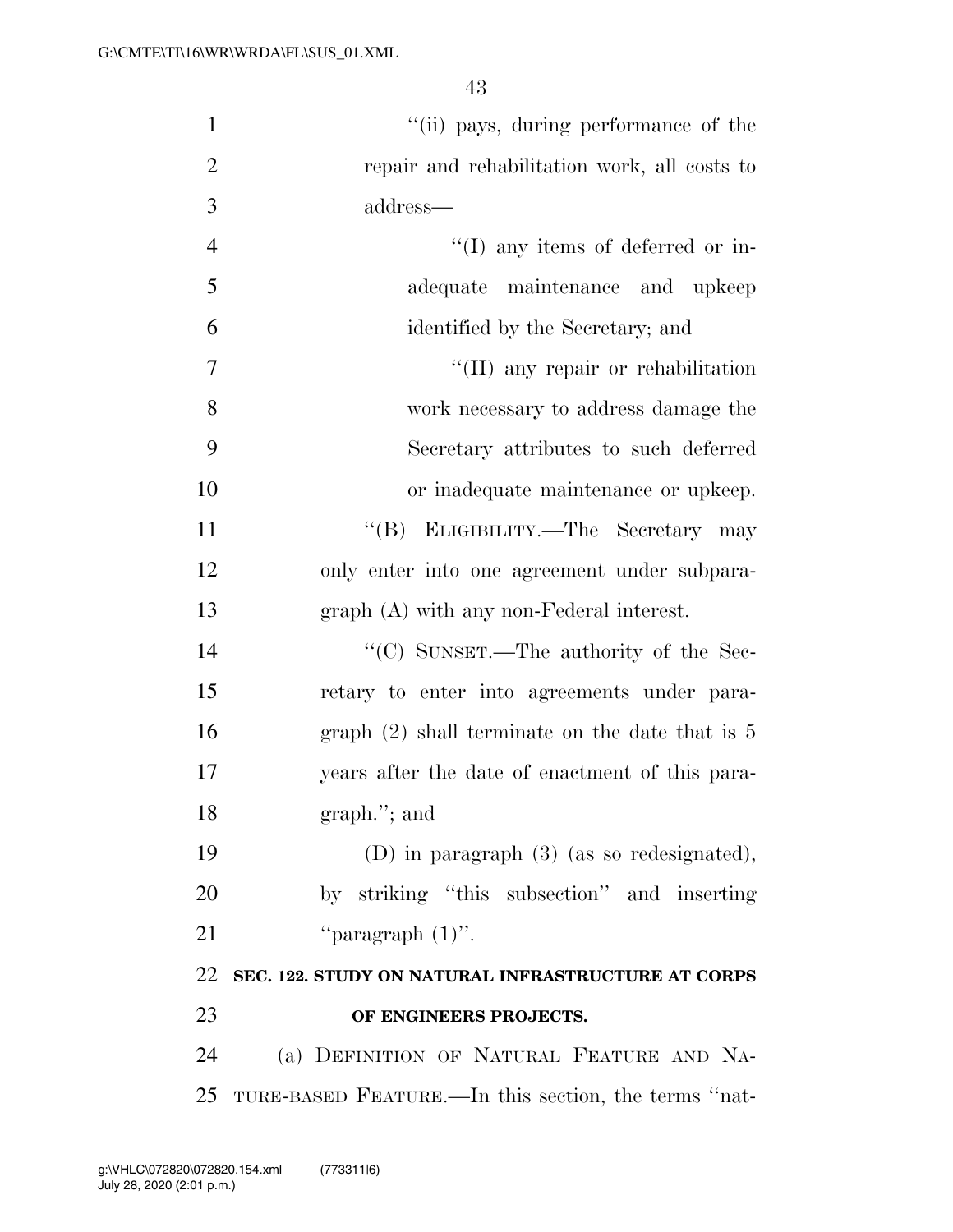ural feature'' and ''nature-based feature'' have the mean- ings given those terms in section 1184(a) of the Water Resources Development Act of 2016 (33 U.S.C.  $2289a(a)$ ).

 (b) STUDY.—Not later than 2 years after the date of enactment of this Act, the Comptroller General of the United States shall conduct, and submit to the Committee on Transportation and Infrastructure of the House of Representatives and the Committee on Environment and Public Works of the Senate, a report on the results of a study on the consideration by the Secretary of natural infrastructure, natural features, and nature-based fea- tures in the study of the feasibility of projects for flood risk management, hurricane and storm damage risk re-duction, and ecosystem restoration.

 (c) REQUIREMENTS.—The study under subsection (b) shall include—

 (1) a description of guidance or instructions issued, and other measures taken, by the Secretary to consider natural infrastructure, natural features, and nature-based features in project feasibility stud-ies;

 (2) an assessment, based on information from relevant Federal and non-Federal sources, of—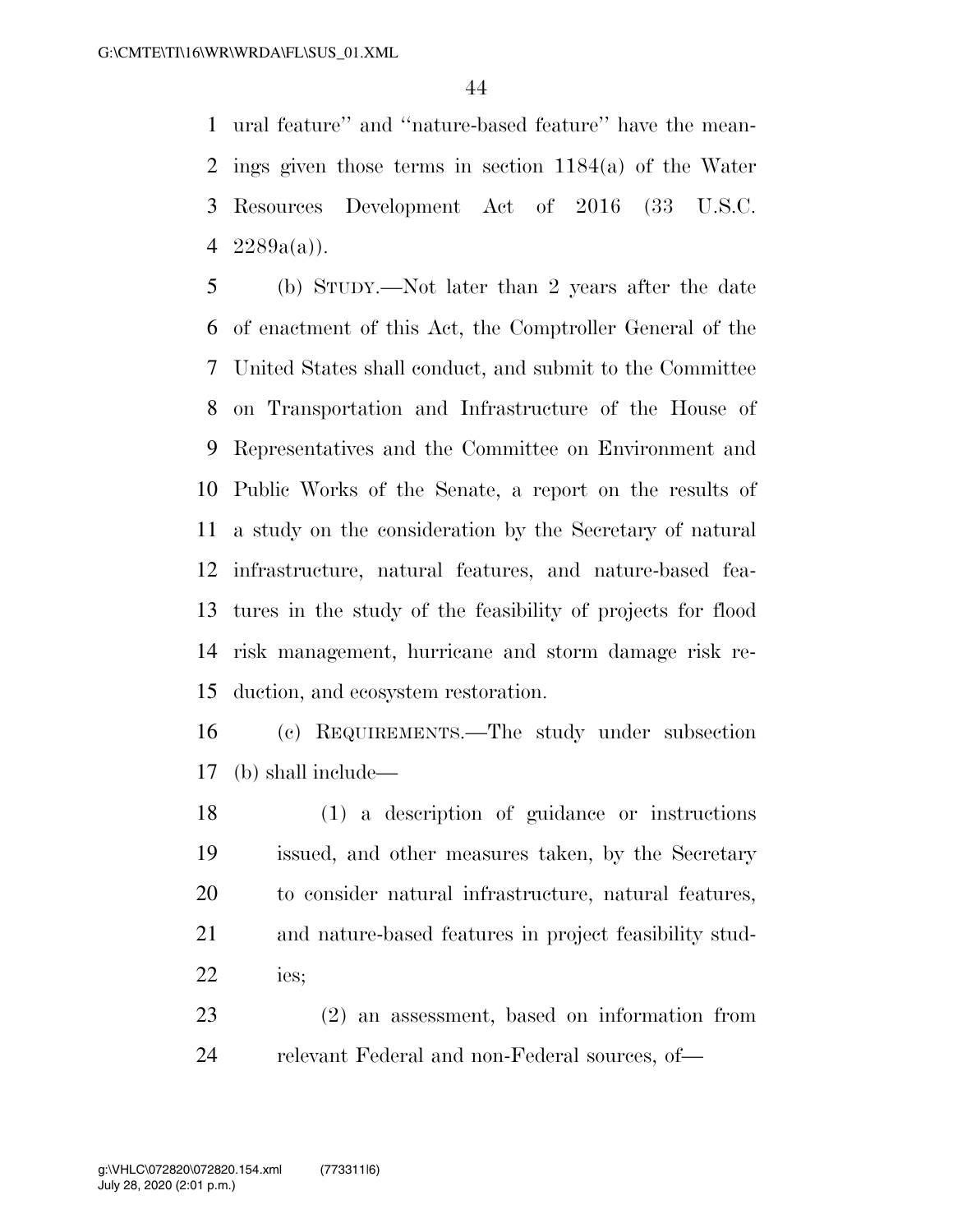| $\mathbf{1}$   | (A) the costs, benefits, and effects associ-             |
|----------------|----------------------------------------------------------|
| $\overline{2}$ | ated with natural infrastructure, natural fea-           |
| 3              | tures, and nature-based features recommended             |
| $\overline{4}$ | by the Secretary for flood risk management,              |
| 5              | hurricane and storm damage risk reduction,               |
| 6              | and ecosystem restoration; and                           |
| 7              | (B) the effectiveness of natural infrastruc-             |
| 8              | ture, natural features, and nature-based fea-            |
| 9              | tures;                                                   |
| 10             | (3) an analysis of projects for flood risk man-          |
| 11             | agement, hurricane and storm damage risk reduc-          |
| 12             | tion, and ecosystem restoration that have incor-         |
| 13             | porated natural infrastructure, natural features, or     |
| 14             | nature-based features to identify best practices, in-    |
| 15             | cluding for measuring project benefits and costs;        |
| 16             | (4) a description of any statutory, fiscal, regu-        |
| 17             | latory, or other policy barriers to the appropriate      |
| 18             | consideration and use of a full array of natural in-     |
| 19             | frastructure, natural features, and nature-based fea-    |
| 20             | tures in carrying out feasibility studies and projects;  |
| 21             | and                                                      |
| 22             | $(5)$ any recommendations for changes to law, or         |
| 23             | to fiscal, regulatory, or other policies, to improve the |
| 24             | use of natural infrastructure, natural features, and     |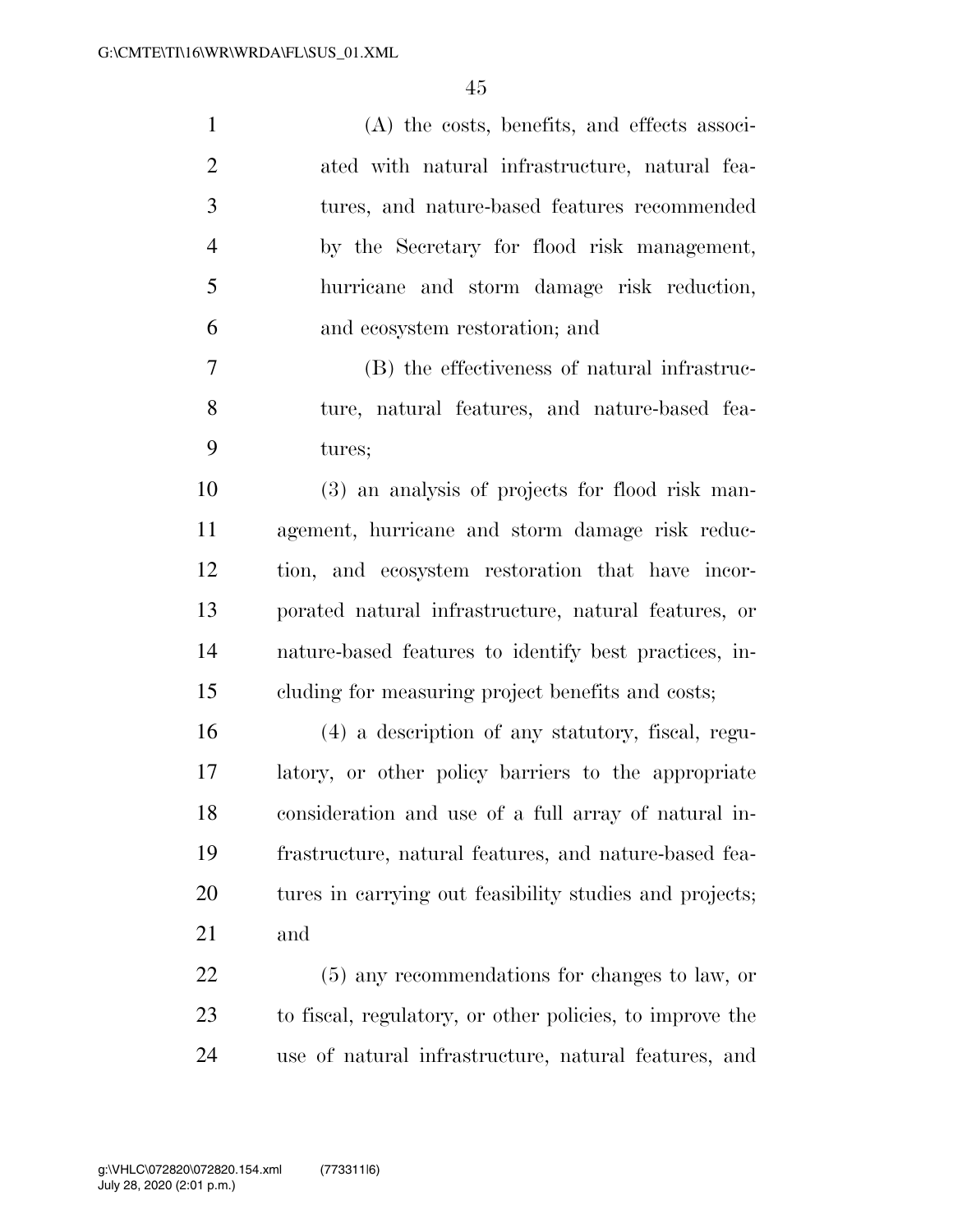nature-based features by the Corps of Engineers in

carrying out feasibility studies and projects.

#### **SEC. 123. REVIEW OF CORPS OF ENGINEERS ASSETS.**

 Section 6002 of the Water Resources Reform and De- velopment Act of 2014 (128 Stat. 1349) is amended to read as follows:

#### **''SEC. 6002. REVIEW OF CORPS OF ENGINEERS ASSETS.**

 ''(a) ASSESSMENT.—The Secretary shall conduct an assessment of projects constructed by the Secretary for which the Secretary continues to have financial or oper-ational responsibility.

 ''(b) INVENTORY.—Not later than 18 months after the date of enactment of the Water Resources Develop- ment Act of 2020, the Secretary shall, based on the as- sessment carried out under subsection (a), develop an in-ventory of projects or portions of projects—

17 ''(1) that are not needed for the missions of the Corps of Engineers;

 $(2)$  the modification of which, including though the use of natural features or nature-based features (as those terms are defined in section 22 1184(a) of the Water Resources Development Act of (33 U.S.C. 2289a(a)), could improve the sus- tainable operations of the project, or reduce oper-ation and maintenance costs for the project; or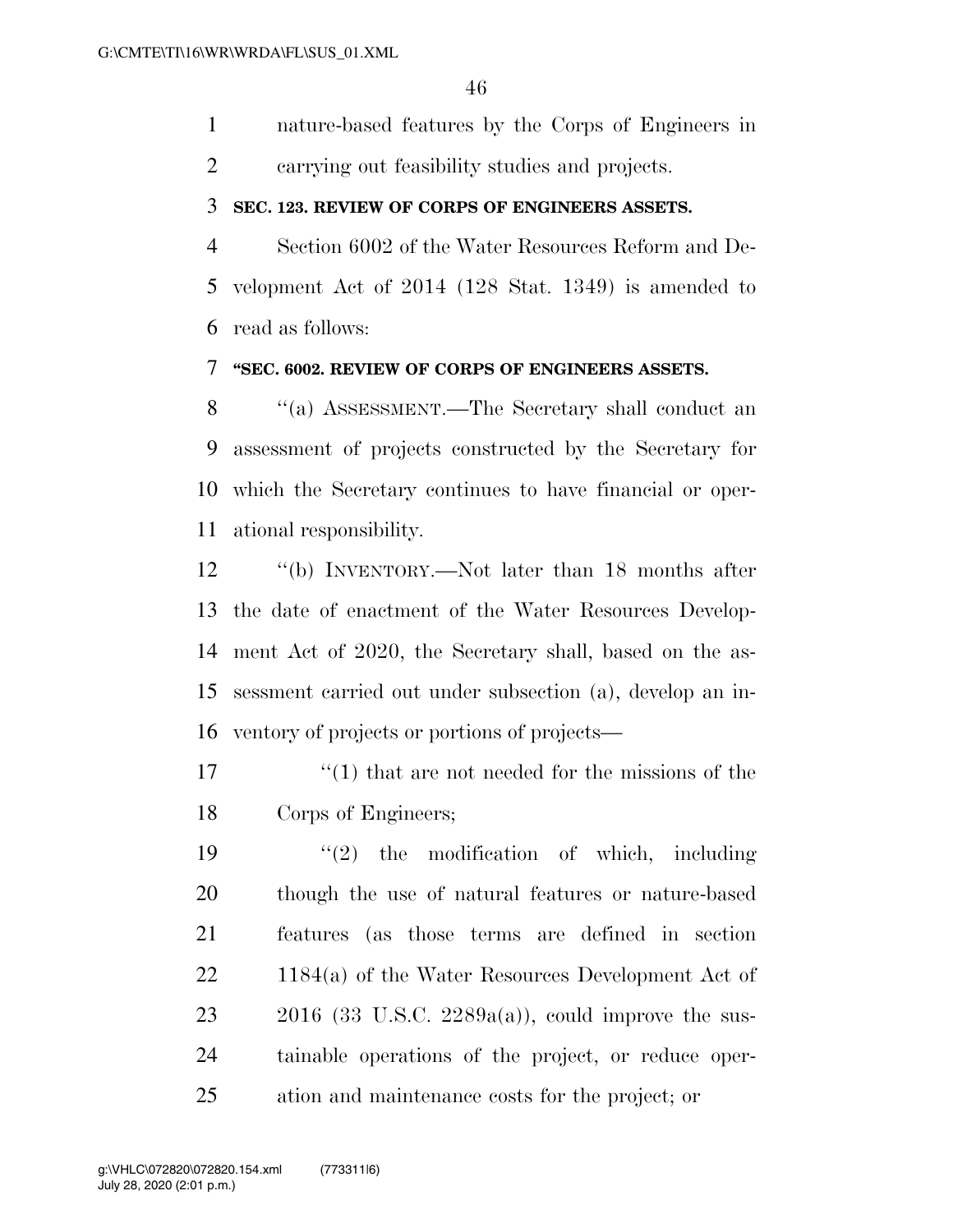| $\mathbf{1}$   | $\cdot\cdot$ (3) that are no longer having project purposes  |
|----------------|--------------------------------------------------------------|
| $\overline{2}$ | adequately met by the Corps of Engineers, because            |
| 3              | of deferment of maintenance or other challenges,             |
| $\overline{4}$ | and the divestment of which to a non-Federal entity          |
| 5              | could better meet the local and regional needs for           |
| 6              | operation and maintenance.                                   |
| 7              | $``(e)$ CRITERIA.—In conducting the assessment under         |
| 8              | subsection (a) and developing the inventory under sub-       |
| 9              | section (b), the Secretary shall use the following criteria: |
| 10             | $\lq(1)$ The extent to which the project aligns with         |
| 11             | the current missions of the Corps of Engineers.              |
| 12             | $\lq(2)$ The economic and environmental impacts              |
| 13             | of the project on existing communities in the vicinity       |
| 14             | of the project.                                              |
| 15             | $(3)$ The extent to which the divestment or                  |
| 16             | modification of the project could reduce operation           |
| 17             | and maintenance costs of the Corps of Engineers.             |
| 18             | $(4)$ The extent to which the divestment or                  |
| 19             | modification of the project is in the public interest.       |
| 20             | $\cdot\cdot$ (5) The extent to which investment of addi-     |
| 21             | tional Federal resources in the project proposed for         |
| 22             | divestment or modification, including investment             |
| 23             | needed to bring the project to a good state of repair,       |
| 24             | is in the public interest.                                   |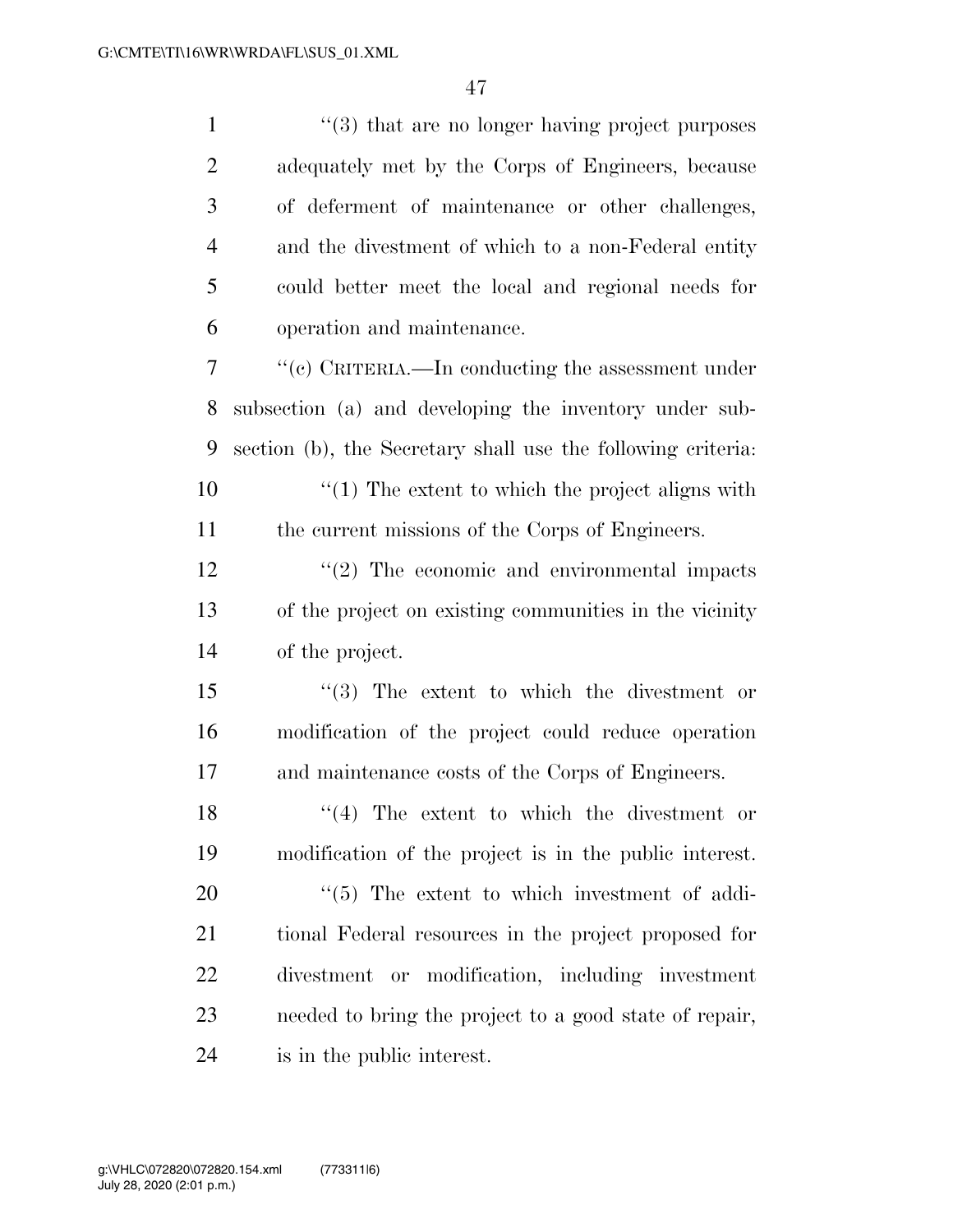1 ''(6) The extent to which the authorized pur-pose of the project is no longer being met.

 ''(d) RECOMMENDATIONS OF NON-FEDERAL INTER- ESTS.—A non-Federal interest for a project may rec- ommend that the Secretary include such project in the as-sessment or inventory required under this section.

7 "(e) REPORT TO CONGRESS.—

8 "(1) IN GENERAL.—Upon completion of the in- ventory required by subsection (b), the Secretary shall submit to the Committee on Environment and Public Works of the Senate and the Committee on Transportation and Infrastructure of the House of Representatives, and make publicly available, a re- port containing the findings of the Secretary with respect to the assessment and inventory required under this section.

17 ''(2) INCLUSION.—The Secretary shall list in an appendix any recommendation of a non-Federal in- terest made with respect to a project under sub- section (d) that the Secretary determines not to in- clude in the inventory developed under subsection (b), based on the criteria in subsection (c), including information about the request and the reasons for the Secretary's determination.''.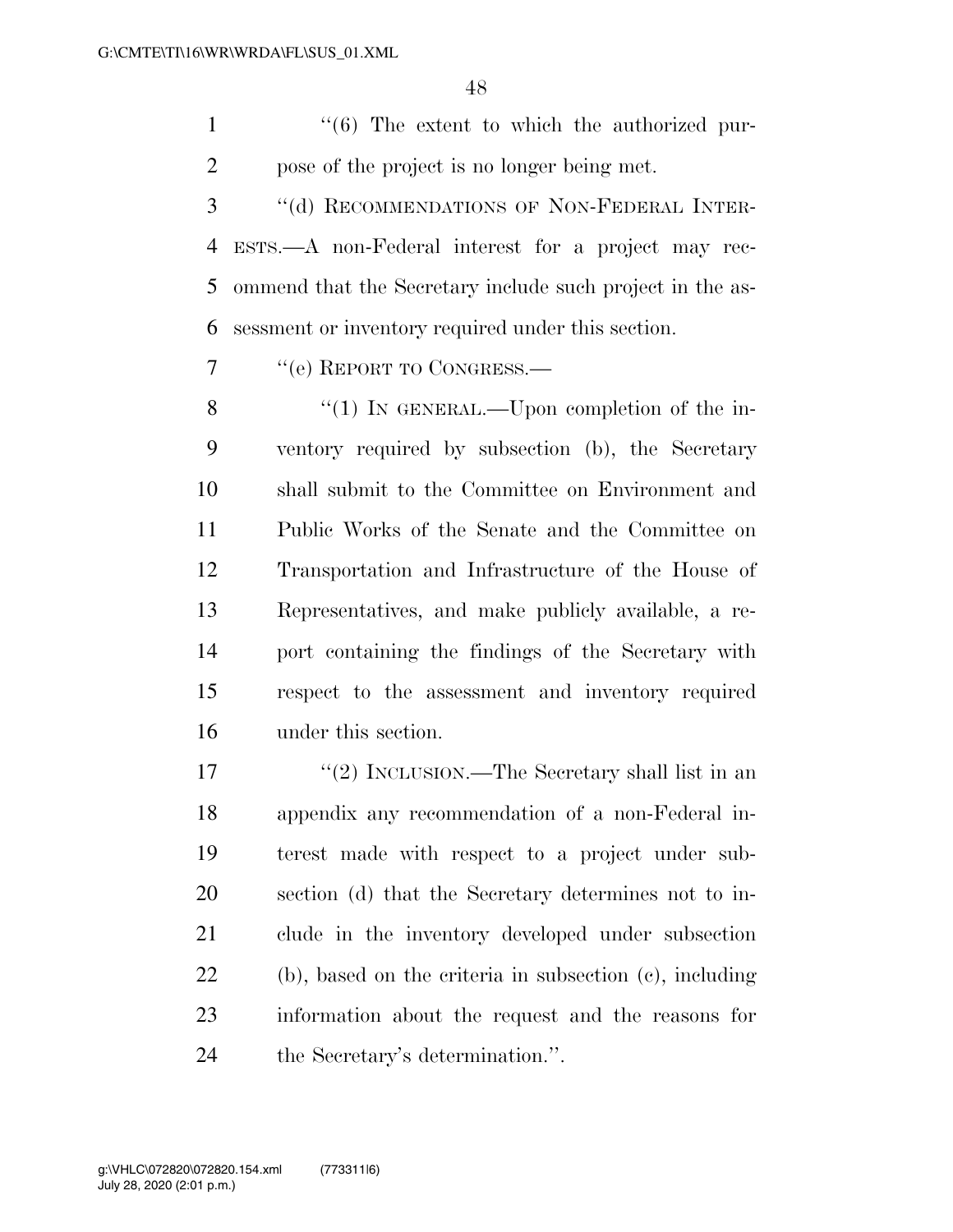# **SEC. 124. SENSE OF CONGRESS ON MULTIPURPOSE PROJECTS.**

 It is the sense of Congress that the Secretary, in co- ordination with non-Federal interests, should maximize the development, evaluation, and recommendation of project alternatives for future water resources develop- ment projects that produce multiple project benefits, such as navigation, flood risk management, and ecosystem res- toration benefits, including through the use of natural or nature-based features and the beneficial reuse of dredged material.

# **SEC. 125. BENEFICIAL REUSE OF DREDGED MATERIAL; DREDGED MATERIAL MANAGEMENT PLANS.**

 (a) NATIONAL POLICY ON THE BENEFICIAL REUSE OF DREDGED MATERIAL.—

 (1) IN GENERAL.—It is the policy of the United States for the Corps of Engineers to maximize the beneficial reuse, in an environmentally acceptable manner, of suitable dredged material obtained from the construction or operation and maintenance of water resources development projects.

## 22 (2) PLACEMENT OF DREDGED MATERIALS.—

23 (A) IN GENERAL.—In evaluating the place- ment of dredged material obtained from the construction or operation and maintenance of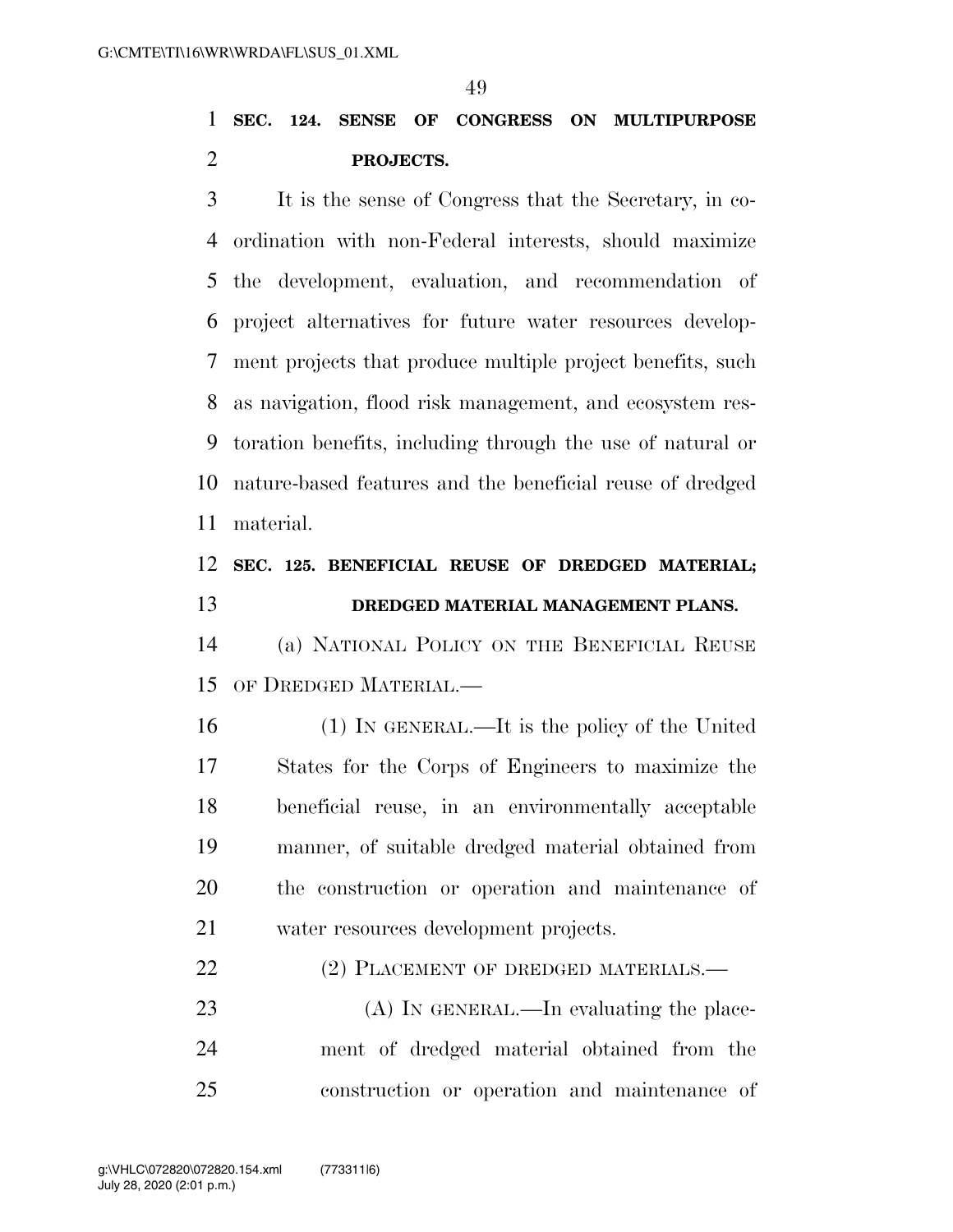|   |                        | water resources development projects, the Sec- |  |  |
|---|------------------------|------------------------------------------------|--|--|
| 2 | retary shall consider— |                                                |  |  |

 (i) the suitability of the dredged mate- rial for a full range of beneficial uses; and (ii) the economic and environmental benefits, efficiencies, and impacts (includ- ing the effects on living coral) of using the dredged material for beneficial uses, in- cluding, in the case of beneficial reuse ac- tivities that involve more than one water resources development project, the benefits, efficiencies, and impacts that result from the combined activities.

 (B) CALCULATION OF FEDERAL STAND- ARD.—The economic benefits and efficiencies from the beneficial use of dredged material con- sidered by the Secretary under subparagraph (A) shall be included in any determination re- lating to the ''Federal standard'' by the Sec- retary under section 335.7 of title 33, Code of Federal Regulations for the placement or dis-posal of such material.

23 (b) BENEFICIAL USE OF DREDGED MATERIAL.—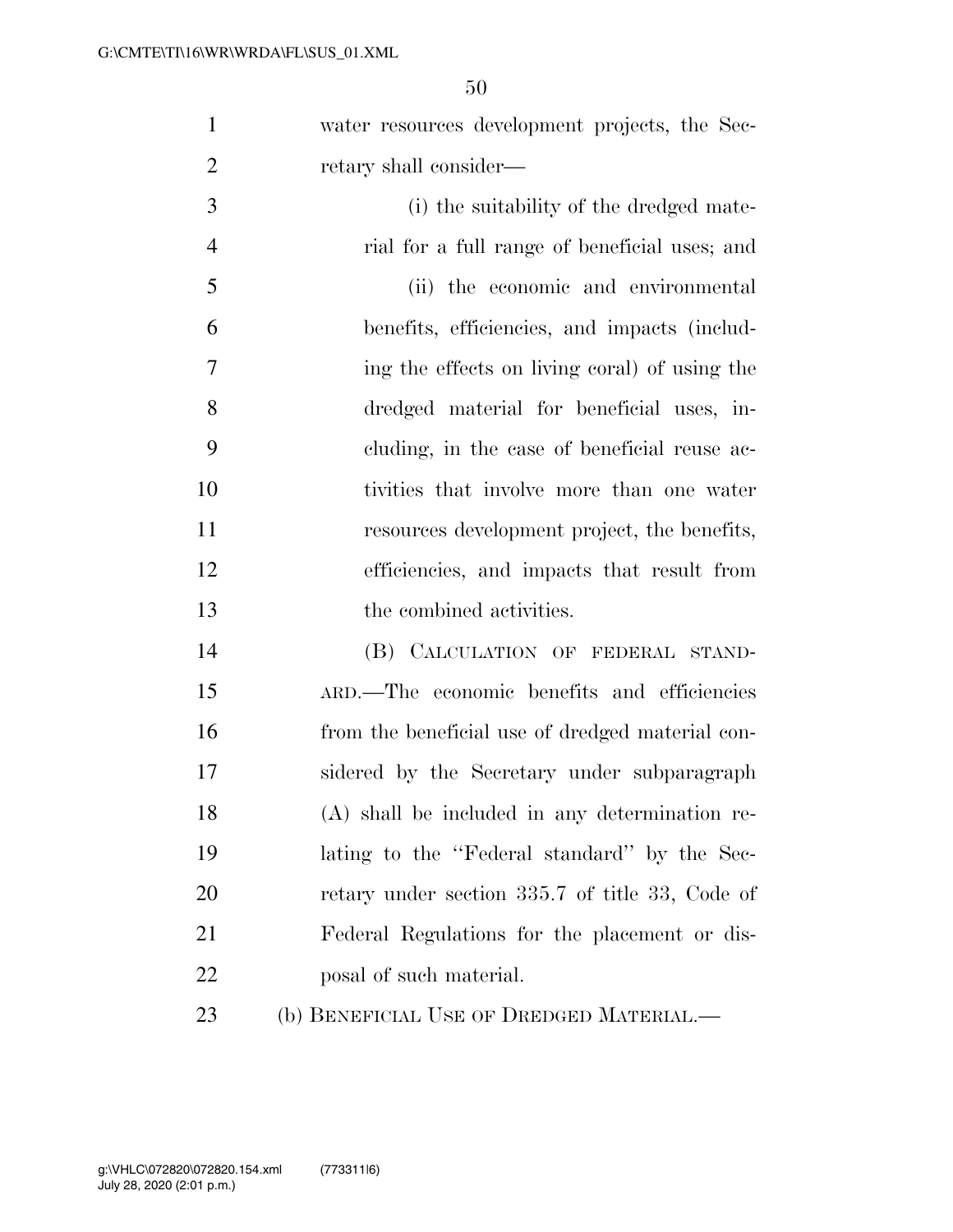| $\mathbf{1}$   | (1) PILOT PROGRAM PROJECTS.—Section 1122               |
|----------------|--------------------------------------------------------|
| $\overline{2}$ | of the Water Resources Development Act of 2016         |
| 3              | $(33 \text{ U.S.C. } 2326 \text{ note})$ is amended—   |
| $\overline{4}$ | (A) in subsection (b)(1), by striking "20"             |
| 5              | and inserting "30"; and                                |
| 6              | $(B)$ in subsection $(g)$ , by striking "20" and       |
| 7              | inserting "30".                                        |
| 8              | (2) SENSE OF CONGRESS.—It is the sense of              |
| 9              | Congress that the Secretary, in selecting projects for |
| 10             | the beneficial reuse of dredged materials under sec-   |
| 11             | tion 1122 of the Water Resources Development Act       |
| 12             | of 2016 (33 U.S.C. 2326 note), should ensure the       |
| 13             | thorough evaluation of project submissions from        |
| 14             | rural, small, and economically disadvantaged com-      |
| 15             | munities.                                              |
| 16             | (c) FIVE-YEAR REGIONAL DREDGED MATERIAL                |
| 17             | MANAGEMENT PLANS.                                      |
| 18             | (1) IN GENERAL.—Not later than 1 year after            |
| 19             | the date of enactment of this Act, and annually        |
| 20             | thereafter, the District Commander of each district    |
| 21             | of the Corps of Engineers that obtains dredged ma-     |
| 22             | terial through the construction or operation and       |
| 23             | maintenance of a water resources development           |
| 24             | project shall, at Federal expense, develop and submit  |
| 25             | to the Secretary a 5-year dredged material manage-     |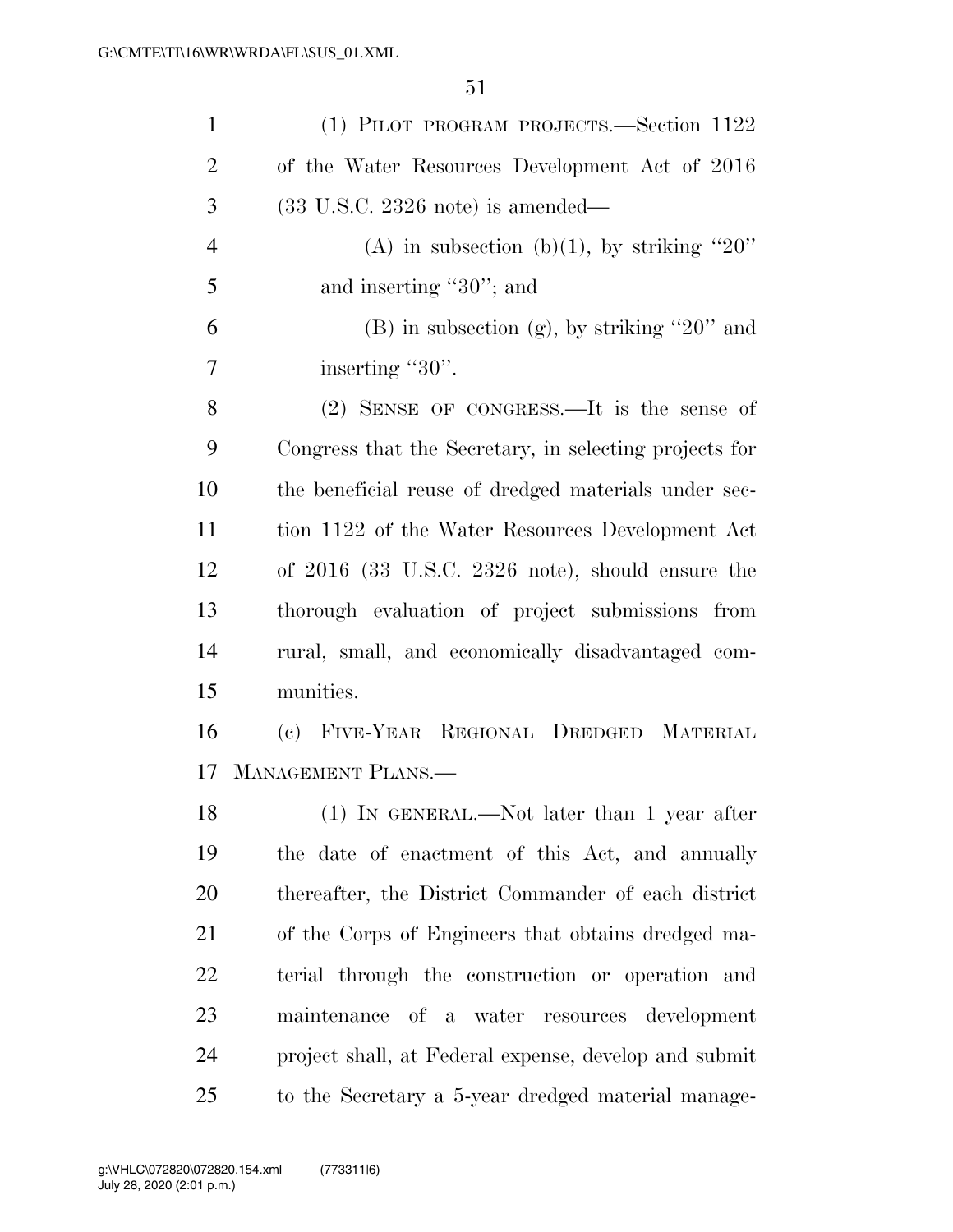| $\mathbf{1}$   | ment plan in coordination with relevant State agen- |
|----------------|-----------------------------------------------------|
| $\overline{2}$ | cies and stakeholders.                              |
| 3              | (2) SCOPE.—Each plan developed under this           |
| 4              | subsection shall include—                           |
| 5              | (A) a dredged material budget for each              |
| 6              | watershed or littoral system within the district;   |
| $\overline{7}$ | (B) an estimate of the amount of dredged            |
| 8              | material likely to be obtained through the con-     |
| 9              | struction or operation and maintenance of all       |
| 10             | water resources development projects projected      |
| 11             | to be carried out within the district during the    |
| 12             | 5-year period following submission of the plan,     |
| 13             | and the estimated timing for obtaining such         |
| 14             | dredged material;                                   |
| 15             | (C) an identification of potential water re-        |
| 16             | sources development projects projected to be        |
| 17             | carried out within the district during such 5-      |
| 18             | year period that are suitable for, or that re-      |
| 19             | quire, the placement of dredged material, and       |
| 20             | an estimate of the amount of dredged material       |
| 21             | placement capacity of such projects;                |
| 22             | $(D)$ an evaluation of —                            |
| 23             | (i) the suitability of the dredged mate-            |
| 24             | rial for a full range of beneficial uses; and       |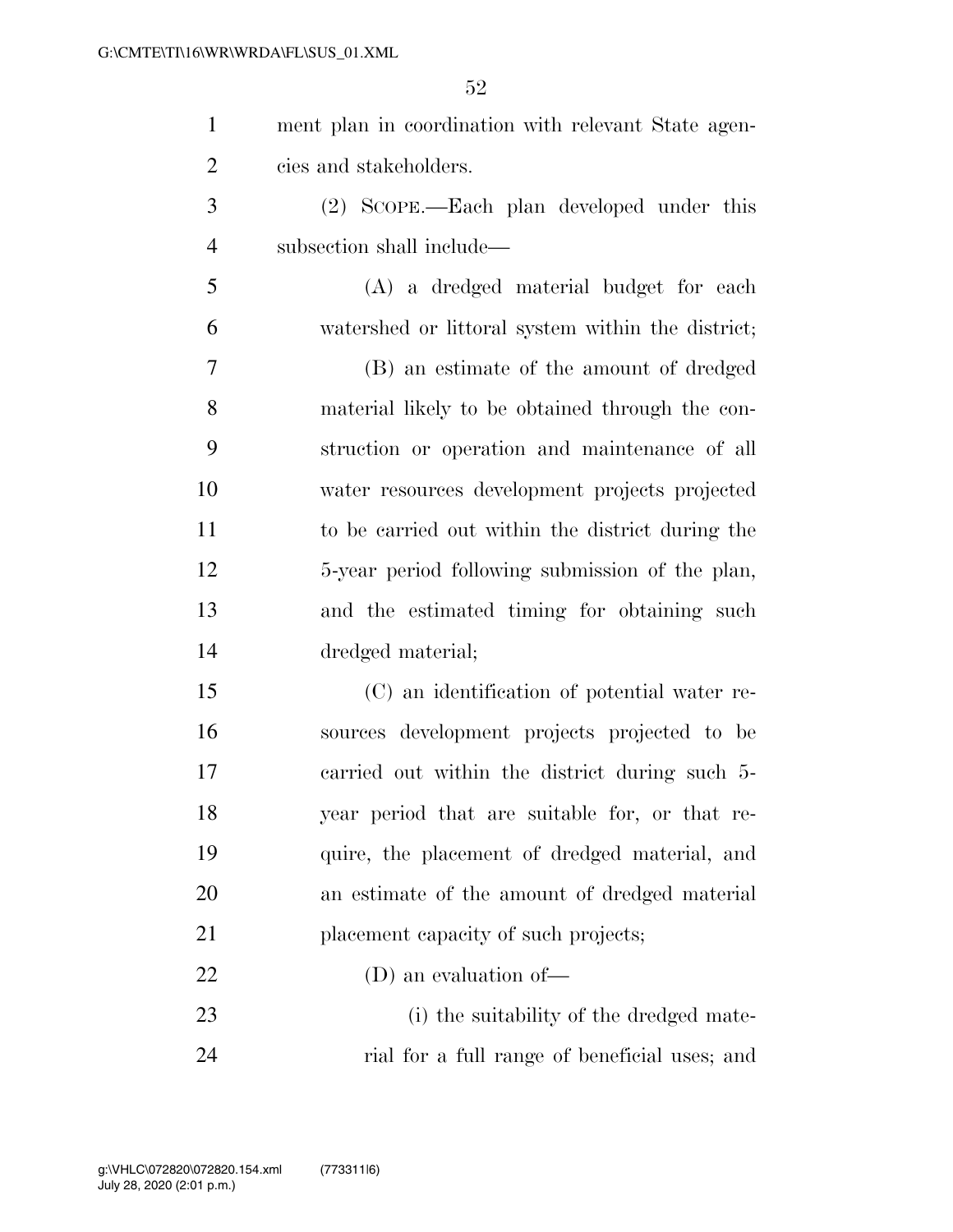(ii) the economic and environmental benefits, efficiencies, and impacts (includ- ing the effects on living coral) of using the dredged material for beneficial uses, in- cluding, in the case of beneficial reuse ac- tivities that involve more than one water resources development project, the benefits, efficiencies, and impacts that result from the combined activities; and (E) the district-wide goals for beneficial 11 reuse of the dredged material, including any ex- pected cost savings from aligning and coordi- nating multiple projects (including projects across Corps districts) in the reuse of the dredged material. (3) PUBLIC COMMENT.—In developing each plan under this subsection, each District Com-mander shall provide notice and an opportunity for

public comment.

 (4) PUBLIC AVAILABILITY.—Upon submission of each plan to the Secretary under this subsection, each District Commander shall make the plan pub- licly available, including on a publicly available website.

(d) DREDGE PILOT PROGRAM.—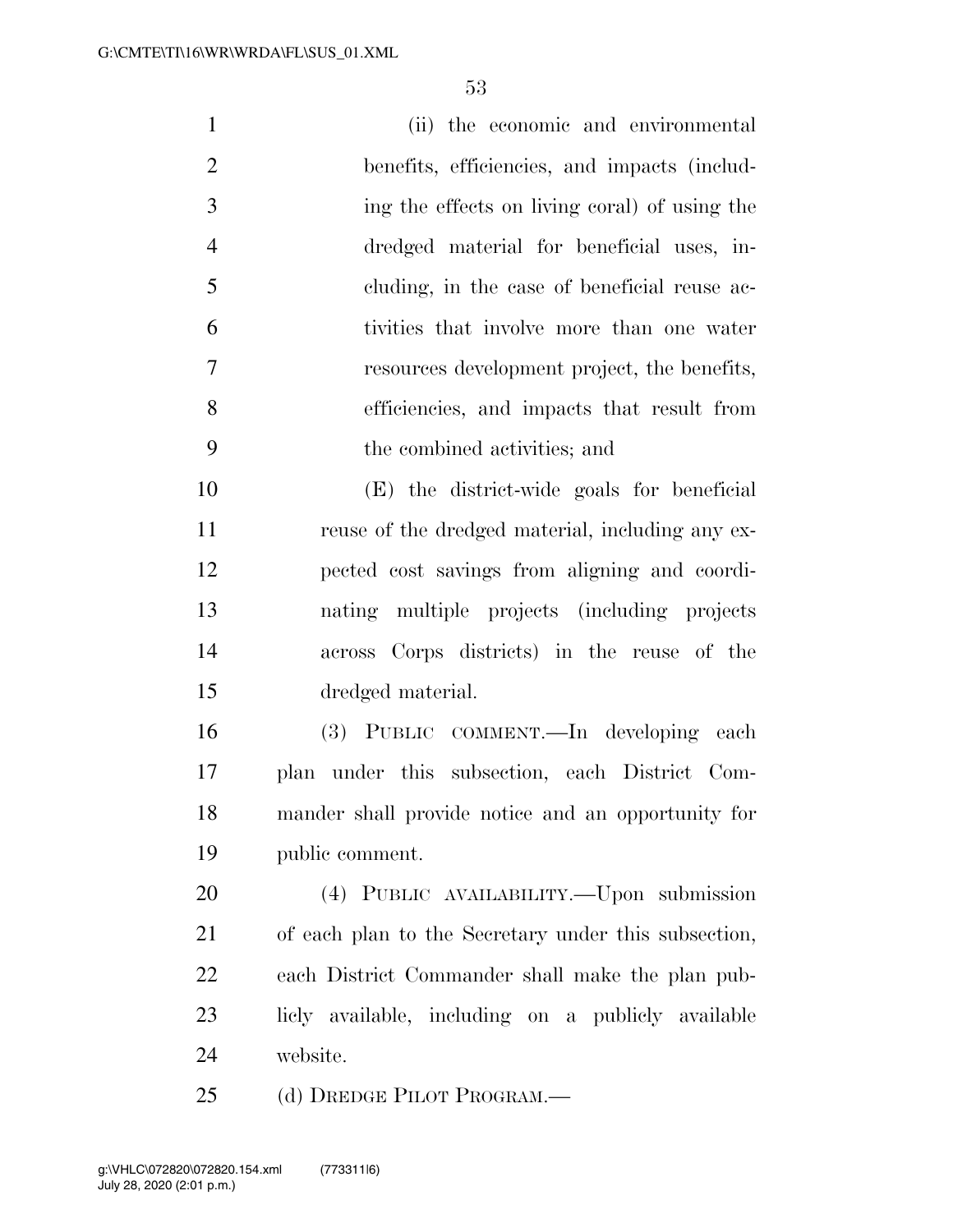| $\mathbf{1}$   | (1) REVISIONS.—Section 1111 of the Water                      |
|----------------|---------------------------------------------------------------|
| $\overline{2}$ | Resources Development Act of 2018 (33 U.S.C.                  |
| 3              | $2326$ note) is amended—                                      |
| $\overline{4}$ | $(A)$ in subsection $(a)$ , by striking "for the              |
| 5              | operation and maintenance of harbors and in-                  |
| 6              | land harbors" and all that follows through the                |
| 7              | period at the end and inserting the following:                |
| 8              | "for the operation and maintenance of—                        |
| 9              | $\lq(1)$ harbors and inland harbors referred to in            |
| 10             | section $210(a)(2)$ of the Water Resources Develop-           |
| 11             | ment Act of 1986 (33 U.S.C. 2238(a)(2)); or                   |
| 12             | $\cdot\cdot\cdot(2)$ inland and intraconstal waterways of the |
| 13             | United States described in section 206 of the Inland          |
| 14             | Waterways Revenue Act of 1978 (33 U.S.C.                      |
| 15             | $1804$ ."; and                                                |
| 16             | $(B)$ in subsection $(b)$ , by striking "or in-               |
| 17             | land harbors" and inserting ", inland harbors,                |
| 18             | or inland or intracoastal waterways".                         |
| 19             | (2) COORDINATION WITH EXISTING AUTHORI-                       |
| 20             | TIES.—The Secretary may carry out the dredge pilot            |
| 21             | program authorized by section 1111 of the Water               |
| 22             | Resources Development Act of 2018 (33 U.S.C.                  |
| 23             | 2326 note) in coordination with Federal regional              |
| 24             | dredge demonstration programs in effect on the date           |
| 25             | of enactment of this Act.                                     |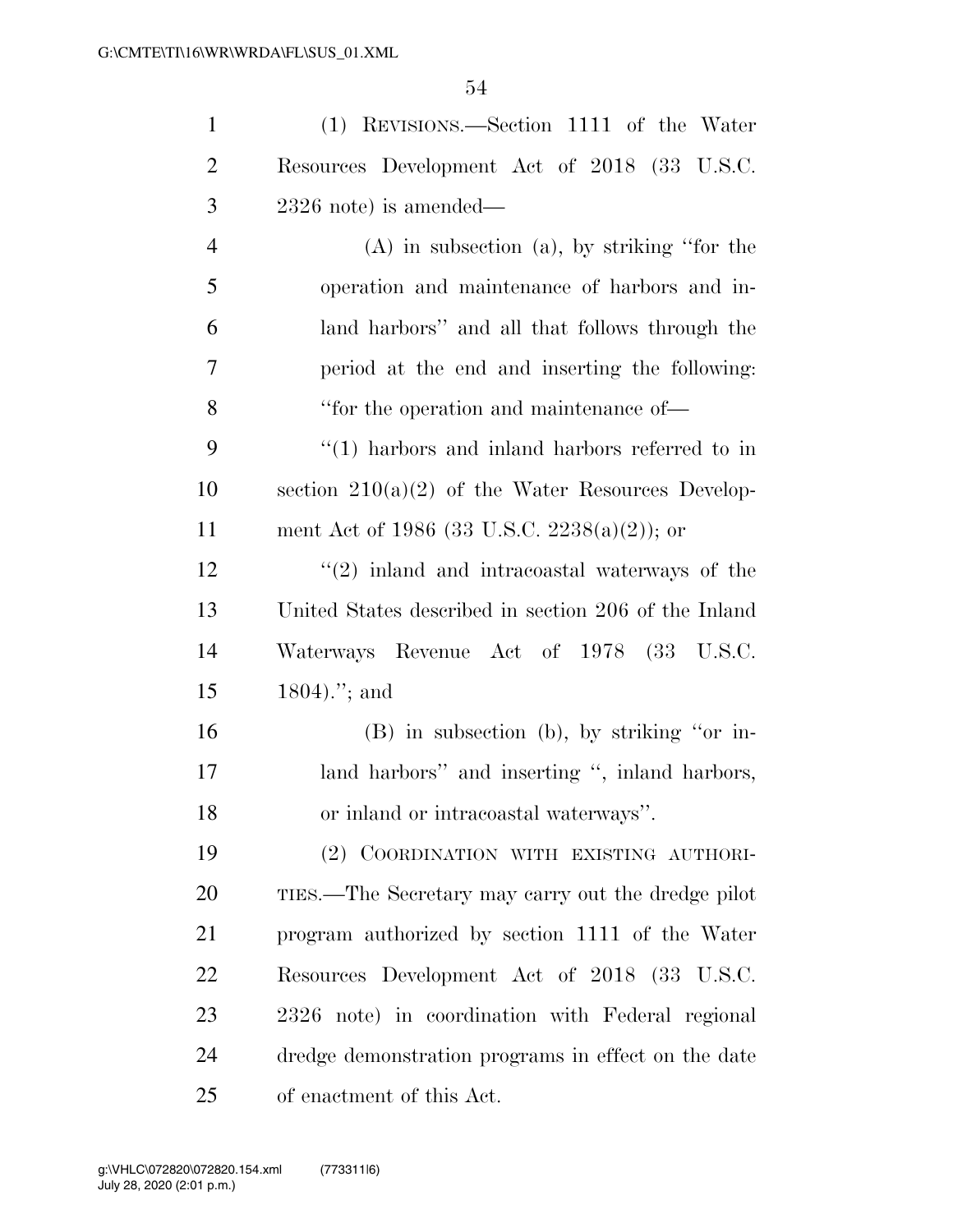| 1              | SEC. 126. AQUATIC ECOSYSTEM RESTORATION FOR ANAD-      |
|----------------|--------------------------------------------------------|
| $\overline{2}$ | <b>ROMOUS FISH.</b>                                    |
| 3              | (a) ANADROMOUS FISH HABITAT AND PASSAGE.-              |
| $\overline{4}$ | Section 206 of the Water Resources Development Act of  |
| 5              | 1996 (33 U.S.C. 2330) is amended—                      |
| 6              | $(1)$ in subsection $(a)$ , by adding at the end the   |
| 7              | following:                                             |
| 8              | "(3) ANADROMOUS FISH HABITAT AND PAS-                  |
| 9              | $SAGE$ .                                               |
| 10             | "(A) MEASURES.—A project under this                    |
| 11             | section may include measures to improve habi-          |
| 12             | tat or passage for anadromous fish, including—         |
| 13             | "(i) installing fish bypass structures                 |
| 14             | on small water diversions;                             |
| 15             | "(ii) modifying tide gates; and                        |
| 16             | "(iii) restoring or reconnecting                       |
| 17             | floodplains and wetlands that are impor-               |
| 18             | tant for anadromous fish habitat or pas-               |
| 19             | sage.                                                  |
| 20             | "(B) BENEFITS.—A project that includes                 |
| 21             | measures under this paragraph shall be formu-          |
| 22             | lated to maximize benefits for the anadromous          |
| 23             | fish species benefitted by the project."; and          |
| 24             | $(2)$ by adding at the end the following:              |
| 25             | "(g) PRIORITIZATION.—The Secretary shall give          |
| 26             | projects that include measures described in subsection |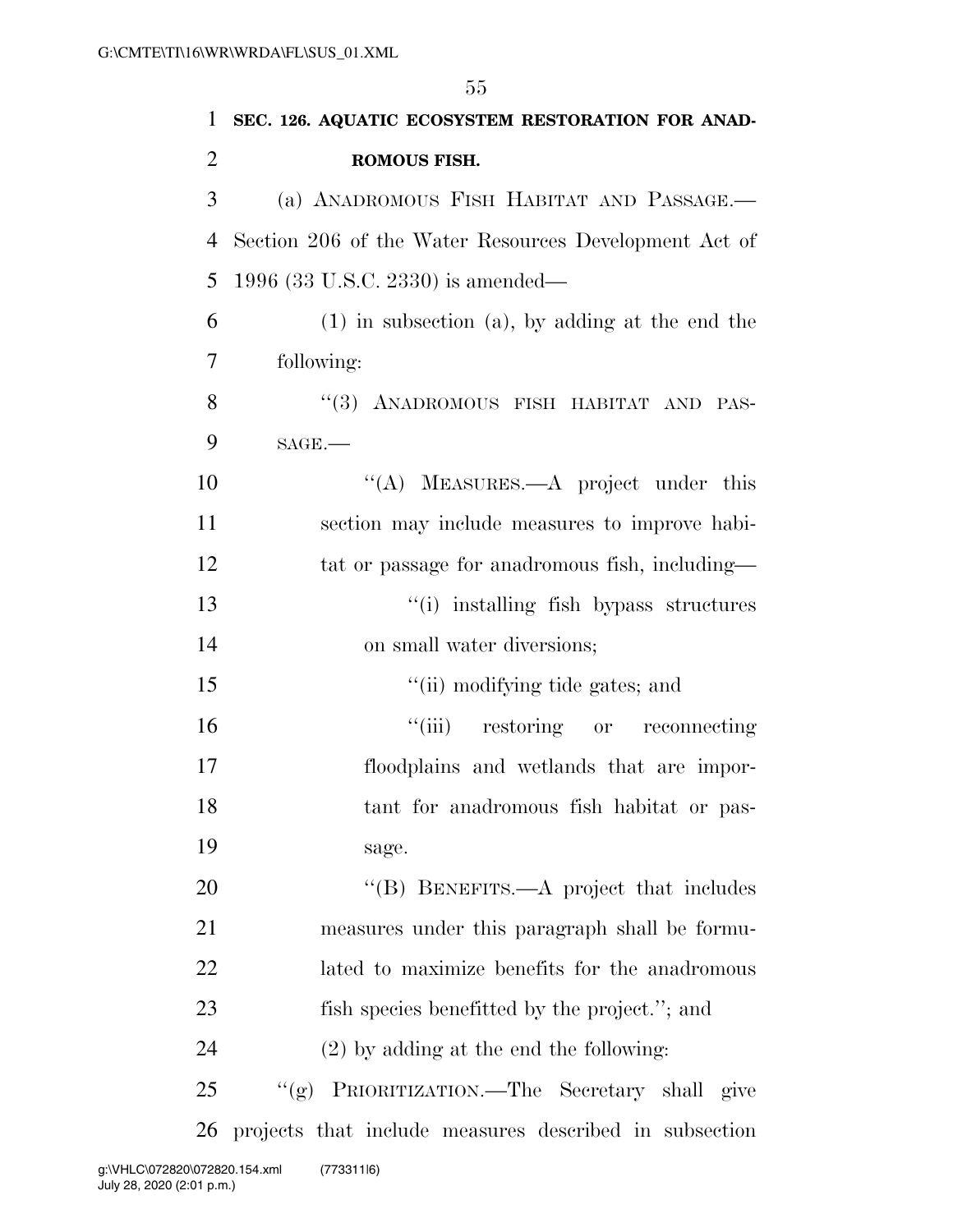(a)(3) equal priority for implementation as other projects under this section.''.

#### **SEC. 127. ANNUAL REPORT TO CONGRESS.**

 Section 7001(c)(4)(B) of the Water Resources Re- form and Development Act of 2014 (33 U.S.C. 6  $2282d(e)(4)(B)$  is amended—

 (1) in clause (i), by striking ''and'' at the end; 8 (2) by redesignating clause (ii) as clause (iii); and

(3) by inserting after clause (i) the following:

11 ''(ii) the Secretary shall not include proposals in the appendix of the annual re- port that otherwise meet the criteria for inclusion in the annual report solely on the basis that the proposals are for the pur- poses of navigation, flood risk manage- ment, ecosystem restoration, or municipal or agricultural water supply; and''.

**SEC. 128. HARMFUL ALGAL BLOOM DEMONSTRATION PRO-**

#### **GRAM.**

 (a) IN GENERAL.—The Secretary shall carry out a demonstration program to determine the causes of, and implement measures to effectively detect, prevent, treat, and eliminate, harmful algal blooms associated with water resources development projects.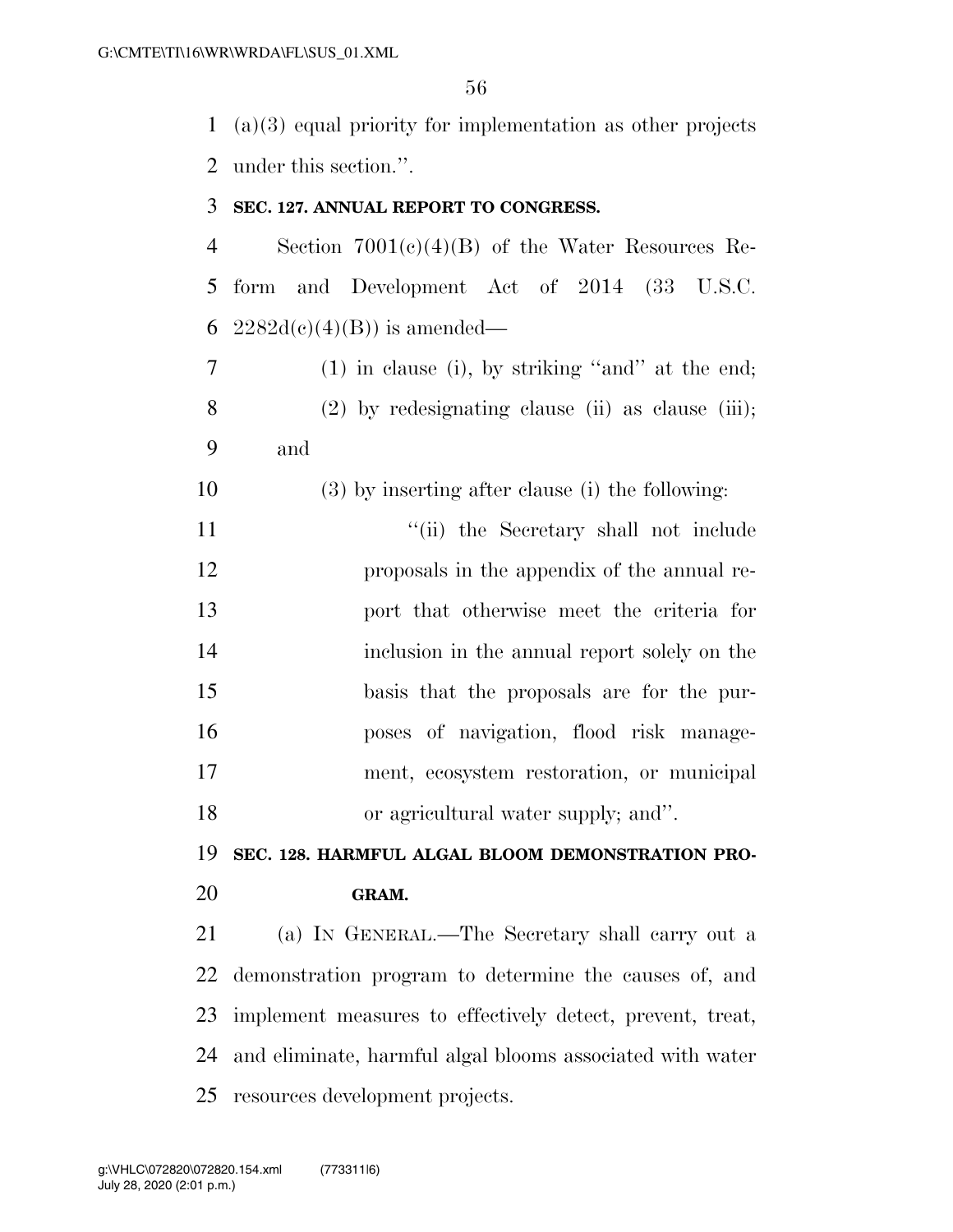(b) CONSULTATION; USE OF EXISTING DATA AND PROGRAM AUTHORITIES.—In carrying out the demonstra- tion program under subsection (a), the Secretary shall— (1) consult with the heads of appropriate Fed-

eral and State agencies; and

 (2) make maximum use of existing Federal and State data and ongoing programs and activities of Federal and State agencies, including the activities of the Secretary carried out through the Engineer Research and Development Center pursuant to sec- tion 1109 of the Water Resources Development Act of 2018 (33 U.S.C. 610 note).

 (c) FOCUS AREAS.—In carrying out the demonstra- tion program under subsection (a), the Secretary shall un- dertake program activities related to harmful algal blooms in the Great Lakes, the tidal and inland waters of the State of New Jersey, the coastal and tidal waters of the State of Louisiana, the waterways of the counties that comprise the Sacramento-San Joaquin Delta, California, and Lake Okeechobee, Florida.

 **SEC. 129. UPDATE ON INVASIVE SPECIES POLICY GUID-ANCE.** 

 (a) IN GENERAL.—The Secretary shall periodically update the Invasive Species Policy Guidance, developed under section 104 of the River and Harbor Act of 1958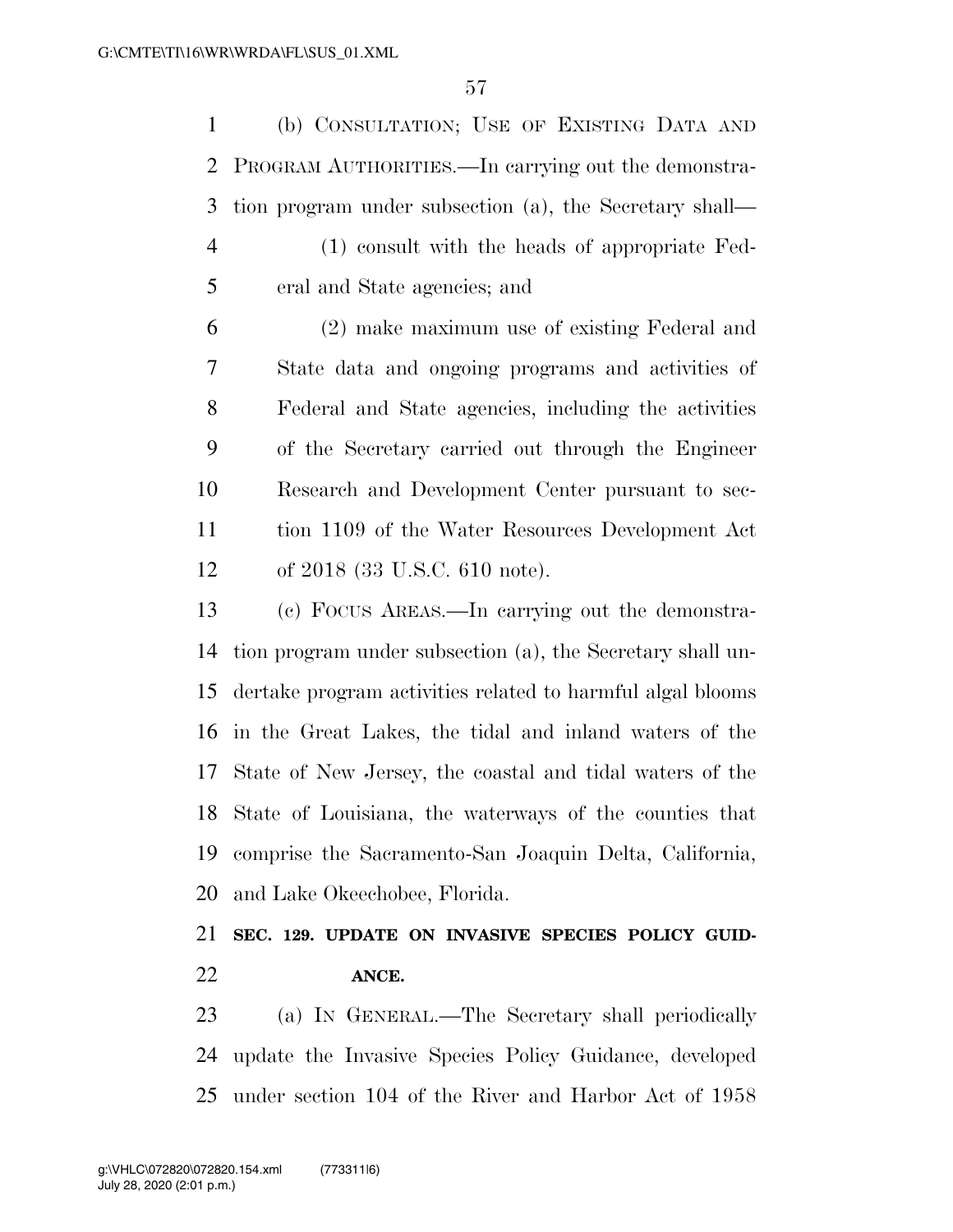(33 U.S.C. 610) and the Nonindigenous Aquatic Nuisance Prevention and Control Act of 1990 (16 U.S.C. 4701 et seq.), in accordance with the most recent National Invasive Species Council Management Plan developed pur-suant to Executive Order 13112.

 (b) INCLUSION.—The Secretary may include in the updated guidance invasive species specific efforts at feder- ally authorized water resources development projects lo-cated in—

(1) high-altitude lakes; and

 (2) the Tennessee and Cumberland River ba-sins.

### **SEC. 130. REPORT ON DEBRIS REMOVAL.**

 Section 1210 of the Water Resources Development Act of 2018 (132 Stat. 3808) is amended to read as fol-lows:

### **''SEC. 1210. REPORT ON DEBRIS REMOVAL.**

 ''Not later than 180 days after the date of enactment of the Water Resources Development Act of 2020, the Sec- retary shall submit to Congress and make publicly avail-able a report that describes—

 $\frac{1}{2}$  (1) the extent to which, during the 10 fiscal years prior to such date of enactment, the Secretary has carried out section 3 of the Act of March 2, 1945 (33 U.S.C. 603a);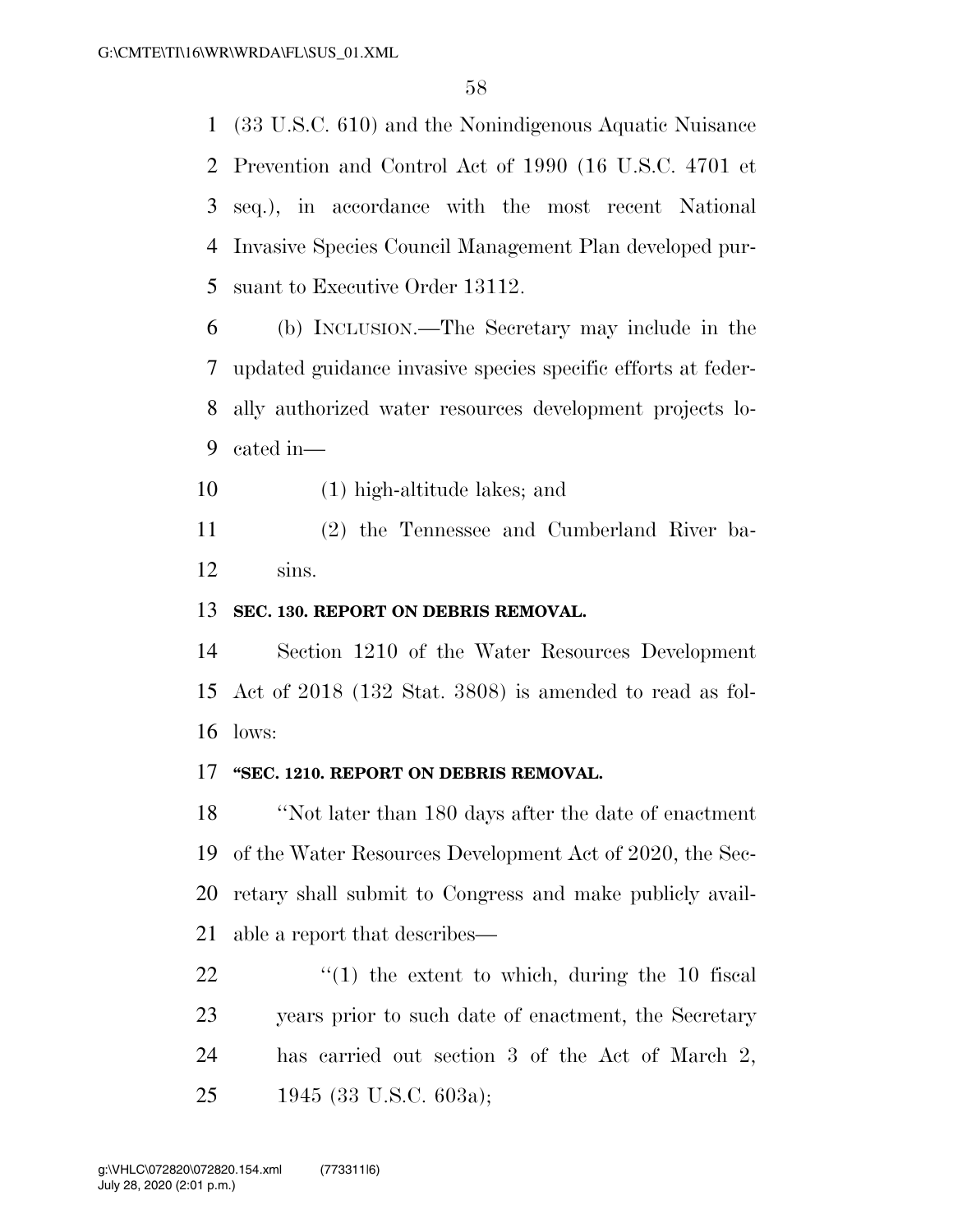1 ''(2) how the Secretary has evaluated potential work to be carried out under that section; and ''(3) the extent to which the Secretary plans to start, continue, or complete debris removal activities in the 3 years following submission of the report.''. **SEC. 131. MISSOURI RIVER INTERCEPTION-REARING COM- PLEX CONSTRUCTION.**  (a) REPORT.—Not later than 1 year after the date of enactment of this Act, and annually thereafter, the Sec- retary shall submit to the Committee on Transportation and Infrastructure of the House of Representatives and the Committee on Environment and Public Works of the Senate a report on the effects of any interception-rearing complex constructed on the Missouri River on— (1) flood risk management and navigation; and (2) the population recovery of the pallid stur- geon, including baseline population counts. (b) NO ADDITIONAL IRC CONSTRUCTION.—The Sec- retary may not authorize construction of an interception- rearing complex on the Missouri River until the Sec- retary— (1) submits the report required by subsection (a); (2) acting through the Engineer Research and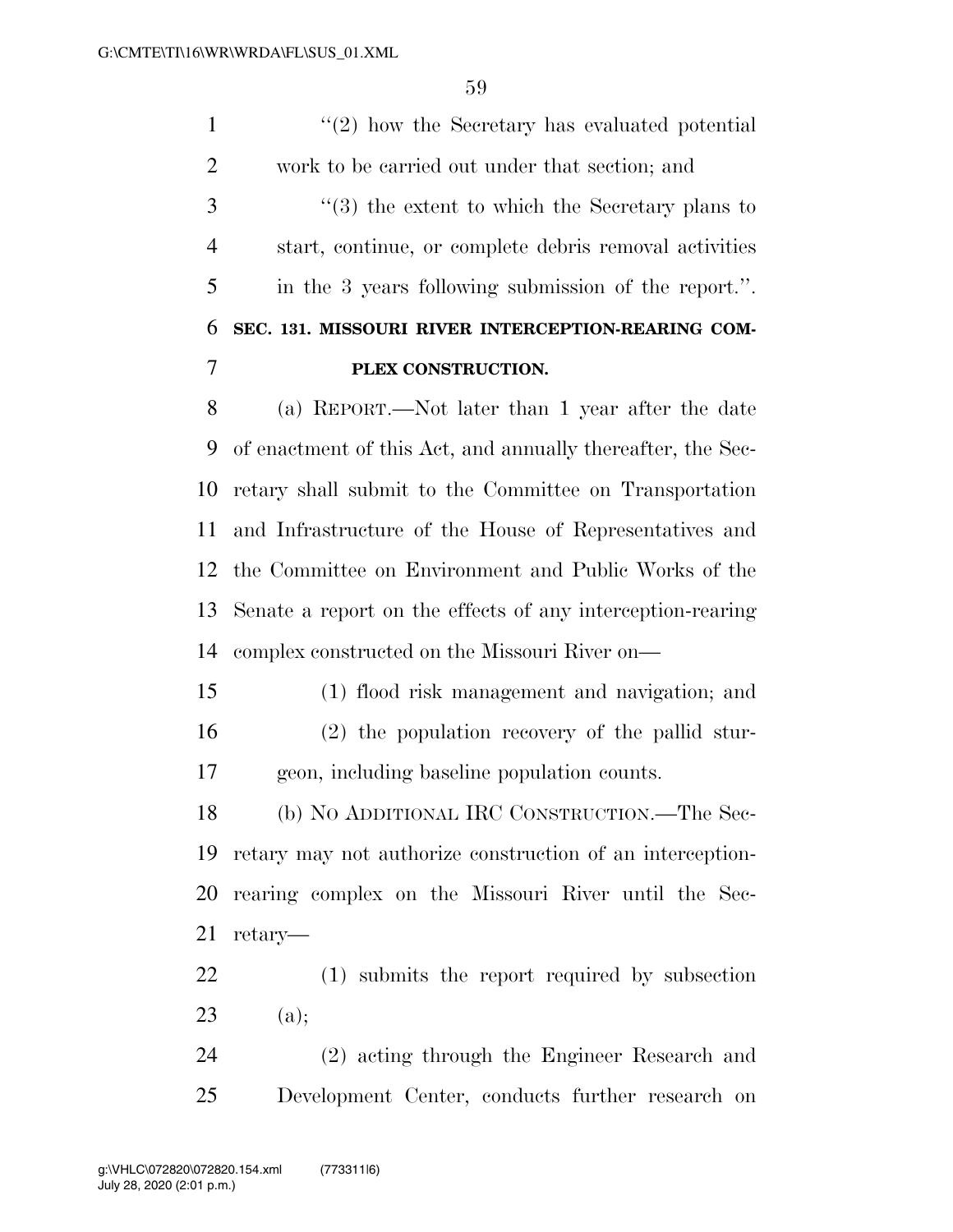| $\mathbf{1}$   | interception-rearing complex design, including any       |
|----------------|----------------------------------------------------------|
| $\overline{2}$ | effects on existing flows, flood risk management, and    |
| 3              | navigation; and                                          |
| $\overline{4}$ | $(3)$ develops a plan—                                   |
| 5              | (A) to repair dikes and reverments that are              |
| 6              | affecting flood risk and bank erosion; and               |
| 7              | (B) to establish, repair, or improve water               |
| 8              | control structures at the headworks of con-              |
| 9              | structed shallow water habitat side-channels.            |
| 10             | (c) FUTURE IRC CONSTRUCTION.—                            |
| 11             | (1) PUBLIC COMMENT.-The Secretary shall                  |
| 12             | provide an opportunity for comment from the public       |
| 13             | and the Governor of each affected State on any pro-      |
| 14             | posals to construct an interception-rearing complex      |
| 15             | after the date of enactment of this Act.                 |
| 16             | (2) PERIOD.—The public comment period re-                |
| 17             | quired by paragraph $(1)$ shall be not less than 90      |
| 18             | days for each proposal to construct an interception-     |
| 19             | rearing complex on the Missouri River.                   |
| 20             | SEC. 132. COST AND BENEFIT FEASIBILITY ASSESSMENT.       |
| 21             | (a) IN GENERAL.—Section $5(a)(2)(B)$ of the Act of       |
| 22             | August 18, 1941 (33 U.S.C. $701n(a)(2)(B)$ ) is amended— |
| 23             | $(1)$ in clause $(i)(I)$ , by inserting ", or provide    |
| 24             | contributions equal to," after "pay"; and                |
| 25             | $(2)$ in clause (ii)—                                    |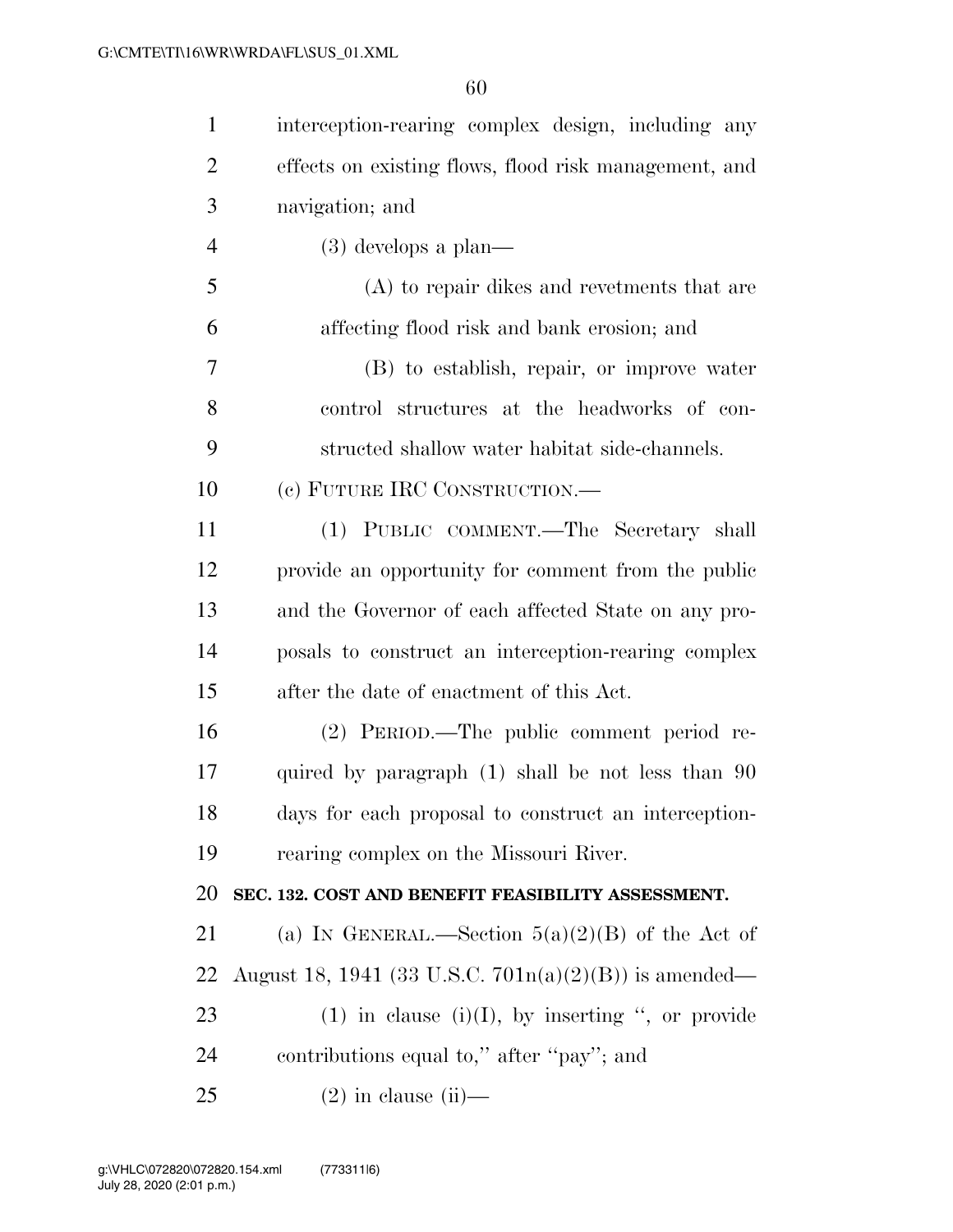| $\mathbf{1}$   | $(A)$ in the heading, by inserting "AND CON-           |
|----------------|--------------------------------------------------------|
| $\overline{2}$ | TRIBUTIONS" after "OF PAYMENTS";                       |
| 3              | (B) by inserting "or contributions" after              |
| $\overline{4}$ | "Non-Federal payments"; and                            |
| 5              | (C) by inserting "or contributions" after              |
| 6              | "non-Federal payments".                                |
| 7              | (b) CONTINUED ELIGIBILITY.—Section $1161(b)$ of        |
| 8              | the Water Resources Development Act of 2018 (33 U.S.C. |
| 9              | $701n$ note) is amended—                               |
| 10             | $(1)$ in the matter preceding paragraph $(1)$ —        |
| 11             | (A) by striking the "three fiscal years pre-           |
| 12             | ceding" and inserting "five fiscal years pre-          |
| 13             | ceding"; and                                           |
| 14             | (B) by striking "last day of the third fiscal          |
| 15             | year" and inserting "last day of the fifth fiscal      |
| 16             | year";                                                 |
| 17             | $(2)$ in paragraph $(1)$ , by inserting ", or provide  |
| 18             | contributions equal to," before "an amount suffi-      |
| 19             | cient"; and                                            |
| <b>20</b>      | $(3)$ by striking paragraph $(2)$ and inserting the    |
| 21             | following:                                             |
| 22             | $f'(2)$ the Secretary determines that the damage       |
| 23             | to the structure was not as a result of negligent op-  |
| 24             | eration or maintenance.".                              |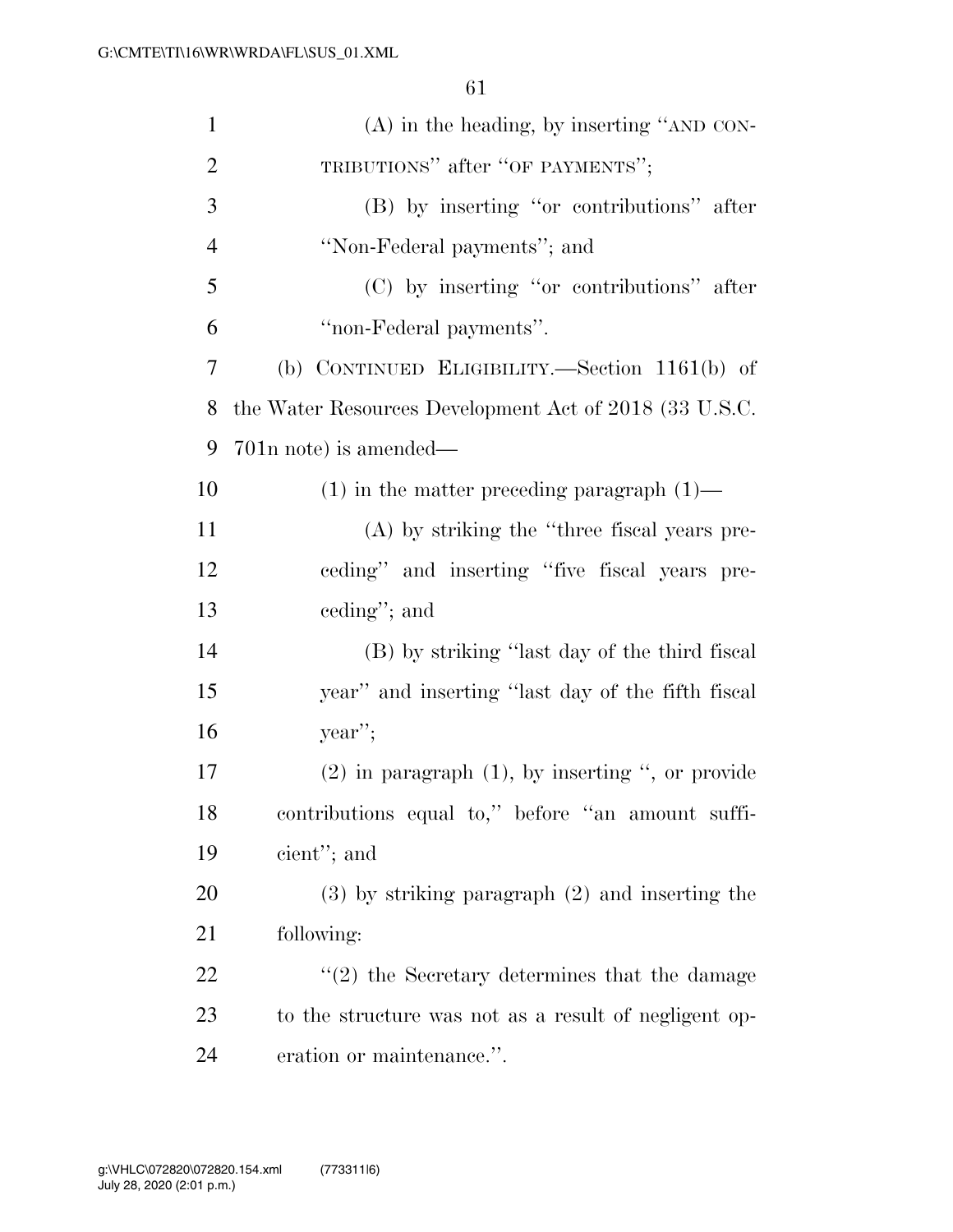# **SEC. 133. MATERIALS, SERVICES, AND FUNDS FOR REPAIR, RESTORATION, OR REHABILITATION OF PROJECTS.**

 (a) IN GENERAL.—In any area covered by an emer- gency or major disaster declaration declared under the Robert T. Stafford Disaster Relief and Emergency Assist- ance Act (42 U.S.C. 5121 et seq.), the Secretary is au- thorized to accept and use materials, services, and funds, during the period the declaration is in effect, from a non- Federal interest or private entity to repair, restore, or re- habilitate a federally authorized water resources develop- ment project, and to provide reimbursement to such non- Federal interest or private entity for such materials, serv- ices, and funds, in the Secretary's sole discretion, and sub- ject to the availability of appropriations, if the Secretary determines that reimbursement is in the public interest. (b) ADDITIONAL REQUIREMENT.—The Secretary may only reimburse for the use of materials or services accepted under this section if such materials or services meet the Secretary's specifications and comply with all ap- plicable laws and regulations that would apply if such ma- terials and services were acquired by the Secretary, includ- ing sections 3141 through 3148 and 3701 through 3708 of title 40, United States Code, section 8302 of title 41, United States Code, and the National Environmental Pol-

icy Act of 1969.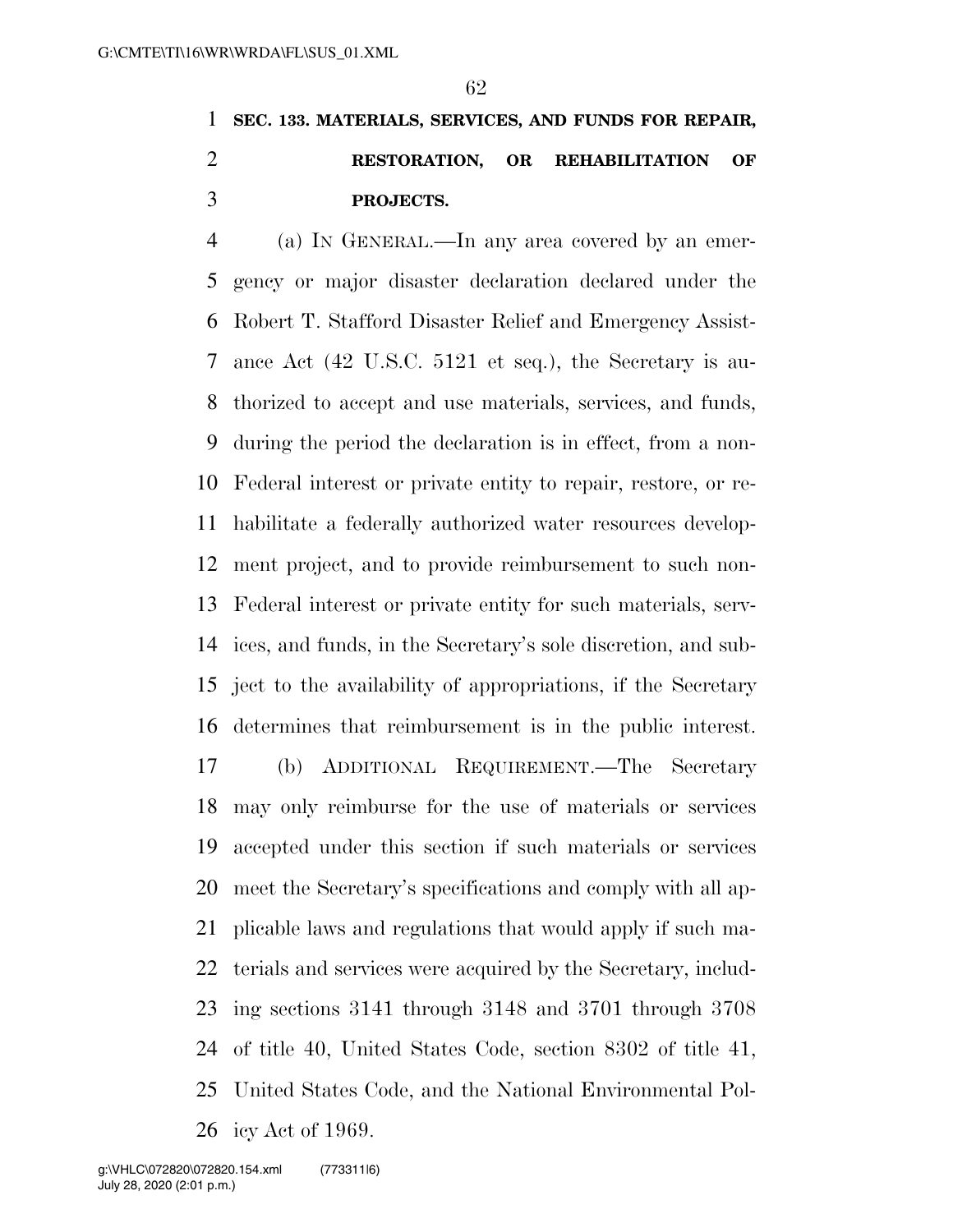(c) AGREEMENTS.—

2 (1) IN GENERAL.—Prior to the acceptance of materials, services, or funds under this section, the Secretary and the non-Federal interest or private entity shall enter into an agreement that specifies—

 (A) the non-Federal interest or private en- tity shall hold and save the United States free from any and all damages that arise from use of materials or services of the non-Federal in- terest or private entity, except for damages due to the fault or negligence of the United States or its contractors;

 (B) the non-Federal interest or private en-14 tity shall certify that the materials or services comply with all applicable laws and regulations under subsection (b); and

 (C) any other term or condition required by the Secretary.

 (2) EXCEPTION.—If an agreement under para- graph (1) was not entered prior to materials or serv- ices being contributed, a non-Federal interest or pri- vate entity shall enter into an agreement with the Secretary that—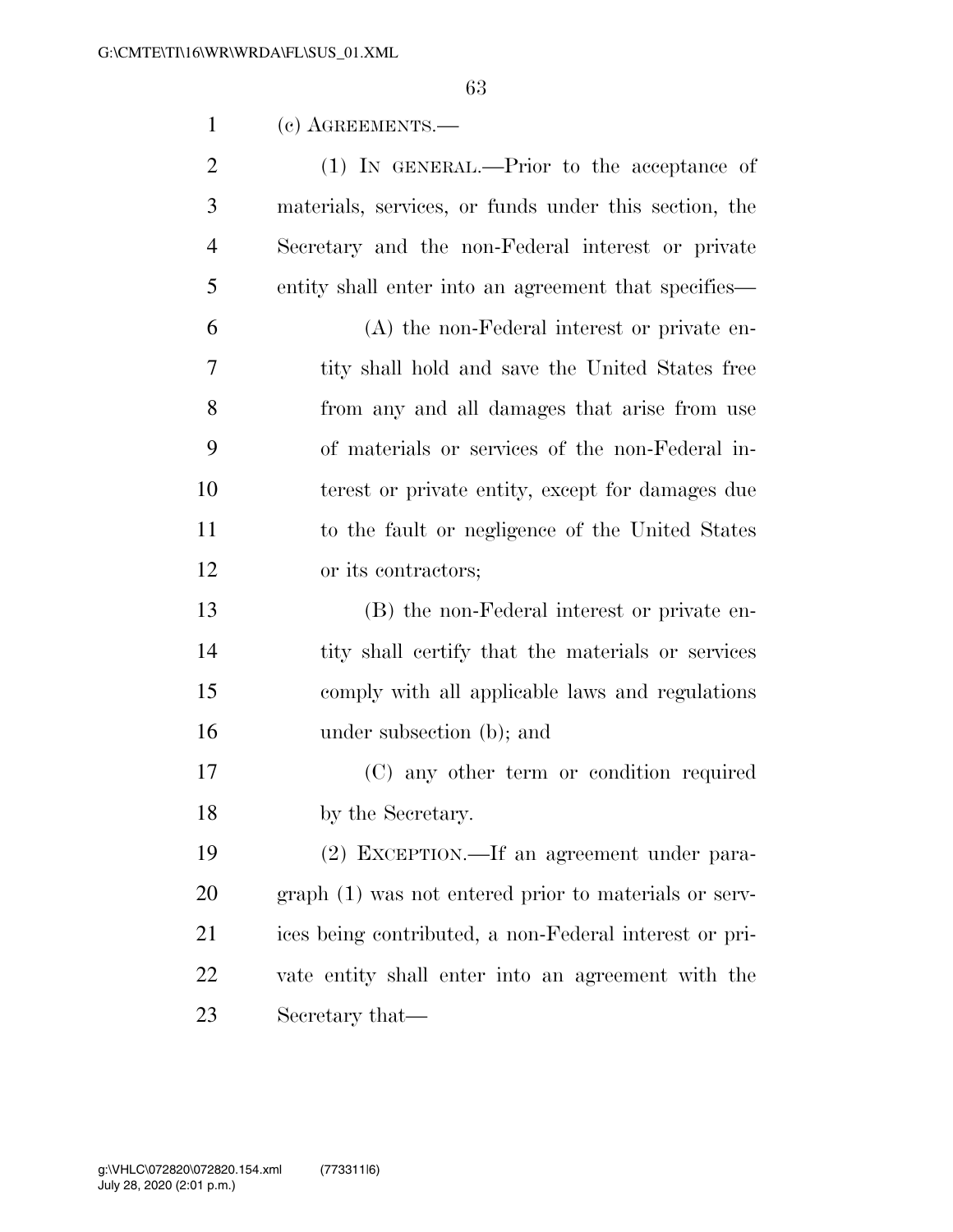| $\mathbf{1}$   | $(A)$ specifies the value, as determined by          |
|----------------|------------------------------------------------------|
| $\overline{2}$ | the Secretary, of those materials or services        |
| 3              | contributed and eligible for reimbursement; and      |
| $\overline{4}$ | (B) ensures that the materials or services           |
| 5              | comply with subsection (b) and paragraph (1).        |
| 6              | SEC. 134. LEVEE SAFETY.                              |
| 7              | Section 9004 of the Water Resources Development      |
| 8              | Act of 2007 (33 U.S.C. 3303) is amended by adding at |
| 9              | the end the following:                               |
| 10             | "(d) IDENTIFICATION OF DEFICIENCIES.—                |
| 11             | " $(1)$ IN GENERAL.—For each levee included in       |
| 12             | an inventory established under subsection (b) or for |
| 13             | which the Secretary has conducted a review under     |
| 14             | subsection (c), the Secretary shall—                 |
| 15             | $\lq\lq$ identify the specific engineering and       |
| 16             | maintenance deficiencies, if any; and                |
| 17             | $\lq\lq$ describe the recommended remedies           |
| 18             | to correct each deficiency identified under sub-     |
| 19             | paragraph $(A)$ , and, if requested by owner of a    |
| 20             | non-Federal levee, the associated costs of those     |
| 21             | remedies.                                            |
| 22             | (2)<br>$CONSULTATION. - In$ identifying<br>defi-     |
| 23             | ciencies and describing remedies for a levee under   |
| 24             | paragraph (1), the Secretary shall consult with rel- |
| 25             | evant non-Federal interests, including by providing  |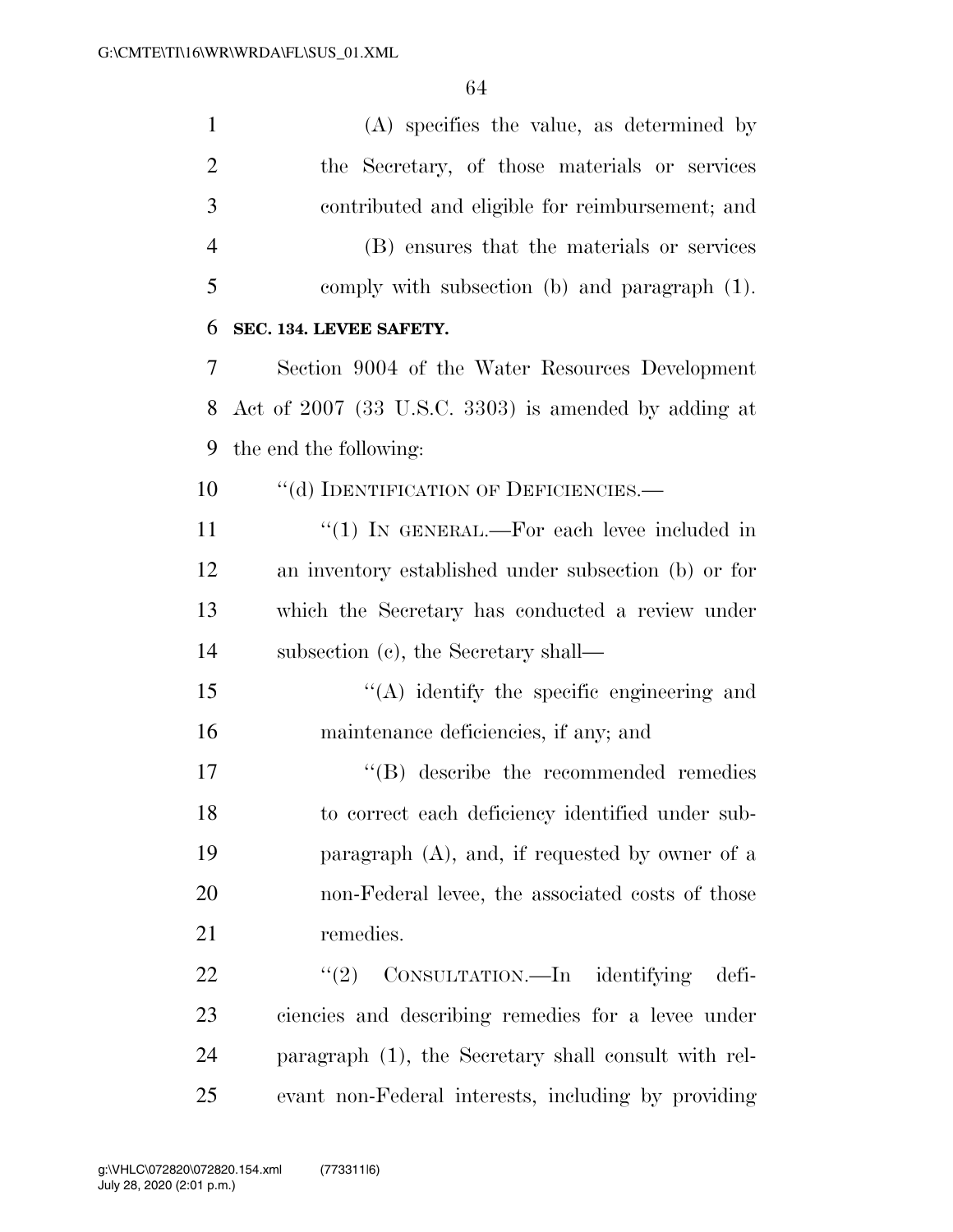| $\mathbf{1}$   | an opportunity for comment by those non-Federal |
|----------------|-------------------------------------------------|
| $\overline{2}$ | interests.".                                    |
| 3              | SEC. 135. NATIONAL DAM SAFETY PROGRAM.          |
| $\overline{4}$ | (a) DEFINITIONS.—Section 2 of the National Dam  |
| 5              | Safety Program Act (33 U.S.C. 467) is amended—  |
| 6              | $(1)$ in paragraph $(4)$ —                      |
| 7              | $(A)$ in subparagraph $(A)$ —                   |
| 8              | (i) by striking clause (iii) and insert-        |
| 9              | ing the following:                              |
| 10             | "(iii) has an emergency action plan             |
| 11             | $that-$                                         |
| 12             | $\lq\lq$ (I) is approved by the relevant        |
| 13             | State dam safety agency; or                     |
| 14             | $\lq\lq$ (II) is in conformance<br>with         |
| 15             | State law and pending approval by the           |
| 16             | relevant State dam safety agency;";             |
| 17             | and                                             |
| 18             | (ii) by striking clause (iv) and insert-        |
| 19             | ing the following:                              |
| 20             | "(iv) fails to meet minimum dam safe-           |
| 21             | ty standards of the State in which the dam      |
| 22             | is located, as determined by the State; and     |
| 23             | $f'(v)$ poses an unacceptable risk to the       |
| 24             | determined by the Adminis-<br>public, as        |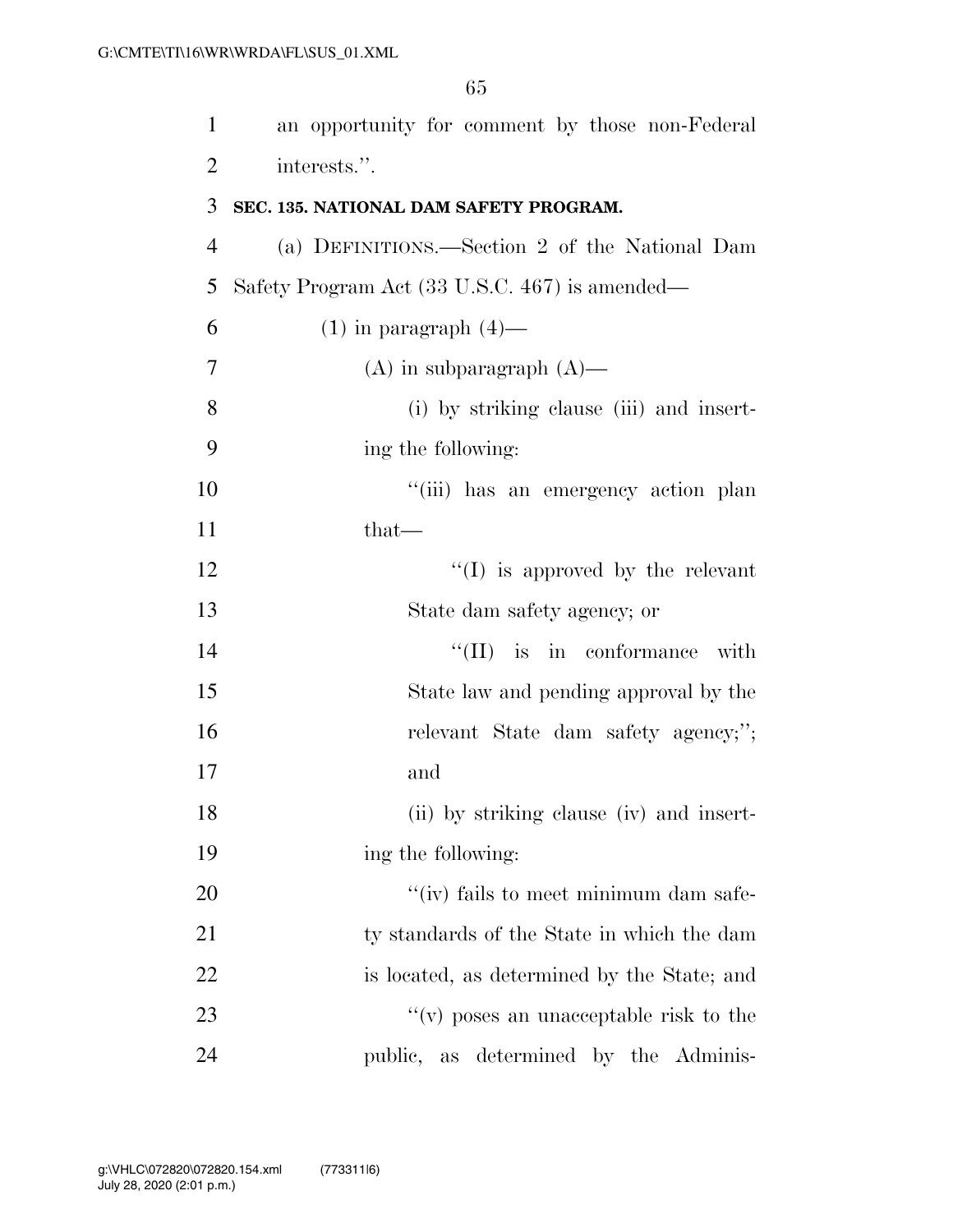| $\mathbf{1}$   | trator, in consultation with the Board.";          |
|----------------|----------------------------------------------------|
| $\overline{2}$ | and                                                |
| 3              | $(B)$ in subparagraph $(B)(i)$ , by inserting      |
| $\overline{4}$ | "under a hydropower project with an authorized     |
| 5              | installed capacity of greater than<br>1.5          |
| 6              | megawatts" after "dam"; and                        |
| 7              | $(2)$ in paragraph $(10)$ —                        |
| 8              | $(A)$ in the heading, by striking "NON-FED-        |
| 9              | ERAL SPONSOR" and inserting "ELIGIBLE SUB-         |
| 10             | RECIPIENT"; and                                    |
| 11             | (B) by striking "The term 'non-Federal             |
| 12             | sponsor'" and inserting "The term 'eligible        |
| 13             | subrecipient'".                                    |
| 14             | (b) REHABILITATION OF HIGH HAZARD POTENTIAL        |
| 15             | $DAMS$ —                                           |
| 16             | (1) ESTABLISHMENT OF PROGRAM.—Section              |
| 17             | 8A(a) of the National Dam Safety Program Act (33)  |
| 18             | U.S.C. $467f-2(a)$ is amended by striking "to non- |
| 19             | Federal sponsors" and inserting "to States with    |
| 20             | dam safety programs".                              |
| 21             | $(2)$ ELIGIBLE ACTIVITIES.—Section $8A(b)$ of      |
| 22             | the National Dam Safety Program Act (33 U.S.C.     |
| 23             | $467f-2(b)$ is amended, in the matter preceding    |
| 24             | paragraph (1), by striking "for a project may be   |
| 25             | used for" and inserting "to a State may be used by |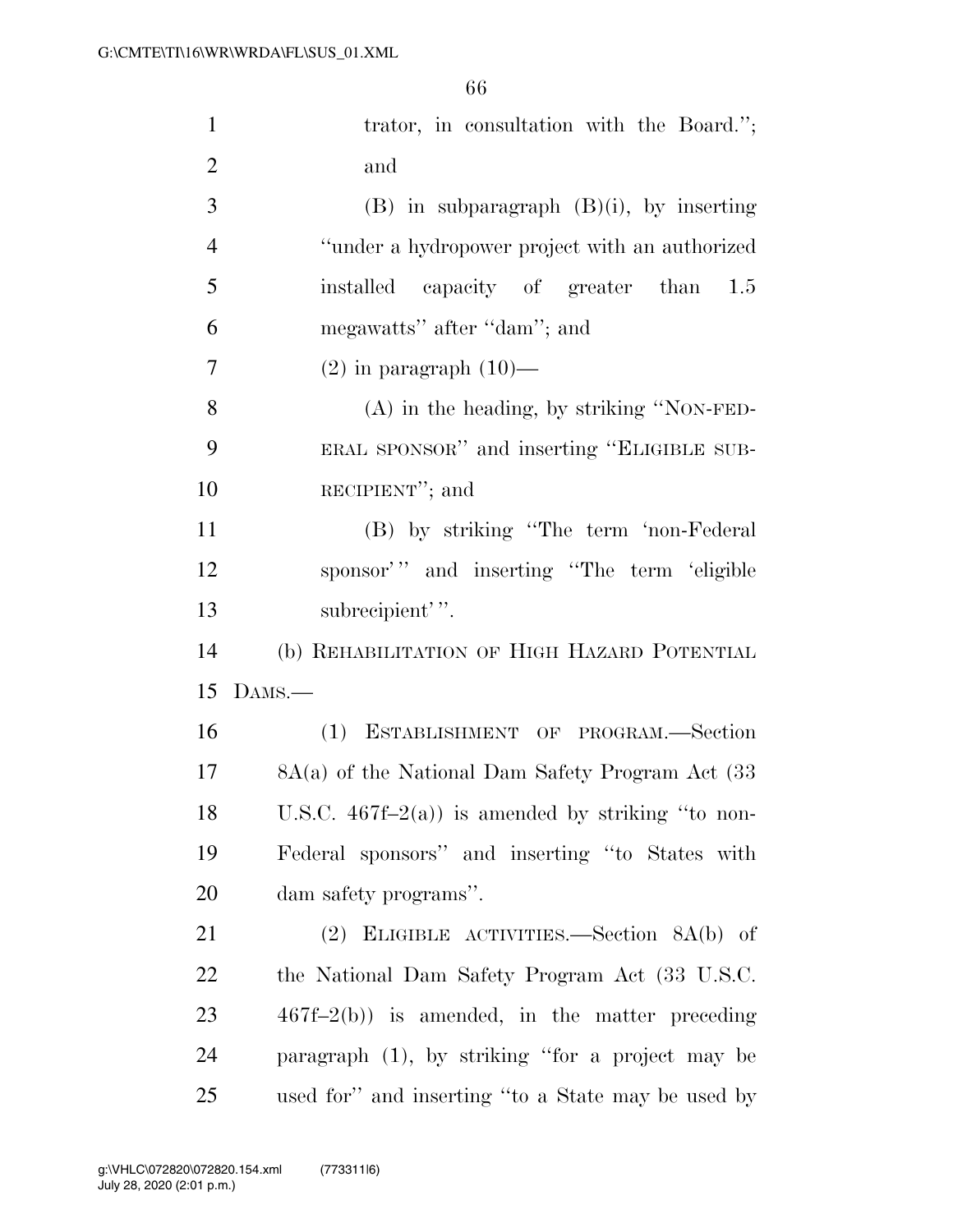| $\mathbf{1}$   | the State to award grants to eligible subrecipients |
|----------------|-----------------------------------------------------|
| $\overline{2}$ | for".                                               |
| 3              | (3) AWARD OF GRANTS.—Section $8A(c)$ of the         |
| $\overline{4}$ | National Dam Safety Program Act (33 U.S.C.          |
| 5              | $467f-2(e)$ is amended—                             |
| 6              | (A) in paragraph $(1)(A)$ , by striking "non-       |
| 7              | Federal sponsor" and inserting "State"; and         |
| 8              | $(B)$ in paragraph $(2)$ —                          |
| 9              | (i) in subparagraph $(A)$ , by striking             |
| 10             | "an eligible high hazard potential dam to           |
| 11             | a non-Federal sponsor" and inserting "eli-          |
| 12             | gible high hazard potential dams to a               |
| 13             | State";                                             |
| 14             | (ii) in subparagraph $(B)$ —                        |
| 15             | (I) in the subparagraph heading,                    |
| 16             | by striking "PROJECT GRANT" and in-                 |
| 17             | serting "GRANT";                                    |
| 18             | (II) by striking "project grant                     |
| 19             | agreement with the non-Federal spon-                |
| 20             | sor" and inserting "grant agreement"                |
| 21             | with the State"; and                                |
| 22             | (III) by striking "project," and                    |
| 23             | inserting "projects for which the                   |
| 24             | grant is awarded,";                                 |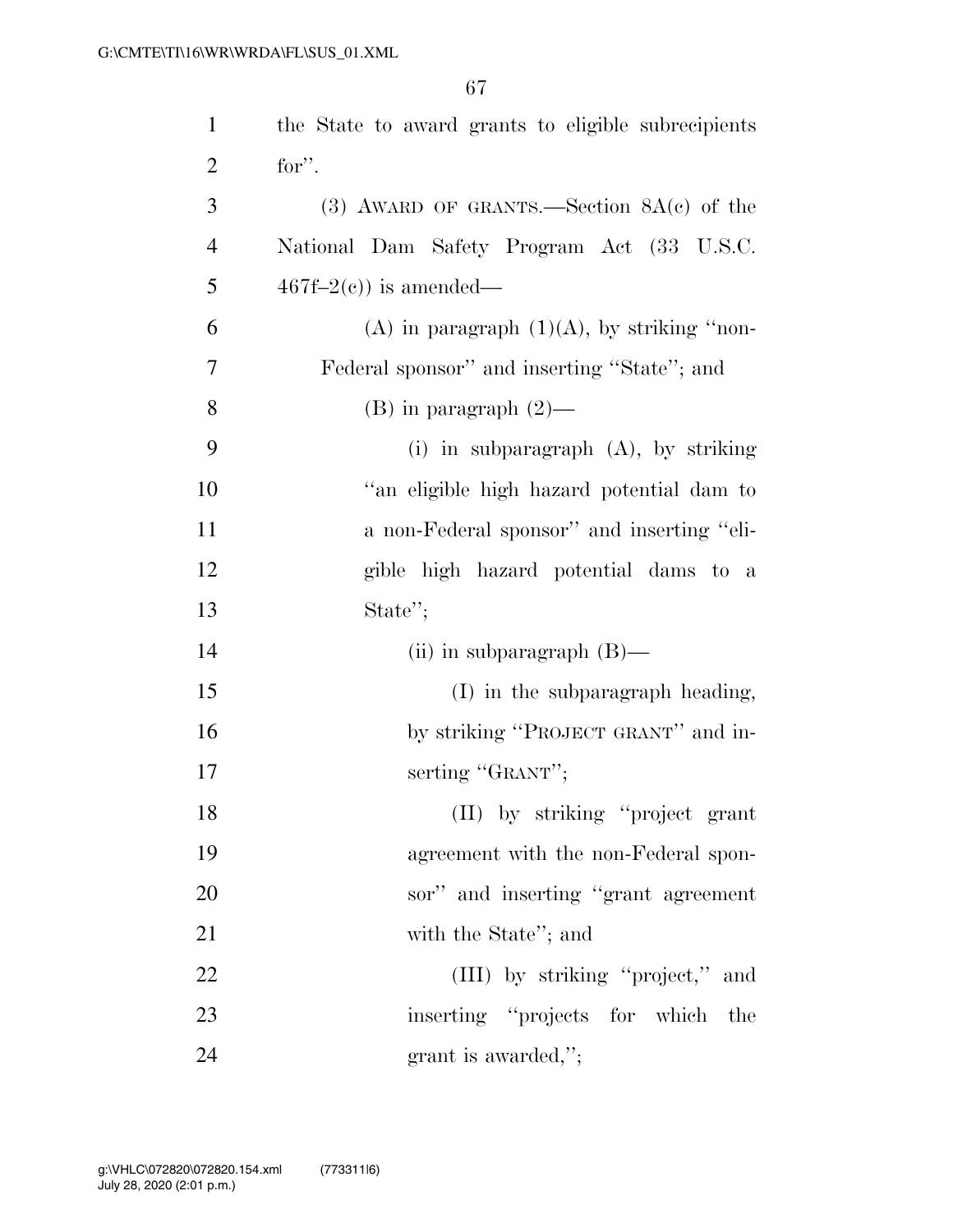1 (iii) by amending subparagraph (C) to read as follows:

 ''(C) GRANT ASSURANCE.—As part of a grant agreement under subparagraph (B), the Administrator shall require that each eligible subrecipient to which the State awards a grant under this section provides an assurance, with respect to the dam to be rehabilitated by the el- igible subrecipient, that the dam owner will carry out a plan for maintenance of the dam during the expected life of the dam.''; and

 (iv) in subparagraph (D), by striking ''A grant provided under this section shall not exceed'' and inserting ''A State may not award a grant to an eligible sub- recipient under this section that exceeds, 17 for any 1 dam,".

 (4) REQUIREMENTS.—Section 8A(d) of the Na- tional Dam Safety Program Act (33 U.S.C. 467f–  $20 \t2(d)$  is amended—

 (A) in paragraph (1), by inserting ''to an eligible subrecipient'' after ''this section''; 23 (B) in paragraph  $(2)$ —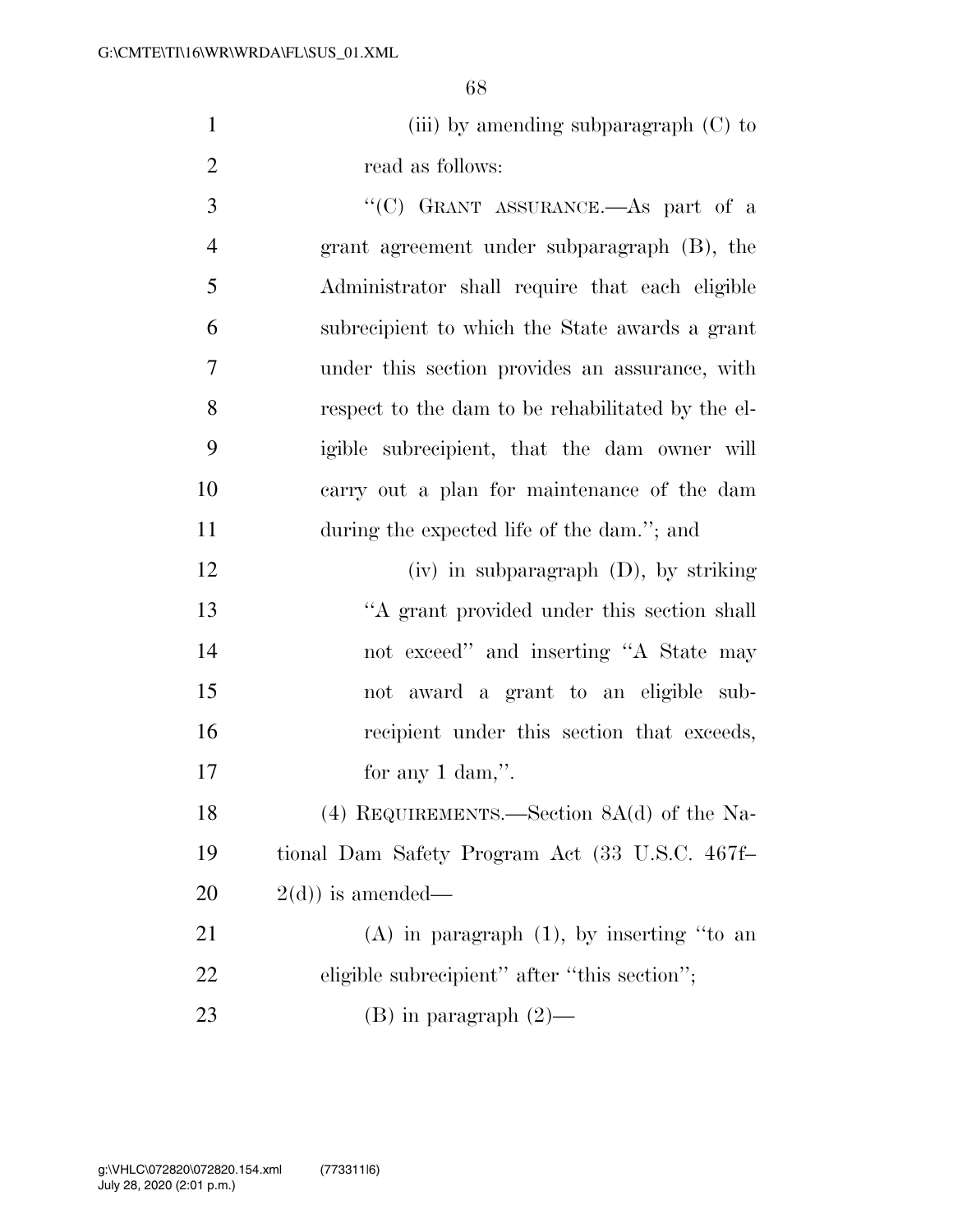| $\mathbf{1}$   | (i) in the paragraph heading, by strik-         |
|----------------|-------------------------------------------------|
| $\overline{2}$ | ing "NON-FEDERAL SPONSOR" and insert-           |
| 3              | ing "ELIGIBLE SUBRECIPIENT";                    |
| $\overline{4}$ | (ii) in the matter preceding subpara-           |
| 5              | $graph$ $(A)$ , by striking "the non-Federal"   |
| 6              | sponsor shall" and inserting "an eligible       |
| 7              | subrecipient shall, with respect to the dam     |
| 8              | to be rehabilitated by the eligible sub-        |
| 9              | recipient";                                     |
| 10             | (iii) by amending subparagraph $(A)$ to         |
| 11             | read as follows:                                |
| 12             | $\lq\lq$ demonstrate that the community in      |
| 13             | which the dam is located participates in, and   |
| 14             | complies with, all applicable Federal flood in- |
| 15             | surance programs, including demonstrating that  |
| 16             | such community is participating in the National |
| 17             | Flood Insurance Program, and is not on proba-   |
| 18             | tion, suspended, or withdrawn from such Pro-    |
| 19             | $gram;$ ";                                      |
| 20             | $(iv)$ in subparagraph $(B)$ , by striking      |
| 21             | "have" and inserting "beginning not later       |
| 22             | than 2 years after the date on which the        |
| 23             | Administrator publishes criteria for hazard     |
| 24             | mitigation plans under paragraph<br>(3),        |
| 25             | demonstrate that the Tribal or local gov-       |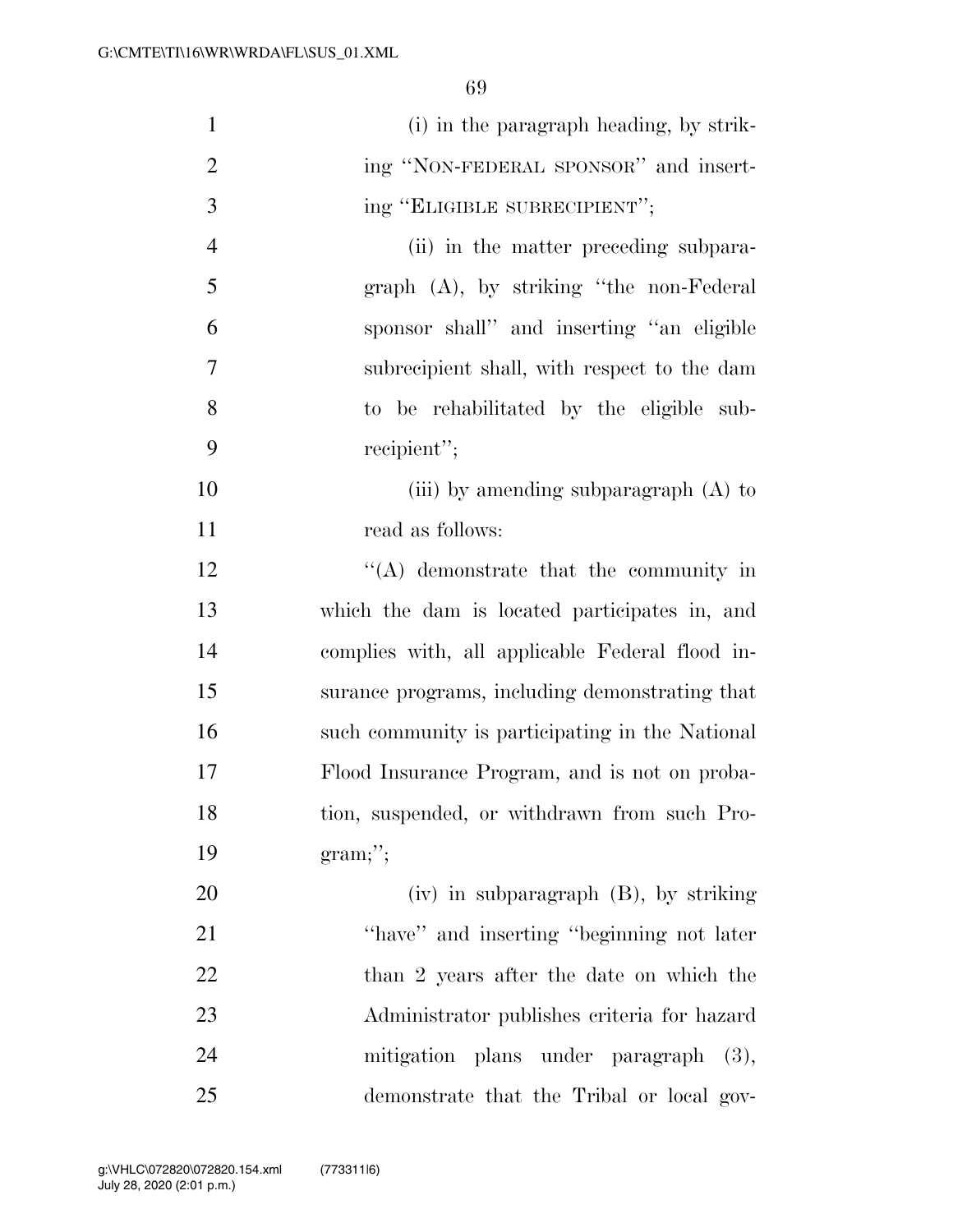| $\mathbf{1}$   | ernment with jurisdiction over the area in             |
|----------------|--------------------------------------------------------|
| $\overline{2}$ | which the dam is located has"; and                     |
| 3              | $(v)$ in subparagraph $(C)$ , by striking              |
| $\overline{4}$ | "50-year period" and inserting "expected"              |
| 5              | life of the dam"; and                                  |
| 6              | (C) by adding at the end the following:                |
| 7              | "(3) HAZARD MITIGATION PLAN CRITERIA.                  |
| 8              | Not later than 1 year after the date of enactment      |
| 9              | of this paragraph, the Administrator, in consultation  |
| 10             | with the Board, shall publish criteria for hazard      |
| 11             | mitigation plans required under paragraph $(2)(B)$ .". |
| 12             | (5) FLOODPLAIN MANAGEMENT PLANS.—Sec-                  |
| 13             | tion 8A(e) of the National Dam Safety Program Act      |
| 14             | $(33 \text{ U.S.C. } 467f-2(e))$ is amended—           |
| 15             | $(A)$ in paragraph $(1)$ —                             |
| 16             | (i) in the matter preceding subpara-                   |
| 17             | $graph$ (A), by striking "the non-Federal              |
| 18             | sponsor" and inserting "an eligible sub-               |
| 19             | recipient"; and                                        |
| 20             | (ii) in subparagraph $(B)$ , by striking               |
| 21             | "1 year" and inserting "2 years" each                  |
| 22             | place it appears; and                                  |
| 23             | $(B)$ by striking paragraph $(3)$ and insert-          |
| 24             | ing the following:                                     |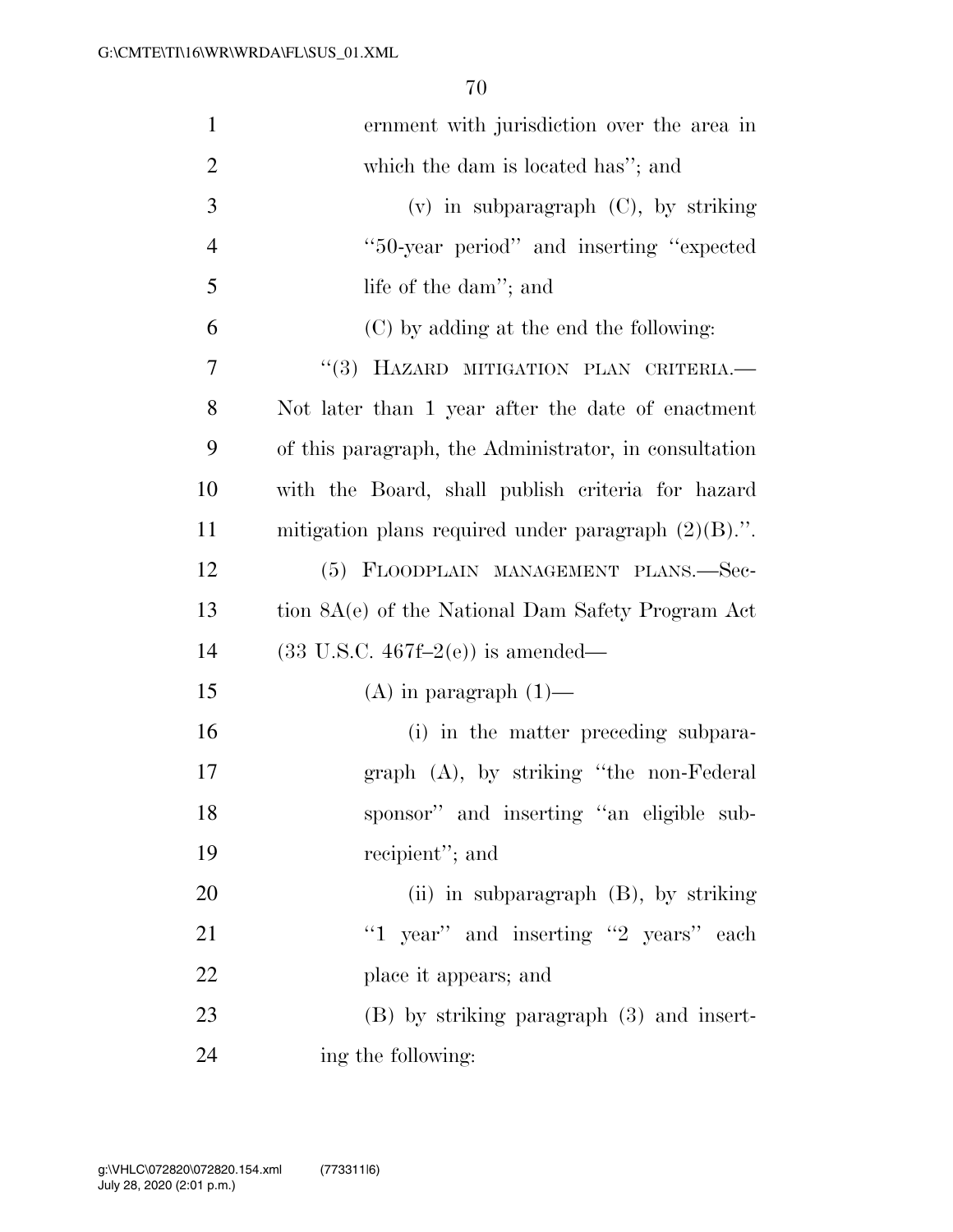| $\mathbf{1}$   | "(3) PLAN CRITERIA AND TECHNICAL SUP-                         |
|----------------|---------------------------------------------------------------|
| $\overline{2}$ | PORT.—The Administrator, in consultation with the             |
| 3              | Board, shall provide criteria, and may provide tech-          |
| $\overline{4}$ | nical support, for the development and implementa-            |
| 5              | tion of floodplain management plans prepared under            |
| 6              | this subsection.".                                            |
| 7              | CONTRACTUAL REQUIREMENTS.-Section<br>(6)                      |
| 8              | 8A(i)(1) of the National Dam Safety Program Act               |
| 9              | $(33 \text{ U.S.C. } 467f-2(i)(1))$ is amended by striking "a |
| 10             | non-Federal sponsor" and inserting "an eligible sub-          |
| 11             | recipient".                                                   |
| 12             | SEC. 136. REHABILITATION OF CORPS OF ENGINEERS CON-           |
|                |                                                               |
| 13             | STRUCTED PUMP STATIONS.                                       |
| 14             | (a) DEFINITIONS.—In this section:                             |
| 15             | (1) ELIGIBLE PUMP STATION.—The term "eli-                     |
| 16             | gible pump station" means a pump station—                     |
| 17             | $(A)$ constructed, in whole or in part, by the                |
| 18             | Corps of Engineers for flood risk management                  |
| 19             | purposes;                                                     |
| 20             | (B) that the Secretary has identified as                      |
| 21             | having a major deficiency; and                                |
| 22             | (C) the failure of which the Secretary has                    |
| 23             | determined would impair the function of a flood               |
| 24             | risk management project constructed by the                    |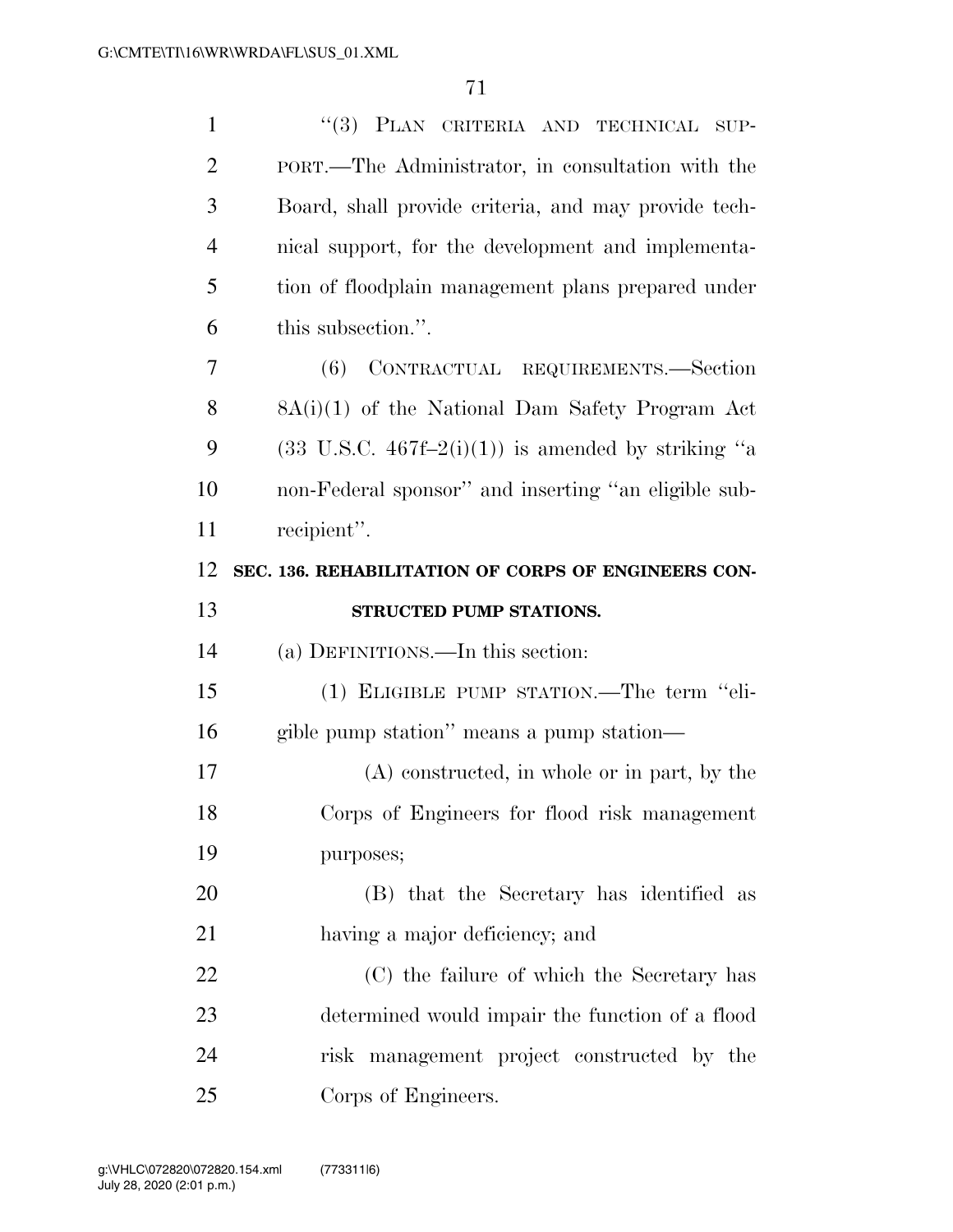| $\mathbf{1}$   | $(2)$ REHABILITATION.—                           |
|----------------|--------------------------------------------------|
| $\overline{2}$ | (A) IN GENERAL.—The term "rehabilita-            |
| 3              | tion", with respect to an eligible pump station, |
| $\overline{4}$ | means to address a major deficiency of the eli-  |
| 5              | gible pump station caused by long-term deg-      |
| 6              | radation of the foundation, construction mate-   |
| 7              | rials, or engineering systems or components of   |
| 8              | the eligible pump station.                       |
| 9              | (B) INCLUSIONS.—The term "rehabilita-            |
| 10             | tion", with respect to an eligible pump station, |
| 11             | includes—                                        |
| 12             | (i) the incorporation into the eligible          |
| 13             | pump station of—                                 |
| 14             | (I) current design standards;                    |
| 15             | (II) efficiency improvements; and                |
| 16             | (III) associated drainage; and                   |
| 17             | (ii) increasing the capacity of the eli-         |
| 18             | gible pump station, subject to the condition     |
| 19             | that the increase shall—                         |
| 20             | (I) significantly decrease the risk              |
| 21             | of loss of life and property damage; or          |
| 22             | (II) decrease total lifecycle reha-              |
| 23             | bilitation costs for the eligible pump           |
| 24             | station.                                         |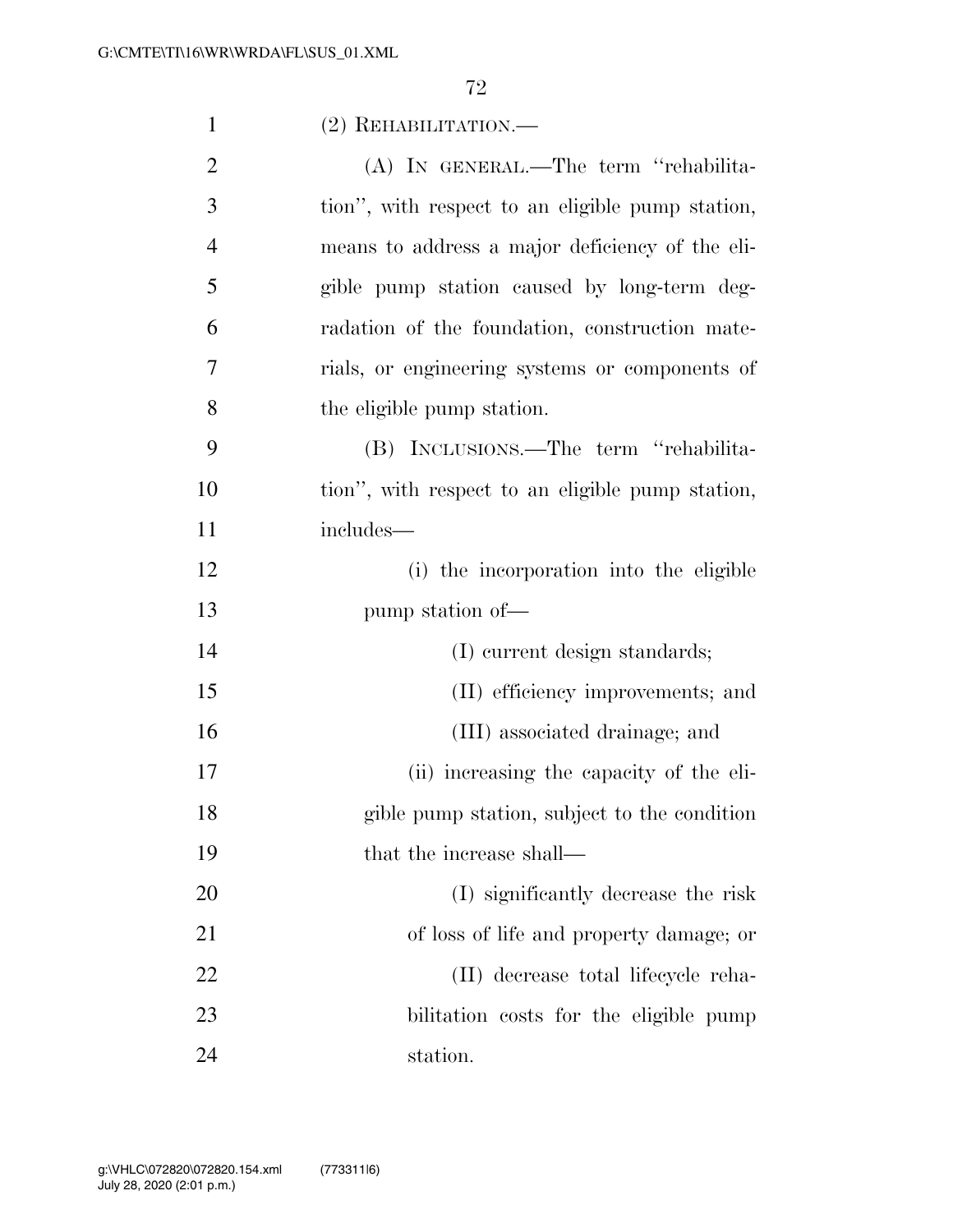(b) AUTHORIZATION.—The Secretary may carry out rehabilitation of an eligible pump station, if the Secretary determines that the rehabilitation is feasible.

 (c) COST SHARING.—The non-Federal interest for the eligible pump station shall—

 (1) provide 35 percent of the cost of rehabilita- tion of an eligible pump station carried out under this section; and

 (2) provide all land, easements, rights-of-way, and necessary relocations associated with the reha- bilitation described in subparagraph (A), at no cost to the Federal Government.

 (d) AGREEMENT REQUIRED.—The rehabilitation of an eligible pump station pursuant to this section shall be initiated only after a non-Federal interest has entered into a binding agreement with the Secretary—

 (1) to pay the non-Federal share of the costs of rehabilitation under subsection (c); and

 (2) to pay 100 percent of the operation and maintenance costs of the rehabilitated eligible pump station, in accordance with regulations promulgated by the Secretary.

 (e) TREATMENT.—The rehabilitation of an eligible pump station pursuant to this section shall not be consid-ered to be a separable element of the associated flood risk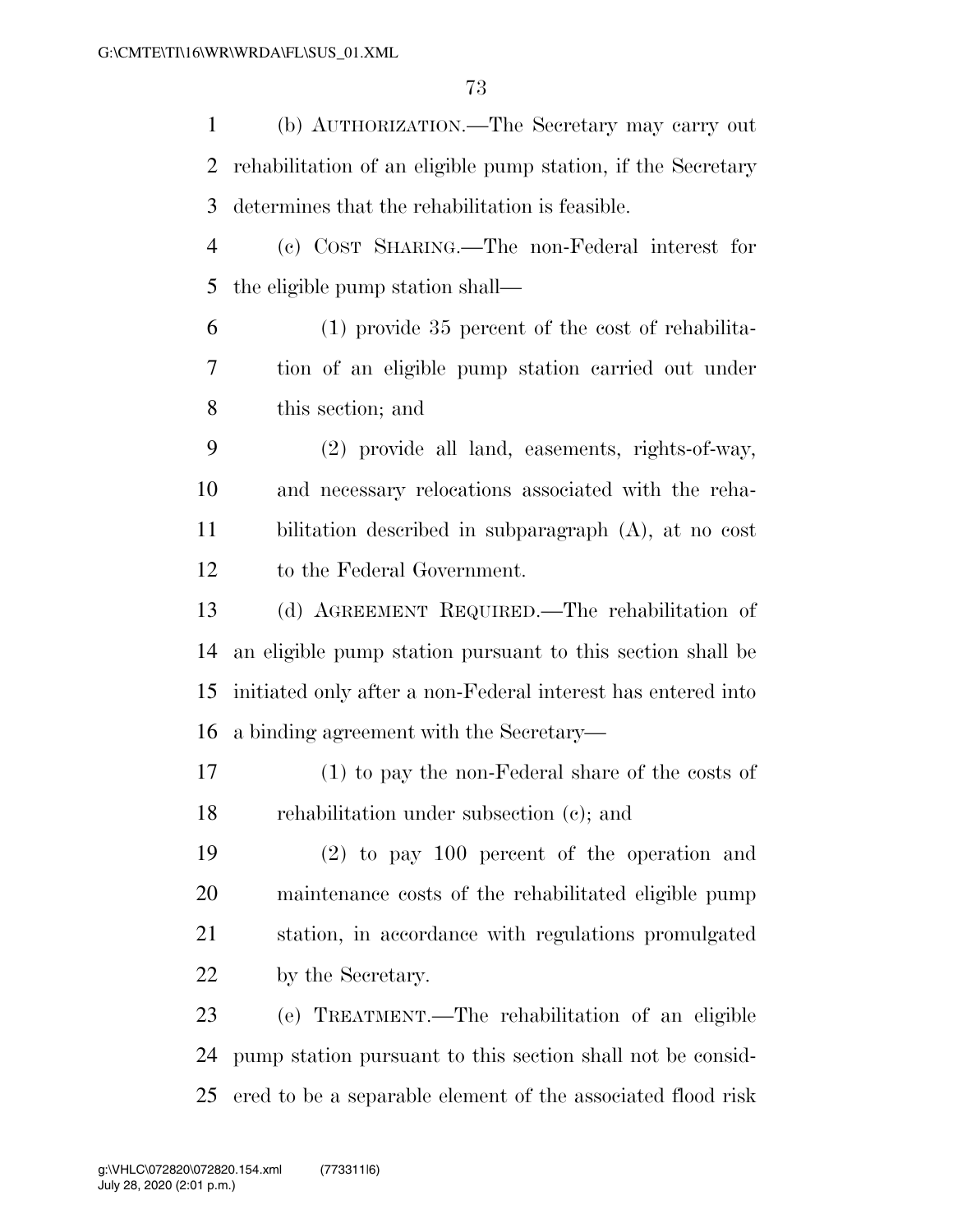management project constructed by the Corps of Engi-neers.

 (f) AUTHORIZATION OF APPROPRIATIONS.—There is authorized to be appropriated to carry out this section \$60,000,000, to remain available until expended.

# **SEC. 137. NON-FEDERAL PROJECT IMPLEMENTATION PILOT PROGRAM.**

 Section 1043(b) of the Water Resources Reform and Development Act of 2014 (33 U.S.C. 2201 note) is amended—

 (1) in paragraph (7), by striking ''the date that is 5 years after the date of enactment of this Act'' 13 and inserting "September 30, 2026";

- 14 (2) in paragraph  $(8)$ , by striking "2023" and inserting ''2026''; and
- (3) by adding at the end the following:
- 17 "(9) IMPLEMENTATION GUIDANCE.—

18 "(A) In GENERAL.—Not later than 120 days after the date of enactment of this para- graph, the Secretary shall issue guidance for 21 the implementation of the pilot program that, 22 to the extent practicable, identifies—

23 ''(i) the metrics for measuring the 24 success of the pilot program;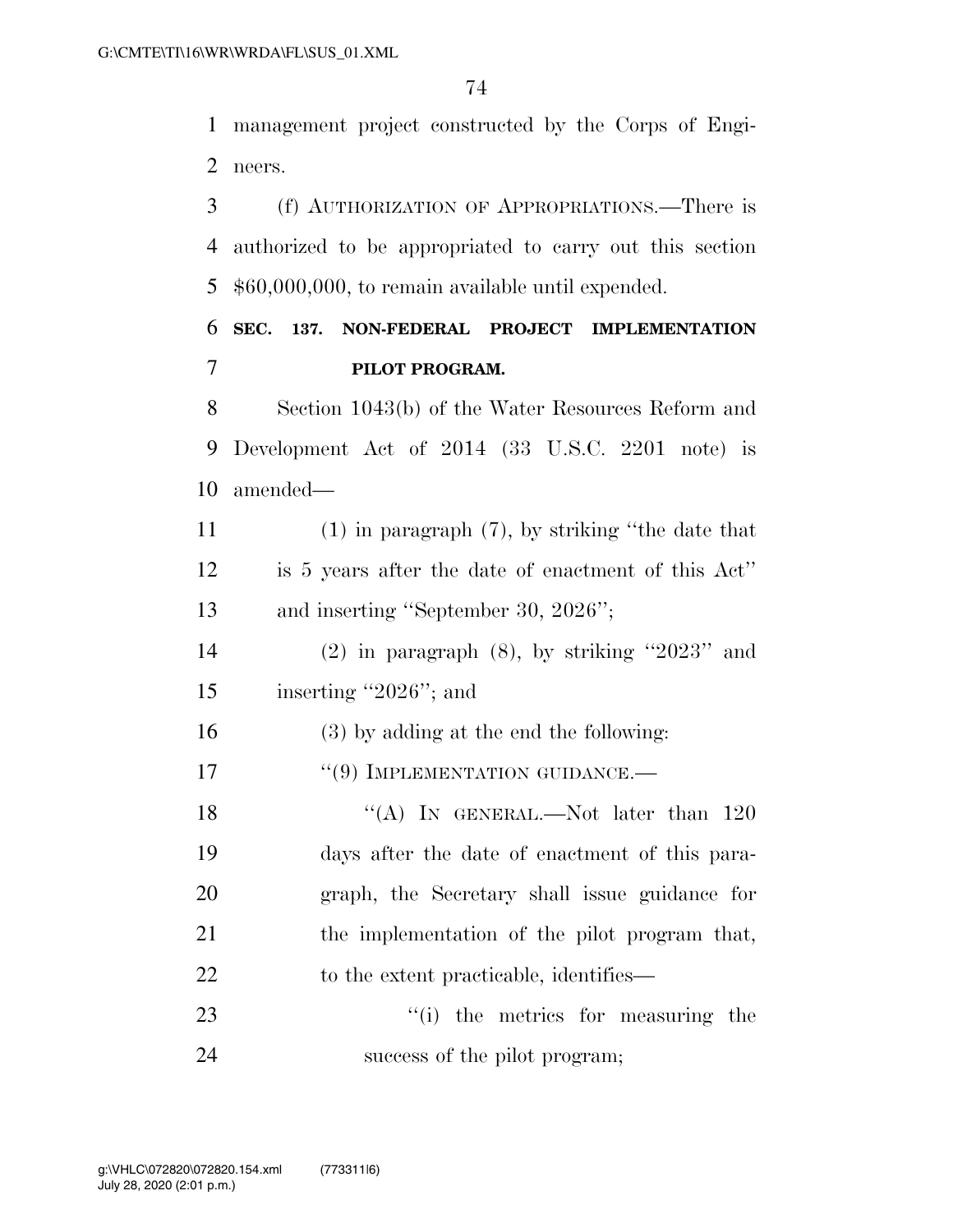''(ii) a process for identifying future projects to participate in the pilot pro- gram; ''(iii) measures to address the risks of a non-Federal interest constructing projects under the pilot program, including which entity bears the risk for projects that fail to meet the Corps of Engineers standards for design or quality; ''(iv) the laws and regulations that a non-Federal interest must follow in car- rying out a project under the pilot pro-gram; and

 ''(v) which entity bears the risk in the event that a project carried out under the 16 pilot program fails to be carried out in ac- cordance with the project authorization or 18 this subsection.

19 "(B) NEW PROJECT PARTNERSHIP AGREE- MENTS.—The Secretary may not enter into a project partnership agreement under this sub- section during the period beginning on the date of enactment of this paragraph and ending on the date on which the Secretary issues the guid-ance under subparagraph (A).''.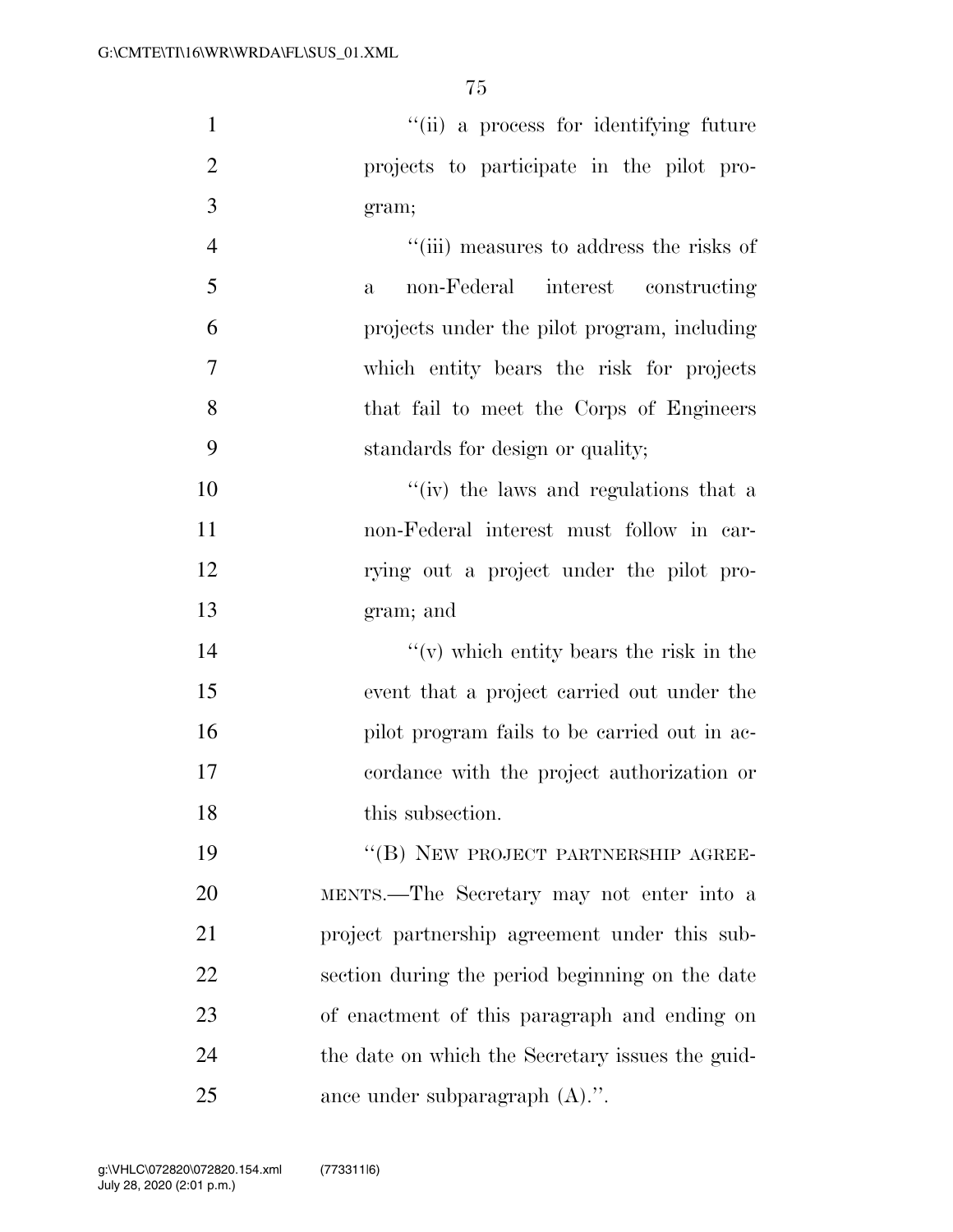# **SEC. 138. DEFINITION OF ECONOMICALLY DISADVANTAGED**

## **COMMUNITY.**

 (a) IN GENERAL.—Not later than 180 days after the date of enactment of this Act, the Secretary shall issue guidance defining the term ''economically disadvantaged community'' for the purposes of this Act and the amend-ments made by this Act.

 (b) CONSIDERATIONS.—In defining the term ''eco- nomically disadvantaged community'' under subsection (a), the Secretary shall, to the maximum extent prac- ticable, utilize the criteria under paragraphs (1) or (2) of section 301(a) of the Public Works and Economic Devel- opment Act of 1965 (42 U.S.C. 3161), to the extent that such criteria are applicable in relation to the development of water resources development projects.

 (c) PUBLIC COMMENT.—In developing the guidance under subsection (a), the Secretary shall provide notice and an opportunity for public comment.

# **SEC. 139. COST SHARING PROVISIONS FOR TERRITORIES AND INDIAN TRIBES.**

 Section 1156(b) of the Water Resources Development Act of 1986 (33 U.S.C. 2310(b)) is amended by striking ''for inflation'' and all that follows through the period at the end and inserting ''on an annual basis for inflation.''.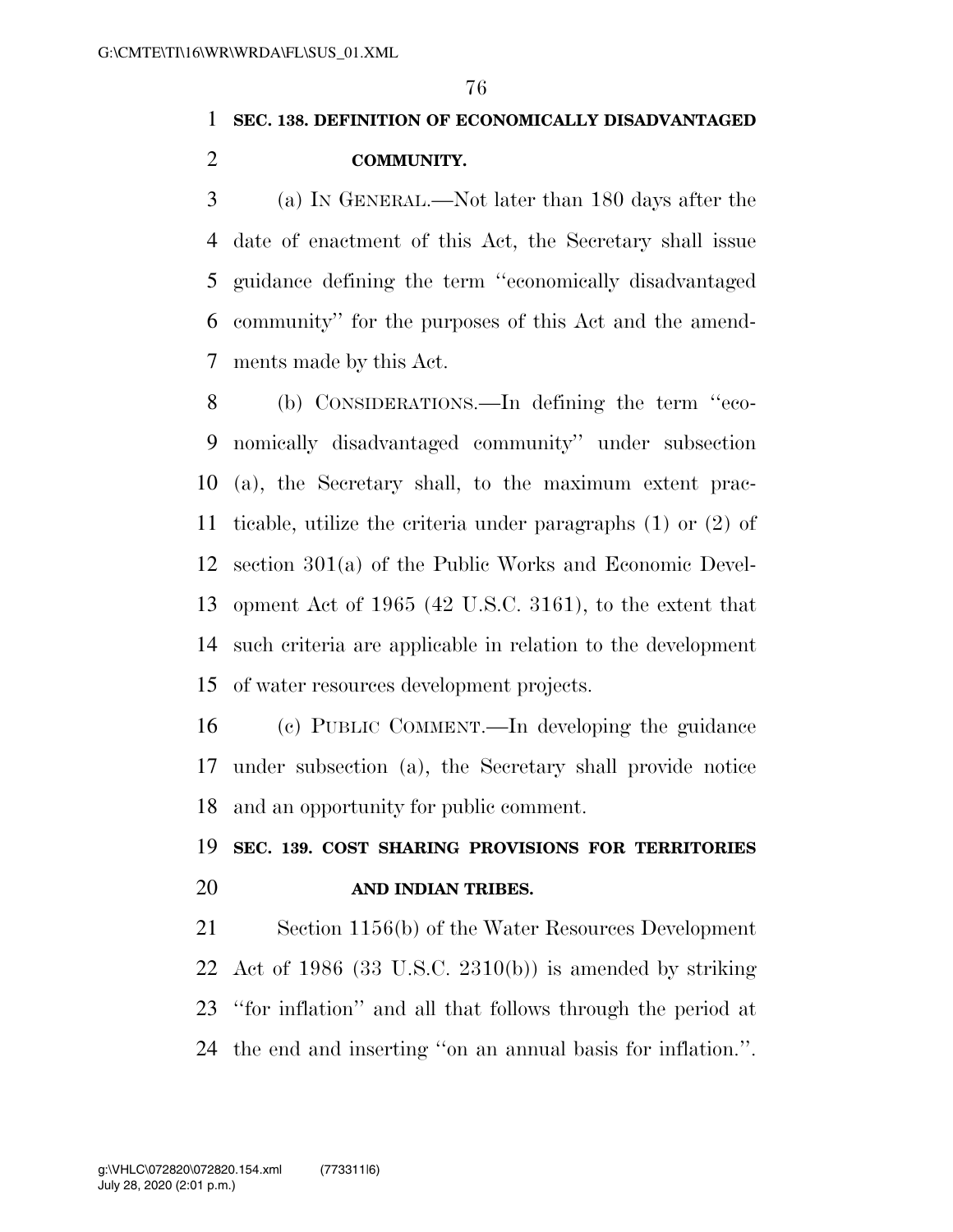| $\mathbf{1}$   | SEC. 140. FLOOD CONTROL AND OTHER PURPOSES.         |
|----------------|-----------------------------------------------------|
| $\overline{2}$ | Section $103(k)$ of the Water Resources Development |
| 3              | Act of 1986 (33 U.S.C. 2213) is amended—            |
| $\overline{4}$ | (1) by striking "Except as" and inserting the       |
| 5              | following:                                          |
| 6              | "(1) IN GENERAL.—Except as"; and                    |
| 7              | $(2)$ by adding at the end the following:           |
| 8              | $"(2)$ RENEGOTIATION OF TERMS.—                     |
| 9              | "(A) IN GENERAL.—At the request of a                |
| 10             | non-Federal interest, the Secretary and the         |
| 11             | non-Federal interest may renegotiate the terms      |
| 12             | and conditions of an eligible deferred payment,     |
| 13             | including—                                          |
| 14             | "(i) permitting the non-Federal con-                |
| 15             | tribution to be made without interest, pur-         |
| 16             | suant to paragraph $(1)$ ;                          |
| 17             | "(ii) recalculation of the interest rate;           |
| 18             | "(iii) full or partial forgiveness of in-           |
| 19             | terest accrued during the period of con-            |
| 20             | struction; and                                      |
| 21             | "(iv) a credit against construction in-             |
| 22             | terest for a non-Federal investment that            |
| 23             | benefits the completion or performance of           |
| 24             | the project or separable element.                   |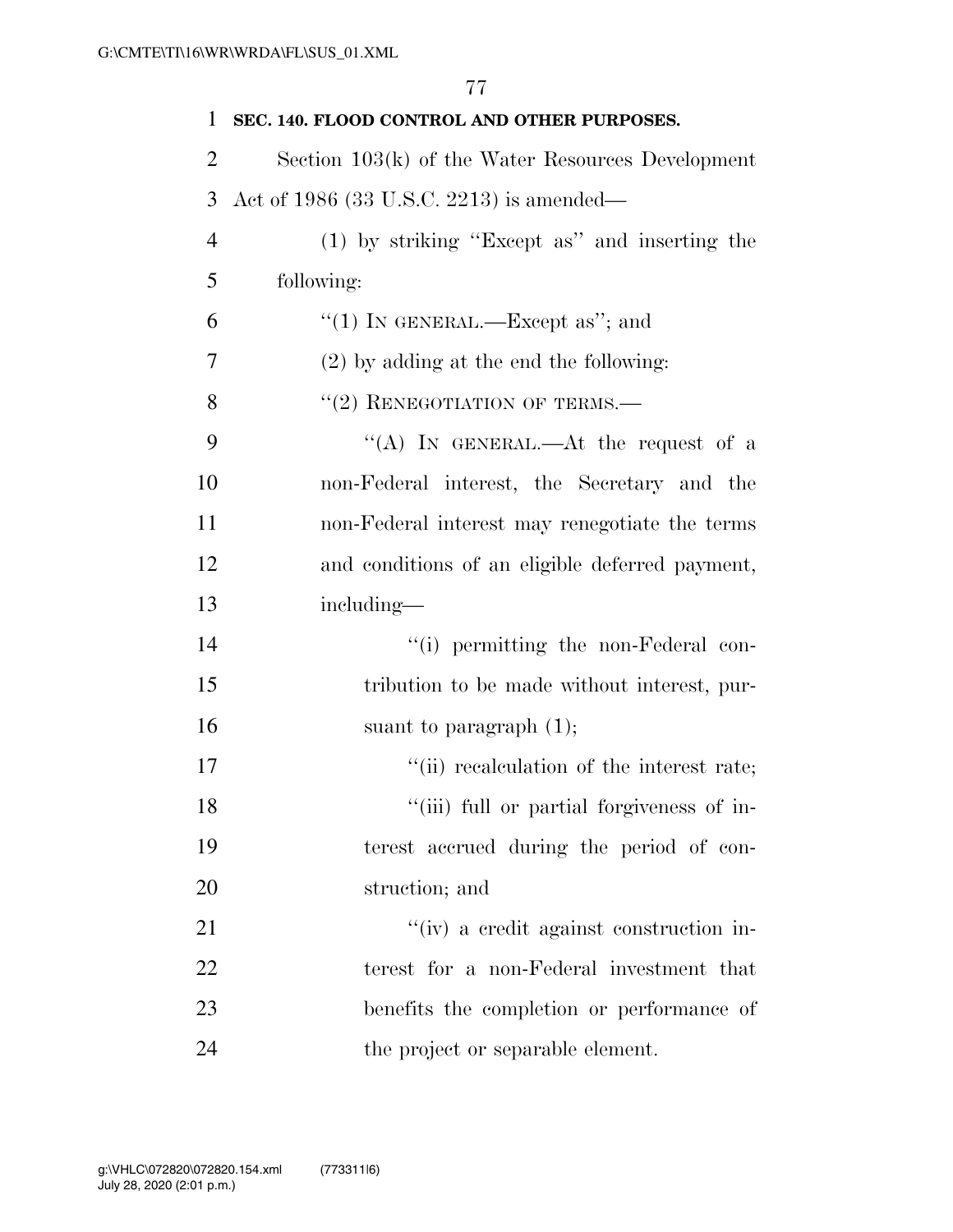| $\mathbf{1}$   | "(B) ELIGIBLE DEFERRED PAYMENT.—An             |
|----------------|------------------------------------------------|
| $\overline{2}$ | eligible deferred payment agreement under sub- |
| 3              | paragraph $(A)$ is an agreement for which—     |
| $\overline{4}$ | "(i) the non-Federal contribution was          |
| 5              | made with interest;                            |
| 6              | "(ii) the period of project construction       |
| 7              | exceeds 10 years from the execution of a       |
| 8              | project partnership agreement or appro-        |
| 9              | priation of funds; and                         |
| 10             | "(iii) the construction interest exceeds       |
| 11             | \$45,000,000.                                  |
| 12             | "(C) CREDIT FOR NON-FEDERAL<br>CON-            |
| 13             | TRIBUTION.-                                    |
| 14             | "(i) IN GENERAL.—The Secretary is              |
| 15             | authorized to credit any costs incurred by     |
| 16             | the non-Federal interest (including in-kind    |
| 17             | contributions) to remedy a design or con-      |
| 18             | struction deficiency of a covered project or   |
| 19             | separable element toward the non-Federal       |
| 20             | share of the cost of the covered project, if   |
| 21             | the Secretary determines the remedy to be      |
| 22             | integral to the completion or performance      |
| 23             | of the covered project.                        |
| 24             | "(ii) CREDIT OF COSTS.—If the non-             |
| 25             | Federal interest incurs costs or in-kind       |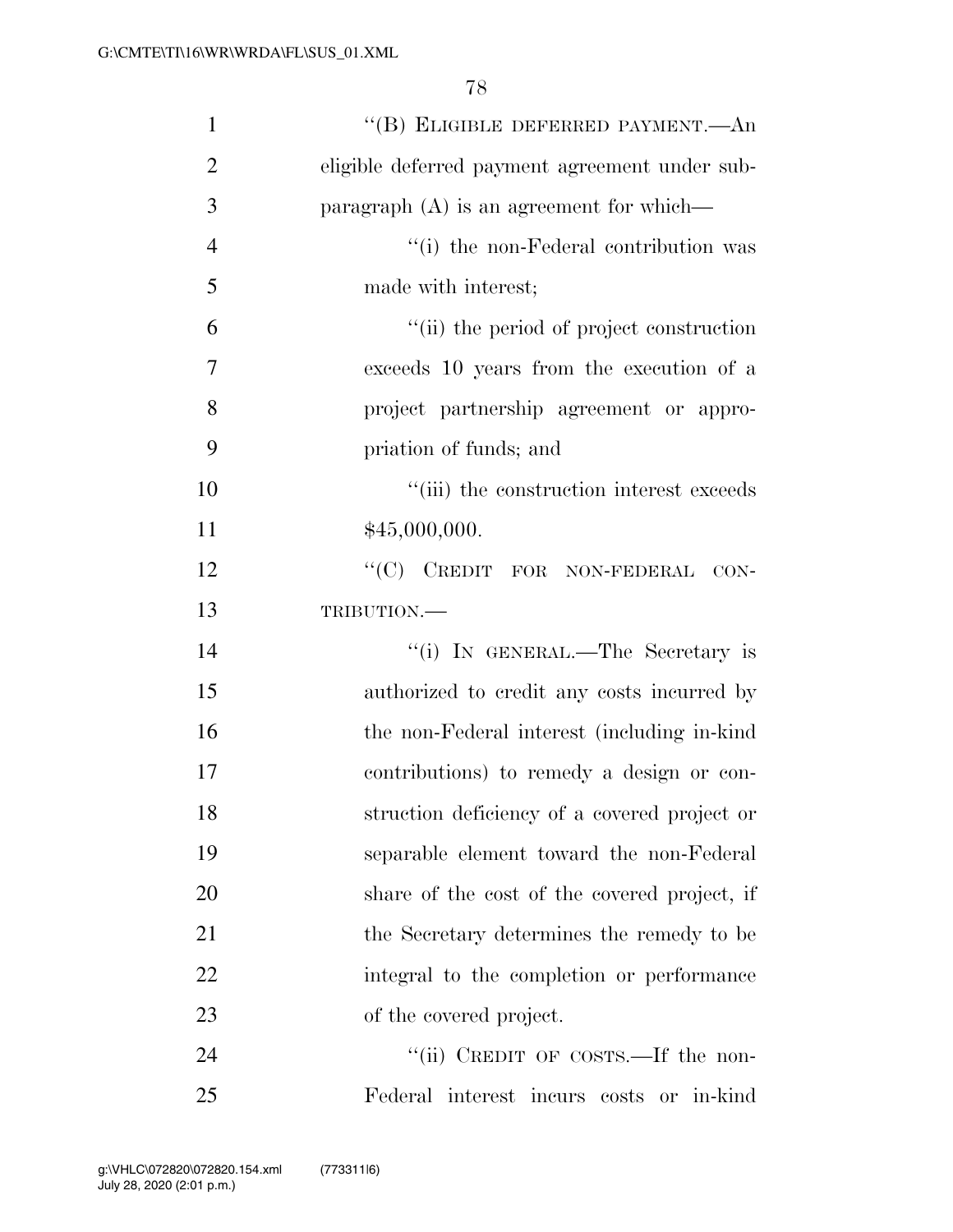| contributions for a project to remedy a de-  |
|----------------------------------------------|
| sign or construction deficiency of a project |
| or separable element which has a 100 per-    |
| cent Federal cost share, and the Secretary   |
| determines the remedy to be integral to the  |
| completion or performance of the project,    |
| the Secretary is authorized to credit such   |
| costs to any interest accrued on a deferred  |
| non-Federal contribution.".                  |
|                                              |

### **SEC. 141. REVIEW OF CONTRACTING POLICIES.**

 (a) IN GENERAL.—Not later than 180 days after the date of enactment of this section, the Secretary shall com- plete a review of the policies, guidelines, and regulations of the Corps of Engineers for the development of contrac- tual agreements between the Secretary and non-Federal interests and utilities associated with the construction of water resources development projects.

 (b) REPORT.—Not later than 90 days after com- pleting the review under subsection (a), the Secretary shall submit to the Committee on Transportation and Infra- structure of the House of Representatives and the Com- mittee on Environment and Public Works of the Senate, and make publicly available, a report that includes—

(1) a summary of the results of the review; and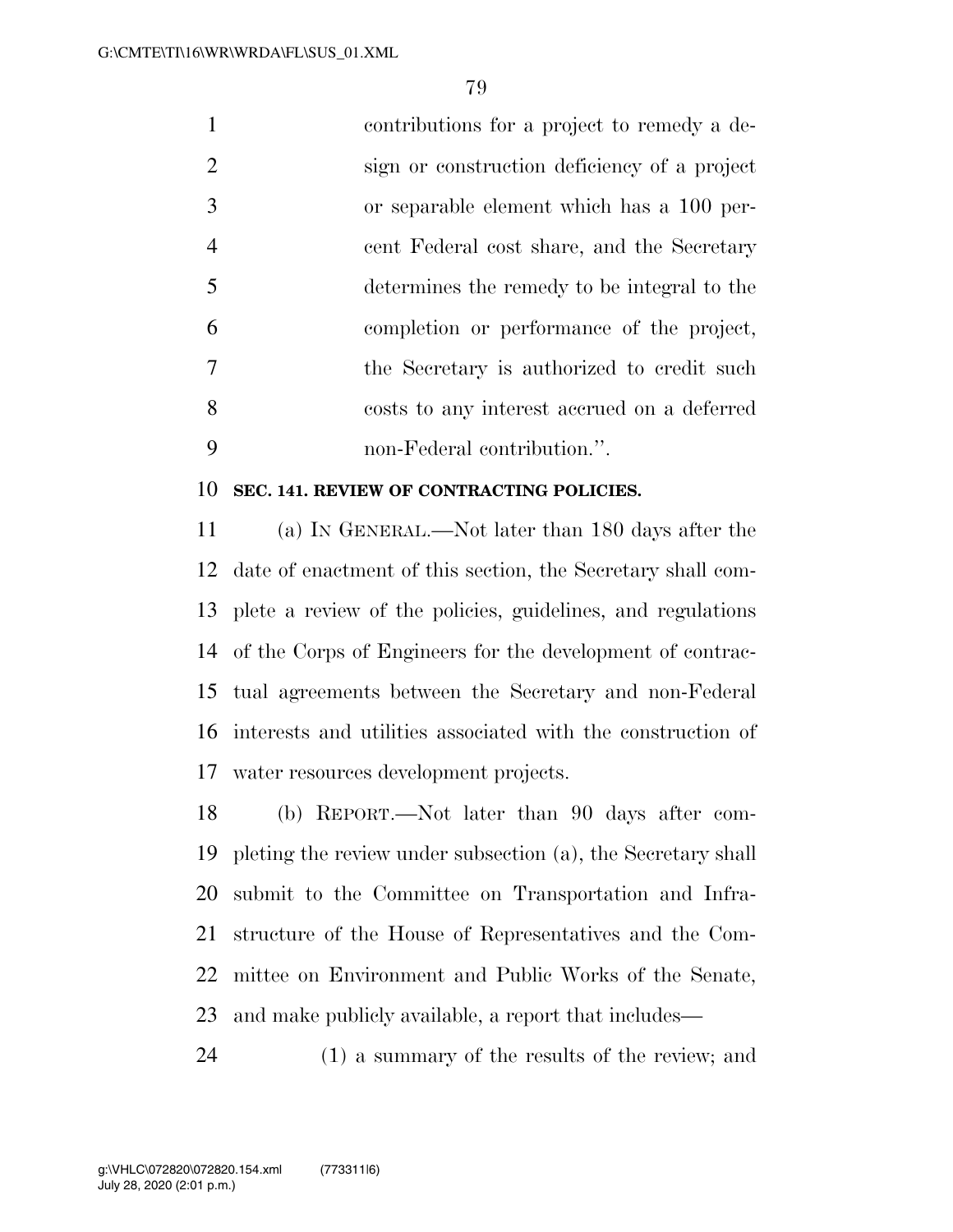(2) public guidance on best practices for non- Federal interest to use when writing or developing contractual agreements with the Secretary and utili-ties.

 (c) PROVISION OF GUIDANCE.—The Secretary shall provide the best practices guidance included under sub- section (b)(2) to non-Federal interests prior to the devel-opment of contractual agreements.

## **SEC. 142. BUY AMERICA.**

 With respect to all Corps of Engineers construction and rehabilitation contracts to be awarded after the date of enactment of this Act, the steel components furnished and delivered under such contracts shall be manufactured or fabricated in whole or substantial part in the United States with steel produced or made in the United States, its territories, or possessions.

# **SEC. 143. ANNUAL REPORT ON STATUS OF FEASIBILITY STUDIES.**

 Concurrent with each report submitted under section 7001 of the Water Resources Reform and Development Act of 2014 (33 U.S.C. 2282d), the Secretary shall submit to the Committee on Transportation and Infrastructure of the House of Representatives and the Committee on Environment and Public Works a report that provides for an accounting of all outstanding feasibility studies being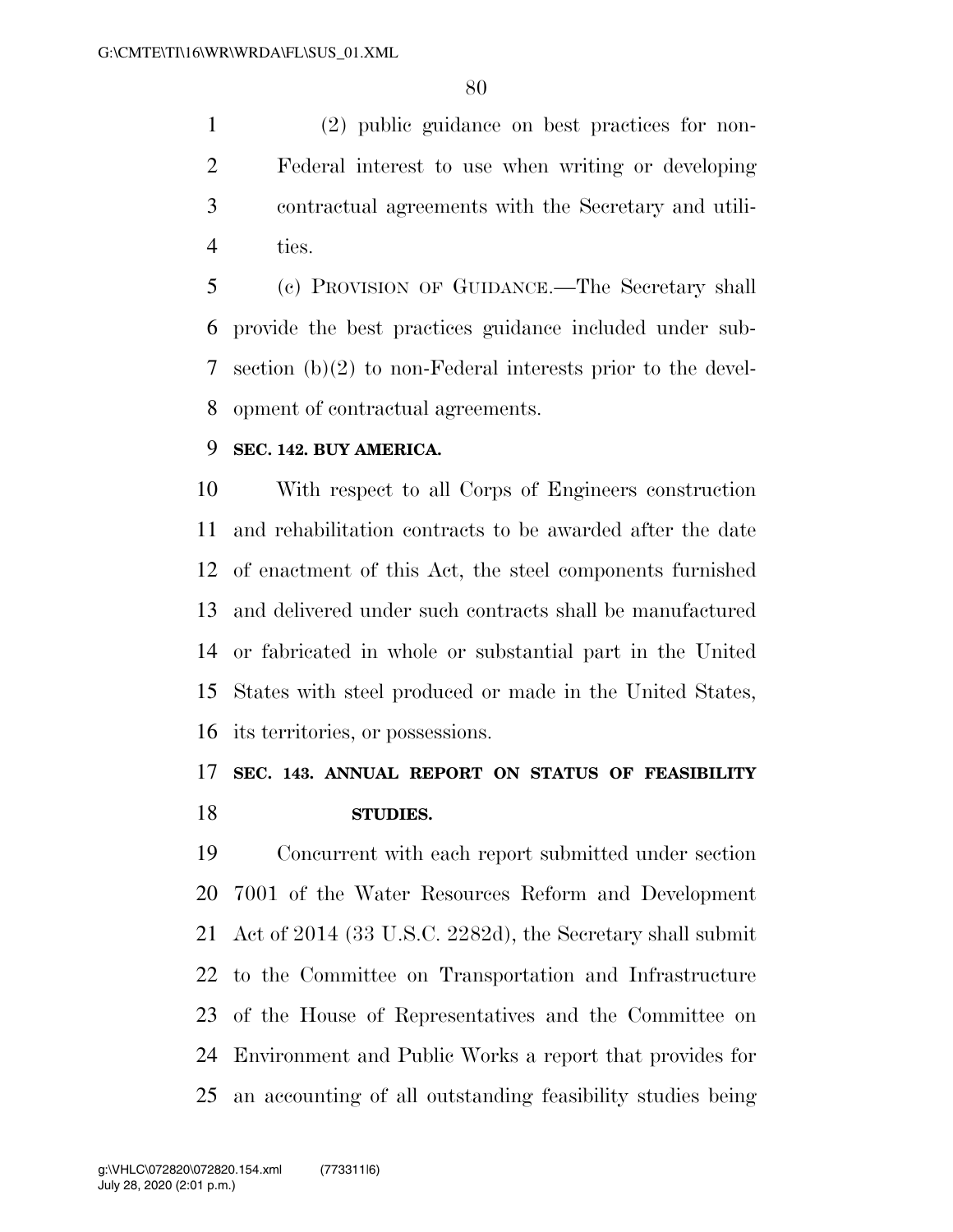conducted by the Secretary, including, for each such study, its length, cost, and expected completion date.

# **TITLE II—STUDIES AND REPORTS**

 **SEC. 201. AUTHORIZATION OF PROPOSED FEASIBILITY STUDIES.** 

 (a) IN GENERAL.—The Secretary is authorized to conduct a feasibility study for the following projects for water resources development and conservation and other purposes, as identified in the reports titled ''Report to Congress on Future Water Resources Development'' sub- mitted to Congress pursuant to section 7001 of the Water Resources Reform and Development Act of 2014 (33 U.S.C. 2282d) or otherwise reviewed by Congress:

 (1) TONTO CREEK, GILA RIVER, ARIZONA.— Project for flood risk management, Tonto Creek, Gila River, Arizona.

 (2) SULPHUR RIVER, ARKANSAS AND TEXAS.— Project for ecosystem restoration, Sulphur River, Arkansas and Texas.

 (3) CABLE CREEK, CALIFORNIA.—Project for flood risk management, water supply, and related benefits, Cable Creek, California.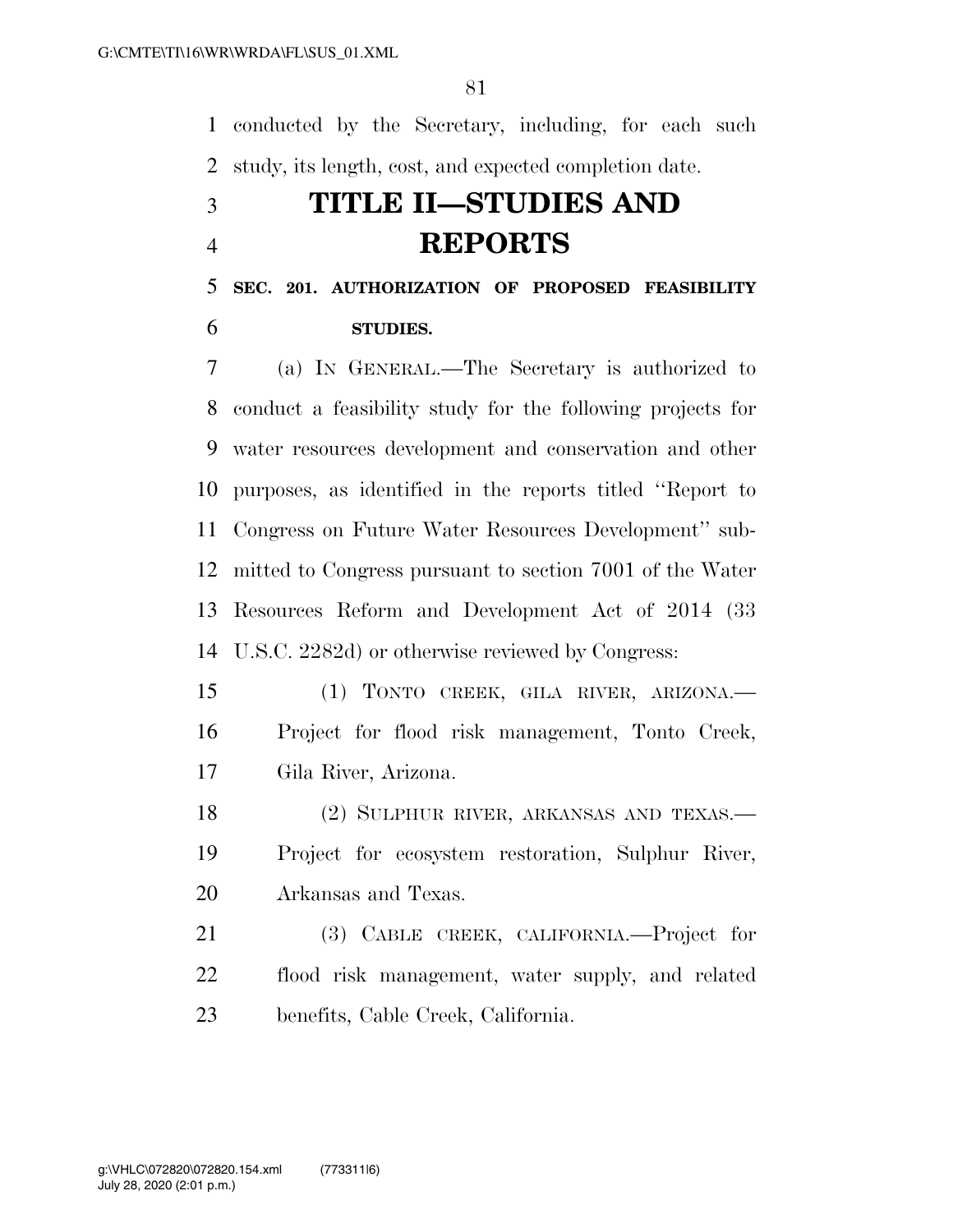| $\mathbf{1}$   | (4) DEL MAR BLUFFS, CALIFORNIA.—Project              |
|----------------|------------------------------------------------------|
| $\overline{2}$ | for shoreline stabilization, Del Mar Bluffs, San     |
| 3              | Diego County, California.                            |
| $\overline{4}$ | (5) REDBANK AND FANCHER CREEKS, CALI-                |
| 5              | FORNIA.—Project for water conservation and water     |
| 6              | supply, Redbank and Fancher Creeks, California.      |
| 7              | RIO HONDO CHANNEL, CALIFORNIA.<br>(6)                |
| 8              | Project for ecosystem restoration, Rio Hondo Chan-   |
| 9              | nel, San Gabriel River, California.                  |
| 10             | (7) SOUTHERN CALIFORNIA, CALIFORNIA.                 |
| 11             | Project for coastal storm damage reduction, South-   |
| 12             | ern California.                                      |
| 13             | (8) SHINGLE CREEK AND KISSIMMEE RIVER,               |
| 14             | FLORIDA.—Project for ecosystem restoration and       |
| 15             | water storage, Shingle Creek and Kissimmee River,    |
| 16             | Osceola County, Florida.                             |
| 17             | (9) ST. JOHN'S RIVER AND LAKE JESUP, FLOR-           |
| 18             | IDA.—Project for ecosystem restoration, St. John's   |
| 19             | River and Lake Jesup, Florida.                       |
| 20             | (10) WAIMEA RIVER, HAWAII.—Project for               |
| 21             | flood risk management, Waimea River, Kauai, Ha-      |
| 22             | waii.                                                |
| 23             | (11) CHICAGO AREA WATERWAYS SYSTEM, ILLI-            |
| 24             | NOIS.—Project for ecosystem restoration, recreation, |
| 25             | and other purposes, Illinois River, Chicago River,   |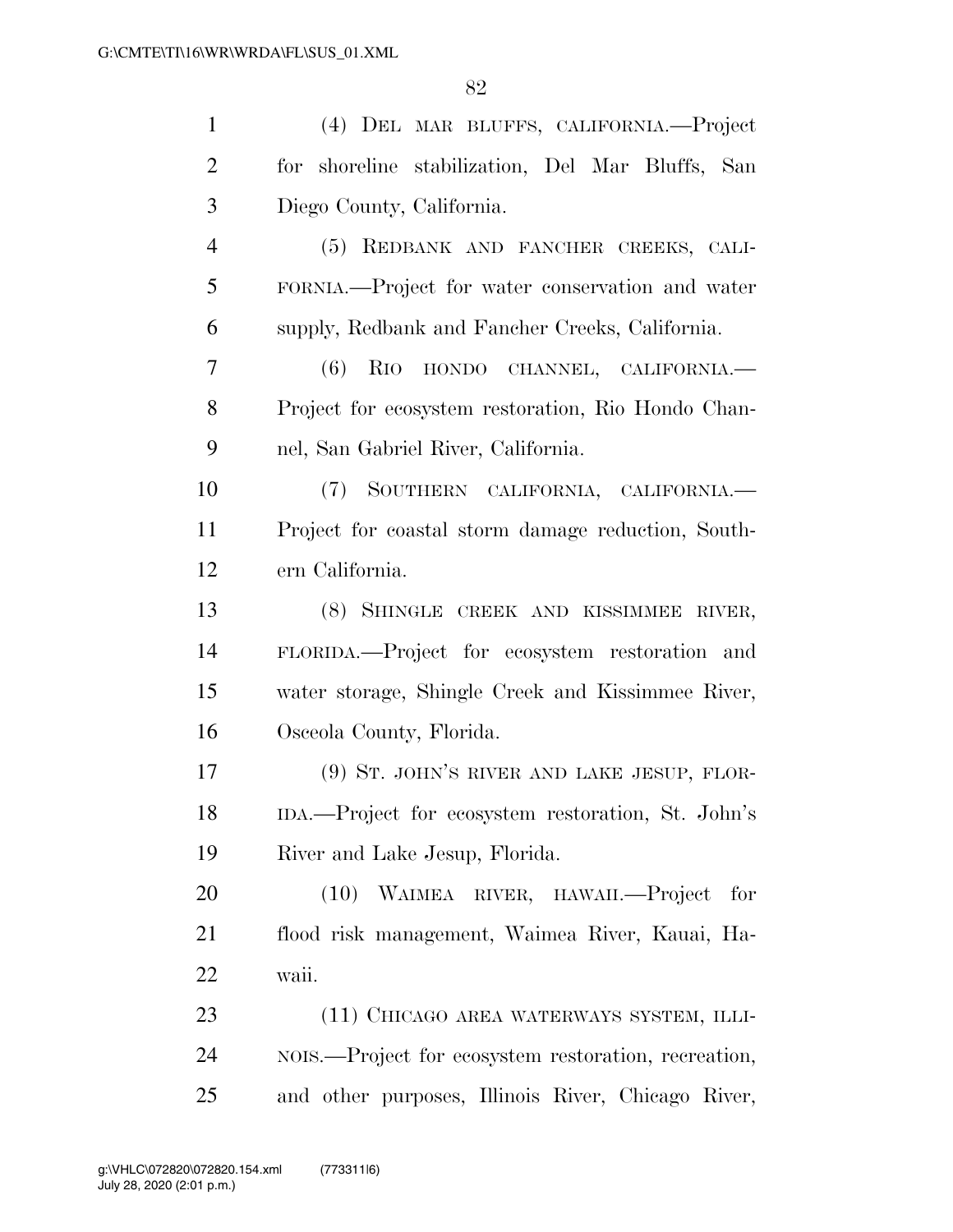| $\mathbf{1}$   | Calumet River, Grand Calumet River, Little Cal-      |
|----------------|------------------------------------------------------|
| $\overline{2}$ | umet River, and other waterways in the vicinity of   |
| 3              | Chicago, Illinois.                                   |
| $\overline{4}$ | (12) FOX RIVER, ILLINOIS.—Project for flood          |
| 5              | risk management, Fox River, Illinois.                |
| 6              | (13) LOWER MISSOURI RIVER, KANSAS.—                  |
| $\tau$         | Project for bank stabilization and navigation, Lower |
| 8              | Missouri River, Sioux City, Kansas.                  |
| 9              | TANGIPAHOA PARISH, LOUISIANA.—<br>(14)               |
| 10             | Project for flood risk management, Tangipahoa Par-   |
| 11             | ish, Louisiana.                                      |
| 12             | (15) KENT NARROWS AND CHESTER RIVER,                 |
| 13             | MARYLAND.—Project for navigation, Kent Narrows       |
| 14             | and Chester River, Queen Anne's County, Maryland.    |
| 15             | BOSTON, MASSACHUSETTS.-Project for<br>(16)           |
| 16             | hurricane and storm damage risk reduction, Boston,   |
| 17             | Massachusetts, pursuant to the comprehensive study   |
| 18             | authorized under the Disaster Relief Appropriations  |
| 19             | Act, 2013 (Public Law 113–2).                        |
| 20             | (17) LOWER ST. CROIX RIVER, MINNESOTA.—              |
| 21             | Project for flood risk management, ecosystem res-    |
| 22             | toration, and recreation, Lower St. Croix River,     |
| 23             | Minnesota.                                           |
| 24             | (18) ESCATAWPA RIVER BASIN, MISSISSIPPI.-            |
| 25             | Project for flood risk management and ecosystem      |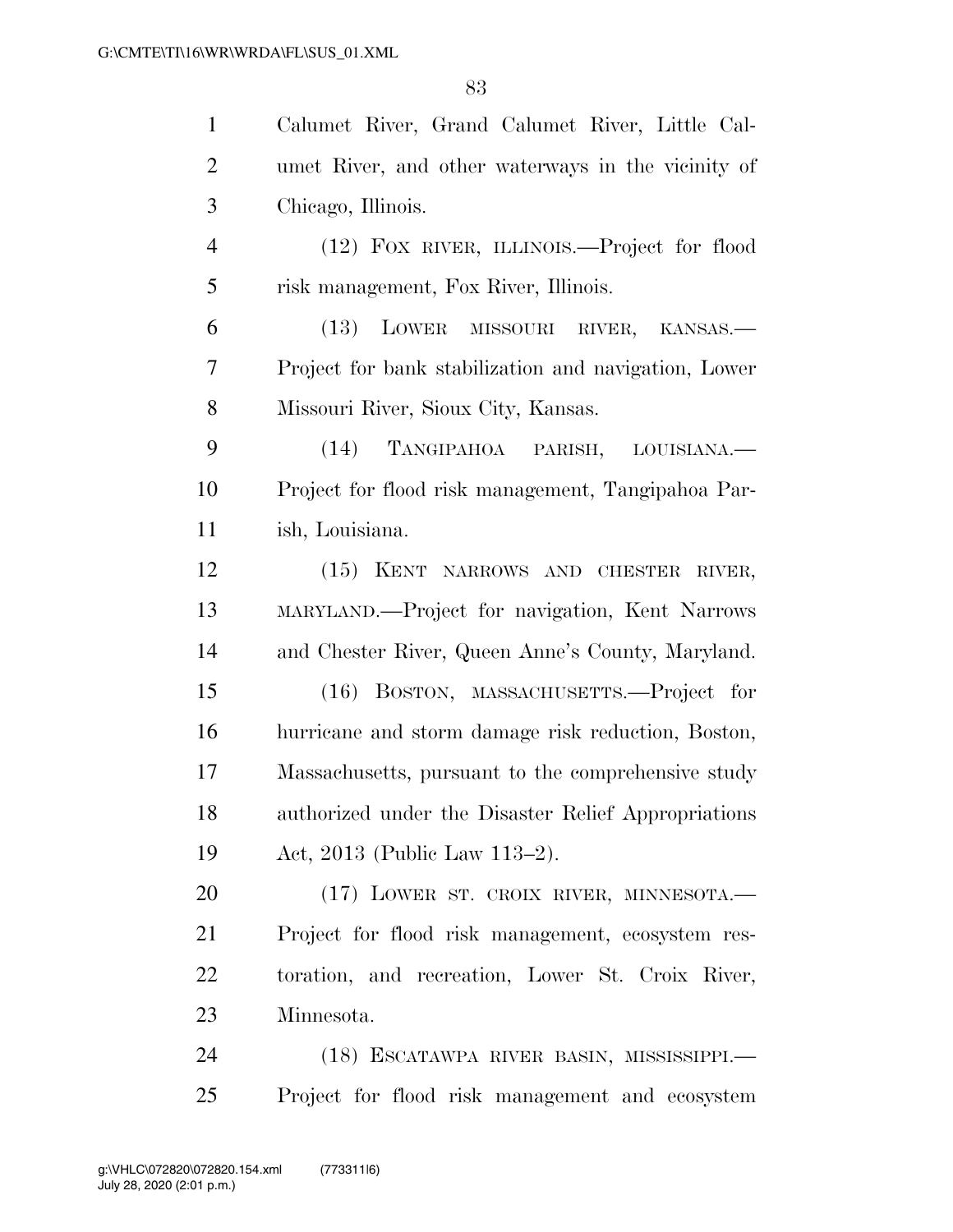|   | restoration, Escatawpa River, Jackson County, Mis- |
|---|----------------------------------------------------|
| 2 | sissippi.                                          |
| 3 | (19) LONG BEACH, BAY ST. LOUIS AND MIS-            |

 SISSIPPI SOUND, MISSISSIPPI.—Project for hurricane and storm damage risk reduction and flood risk management, Long Beach, Bay St. Louis and Mis-sissippi Sound, Mississippi.

8 (20) PASCAGOULA RIVER BASIN, MISSISSIPPI.— Project for comprehensive watershed study, Pascagoula, Mississippi.

 (21) TALLAHOMA AND TALLAHALA CREEKS, MISSISSIPPI.—Project for flood risk management, Leaf River, Jones County, Mississippi.

 (22) LOWER OSAGE RIVER BASIN, MISSOURI.— Project for ecosystem restoration, Lower Osage River Basin, Missouri.

 (23) UPPER BASIN AND STONY BROOK (GREEN BROOK SUB-BASIN), RARITAN RIVER BASIN, NEW JERSEY.—Reevaluation of the Upper Basin and Stony Brook portions of the project for flood control, Green Brook Sub-basin, Raritan River Basin, New Jersey, authorized by section 401 of the Water Re- sources Development Act of 1986 (100 Stat. 4119), including the evaluation of nonstructural measures to achieve the project purpose.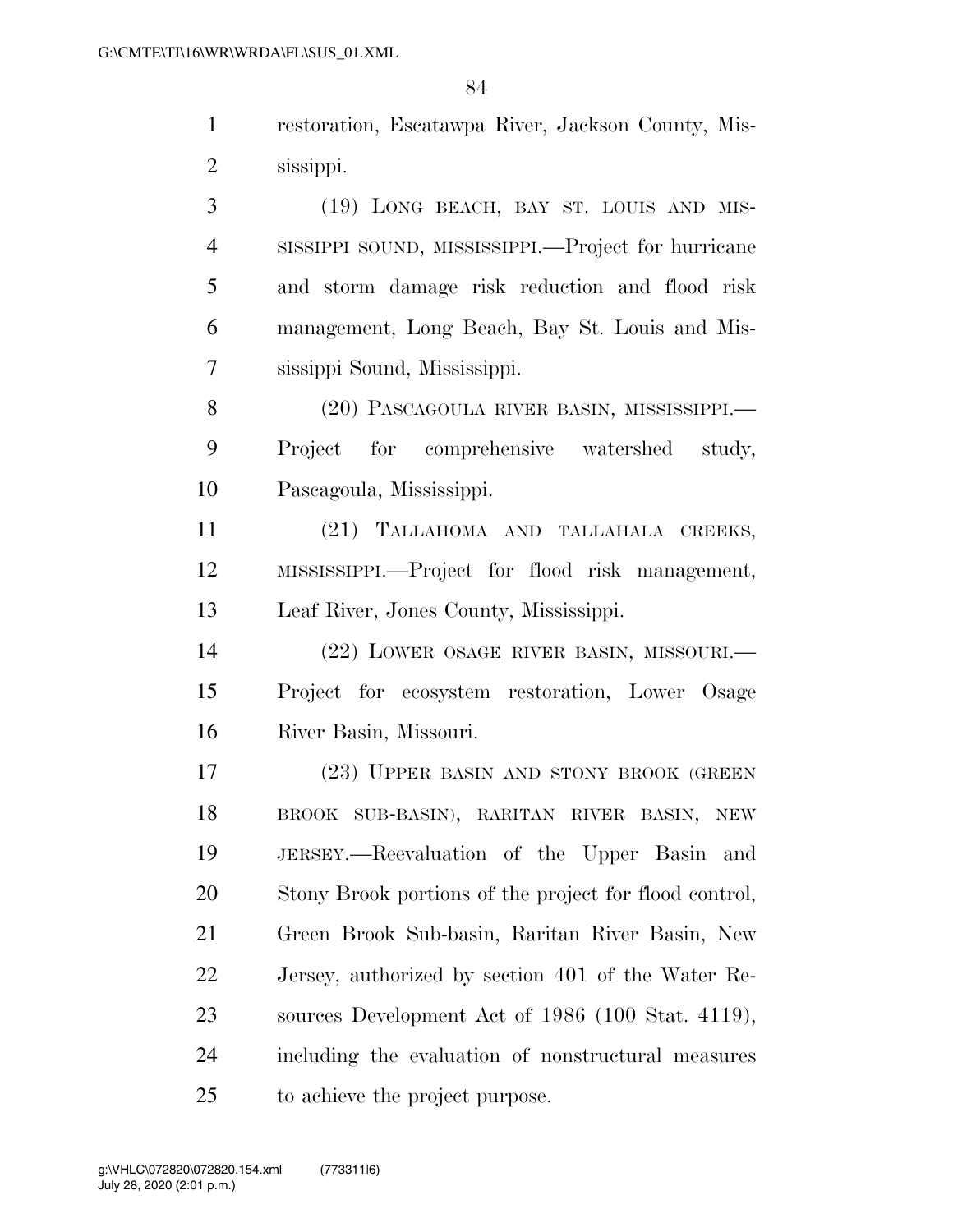(24) LAKE ONTARIO SHORELINE, NEW YORK.— Project for coastal storm resiliency, Lake Ontario shoreline, New York. (25) WADING RIVER CREEK, NEW YORK.—

 Project for hurricane and storm damage risk reduc- tion, flood risk management, navigation, and eco- system restoration, Wading River Creek, New York. 8 (26) REEL POINT PRESERVE, NEW YORK.— Project for navigation and shoreline stabilization, Reel Point Preserve, New York.

 (27) GOLDSMITH INLET, NEW YORK.—Project for navigation, Goldsmith Inlet, New York.

 (28) TUSCARAWAS RIVER BASIN, OHIO.— Project for comprehensive watershed study, Tuscarawas River Basin, Ohio.

 (29) LOWER COLUMBIA RIVER BASIN (TURNING BASIN), OREGON AND WASHINGTON.—Project to im- prove and add turning basins for the project for navigation, Columbia River Channel, Oregon and Washington, authorized by section 101(b)(13) of the Water Resources Development Act of 1999 (113 Stat. 280).

 (30) WILLIAMSPORT, PENNSYLVANIA.—Project for flood risk management and levee rehabilitation, greater Williamsport, Pennsylvania.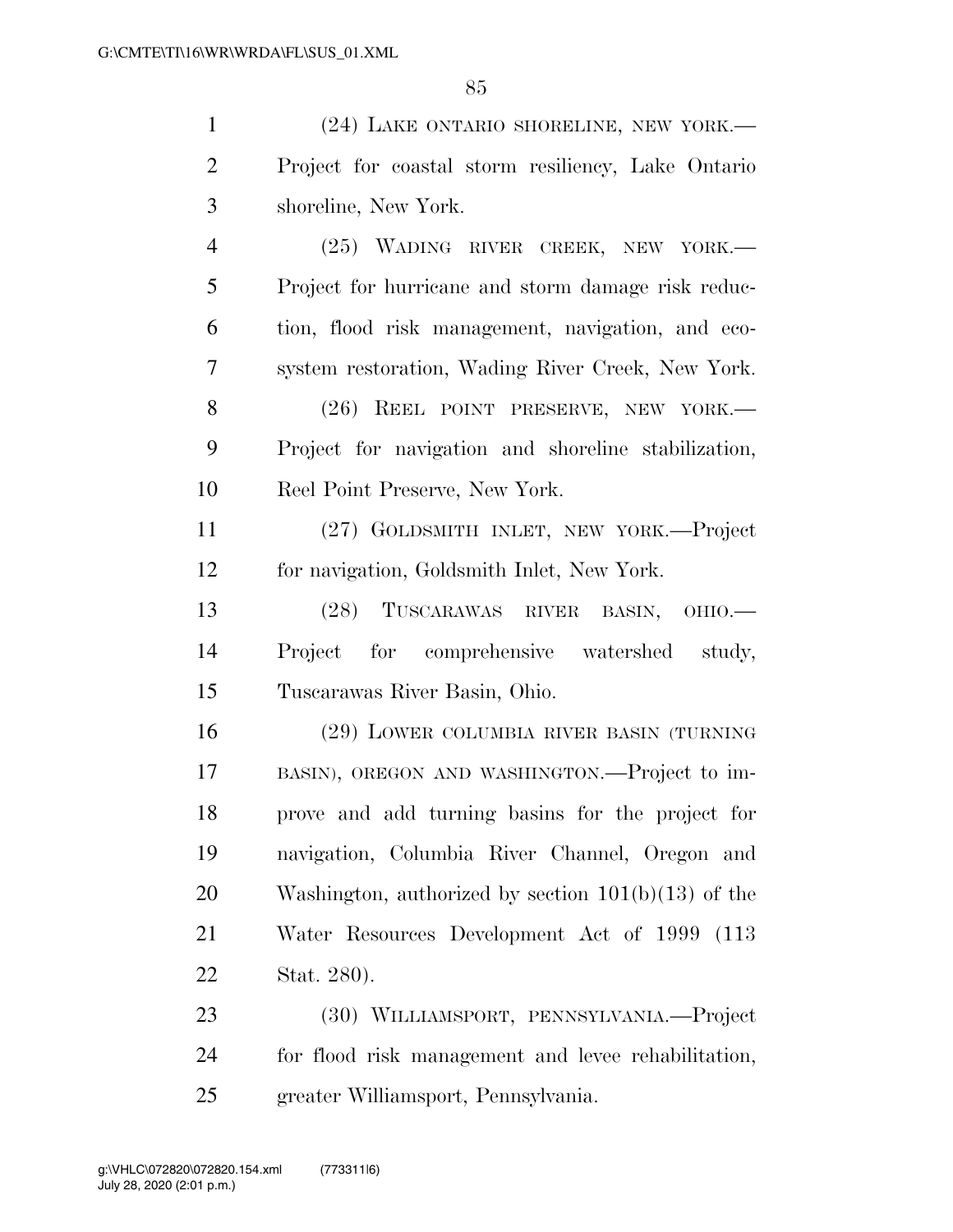(31) CITY OF CHARLESTON, SOUTH CARO- LINA.—Project for tidal- and inland-related flood risk management, Charleston, South Carolina.

 (32) TENNESSEE AND CUMBERLAND RIVER BA- SINS, TENNESSEE.—Project to deter, impede, or re- strict the dispersal of aquatic nuisance species in the Tennessee and Cumberland River Basins, Ten-nessee.

 (33) SABINE PASS TO GALVESTON BAY, TEXAS.—Modification of the project for hurricane and storm damage risk reduction, Port Arthur and Orange County, Texas, authorized by section 203 of the Flood Control Act of 1962 (76 Stat. 1184), and authorized as a separable element of the project for Sabine Pass to Galveston Bay, authorized by item 3 of section 1401(3) of the Water Resources Develop- ment Act of 2018 (132 Stat. 3838), to reduce the risk of flooding through the construction of improve-ments to interior drainage.

 (34) PORT OF VICTORIA, TEXAS.—Project for flood risk management, Port of Victoria, Texas.

22 (35) LOWER FOX RIVER BASIN, WISCONSIN.— Project for comprehensive watershed study, Lower Fox River Basin, Wisconsin.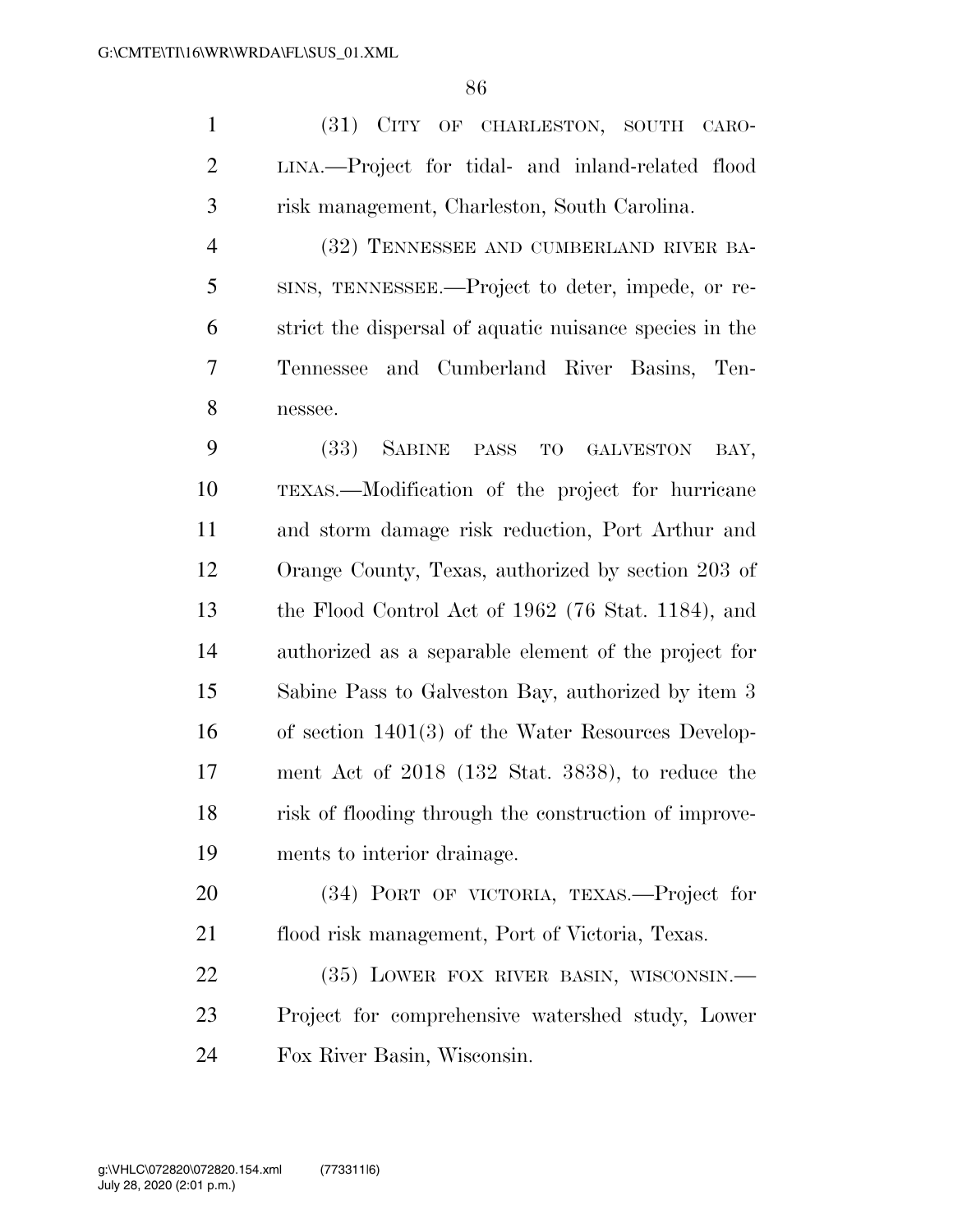(36) UPPER FOX RIVER AND WOLF RIVER, WIS- CONSIN.—Project for flood risk management and ecosystem restoration, Upper Fox River and Wolf River, Wisconsin.

 (b) SPECIAL RULE.—The Secretary shall consider any study carried out by the Secretary to formulate the modifications to the project for hurricane and storm dam- age risk reduction, Port Arthur and Orange County, Texas, identified in subsection (a)(33) to be a continuation of the study carried out for Sabine Pass to Galveston Bay, Texas, authorized by a resolution of the Committee on En- vironment and Public Works of the Senate, approved June 23, 2004, and funded by title IV of division B of the Bi- partisan Budget Act of 2018, under the heading ''Corps of Engineers—Civil—Department of the Army—Con-struction'' (Public Law 115–123; 132 Stat. 76).

## **SEC. 202. EXPEDITED COMPLETIONS.**

 (a) FEASIBILITY REPORTS.—The Secretary shall ex- pedite the completion of a feasibility study for each of the following projects, and if the Secretary determines that the project is justified in a completed report, may proceed directly to preconstruction planning, engineering, and de-sign of the project:

 (1) Project for navigation, St. George Harbor, Alaska.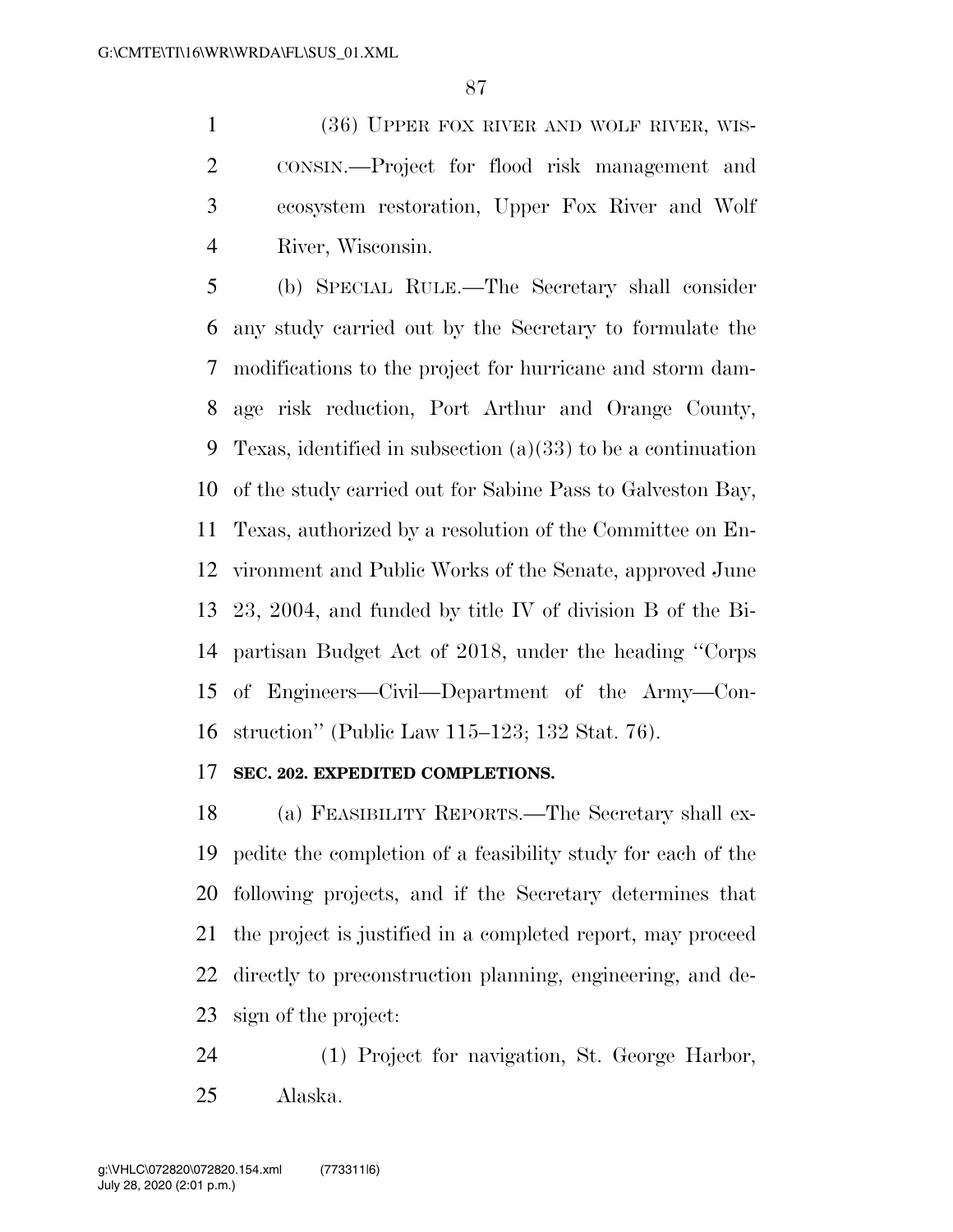| $\mathbf{1}$   | (2) Project for shoreline stabilization, Aunu'u       |
|----------------|-------------------------------------------------------|
| 2              | Harbor, American Samoa.                               |
| 3              | (3) Project for shoreline stabilization, Tutuila      |
| $\overline{4}$ | Island, American Samoa.                               |
| 5              | (4) Project for flood risk management, Lower          |
| 6              | Santa Cruz River, Arizona.                            |
| 7              | (5) Project for flood control, water conserva-        |
| 8              | tion, and related purposes, Coyote Valley Dam, Cali-  |
| 9              | fornia.                                               |
| 10             | (6) Project for flood damage reduction and eco-       |
| 11             | system restoration, Del Rosa Channel, city of San     |
| 12             | Bernardino, California.                               |
| 13             | (7) Project for flood risk management, Lower          |
| 14             | Cache Creek, California.                              |
| 15             | (8) Project for flood damage reduction and eco-       |
| 16             | system restoration, Mission-Zanja Channel, cities of  |
| 17             | San Bernardino and Redlands, California.              |
| 18             | (9) Project for shoreline protection, Oceanside,      |
| 19             | California, authorized pursuant to section 414 of the |
| 20             | Water Resources Development Act of 2000 (114          |
| 21             | Stat. 2636; 121 Stat. 1176).                          |
| <u>22</u>      | (10) Project for flood risk management, Prado         |
| 23             | Basin, California.                                    |
| 24             | (11) Project to modify the project for naviga-        |
| 25             | tion, San Francisco Bay to Stockton, California.      |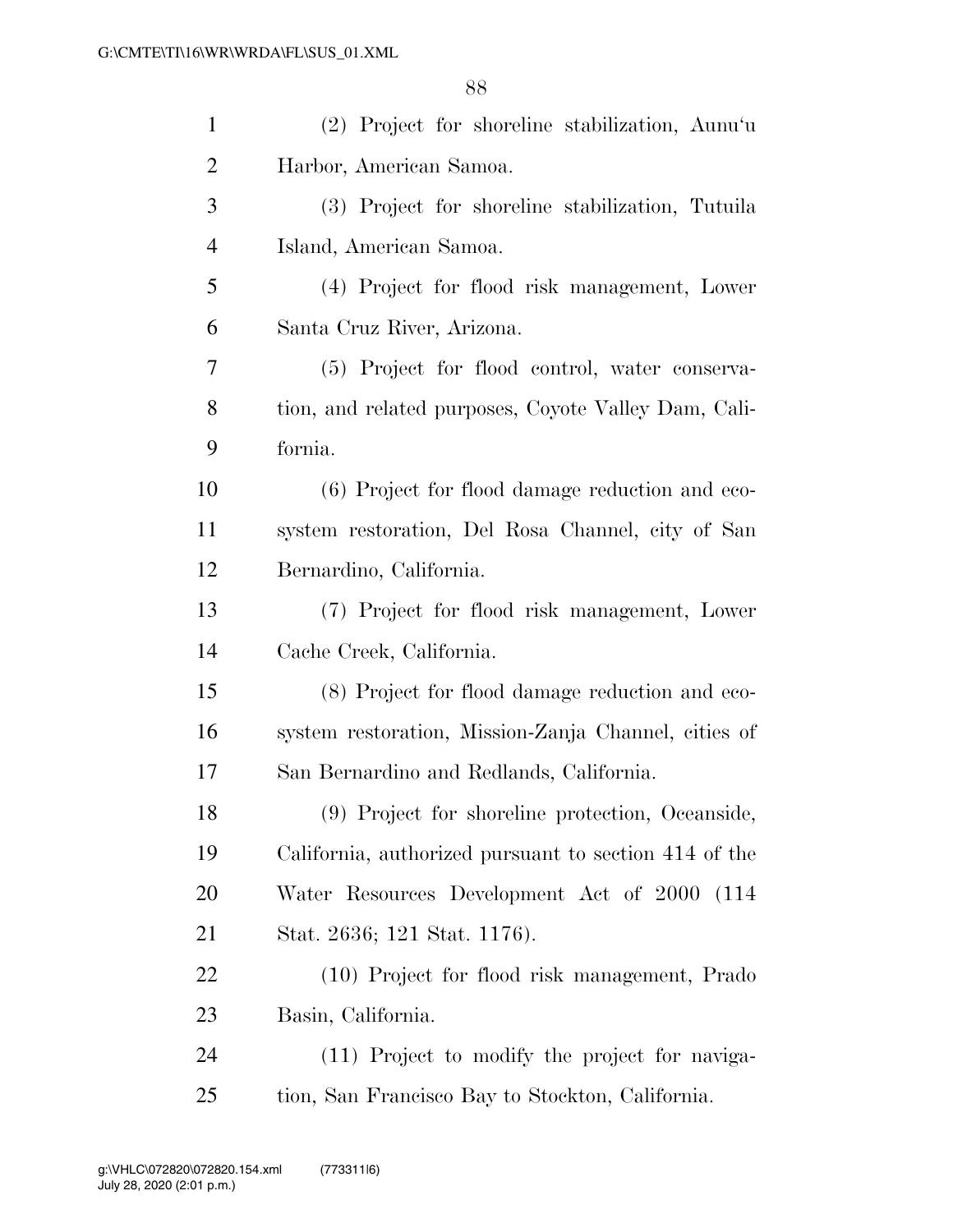| $\mathbf{1}$   | (12) Project to modify the Seven Oaks Dam,            |
|----------------|-------------------------------------------------------|
| $\overline{2}$ | California, portion of the project for flood control, |
| 3              | Santa Ana River Mainstem, California, authorized      |
| $\overline{4}$ | by section $401(a)$ of the Water Resources Develop-   |
| 5              | ment Act of 1986 (100 Stat. 4113; 101 Stat. 1329–     |
| 6              | 111; 104 Stat. 4611; 110 Stat. 3713; 121 Stat.        |
| 7              | 1115), to include water conservation as an author-    |
| 8              | ized purpose.                                         |
| 9              | (13) Project to modify the project for naviga-        |
| 10             | tion, Delaware River Mainstem and Channel Deep-       |
| 11             | ening, Delaware, New Jersey, and Pennsylvania, au-    |
| 12             | thorized by section $101(6)$ of the Water Resources   |
| 13             | Development Act of 1992 (106 Stat. 4802; 113          |
| 14             | Stat. 300; 114 Stat. 2602), to include the construc-  |
| 15             | tion of a turning basin located near the Packer Ave-  |
| 16             | nue Marine Terminal.                                  |
| 17             | (14) Project for ecosystem restoration, Central       |
| 18             | and Southern Florida Project Canal 111 (C-111),       |
| 19             | South Dade County, Florida.                           |
| 20             | (15) Project for comprehensive hurricane and          |
| 21             | storm damage risk reduction and shoreline erosion     |
| 22             | protection, Chicago, Illinois, authorized by section  |
| 23             | $101(a)(12)$ of the Water Resources Development Act   |
| 24             | of 1996 (110 Stat. 3664; 113 Stat. 302).              |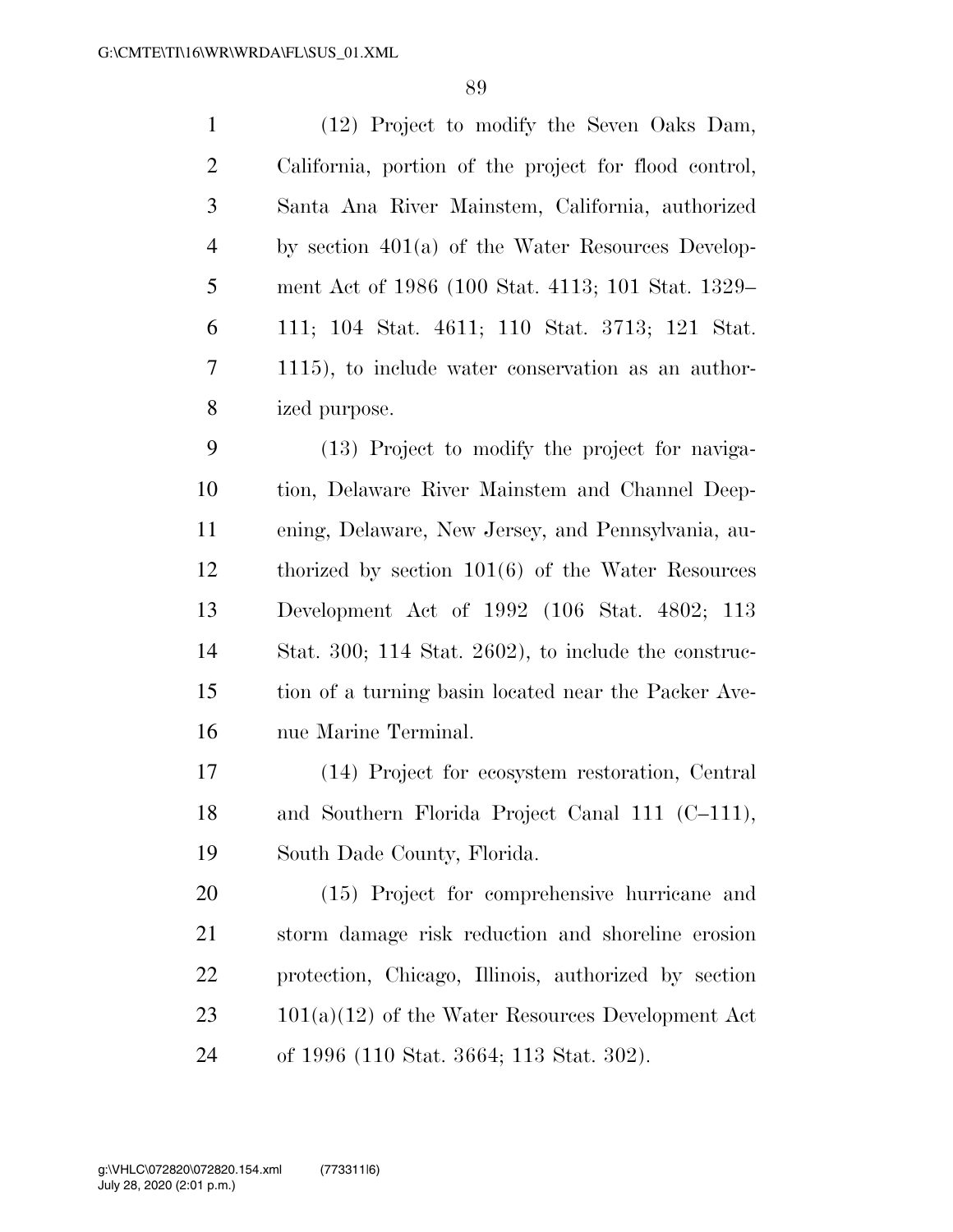| $\mathbf{1}$   | (16) Project for flood risk management, Whea-         |
|----------------|-------------------------------------------------------|
| $\overline{2}$ | ton, DuPage County, Illinois.                         |
| 3              | (17) Project for flood damage reduction, eco-         |
| $\overline{4}$ | system restoration, and recreation, Blue River        |
| 5              | Basin, Kansas City, Kansas, carried out pursuant to   |
| 6              | the resolution of the Committee on Transportation     |
| 7              | and Infrastructure of the House of Representatives    |
| 8              | adopted on September 24, 2008 (docket number          |
| 9              | 2803).                                                |
| 10             | (18) Project for flood control, Amite River and       |
| 11             | Tributaries east of the Mississippi River, Louisiana. |
| 12             | (19) Project for coastal storm risk manage-           |
| 13             | ment, Upper Barataria Basin, Louisiana.               |
| 14             | (20) Project to replace the Bourne and Saga-          |
| 15             | more Bridges, Cape Cod, Massachusetts.                |
| 16             | (21) Project to deepen the project for naviga-        |
| 17             | tion, Gulfport Harbor, Mississippi, authorized by     |
| 18             | section $202(a)$ of the Water Resources Development   |
| 19             | Act of 1986 (100 Stat. 4094).                         |
| 20             | (22) Project for flood risk management, Rah-          |
| 21             | way River Basin, New Jersey.                          |
| 22             | (23) Project for hurricane and storm damage           |
| 23             | risk reduction, Raritan Bay and Sandy Hook Bay,       |
| 24             | Highlands, New Jersey.                                |
|                |                                                       |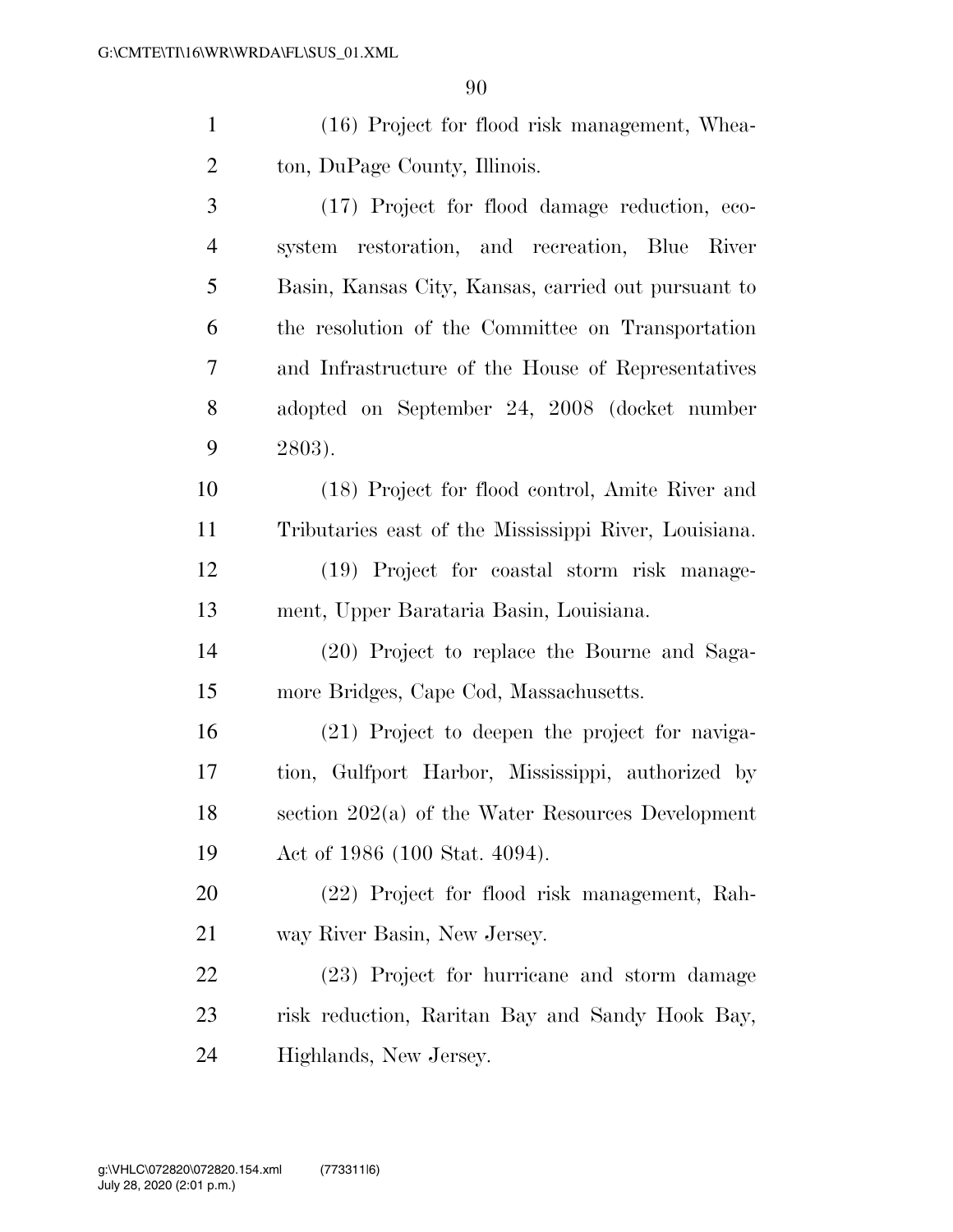(24) Project for navigation, Shark River, New Jersey.

 (25) Project for flood risk management, Rondout Creek-Wallkill River Watershed, New York, carried out pursuant to the resolution of the Com- mittee on Transportation and Infrastructure of the House of Representatives adopted on May 2, 2007 (docket number 2776). (26) Project for ecosystem restoration and hur- ricane and storm damage risk reduction, Spring Creek South (Howard Beach), Queens, New York. (27) Project to resolve increased silting and shoaling adjacent to the Federal channel, Port of Bandon, Coquille River, Oregon. (28) Project for flood control, 42nd Street Levee, Springfield, Oregon, being carried out under section 205 of the Flood Control Act of 1948 (33 U.S.C. 701s). (29) Project for ecosystem restoration, Hood River at the confluence with the Columbia River, Or- egon. (30) Project for flood risk management, Rio Culebrinas, Puerto Rico. (31) Project for flood risk management, Rio Grande de Manati, Puerto Rico.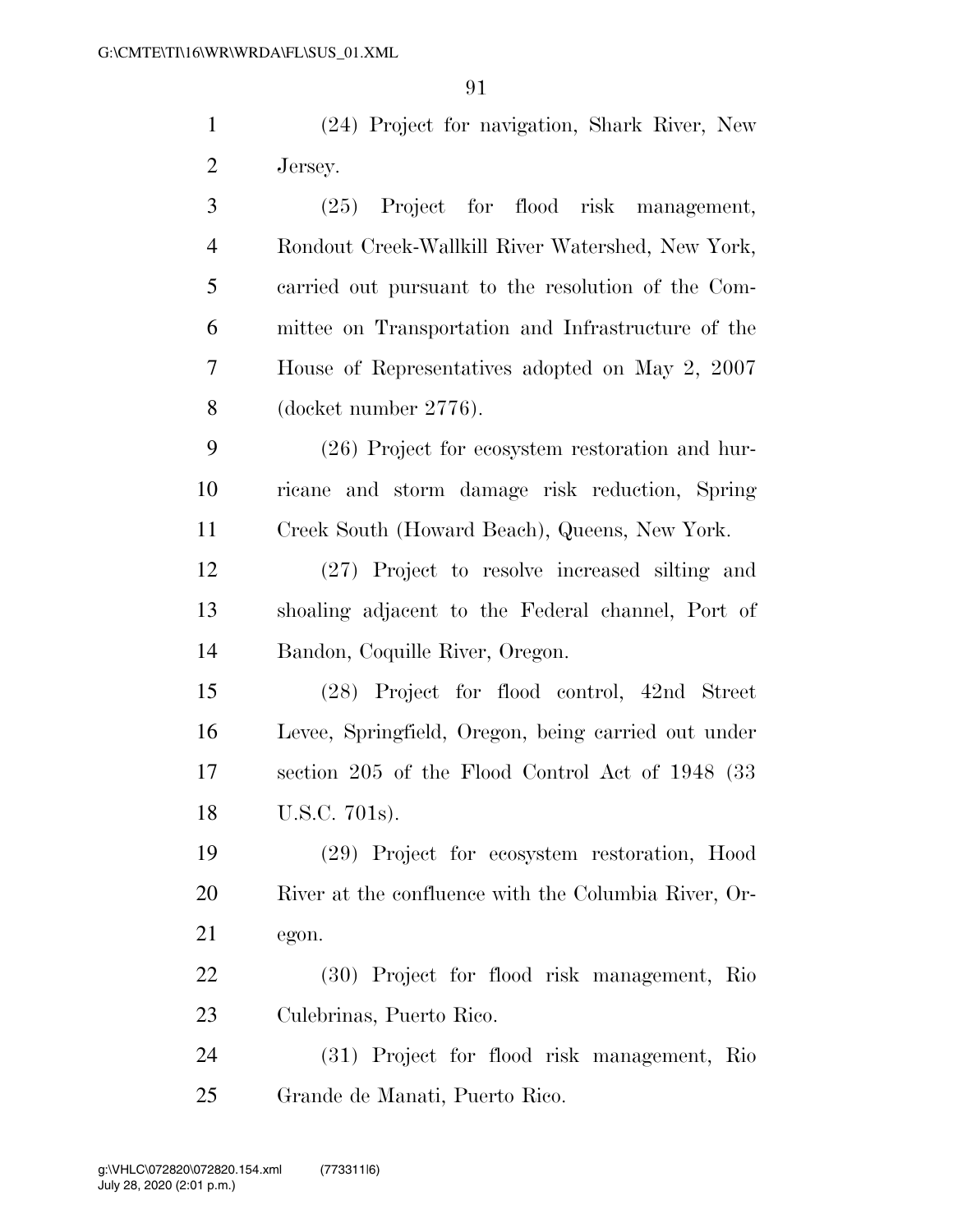| $\mathbf{1}$   | (32) Project for flood risk management, Rio          |
|----------------|------------------------------------------------------|
| $\overline{2}$ | Guayanilla, Puerto Rico.                             |
| 3              | (33) Project for flood risk management, Dor-         |
| $\overline{4}$ | chester County, South Carolina.                      |
| 5              | (34) Project for navigation, Georgetown Har-         |
| 6              | bor, South Carolina.                                 |
| 7              | (35) Project for hurricane and storm damage          |
| 8              | risk reduction, Myrtle Beach, South Carolina.        |
| 9              | (36) Project to modify the projects for naviga-      |
| 10             | tion and other purposes, Old Hickory Lock and Dam    |
| 11             | and the Cordell Hull Dam and Reservoir, Cum-         |
| 12             | berland River, Tennessee, authorized by the Act of   |
| 13             | July 24, 1946 (chapter 595, 60 Stat. 636), to add    |
| 14             | flood risk management as an authorized purpose.      |
| 15             | (37) Project for flood risk management, eco-         |
| 16             | system restoration, water supply, and related pur-   |
| 17             | poses, Lower Rio Grande River, Cameron County,       |
| 18             | Texas, carried out pursuant to the resolution of the |
| 19             | Committee on Transportation and Infrastructure of    |
| 20             | the House of Representatives adopted on May 21,      |
| 21             | 2003 (docket number 2710).                           |
| 22             | (38) Project for hurricane and storm damage          |
| 23             | risk reduction and shoreline erosion protection,     |
| 24             | Bolongo Bay, St. Thomas, United States Virgin Is-    |

lands.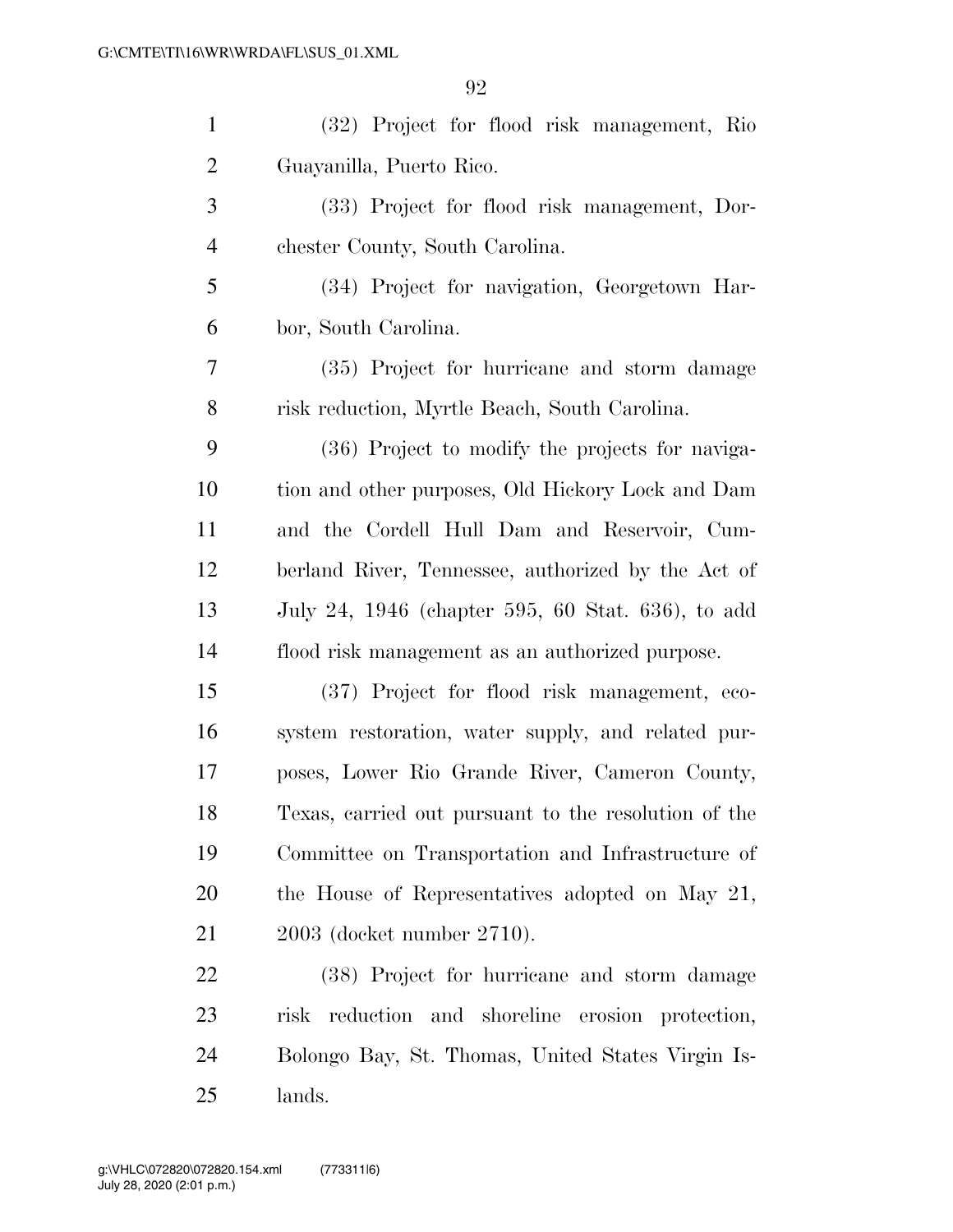| $\mathbf{1}$   | (39) Project for flood risk management, Savan               |
|----------------|-------------------------------------------------------------|
| $\overline{2}$ | Gut Phase II, St. Thomas, United States Virgin Is-          |
| 3              | lands.                                                      |
| $\overline{4}$ | (40) Project for flood risk management, Tur-                |
| 5              | pentine Run, St. Thomas, United States Virgin Is-           |
| 6              | lands.                                                      |
| 7              | (41) Project for navigation, North Landing                  |
| 8              | Bridge, Atlantic Intracoastal Waterway, Virginia.           |
| 9              | (b) POST-AUTHORIZATION CHANGE REPORTS.-The                  |
| 10             | Secretary shall expedite completion of a post-authorization |
| 11             | change report for the following projects:                   |
| 12             | (1) Project for ecosystem restoration, Tres                 |
| 13             | Rios, Arizona.                                              |
| 14             | (2) Project for flood control, San Luis Rey                 |
| 15             | River, California.                                          |
| 16             | (3) Project for ecosystem restoration, Central              |
| 17             | and Southern Florida Project Canal 111 (C-111),             |
| 18             | South Dade County, Florida.                                 |
| 19             | (4) Project for ecosystem restoration, Com-                 |
| 20             | prehensive Everglades<br>Restoration<br>Plan,               |
| 21             | Caloosahatchee River C-43, West Basin Storage               |
| 22             | Reservoir, Florida.                                         |
| 23             | (5) Project for flood risk management, Des                  |
| 24             | Moines Levee System, including Birdland Park                |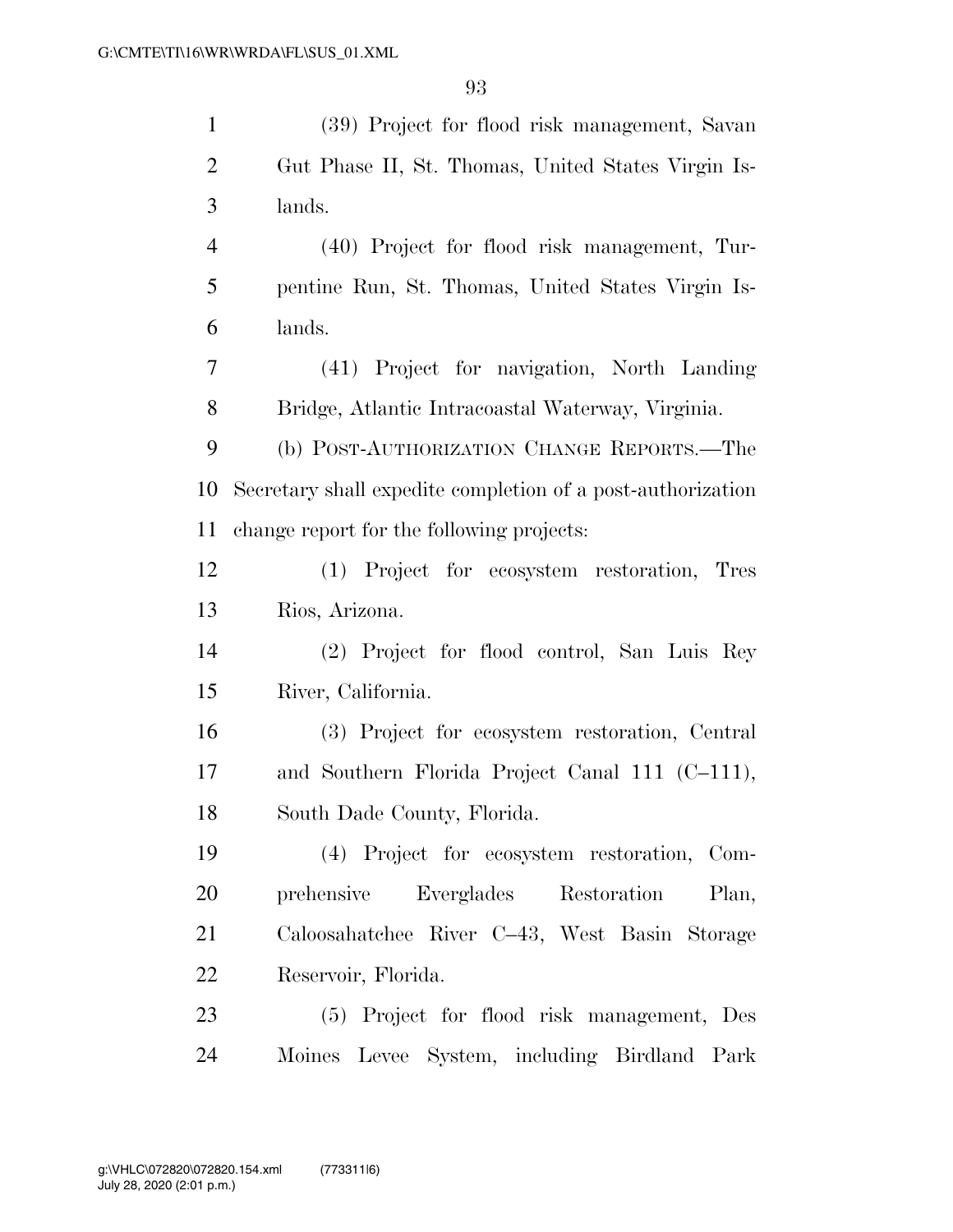|              | .94                                                       |
|--------------|-----------------------------------------------------------|
| $\mathbf{1}$ | Levee, Des Moines and Raccoon Rivers, Des Moines,         |
| 2            | Iowa.                                                     |
| 3            | (c) WATERSHED AND RIVER BASIN ASSESSMENTS.—               |
| 4            | The Secretary shall expedite the completion of an assess- |
| 5            | ment under section 729 of the Water Resources Develop-    |
| 6            | ment Act of 1986 (33 U.S.C. 2267a), for the following:    |
| 7            | (1) Kansas River Basin, Kansas.                           |
| 8            | (2) Merrimack River Basin, Massachusetts.                 |
| 9            | (d) DISPOSITION STUDIES.—The Secretary shall ex-          |
| 10           | pedite the completion of a disposition study, carried out |
| 11           | under section 216 of the Flood Control Act of 1970 (33    |
|              | 12 U.S.C. 549a), for the following:                       |
|              |                                                           |

 (1) The disposition of the project for Salinas Reservoir (Santa Margarita Lake), California.

 (2) The partial disposition of the Upper St. An- thony Falls Lock facility and surrounding real prop- erty, in accordance with the requirements of section 18 2010 of the Water Resources Reform and Develop-ment Act of 2014 (128 Stat. 1270; 132 Stat. 3812).

## **SEC. 203. FEASIBILITY STUDY MODIFICATIONS.**

 (a) SAN FRANCISCO BAY, CALIFORNIA.—Section 142 of the Water Resources Development Act of 1976 (90 Stat. 2930) is amended—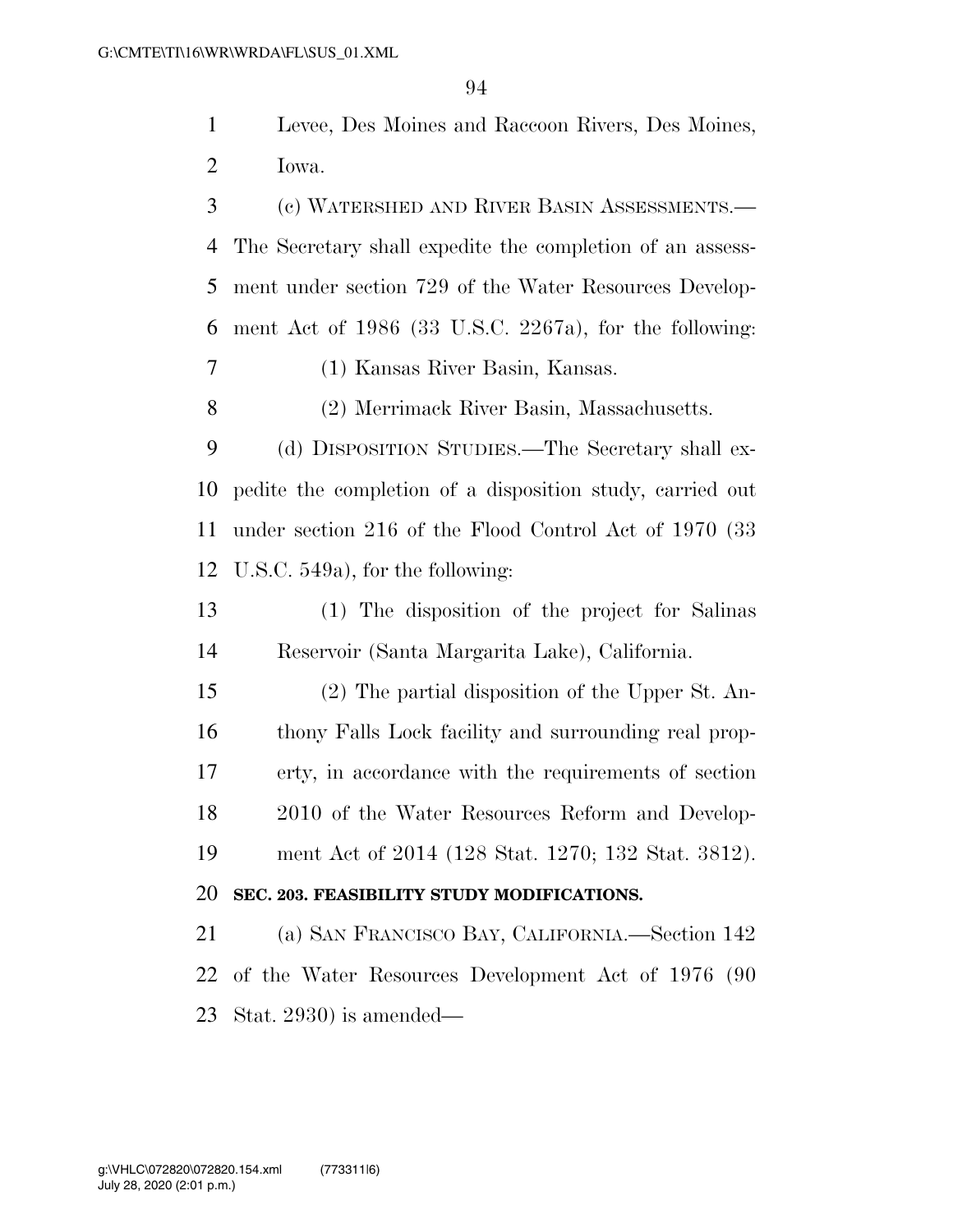| $\mathbf{1}$   | $(1)$ by inserting ", and along the ocean shore-       |
|----------------|--------------------------------------------------------|
| $\overline{2}$ | line of San Mateo, San Francisco, and Marin Coun-      |
| 3              | ties," after "Sacramento and San Joaquin Rivers";      |
| $\overline{4}$ | (2) by inserting "and, with respect to the bay         |
| 5              | and ocean shorelines of San Mateo, San Francisco,      |
| 6              | and Marin Counties, the feasibility of and the Fed-    |
| 7              | eral interest in providing measures to adapt to rising |
| 8              | sea levels" after "tidal and fluvial flooding";        |
| 9              | (3) by striking "investigation" and inserting in       |
| 10             | its place "investigations"; and                        |
| 11             | (4) by inserting after "San Francisco Bay re-          |
| 12             | gion" the following: "and, with respect to the bay     |
| 13             | and ocean shorelines and streams running to the bay    |
| 14             | and ocean shorelines of San Mateo, San Francisco,      |
| 15             | and Marin Counties, the effects of proposed meas-      |
| 16             | ures or improvements on the local economy; habitat     |
| 17             | restoration, enhancement, or expansion efforts or op-  |
| 18             | portunities; public infrastructure protection and im-  |
| 19             | provement; stormwater runoff capacity and control      |
| 20             | measures, including those that may mitigate flood-     |
| 21             | ing; erosion of beaches and coasts; and any other      |
| 22             | measures or improvements relevant to adapting to       |
| 23             | rising sea levels".                                    |
| 24             | (b) SACRAMENTO RIVER, SOUTHERN SUTTER COUN-            |

TY, CALIFORNIA.—The study for flood control and allied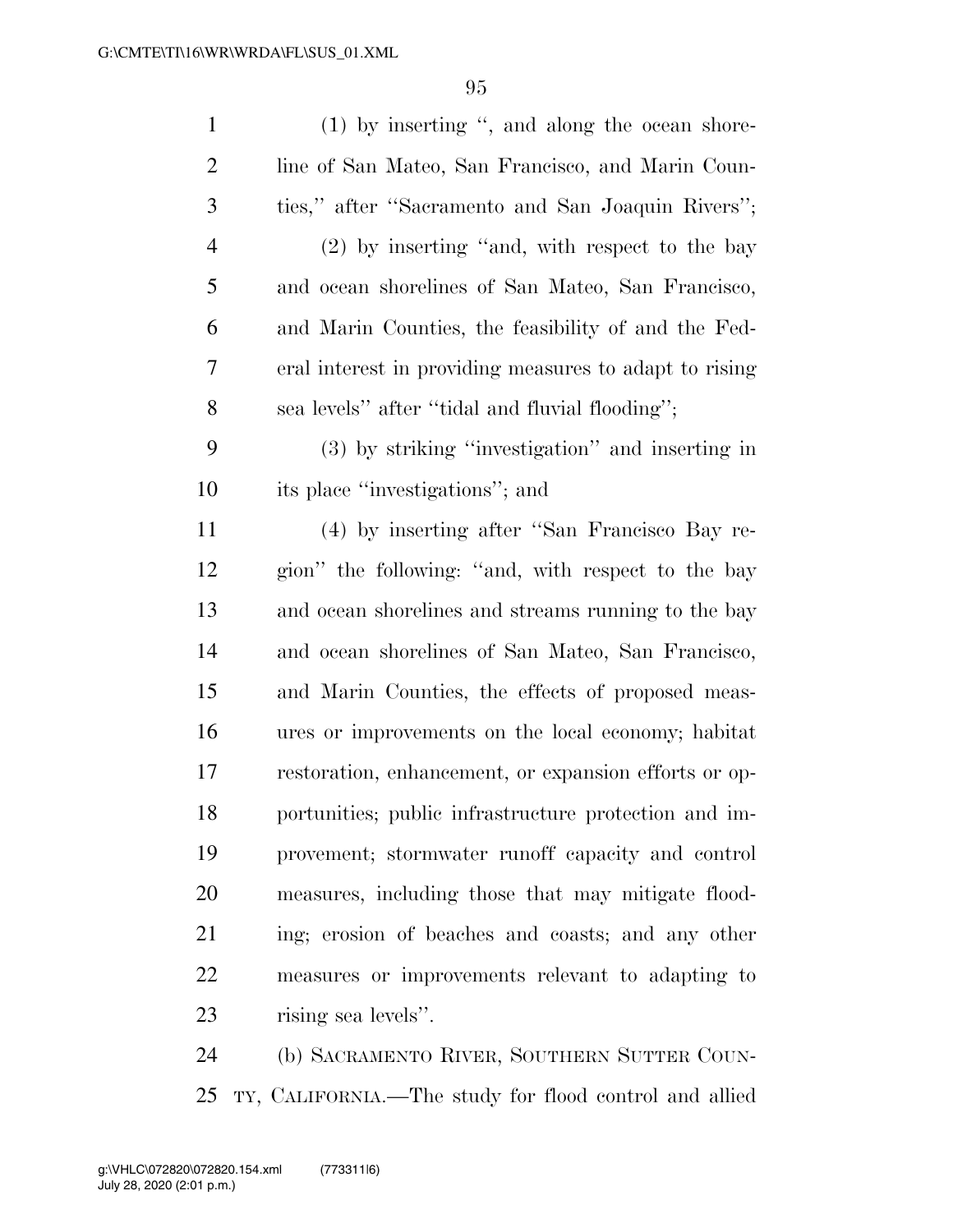purposes for the Sacramento River Basin, authorized by section 209 of the Flood Control Act of 1962 (76 Stat. 1197), is modified to authorize the Secretary to conduct a study for flood risk management, southern Sutter Coun- ty between the Sacramento River and Sutter Bypass, Cali-fornia.

 (c) SALTON SEA, CALIFORNIA.—In carrying out the program to implement projects to restore the Salton Sea, California, authorized by section 3032 of the Water Re- sources Development Act of 2007 (121 Stat. 1113; 130 Stat. 1677), the Secretary is authorized to carry out a study for the construction of a perimeter lake, or a north- ern or southern subset thereof, for the Salton Sea, Cali-fornia.

 (d) NEW YORK AND NEW JERSEY HARBOR AND TRIBUTARIES, NEW YORK AND NEW JERSEY.—The study for flood and storm damage reduction for the New York and New Jersey Harbor and Tributaries project, author- ized by the Act of June 15, 1955 (chapter 140, 69 Stat. 132), and being carried out pursuant to the Disaster Re- lief Appropriations Act, 2013 (Public Law 113–2), is modified to require the Secretary to—

 (1) evaluate and address the impacts of low-fre- quency precipitation and sea-level rise on the study area;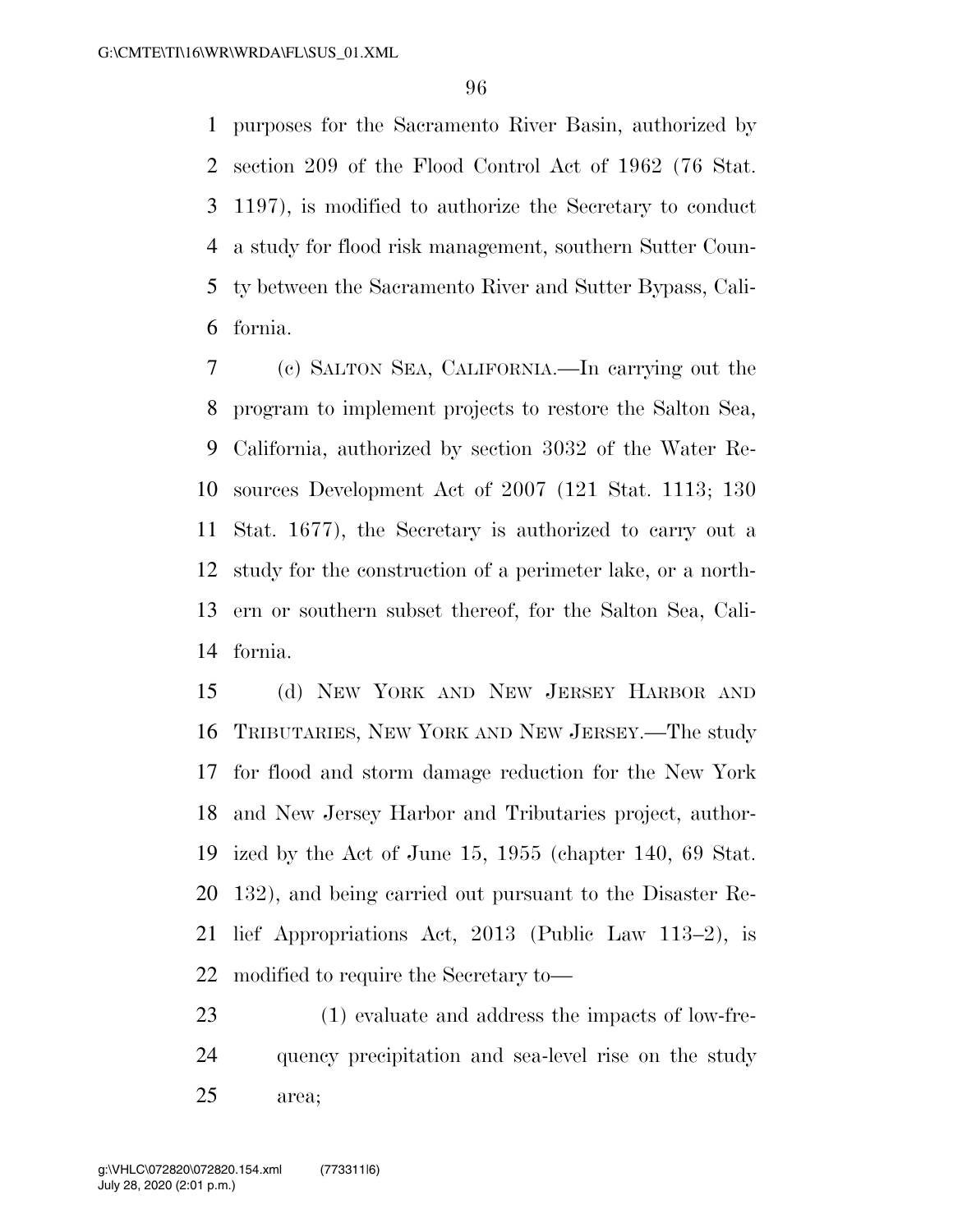(2) consult with affected communities; and (3) ensure the study is carried out in accord- ance with section 1001 of the Water Resources Re- form and Development Act of 2014 (33 U.S.C. 2282c).

### **SEC. 204. SELMA, ALABAMA.**

 Not later than 180 days after the date of enactment of this Act, the Secretary shall submit to the Committee on Transportation and Infrastructure of the House of Representatives and the Committee on Environment and Public Works of the Senate a report that—

 (1) provides an update on the study for flood risk management and riverbank stabilization, Selma, Alabama, authorized by resolutions of the Commit- tees on Public Works and Rivers and Harbors of the House of Representatives on June 7, 1961, and April 28, 1936, respectively, the completion of which the Secretary was required to expedite by section 1203 of the Water Resources Development Act of 2018 (132 Stat. 3803); and

 (2) identifies project alternatives necessary to— (A) assure the preservation of cultural and historic values associated with national historic landmarks within the study area; and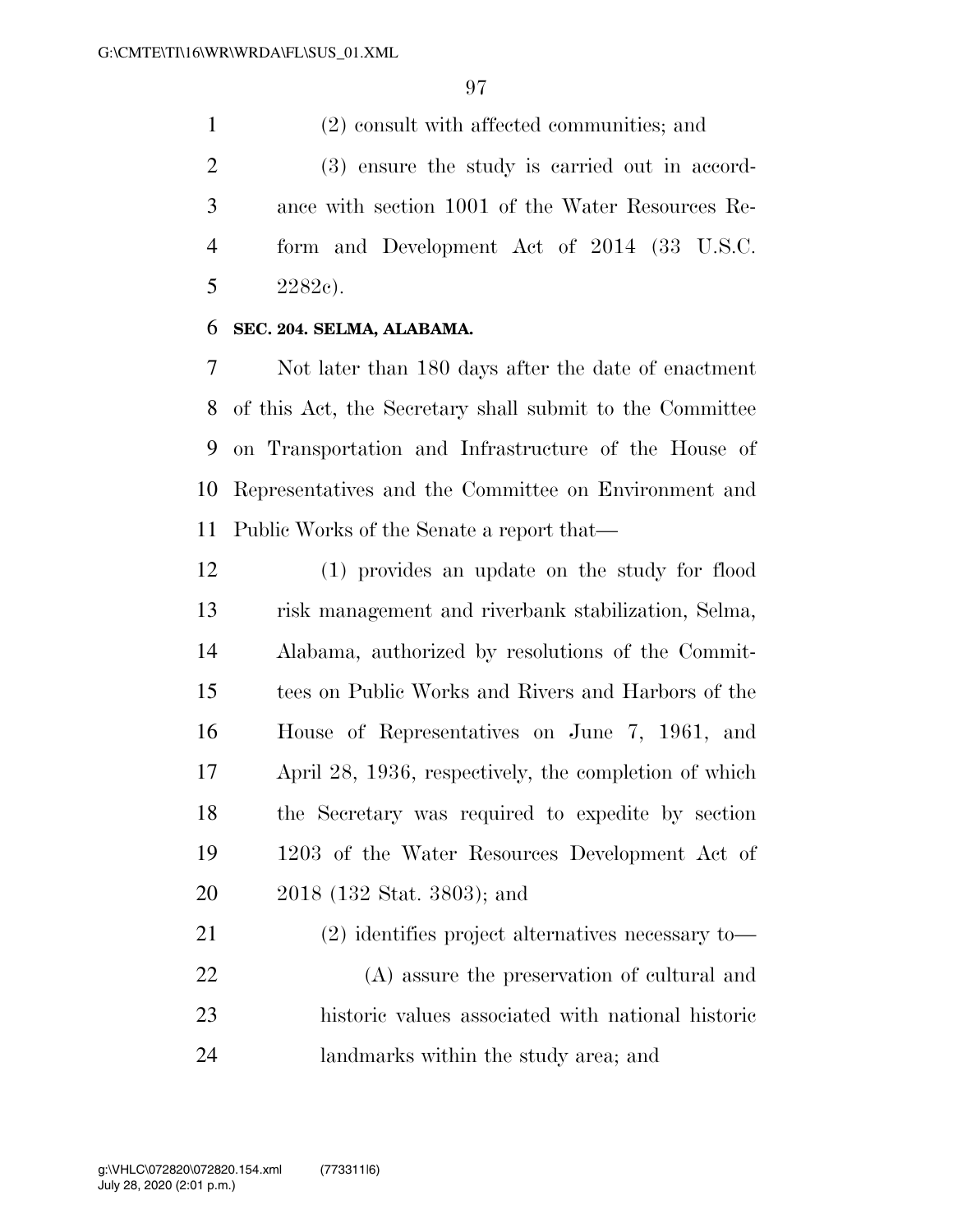(B) provide flood risk management for eco- nomically disadvantaged communities within the study area.

# **SEC. 205. COMPREHENSIVE STUDY OF THE SACRAMENTO RIVER, YOLO BYPASS, CALIFORNIA.**

 (a) COMPREHENSIVE STUDY.—The Secretary shall conduct a comprehensive study of the Sacramento River in the vicinity of the Yolo Bypass System, California, to identify actions to be undertaken by the Secretary for the comprehensive management of the Yolo Bypass System for the purposes of flood risk management, ecosystem res-toration, water supply, hydropower, and recreation.

 (b) CONSULTATION AND USE OF EXISTING DATA.— (1) CONSULTATION.—In conducting the com- prehensive study under subsection (a), the Secretary shall consult with the Governor of the State of Cali- fornia, applicable Federal, State, and local agencies, non-Federal interests, the Yolo Bypass and Cache Slough Partnership, and other stakeholders.

20 (2) USE OF EXISTING DATA AND PRIOR STUD-21 IES.—To the maximum extent practicable and where appropriate, the Secretary may—

 (A) make use of existing data provided to the Secretary by the entities identified in para-graph  $(1)$ ; and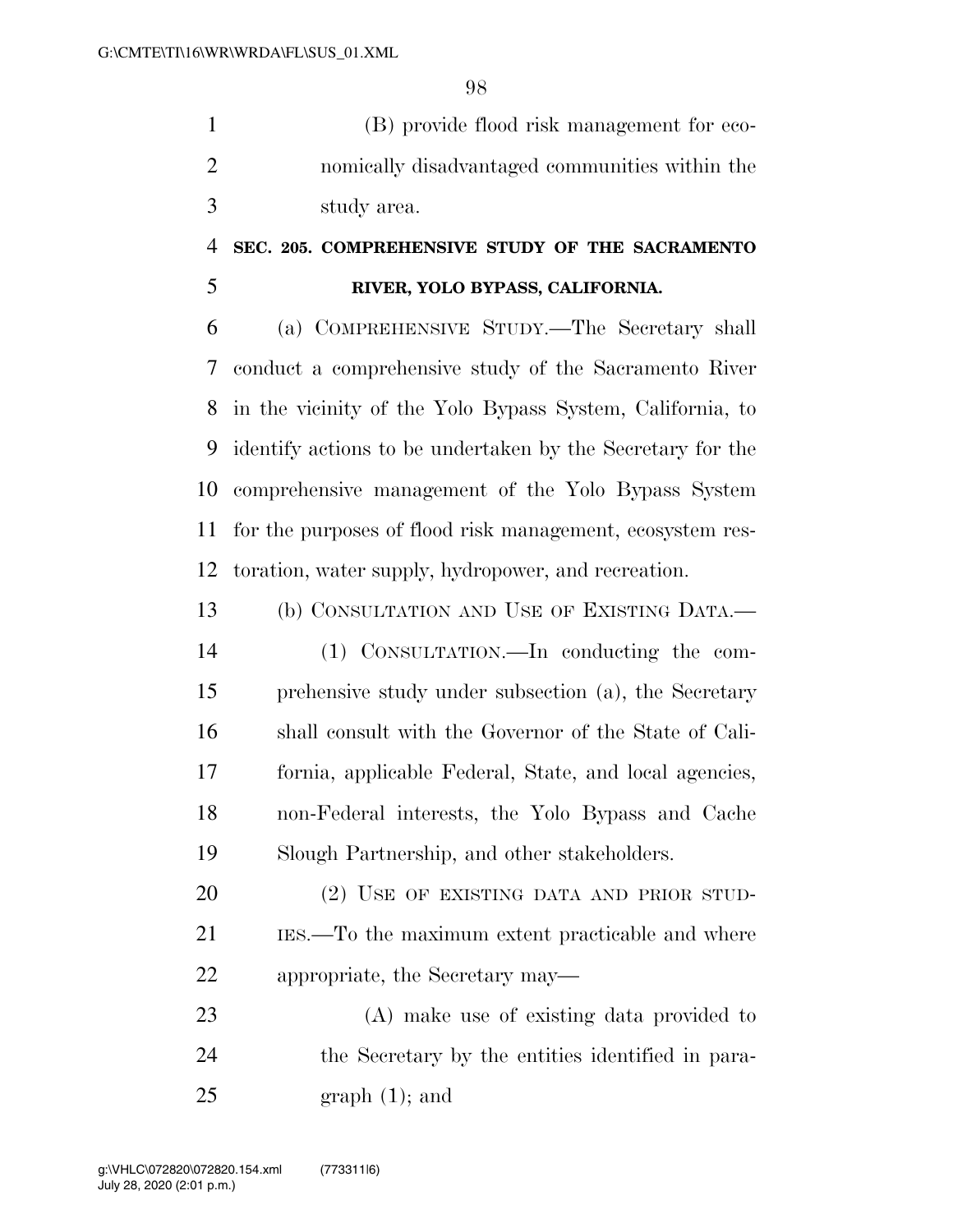| $\mathbf{1}$   | (B) incorporate—                                             |
|----------------|--------------------------------------------------------------|
| $\overline{2}$ | relevant information from prior<br>(i)                       |
| 3              | studies and projects carried out by the                      |
| $\overline{4}$ | Secretary within the study area; and                         |
| 5              | (ii) the latest technical data and sci-                      |
| 6              | entific approaches to changing hydrologic                    |
| 7              | and elimatic conditions.                                     |
| 8              | (c) RECOMMENDATIONS.—                                        |
| 9              | $(1)$ IN GENERAL.—In conducting the<br>com-                  |
| 10             | prehensive study under subsection (a), the Secretary         |
| 11             | may develop a recommendation to Congress for-                |
| 12             | (A) the construction of a water resources                    |
| 13             | development project;                                         |
| 14             | (B) the structural or operational modifica-                  |
| 15             | tion of an existing water resources development              |
| 16             | project;                                                     |
| 17             | (C) additional monitoring of, or adaptive                    |
| 18             | management measures to carry out with respect                |
| 19             | existing<br>water resources<br>development<br>$\mathrm{to},$ |
| 20             | projects, to respond to changing hydrologic and              |
| 21             | elimatic conditions; or                                      |
| 22             | (D) geographic areas within the Yolo By-                     |
| 23             | pass System for additional study by the Sec-                 |
| 24             | retary.                                                      |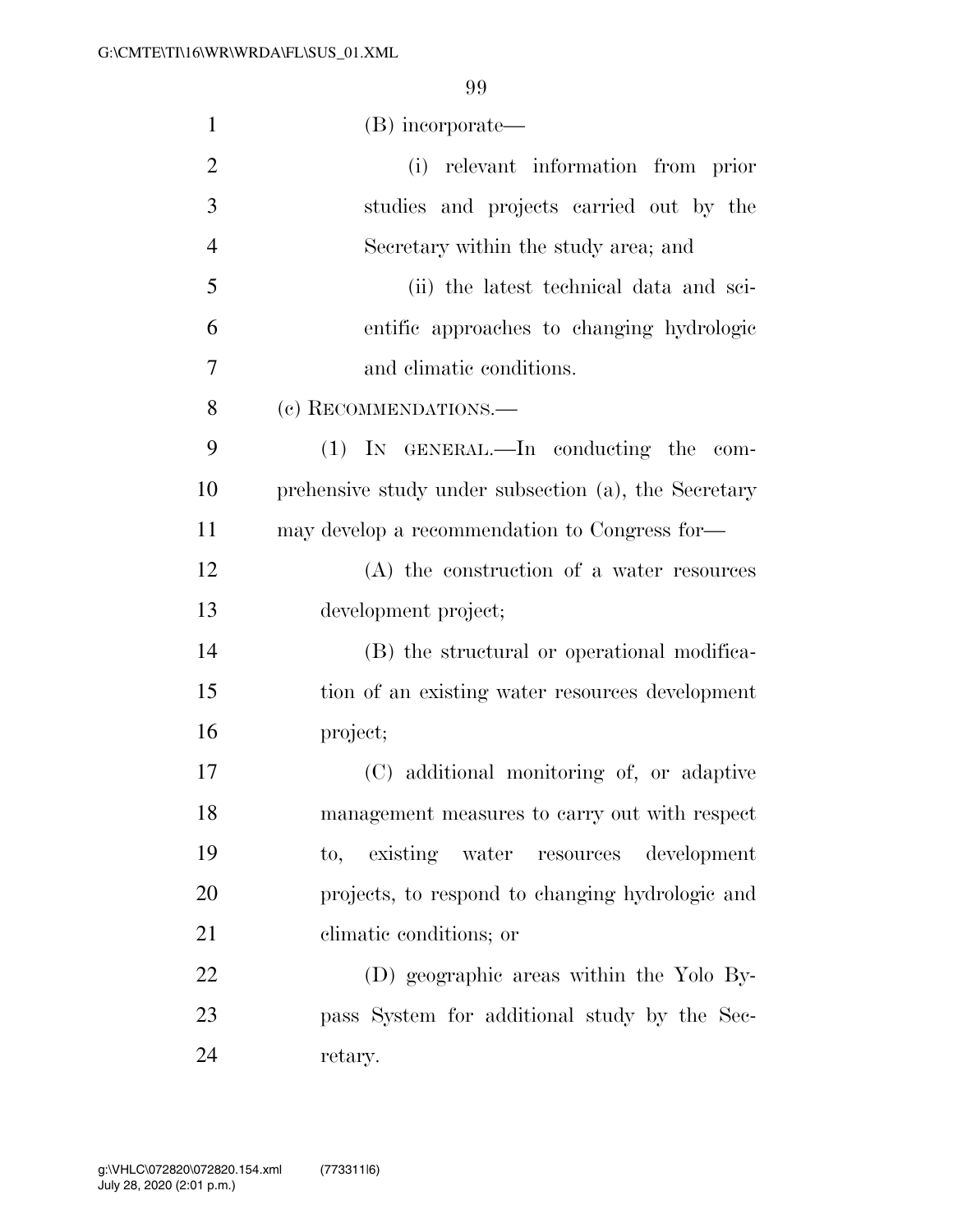(2) ADDITIONAL CONSIDERATIONS.—Any feasi- bility study carried out pursuant to a recommenda- tion under paragraph  $(1)(D)$  shall be considered to be a continuation of the comprehensive study au-thorized under subsection (a).

 (d) COMPLETION OF STUDY; REPORT TO CON- GRESS.—Not later than 3 years after the date of enact- ment of this section, the Secretary shall submit to the Committee on Transportation and Infrastructure of the House of Representatives and the Committee on Environ-ment and Public Works of the Senate a report detailing—

 (1) the results of the comprehensive study con- ducted under subsection (a), including any rec-ommendations developed under subsection (c);

 (2) any additional, site-specific areas within the Yolo Bypass System where additional study for flood risk management or ecosystem restoration projects is recommended by the Secretary; and

 (3) any interim actions relating to existing water resources development projects undertaken by 21 the Secretary during the study period.

(e) DEFINITIONS.—In this section:

 (1) YOLO BYPASS SYSTEM.—The term ''Yolo Bypass System'' means the system of weirs, levees, bypass structures, and other water resources devel-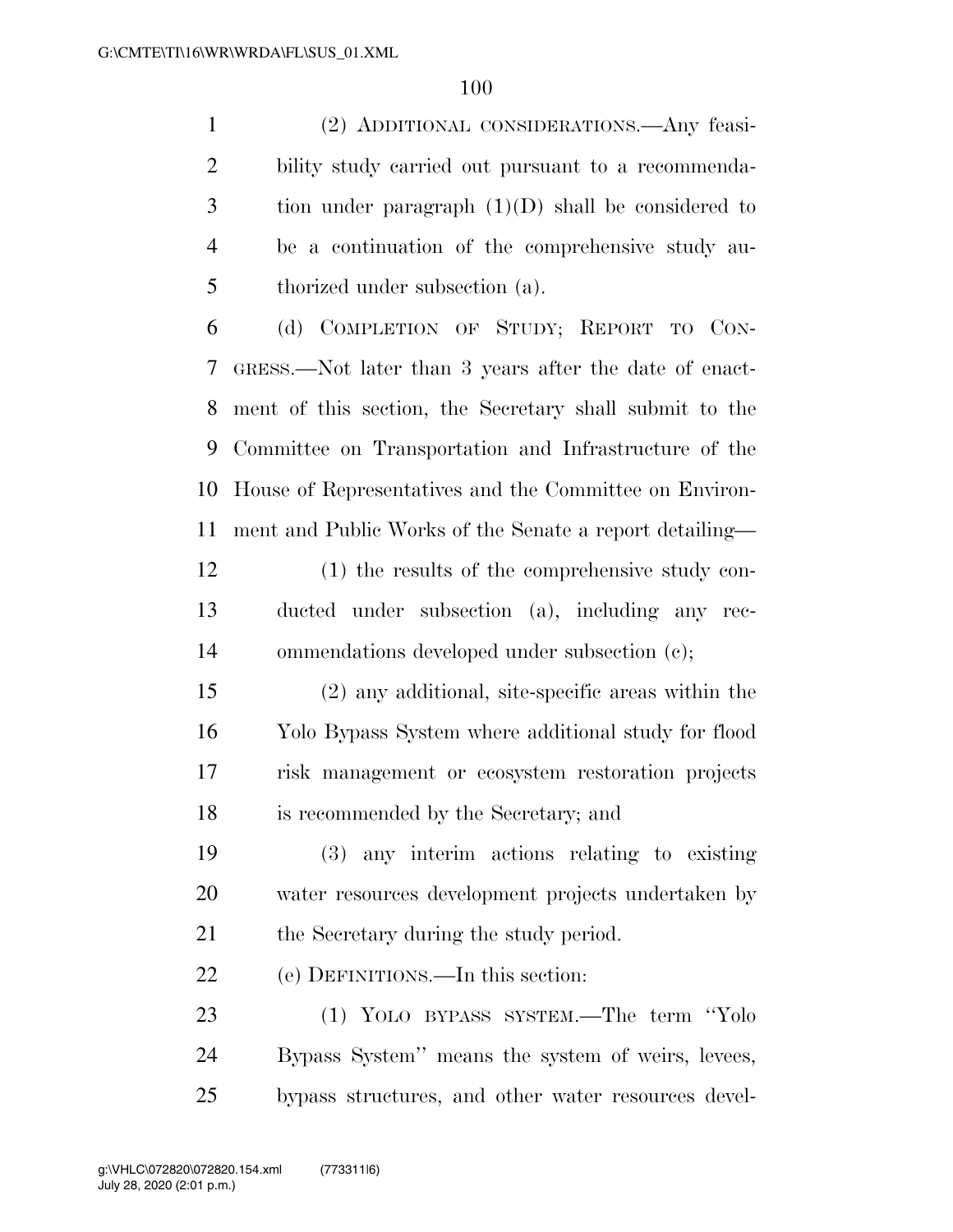opment projects in California's Sacramento River Valley, extending from the Fremont Weir near Woodland, California, to the Sacramento River near Rio Vista, California, authorized pursuant to section 2 of the Act of March 1, 1917 (chapter 144; 39 Stat. 949).

 (2) YOLO BYPASS AND CACHE CLOUGH PART- NERSHIP.—The term ''Yolo Bypass and Cache Slough Partnership'' means the group of parties to the Yolo Bypass and Cache Slough Memorandum of Understanding, effective May 2016, regarding col- laboration and cooperation in the Yolo Bypass and Cache Slough region.

**SEC. 206. LAKE OKEECHOBEE REGULATION SCHEDULE,** 

#### **FLORIDA.**

 (a) IN GENERAL.—In carrying out the review of the Lake Okeechobee regulation schedule pursuant to section 1106 of the Water Resources Development Act of 2018 (132 Stat. 3773), the Secretary shall—

 (1) evaluate the implications of prohibiting re- leases from Lake Okeechobee through the S–308 and S–80 lock and dam structures on the operation of the lake in accordance with authorized purposes and seek to minimize unnecessary releases to coastal estuaries; and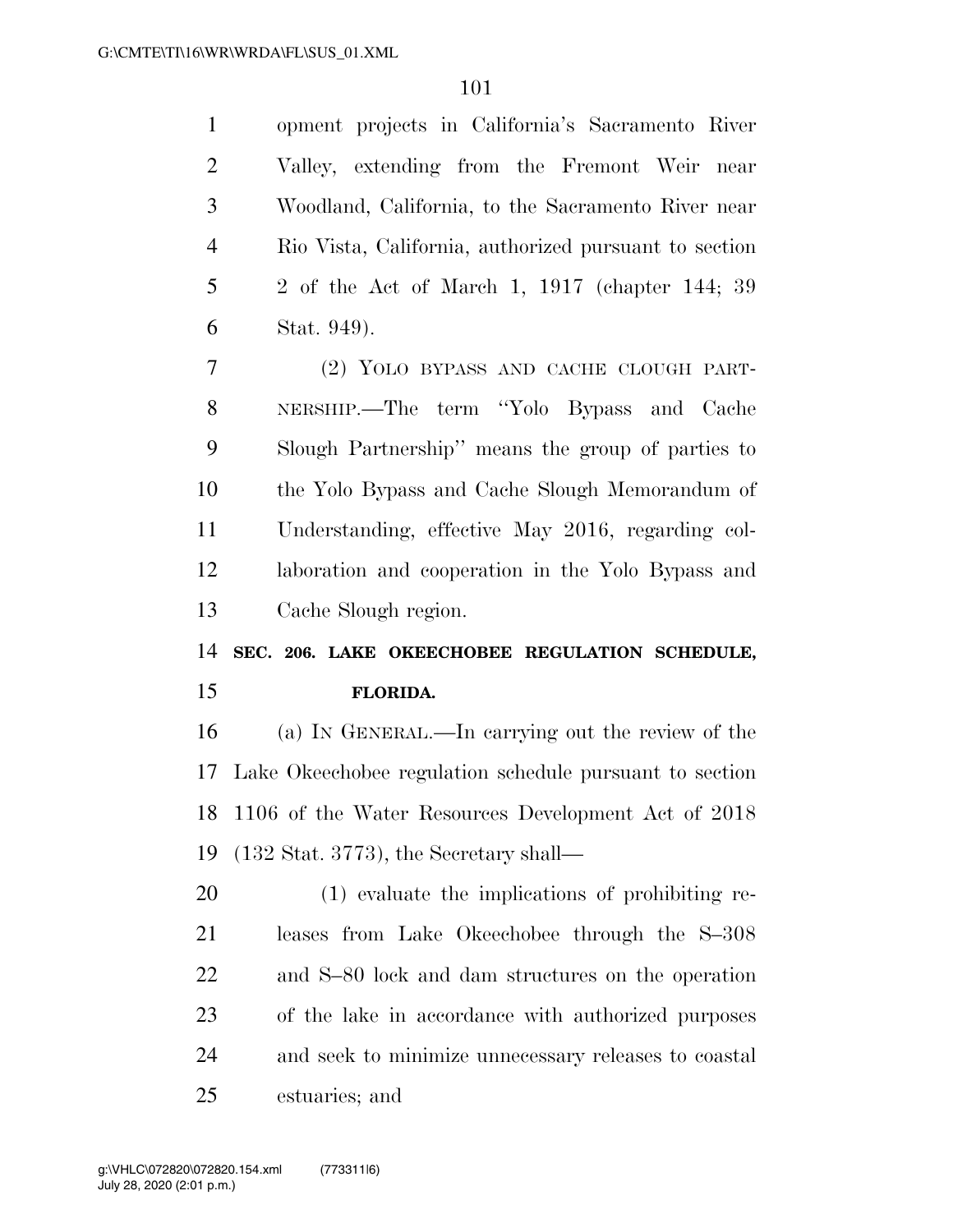(2) to the maximum extent practicable, coordi- nate with the ongoing efforts of Federal and State agencies responsible for monitoring, forecasting, and notification of cyanobacteria levels in Lake Okee-chobee.

 (b) MONTHLY REPORT.—Each month, the Secretary shall make public a report, which may be based on the Water Management Daily Operational Reports, disclosing the volumes of water deliveries to or discharges from Lake Okeechobee & Vicinity, Water Conservation Area I, Water Conservation Area II, Water Conservation Area III, East Coast Canals, and the South Dade Conveyance. Such re- port shall be aggregated and reported in a format designed for the general public, using maps or other widely under-stood communication tools.

 (c) EFFECT.—In carrying out the evaluation under 17 subsection  $(a)(1)$ , nothing shall be construed to authorize any new purpose for the management of Lake Okeechobee or authorize the Secretary to affect any existing author- ized purpose, including flood protection and management of Lake Okeechobee to provide water supply for all author-ized users.

#### **SEC. 207. GREAT LAKES COASTAL RESILIENCY STUDY.**

 (a) IN GENERAL.—In carrying out the comprehensive assessment of water resources needs for the Great Lakes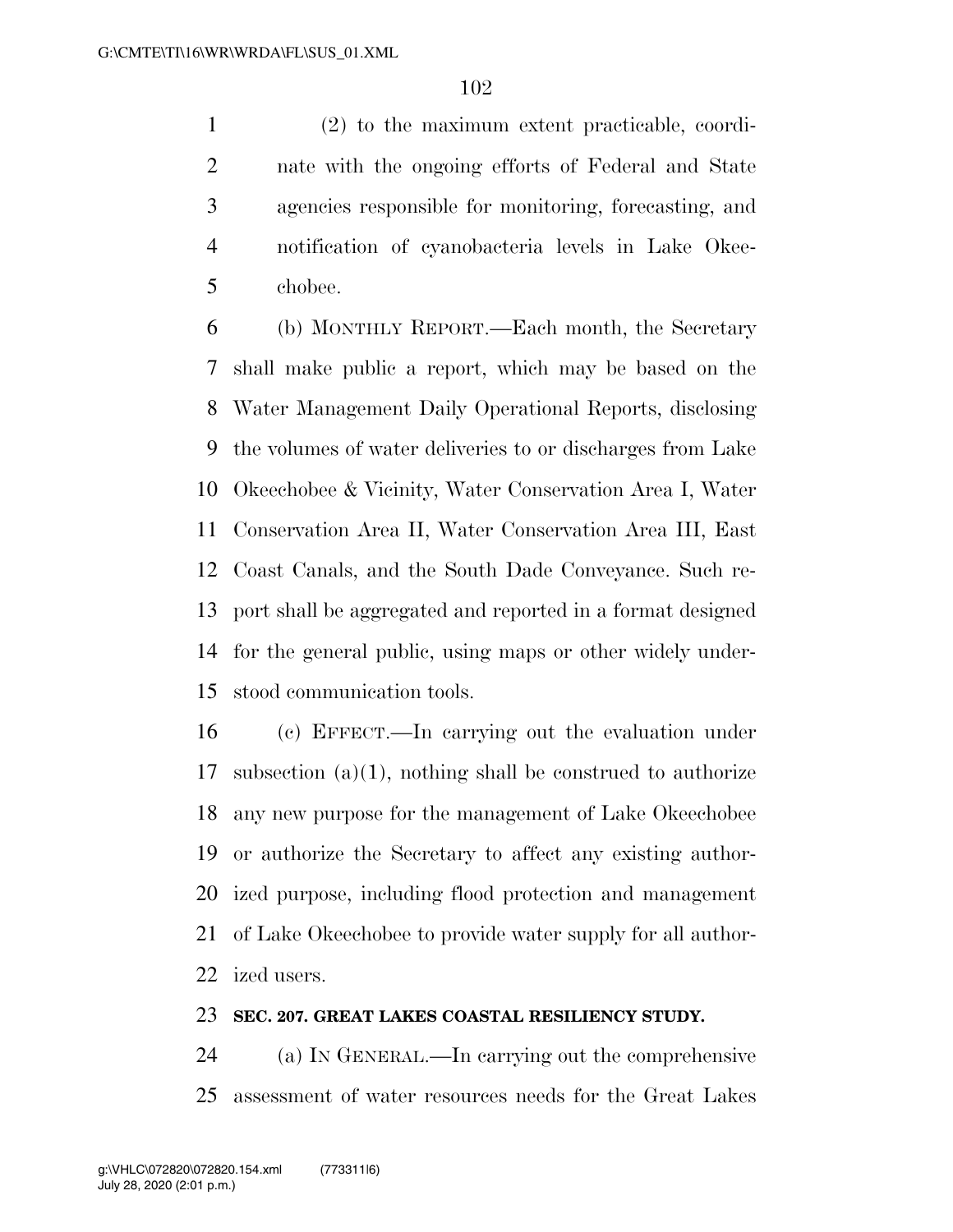System under section 729 of the Water Resources Devel- opment Act of 1986 (33 U.S.C. 2267a), as required by section 1219 of the Water Resources Development Act of 2018 (132 Stat. 3811), the Secretary shall—

 (1) taking into account recent high lake levels within the Great Lakes, assess and make rec-ommendations to Congress on—

 (A) coastal storm and flood risk manage- ment measures, including measures that use natural features and nature-based features, as those terms are defined in section 1184 of the 12 Water Resources Development Act of 2016 (33 U.S.C. 2289a);

 (B) operation and maintenance of the Great Lakes Navigation System, as such term is defined in section 210 of the Water Re- sources Development Act of 1986 (33 U.S.C. 2238);

 (C) ecosystem protection and restoration; (D) the prevention and control of invasive species and the effects of invasive species; and (E) recreation associated with water re-23 sources development projects;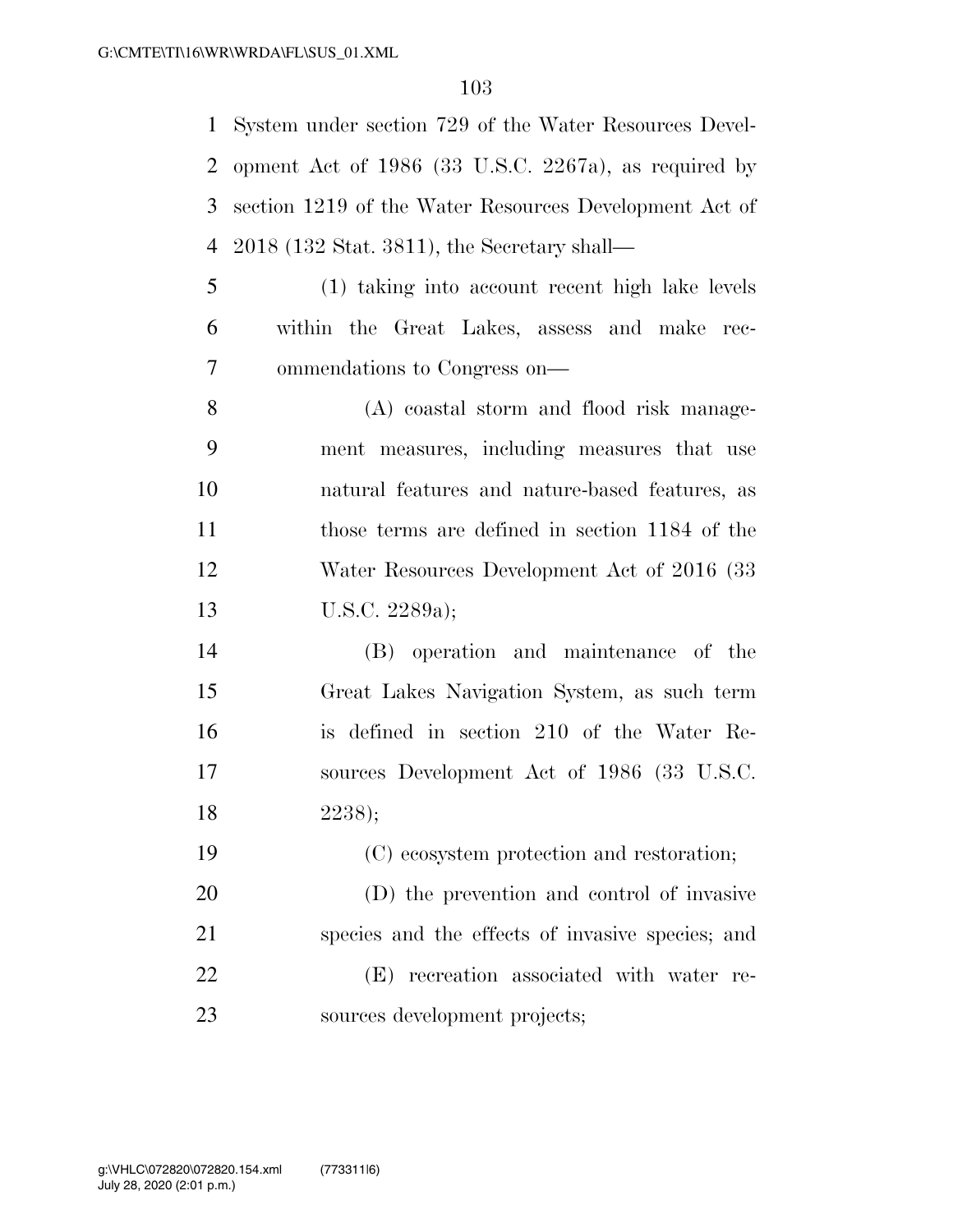| $\mathbf{1}$   | (2) prioritize actions necessary to protect crit-     |
|----------------|-------------------------------------------------------|
| $\overline{2}$ | ical public infrastructure, communities, and critical |
| 3              | natural or cultural resources; and                    |
| $\overline{4}$ | (3) to the maximum extent practicable and             |
| 5              | where appropriate, utilize existing data provided to  |
| 6              | the Secretary by Federal and State agencies, Indian   |
| 7              | Tribes, and other stakeholders, including data ob-    |
| 8              | tained through other Federal programs.                |
| 9              | (b) RECOMMENDATIONS; ADDITIONAL STUDY.—               |
| 10             | (1) IN GENERAL.—In carrying out the com-              |
| 11             | prehensive assessment described in subsection (a),    |
| 12             | the Secretary may make a recommendation to Con-       |
| 13             | gress for-                                            |
| 14             | (A) the construction of a water resources             |
| 15             | development project;                                  |
| 16             | (B) the structural or operational modifica-           |
| 17             | tion of an existing water resources development       |
| 18             | project;                                              |
| 19             | (C)<br>such additional monitoring of, or              |
| 20             | adaptive management measures to carry out             |
| 21             | with respect to, existing water resources devel-      |
| 22             | opment projects, to respond to changing hydro-        |
| 23             | logic and elimatic conditions; or                     |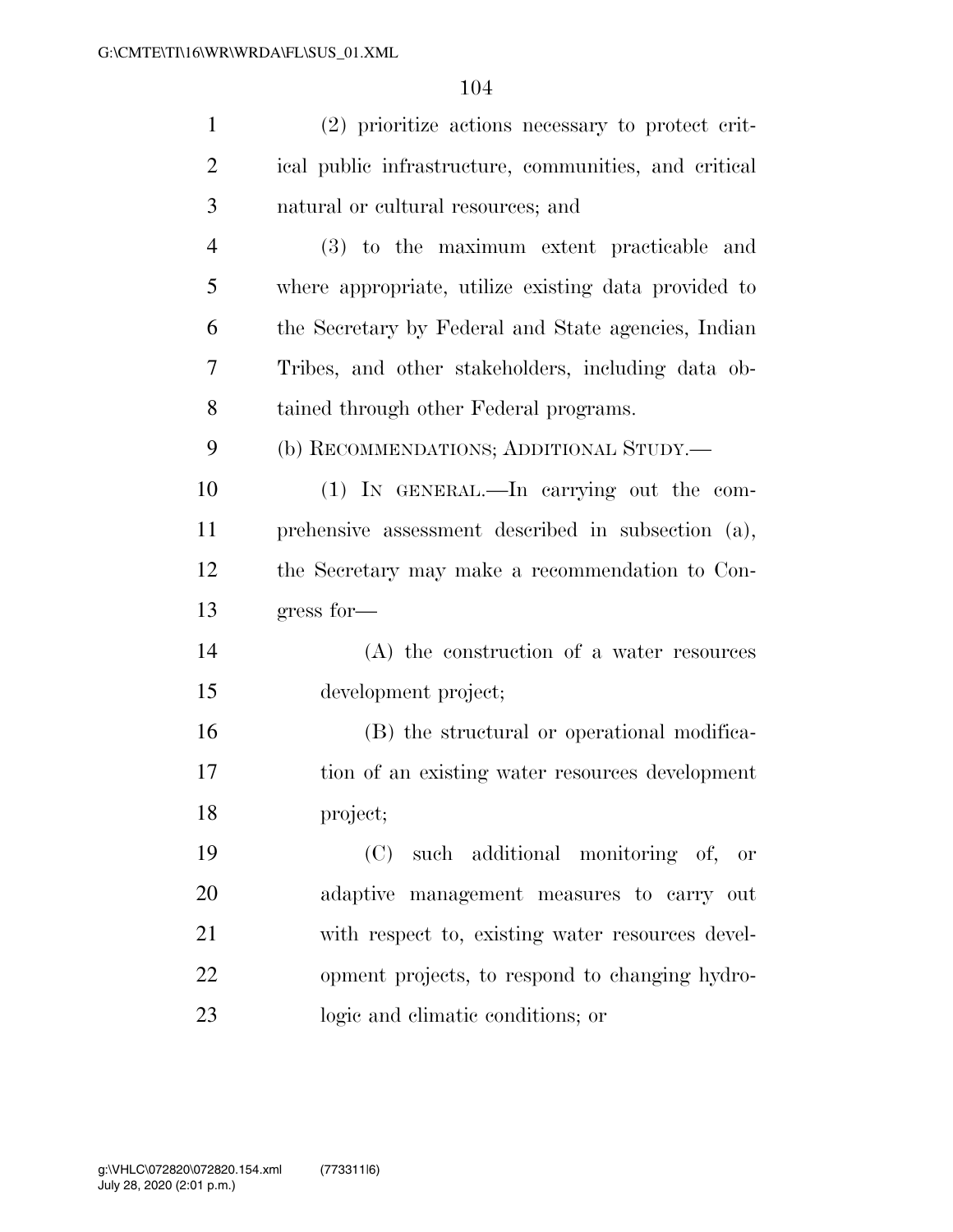(D) geographic areas within the Great Lakes System for additional study by the Sec-retary.

 (2) ADDITIONAL CONSIDERATIONS.—Any feasi- bility study carried out pursuant to a recommenda-6 tion under paragraph  $(1)(D)$  shall be considered to be a continuation of the comprehensive assessment described in subsection (a).

 (c) EXEMPTION FROM MAXIMUM STUDY COST AND DURATION LIMITATIONS.—Section 1001 of the Water Re- sources Reform and Development Act of 2014 (33 U.S.C. 2282c) shall not apply to any study recommended under 13 subsection  $(b)(1)(D)$ .

## **SEC. 208. RATHBUN LAKE, CHARITON RIVER, IOWA.**

 Not later than 1 year after the date of enactment of this Act, the Secretary shall submit to the Committee on Transportation and Infrastructure of the House of Representatives and the Committee on Environment and Public Works of the Senate a report that evaluates—

 (1) the existing allocations of storage space for Rathbun Lake, authorized pursuant to the Flood Control Act of 1954 (68 Stat. 1262; 121 Stat. 1124), including the existing allocation for municipal water supply;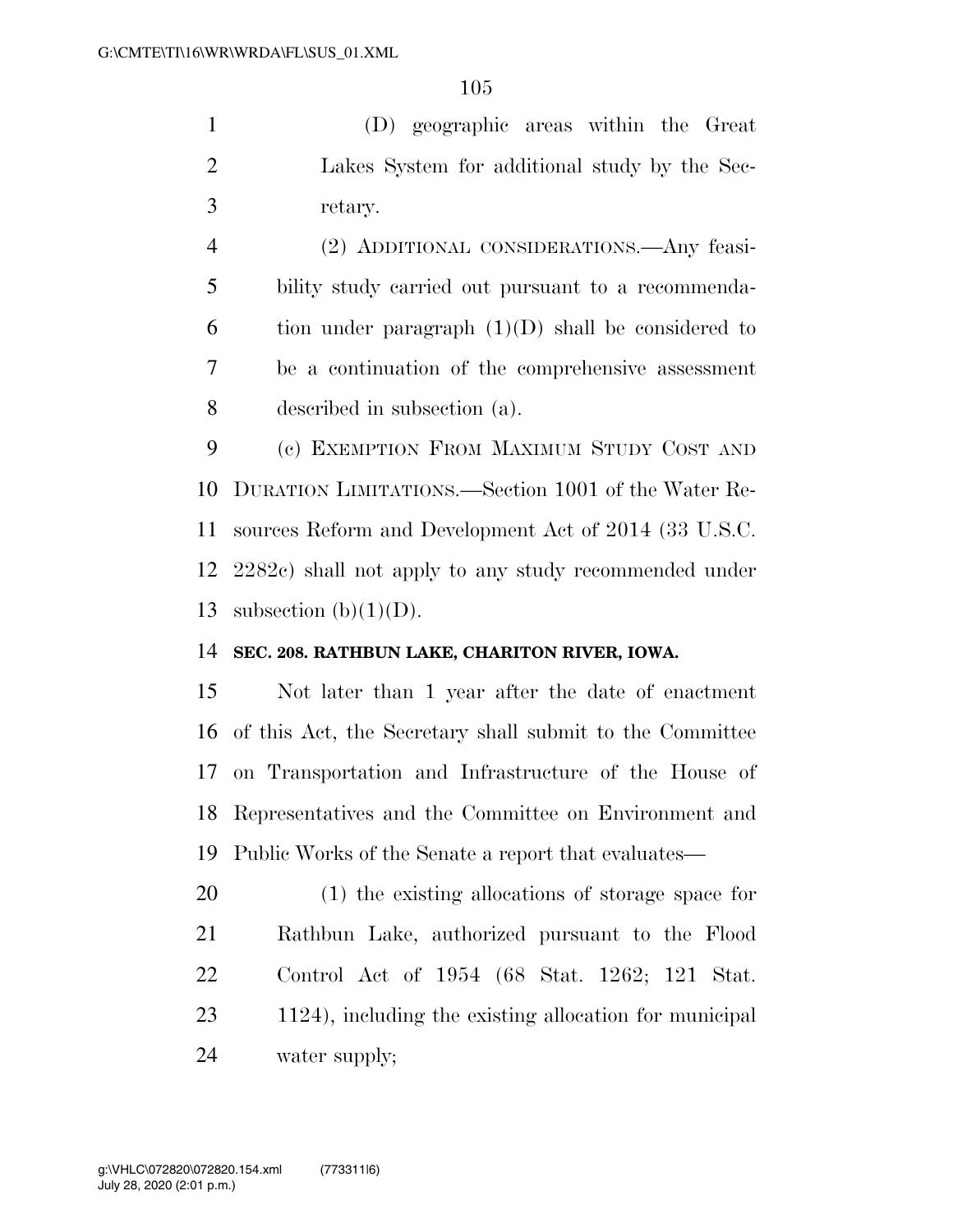(2) the feasibility of expanding the existing allo- cation of storage for municipal water supply; and (3) the affordability of future municipal water supply allocations from Rathbun Lake, for residen- tial users of such future allocations, at projected fu-ture costs.

# **SEC. 209. REPORT ON THE STATUS OF RESTORATION IN THE LOUISIANA COASTAL AREA.**

 Not later than 1 year after the date of enactment of this Act, the Coastal Louisiana Ecosystem Protection and Restoration Task Force established by section 7004 of Water Resources Development Act of 2007 (121 Stat. 1272) shall submit to Congress a report that summarizes the activities and recommendations of the task force, in-cluding—

 (1) policies, strategies, plans, programs, projects, and activities undertaken for addressing conservation, protection, restoration, and mainte-nance of the coastal Louisiana ecosystem; and

 (2) financial participation by each agency rep- resented on the Task Force in conserving, pro- tecting, restoring, and maintaining the coastal Lou-isiana ecosystem.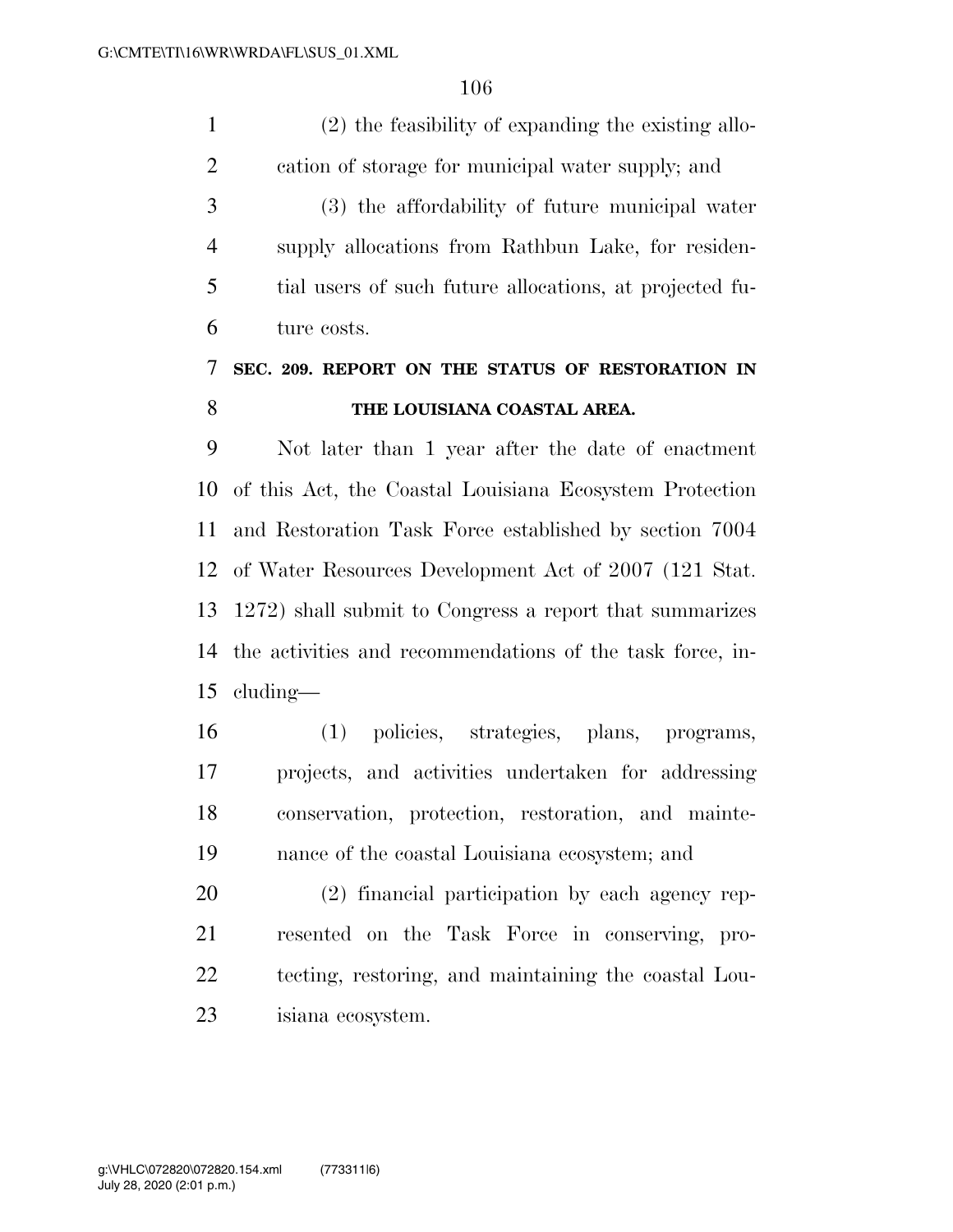|                | 0\WN\WNDA\FL\303 \UI.AML                             |
|----------------|------------------------------------------------------|
|                | 107                                                  |
| $\mathbf{1}$   | SEC. 210. LOWER MISSISSIPPI RIVER COMPREHENSIVE      |
| $\overline{2}$ | STUDY.                                               |
| 3              | (a) COMPREHENSIVE STUDY.—                            |
| $\overline{4}$ | (1) IN GENERAL.—The Secretary shall conduct          |
| 5              | a comprehensive study of the Lower Mississippi       |
| 6              | River basin, from Cape Girardeau, Missouri, to the   |
| 7              | Gulf of Mexico, to identify actions to be undertaken |
| 8              | by the Secretary for the comprehensive management    |
| 9              | of the basin for the purposes of flood risk manage-  |
| 10             | ment, navigation, ecosystem restoration, water sup-  |
| 11             | ply, hydropower, and recreation.                     |
| 12             | (2) FOCUS AREAS.—In conducting the com-              |
| 13             | prehensive study under paragraph (1), the Secretary  |
| 14             | shall investigate projects, including—               |
| 15             | (A) projects proposed in the comprehensive           |
| 16             | coastal protection master plan entitled "Lou-        |
| 17             | isiana Comprehensive Master Plan for a Sus-          |
| 18             | tainable Coast" prepared by the State of Lou-        |
| 19             | isiana and accepted by the Louisiana Coastal         |
| 20             | Protection and Restoration Authority (including      |
| 21             | any subsequent amendments or revisions), in-         |

cluding—

 (i) Ama sediment diversion; 24 (ii) Union freshwater diversion; (iii) increase Atchafalaya flow to

Terrebonne; and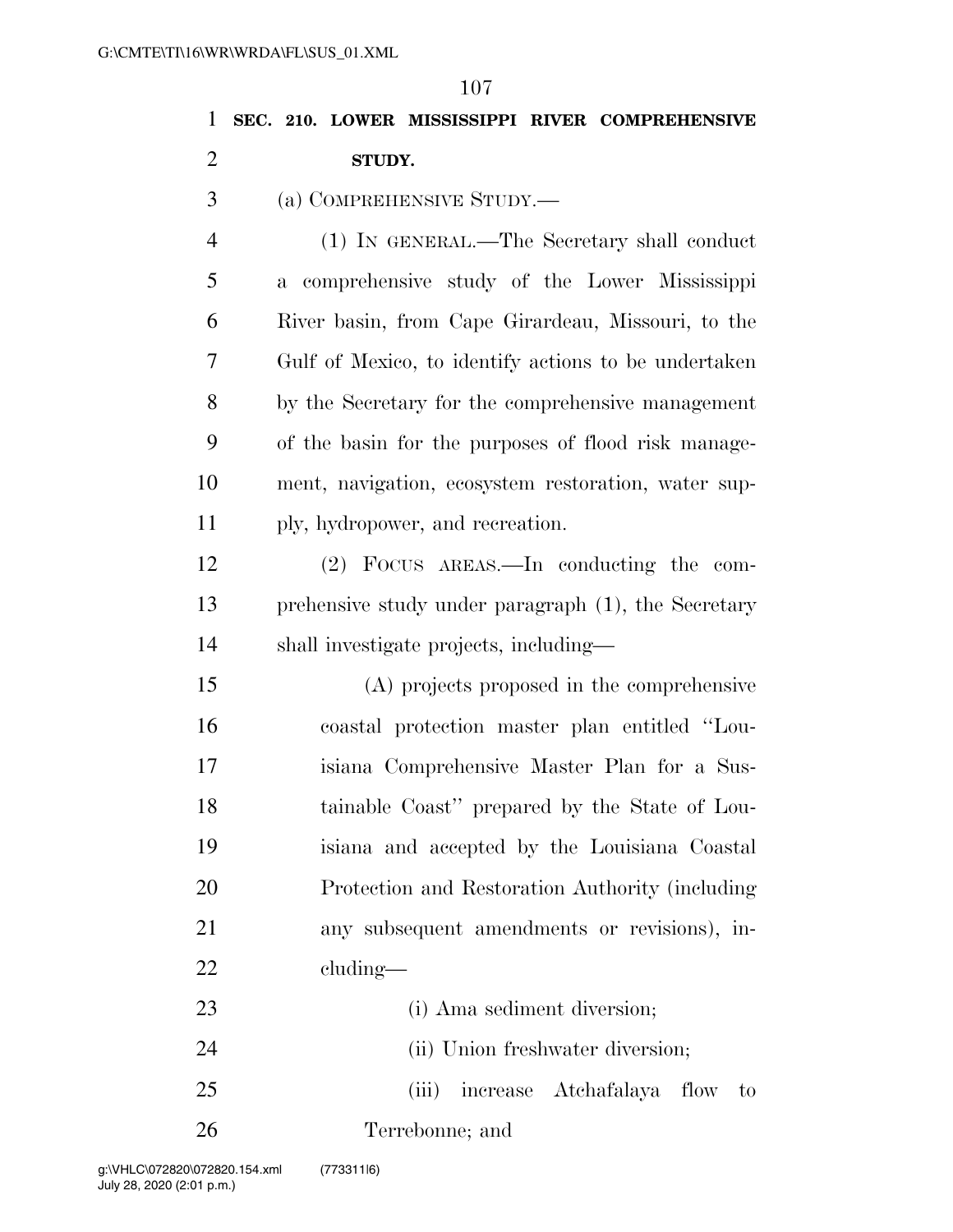(iv) Manchac Landbridge diversion; and

 (B) natural features and nature-based fea- tures, including levee setbacks and instream and floodplain restoration.

 (b) CONSULTATION AND USE OF EXISTING DATA.— In conducting the comprehensive study under subsection (a), the Secretary shall consult with applicable Federal, State, and local agencies, Indian Tribes, non-Federal in- terests, and other stakeholders, and, to the maximum ex- tent practicable and where appropriate, make use of exist-ing data provided to the Secretary by such parties.

## (c) RECOMMENDATIONS.—

 (1) IN GENERAL.—In conducting the com- prehensive study under subsection (a), the Secretary may develop a recommendation to Congress for—

 (A) the construction of a water resources development project;

 (B) the structural or operational modifica- tion of an existing water resources development project;

 (C) such additional monitoring of, or adaptive management measures to carry out with respect to, existing water resources devel-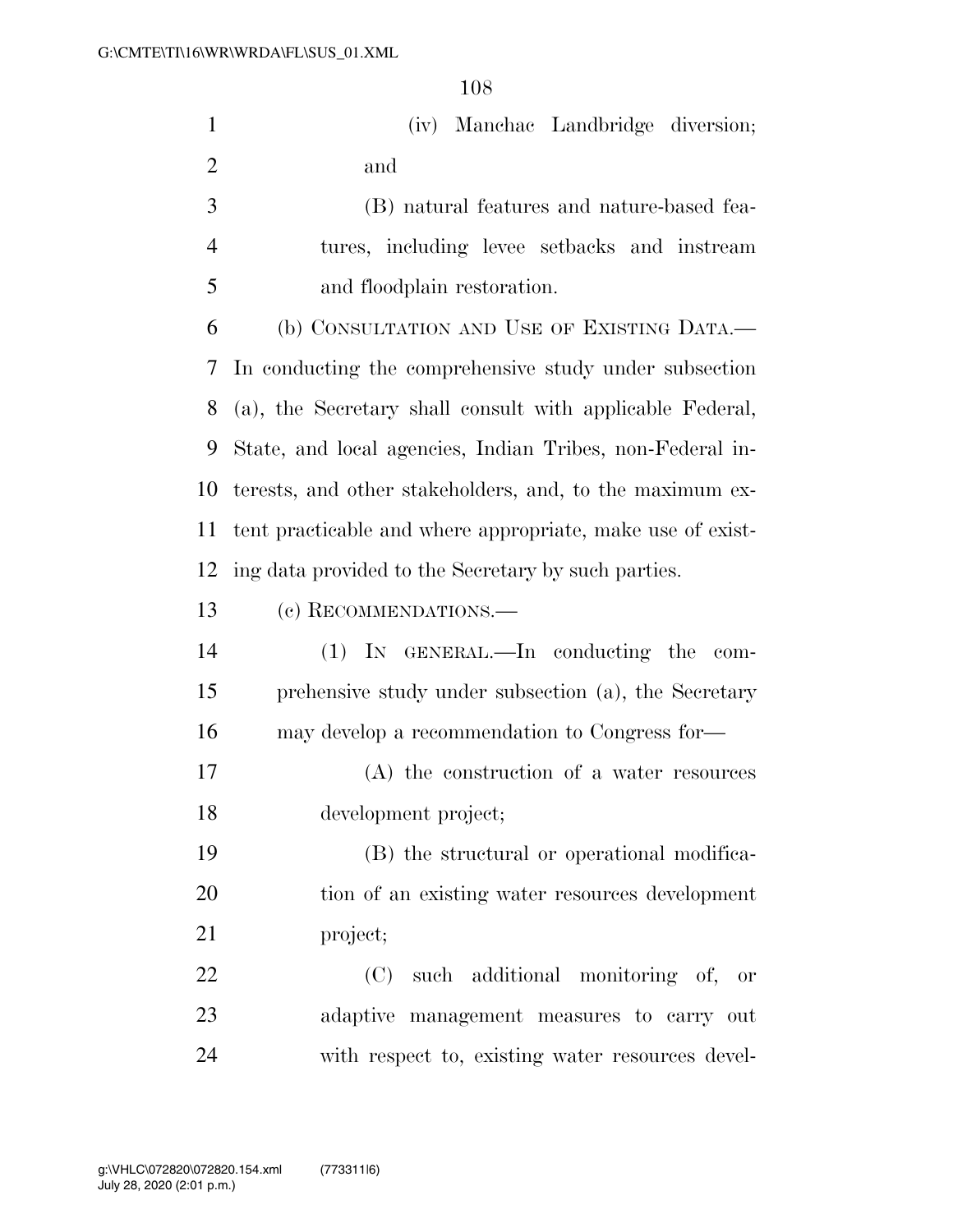opment projects, to respond to changing condi-tions; or

 (D) geographic areas within the Lower Mississippi River basin for additional study by the Secretary.

 (2) ADDITIONAL CONSIDERATIONS.—Any feasi- bility study carried out pursuant to a recommenda- tion under this subsection shall be considered to be a continuation of the comprehensive study required under subsection (a).

 (d) COMPLETION OF STUDY; REPORT TO CON- GRESS.—Not later than 3 years after the date of enact- ment of this section, the Secretary shall submit to the Committee on Transportation and Infrastructure of the House of Representatives and the Committee on Environ-ment and Public Works of the Senate a report detailing—

 (1) the results of the comprehensive study re- quired by this section, including any recommenda-tions developed under subsection (c); and

 (2) any interim actions relating to existing water resources development projects undertaken by 22 the Secretary during the study period.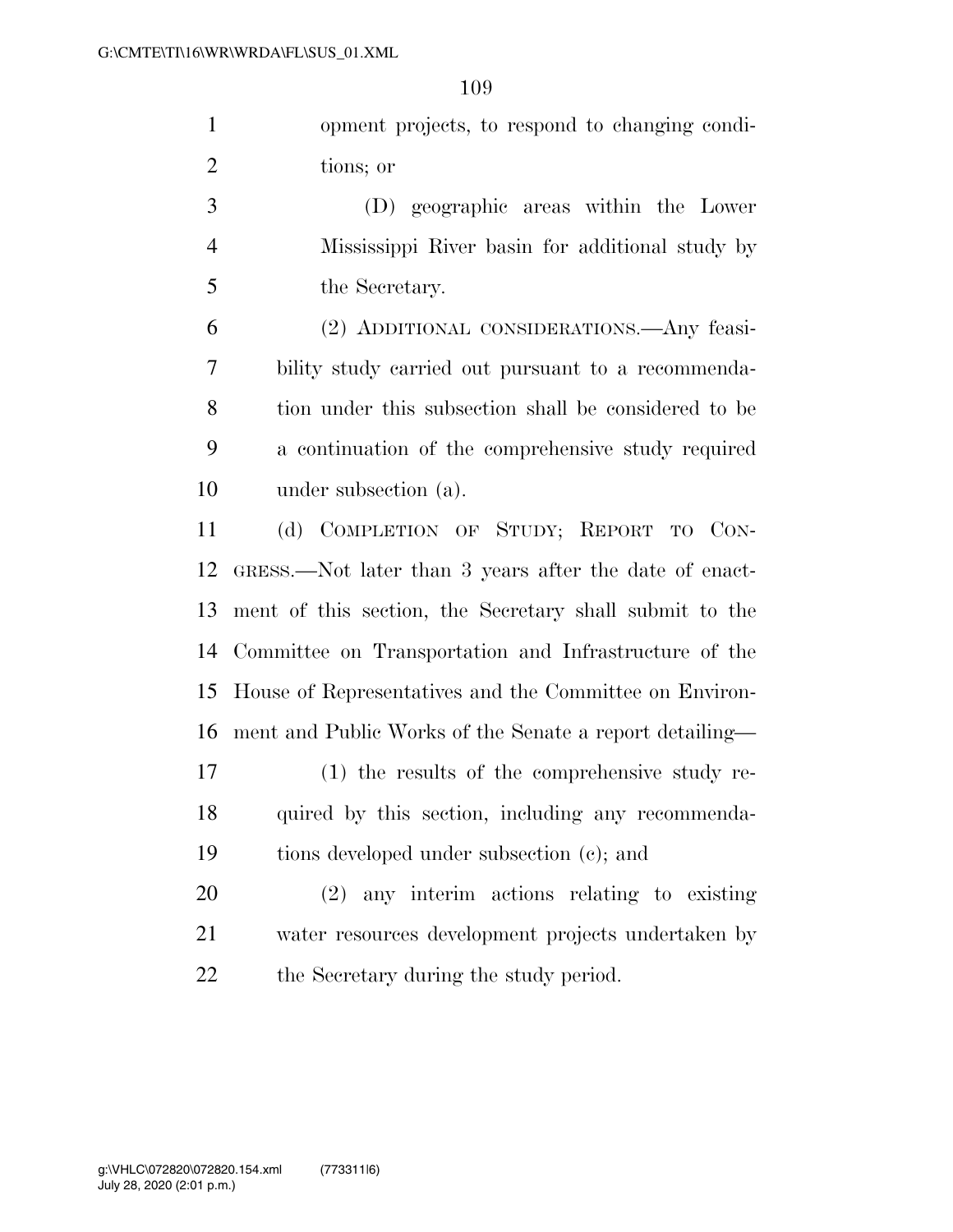# **SEC. 211. UPPER MISSISSIPPI RIVER COMPREHENSIVE PLAN.**

 (a) ASSESSMENT.—The Secretary shall conduct an assessment of the water resources needs of the Upper Mis- sissippi River under section 729 of the Water Resources Development Act of 1986 (33 U.S.C. 2267a).

 (b) REQUIREMENTS.—The Secretary shall carry out the assessment under subsection (a) in accordance with the requirements in section 1206(b) of Water Resources Development Act of 2016 (130 Stat. 1686).

**SEC. 212. LOWER MISSOURI BASIN FLOOD RISK AND RESIL-**

 **IENCY STUDY, IOWA, KANSAS, NEBRASKA, AND MISSOURI.** 

(a) ADDITIONAL STUDIES.—

 (1) IN GENERAL.—Except as provided in para- graph (2), upon the request of the non-Federal in- terest for the Lower Missouri Basin study, the Sec- retary shall expand the scope of such study to inves-tigate and provide recommendations relating to—

 (A) modifications to projects in Iowa, Kan- sas, Nebraska, and Missouri authorized under the Pick-Sloan Missouri River Basin Program (authorized by section 9(b) of the Flood Control Act of December 22, 1944 (chapter 665, 58 Stat. 891)) and the Missouri River Bank Sta-bilization and Navigation project (authorized by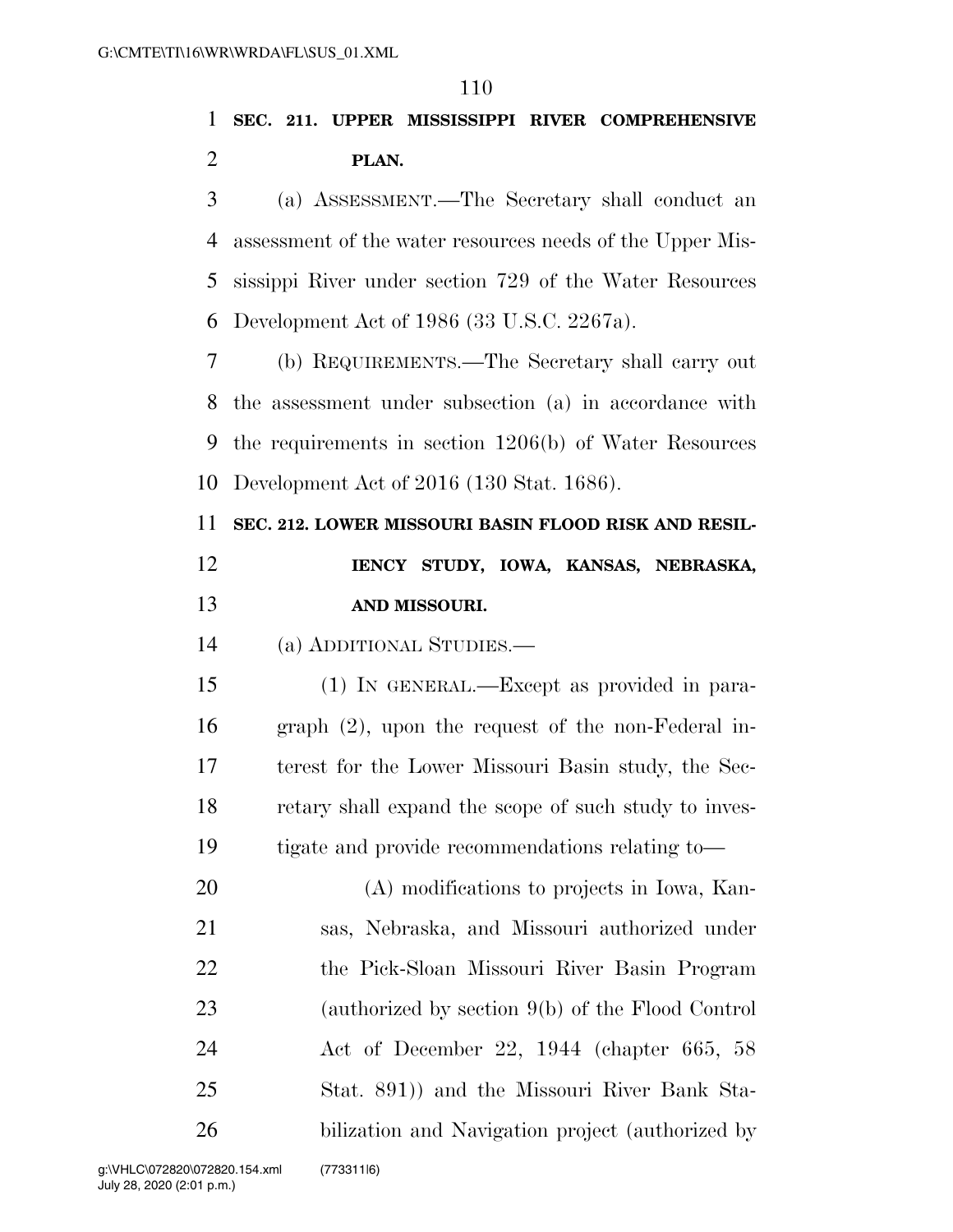| $\mathbf{1}$   | section 2 of the Act of March 2, 1945 (chapter                |
|----------------|---------------------------------------------------------------|
| $\overline{2}$ | $(19, 59 \text{ Stat. } 19)$ , including modifications to the |
| 3              | authorized purposes of such projects to further               |
| $\overline{4}$ | flood risk management and resiliency; and                     |
| 5              | (B) modifications to non-Federal, publicly                    |
| 6              | owned levees in the Lower Missouri River                      |
| 7              | Basin.                                                        |
| 8              | (2) EXCEPTION.—If the Secretary determines                    |
| 9              | that expanding the scope of the Lower Missouri                |
| 10             | Basin study as provided in paragraph (1) is not               |
| 11             | practicable, and the non-Federal interest for such            |
| 12             | study concurs in such determination, the Secretary            |
| 13             | shall carry out such additional studies as are nec-           |
| 14             | essary to investigate the modifications described in          |
| 15             | $\frac{1}{2}$ paragraph $(1)$ .                               |
| 16             | (3) CONTINUATION OF LOWER MISSOURI BASIN                      |
| 17             | strupy.—The following studies shall be considered a           |
| 18             | continuation of the Lower Missouri Basin study:               |
| 19             | (A) Any additional study carried out under                    |
| 20             | paragraph $(2)$ .                                             |
| 21             | (B) Any study recommended to be carried                       |
| 22             | out in a report that the Chief of Engineers pre-              |
| 23             | pares for the Lower Missouri Basin study.                     |
| 24             | (C) Any study recommended to be carried                       |
| 25             | out in a report that the Chief of Engineers pre-              |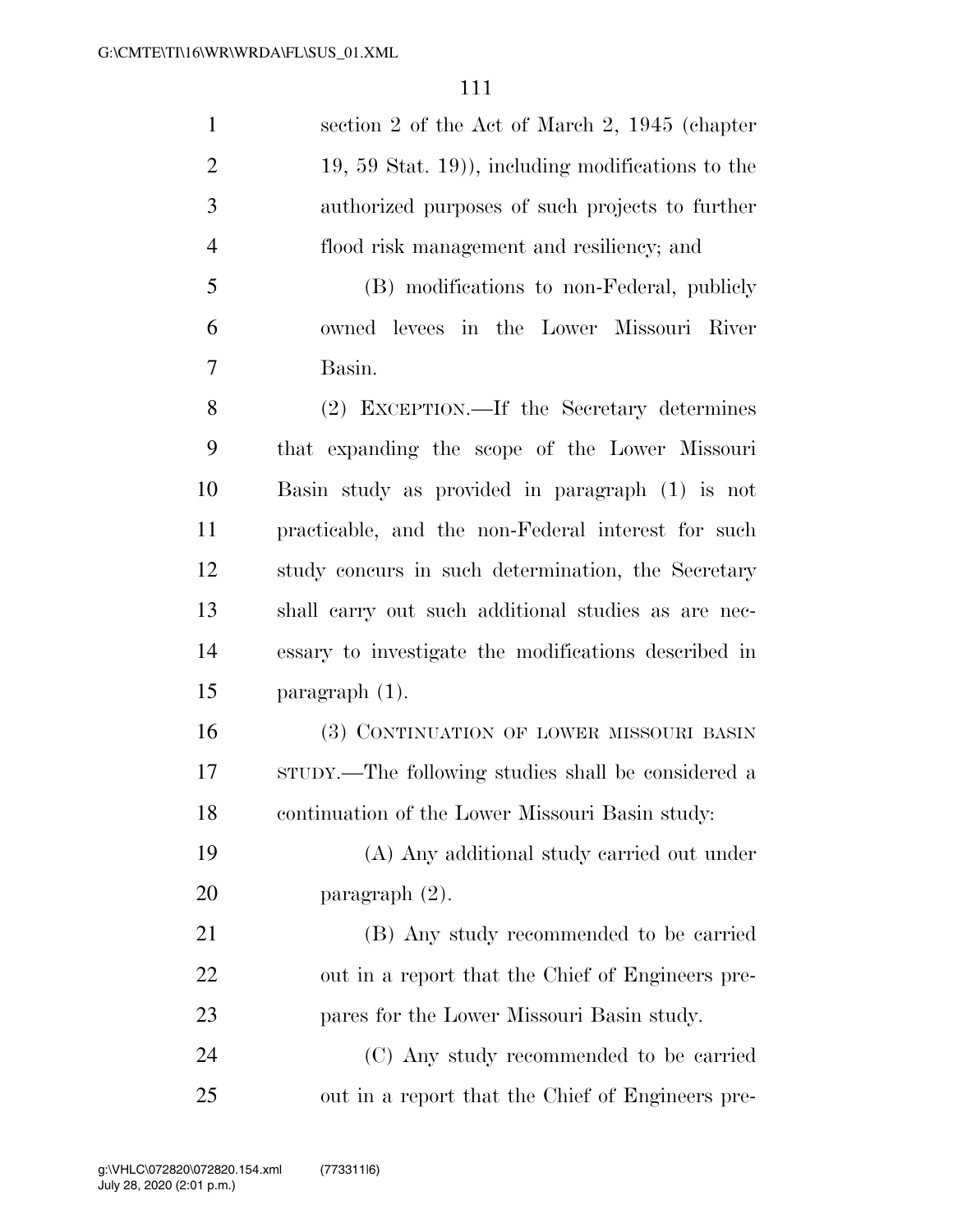| $\mathbf{1}$   | pares for an additional study carried out under         |
|----------------|---------------------------------------------------------|
| $\overline{2}$ | paragraph $(2)$ .                                       |
| 3              | (D) Any study spun off from the Lower                   |
| $\overline{4}$ | Missouri Basin study before the completion of           |
| 5              | such study.                                             |
| 6              | (E) Any study spun off from an additional               |
| 7              | study carried out under paragraph (2) before            |
| 8              | the completion of such additional study.                |
| 9              | (4) RELIANCE ON EXISTING INFORMATION.—In                |
| 10             | carrying out any study described in or authorized by    |
| 11             | this section, the Secretary, to the extent practicable, |
| 12             | shall rely on existing data and analysis, including     |
| 13             | data and analysis prepared under section 22 of the      |
| 14             | Water Resources Development Act of 1974 (42)            |
| 15             | U.S.C. $1962d-16$ ).                                    |
| 16             | (5) CONSIDERATION; CONSULTATION.—In de-                 |
| 17             | veloping recommendations under paragraph $(1)$ , the    |
| 18             | Secretary shall-                                        |
| 19             | $(A)$ consider the use of —                             |
| 20             | (i) structural and nonstructural meas-                  |
| 21             | ures, including the setting back of levees              |
| 22             | and removing structures from areas of re-               |
| 23             | curring flood vulnerability, where advan-               |
| 24             | tageous, to reduce flood risk and damages               |
| 25             | in the Lower Missouri River Basin; and                  |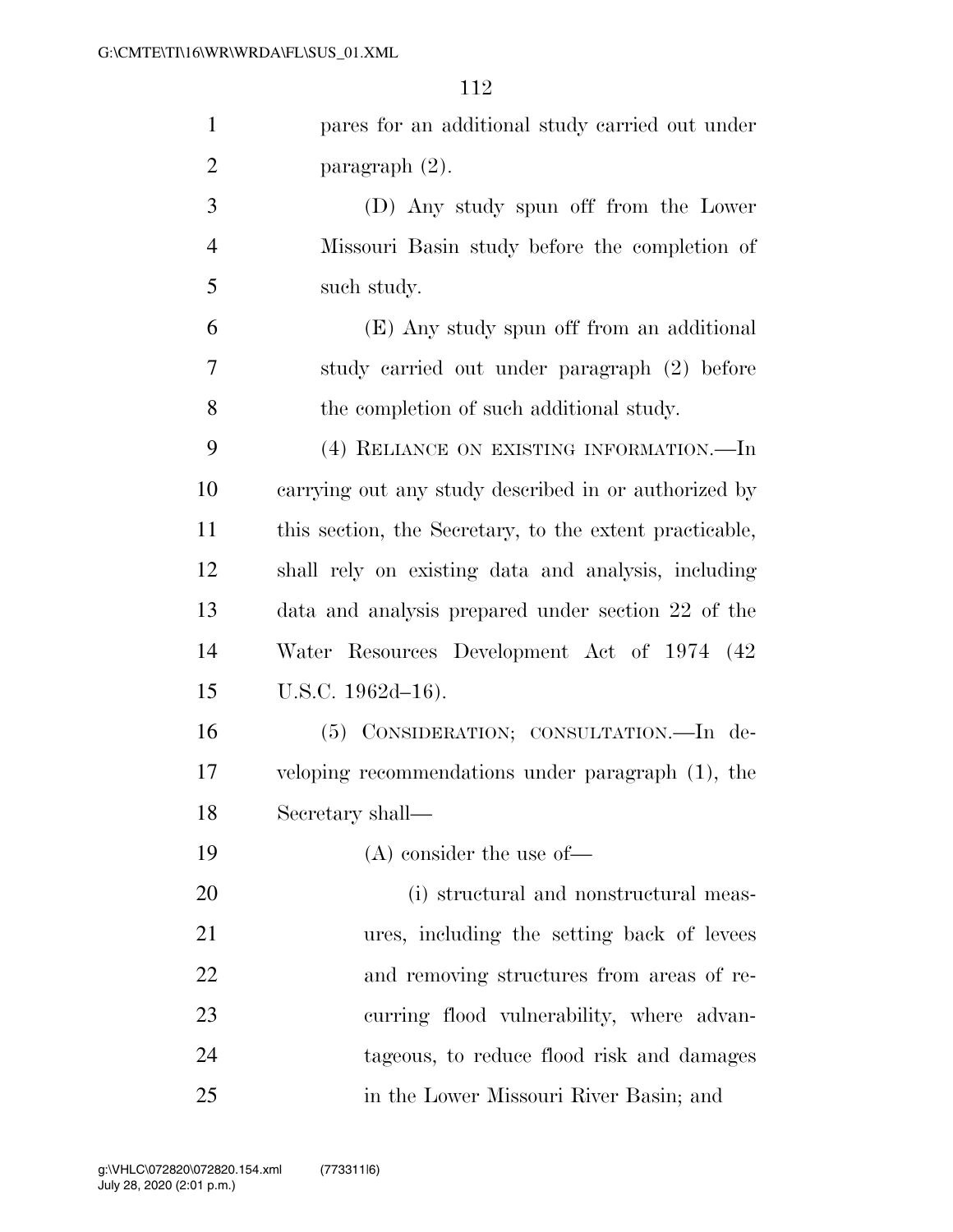| $\mathbf{1}$   | (ii) where such features are locally ac-              |
|----------------|-------------------------------------------------------|
| $\overline{2}$ | ceptable, natural features or nature-based            |
| 3              | features (as such terms are defined in sec-           |
| $\overline{4}$ | tion 1184 of the Water Resources Develop-             |
| 5              | ment Act of 2016 (33 U.S.C. 2289a); and               |
| 6              | (B) consult with applicable Federal and               |
| 7              | State agencies, Indian Tribes, and other stake-       |
| 8              | holders within the Lower Missouri River Basin         |
| 9              | and solicit public comment on such rec-               |
| 10             | ommendations.                                         |
| 11             | (6) EXEMPTION FROM MAXIMUM STUDY COST                 |
| 12             | AND DURATION LIMITATIONS.—Section 1001 of the         |
| 13             | Water Resources Reform and Development Act of         |
| 14             | $2014$ (33 U.S.C. 2282c) shall not apply to the       |
| 15             | Lower Missouri Basin study or any study described     |
| 16             | in paragraph (3).                                     |
| 17             | (7) PRECONSTRUCTION, ENGINEERING, AND                 |
| 18             | DESIGN.—Upon completion of a study authorized by      |
| 19             | this section, if the Secretary determines that a rec- |
| 20             | ommended project, or modification to a project de-    |
| 21             | scribed in paragraph (1), is justified, the Secretary |
| 22             | may proceed directly to preconstruction planning,     |
| 23             | engineering, and design of the project or modifica-   |
| 24             | tion.                                                 |
| 25             | (8) TECHNICAL ASSISTANCE.—                            |

July 28, 2020 (2:01 p.m.) g:\VHLC\072820\072820.154.xml (773311|6)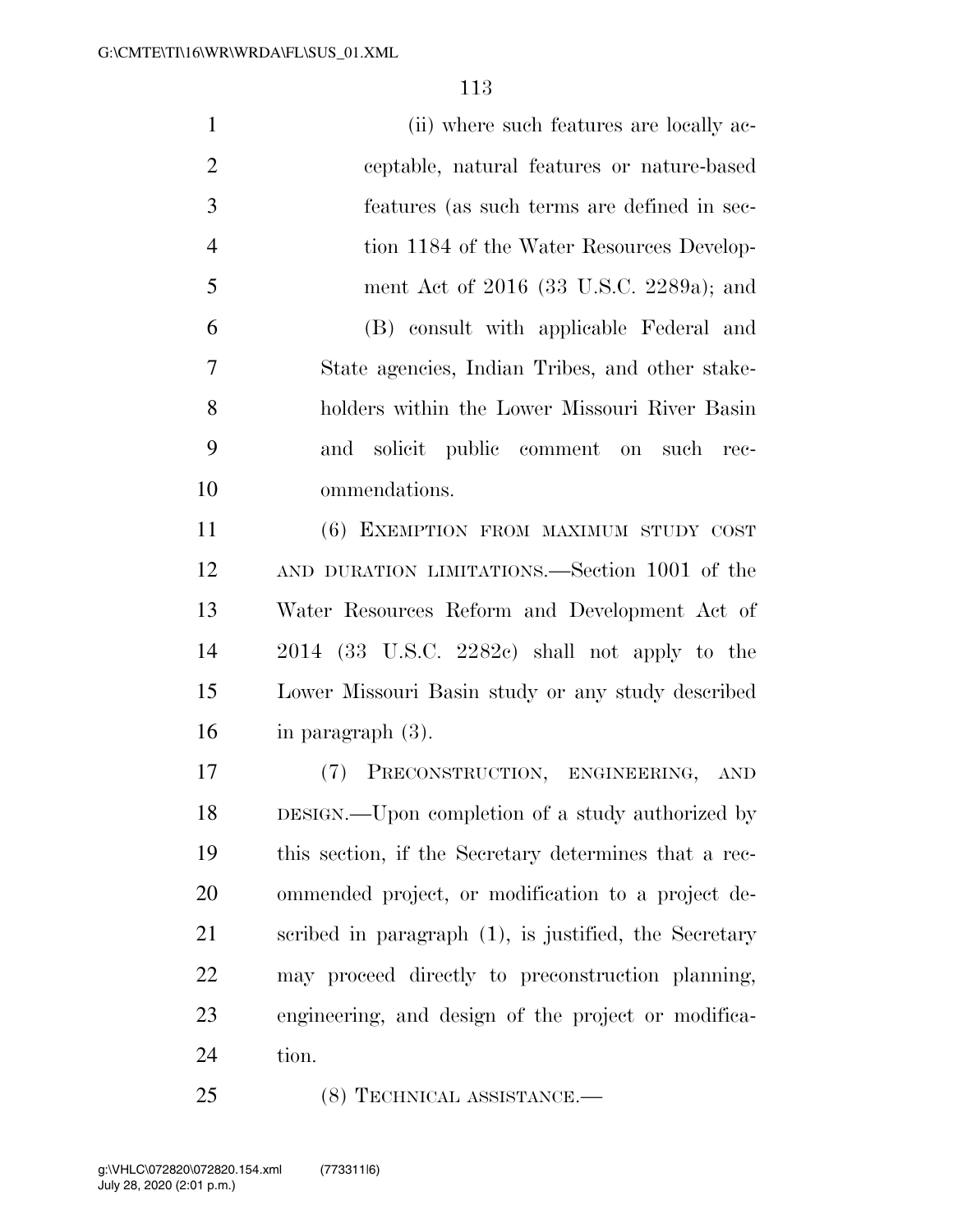| $\mathbf{1}$   | (A) IN GENERAL.—For the provision of            |
|----------------|-------------------------------------------------|
| $\overline{2}$ | technical assistance to support small commu-    |
| 3              | nities and economically disadvantaged commu-    |
| $\overline{4}$ | nities in the planning and design of flood risk |
| 5              | management and flood risk resiliency projects   |
| 6              | in the Lower Missouri River Basin, for each of  |
| $\tau$         | fiscal years 2021 through 2026, there are au-   |
| 8              | thorized to be appropriated—                    |
| 9              | (i) $$2,000,000$ to carry out section           |
| 10             | 206 of the Flood Control Act of 1960 (33        |
| 11             | U.S.C. 709a), in addition to amounts oth-       |
| 12             | erwise authorized to carry out such sec-        |
| 13             | tion; and                                       |
| 14             | (ii) $$2,000,000$ to carry out section          |
| 15             | $22(a)(2)$ of the Water Resources Develop-      |
| 16             | ment Act of 1974 (42 U.S.C. 1962d–16),          |
| 17             | in addition to amounts otherwise author-        |
| 18             | ized to carry out such section.                 |
| 19             | (B) CONDITIONS.—                                |
| 20             | (i) LIMITATIONS NOT APPLICABLE.—                |
| 21             | The limitations on the use of funds in sec-     |
| 22             | tion $206(d)$ of the Flood Control Act of       |
| 23             | 1960 and section $22(c)(2)$ of the Water        |
| 24             | Resources Development Act of 1974 shall         |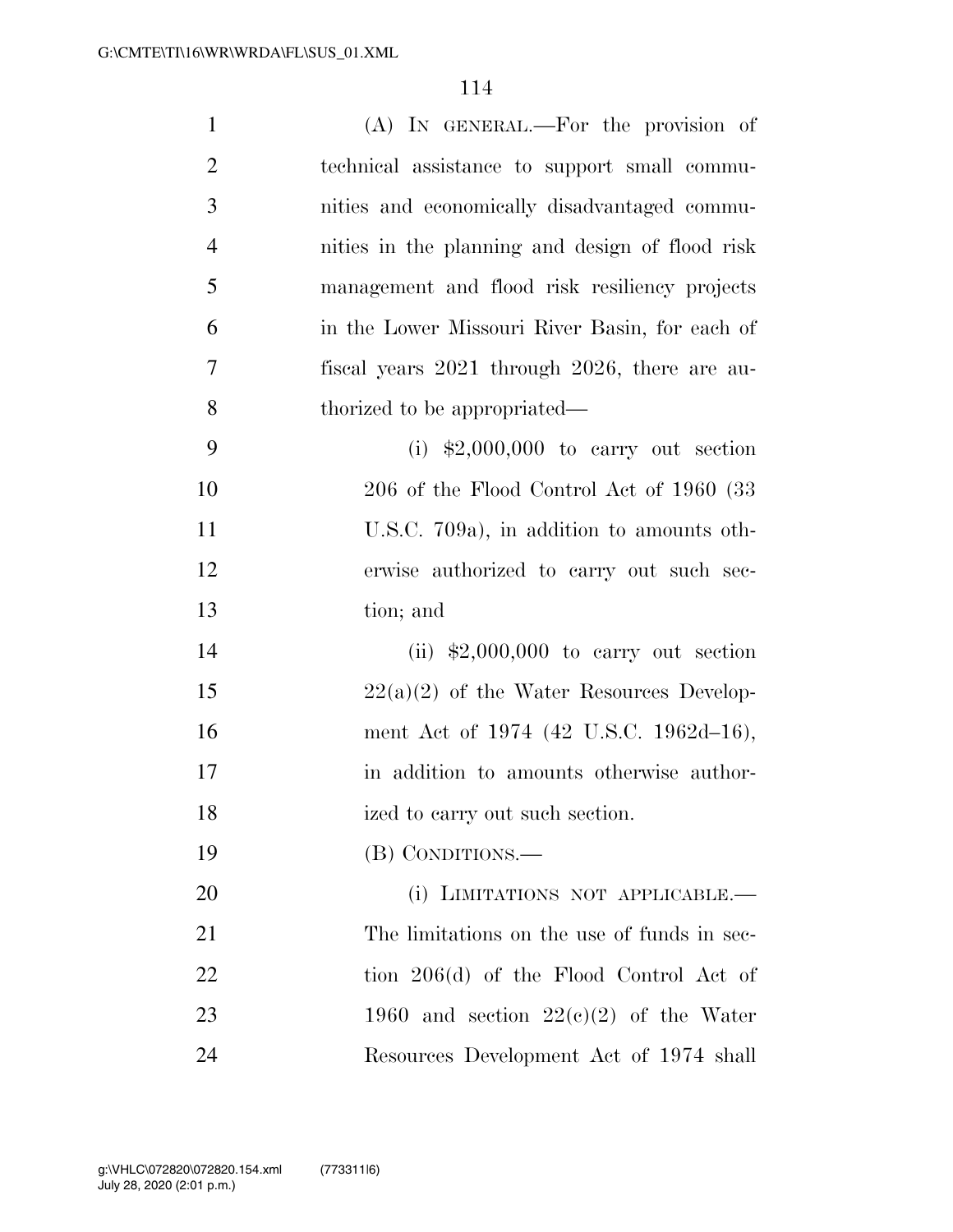| $\mathbf{1}$   | not apply to the amounts authorized to be           |
|----------------|-----------------------------------------------------|
| $\overline{2}$ | appropriated by subparagraph $(A)$ .                |
| 3              | (ii) RULE OF CONSTRUCTION.-Noth-                    |
| $\overline{4}$ | ing in this paragraph restricts the author-         |
| 5              | ity of the Secretary to use any funds other-        |
| 6              | wise appropriated to carry out section 206          |
| 7              | of the Flood Control Act of 1960 or sec-            |
| 8              | tion $22(a)(2)$ of the Water Resources De-          |
| 9              | velopment Act of 1974 to provide technical          |
| 10             | assistance described in subparagraph $(A)$ .        |
| 11             | (9) COMPLETION OF STUDY; REPORT TO CON-             |
| 12             | GRESS.—Not later than 3 years after the date of en- |
| 13             | actment of this Act, the Secretary shall submit to  |
| 14             | the Committee on Transportation and Infrastructure  |
| 15             | of the House of Representatives and the Committee   |
| 16             | on Environment and Public Works of the Senate a     |
| 17             | report detailing—                                   |
| 18             | (A) the results of the study authorized by          |
| 19             | this section;                                       |
| 20             | (B) any additional, site-specific areas with-       |
| 21             | in the Lower Missouri River Basin for which         |
| 22             | additional study for flood risk management          |
| 23             | projects is recommended by the Secretary; and       |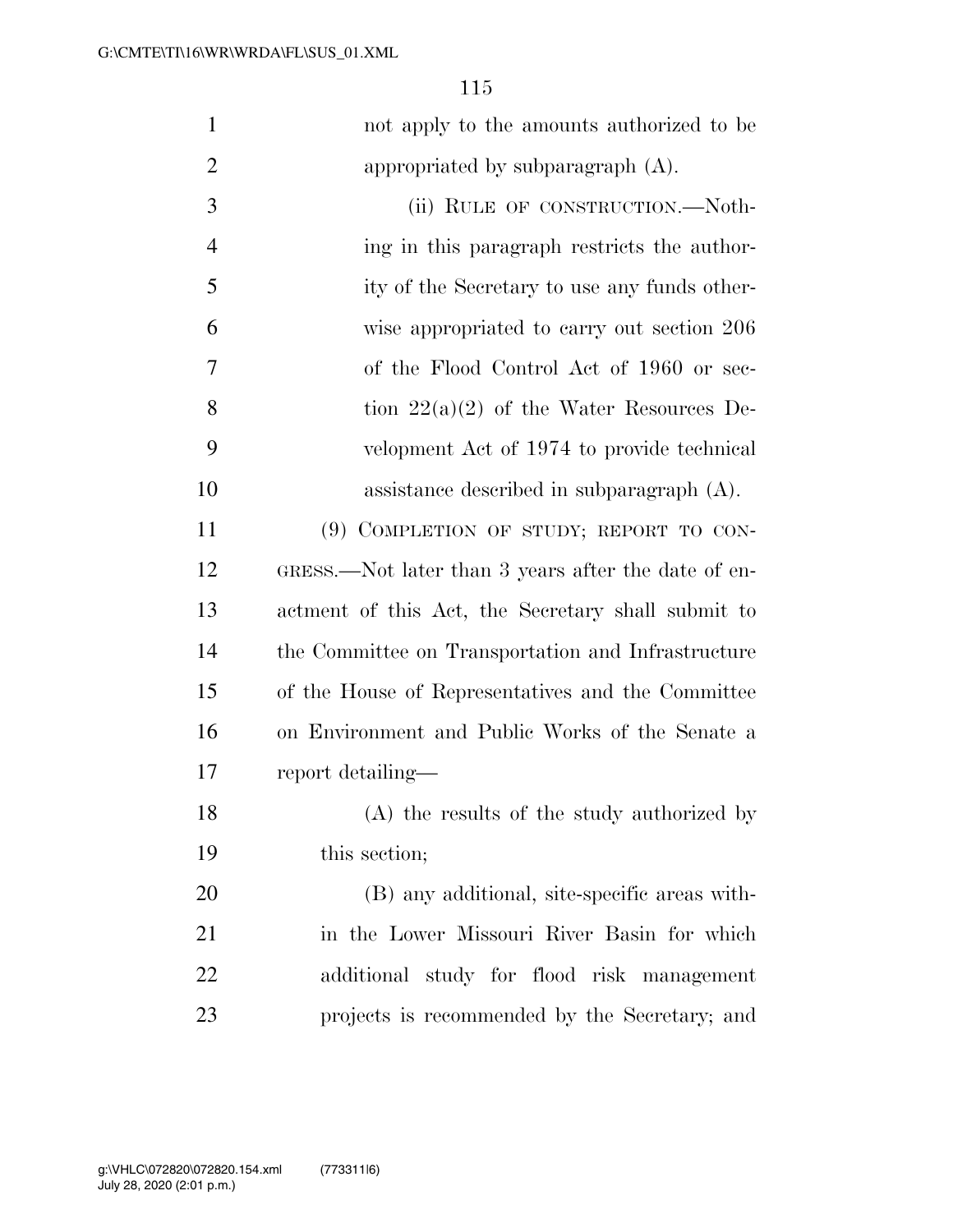| $\mathbf{1}$   | (C) any interim actions relating to existing                |
|----------------|-------------------------------------------------------------|
| $\overline{2}$ | water resources development projects under-                 |
| 3              | taken by the Secretary during the study period.             |
| $\overline{4}$ | (b) DEFINITIONS.—In this section:                           |
| 5              | (1) LOWER MISSOURI BASIN STUDY.—The term                    |
| 6              | "Lower Missouri Basin study" means the Lower                |
| 7              | Missouri Basin Flood Risk and Resiliency Study,             |
| 8              | Iowa, Kansas, Nebraska, and Missouri, authorized            |
| 9              | pursuant to section 216 of the Flood Control Act of         |
| 10             | 1970 (33 U.S.C. 549a).                                      |
| 11             | (2) SMALL COMMUNITY.—The term "small                        |
| 12             | community" means a local government that serves a           |
| 13             | population of less than 15,000.                             |
| 14             | SEC. 213. PORTSMOUTH HARBOR AND PISCATAQUA RIVER            |
| 15             |                                                             |
|                | AND RYE HARBOR, NEW HAMPSHIRE.                              |
| 16             | Not later than 180 days after the date of enactment         |
| 17             | of this Act, the Secretary shall submit to Congress a writ- |
| 18             | ten status update regarding-                                |
| 19             | (1) efforts to address the impacts of shoaling              |
| 20             | affecting the project for navigation, Rye Harbor,           |
| 21             | New Hampshire, authorized by section 101 of the             |
| 22             | River and Harbor Act of 1960 (74 Stat. 480); and            |
| 23             | (2) the project for navigation, Portsmouth Har-             |
| 24             | bor and Piscataqua River, authorized by section 101         |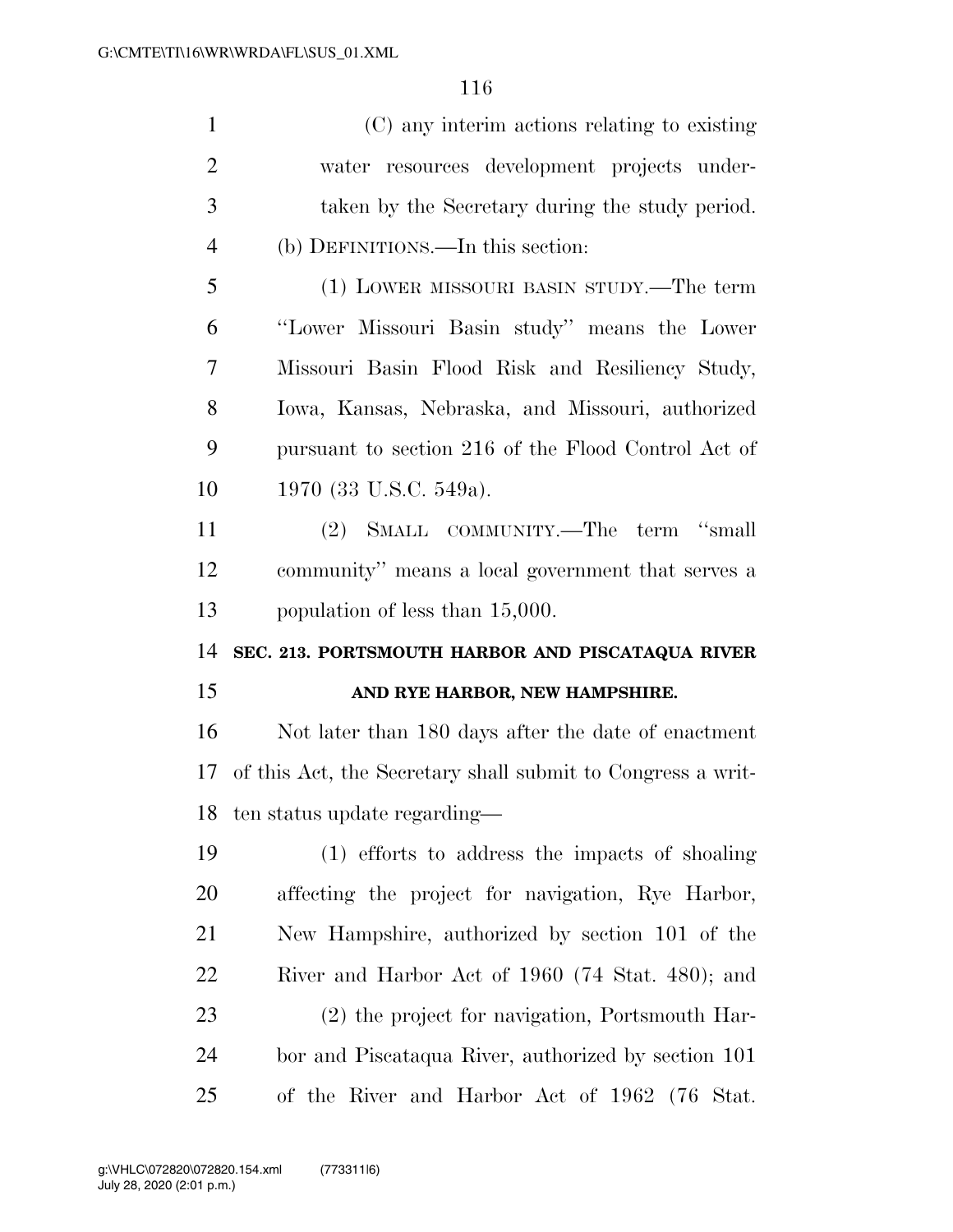1173), as required to be expedited under section 2 1317 of the Water Resources Development Act of 2018 (Public Law 115–270).

## **SEC. 214. COUGAR AND DETROIT DAMS, WILLAMETTE RIVER BASIN, OREGON.**

 (a) REPORT.—Not later than 2 years after the date of enactment of this Act, the Secretary shall submit to the Committee on Transportation and Infrastructure of the House of Representatives and the Committee on Envi- ronment and Public Works of the Senate, and make pub- licly available, a report providing an initial analysis of deauthorizing hydropower as a project purpose at the Cou-gar and Detroit Dams project.

 (b) CONTENTS.—The Secretary shall include in the report submitted under subsection (a)—

 (1) a description of the potential effects of deauthorizing hydropower as a project purpose at 18 the Cougar and Detroit Dams project on—

 (A) the operation of the project, including with respect to the other authorized purposes of 21 the project;

 (B) compliance of the project with the En-dangered Species Act;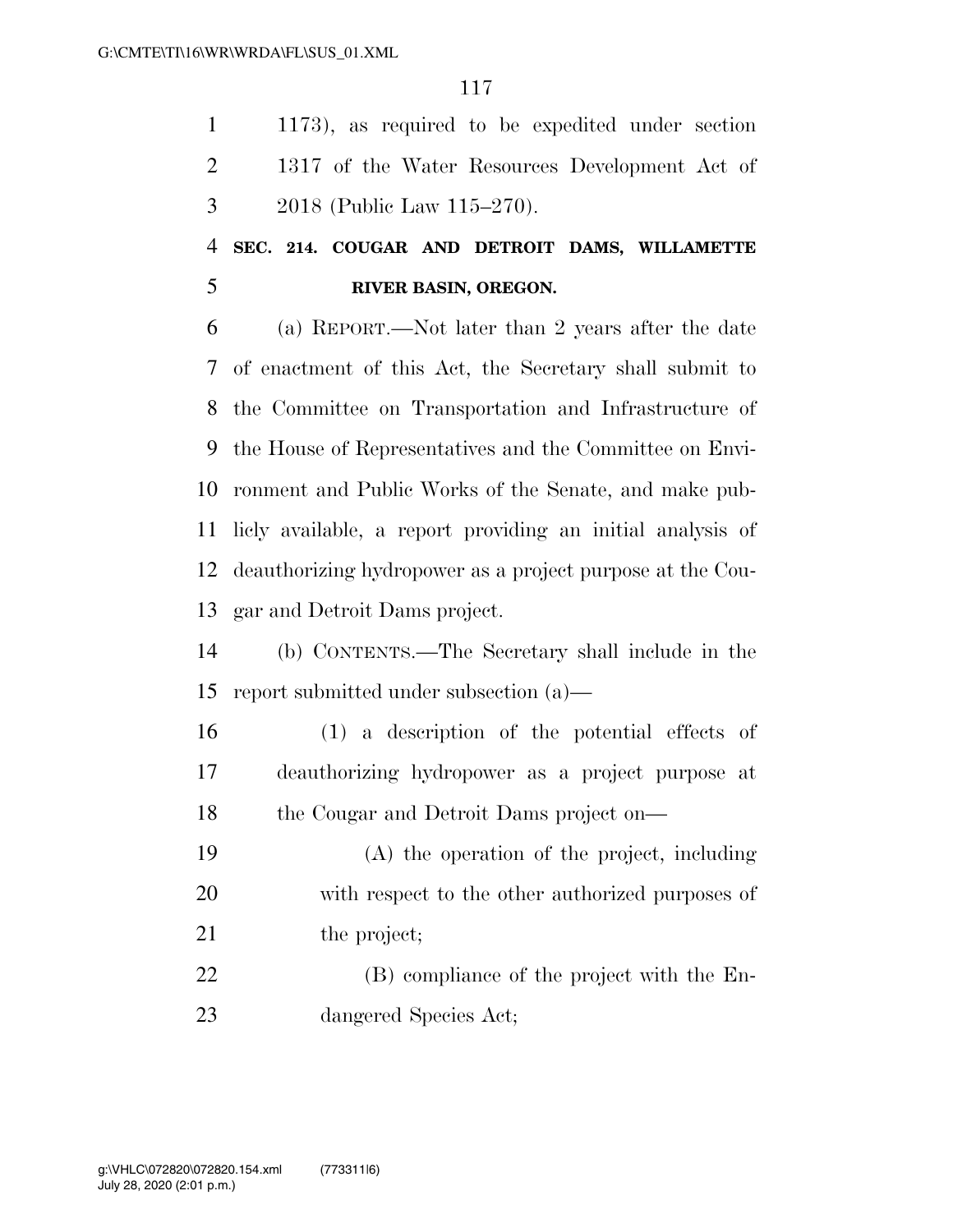(C) costs that would be attributed to other authorized purposes of the project, including costs relating to compliance with such Act; and (D) other ongoing studies in the Willam- ette River Basin; and (2) identification of any further research need-ed.

 (c) PROJECT DEFINED.—In this section, the terms ''Cougar and Detroit Dams project'' and ''project'' mean the Cougar Dam and Reservoir project and Detroit Dam and Reservoir project, Willamette River Basin, Oregon, authorized by section 204 of the Flood Control Act of 1950 (64 Stat. 179).

#### **SEC. 215. PORT ORFORD, OREGON.**

 Not later than 180 days after the date of enactment of this Act, the Secretary shall, at Federal expense, submit to the Committee on Transportation and Infrastructure of the House of Representatives and the Committee on Environment and Public Works of the Senate a summary report on the research completed and data gathered by the date of enactment of this Act with regards to the con- figuration of a breakwater for the project for navigation, Port Orford, Oregon, authorized by section 117 of the River and Harbor Act of 1970 (84 Stat. 1822; 106 Stat.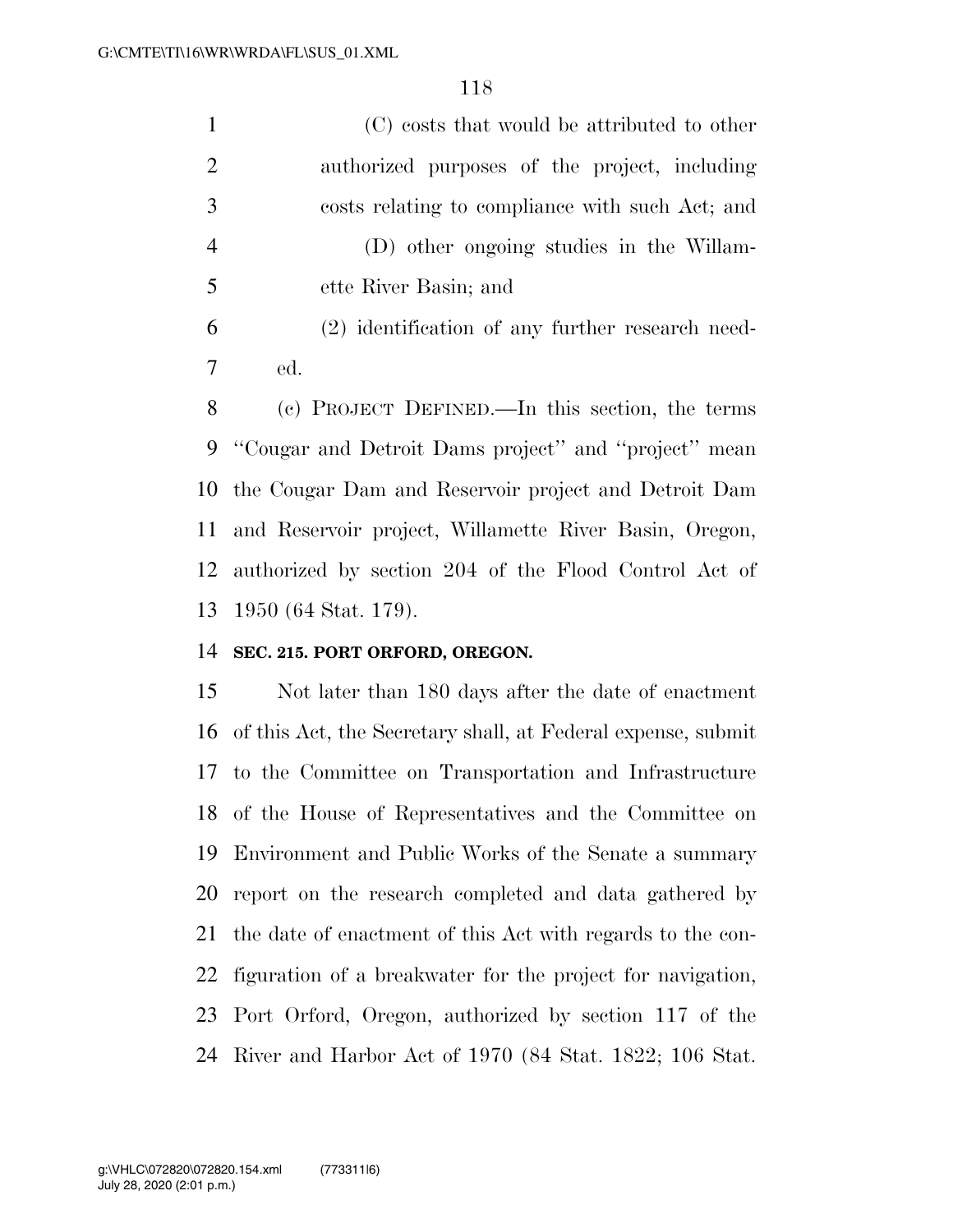4809), for the purposes of addressing shoaling issues to minimize long-term maintenance costs.

# **SEC. 216. WILSON CREEK AND SLOAN CREEK, FAIRVIEW, TEXAS.**

 Not later than 180 days after the date of enactment of this section, the Secretary shall submit to Congress a written status update regarding efforts to address flooding along Wilson Creek and Sloan Creek in the City of Fair-view, Texas.

### **SEC. 217. GAO STUDY ON MITIGATION FOR WATER RE-SOURCES DEVELOPMENT PROJECTS.**

 Not later than 18 months after the date of enactment of this Act, the Comptroller General of the United States shall—

 (1) conduct a study on the mitigation of the im- pact of water resources development projects, includ- ing the impact on fish and wildlife, consistent with the requirements of section 906 of the Water Re- sources Development Act of 1986 (33 U.S.C. 2283), section 307(a) of the Water Resources Development Act of 1990 (33 U.S.C. 2317(a)), and section 22 2036(b) of the Water Resources Development Act of 2007 (33 U.S.C. 2283a), including—

 (A) an evaluation of guidance or instruc-tions issued, and other measures taken, by the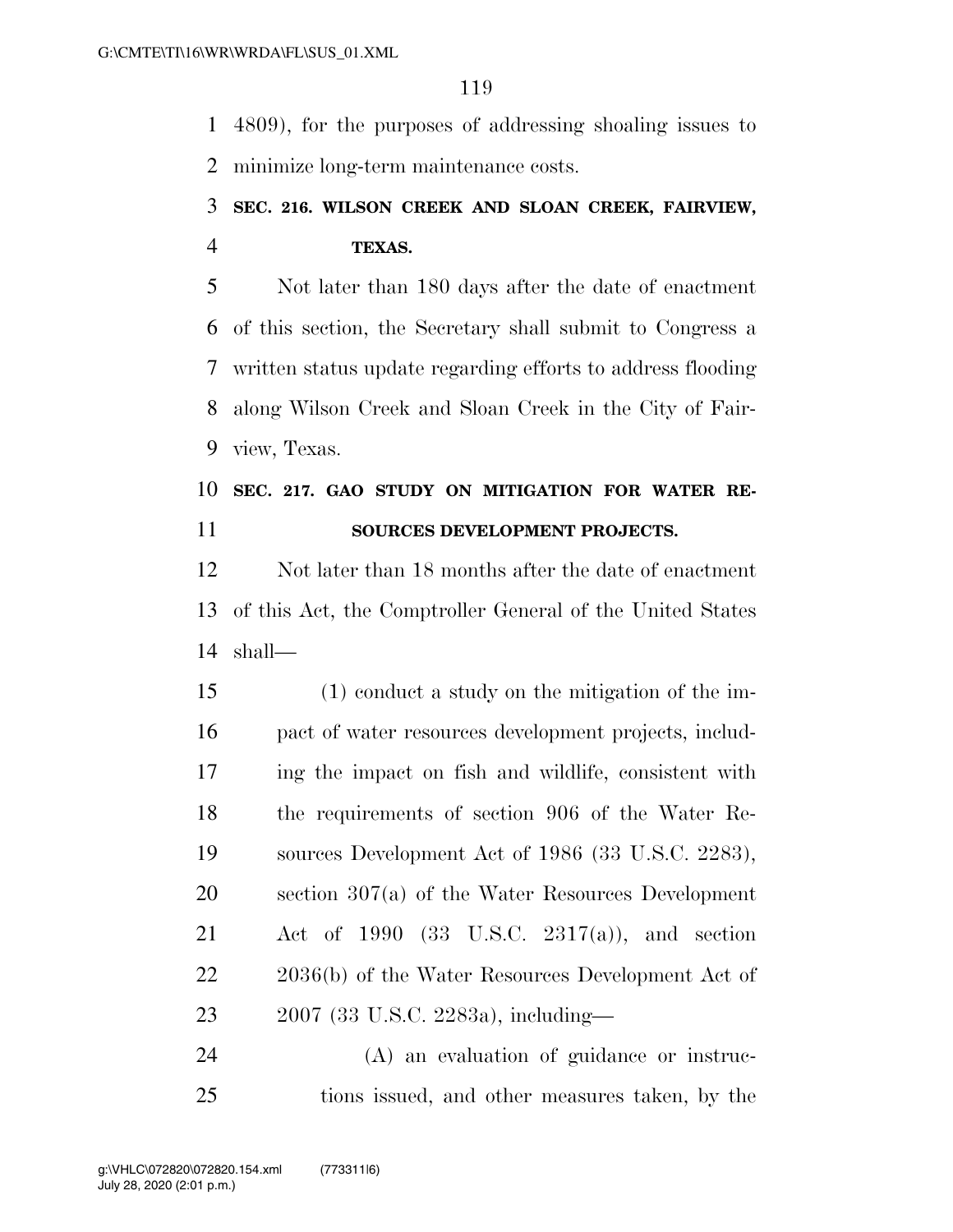Secretary to ensure successful mitigation of 2 such impacts;

 (B) a review of the methods of mitigation, including the use of in-lieu fees, mitigation banking, and permittee-responsible mitigation, and their long-term effectiveness of restoring or mitigating ecosystem services impacted by such projects;

 (C) a review of how the use of the different mitigation methods for such projects varies across Corps of Engineers districts;

 (D) an assessment of the backlog of miti- gation projects, including the number of mitiga- tion projects pending completion to address such impacts resulting from constructed water resources development projects;

 (E) an evaluation of how the Secretary tracks compliance with the mitigation require-ments across Corps of Engineers districts;

 (F) a review of how the mitigation require- ments for water resources development projects contributes to the resilience of water resources 23 in the United States;

 (G) an assessment of whether mitigation is being done prior to or contemporaneously with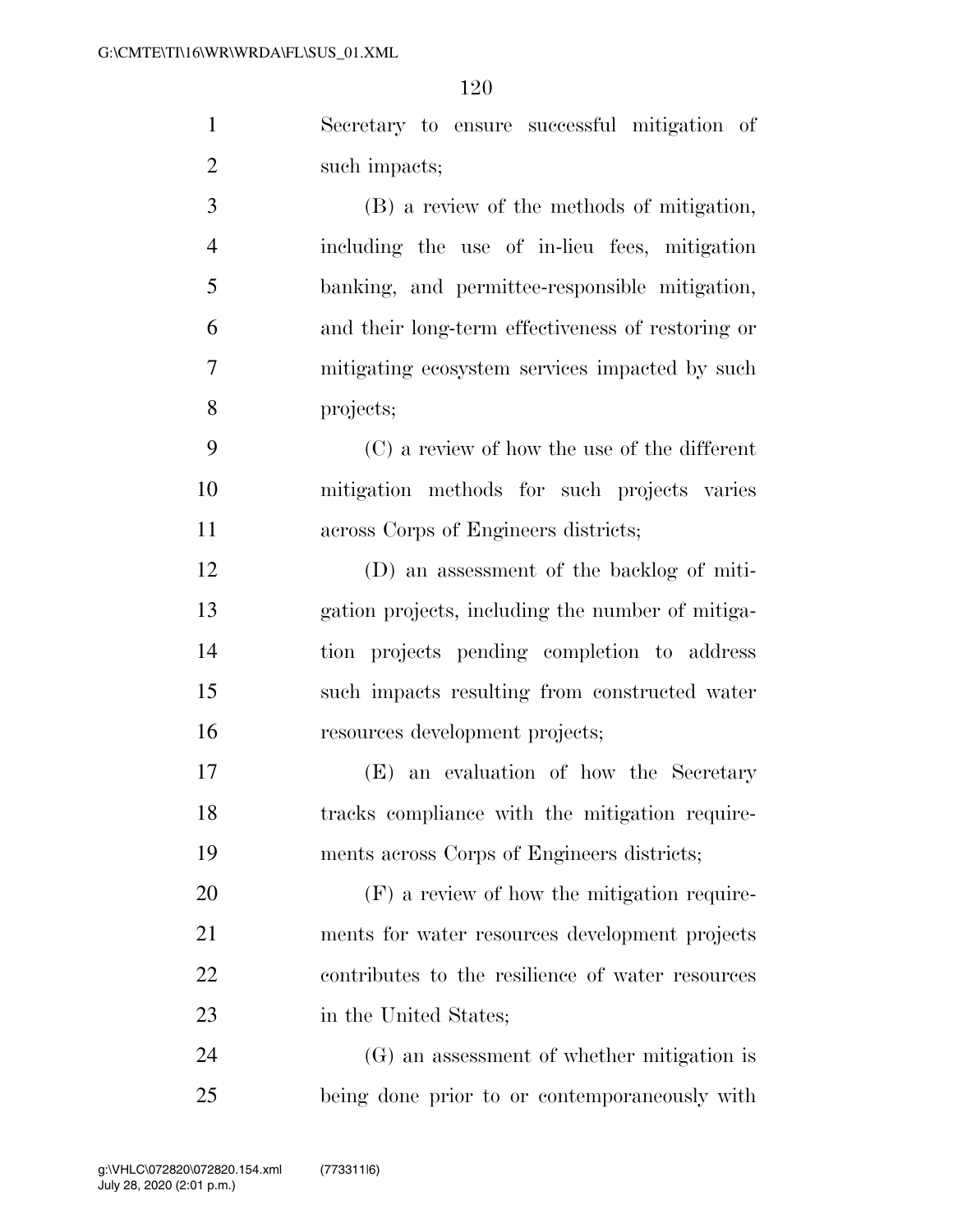1 the construction of projects, as required by sec- tion 906 of the Water Resources Development Act of 1986 (33 U.S.C. 2283);

 (H) an evaluation of compliance with sec-5 tion 906(d) of the Water Resources Develop- ment Act of 1986 (33 U.S.C. 2283(d)) for the development of specific mitigation plans for projects, whether such plans were successful in mitigating the designated impacts of the projects, and, in instances where such plans were not successful, what actions the Secretary is taking to modify the plans such that they will be successful; and

 (I) an assessment of how the Secretary might take advantage of natural infrastructure in mitigation planning to reduce flood risks and flood recovery costs for some communities; and (2) submit to Congress a report that—

 (A) describes the results of the study con-20 ducted under paragraph  $(1)$ ;

 (B) includes recommendations to ensure compliance with and successful implementation of mitigation requirements for water resources development projects; and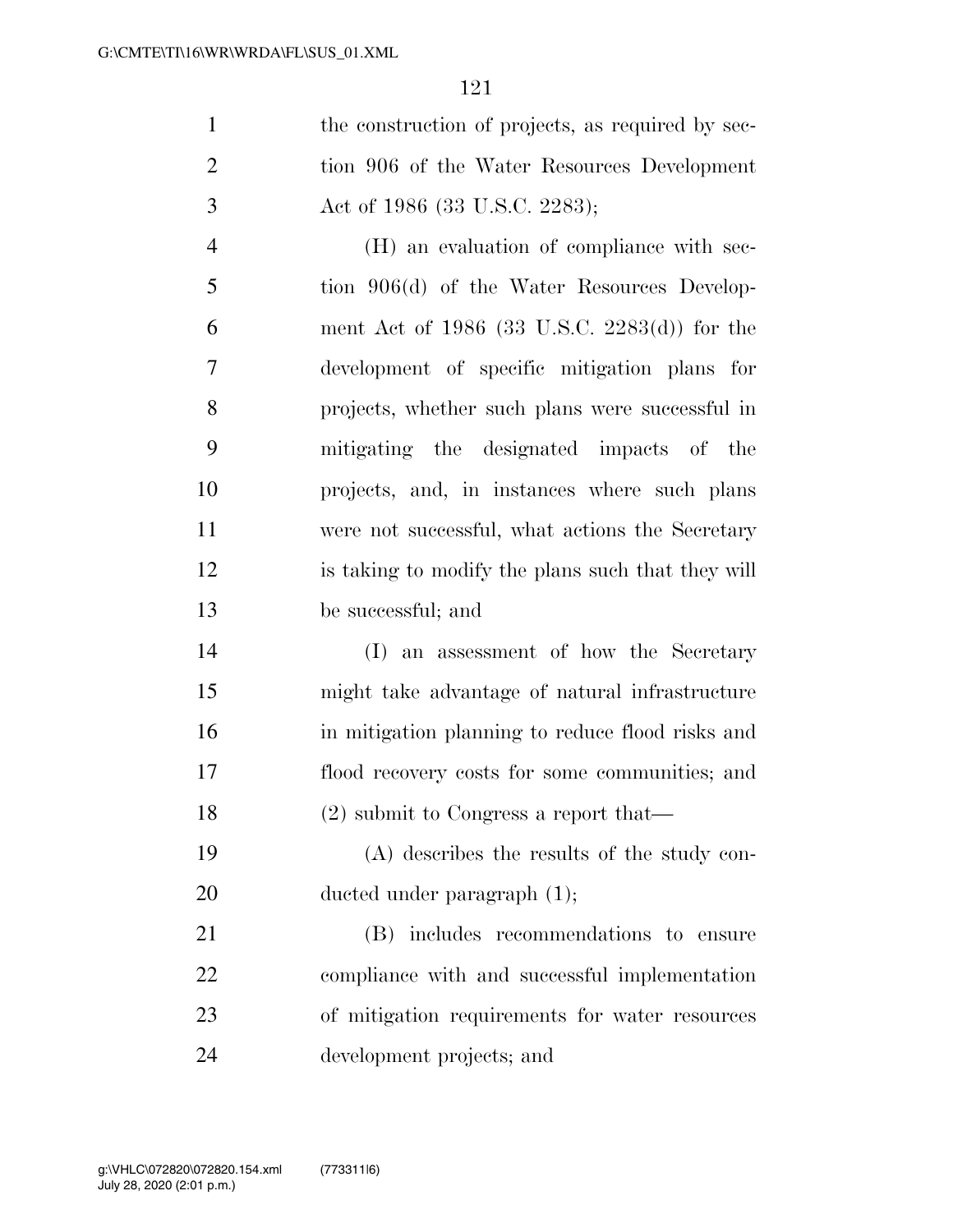(C) includes recommendations to ensure existing programs and authorities include the use, to the maximum extent practicable, of nat-ural infrastructure.

#### **SEC. 218. GAO STUDY ON APPLICATION OF HARBOR MAIN-TENANCE TRUST FUND EXPENDITURES.**

 (a) STUDY.—Not later than 18 months after the date of enactment of this Act, the Comptroller General of the United States shall conduct a study of the operation and maintenance needs of federally authorized harbor and in-land harbor projects, including—

 (1) an inventory of all federally authorized har-bor and inland harbor projects;

 (2) an assessment of current uses of such projects (and, to the extent practicable, the national, regional, and local benefits of such uses), including 17 the uses listed in section  $210(d)(2)(B)$  of the Water 18 Resources Development Act of 1986;

 (3) an assessment of the annual operation and maintenance needs associated with harbors and in-21 land harbors referred to in subsection  $(a)(2)$  of sec- tion 210 of the Water Resources Development Act of 1986 (33 U.S.C. 2238), including a breakdown of such needs for each of the following types of projects—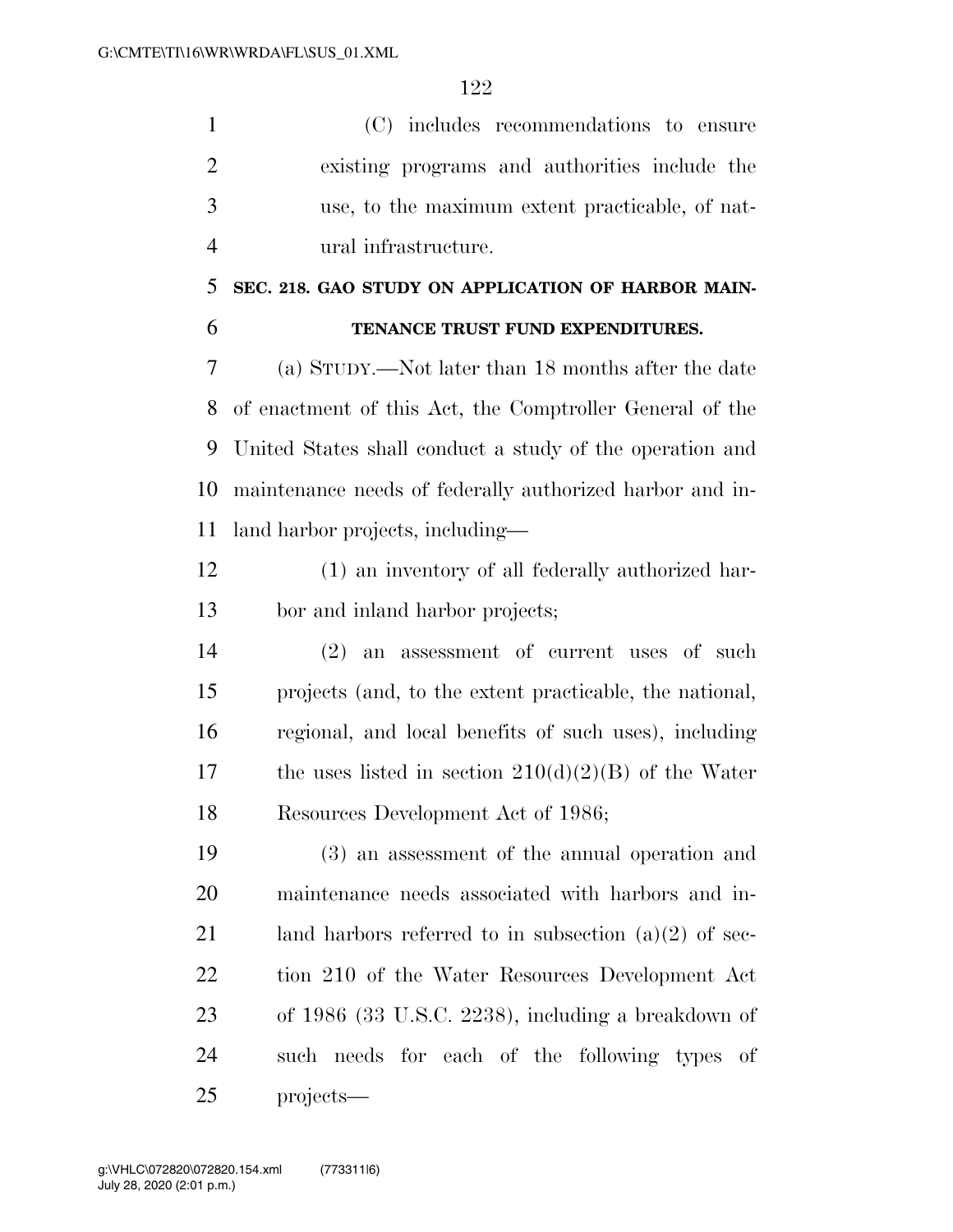| $\mathbf{1}$   | (A) emerging harbor projects (as defined              |
|----------------|-------------------------------------------------------|
| $\overline{2}$ | in such section);                                     |
| 3              | (B) moderate-use harbor projects (as de-              |
| $\overline{4}$ | fined in such section on the day before the date      |
| 5              | of enactment of this Act);                            |
| 6              | (C) high-use harbor projects (as defined in           |
| 7              | such section on the day before the date of en-        |
| 8              | actment of this Act); and                             |
| 9              | (D) projects assigned to harbors and in-              |
| 10             | land harbors within the Great Lakes Navigation        |
| 11             | System (as defined in such section);                  |
| 12             | (4) an assessment of any deferred operation           |
| 13             | and maintenance needs for such projects;              |
| 14             | (5) an assessment of the annual funding level         |
| 15             | trends for moderate-use harbor projects (as defined   |
| 16             | in section 210 of the Water Resources Development     |
| 17             | Act of 1986 on the day before the date of enactment   |
| 18             | of this Act) after the date of enactment of the Water |
| 19             | Resources Development Act of 2014 (Public Law         |
| 20             | $113-121$ , excluding funds awarded to donor ports,   |
| 21             | medium-sized donor ports, and energy transfer ports   |
| 22             | (as such terms are defined in section 2106 of the     |
| 23             | Water Resources Reform and Development Act of         |
| 24             | 2014 (33 U.S.C. 2201));                               |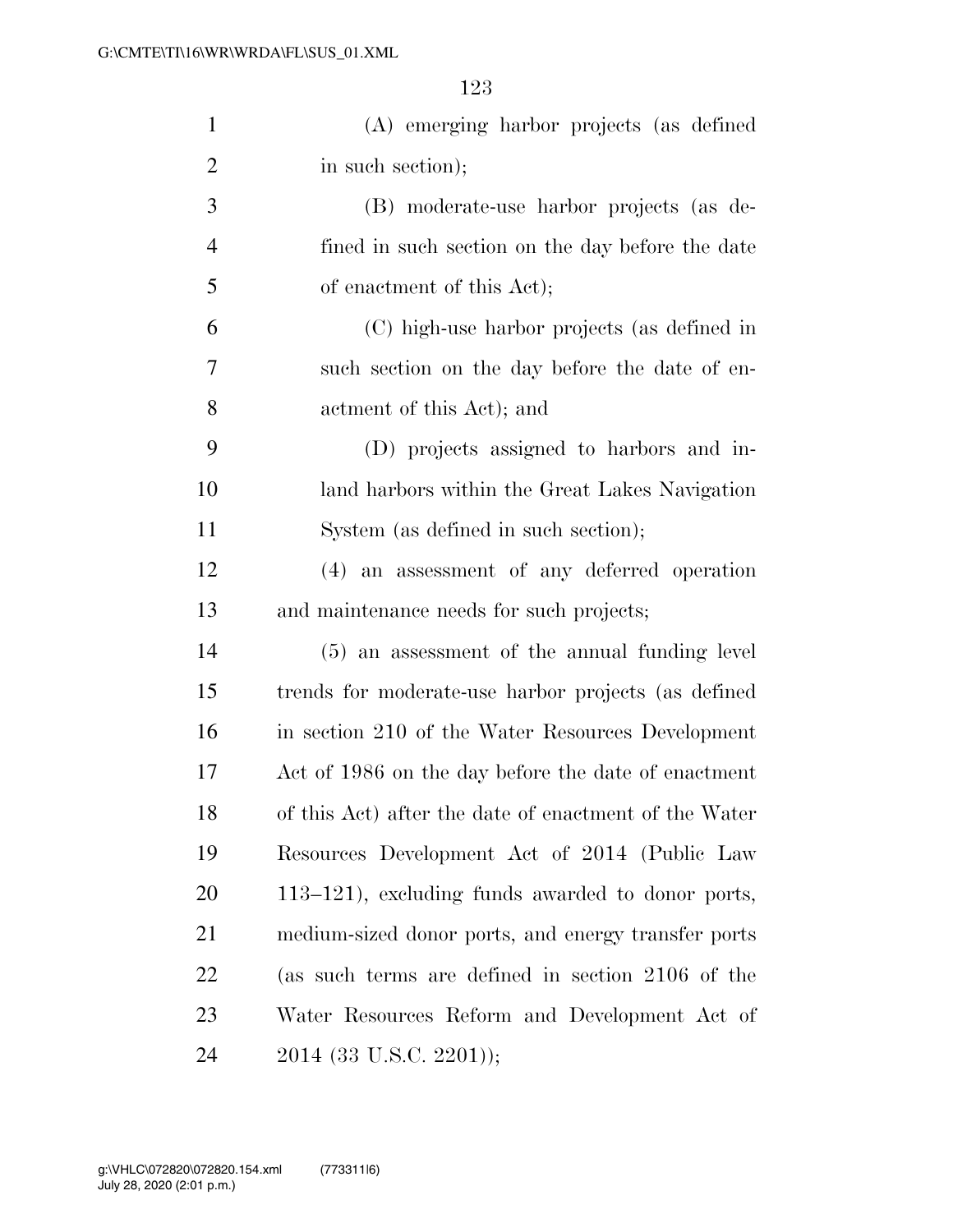(6) an assessment of projected needs associated with donor ports, medium-sized donor ports, and en- ergy transfer ports (as such terms are defined in section 2106 of the Water Resources Reform and Development Act of 2014 (33 U.S.C. 2201)); and (7) an itemization of expenditures provided to donor ports, medium-sized donor ports, and energy transfer ports under section 2106 of the Water Re- sources Reform and Development Act of 2014 (33 U.S.C. 2201). (b) REPORT TO CONGRESS.—Upon completion of the

 report under subsection (a), the Comptroller General shall submit such report to the Committee on Transportation and Infrastructure of the House of Representatives and the Committee on Environment and Public Works of the Senate.

## **SEC. 219. GAO STUDY ON ADMINISTRATION OF ENVIRON-MENTAL BANKS.**

 (a) IN GENERAL.—Not later than one year after the date of enactment of this Act, the Comptroller General of the United States shall conduct a study and submit to the appropriate committees of Congress a report that ana- lyzes the administration of section 309 of the Coastal Wet-lands Planning, Protection and Restoration Act to estab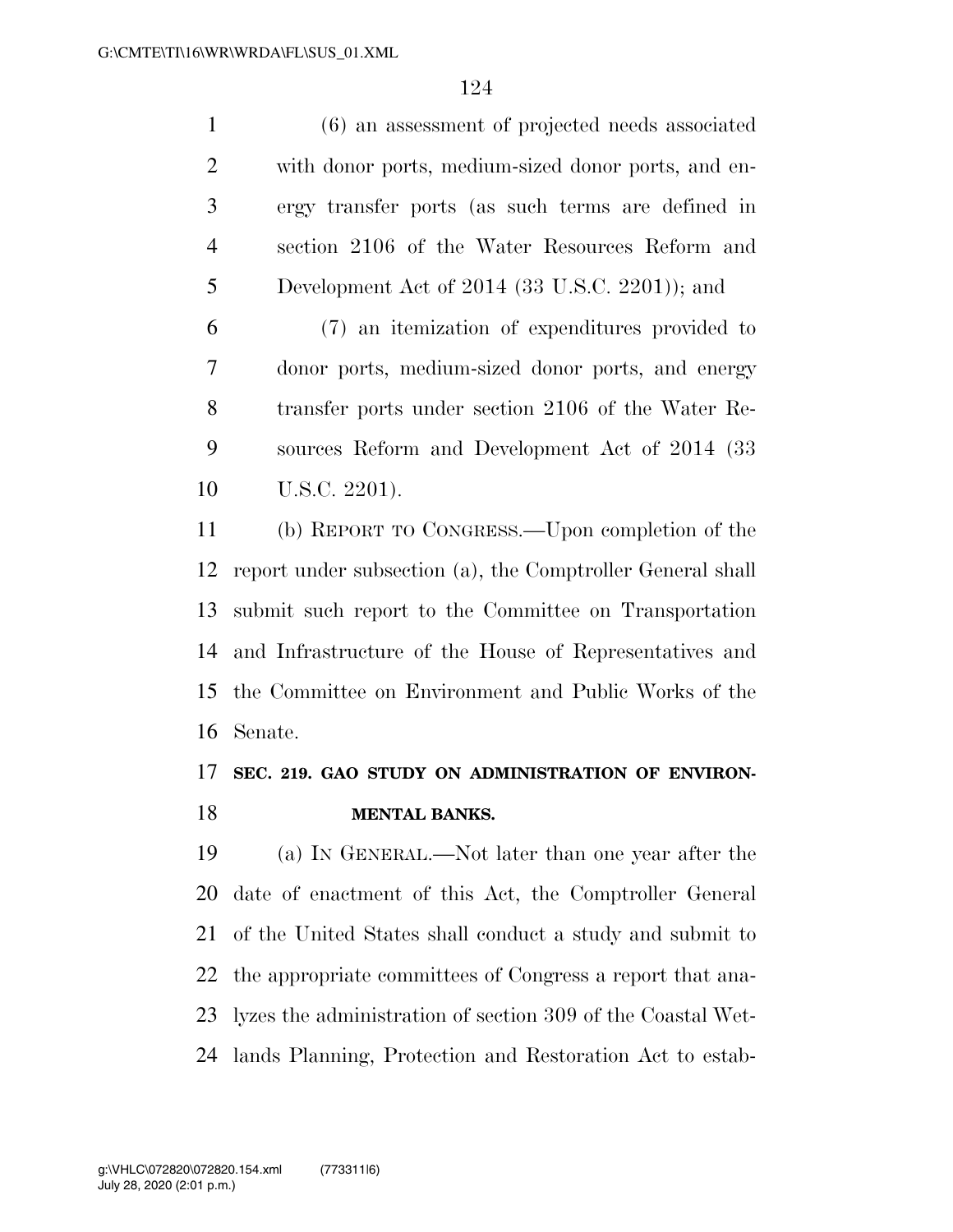lish an environmental bank (as defined in such section), such that the Secretary—

- (1) achieves the objectives of the report of the Chief of Engineers for ecosystem restoration in the Louisiana Coastal Area or the objectives of the com- prehensive coastal protection master plan entitled ''Louisiana Comprehensive Master Plan for a Sus- tainable Coast'' prepared by the State of Louisiana and accepted by the Louisiana Coastal Protection and Restoration Authority (including any subsequent amendments or revisions);
- (2) promotes ridge restoration, barrier island restoration, marsh creation, nonstructural risk man- agement, or any other projects authorized, funded, or undertaken, or proposed to be authorized, funded, or undertaken, pursuant to such comprehensive coastal protection master plan;
- (3) allows for proactive investment in projects by a public or private entity seeking to generate credits to satisfy responsibilities associated with en-vironmental compliance;
- (4) allows for leveraging additional State, Par-ish, or Federal funds; and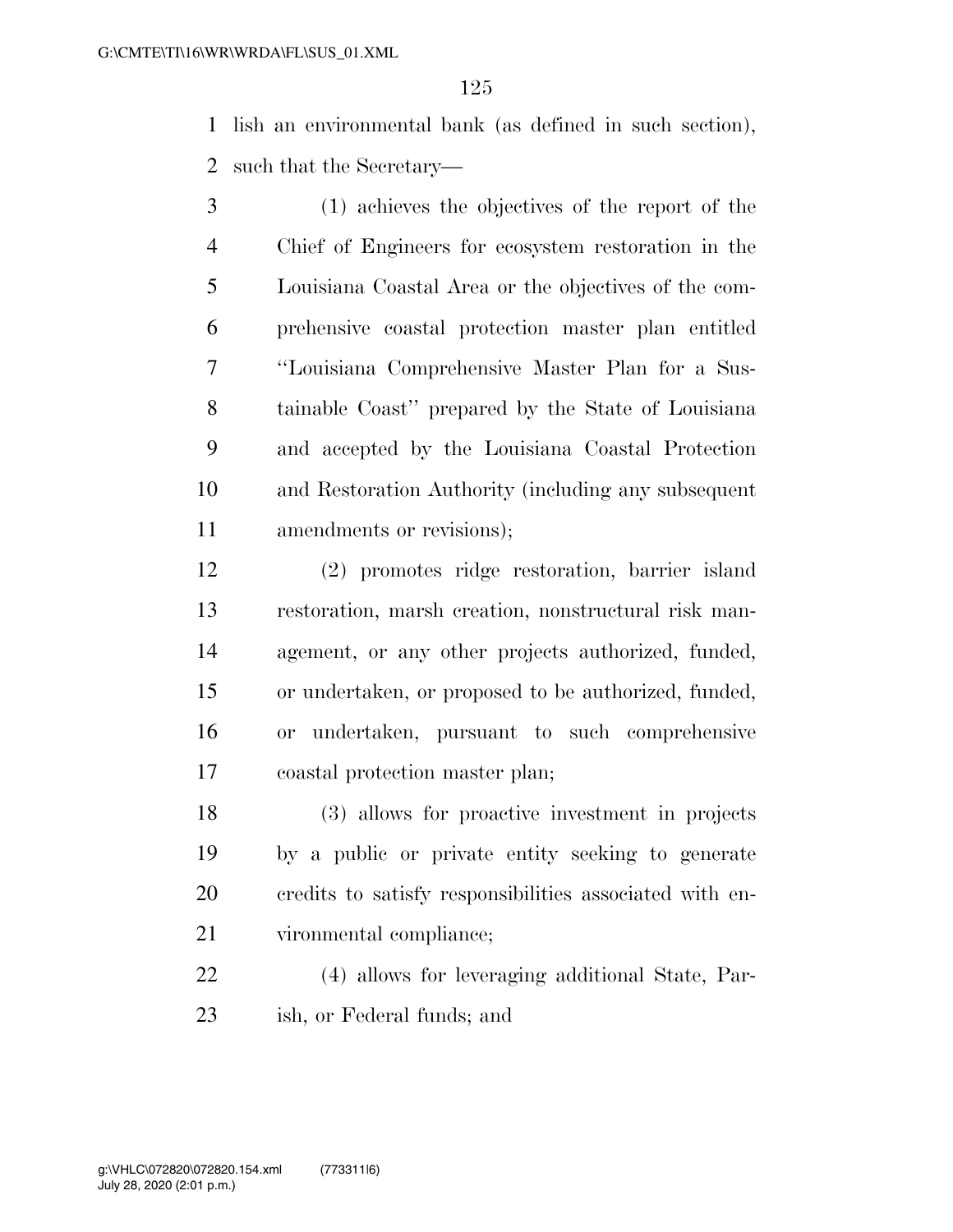(5) recommends methods for awarding addi- tional credit for high-priority projects listed in the report and plan described in paragraph (1).

 (b) CONSULTATION WITH STAKEHOLDERS.—In car- rying out subsection (a), the Comptroller General of the United States shall consult with the Secretary, the Lou- isiana Coastal Wetlands Conservation and Restoration Task Force, the Governor of Louisiana (or an appointee), and other stakeholders, to the extent practicable.

### **SEC. 220. STUDY ON CORPS OF ENGINEERS CONCES-SIONAIRE AGREEMENTS.**

 (a) STUDY.—Not later than 1 year after the date of enactment of this Act, the Comptroller General of the United States shall conduct, and submit to the Committee on Transportation and Infrastructure of the House of Representatives and the Committee on Environment and Public Works of the Senate a report on the results of, a study on commercial concessionaires at Corps of Engi-neers recreational facilities.

 (b) REQUIREMENTS.—The study under subsection (a) shall include—

 (1) an analysis of Corps of Engineers policies as they relate to the pricing of items sold by com-mercial concessionaires at Corps of Engineers rec-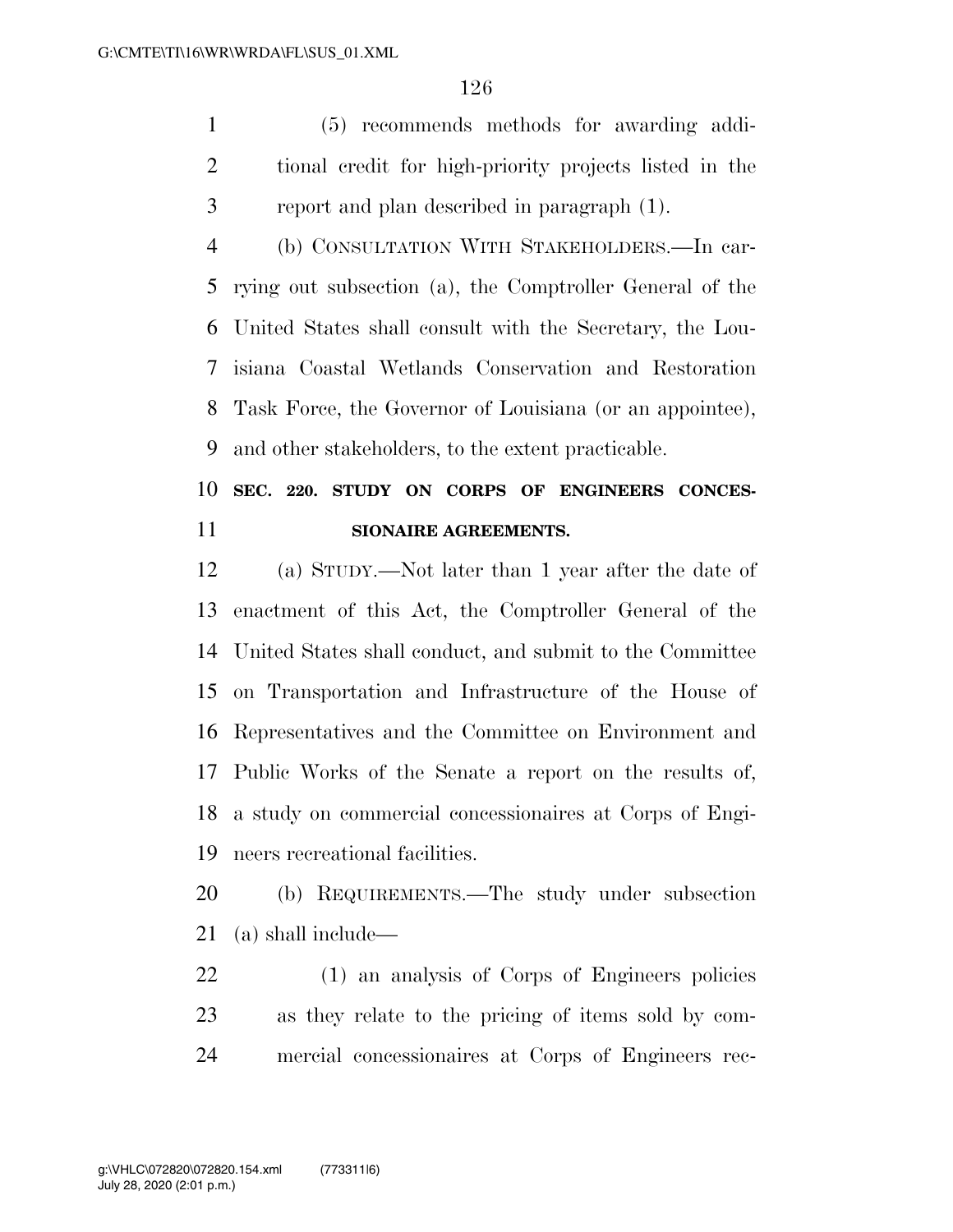| $\mathbf{1}$   | reational facilities, including commoditized goods    |
|----------------|-------------------------------------------------------|
| $\overline{2}$ | such as fuel and food items;                          |
| 3              | $(2)$ an assessment of the impact of gross rev-       |
| 4              | enue fees on-                                         |
| 5              | (A) the sales of items described in para-             |
| 6              | graph(1);                                             |
| 7              | (B) the total revenues collected by com-              |
| 8              | mercial concessionaires at Corps of Engineers         |
| 9              | recreational facilities; and                          |
| 10             | (C) the amounts of the moneys paid by                 |
| 11             | such concessionaires to the United States—            |
| 12             | (i) amounts equivalent to which are                   |
| 13             | appropriated to the Corps of Engineers for            |
| 14             | operation and maintenance of recreational             |
| 15             | facilities; or                                        |
| 16             | (ii) that are distributed to States and               |
| 17             | counties under section 7 of the Act of Au-            |
| 18             | gust 18, 1941 (33 U.S.C. 701e-3);                     |
| 19             | (3) an assessment of the potential impact of          |
| 20             | using a fixed revenue fee on the sales, revenues, and |
| 21             | amounts described in paragraph $(2)$ ;                |
| 22             | (4) an analysis of Corps of Engineers policies        |
| 23             | related to the length of commercial concessionaire    |
| 24             | contracts;                                            |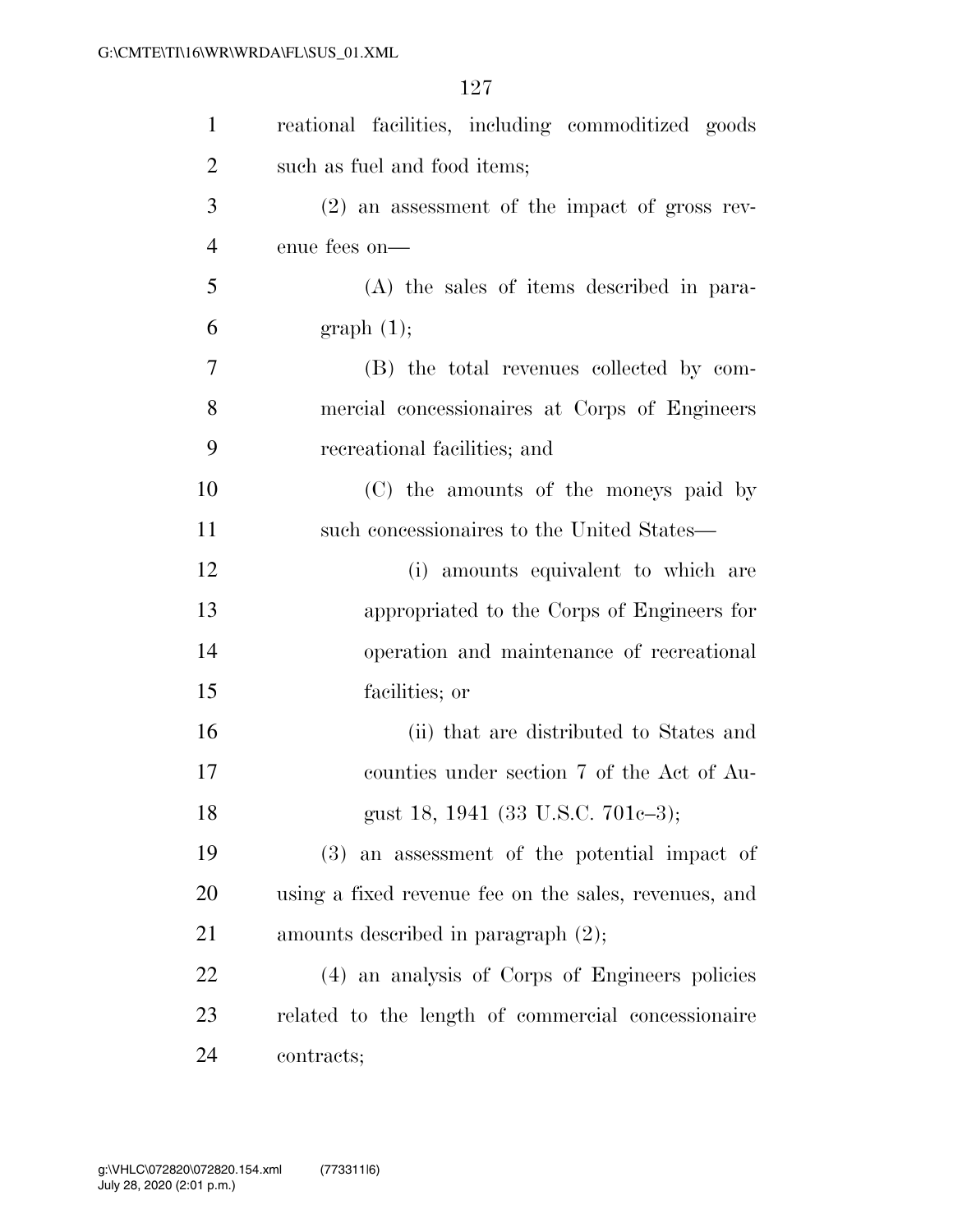| $\mathbf{1}$   | (5) an assessment of the impacts of changing                |
|----------------|-------------------------------------------------------------|
| $\overline{2}$ | the length of commercial concessionaire contracts to        |
| 3              | a minimum of 25 years, including assessment of-             |
| $\overline{4}$ | $(A)$ the potential effects on monetary in-                 |
| 5              | vestment in Corps of Engineers properties by                |
| 6              | commercial concessionaires, including whether               |
| $\overline{7}$ | establishing such a minimum contract length                 |
| 8              | would lead to increased investment; and                     |
| 9              | (B) whether establishing such a minimum                     |
| 10             | contract length would reduce competition, or re-            |
| 11             | sult in commercial concessionaires providing                |
| 12             | less value to the public or to water resources              |
| 13             | development projects; and                                   |
| 14             | $(6)$ an assessment of whether changes in the               |
| 15             | concessionaire fee structure or the minimum length          |
| 16             | of a commercial concessionaire contract is in the           |
| 17             | public interest.                                            |
| 18             | SEC. 221. STUDY ON WATER SUPPLY AND WATER CON-              |
| 19             | SERVATION AT WATER RESOURCES DEVEL-                         |
| 20             | <b>OPMENT PROJECTS.</b>                                     |
| 21             | (a) IN GENERAL.—Not later than 18 months after              |
| 22             | the date of enactment of this Act, the Secretary shall sub- |
| 23             | mit to the Committee on Transportation and Infrastruc-      |
| 24             | ture of the House of the Representatives and the Com-       |
|                | 25 mittee on Environment and Public Works of the Senate     |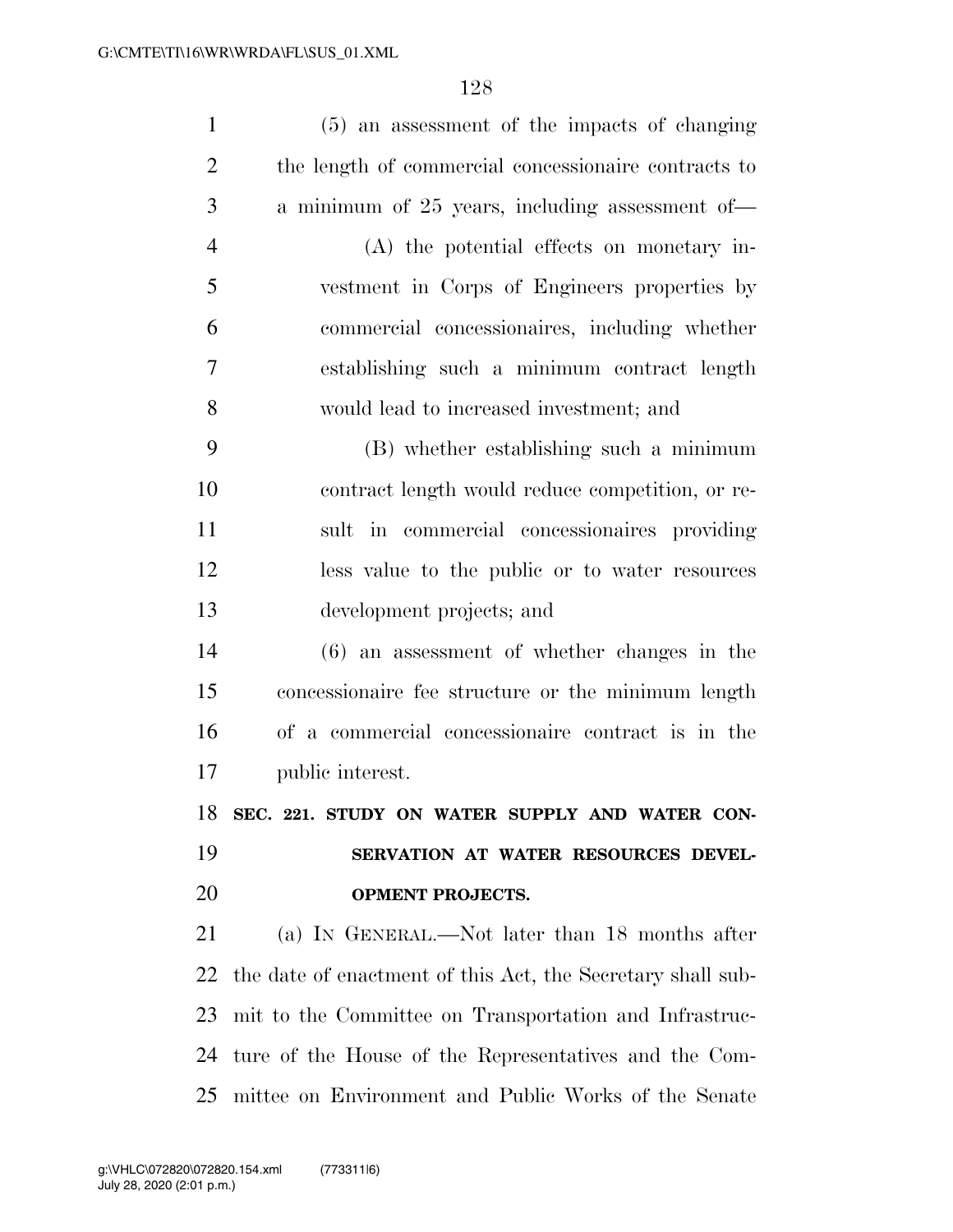a report that analyzes the benefits and consequences of including municipal water supply and water conservation as a primary mission of the Corps of Engineers in carrying out water resources development projects.

 (b) INCLUSION.—The Secretary shall include in the report submitted under subsection (a)—

 (1) a description of existing water resources de- velopment projects with municipal water supply or water conservation as authorized purposes, and the extent to which such projects are utilized for such purposes;

 (2) a description of existing water resources de-velopment projects with respect to which—

 (A) municipal water supply or water con- servation could be added as a project purpose, including those with respect to which a non- Federal interest has expressed an interest in adding municipal water supply or water con-servation as a project purpose; and

 (B) such a purpose could be accommodated while maintaining existing authorized purposes; (3) a description of ongoing water resources de- velopment project studies the authorizations for which include authorization for the Secretary to study the feasibility of carrying out the project with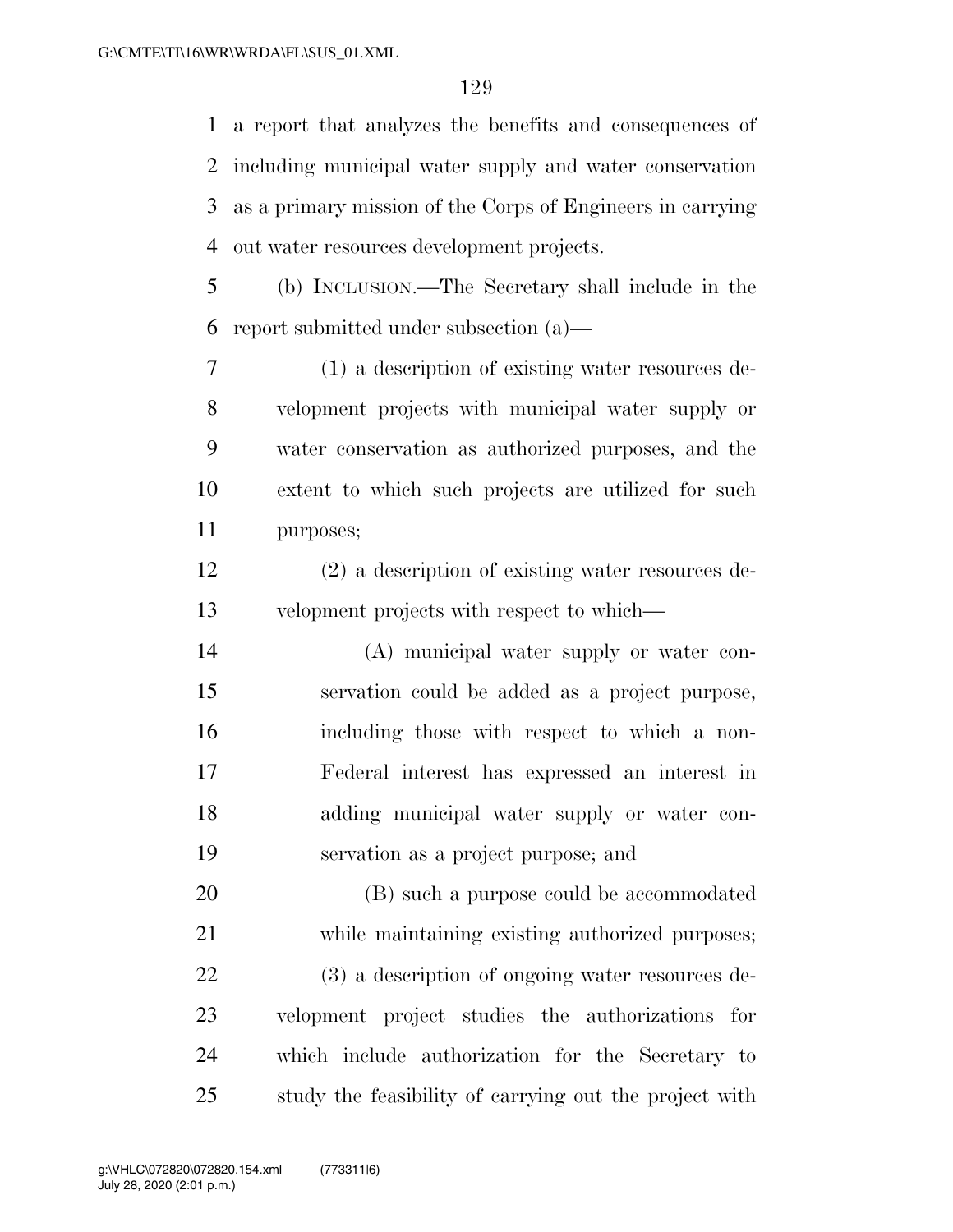a purpose of municipal water supply or water con-servation;

 (4) an analysis of how adding municipal water supply and water conservation as a primary mission of the Corps of Engineers would affect the ability of the Secretary to carry out future water resources de-velopment projects; and

 (5) any recommendations of the Secretary relat- ing to including municipal water supply and water conservation as a primary mission of the Corps of Engineers.

#### **SEC. 222. PFAS REVIEW AND INVENTORY AT CORPS FACILI-TIES.**

(a) INVENTORY OF PFAS AT CORPS FACILITIES.—

 (1) IN GENERAL.—Not later than 18 months after the date of enactment of this section, and an- nually thereafter the Secretary shall complete an in- ventory of Corps of Engineers civil works facilities that are or may be contaminated, or could become contaminated, by PFAS.

 (2) CONTENTS OF INVENTORY.—In carrying out this subsection, the Secretary shall review and identify—

 (A) all facilities owned or operated by the Corps of Engineers, for which there is a civil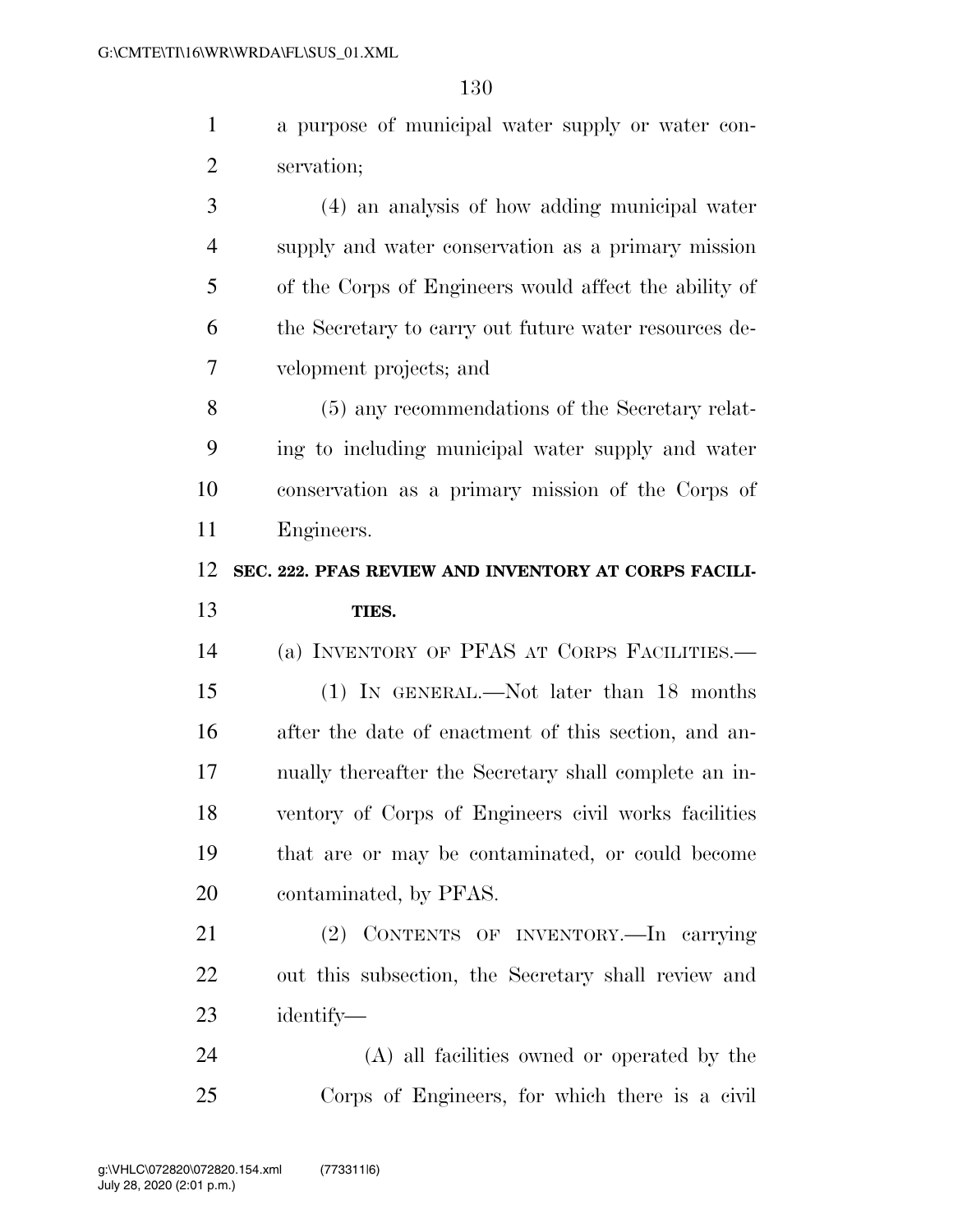| $\mathbf{1}$   | works function, that are or may be contami-                                        |
|----------------|------------------------------------------------------------------------------------|
| $\overline{2}$ | nated, or could become contaminated, by                                            |
| 3              | PFAS;                                                                              |
| $\overline{4}$ | (B) the nature and extent of any such con-                                         |
| 5              | tamination or potential for contamination, in-                                     |
| 6              | eluding any potential pathways for human expo-                                     |
| 7              | sure to PFAS;                                                                      |
| 8              | (C) response measures taken to monitor,                                            |
| 9              | control, remove, or remediate PFAS, or other-                                      |
| 10             | wise reduce the risk of human exposure to                                          |
| 11             | PFAS;                                                                              |
| 12             | (D) for facilities identified under subpara-                                       |
| 13             | graph (A), the extent to which such facilities                                     |
| 14             | (or any such contamination or potential for con-                                   |
| 15             | tamination at such facilities) are related to the                                  |
| 16             | civil works functions of the Corps of Engineers;                                   |
| 17             | (E) the extent to which the Secretary, or                                          |
| 18             | other entities, may have responsibility for such                                   |
| 19             | contamination or potential for contamination;                                      |
| 20             | and                                                                                |
| 21             | (F) for facilities identified under subpara-                                       |
| 22             | $graph$ $(A)$ , the costs to remediate and reduce                                  |
| 23             | the risk of human exposure to PFAS.                                                |
| 24             | <b>COORDINATION</b><br><b>(3)</b><br><b>WITH</b><br><b>OTHER</b><br><b>FEDERAL</b> |
| 25             | AGENCIES.—To the maximum extent practicable, the                                   |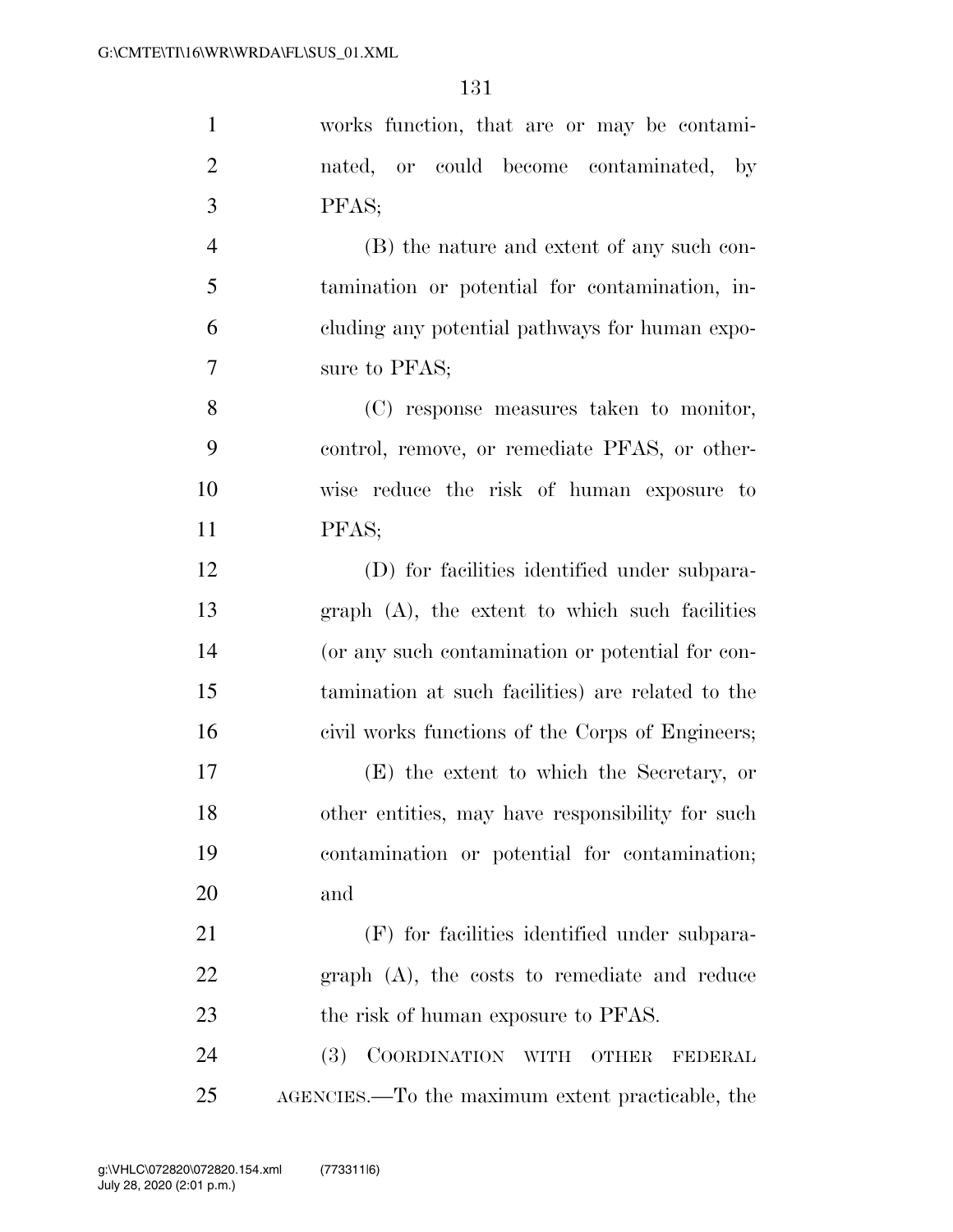actions taken under this subsection shall supplement and support work undertaken by other Federal agencies, including actions taken pursuant to the plan published by the Administrator of the Environ- mental Protection Agency, titled ''EPA's Per- and Polyfluoroalkyl Substances (PFAS) Action Plan'' and dated February 2019.

 (4) REPORT TO CONGRESS.—Upon completion of the inventory under paragraph (1), and annually thereafter concurrent with the President's annual budget request to Congress, the Secretary shall sub- mit the inventory to the Committee on Transpor- tation and Infrastructure of the House of Represent- atives and the Committee on Environment and Pub-lic Works of the Senate.

(b) PFAS TECHNOLOGY RESEARCH.—

 (1) RESEARCH SUPPORT.—The Secretary, act- ing through the Hazardous Waste Research Center located at the Engineer Research and Development Center, shall, to the maximum extent practicable, support the efforts of other Federal agencies in the development of innovative technologies and meth- odologies for the detection, treatment, and cleanup of PFAS associated with Federal facilities, including groundwater associated with such facilities.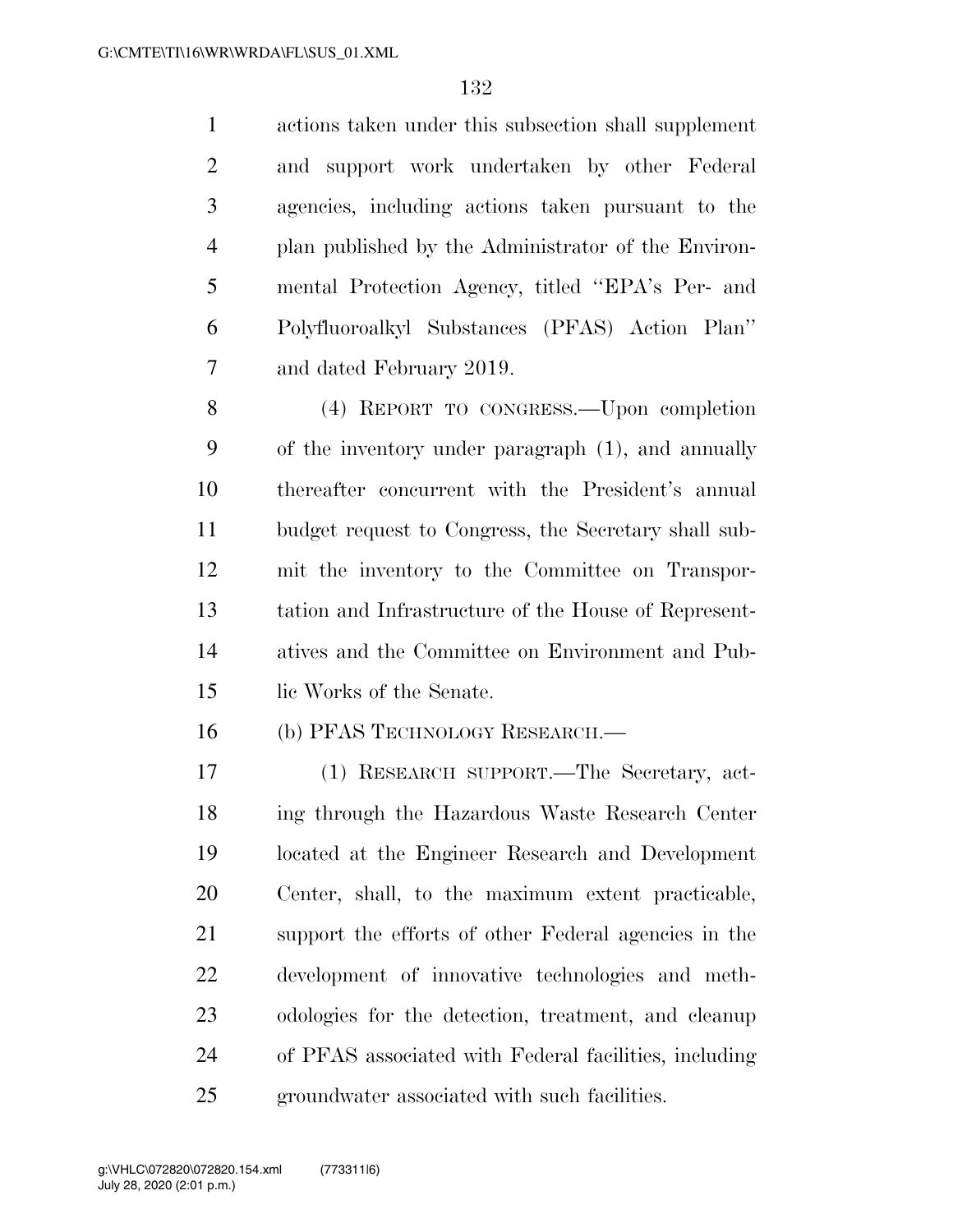(2) DUPLICATION OF EFFORTS.—Nothing in this subsection is intended to duplicate the activities undertaken by other Federal agencies as identified 4 in subsection  $(a)(3)$ .

 (c) DEFINITION.—In this section, the term ''PFAS'' means a perfluoroalkyl substance or polyfluoroalkyl sub-stance with at least one fully fluorinated carbon atom.

#### **SEC. 223. REPORT ON RECREATIONAL FACILITIES.**

 No later than 18 months after the date of enactment of this Act, the Secretary shall submit to the Committee on Transportation and Infrastructure of the House of Representatives and the Committee on Environment and Public Works of the Senate a report that contains—

 (1) an inventory of all recreational infrastruc- ture and facilities associated with water resources development projects;

 (2) an assessment of the annual operation and maintenance needs associated with such infrastruc-ture and facilities;

 (3) an assessment of deferred operation and maintenance needs for such infrastructure and facili-ties to operate safely at full capacity; and

 (4) an assessment of the economic benefits of recreation to local and regional economies and bene-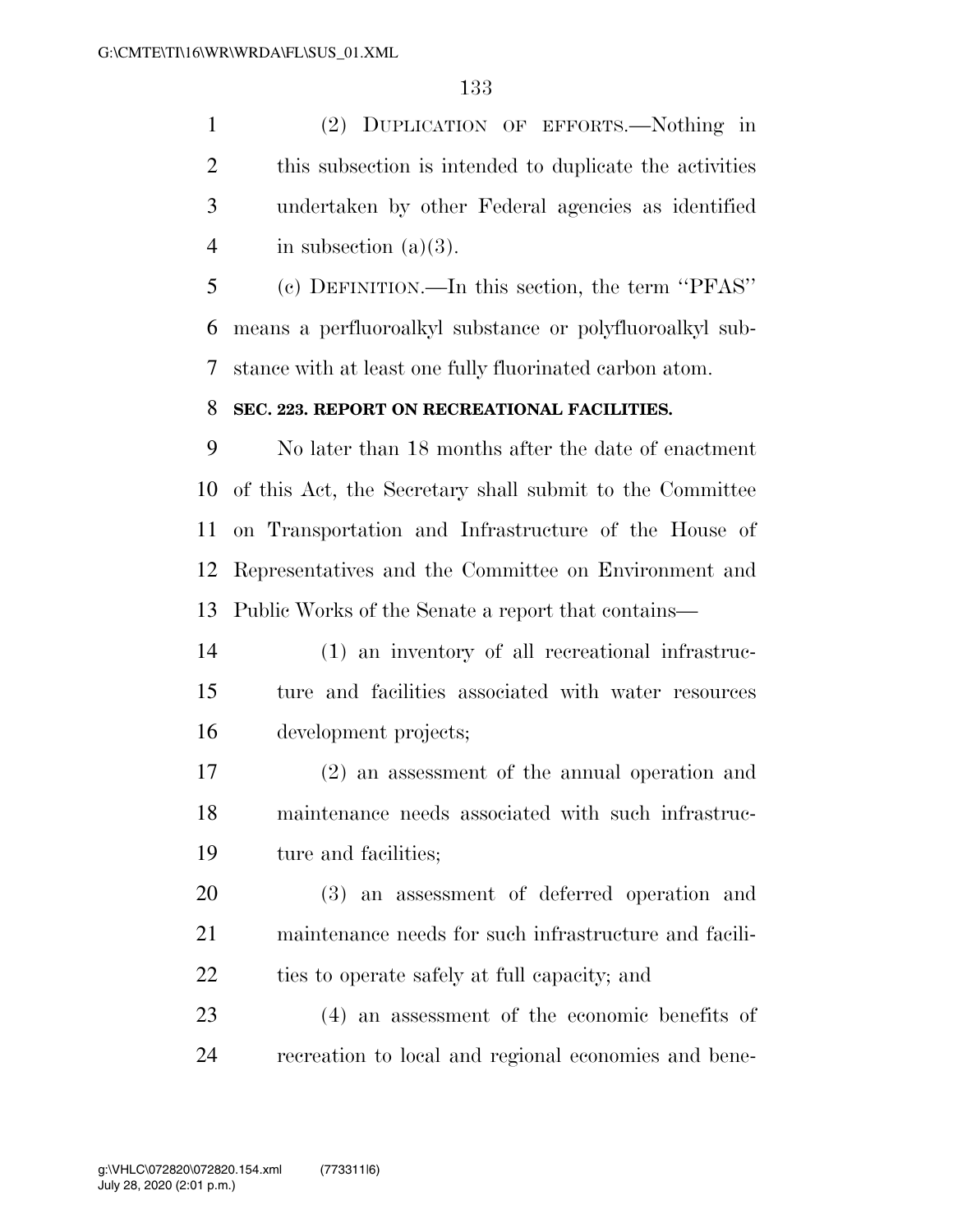| $\mathbf{1}$   | fits of sustaining and improving public access at rec- |
|----------------|--------------------------------------------------------|
| $\overline{2}$ | reational infrastructure and facilities.               |
| 3              | <b>TITLE III-DEAUTHORIZATIONS</b>                      |
| $\overline{4}$ | <b>AND MODIFICATIONS</b>                               |
| 5              | SEC. 301. DEAUTHORIZATION OF INACTIVE PROJECTS.        |
| 6              | (a) PURPOSES.—The purposes of this section are—        |
| 7              | (1) to identify water resources development            |
| 8              | projects authorized by Congress that are no longer     |
| 9              | viable for construction due to-                        |
| 10             | $(A)$ a lack of local support;                         |
| 11             | (B) a lack of available Federal or non-Fed-            |
| 12             | eral resources; or                                     |
| 13             | (C) an authorizing purpose that is no                  |
| 14             | longer relevant or feasible;                           |
| 15             | (2) to create an expedited and definitive process      |
| 16             | for Congress to deauthorize water resources develop-   |
| 17             | ment projects that are no longer viable for construc-  |
| 18             | tion; and                                              |
| 19             | (3) to allow the continued authorization of            |
| 20             | water resources development projects that are viable   |
| 21             | for construction.                                      |
| 22             | (b) PROPOSED DEAUTHORIZATION LIST.                     |
| 23             | (1) PRELIMINARY LIST OF PROJECTS.—                     |
| 24             | (A) IN GENERAL.—The Secretary shall de-                |
| 25             | velop a preliminary list of each water resources       |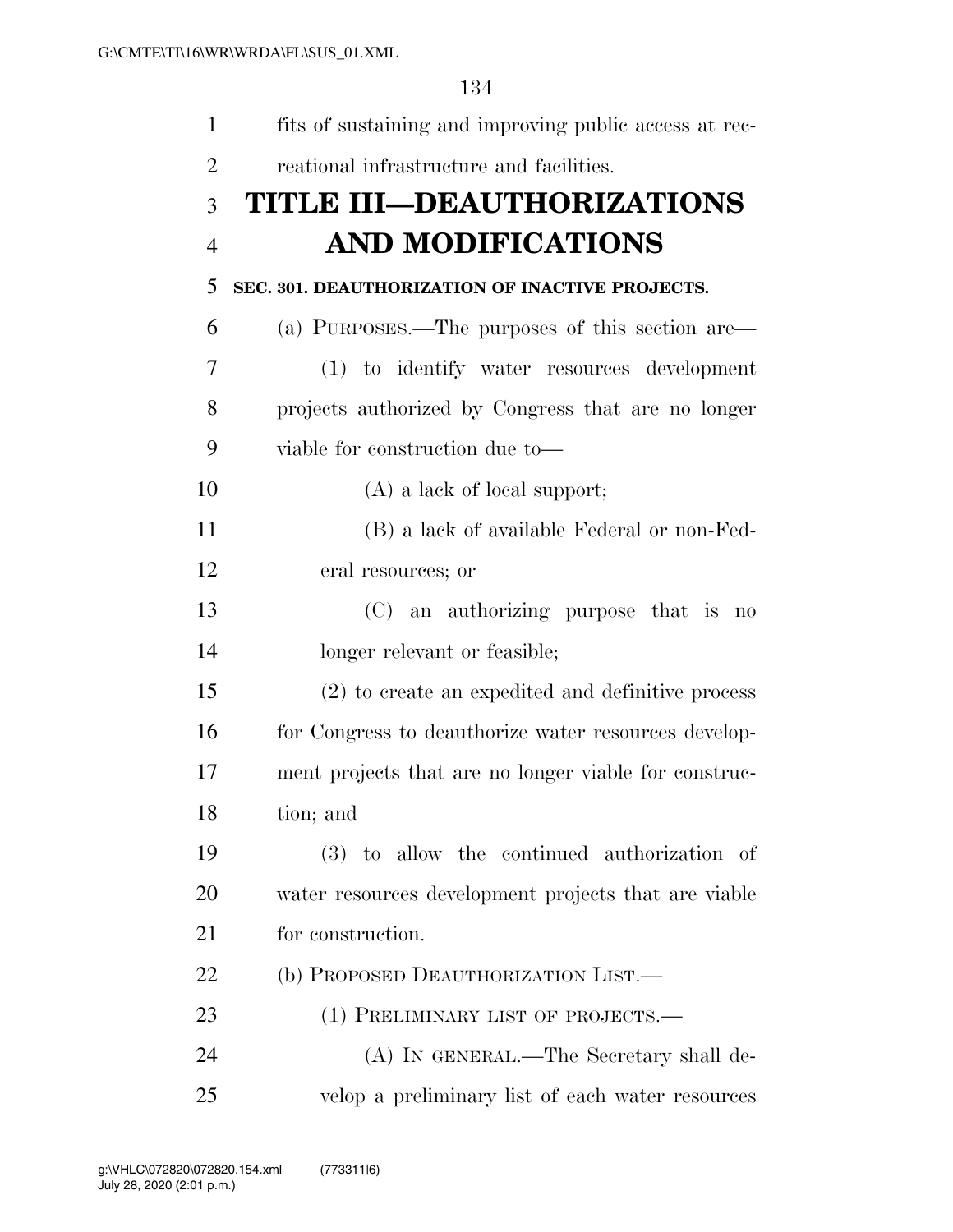| $\mathbf{1}$   | development project, or separable element of a  |
|----------------|-------------------------------------------------|
| $\overline{2}$ | project, authorized for construction before No- |
| 3              | vember 8, 2007, for which—                      |
| $\overline{4}$ | (i) planning, design, or construction           |
| 5              | was not initiated before the date of enact-     |
| 6              | ment of this Act; or                            |
| 7              | (ii) planning, design, or construction          |
| 8              | was initiated before the date of enactment      |
| 9              | of this Act, but for which no funds, Fed-       |
| 10             | eral or non-Federal, were obligated for         |
| 11             | planning, design, or construction of the        |
| 12             | project or separable element of the project     |
| 13             | during the current fiscal year or any of the    |
| 14             | 10 preceding fiscal years.                      |
| 15             | (B) USE OF COMPREHENSIVE CONSTRUC-              |
| 16             | TION BACKLOG AND OPERATION AND MAINTE-          |
| 17             | NANCE REPORT.—The Secretary may develop         |
| 18             | the preliminary list from the comprehensive     |
| 19             | construction backlog and operation and mainte-  |
| 20             | nance reports developed pursuant to section     |
| 21             | $1001(b)(2)$ of the Water Resources Develop-    |
| 22             | ment Act of 1986 (33 U.S.C. 579a).              |
| 23             | (2) PREPARATION OF PROPOSED DEAUTHORIZA-        |
| 24             | TION LIST.                                      |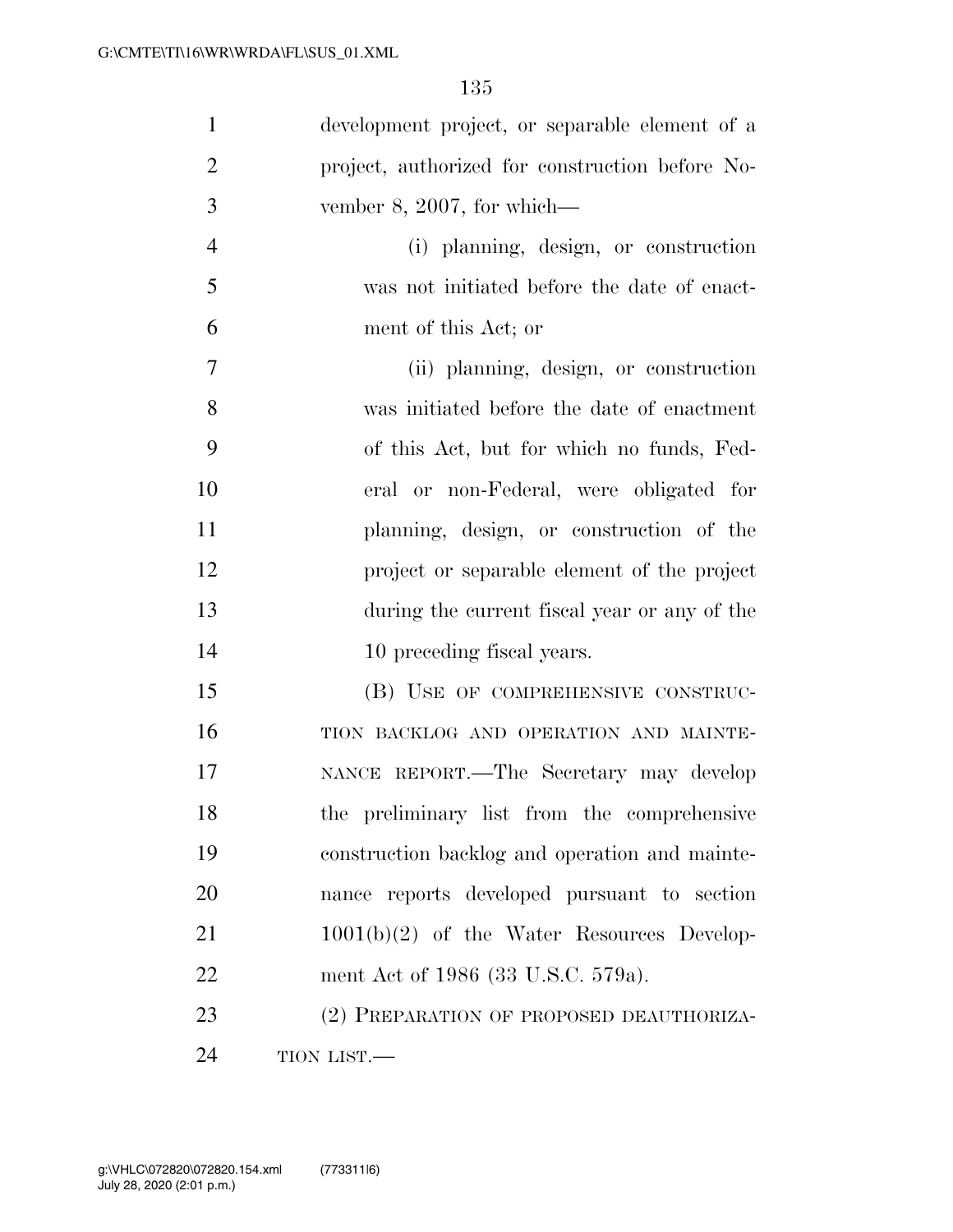(A) DEAUTHORIZATION AMOUNT.—The Secretary shall prepare a proposed list of projects for deauthorization comprised of a sub- set of projects and separable elements identified on the preliminary list developed under para- graph (1) that have, in the aggregate, an esti- mated Federal cost to complete that is at least \$10,000,000,000. (B) DETERMINATION OF FEDERAL COST TO COMPLETE.—For purposes of subparagraph (A), the Federal cost to complete shall take into account any allowances authorized by section 902 of the Water Resources Development Act of 1986 (33 U.S.C. 2280), as applied to the most recent project schedule and cost estimate. 16 (C) INCLUSION OF DEAUTHORIZATION OF ANTIQUATED PROJECTS.—The Secretary shall

 reduce the amount identified for deauthoriza- tion under paragraph (2)(A) by an amount equivalent to the estimated current value of each project, or separable element of a project, 22 that is deauthorized by subsection (f).

23 (3) SEQUENCING OF PROJECTS.—

 (A) IN GENERAL.—The Secretary shall identify projects and separable elements for in-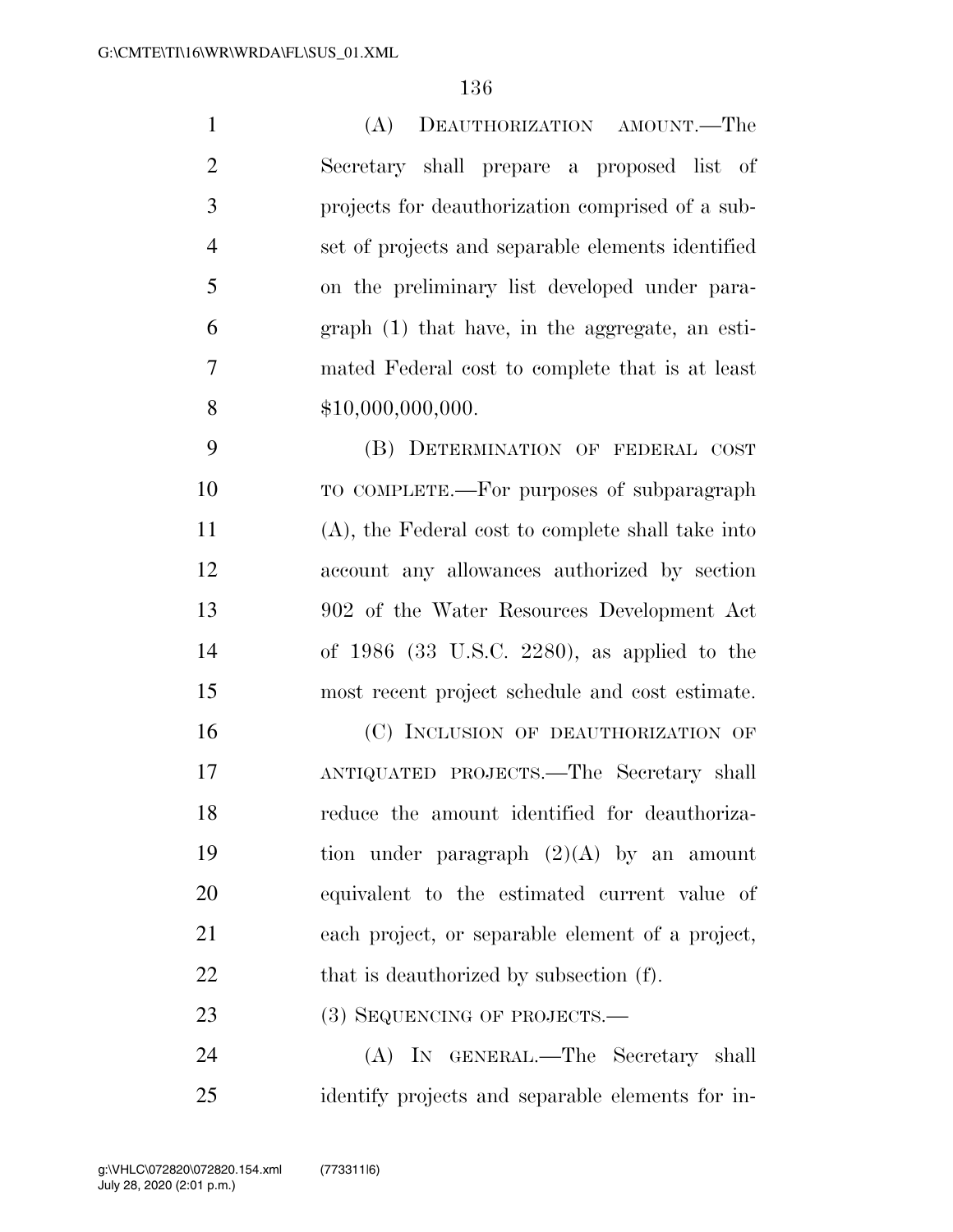clusion on the proposed list of projects for de- authorization under paragraph (2) according to the order in which the projects and separable elements were authorized, beginning with the earliest authorized projects and separable ele- ments and ending with the latest project or sep- arable element necessary to meet the aggregate 8 amount under paragraph  $(2)(A)$ .

 (B) FACTORS TO CONSIDER.—The Sec- retary may identify projects and separable ele- ments in an order other than that established by subparagraph (A) if the Secretary deter- mines, on a case-by-case basis, that a project or separable element is critical for interests of the United States, based on the possible impact of the project or separable element on public health and safety, the national economy, or the environment.

(4) PUBLIC COMMENT AND CONSULTATION.—

20 (A) IN GENERAL.—The Secretary shall so- licit comments from the public and the Gov- ernors of each applicable State on the proposed deauthorization list prepared under paragraph 24  $(2)(A)$ .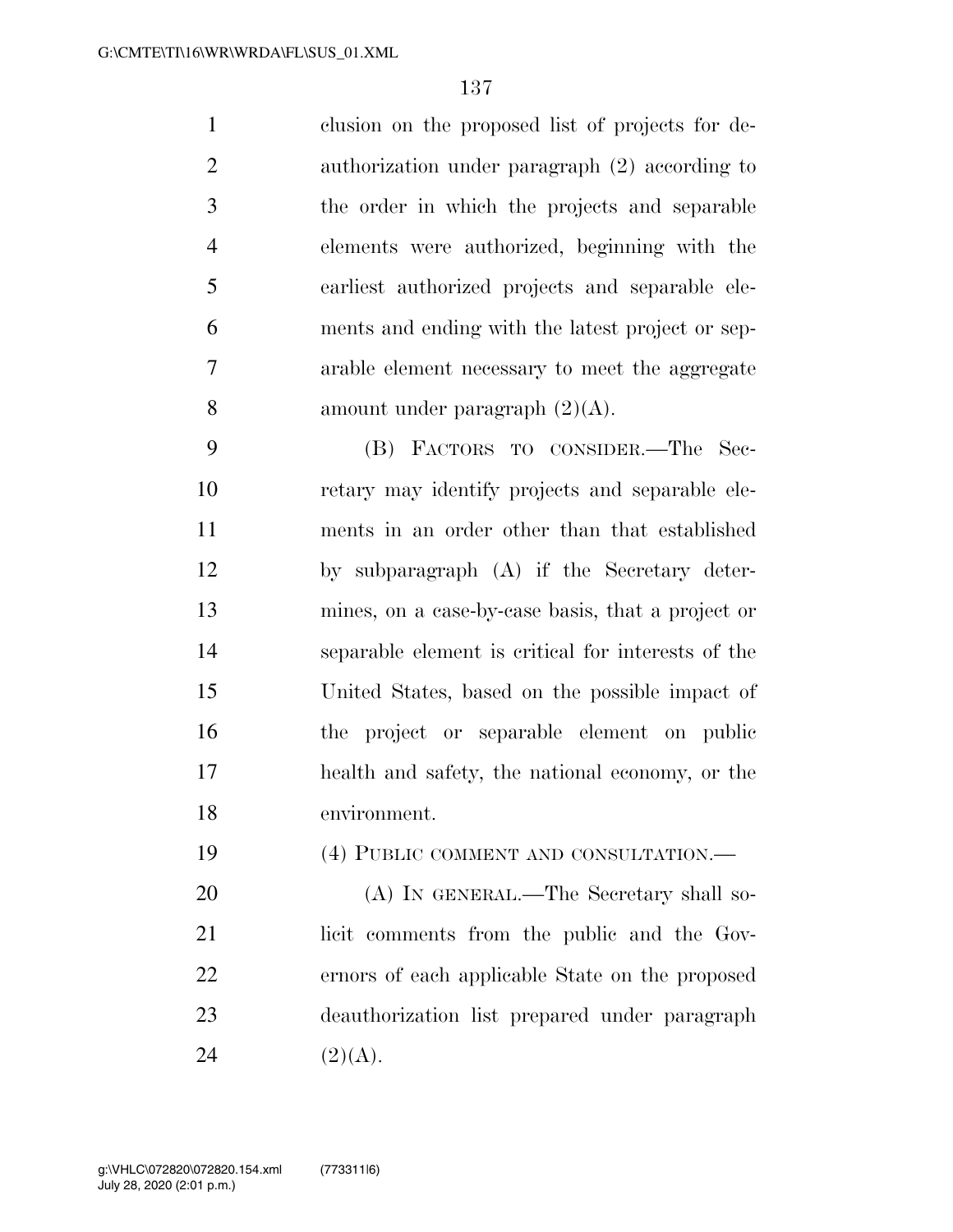| $\mathbf{1}$   | (B) COMMENT PERIOD.—The public com-                |
|----------------|----------------------------------------------------|
| $\overline{2}$ | ment period shall be 90 days.                      |
| 3              | (5) PREPARATION OF FINAL DEAUTHORIZATION           |
| $\overline{4}$ | LIST.                                              |
| 5              | (A) IN GENERAL.—The Secretary shall                |
| 6              | prepare a final deauthorization list by—           |
| 7              | (i) considering any comments received              |
| 8              | under paragraph $(4)$ ; and                        |
| 9              | (ii) revising the proposed deauthoriza-            |
| 10             | tion list prepared under paragraph $(2)(A)$        |
| 11             | as the Secretary determines necessary to           |
| 12             | respond to such comments.                          |
| 13             | (B) APPENDIX.—The Secretary shall in-              |
| 14             | clude as part of the final deauthorization list an |
| 15             | appendix that—                                     |
| 16             | (i) identifies each project or separable           |
| 17             | element on the proposed deauthorization            |
| 18             | list that is not included on the final de-         |
| 19             | authorization list; and                            |
| 20             | (ii) describes the reasons why the                 |
| 21             | project or separable element is not in-            |
| 22             | eluded on the final deauthorization list.          |
| 23             | (c) SUBMISSION OF FINAL DEAUTHORIZATION LIST       |
| 24             | TO CONGRESS FOR CONGRESSIONAL REVIEW; PUBLICA-     |
| 25             | TION.                                              |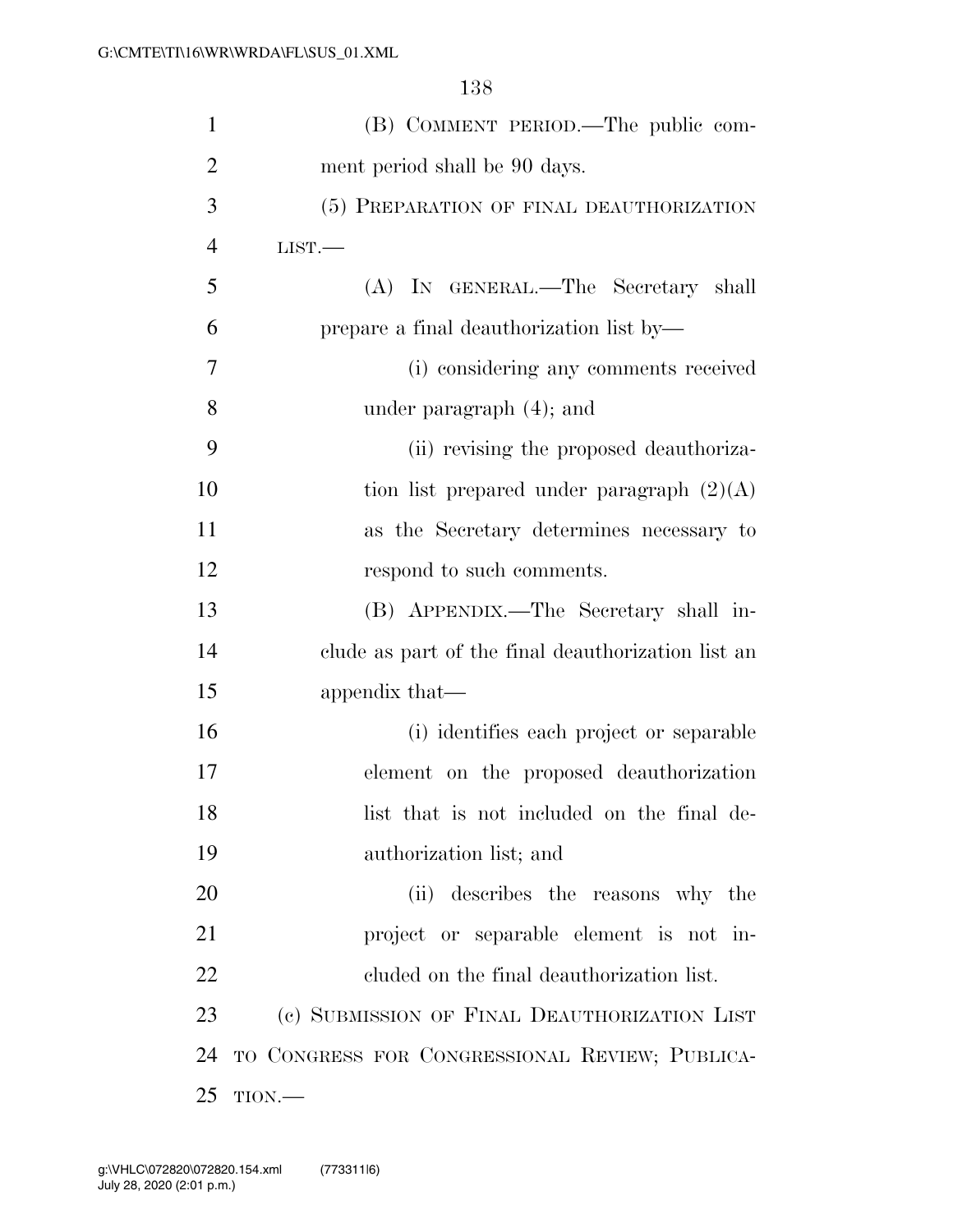| $\mathbf{1}$   | $(1)$ In GENERAL.—Not later than 90 days after           |
|----------------|----------------------------------------------------------|
| $\overline{2}$ | the date of the close of the comment period under        |
| 3              | subsection (b) $(4)$ , the Secretary shall—              |
| $\overline{4}$ | (A) submit the final deauthorization list                |
| 5              | and appendix prepared under subsection $(b)(5)$          |
| 6              | to the Committee on Transportation and Infra-            |
| 7              | structure of the House of Representatives and            |
| 8              | the Committee on Environment and Public                  |
| 9              | Works of the Senate; and                                 |
| 10             | (B) publish the final deauthorization list               |
| 11             | and appendix in the Federal Register.                    |
| 12             | (2) EXCLUSIONS.—The Secretary shall not in-              |
| 13             | clude in the final deauthorization list submitted        |
| 14             | under paragraph (1) any project or separable ele-        |
| 15             | ment with respect to which Federal funds for plan-       |
| 16             | ning, design, or construction are obligated after the    |
| 17             | development of the preliminary list under subsection     |
| 18             | $(b)(1)(A)$ but prior to the submission of the final de- |
| 19             | authorization list under paragraph $(1)(A)$ of this      |
| 20             | subsection.                                              |
| 21             | (d) DEAUTHORIZATION; CONGRESSIONAL REVIEW.—              |
| 22             | $(1)$ IN GENERAL.—After the expiration of the            |
| 23             | 2-year period beginning on the date of publication of    |
| 24             | the final deauthorization list and appendix under        |
| 25             | subsection $(c)(1)(B)$ , a project or separable element  |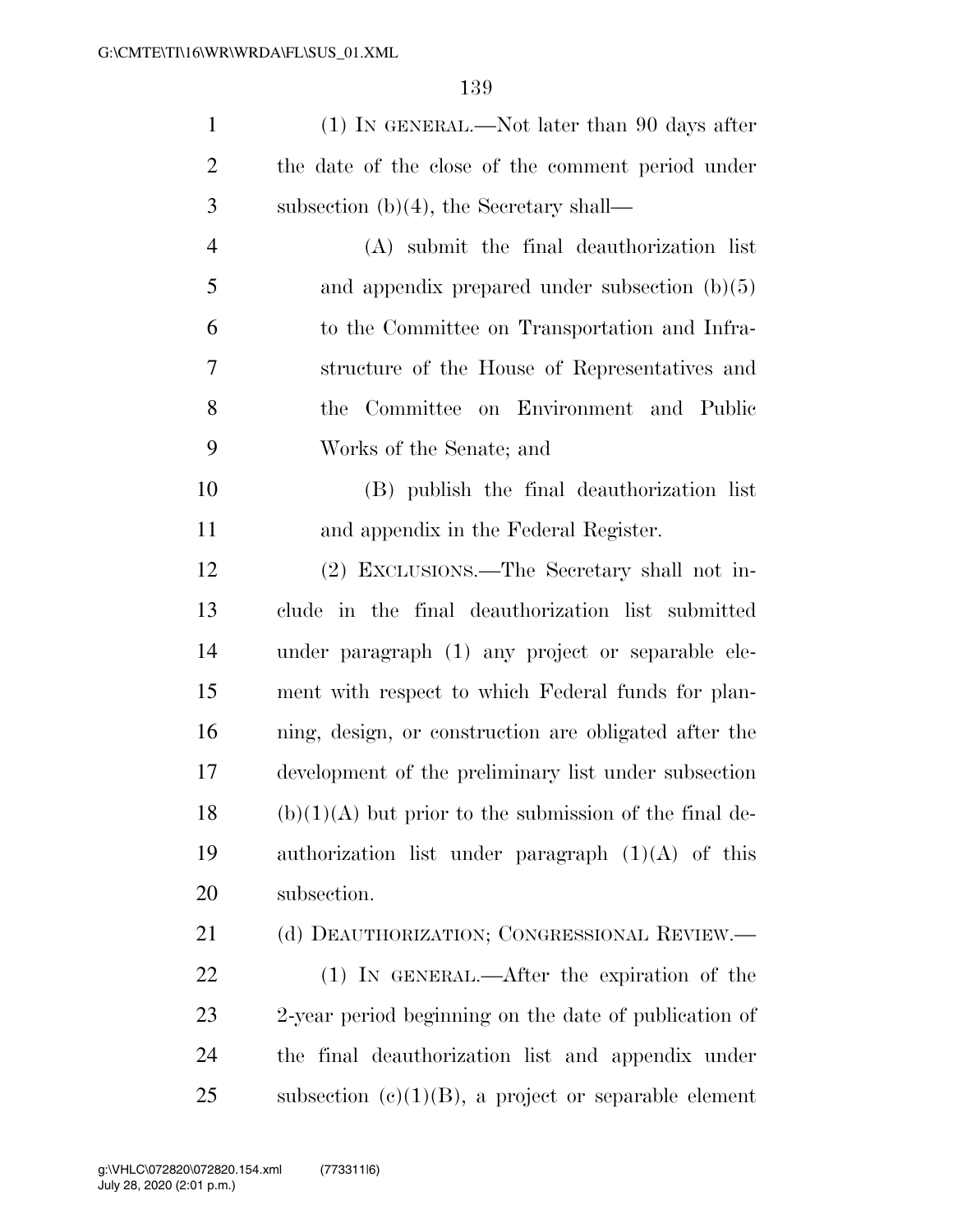of a project identified in the final deauthorization list is hereby deauthorized, unless Congress passes a joint resolution disapproving the final deauthoriza-tion list prior to the end of such period.

(2) NON-FEDERAL CONTRIBUTIONS.—

 (A) IN GENERAL.—A project or separable element of a project identified in the final de- authorization list under subsection (c) shall not be deauthorized under this subsection if, before the expiration of the 2-year period referred to in paragraph (1), the non-Federal interest for the project or separable element of the project provides sufficient funds to complete the project or separable element of the project.

 (B) TREATMENT OF PROJECTS.—Notwith- standing subparagraph (A), each project and separable element of a project identified in the final deauthorization list shall be treated as de- authorized for purposes of the aggregate de- authorization amount specified in subsection 21 (b)(2)(A).

 (3) PROJECTS IDENTIFIED IN APPENDIX.—A project or separable element of a project identified in the appendix to the final deauthorization list shall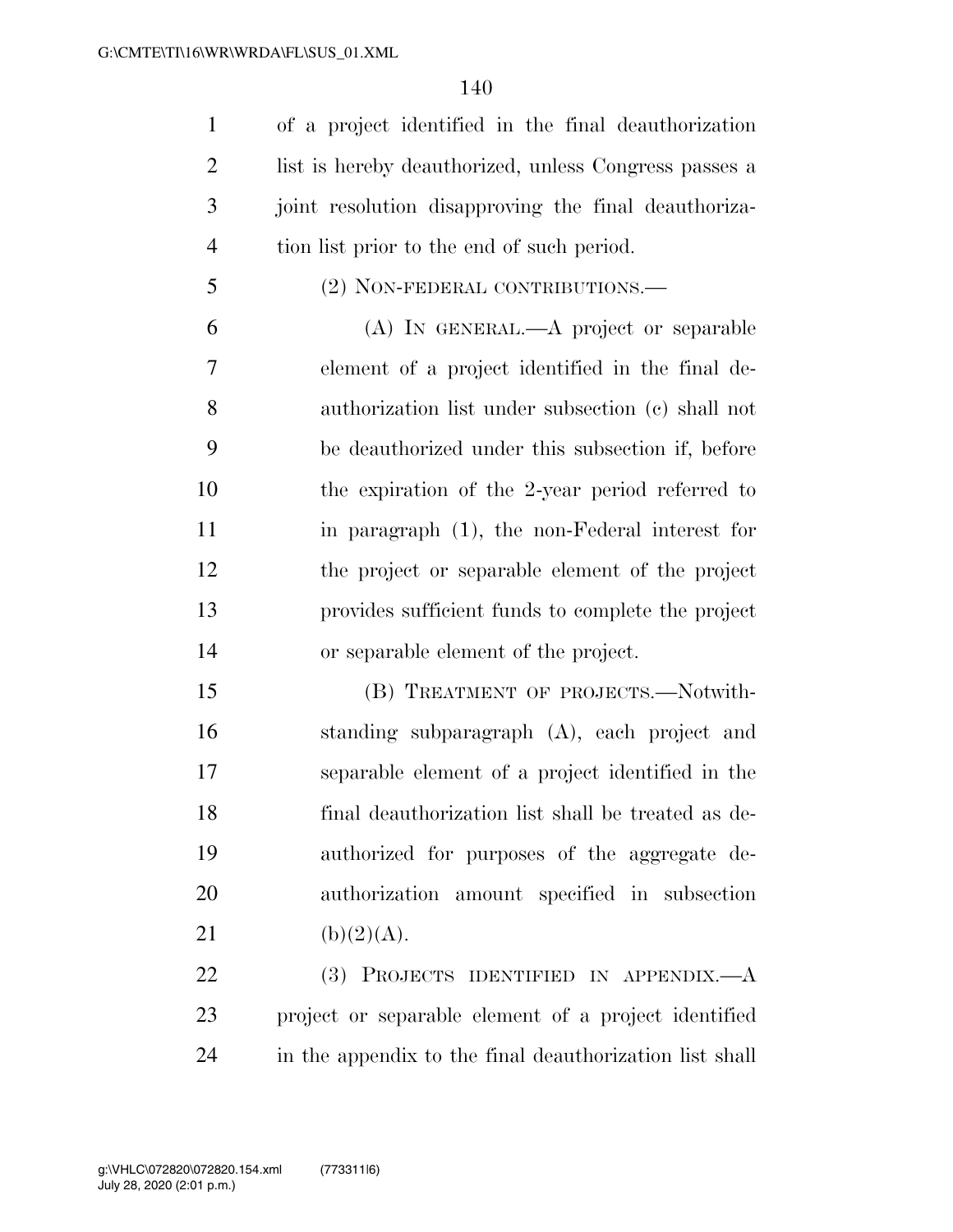- remain subject to future deauthorization by Con-gress.
- (e) SPECIAL RULES.—

 (1) POST-AUTHORIZATION STUDIES.—A project or separable element of a project may not be identi- fied on the proposed deauthorization list developed under subsection (b), or the final deauthorization list developed under subsection (c), if the project or sep- arable element received funding for a post-authoriza- tion study during the current fiscal year or any of the 10 preceding fiscal years.

 (2) TREATMENT OF PROJECT MODIFICA- TIONS.—For purposes of this section, if an author- ized water resources development project or sepa- rable element of the project has been modified by an Act of Congress, the date of the authorization of the project or separable element shall be deemed to be 18 the date of the most recent such modification.

 (f) DEAUTHORIZATION OF ANTIQUATED PROJECTS.—

21 (1) IN GENERAL.—Any water resources devel- opment project, or separable element of a project, authorized for construction prior to November 17, 1986, for which construction has not been initiated prior to the date of enactment of this Act, or for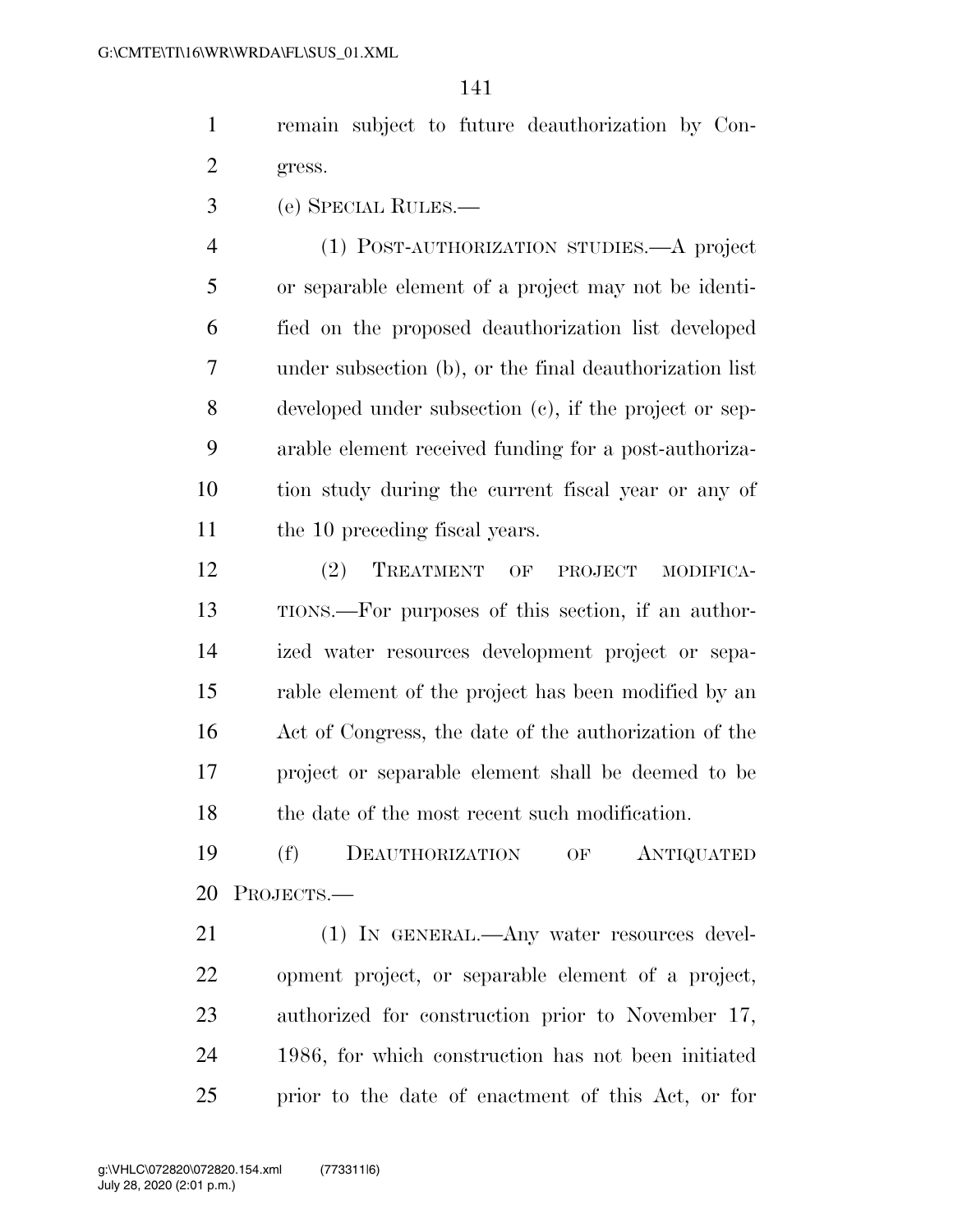| $\mathbf{1}$   | which funds have not been obligated for construction        |
|----------------|-------------------------------------------------------------|
| $\overline{2}$ | in the 10-year period prior to the date of enactment        |
| 3              | of this Act, is hereby deauthorized.                        |
| $\overline{4}$ | (2) IDENTIFICATION.—Not later than 60 days                  |
| 5              | after the date of enactment of this Act, the Sec-           |
| 6              | retary shall issue to the Committee on Transpor-            |
| 7              | tation and Infrastructure of the House of Represent-        |
| 8              | atives and the Committee on Environment and Pub-            |
| 9              | lic Works of the Senate a report that identifies—           |
| 10             | (A) the name of each project, or separable                  |
| 11             | element of a project, deauthorized by paragraph             |
| 12             | $(1)$ ; and                                                 |
| 13             | (B) the estimated current value of each                     |
| 14             | such project or separable element of a project.             |
| 15             | (g) ECONOMIC AND ENVIRONMENTAL REVIEW OF IN-                |
| 16             | ACTIVE WATER RESOURCES DEVELOPMENT PROJECTS.-               |
| 17             | The Secretary or the non-Federal interest may not carry     |
|                | 18 out any authorized water resources development project,  |
| 19             | or separable element of such project, for which construc-   |
| 20             | tion has not been initiated in the 20-year period following |
| 21             | the date of the authorization of such project or separable  |
| 22             | element, until—                                             |
| 23             | (1) the Secretary provides to the Committee on              |
|                |                                                             |

 Transportation and Infrastructure of the House of Representatives and the Committee on Environment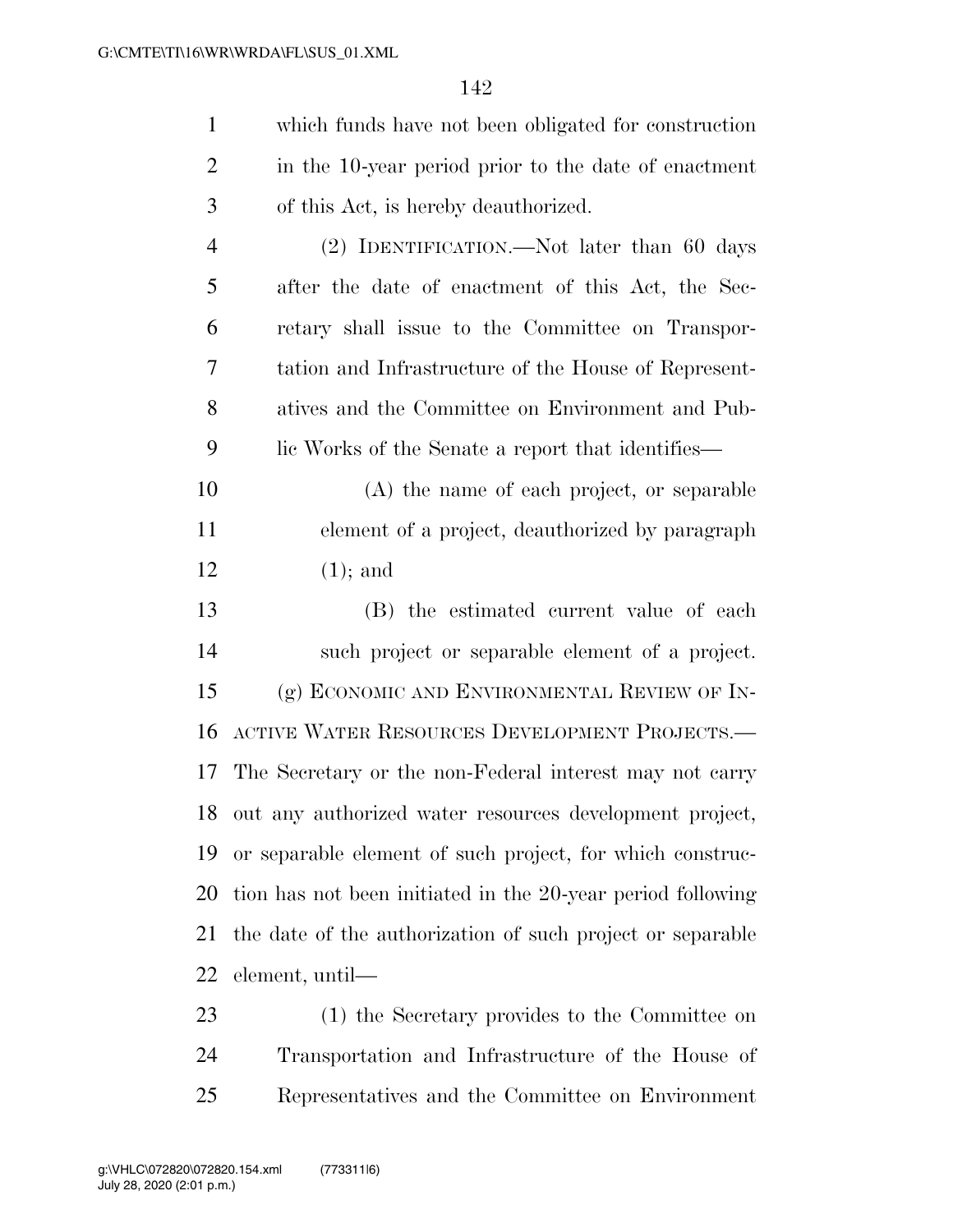and Public Works of the Senate a post-authorization change report that updates the economic and envi- ronmental analysis of the project or separable ele-ment; and

 (2) the Committee on Transportation and In- frastructure of the House of Representatives and the Committee on Environment and Public Works of the Senate take appropriate action to address any modi- fications to the economic and environmental analysis for the project or separable element of the project contained in the post-authorization change report.

#### (h) DEFINITIONS.—In this section:

 (1) POST-AUTHORIZATION CHANGE REPORT.— The term ''post-authorization change report'' has the meaning given such term in section 1132(d) of 16 the Water Resources Development Act of 2016 (33 U.S.C. 2282e).

 (2) POST-AUTHORIZATION STUDY.—The term ''post-authorization study'' means—

 (A) a feasibility report developed under section 905 of the Water Resources Develop-22 ment Act of 1986 (33 U.S.C. 2282);

 (B) a feasibility study, as defined in sec-24 tion 105(d) of the Water Resources Develop-ment Act of 1986 (33 U.S.C. 2215(d)); or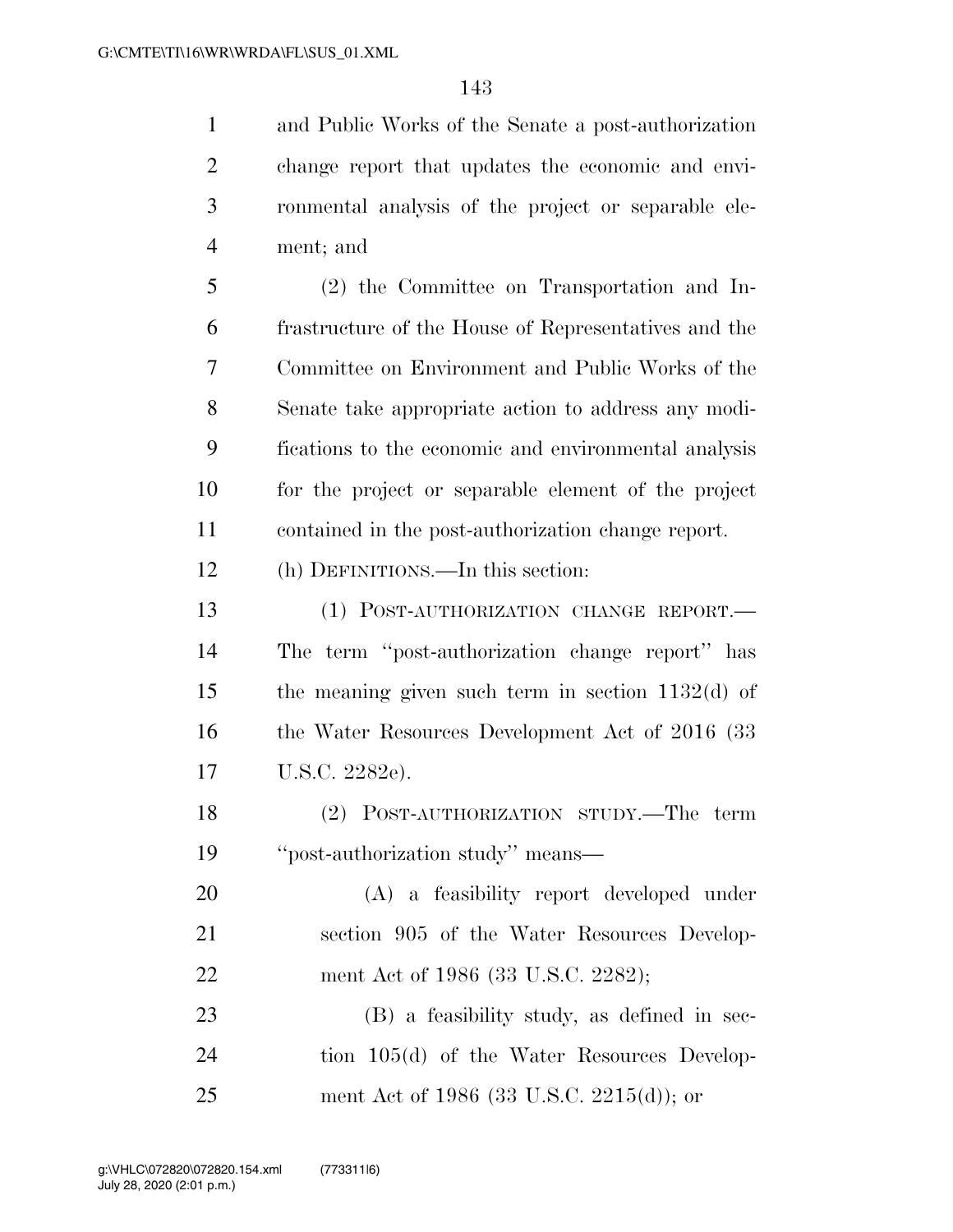| $\mathbf{1}$   | (C) a review conducted under section 216                   |
|----------------|------------------------------------------------------------|
| $\overline{2}$ | of the Flood Control Act of 1970 (33 U.S.C.                |
| 3              |                                                            |
|                | 549a), including an initial appraisal that—                |
| $\overline{4}$ | (i) demonstrates a Federal interest;                       |
| 5              | and                                                        |
| 6              | (ii) requires additional analysis for the                  |
| 7              | project or separable element.                              |
| 8              | (3)<br>WATER RESOURCES<br>DEVELOPMENT                      |
| 9              | PROJECT.—The term "water resources development             |
| 10             | project" includes an environmental infrastructure          |
| 11             | assistance project or program of the Corps of Engi-        |
| 12             |                                                            |
|                | neers.                                                     |
| 13             | SEC. 302. ABANDONED AND INACTIVE NONCOAL MINE RES-         |
| 14             | <b>TORATION.</b>                                           |
| 15             | Section $560(f)$ of the Water Resources Development        |
| 16             | Act of 1999 (33 U.S.C. 2336 $(f)$ ) is amended by striking |
|                | 17 "\$20,000,000" and inserting "\$30,000,000".            |
| 18             | SEC. 303. TRIBAL PARTNERSHIP PROGRAM.                      |
|                | Section $203(b)(4)$ of the Water Resources Develop-        |
| 19<br>20       | ment Act of 2000 (33 U.S.C. 2269) is amended by strik-     |
| 21             | ing "\$12,500,000" each place it appears and inserting     |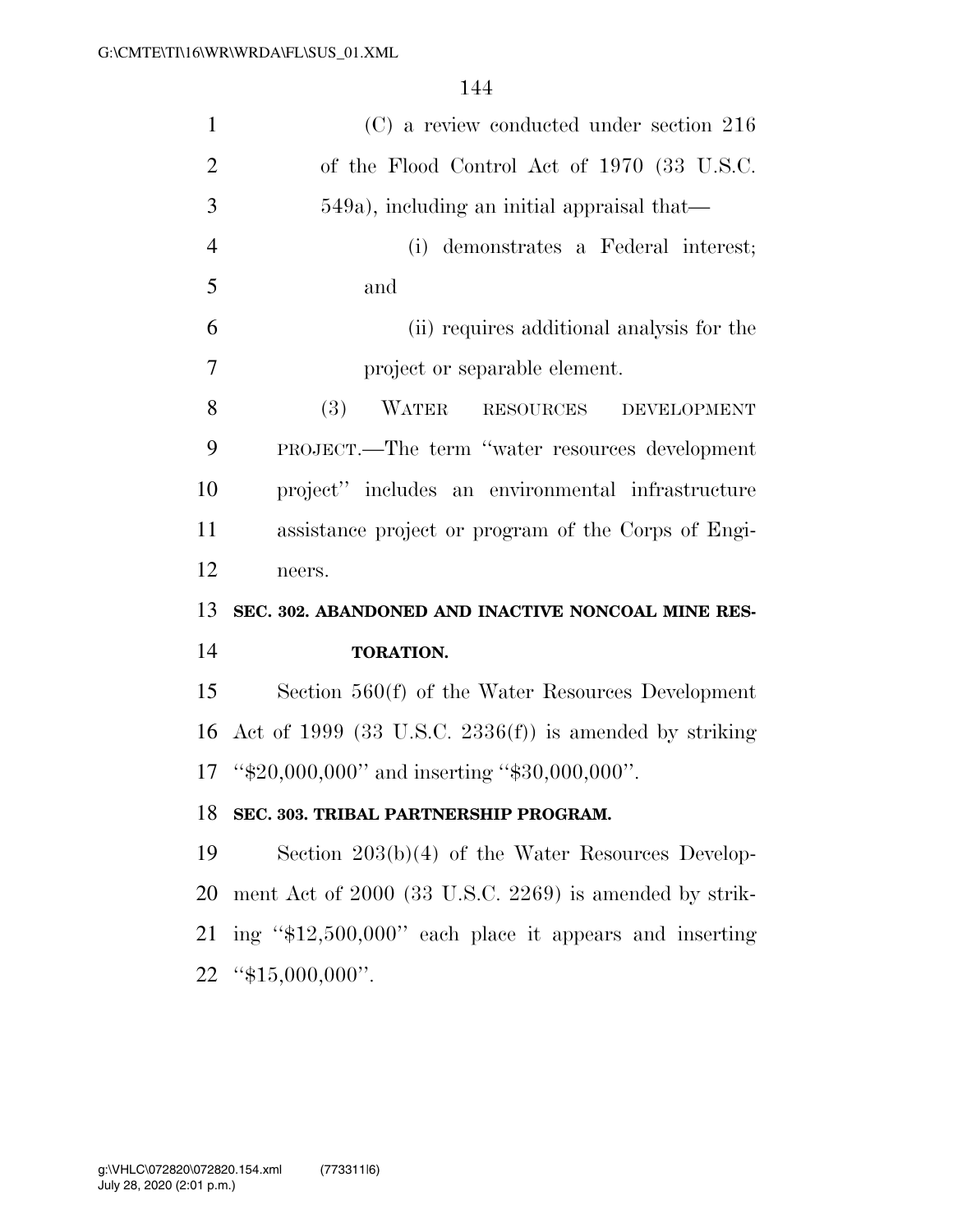## **SEC. 304. LAKES PROGRAM.**

| 2  | Section $602(a)$ of the Water Resources Development    |
|----|--------------------------------------------------------|
| 3  | Act of 1986 (Public Law 99–662, 100 Stat. 4148; 110    |
| 4  | Stat. 3758; 113 Stat. 295; 121 Stat. 1076) is amended— |
| 5  | $(1)$ in paragraph $(27)$ , by striking "and" at the   |
| 6  | end;                                                   |
| 7  | $(2)$ in paragraph $(28)$ , by striking the period at  |
| 8  | the end and inserting a semicolon; and                 |
| 9  | $(3)$ by adding at the end the following:              |
| 10 | "(29) Ellis Pond and Guild Pond, Norwood,              |
| 11 | Massachusetts; and                                     |
| 12 | "(30) Memorial Pond, Walpole, Massachu-                |
| 13 | setts.".                                               |
| 14 | SEC. 305. WATERCRAFT INSPECTION STATIONS.              |
| 15 | Section $104(d)(1)(A)$ of the River and Harbor Act     |
| 16 | of 1958 (33 U.S.C. $610(d)(1)(A)$ ) is amended—        |
| 17 | $(1)$ in clause (ii), by striking "; and " and in-     |
| 18 | serting a semicolon;                                   |
| 19 | (2) in clause (iii), by striking "Arizona River        |
| 20 | Basins." and inserting "Arkansas River Basins;         |
| 21 | and"; and                                              |
| 22 | $(3)$ by adding at the end the following:              |
| 23 | "(iv) to protect the Russian River                     |
| 24 | Basin, California.".                                   |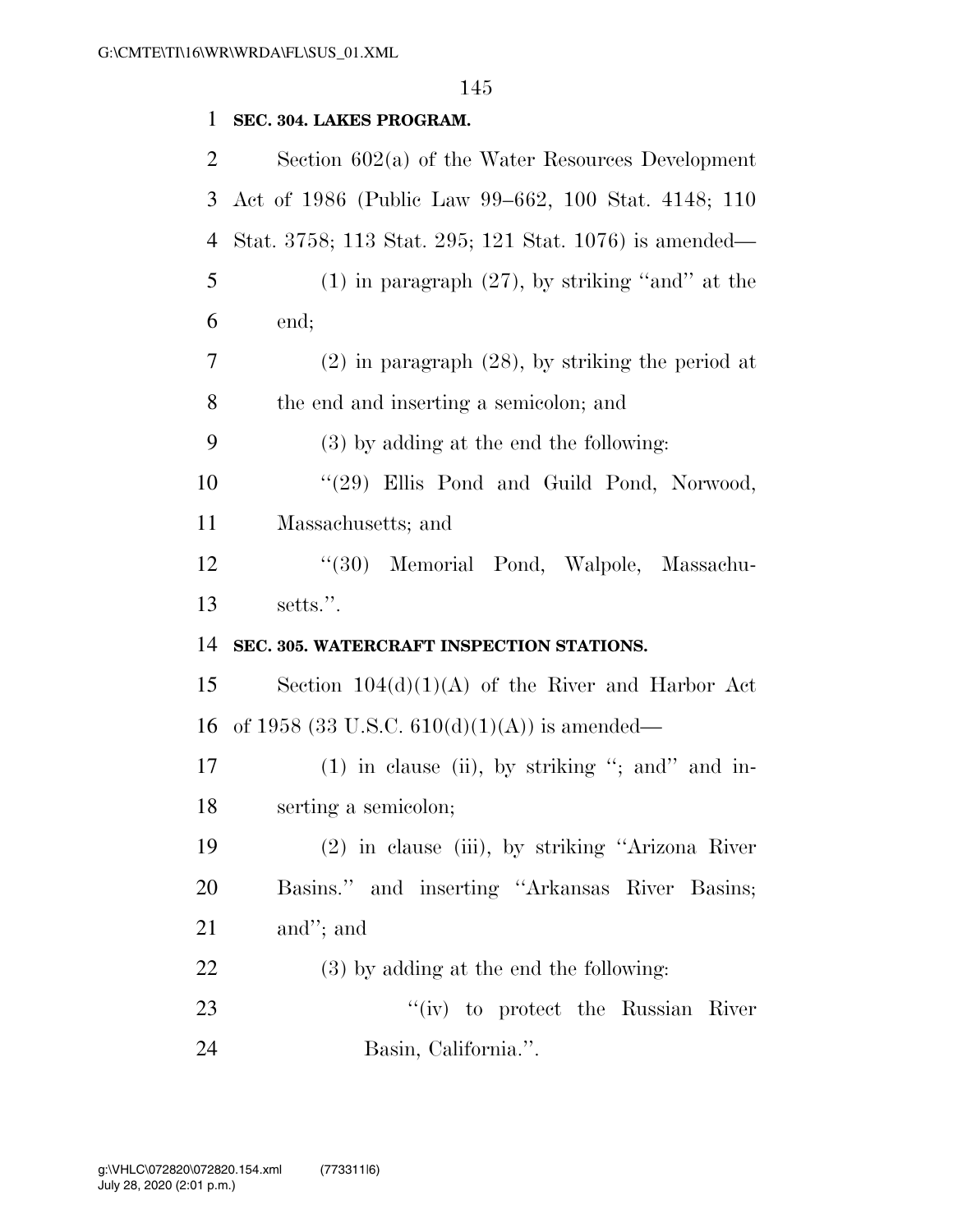**SEC. 306. REHABILITATION OF CORPS OF ENGINEERS CON- STRUCTED DAMS.**  Section 1177 of the Water Resources Development Act of 2016 (33 U.S.C. 467f–2 note) is amended— 5 (1) in subsection (e), by striking " $$40,000,000"$  and inserting ''\$60,000,000''; and 7 (2) in subsection (f), by striking " $$40,000,000"$ 8 and inserting "\$60,000,000". **SEC. 307. CHESAPEAKE BAY ENVIRONMENTAL RESTORA- TION AND PROTECTION PROGRAM.**  (a) IN GENERAL.—Section 510 of the Water Re- sources Development Act of 1996 (Public Law 104–303, 110 Stat. 3759; 121 Stat. 1202; 128 Stat. 1317) is amended— (1) by redesignating subsection (h) as sub- section (i) and inserting after subsection (g) the fol- lowing: ''(h) PROJECT CAP.—The total cost of a project car- ried out under this section may not exceed \$15,000,000.''; and (2) in subsection (i) (as so redesignated), by 22 striking "\$40,000,000" and inserting ''\$60,000,000''. (b) OUTREACH AND TRAINING.—The Secretary shall conduct public outreach and workshops for non-Federal interests to provide information on the Chesapeake Bay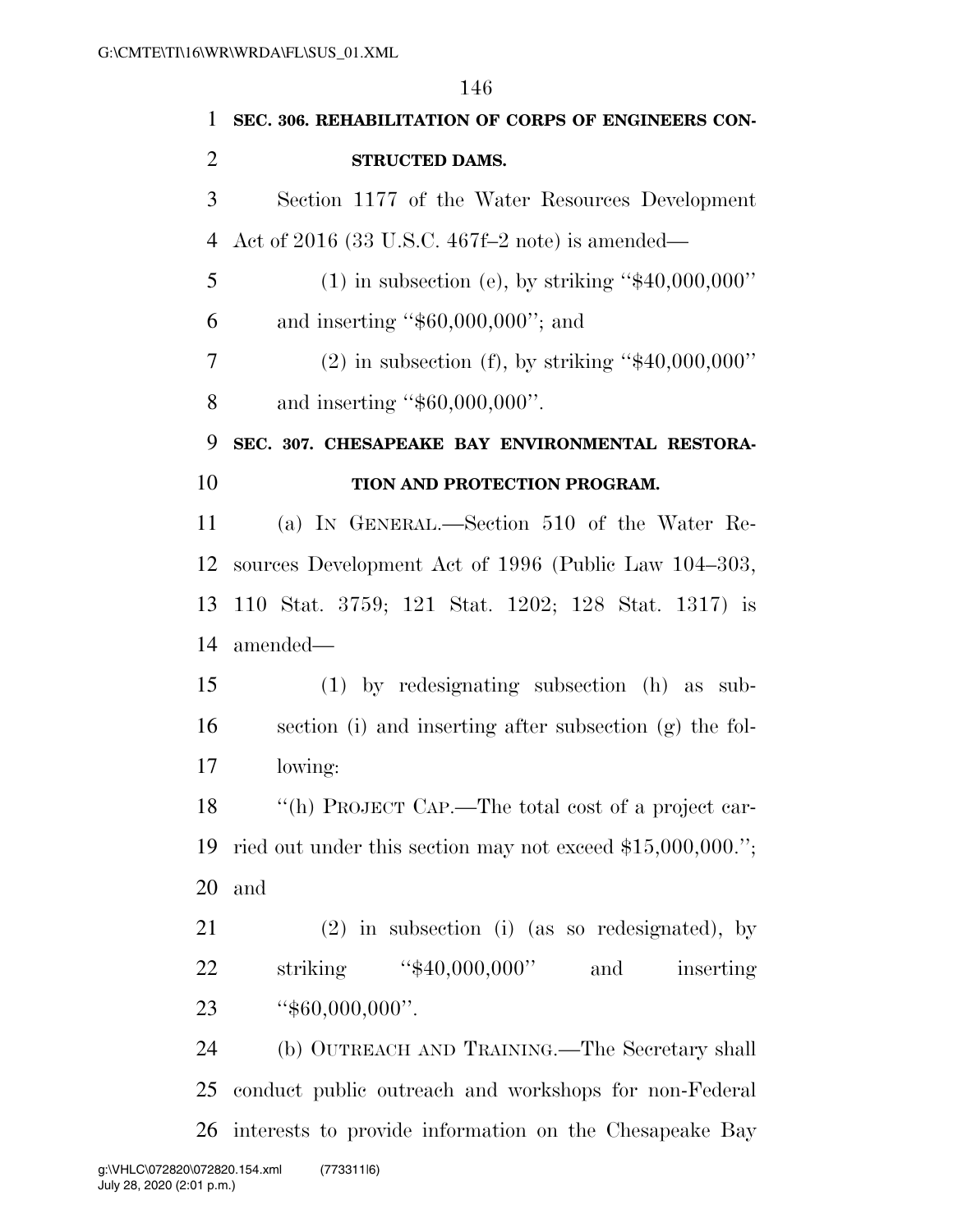environmental restoration and protection program estab- lished under section 510 of the Water Resources Develop- ment Act of 1996, including how to participate in the pro- gram. **SEC. 308. UPPER MISSISSIPPI RIVER SYSTEM ENVIRON- MENTAL MANAGEMENT PROGRAM.**  Section 1103(e) of the Water Resources Development Act of 1986 (33 U.S.C. 652(e)) is amended— (1) in paragraph (3), by striking ''\$22,750,000'' and inserting ''\$40,000,000''; and (2) in paragraph (4), by striking ''\$10,420,000'' and inserting ''\$15,000,000''. **SEC. 309. MCCLELLAN-KERR ARKANSAS RIVER NAVIGA- TION SYSTEM.**  Any Federal funds, regardless of the account from which the funds were provided, used to carry out construc- tion of the modification to the McClellan-Kerr Arkansas River Navigation System, authorized in section 136 of the Energy and Water Development Appropriations Act, 2004 (117 Stat. 1842), shall be considered by the Secretary as initiating construction of the project such that future

funds will not require a new investment decision.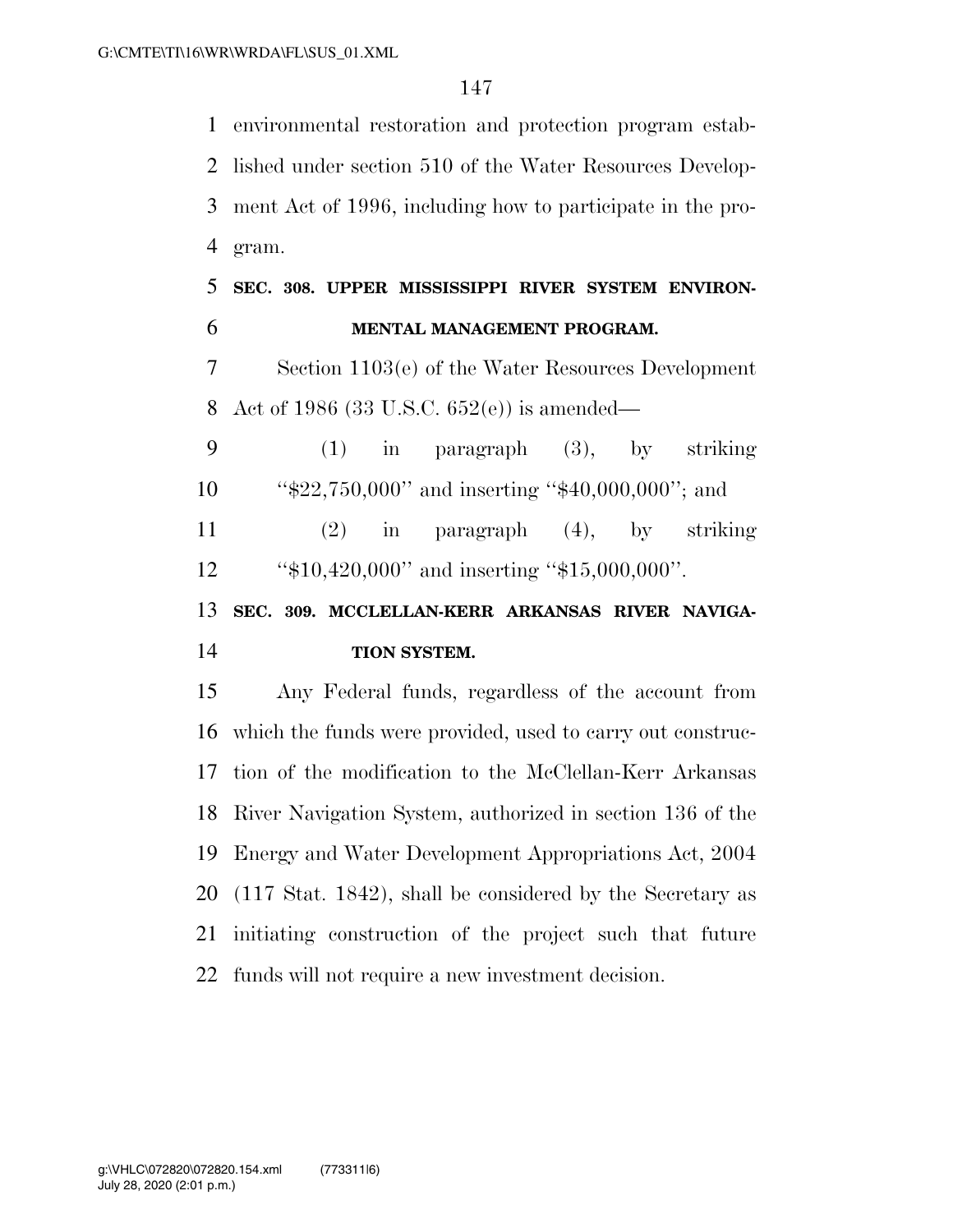## **SEC. 310. OUACHITA-BLACK RIVER NAVIGATION PROJECT, ARKANSAS.**

 The project for navigation, Ouachita-Black River, Ar- kansas, authorized by section 101 of the River and Harbor Act of 1960 (Public Law 86–645), is modified to include water supply as a project purpose, subject to completion by the Secretary of a feasibility study and any other review necessary for such modification.

# **SEC. 311. SACRAMENTO RIVER, GLENN-COLUSA, CALI-FORNIA.**

 The portion of project for flood control, Sacramento River, California, authorized by section 2 of the Act of March 1, 1917 (chapter 144, 39 Stat. 949; 103 Stat. 649; 110 Stat. 3709; 112 Stat. 1841; 113 Stat. 299), con- sisting of a riverbed gradient restoration facility at the Glenn-Colusa Irrigation District Intake, is no longer au-thorized beginning on the date of enactment of this Act.

### **SEC. 312. LAKE ISABELLA, CALIFORNIA.**

 (a) SENSE OF CONGRESS.—It is the sense of Con- gress that the Secretary, when evaluating alternative loca- tions for construction of a permanent Isabella Lake Vis- itor Center by the Corps of Engineers to replace the facil- ity impacted by the Isabella Dam safety modification project, should afford substantial weight to the site pref-erence of the local community.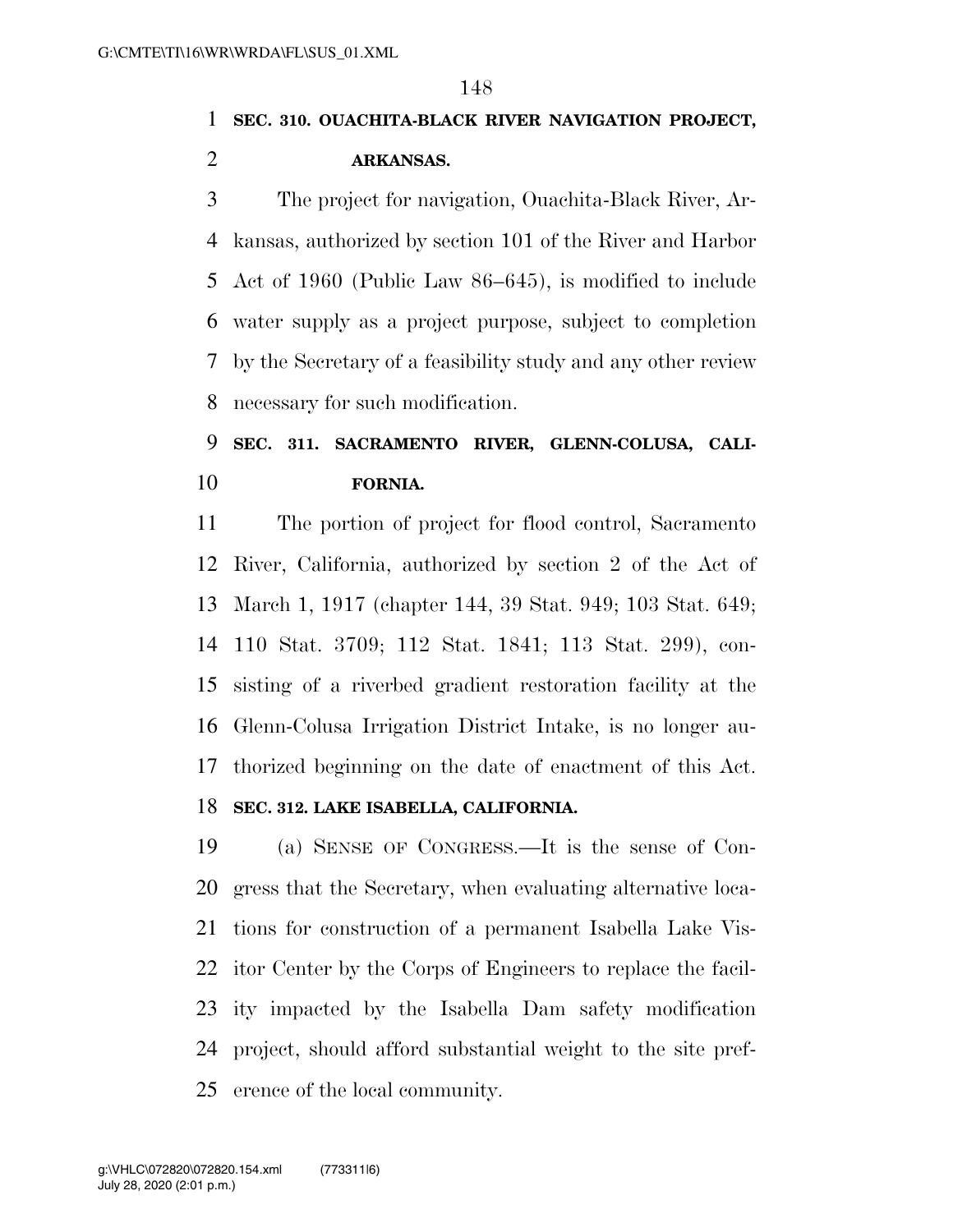(b) AUTHORITY.—The Secretary may acquire such interests in real property as the Secretary determines nec- essary or advisable to support construction of the Isabella Dam safety modification project.

 (c) TRANSFER.—The Secretary may transfer any real property interests acquired under subsection (b) to any other Federal agency or department without reimburse-ment.

 (d) ISABELLA DAM SAFETY MODIFICATION PROJECT DEFINED.—In this section, the term ''Isabella Dam safety modification project'' means the dam safety modification project at the Isabella Reservoir in the San Joaquin Val- ley, California (authorized by Act of December 22, 1944 (chapter 665, 58 Stat. 901)), including the component of the project relating to construction a visitor center facility. **SEC. 313. LOWER SAN JOAQUIN RIVER FLOOD CONTROL PROJECT.** 

 The Secretary shall align the schedules of, and maxi- mize complimentary efforts, minimize duplicative prac- tices, and ensure coordination and information sharing with respect to—

 (1) the project for flood risk management, Lower San Joaquin River, authorized by section 24 1401(2) of the Water Resources Development Act of 2018 (132 Stat. 3836); and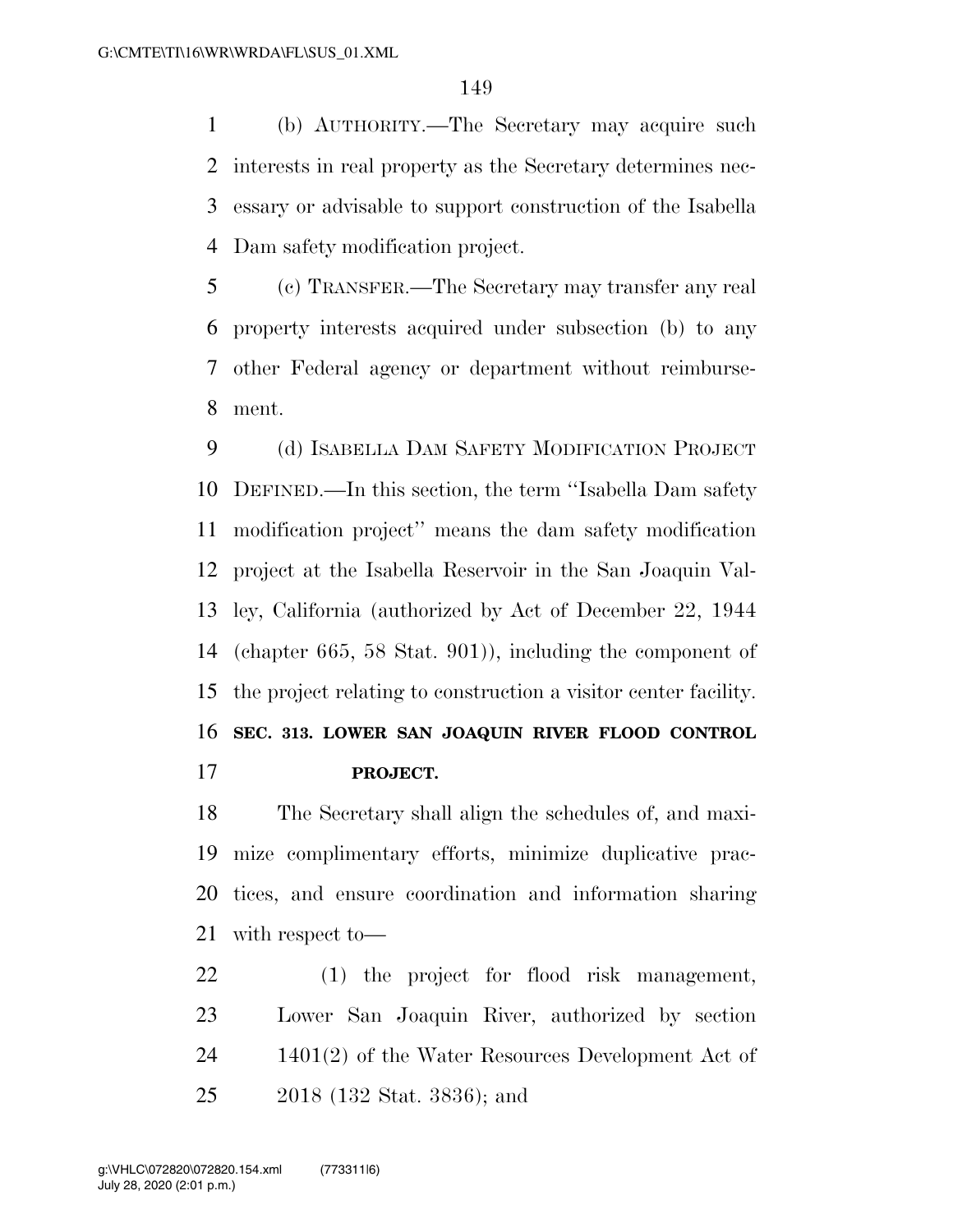(2) the second phase of the feasibility study for the Lower San Joaquin River project for flood risk management, authorized for expedited completion by section 1203(a)(7) of the Water Resources Develop-ment Act 2018 (132 Stat. 3803).

# **SEC. 314. SAN DIEGO RIVER AND MISSION BAY, SAN DIEGO COUNTY, CALIFORNIA.**

 The portion of the project for flood control and navi- gation, San Diego River and Mission Bay, San Diego County, California, authorized by the Act of July 24, 1946 (chapter 595, 60 Stat. 636), identified in the National Levee Database established under section 9004 of the Water Resources Development Act of 2007 (33 U.S.C. 3303) as the San Diego River 3 segment and consisting of a 785-foot-long segment of the right bank levee from Station 209+41.75 to its end at Station 217+26.75, as described in construction plans dated August 30, 1951, is no longer authorized beginning on the date of enactment of this Act.

# **SEC. 315. SAN FRANCISCO, CALIFORNIA, WATERFRONT AREA.**

 (a) IN GENERAL.—Section 114 of the River and Har- bor Act of 1968 (33 U.S.C. 59h) is amended to read as follows: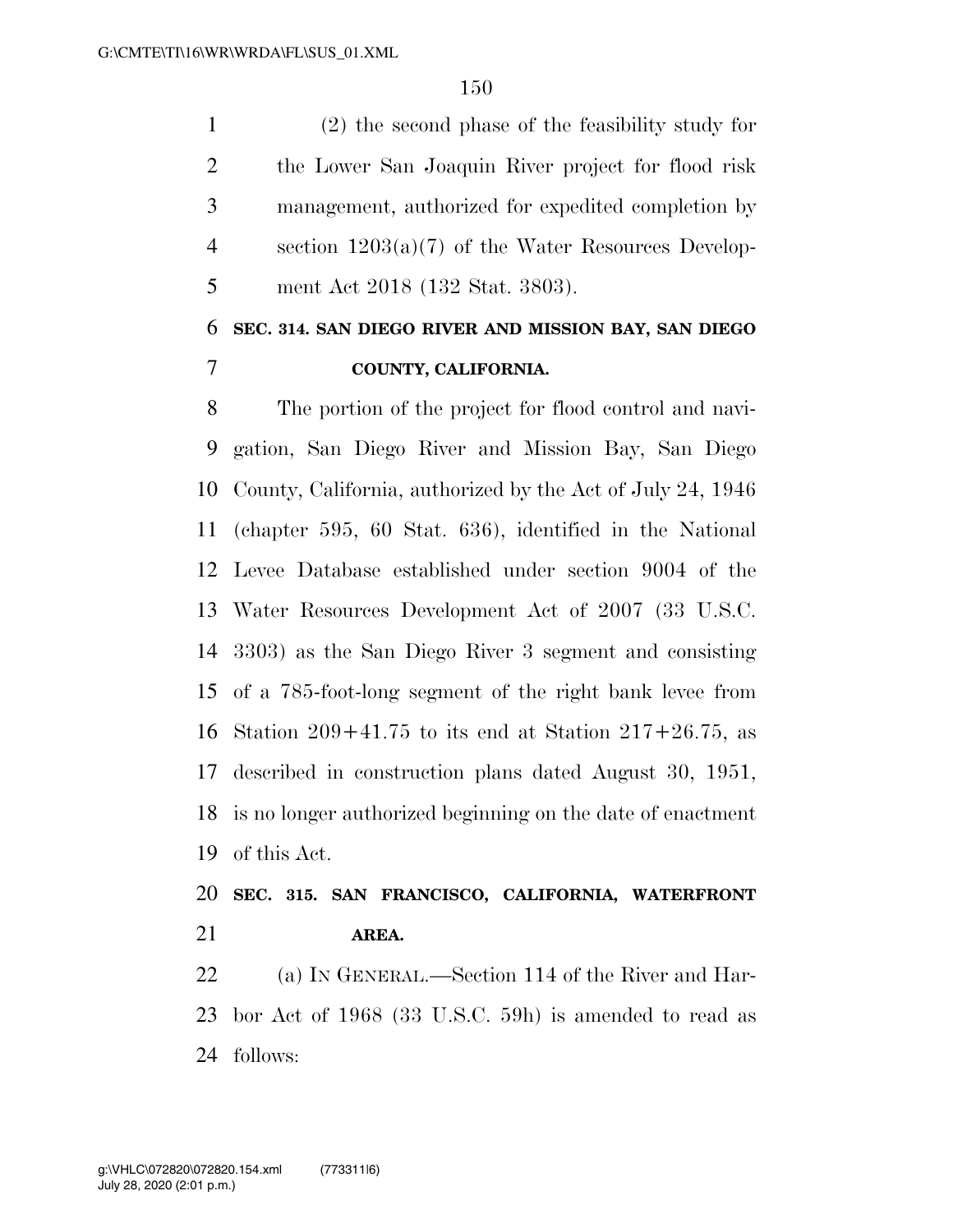# **''SEC. 114. SAN FRANCISCO, CALIFORNIA, WATERFRONT AREA.**

 ''(a) AREA TO BE DECLARED NONNAVIGABLE.—The following area is declared to be nonnavigable waters of the United States: All of that portion of the City and County of San Francisco, California, lying shoreward of a line be- ginning at the intersection of the southerly right of way line of Earl Street prolongation with the Pierhead United States Government Pierhead line, the Pierhead line as de- fined in the State of California Harbor and Navigation Code Section 1770, as amended in 1961; thence northerly along said Pierhead line to its intersection with a line par- allel with and distant 10 feet easterly from, the existing easterly boundary line of Pier 30–32; thence northerly along said parallel line and its northerly prolongation, to a point of intersection with a line parallel with, and distant 10 feet northerly from, the existing northerly boundary of Pier 30–32; thence westerly along last said parallel line to its intersection with said Pierhead line; thence northerly along said Pierhead line, to the intersection of the easterly right of way line of Van Ness Avenue, formerly Marlette Street, prolongation to the Pierhead line.

23 "(b) REQUIREMENT THAT AREA BE IMPROVED.— The declaration of nonnavigability under subsection (a) applies only to those parts of the area described in sub-section (a) that are or will be bulkheaded, filled, or other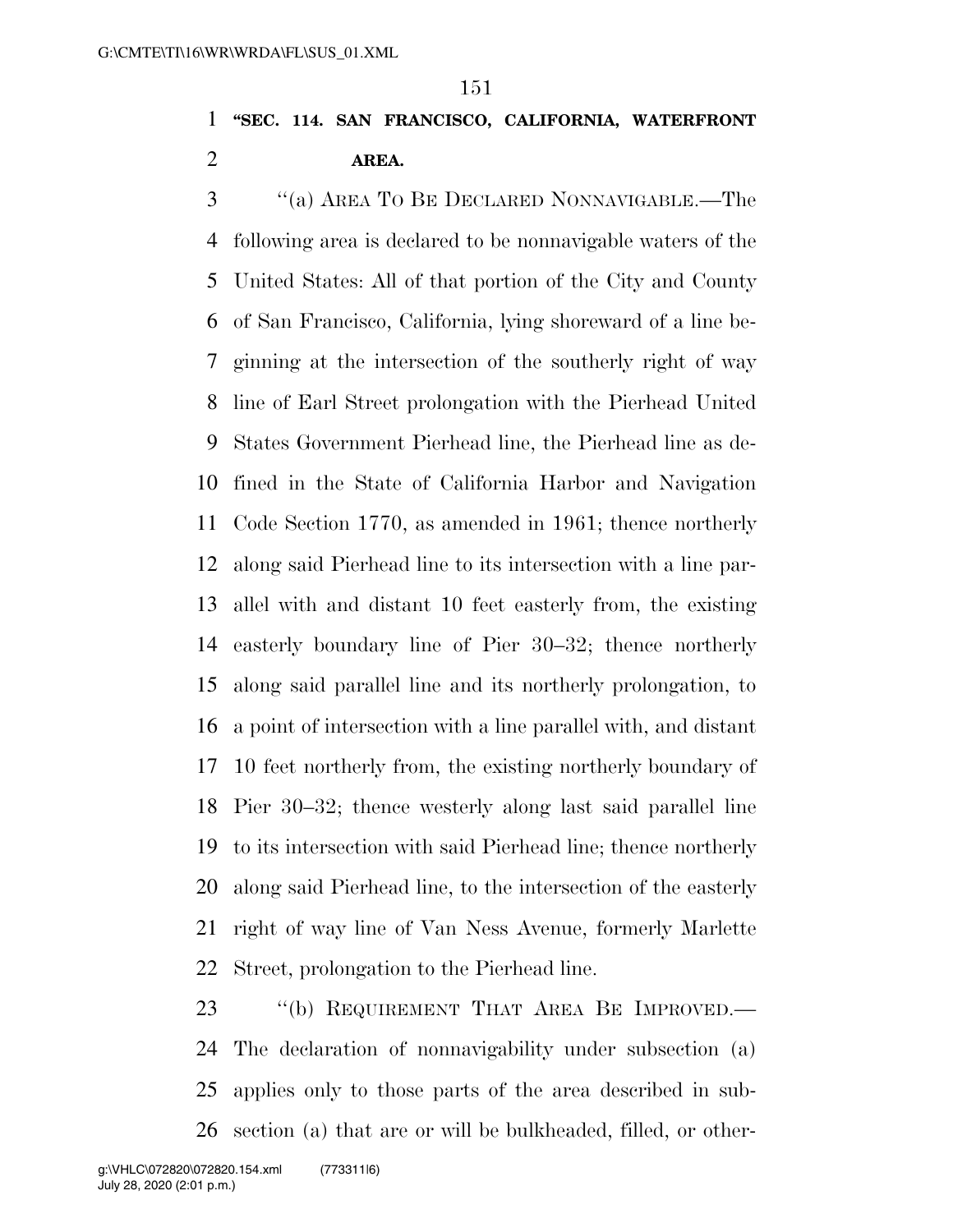wise occupied or covered by permanent structures and does not affect the applicability of any Federal statute or regulation that relates to filling of navigable waters or to other regulated activities within the area described in sub- section (a), including sections 9 and 10 of the Act of March 3, 1899 (33 U.S.C. 401, 403), section 404 of the Federal Water Pollution Control Act, and the National Environmental Policy Act of 1969.

9 "(e) INCLUSION OF EMBARCADERO HISTORIC DIS- TRICT.—Congress finds and declares that the area de- scribed in subsection (a) contains the seawall, piers, and wharves that comprise the Embarcadero Historic District listed on the National Register of Historic Places on May 12, 2006.''.

 (b) CONFORMING AMENDMENT.—Section 5052 of the Water Resources Development Act of 2007 (33 U.S.C. 59h–1) is repealed.

## **SEC. 316. WESTERN PACIFIC INTERCEPTOR CANAL, SAC-RAMENTO RIVER, CALIFORNIA.**

 The portion of the project for flood protection on the Sacramento River, authorized by section 2 of the of March 1, 1917 (chapter 144, 39 Stat. 949; 45 Stat. 539; 50 Stat. 877; 55 Stat. 647; 80 Stat. 1422), consisting of the por- tion of the levee from GPS coordinate N2147673.584 E6690904.187 to N2147908.413 E6689057.060 associ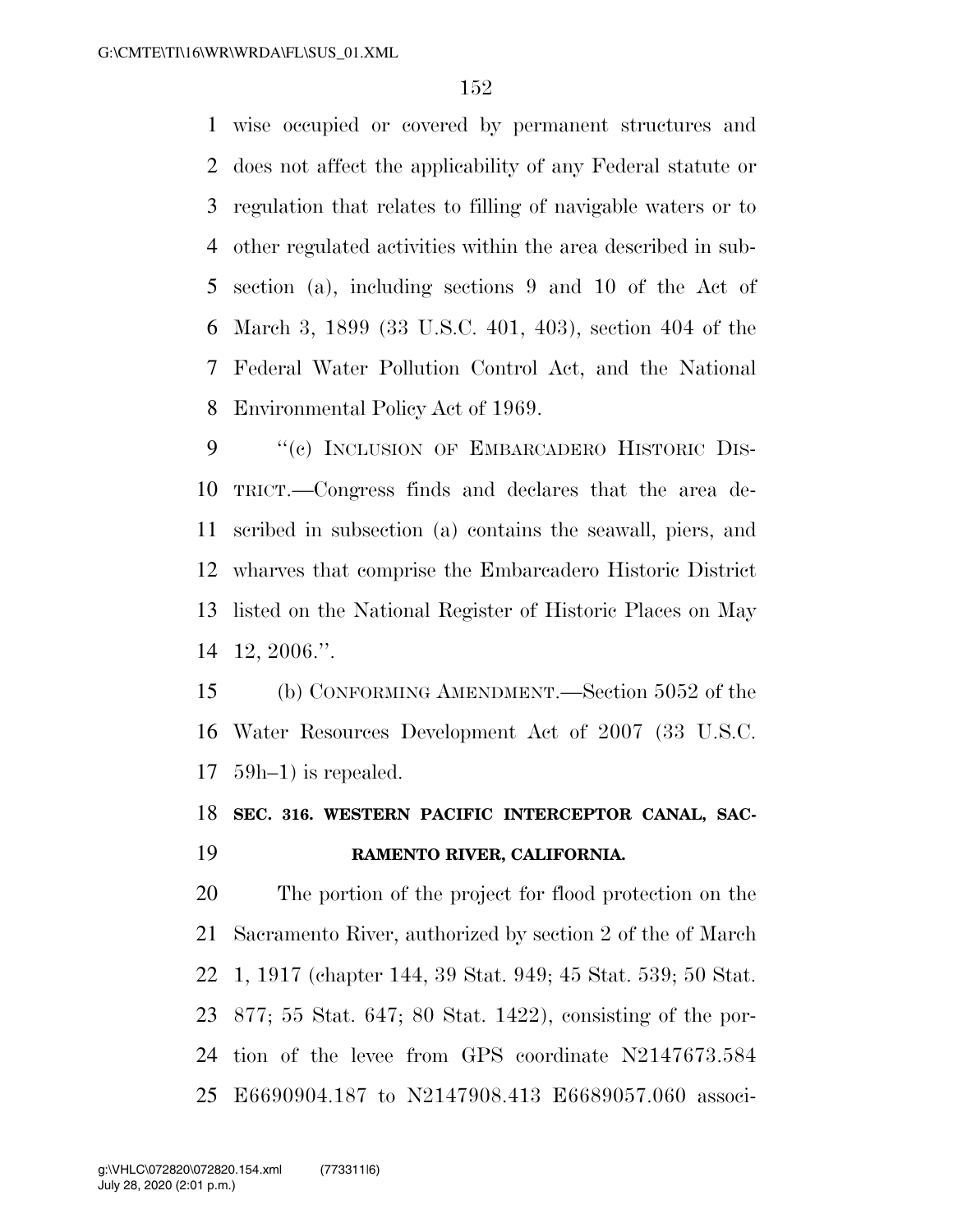ated with the Western Pacific Interceptor Canal, is no longer authorized beginning on the date of the enactment of this Act.

 **SEC. 317. RIO GRANDE ENVIRONMENTAL MANAGEMENT PROGRAM, COLORADO, NEW MEXICO, AND TEXAS.** 

 Section 5056(f) of the Water Resources Development Act of 2007 (Public Law 110–114, 121 Stat. 1213; 128 Stat. 1314) is amended by striking ''2019'' and inserting ''2029''.

## **SEC. 318. NEW LONDON HARBOR WATERFRONT CHANNEL, CONNECTICUT.**

 (a) IN GENERAL.—The portion of the project for navigation, New London Harbor, Connecticut, authorized by the first section of the Act of June 13, 1902 (chapter 1079, 32 Stat. 333), described in subsection (b) is no longer authorized beginning on the date of enactment of this Act.

 (b) AREA DESCRIBED.—The area referred to in sub- section (a) is generally the portion between and around the 2 piers at the State Pier in New London, specifically the area—

 (1) beginning at a point N691263.78, E1181259.26;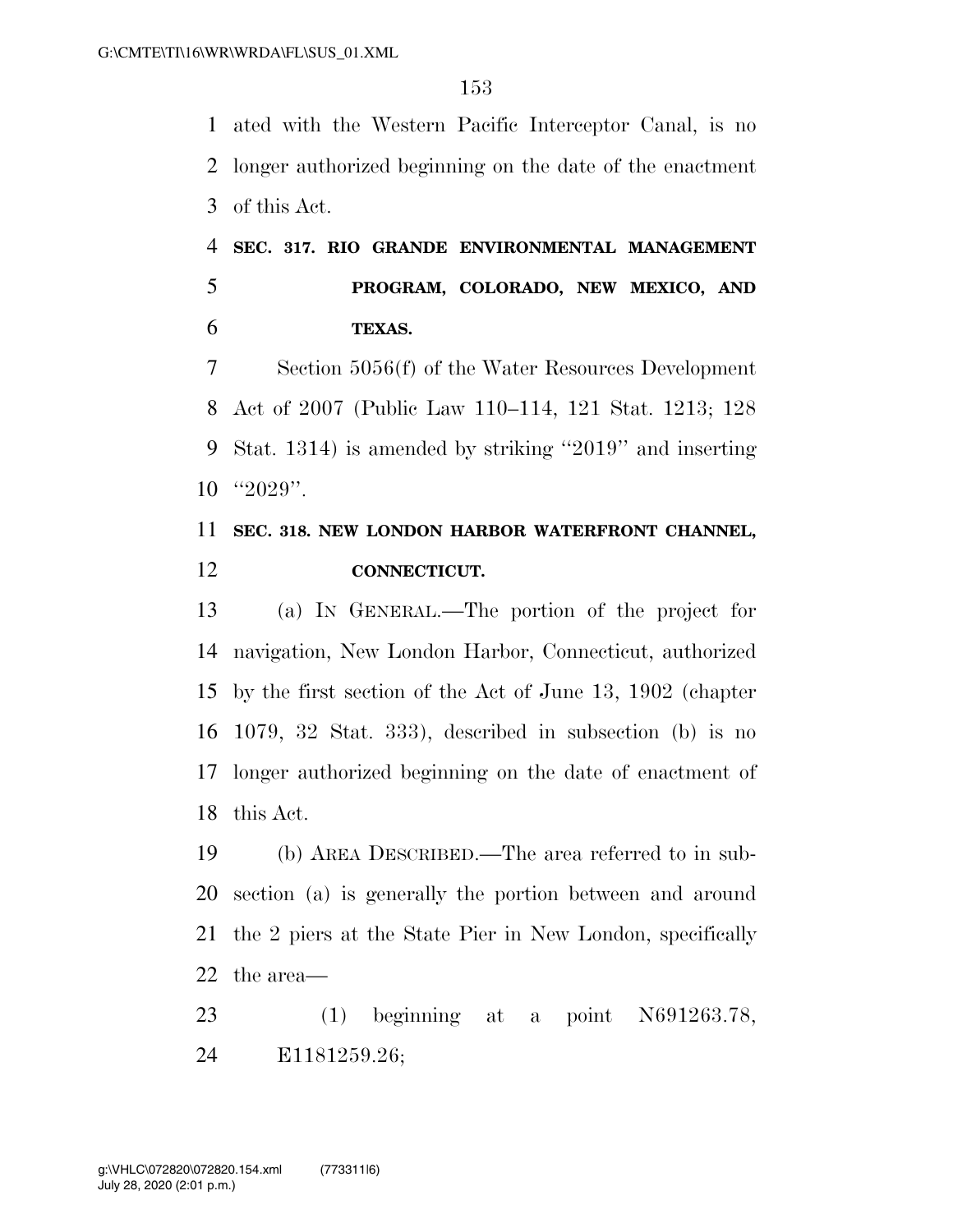| $\mathbf{1}$   | (2) running N $35^{\circ}01'50.75''$ W about $955.59$      |
|----------------|------------------------------------------------------------|
| $\overline{2}$ | feet to a point N692046.26, E1180710.74;                   |
| 3              | (3) running N $54^{\circ}58'06.78"$ E about 100.00         |
| $\overline{4}$ | feet to a point N692103.66, E1180792.62;                   |
| 5              | (4) running S $35^{\circ}01'50.75''$ E about 989.8 feet    |
| 6              | to a point N691293.17, E1181360.78; and                    |
| 7              | $(5)$ running S $73^{\circ}51'15.45''$ W about 105.69      |
| $8\,$          | feet to the point described in paragraph (1).              |
| 9              | SEC. 319. WASHINGTON HARBOR, DISTRICT OF COLUMBIA.         |
| 10             | Beginning on the date of enactment of this Act, the        |
| 11             | project for navigation, Washington Harbor, District of Co- |
| 12             | lumbia, authorized by the Act of August 30, 1935 (chapter  |
| 13             | 831, 49 Stat. 1031), is modified to reduce, in part, the   |
| 14             | authorized dimensions of the project, such that the re-    |
| 15             | maining authorized dimensions are as follows:              |
| 16             | $(1)$ A 200 foot wide, 15 foot deep channel with           |
| 17             | a center line beginning at a point East 1,317,064.30       |
| 18             | and North 440,373.32, thence to a point East               |
| 19             | 1,316,474.30 and North 440,028.31, thence to a             |
| 20             | point East 1,315,584.30 and North 439,388.30,              |
| 21             | thence to a point East $1,315,259.31$ and North            |
| 22             | 438,908.30.                                                |
| 23             | $(2)$ A transition area 200 foot wide to 300 foot          |

wide, 15 foot deep, with a center line beginning at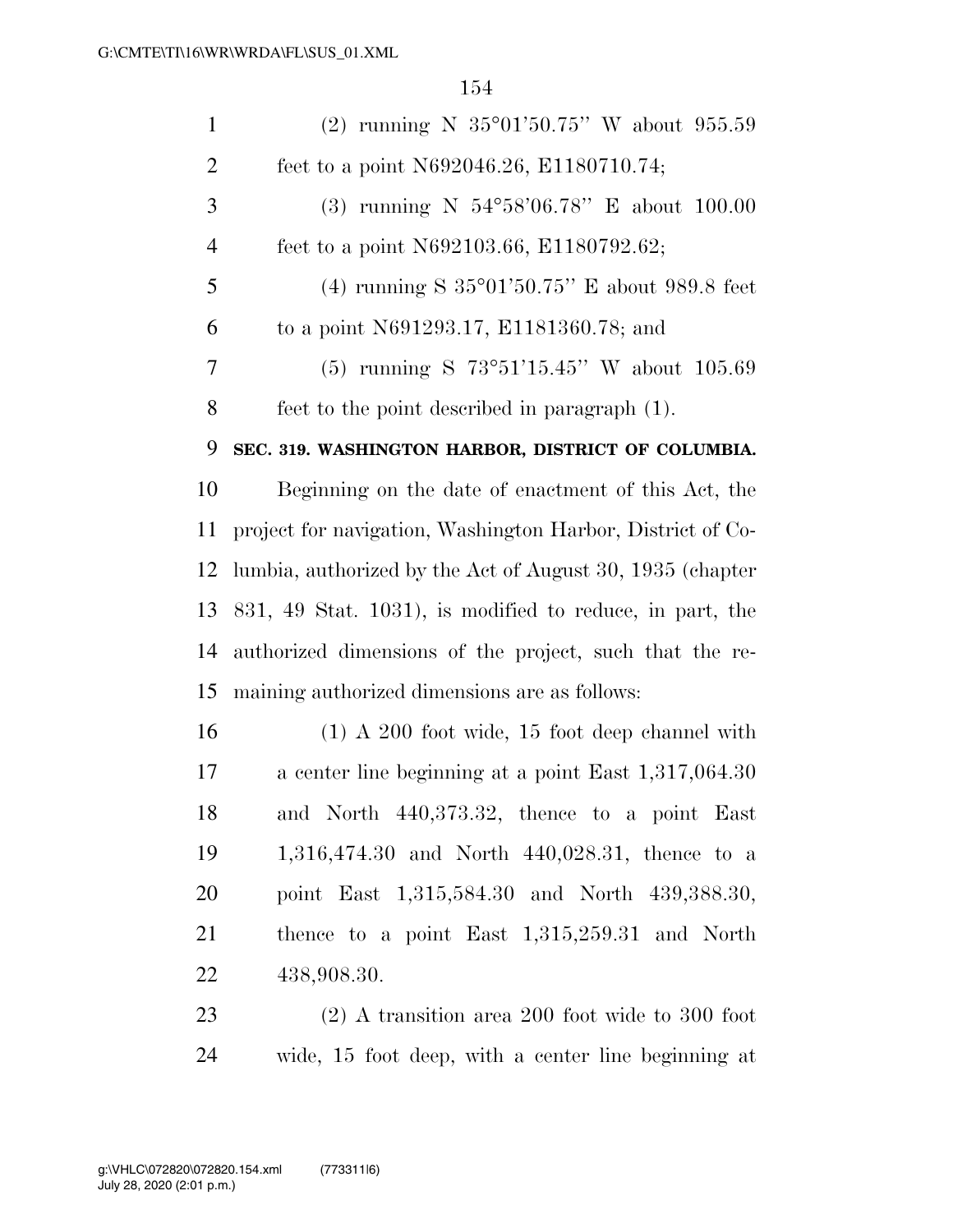a point East 1,315,259.31 and North 438,908.30 to a point East 1,315,044.31 and North 438,748.30. (3) A 300 foot wide, 15 foot deep channel with a centerline beginning a point East 1,315,044.31 and North 438,748.30, thence to a point East 1,314,105.31 and North 438,124.79, thence to a point East 1,311,973.30 and North 438,807.78, thence to a point East 1,311,369.73 and North 438,577.42, thence to a point East 1,311,015.73 and North 438,197.57, thence to a point East 11 1,309,713.47 and North 435,678.91. (4) A transition area 300 foot wide to 400 foot wide, 15 foot deep to 24 foot deep, with a center line beginning at a point East 1,309,713.47 and North 435,678.91 to a point East 1,307,709.33 and North 434,488.25. (5) A 400 foot wide, 24 foot deep channel with a centerline beginning at a point East 1,307,709.33

 and North 434,488.25, thence to a point East 1,307,459.33 and North 434,173.25, thence to a point East 1,306,476.82 and North 1,306,476.82, thence to a point East 1,306,209.79 and North 431,460.21, thence to a point at the end of the channel near Hains Point East 1,305,997.63 and North 429,978.31.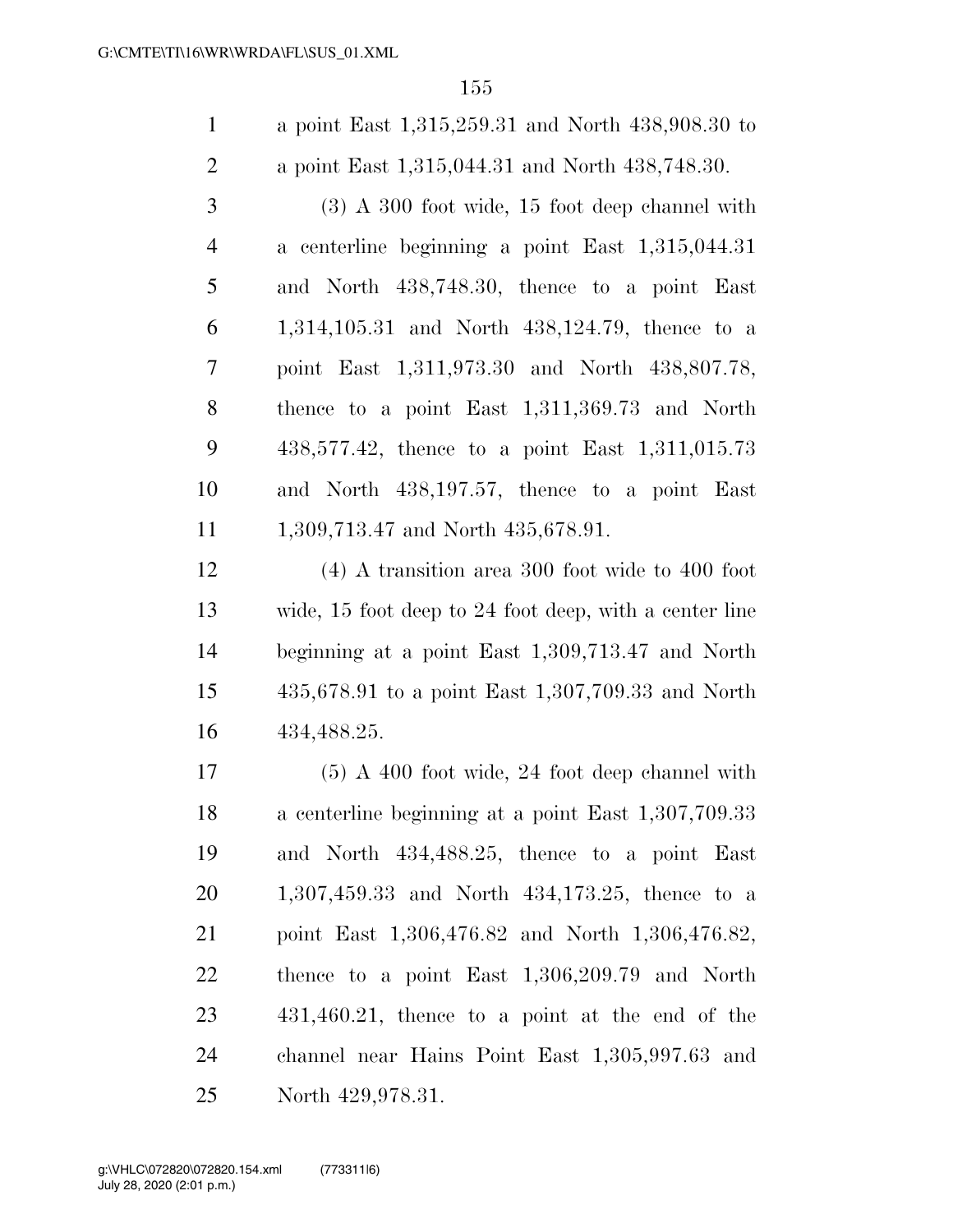## **SEC. 320. BIG CYPRESS SEMINOLE INDIAN RESERVATION WATER CONSERVATION PLAN, FLORIDA.**

 The project for ecosystem restoration, Big Cypress Seminole Indian Reservation Water Conservation Plan, Florida, authorized pursuant to section 528 of the Water Resources Development Act of 1996 (110 Stat. 3767), is no longer authorized beginning on the date of enactment of this Act.

#### **SEC. 321. CENTRAL EVERGLADES, FLORIDA.**

 The project for ecosystem restoration, Central Ever- glades, authorized by section 1401(4) of the Water Re- sources Development Act of 2016 (130 Stat. 1713), is modified to include the project for ecosystem restoration, Central and Southern Florida, Everglades Agricultural Area, authorized by section 1308 of the Water Resources Development Act of 2018 (132 Stat. 3819), and to author-ize the Secretary to carry out the project as so combined.

## **SEC. 322. MIAMI RIVER, FLORIDA.**

 The portion of the project for navigation, Miami River, Florida, authorized by the Act of July 3, 1930 (46 Stat. 925; 59 Stat. 16; 74 Stat. 481; 100 Stat. 4257), beginning at the existing railroad bascule bridge and ex- tending approximately 1,000 linear feet upstream to an existing salinity barrier and flood control structure, is no longer authorized beginning on the date of enactment of this Act.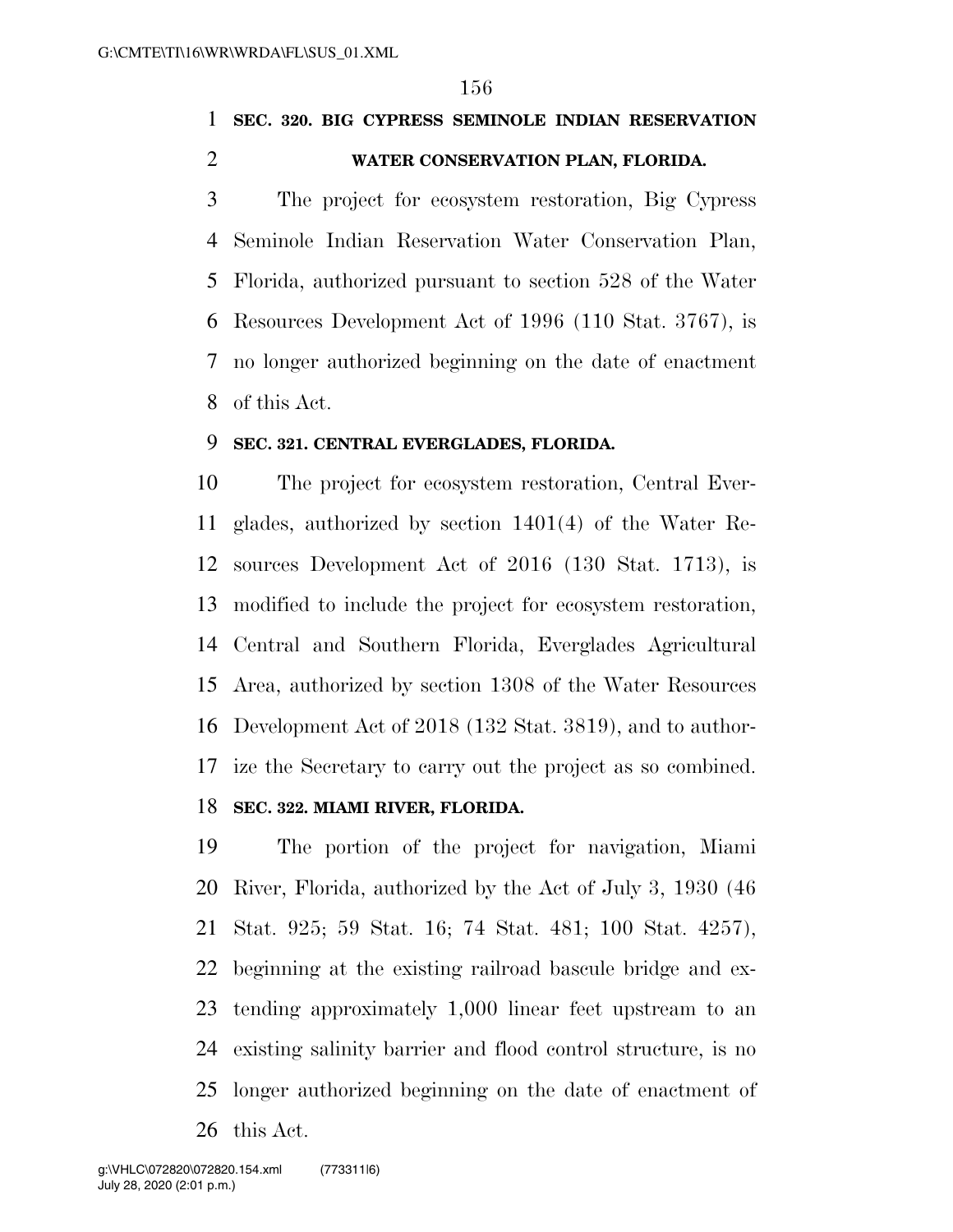# **SEC. 323. JULIAN KEEN, JR. LOCK AND DAM, MOORE HAVEN, FLORIDA.**

 (a) DESIGNATION.—The Moore Haven Lock and Dam, Moore Haven, Florida, authorized pursuant to the Act of August 30, 1935 (chapter 831, 49 Stat. 1032), shall hereafter be known and designated as the ''Julian Keen, Jr. Lock and Dam''.

 (b) REFERENCES.—Any reference in a law, map, reg- ulation, document, paper, or other record of the United States to the Lock and Dam referred to in subsection (a) shall be deemed to be a reference to the ''Julian Keen, Jr. Lock and Dam''.

# **SEC. 324. TAYLOR CREEK RESERVOIR AND LEVEE L–73 (SECTION 1), UPPER ST. JOHNS RIVER BASIN, FLORIDA.**

 The portions of the project for flood control and other purposes, Central and Southern Florida, authorized by section 203 of the Flood Control Act of 1948 (62 Stat. 1176), consisting of the Taylor Creek Reservoir and Levee L–73, Section 1, within the Upper St. Johns River Basin, Florida, are no longer authorized beginning on the date of enactment of this Act.

## **SEC. 325. CALCASIEU RIVER AND PASS, LOUISIANA.**

 Not later than 120 days after the date of enactment of this Act, the Secretary shall provide to the Committee on Transportation and Infrastructure of the House of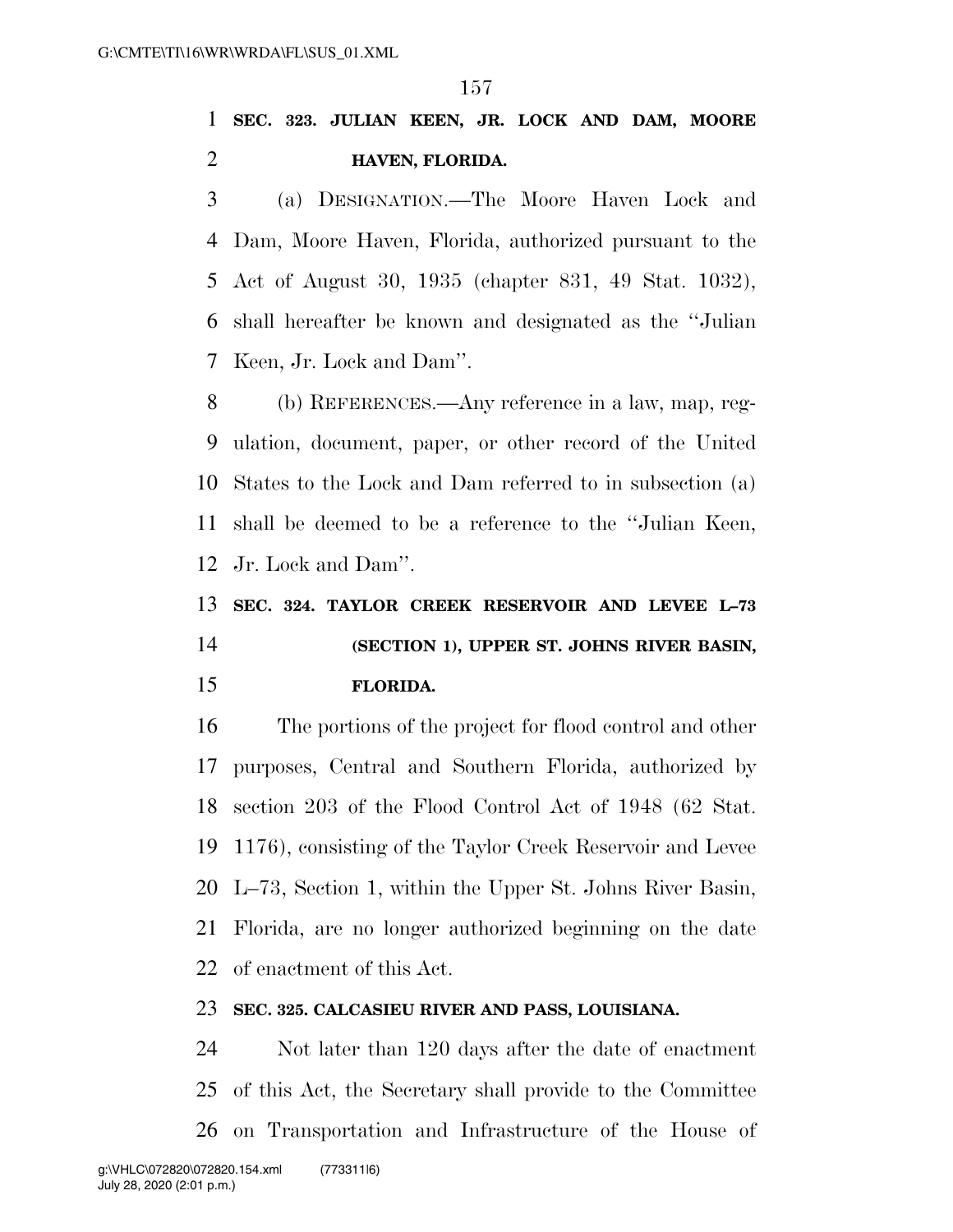Representatives and the Committee on Environment and Public Works of the Senate a report on plans to modify the Calcasieu River and Pass Dredged Material Manage- ment Plan and Supplemental Environmental Impact Statement (December 16, 2010 DMMP/SEIS) to allow for the expansion of Dredged Material Placement Facilities (DMPFs) 17, 19, 22, D, and E to the lakeside foreshore rock boundaries during planned rehabilitation of these fa-cilities.

# **SEC. 326. SAN JUAN-CHAMA PROJECT; ABIQUIU DAM, NEW MEXICO.**

 (a) ABIQUIU RESERVOIR.—Section 5(b) of Public Law 97–140 (43 U.S.C. 620a note) is amended by strik-ing ''a total of two hundred thousand acre-feet of''.

 (b) WATER STORAGE AT ABIQUIU DAM, NEW MEX- ICO.—Section 1 of Public Law 100–522 (43 U.S.C. 620a note) is amended—

18  $(1)$  by striking "200,000 acre-feet of";

 (2) by inserting ''and San Juan-Chama project'' after ''Rio Grande system''; and

 (3) by striking '', in lieu of the water storage authorized by section 5 of Public Law 97–140, to the extent that contracting entities under section 5 of Public Law 97–140 no longer require such stor-age''.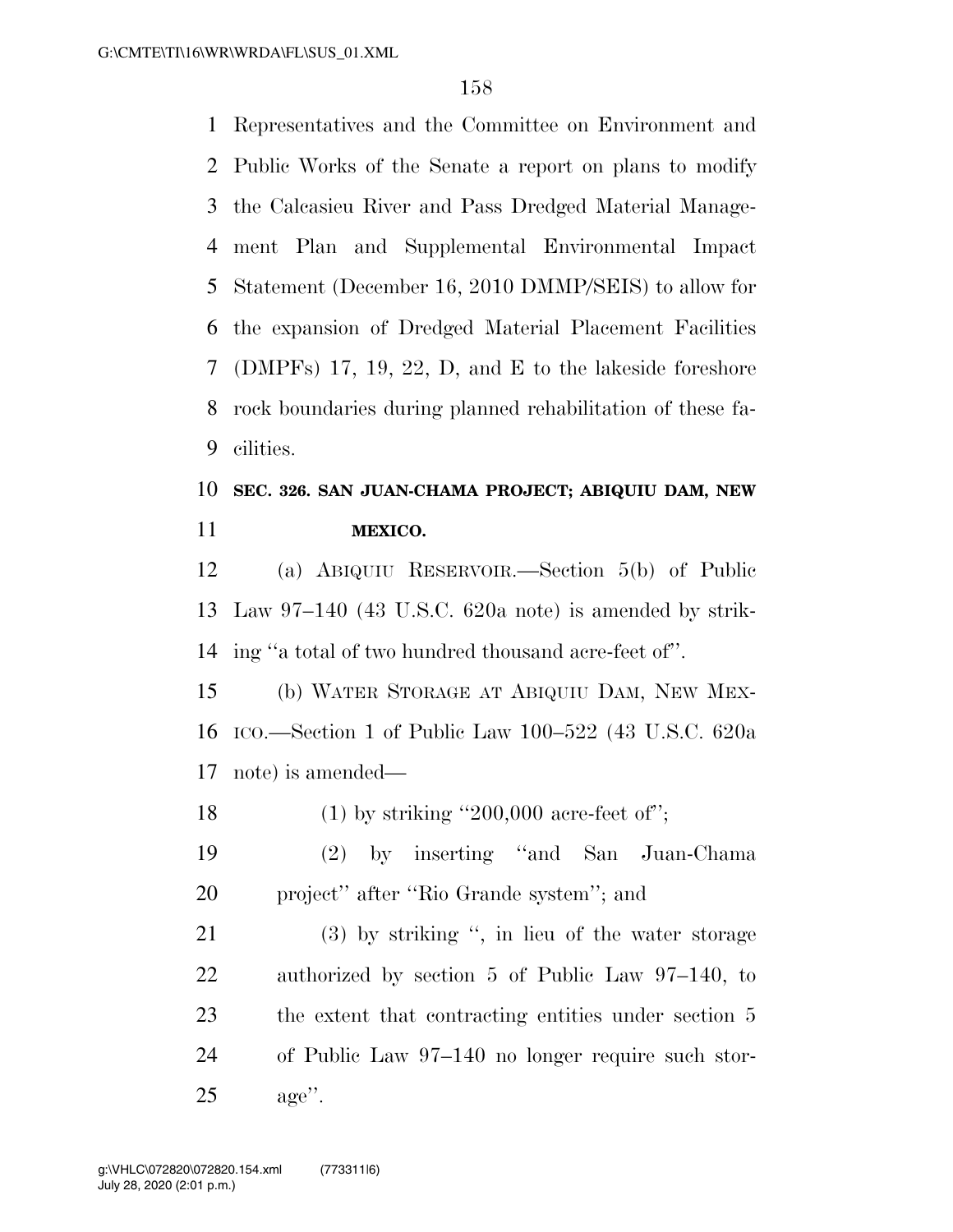(c) WATER STORAGE.—The Secretary shall—

 (1) store up to elevation 6230.00 NGVD29 at Abiquiu Dam, New Mexico, to the extent that the necessary real property interests have been acquired by any entity requesting such storage; and

 (2) amend the March 20, 1986, contract be- tween the United States of America and the Albu- querque Bernalillo County Water Utility Authority (assigned by the City of Albuquerque, New Mexico to the Albuquerque Bernalillo County Water Utility Authority) for water storage space in Abiquiu Res- ervoir to allow for storage by the Albuquerque Bernalillo County Water Utility Authority of San Juan-Chama project water or native Rio Grande sys-tem water up to elevation 6230.00 NGVD29.

 (d) STORAGE AGREEMENTS WITH USERS OTHER THAN THE ALBUQUERQUE BERNALILLO COUNTY WATER UTILITY AUTHORITY.—The Secretary shall—

 (1) retain or enter into new agreements with entities for a proportionate allocation of 29,100 acre-feet of storage space pursuant to section 5 of Public Law 97–140; and

 (2) amend or enter into new storage agree- ments for storage of San Juan-Chama project water or native Rio Grande system water up to the space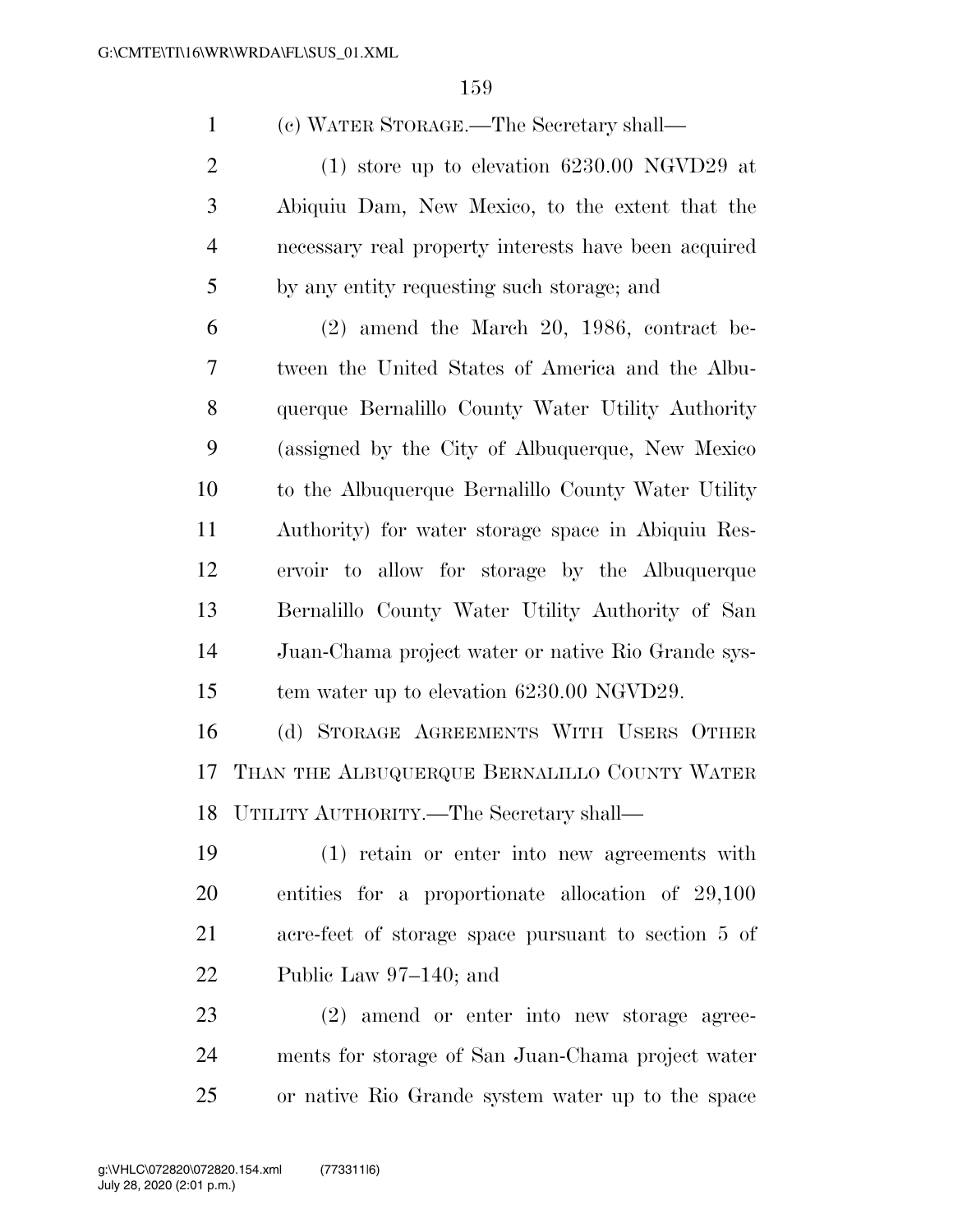allocated for each entity's proportionate share of San Juan-Chama water.

 (e) OPERATIONS DOCUMENTS.—The Secretary shall amend or revise any existing operations documents, in- cluding the Water Control Manual or operations plan for Abiquiu Reservoir, as necessary to meet the requirements of this section.

 (f) LIMITATIONS.—In carrying out this section, the following limitations shall apply:

 (1) The storage of native Rio Grande system water shall be subject to the provisions of the Rio Grande Compact and the resolutions of the Rio Grande Compact Commission.

 (2) The storage of native Rio Grande system water shall only be authorized to the extent that the necessary water ownership and storage rights have been acquired by the entity requesting such storage.

 (3) The storage of native Rio Grande system water or San-Juan Chama project water shall not interfere with the authorized purposes of the Abiquiu Dam and Reservoir project.

 (4) Each user of storage space, regardless of source of water, shall pay for any increase in costs attributable to storage of that user's water.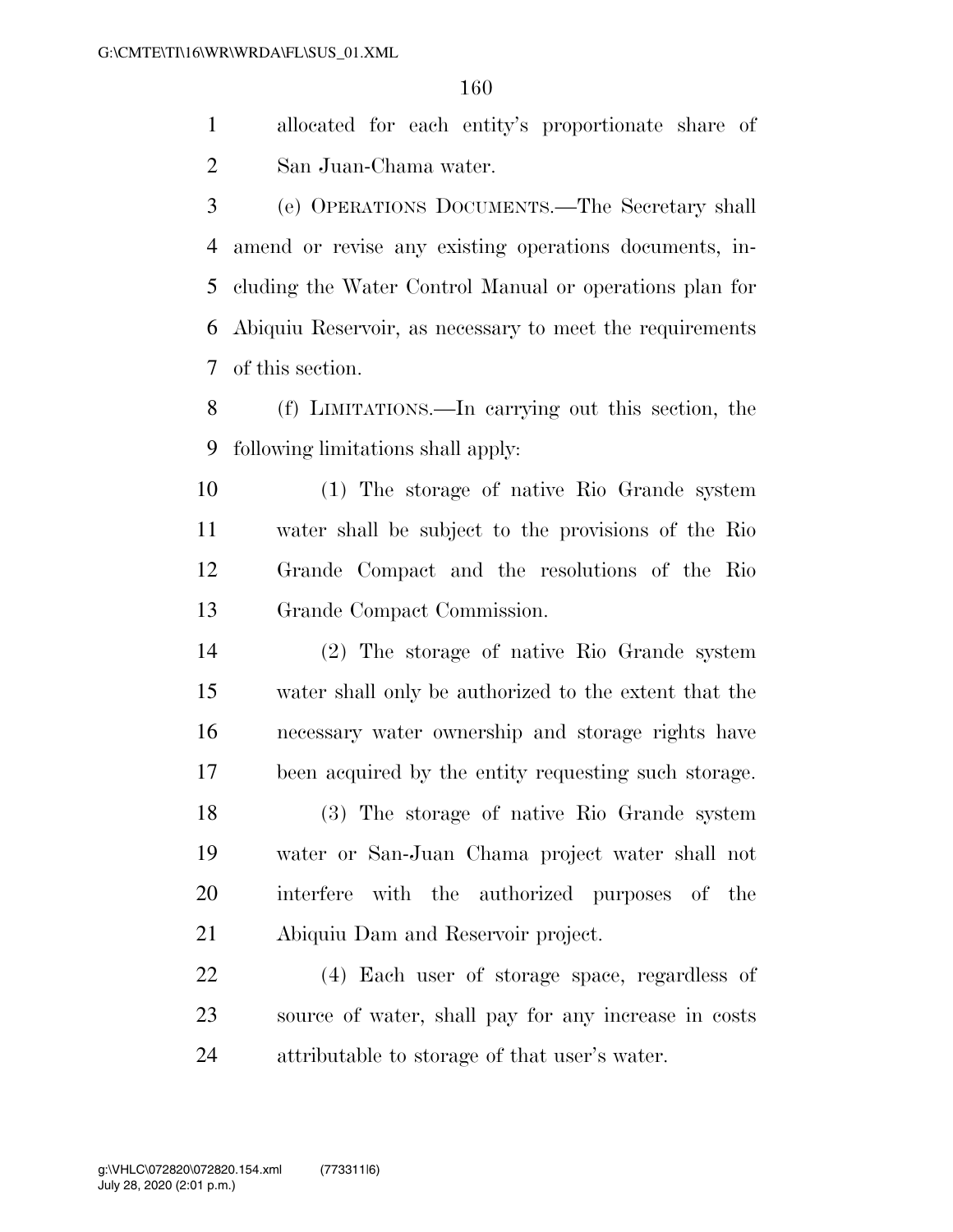# **SEC. 327. PAWCATUCK RIVER, LITTLE NARRAGANSETT BAY AND WATCH HILL COVE, RHODE ISLAND AND CONNECTICUT.**

 Beginning on the date of enactment of this Act, that portion of the project for navigation, Pawcatuck River, Little Narragansett Bay and Watch Hill Cove, Rhode Is- land and Connecticut, authorized by section 2 of the Act of March 2, 1945 (chapter 19, 59 Stat. 13), consisting of a 10-foot deep, 16-acre anchorage area in Watch Hill Cove is no longer authorized.

### **SEC. 328. HARRIS COUNTY, TEXAS.**

 Section 575 of the Water Resources Development Act of 1996 (110 Stat. 3789) is repealed.

## **SEC. 329. CAP SANTE WATERWAY, WASHINGTON.**

 Beginning on the date of enactment of this Act, the project for navigation, Cap Sante Waterway and Naviga- tion Channel, Skagit County, Washington, authorized by the Act of March 2, 1919 (chapter 95, 40 Stat. 1285), is modified to deauthorize the portion of the project con- sisting of an approximately 334,434 foot area of the Fed- eral channel within Anacortes Harbor inside and directly adjacent to the Federal breakwater and training wall structure, starting at a point with coordinates N557015.552, E1210819.619, thence running S88 13'2.06''E approximately 200 feet to a point with coordi-nates N557009.330, E1211019.522, thence running S01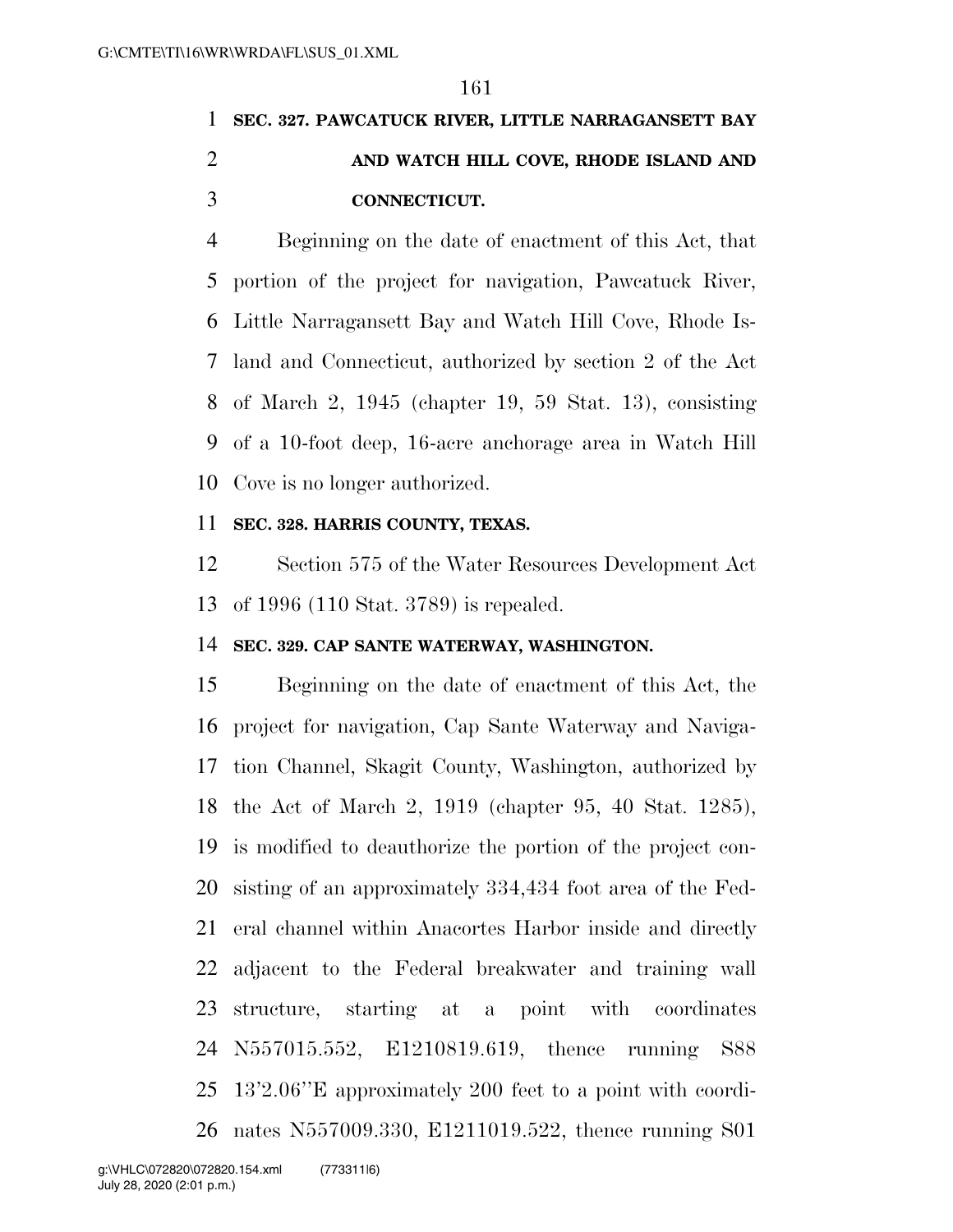46'58.08''W approximately 578 feet to a point with co- ordinates N556431.405, E1211001.534, thence running S49 49'50.23''W approximately 69 feet to a point with coordinates N556387.076, E1210949.002, thence running S51 53'0.25''E approximately 35 feet to a point with co- ordinates N556365.662, E1210976.316, thence running S49 38'58.48''W approximately 112 feet to a point with coordinates N556292.989, E1210890.775, thence running N88 13'1.87''W approximately 109 feet to a point with coordinates N556296.367, E1210782.226, thence running S46 46'58.97''W approximately 141 feet to a point with coordinates N556199.527, E1210679.164, thence running N88 13'1.77''W approximately 700 feet to a point with coordinates N556221.305, E1209979.502, thence running N01 46'58.08''E approximately 250 feet to a point with coordinates N556471.184, E1209987.280, thence running S88 13'1.77''E approximately 815 feet to a point with co- ordinates N556445.828, E1210801.886, thence running N01 46'58.08''E approximately 570 feet to the point of origin.

### **SEC. 330. REGIONAL SEDIMENT MANAGEMENT.**

 The Secretary shall expedite the activities required to be carried out under section 204 of the Water Resources Development Act of 1992 (33 U.S.C. 2326) regarding the use of improvement dredging of the Portsmouth Federal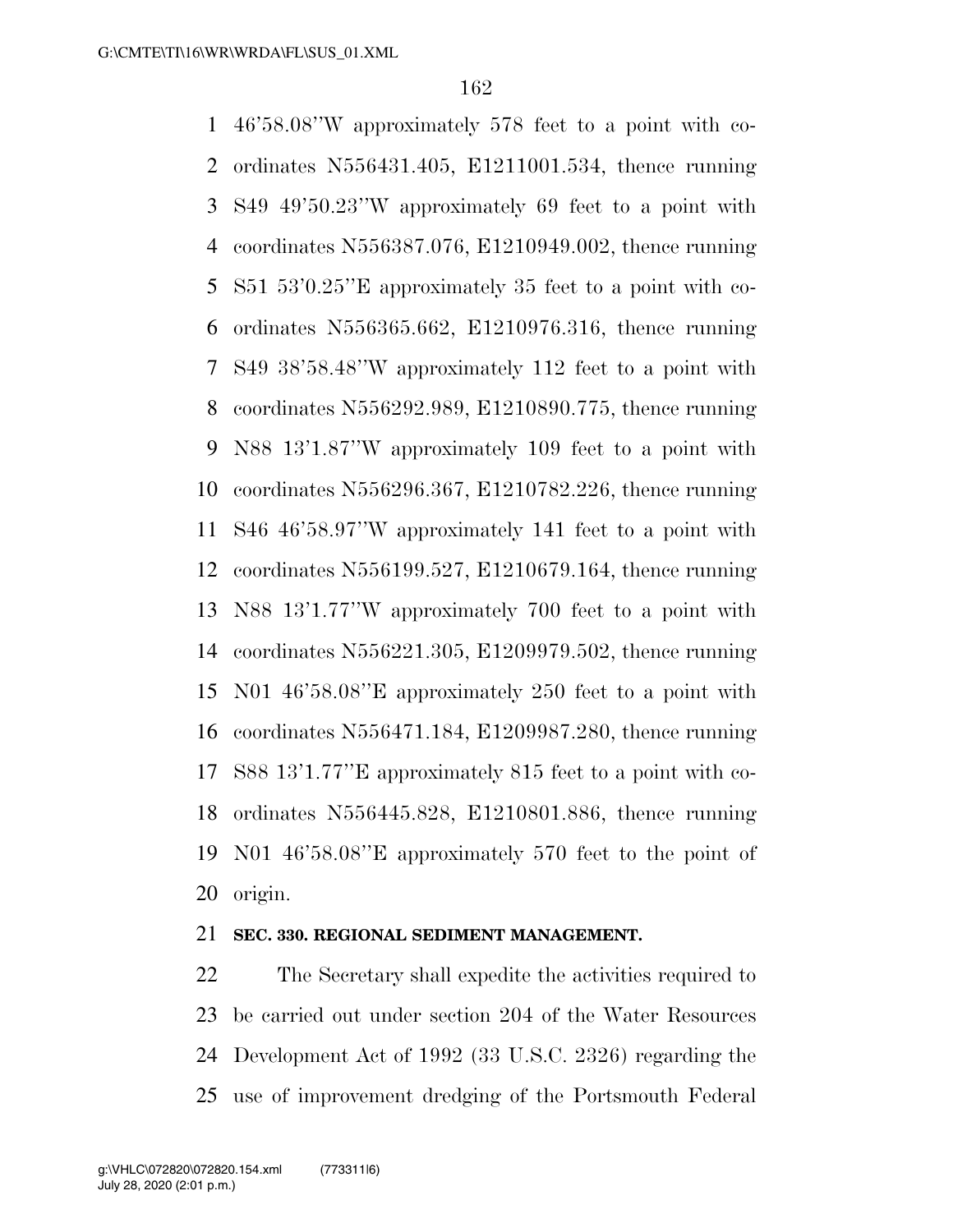navigation project in Portsmouth, New Hampshire, as a source of clean beach fill material to reinforce the stone revetment at Nantasket Beach, Hull, Massachusetts.

# **SEC. 331. ADDITIONAL ASSISTANCE FOR CRITICAL PROJECTS.**

 (a) CONSISTENCY WITH REPORTS.—Congress finds that the project modifications described in this section are in accordance with the reports submitted to Congress by the Secretary under section 7001 of the Water Resources Reform and Development Act of 2014 (33 U.S.C. 2282d), titled ''Report to Congress on Future Water Resources Development'', or have otherwise been reviewed by Con-gress.

(b) MODIFICATIONS.—

 (1) SACRAMENTO AREA, CALIFORNIA.—Section 219(f)(23) of the Water Resources Development Act of 1992 (106 Stat. 4835; 113 Stat. 336; 117 Stat. 18 1840) is amended to read as follows:

19 "(23) SACRAMENTO AREA, CALIFORNIA. \$45,000,000 for regional water conservation, recy- cling, reliability, and resiliency projects in Placer, El Dorado, and Sacramento Counties and the San Juan Suburban Water District, California.''.

 (2) SOUTH PERRIS, CALIFORNIA.—Section 219(f)(52) of the Water Resources Development Act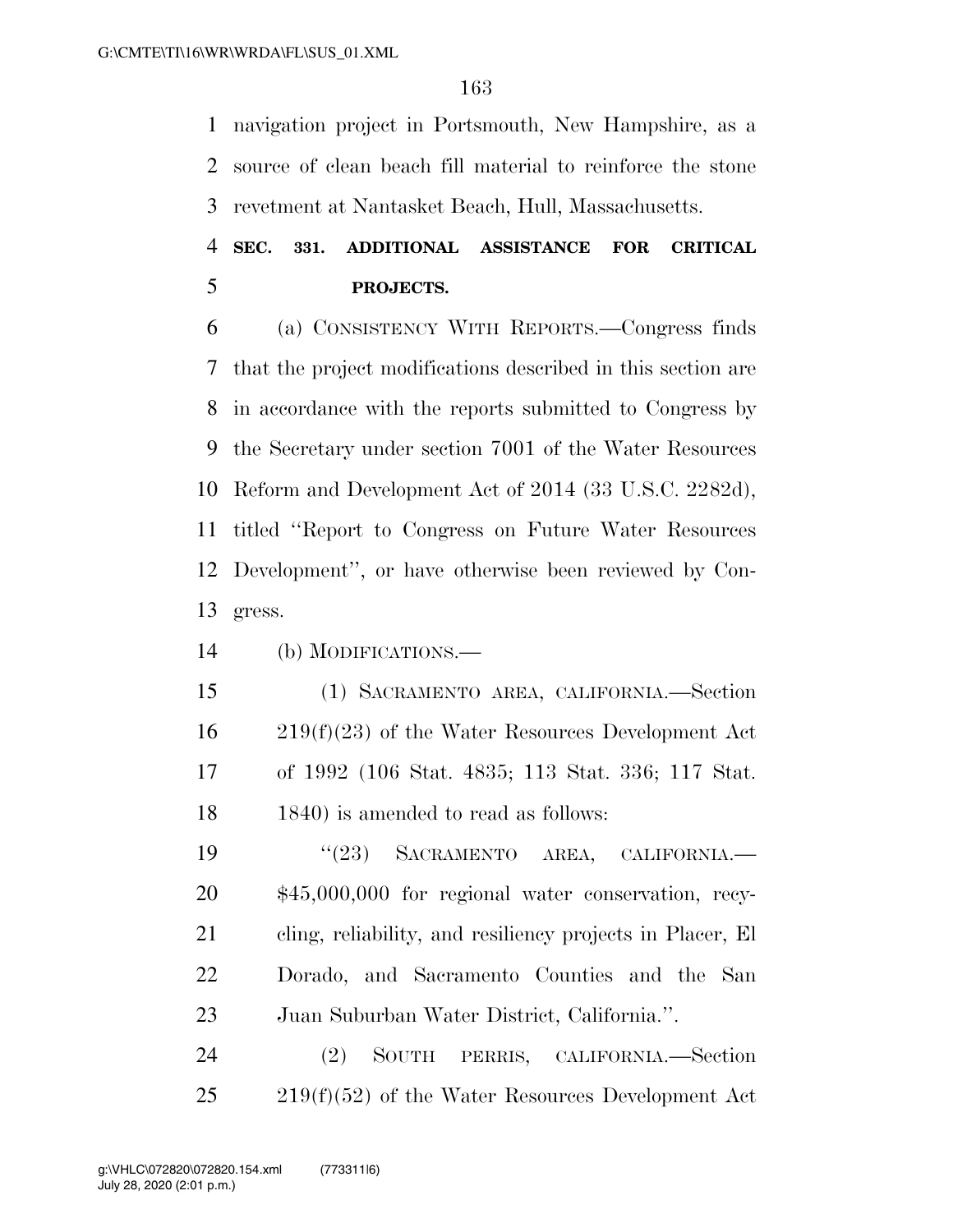| $\mathbf{1}$   | of 1992 (106 Stat. 4835; 113 Stat. 336; 114 Stat.    |
|----------------|------------------------------------------------------|
| $\overline{2}$ | $2763A - 220$ is amended by striking "\$25,000,000"  |
| 3              | and inserting " $$50,000,000$ ".                     |
| 4              | (3) MADISON AND ST. CLAIR COUNTIES, ILLI-            |
| 5              | NOIS.—Section $219(f)(55)$ of the Water Resources    |
| 6              | Development Act of 1992 (106 Stat. 4835; 113         |
| 7              | Stat. 335; 114 Stat. $2763A-221$ is amended by       |
| 8              | striking "\$10,000,000" and inserting                |
| 9              | " $$45,000,000$ ".                                   |
| 10             | (4) SOUTHERN AND EASTERN KENTUCKY.                   |
| 11             | Section 531 of the Water Resources Development       |
| 12             | Act of 1996 (110 Stat. 3773; 113 Stat. 348; 117      |
| 13             | Stat. 142; 121 Stat. 1226) is amended—               |
| 14             | $(A)$ in subsection $(g)$ , by inserting "Boyd,      |
| 15             | Carter, Elliott, Lincoln," after "Lee,"; and         |
| 16             | $(B)$ in subsection $(h)$ , by striking              |
| 17             | "\$40,000,000" and inserting "\$80,000,000".         |
| 18             | (5) DESOTO COUNTY, MISSISSIPPI.—Section              |
| 19             | $219(f)(30)$ of the Water Resources Development Act  |
| 20             | of 1992 (106 Stat. 4835; 113 Stat. 336; 114 Stat.    |
| 21             | 2763A-220; 119 Stat. 282; 119 Stat. 2257; 122        |
| 22             | Stat. 1623) is amended by striking " $$75,000,000$ " |
| 23             | and inserting "\$130,000,000".                       |
| 24             | (6) JACKSON COUNTY, MISSISSIPPI.-Section             |

25 219(e)(1) of the Water Resources Development Act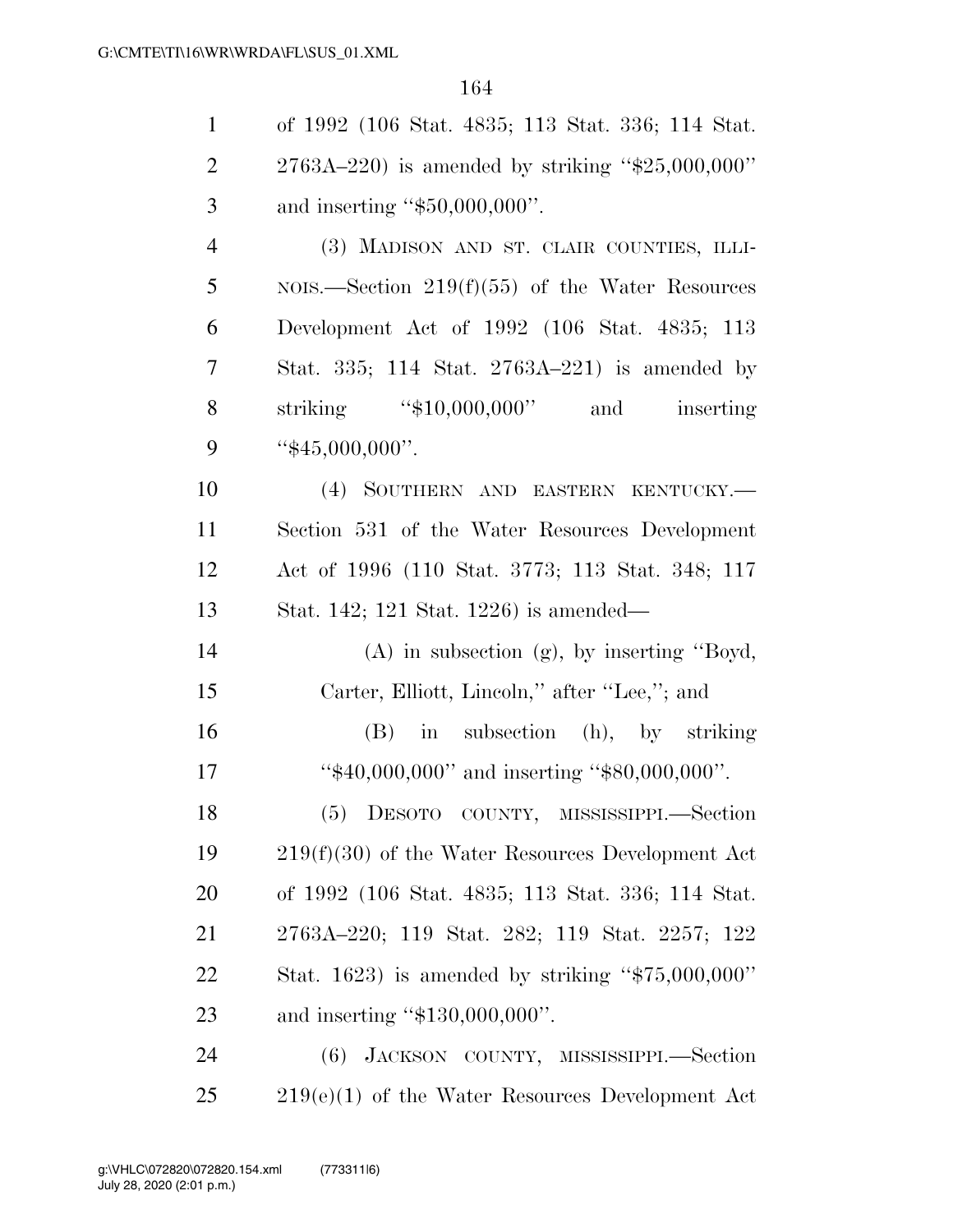| $\mathbf{1}$   | of 1992 (106 Stat. 4835; 110 Stat. 3757; 113 Stat.         |
|----------------|------------------------------------------------------------|
| $\overline{2}$ | 1494; 121 Stat. 1258) is amended by striking               |
| 3              | " $\$32,500,000"$ and inserting " $\$57,500,000"$ .        |
| $\overline{4}$ | $(7)$ ST. LOUIS, MISSOURI.—Section $219(f)(32)$            |
| 5              | of the Water Resources Development Act of 1992             |
| 6              | (106 Stat. 4835; 113 Stat. 337; 121 Stat. 1233) is         |
| $\tau$         | amended by striking "\$35,000,000" and inserting           |
| 8              | " $$70,000,000$ ".                                         |
| 9              | (8) MIDWEST CITY, OKLAHOMA.-Section                        |
| 10             | $219(f)(231)$ of the Water Resources Development           |
| 11             | Act of 1992 (106 Stat. 4835; 113 Stat. 336; 121            |
| 12             | Stat. 1266) is amended by striking " $\text{$}2,000,000$ " |
| 13             | and inserting " $$5,000,000$ ".                            |
| 14             | (9) SOUTH CENTRAL PENNSYLVANIA.—Section                    |
| 15             | 313 of the Water Resources Development Act of              |
| 16             | 1992 (106 Stat. 4845; 109 Stat. 407; 110 Stat.             |
| 17             | 3723; 113 Stat. 310; 117 Stat. 142; 121 Stat.              |
| 18             | $1146$ ) is amended—                                       |
| 19             | (A) in subsection $(g)(1)$ , by striking                   |
| 20             | " $$200,000,000"$ and inserting " $$400,000,000"$ ;        |
| 21             | and                                                        |
| 22             | (B) in subsection $(h)(2)$ , by inserting                  |
| 23             | "Beaver, Jefferson," after "Washington,".                  |
| 24             | (10) LAKES MARION AND MOULTRIE, SOUTH                      |
| 25             | CAROLINA.—Section $219(f)(25)$ of the Water Re-            |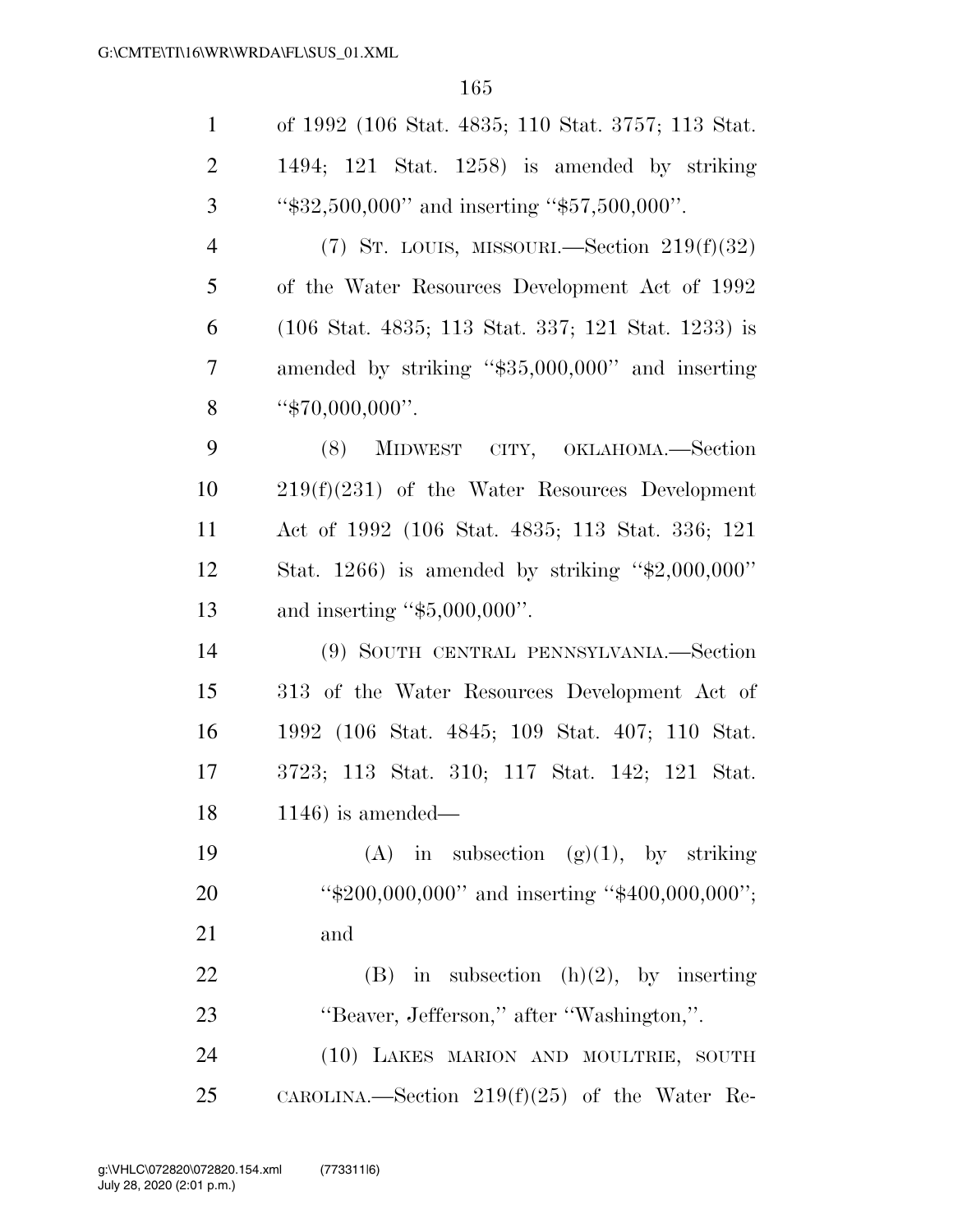| $\mathbf{1}$   | sources Development Act of 1992 (106 Stat. 4835;     |
|----------------|------------------------------------------------------|
| $\overline{2}$ | 113 Stat. 336; 114 Stat. 2763A-220; 117 Stat.        |
| 3              | 1838; 130 Stat. 1677; 132 Stat. 3818) is amended     |
| $\overline{4}$ | striking " $$89,550,000"$ and inserting<br>by        |
| 5              | " $$110,000,000$ ".                                  |
| 6              | (11) EL PASO COUNTY, TEXAS.—Section                  |
| 7              | $219(f)(269)$ of the Water Resources Development     |
| 8              | Act of 1992 (106 Stat. 4835; 113 Stat. 336; 121      |
| 9              | Stat. 1268) is amended by striking " $$25,000,000$ " |
| 10             | and inserting " $$75,000,000$ ".                     |
| 11             | (12) WESTERN RURAL WATER.—Section 595 of             |
| 12             | the Water Resources Development Act of 1999 (113)    |
| 13             | Stat. 383; 117 Stat. 139; 117 Stat. 142; 117 Stat.   |
| 14             | 1836; 118 Stat. 440; 121 Stat. 1219; 123 Stat.       |
| 15             | 2851; 128 Stat. 1316; 130 Stat. 1681) is amend-      |
| 16             | $ed$ —                                               |
| 17             | (A) by striking the section heading and in-          |
| 18             | serting "WESTERN RURAL WATER.";                      |
| 19             | (B) in subsection (b), by inserting "Ari-            |
| 20             | zona," before "rural Idaho";                         |
| 21             | $(C)$ in subsection $(c)$ , by inserting "Ari-       |
| 22             | zona," before "Idaho"; and                           |
| 23             | (D) in subsection (i), by striking "for the          |
| 24             | period beginning with fiscal year 2001,              |
| 25             | $$435,000,000$ , to remain available until ex-       |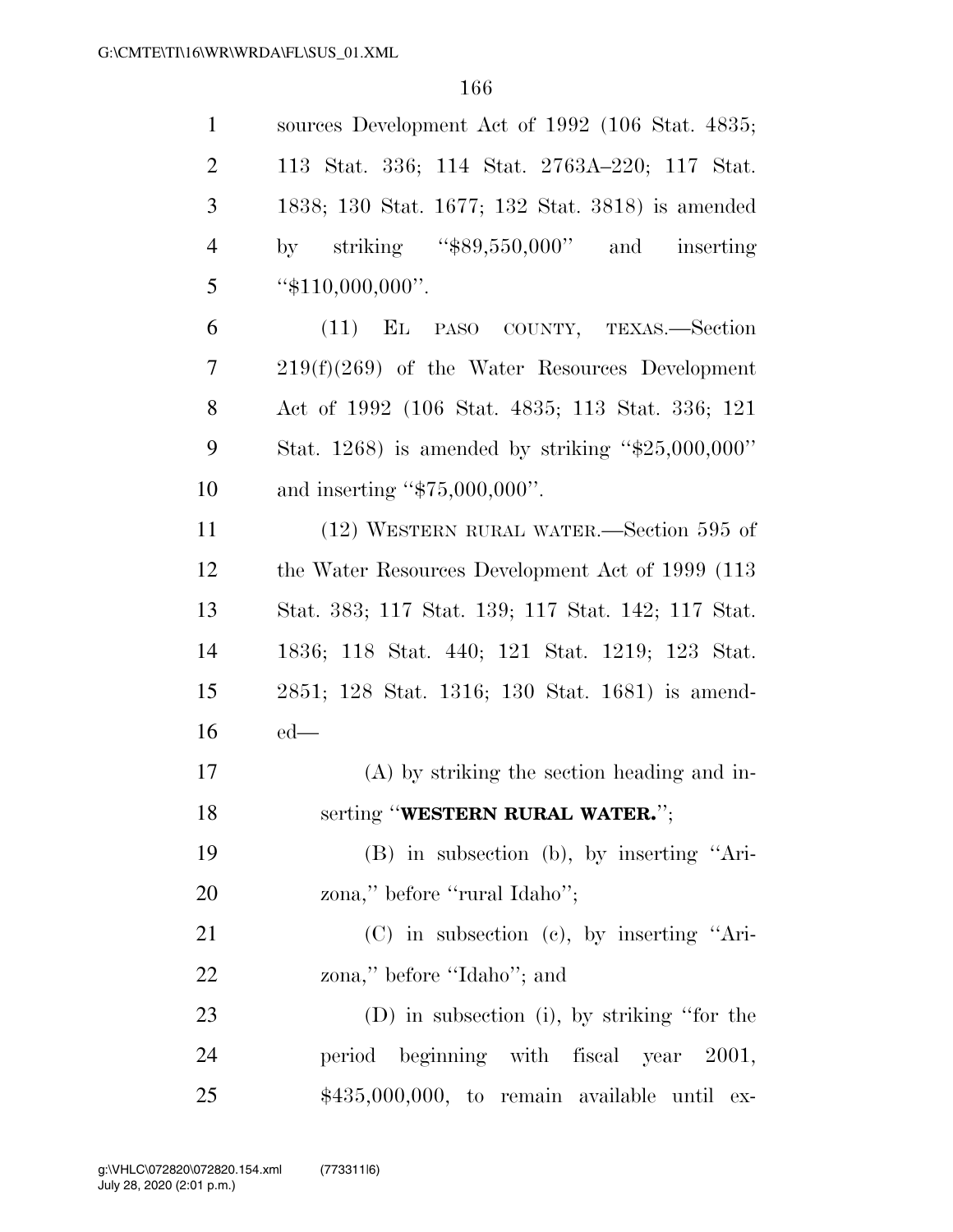| $\mathbf{1}$   | pended." and inserting the following: ", to re-                   |
|----------------|-------------------------------------------------------------------|
| $\overline{2}$ | main available until expended—                                    |
| $\mathfrak{Z}$ | $\lq(1)$ for the period beginning with fiscal year                |
| $\overline{4}$ | 2001, \$435,000,000 for Idaho, Montana, rural Ne-                 |
| 5              | vada, New Mexico, rural Utah, and Wyoming; and                    |
| 6              | $\lq(2)$ \$150,000,000 for Arizona.".                             |
| 7              | $(13)$ CENTRAL WEST VIRGINIA.—Section $571(h)$                    |
| 8              | of the Water Resources Development Act of 1999                    |
| 9              | $(113 \text{ Stat. } 371; 121 \text{ Stat. } 1257)$ is amended by |
| 10             | striking $4\frac{1}{2}0,000,000$ "<br>and<br>inserting            |
| 11             | " $$40,000,000$ ".                                                |
| 12             | (14) SOUTHERN WEST VIRGINIA.—Section                              |
| 13             | $340(g)$ of the Water Resources Development Act of                |
| 14             | 1992 (106 Stat. 4856; 110 Stat. 3727; 113 Stat.                   |
| 15             | $320$ ) is amended by striking "\$40,000,000" and in-             |
| 16             | serting "\$120,000,000".                                          |
| 17             | (c) LOWELL CREEK TUNNEL, SEWARD, ALASKA.—                         |
|                | 18 Section $5032(a)(2)$ of the Water Resources Development        |
| 19             | Act of 2007 (Public Law 110–114, 121 Stat. 1205) is               |
| 20             | amended by striking "15" and inserting "20".                      |
| 21             | SEC. 332. PROJECT MODIFICATION AUTHORIZATIONS.                    |
| 22             | (a) WATER SUPPLY.—The following project modifica-                 |
| 23             | tions for water supply, as identified in the report entitled      |
| 24             | "Report to Congress on Future Water Resources Develop-            |
| 25             | ment" dated February 2019, and submitted to Congress              |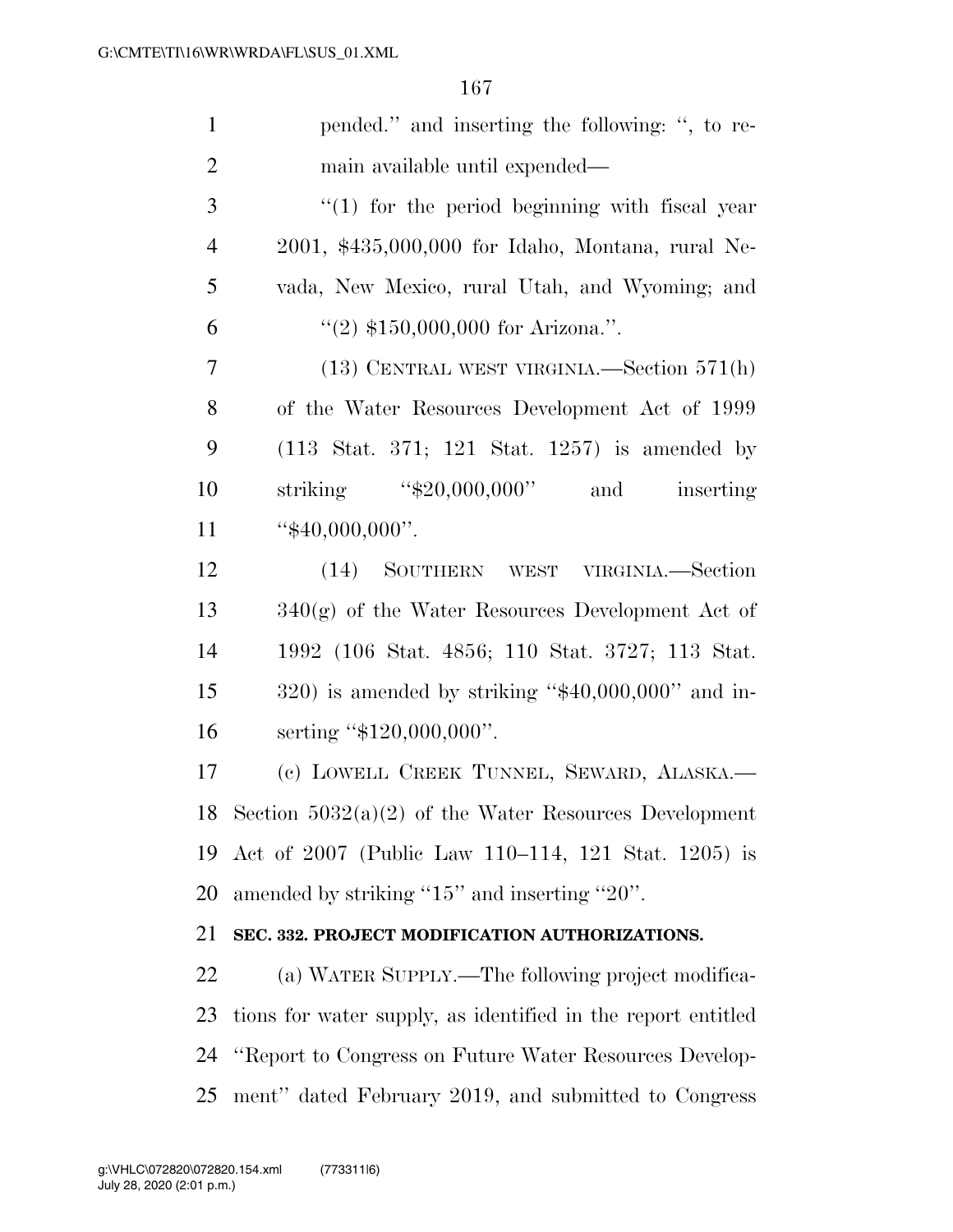on June 3, 2019, pursuant to section 7001 of the Water Resources Reform and Development Act of 2014 (33 U.S.C. 2282d) or otherwise reviewed by Congress, are au- thorized to be carried out by the Secretary substantially in accordance with the recommendations, included in such report pursuant to section 301(c) of the Water Supply Act of 1958 (43 U.S.C. 390b(c)):

 (1) The project modification for the State of Missouri, Clarence Cannon Dam and Mark Twain Lake Project Salt River, Missouri.

 (2) The project modification for the City of Plattsburg, Smithville Lake, Missouri.

 (3) The project modification for the City of Smithville, Smithville Lake, Missouri.

 (b) FLOOD RISK MANAGEMENT.—The following project modifications for flood risk management, as identi- fied in a report entitled ''Report to Congress on Future Water Resources Development'', and submitted to Con- gress pursuant to section 7001 of the Water Resources Reform and Development Act of 2014 (33 U.S.C. 2282d) or otherwise reviewed by Congress, are authorized to be carried out by the Secretary:

 (1) Modification of the project for flood risk management, lower Mississippi River, authorized by the Act of May 15, 1928 (chapter 569, 45 Stat.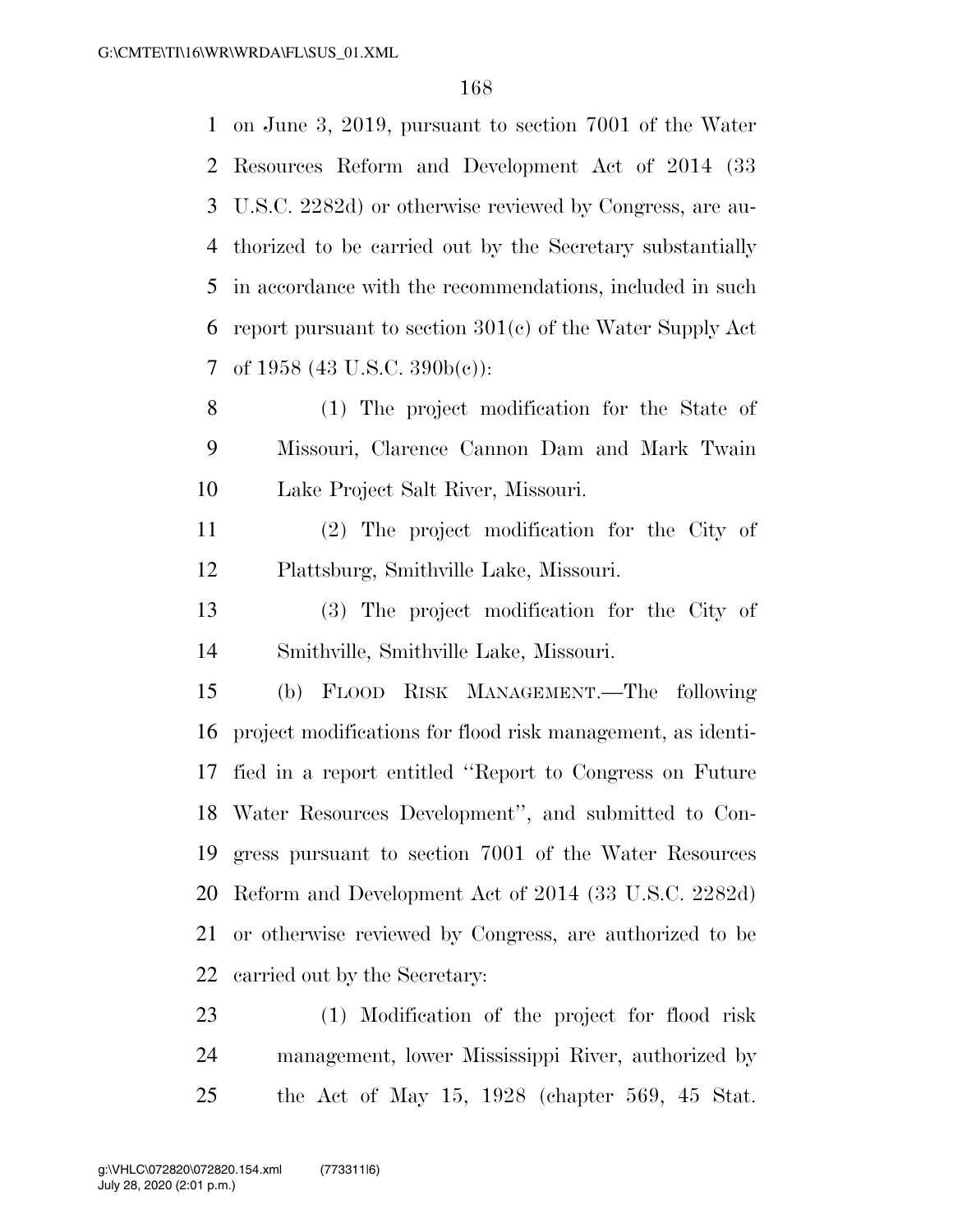534), to incorporate the Wolf River Backwater and Nonconnah Creek levee systems into the project, au- thorized by section 5 of the Act of June 22, 1936 (chapter 688, 49 Stat. 1575; 50 Stat. 881), subject to the determination of the Secretary that such sys- tems meet all requirements applicable to such project.

 (2) Modification of the project for flood risk management, Red River below Denison Dam, Arkan- sas, Louisiana, and Texas, authorized by the Act of June 28, 1938 (chapter 795, 52 Stat. 1219), to in- corporate the Cherokee Park Levee into the project, subject to the determination of the Secretary that such levee meets all requirements applicable to such project.

#### **SEC. 333. APPLICATION OF CREDIT.**

 Section 7007(d) of the Water Resources Development Act of 2007 (121 Stat. 1277; 128 Stat. 1226) is amended by inserting '', or may be applied to reduce the amounts required to be paid by the non-Federal interest under the terms of the deferred payment agreements entered into between the Secretary and the non-Federal interest for the 23 projects authorized by section  $7012(a)(1)$ " before the pe-riod at the end.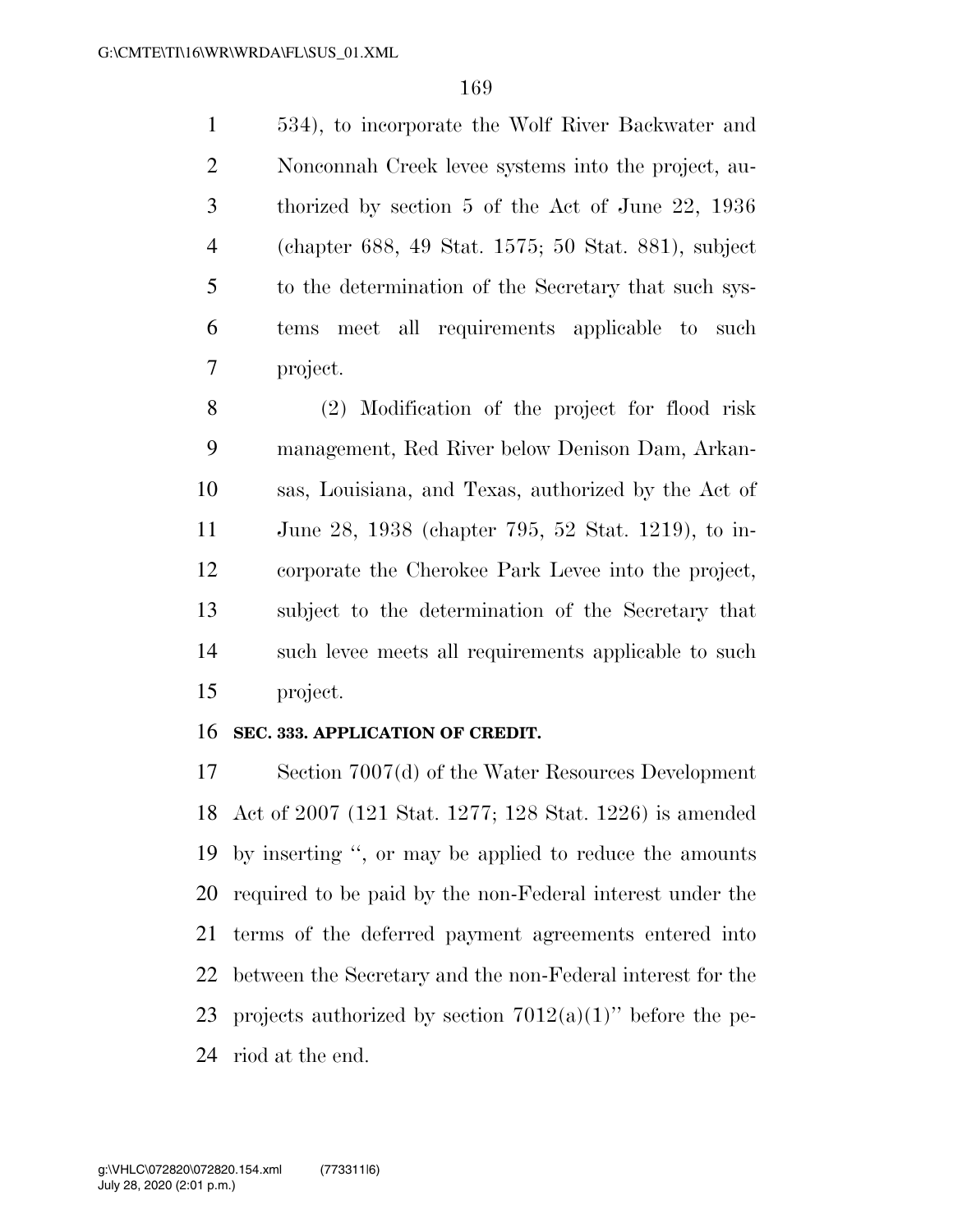#### **SEC. 334. PROJECT REAUTHORIZATIONS.**

2 (a) IN GENERAL.—

 (1) MUDDY RIVER, MASSACHUSETTS.—The sep- arable elements for ecosystem restoration of the project for flood damage reduction and environ- mental restoration, Muddy River, Brookline and Boston, Massachusetts, authorized by section 522 of 8 the Water Resources Development Act of 2000 (114 Stat. 2656), and deauthorized pursuant to section 6001 of the Water Resources Reform and Develop- ment Act of 2014 (128 Stat. 1345), are authorized to be carried out by the Secretary, subject to sub-section (b).

14 (2) EAST CHESTER CREEK, NEW YORK.—Not- withstanding section 1001 of the Water Resources Development Act of 1986 (33 U.S.C. 579a), the project for navigation, East Chester Creek, New York, authorized by section 101 of the River and Harbor Act of 1950 (64 Stat. 164; 100 Stat. 4181), and deauthorized pursuant to section 1001 of the Water Resources Development Act of 1986 (33 22 U.S.C.  $579(a)$ , is authorized to be carried out by 23 the Secretary, subject to subsection (b).

 (3) CHRISTIANSTED HARBOR, UNITED STATES VIRGIN ISLANDS.—Notwithstanding section 1002 of 26 the Water Resources Development Act of 1986 (100)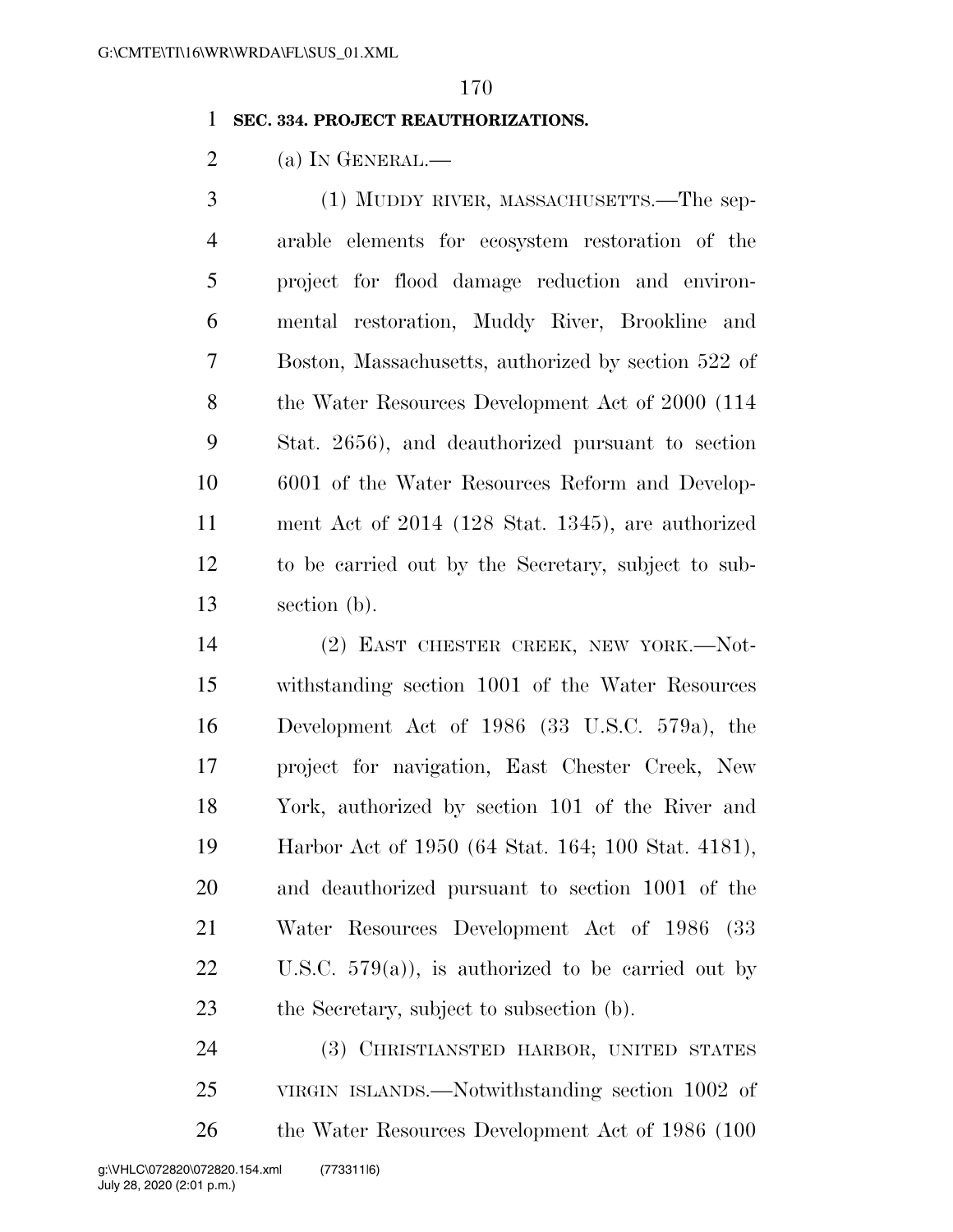Stat. 4221), the portion of the project for naviga- tion, Christiansted Harbor, St. Croix, United States Virgin Islands, authorized by section 101 of the River and Harbor Act of 1950 (64 Stat. 167), and deauthorized under section 1002 of the Water Re- sources Development Act of 1986 (100 Stat. 4221), is authorized to be carried out by the Secretary, sub-ject to subsection (b).

 (4) CHARLOTTE HARBOR, UNITED STATES VIR- GIN ISLANDS.—Notwithstanding section 1002 of the Water Resources Development Act of 1986 (100 Stat. 4221), the portion of the project for naviga- tion, Charlotte Amalie (St. Thomas) Harbor, St. Thomas, United States Virgin Islands, authorized by the Act of August 26, 1937 (chapter 832, 50 Stat. 850), and deauthorized under section 1002 of the Water Resources Development Act of 1986 (100 Stat. 4221), is authorized to be carried out by the Secretary, subject to subsection (b).

 (b) REPORT TO CONGRESS.—The Secretary shall complete and submit to the Committee on Transportation and Infrastructure of the House of Representatives and the Committee on Environment and Public Works of the Senate a post-authorization change report (as such term is defined in section 1132(d) of the Water Resources De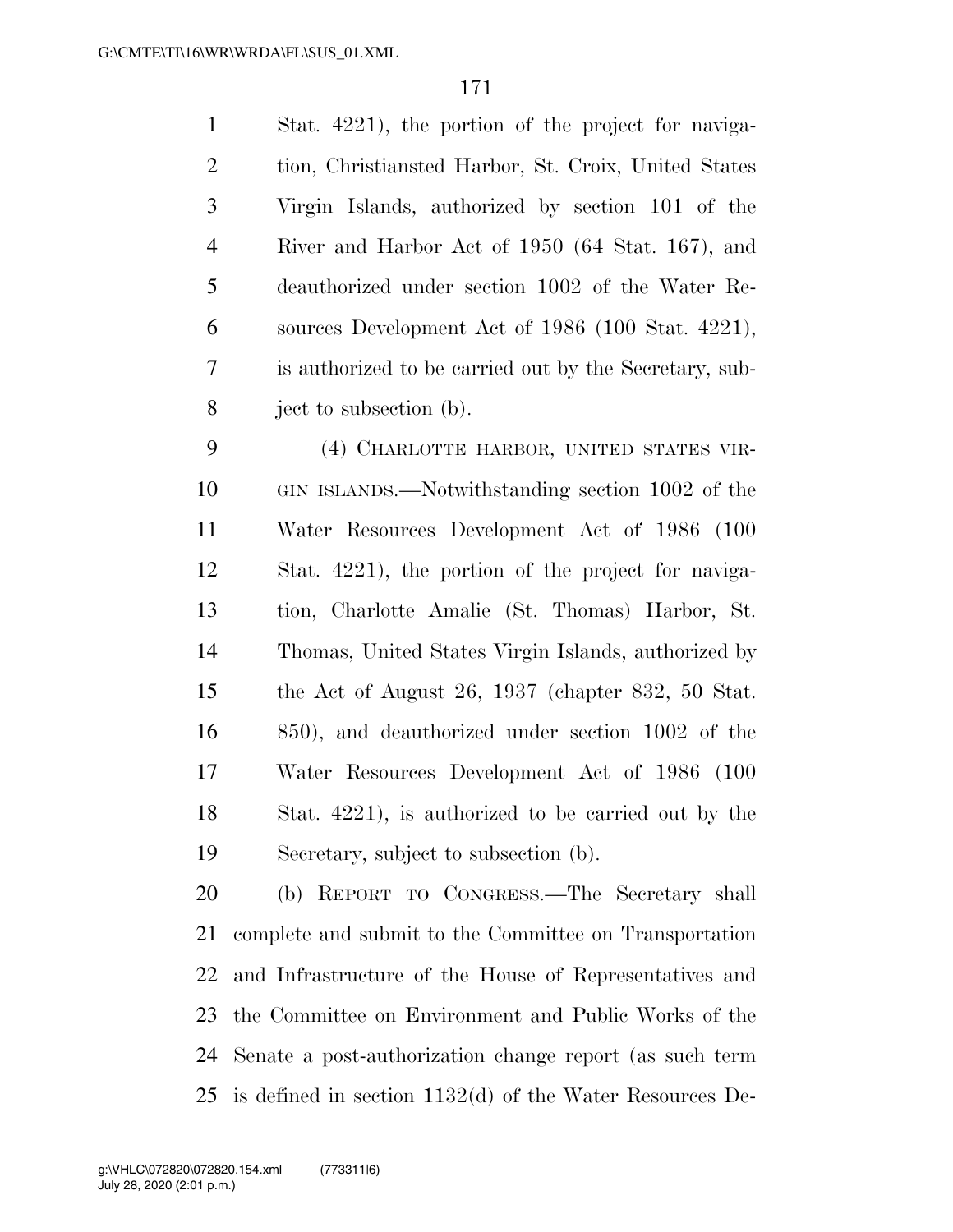velopment Act of 2016 (33 U.S.C. 2282e(d)) prior to car-

rying out a project identified in subsection (a).

### **SEC. 335. CONVEYANCES.**

(a) GENERALLY APPLICABLE PROVISIONS.—

 (1) SURVEY TO OBTAIN LEGAL DESCRIPTION.— The exact acreage and the legal description of any real property to be conveyed under this section shall be determined by a survey that is satisfactory to the Secretary.

 (2) APPLICABILITY OF PROPERTY SCREENING PROVISIONS.—Section 2696 of title 10, United States Code, shall not apply to any conveyance under this section.

 (3) COSTS OF CONVEYANCE.—An entity to which a conveyance is made under this section shall be responsible for all reasonable and necessary costs, including real estate transaction and environmental documentation costs, associated with the conveyance.

 (4) LIABILITY.—An entity to which a convey- ance is made under this section shall hold the United States harmless from any liability with re- spect to activities carried out, on or after the date of the conveyance, on the real property conveyed. The United States shall remain responsible for any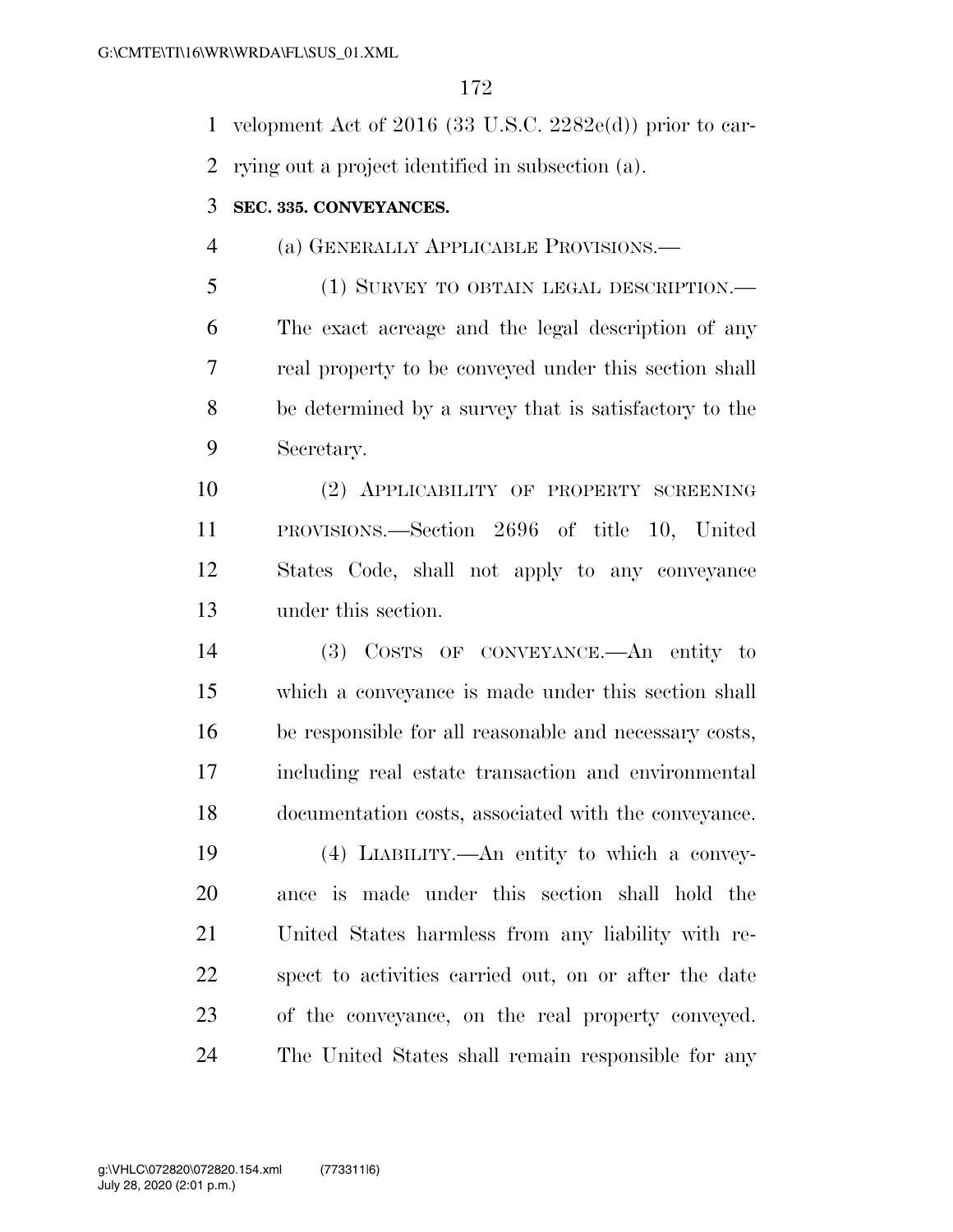liability with respect to activities carried out, before 2 such date, on the real property conveyed.

 (5) ADDITIONAL TERMS AND CONDITIONS.— The Secretary may require that any conveyance under this section be subject to such additional terms and conditions as the Secretary considers nec- essary and appropriate to protect the interests of the United States.

(b) EUFAULA, ALABAMA.—

 (1) CONVEYANCE AUTHORIZED.—The Secretary shall convey to the City of Eufaula, Alabama, all right, title, and interest of the United States in and to the real property described in the Department of the Army Lease No. DACW01–2–17–0747, con- taining 56.76 acres, more or less, and being a part of Tracts L–1268 (26.12 acres), L–1273 (13.71 acres), L–1278 (6.75 acres), and L1279 (10.36 acres) of the Walter F. George Lock and Dam and Lake project.

 (2) DEED.—The Secretary shall convey the property under this subsection by quitclaim deed under such terms and conditions as the Secretary determines appropriate to protect the interests of 24 the United States.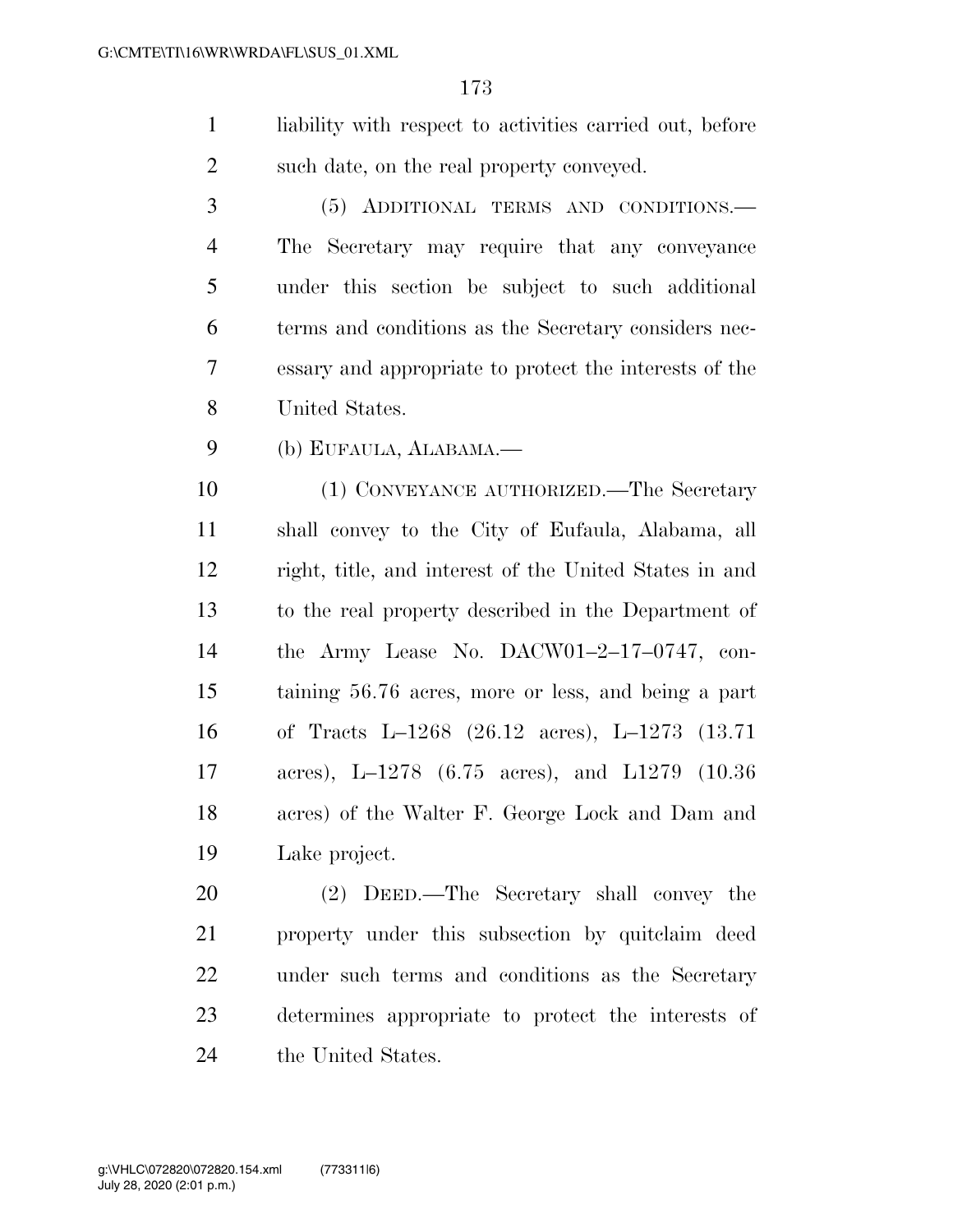(3) CONSIDERATION.—The City of Eufaula, Alabama, shall pay to the Secretary an amount that is not less than the fair market value of the property conveyed under this subsection, as determined by the Secretary.

(c) MONTGOMERY, ALABAMA.—

 (1) CONVEYANCE AUTHORIZED.—The Secretary shall convey to the City of Montgomery, Alabama, all right, title, and interest of the United States in and to the real property described in paragraph (2).

 (2) PROPERTY.—The property to be conveyed is 12 the 62.38 acres of land and water under the primary 13 jurisdiction of the Secretary in the R.E. "Bob" Woodruff Project Area that is covered by lease num- ber DACW01–1–05–0037, including the parcels and structure known as ''Powder Magazine''.

 (3) DEED.—The Secretary shall convey the property under this subsection by quitclaim deed under such terms and conditions as the Secretary determines appropriate to protect the interests of the United States, to include retaining the right to inundate with water any land transferred under this subsection.

 (4) CONSIDERATION.—The City of Mont-gomery, Alabama, shall pay to the Secretary an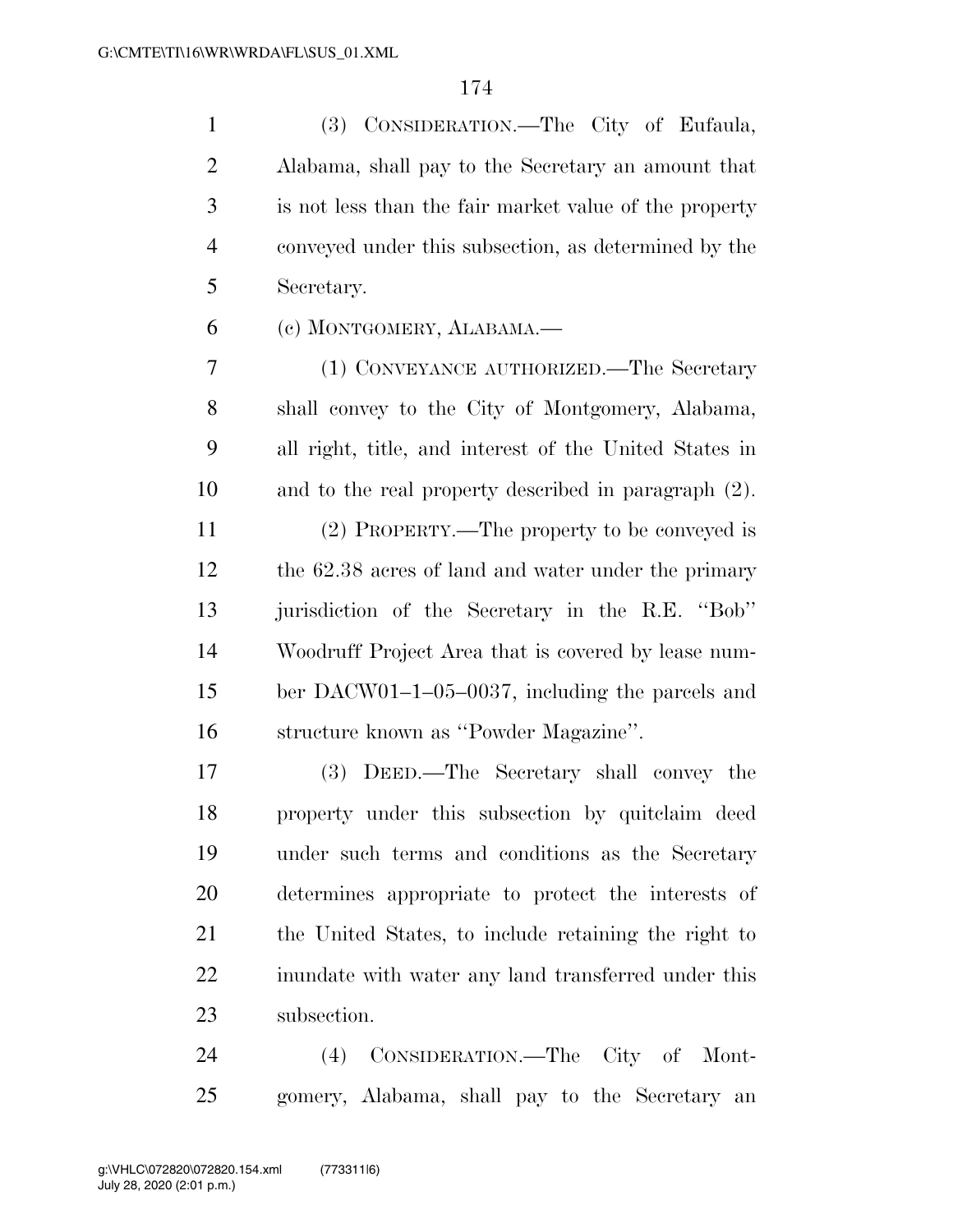amount that is not less than the fair market value of the property conveyed under this subsection, as determined by the Secretary.

 (d) OHIO RIVER LOCK AND DAM NUMBER 52, MASSAC COUNTY, ILLINOIS.—

 (1) CONVEYANCE AUTHORIZED.—The Secretary shall convey to the Massac-Metropolis Port District, Illinois, all right, title, and interest of the United States in and to any real property located north of the south bank of the Ohio River in Massac County, Illinois, that is associated with the Ohio River Lock and Dam 52.

 (2) DEED.—The Secretary shall convey the property under this subsection by quitclaim deed under such terms and conditions as the Secretary determines appropriate to protect the interests of the United States.

 (3) CONSIDERATION.—The Massac-Metropolis Port District, Illinois, shall pay to the Secretary an amount that is not less than fair market value of the property conveyed under this subsection, as deter-mined by the Secretary.

(e) CLINTON, MISSOURI.—

 (1) CONVEYANCE AUTHORIZED.—The Secretary shall convey to the City of Clinton, Missouri, without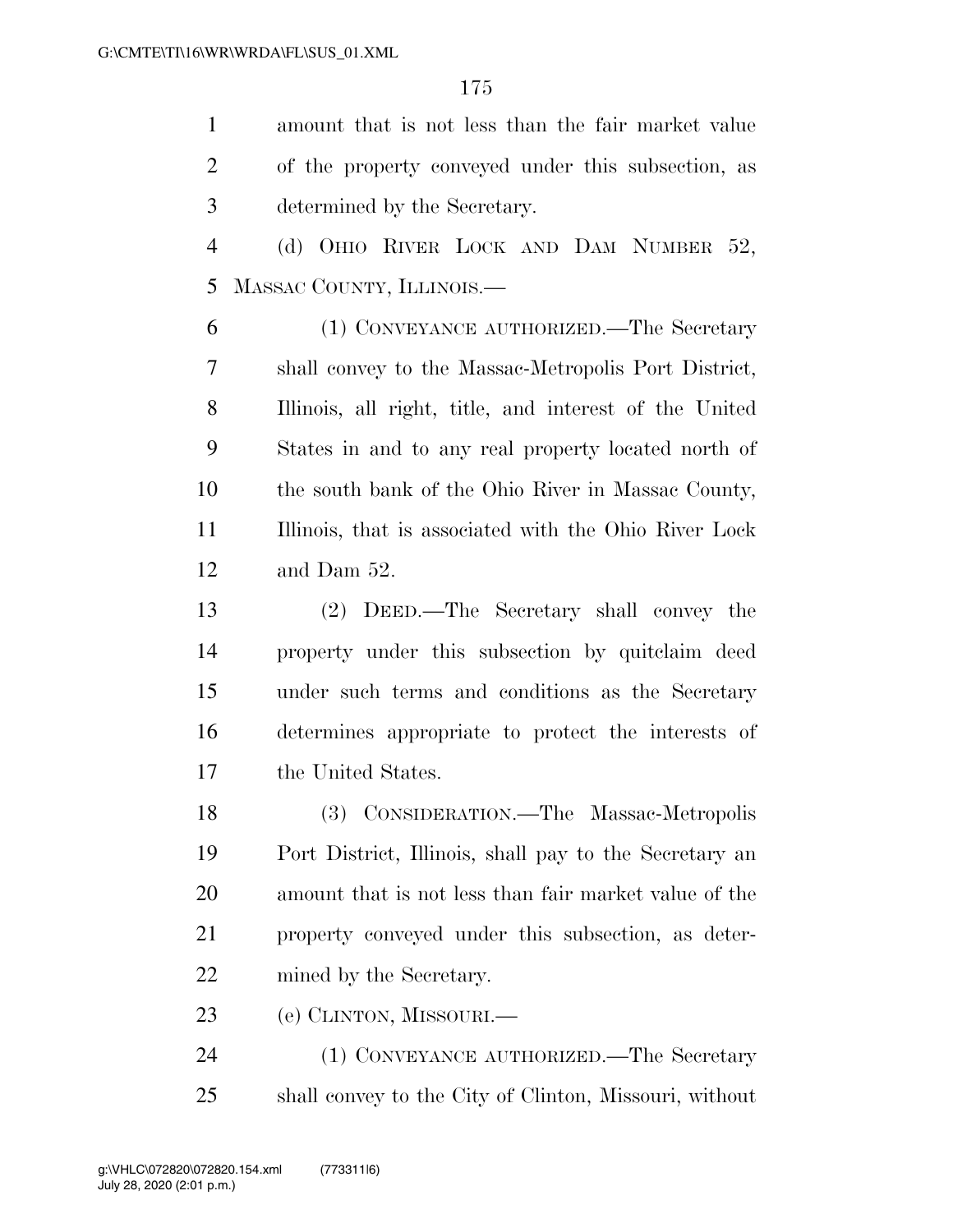1 consideration, all right, title, and interest of the 2 United States in and to the real property described 3 in paragraph (2).

4 (4) PROPERTY.—The property to be conveyed is 5 a tract of land situated in the S  $\frac{1}{2}$  of Section 12 6 and the N  $\frac{1}{2}$  of Section 13, Township 41 North, 7 Range 26 West of the Fifth Principal Meridian, 8 Henry County, Missouri, more particularly described 9 as follows: Beginning at the point of intersection of 10 the north line of said  $S<sup>1</sup>/2$  of Section 12 and the 11 easterly right-of-way of State Highway No. 13; 12 thence easterly along the north line of said  $S<sup>1</sup>/2$  to 13 the northeast corner of the W  $\frac{1}{2}$  NW  $\frac{1}{4}$  NE  $\frac{1}{4}$  SW  $14 \t 1/4$  of said Section 12; thence southerly along the 15 east line of said W  $\frac{1}{2}$  NW  $\frac{1}{4}$  NE  $\frac{1}{4}$  SW  $\frac{1}{4}$  to the 16 southeast corner thereof; thence easterly along the 17 north line of the S  $\frac{1}{2}$  NE  $\frac{1}{4}$  SW  $\frac{1}{4}$  of said Section 18 12 to the southwest corner of the W  $\frac{1}{2}$  NW  $\frac{1}{4}$  NW 19  $\frac{1}{4}$  SE  $\frac{1}{4}$  of said Section 12; thence in a northeast-20 erly direction to the northeast corner of said W  $\frac{1}{2}$ 21 NW  $\frac{1}{4}$  NW  $\frac{1}{4}$  SE  $\frac{1}{4}$ ; thence easterly along the 22 north line of said  $S \frac{1}{2}$  to the westerly right-of-way 23 of the County Road; thence in a southeasterly and 24 southerly direction along the westerly right-of-way of 25 said County Road approximately 2500 feet to the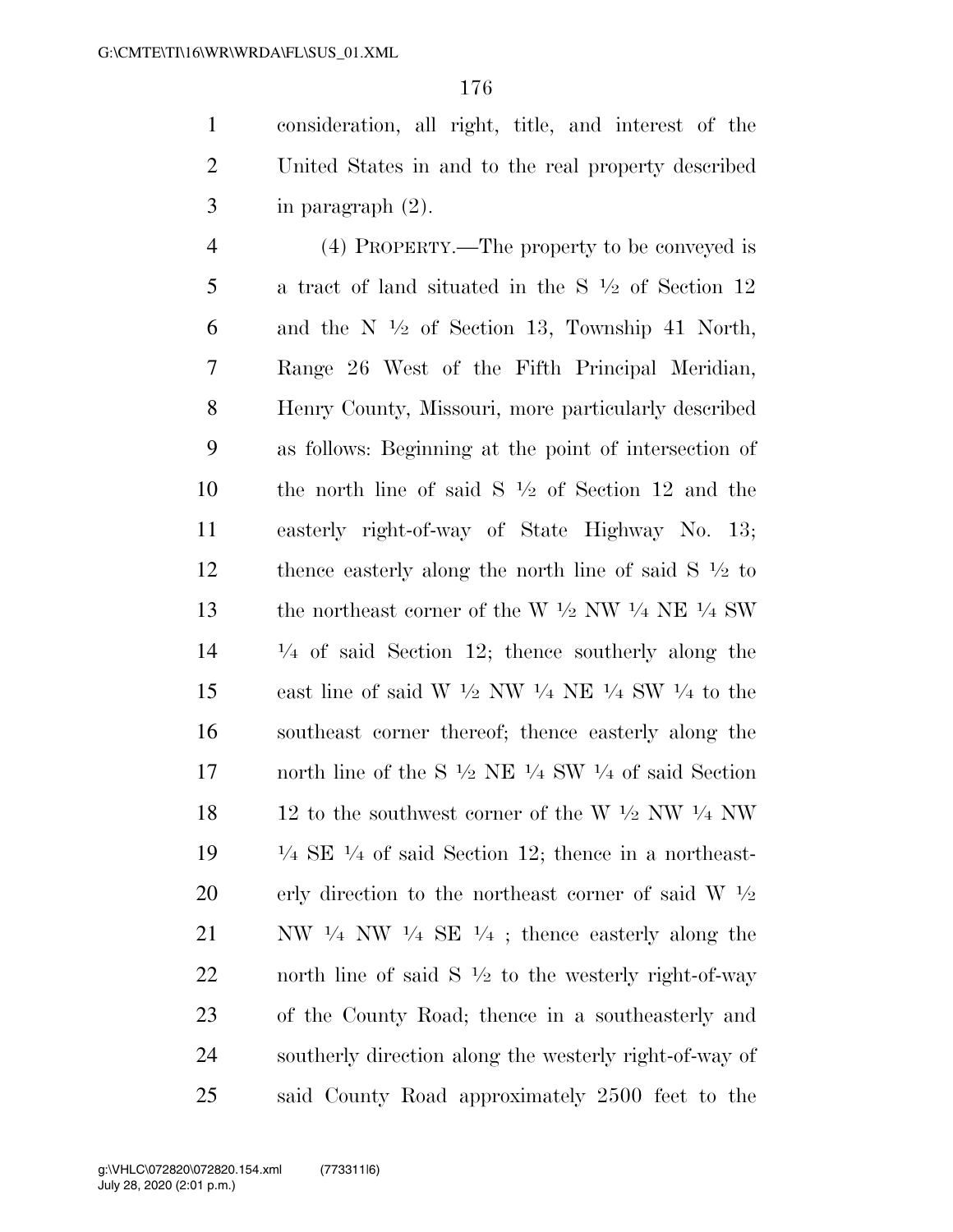center of Deer Creek; thence in a southwesterly di- rection along the center of said Deer Creek, approxi-3 mately 3900 feet to the south line of said N  $\frac{1}{2}$  of Section 13; thence westerly along the south line of 5 said N  $\frac{1}{2}$  to the easterly right-of-way line of the St. Louis-San Francisco Railroad; thence in a north- westerly direction along the easterly right-of-way of said railroad to the easterly right-of-way of said State Highway No. 13; thence in a northeasterly di- rection along the easterly right-of-way of said State Highway No. 13 to the point of the beginning; and including a roadway easement for ingress and egress, described as a strip of land 80 feet in width, lying 40 feet on each side of the following described line, the initial extremities of the following described strip being extended or reduced as required to ex- actly adjoin the boundary lines which they meet, sit-18 and 18 uated in the S  $\frac{1}{2}$  of Section 12, Township 41 North Range 26 West of the Fifth Principal Meridian, Henry County, Missouri, more particularly described as follows: Commencing at the center of said Section 12, thence Sl°24'56''W, 1265.52 feet to a point, thence N88°29'02''W, 483.97 feet to the point of beginning of the strip of land herein described; thence in a northeasterly direction along a curve to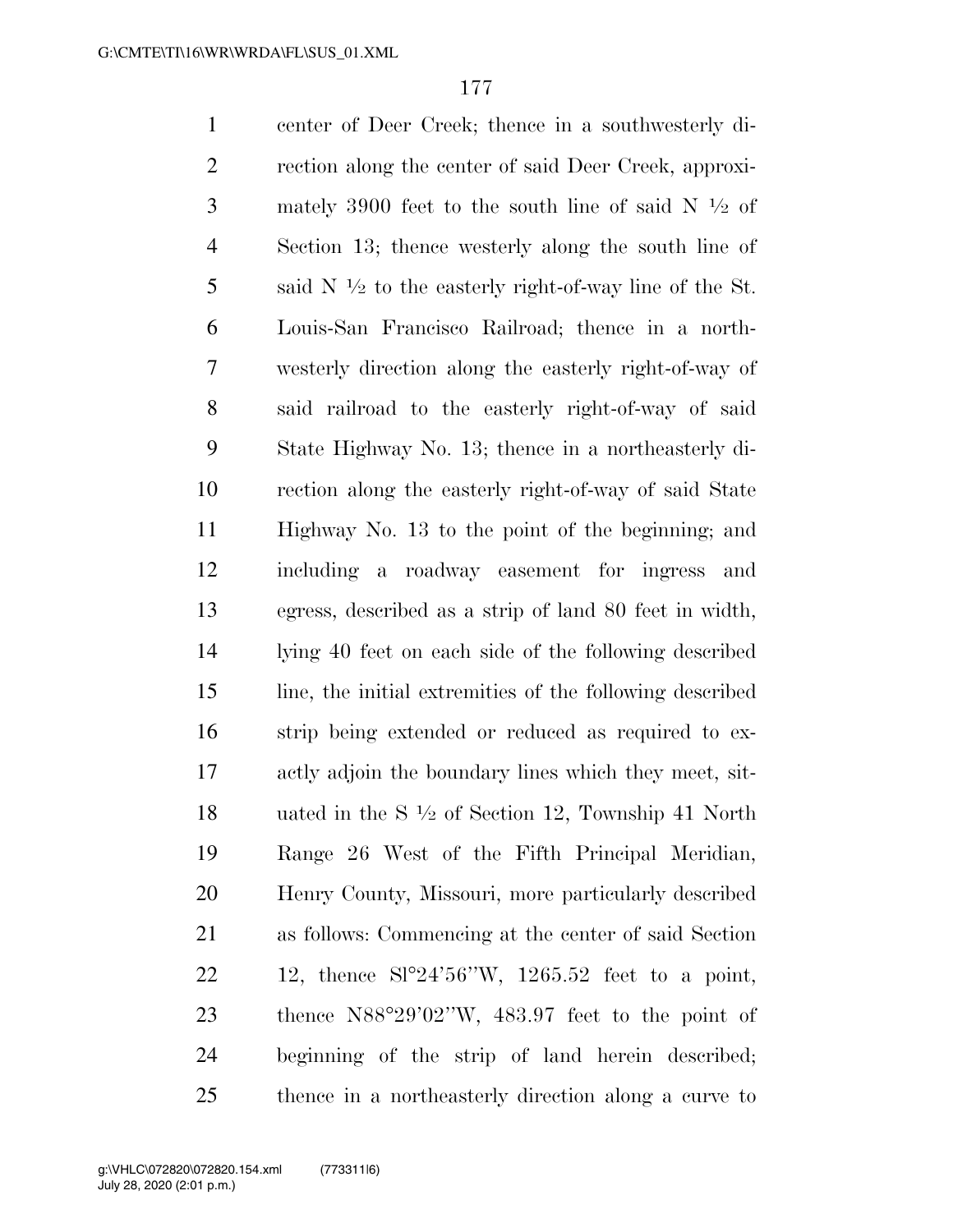the right, said curve having an initial tangent bear- ing of N3°44'4l''E, a radius of 238.73 feet and an interior angle of 61°29'26'', an arc distance of 256.21 feet to a point; thence N65°14'07''E 218.58 feet to a point; thence in a northeasterly direction along a curve to the left, having a radius of 674.07 feet and an interior angle of 36°00'01'', an arc dis- tance of 423.53 feet to a point; thence N29°14'07''E, 417.87 feet to a point; thence north- easterly along a curve to the right, having a radius of 818.51 feet and an interior angle of 14°30'01'', an arc distance of 207.15 feet to a point; thence N43°44'07''E, 57.00 feet to the southerly right-of- way line of a county road, containing 2,948 acres, more or less; Excluding therefrom a tract of land 16 situated in the S  $\frac{1}{2}$  of said Section 12, said Town- ship and Range, described as commencing at the center of said Section 12; thence S1°24'56''W, 1265.52 feet to the point of beginning of the tract of land herein described; thence N88°29'02″W, 1122.50 feet; thence S1°43'26″W, 872.62 feet; thence S88°29'02''E, 1337.36 feet; thence Nl°43'26''E, 872.62 feet; thence N88°29'02''W, 214.86 feet to the point of beginning, containing 26.79 acres, more or less. The above described tract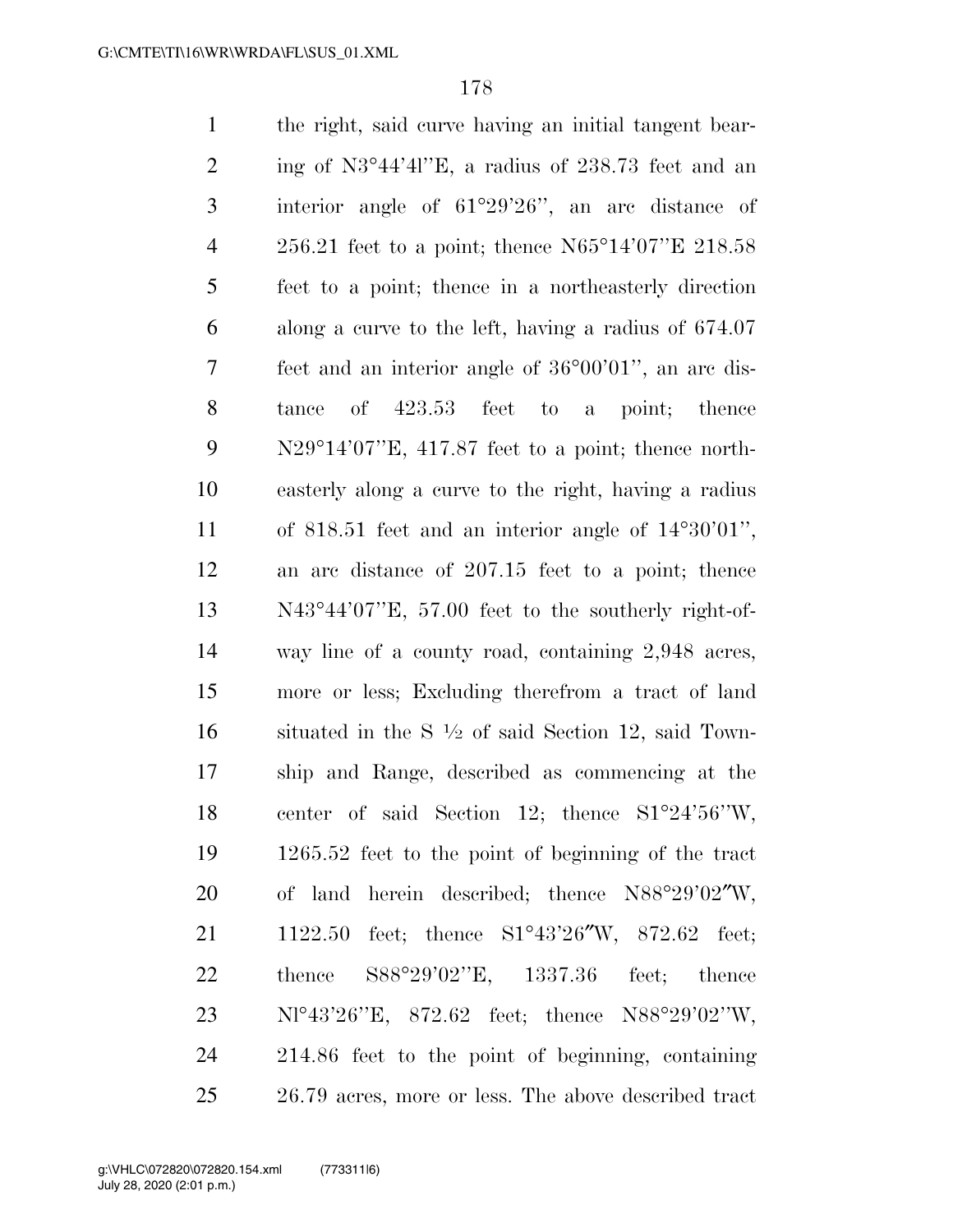contains, in the aggregate, 177.69 acres, more or less.

 (2) DEED.—The Secretary shall convey the property under this subsection by quitclaim deed under such terms and conditions as the Secretary determines appropriate to protect the interests of the United States.

 (3) REVERSION.—If the Secretary determines that the property conveyed under this subsection is not being used for a public purpose, all right, title, and interest in and to the property shall revert, at the discretion of the Secretary, to the United States. (f) CITY OF CLINTON, OLD ORCHARD ADDITION, MISSOURI.—

 (1) CONVEYANCE AUTHORIZED.—The Secretary shall convey to the City of Clinton, Missouri, all right, title, and interest of the United States in and to the real property described in paragraph (2).

 (2) PROPERTY.—The property to be conveyed is Lot 28 in Old Orchard Addition, a subdivision of the City of Clinton, Henry County, Missouri, containing 0.36 acres, more or less, including any improve-ments thereon.

 (3) DEED.—The Secretary shall convey the property under this subsection by quitclaim deed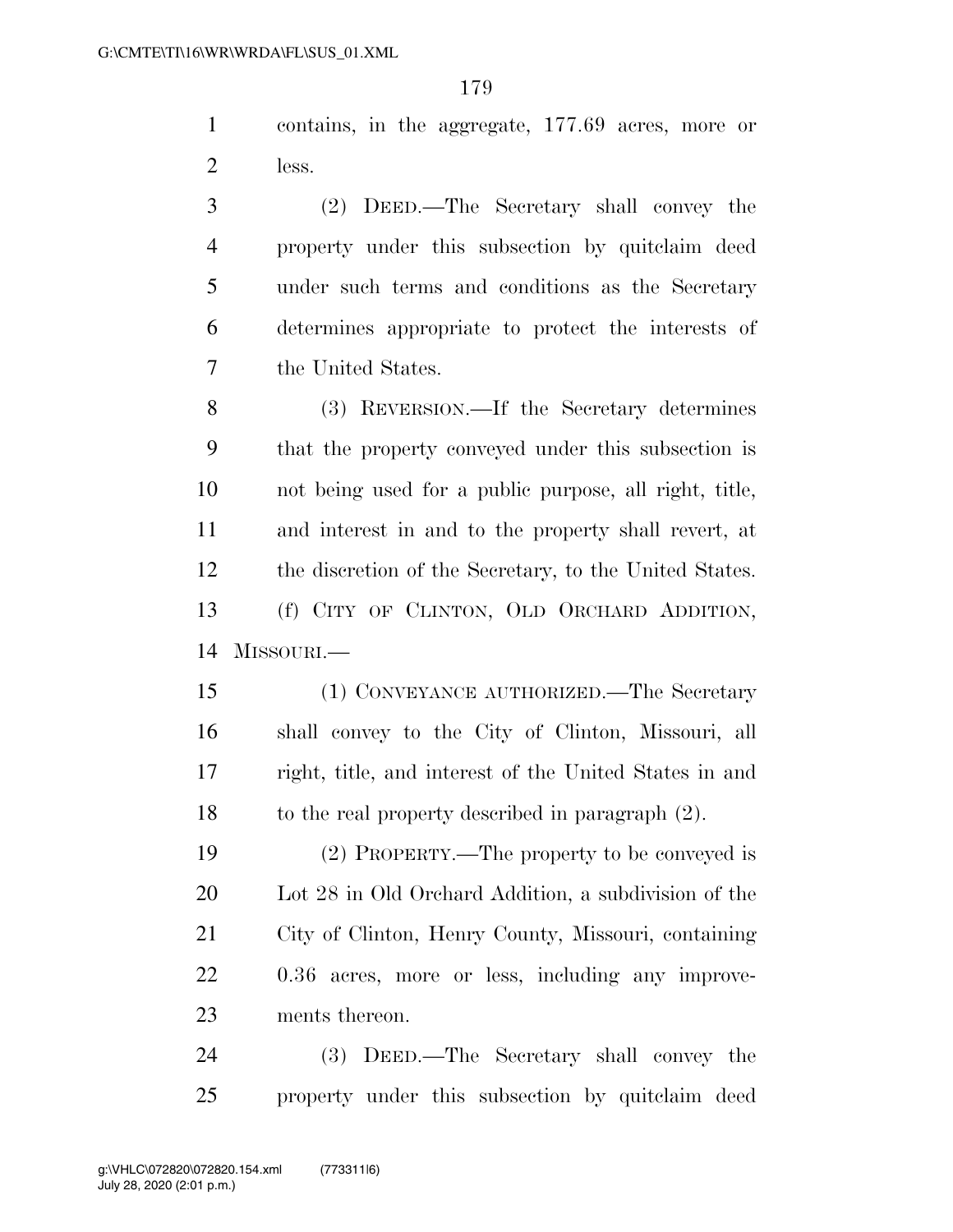| $\mathbf{1}$   | under such terms and conditions as the Secretary       |
|----------------|--------------------------------------------------------|
| $\overline{2}$ | determines appropriate to protect the interests of     |
| 3              | United States, including such reservations,<br>the     |
| 4              | terms, and conditions as the Secretary determines      |
| 5              | necessary to allow the United States to operate and    |
| 6              | maintain the Harry S. Truman Reservoir Project.        |
| 7              | CONSIDERATION.—The City of Clinton,<br>(4)             |
| 8              | Missouri, shall pay to the Secretary an amount that    |
| 9              | is not less than the fair market value of the property |
| 10             | conveyed under this subsection, as determined by the   |
| 11             | Secretary.                                             |
| 12             | (g) TRI-COUNTY LEVEE DISTRICT, MISSOURI.—              |
| 13             | (1) CONVEYANCE AUTHORIZED.—The Secretary               |
| 14             | shall convey to the Tri-County Levee District, Mis-    |
| 15             | souri, all right, title, and interest of the United    |
| 16             | States in and to the real property described in para-  |
| 17             | graph(2).                                              |
| 18             | $(2)$ PROPERTY.—The property to be conveyed is         |
| 19             | the part of Sections 1 and 12 Township 45 North        |
| 20             | Range 6 West of the 5th P.M. in Montgomery Coun-       |
| 21             | ty, Missouri, described as follows: A tract of land    |
| 22             | being 60' wide and lying South and East of and ad-     |
| 23             | joining the centerline of the existing levee and being |
| 24             | described as follows: Commencing at the NW corner      |
| 25             | of Section 12, thence S $87^{\circ}$ 52' 35" E 587.4', |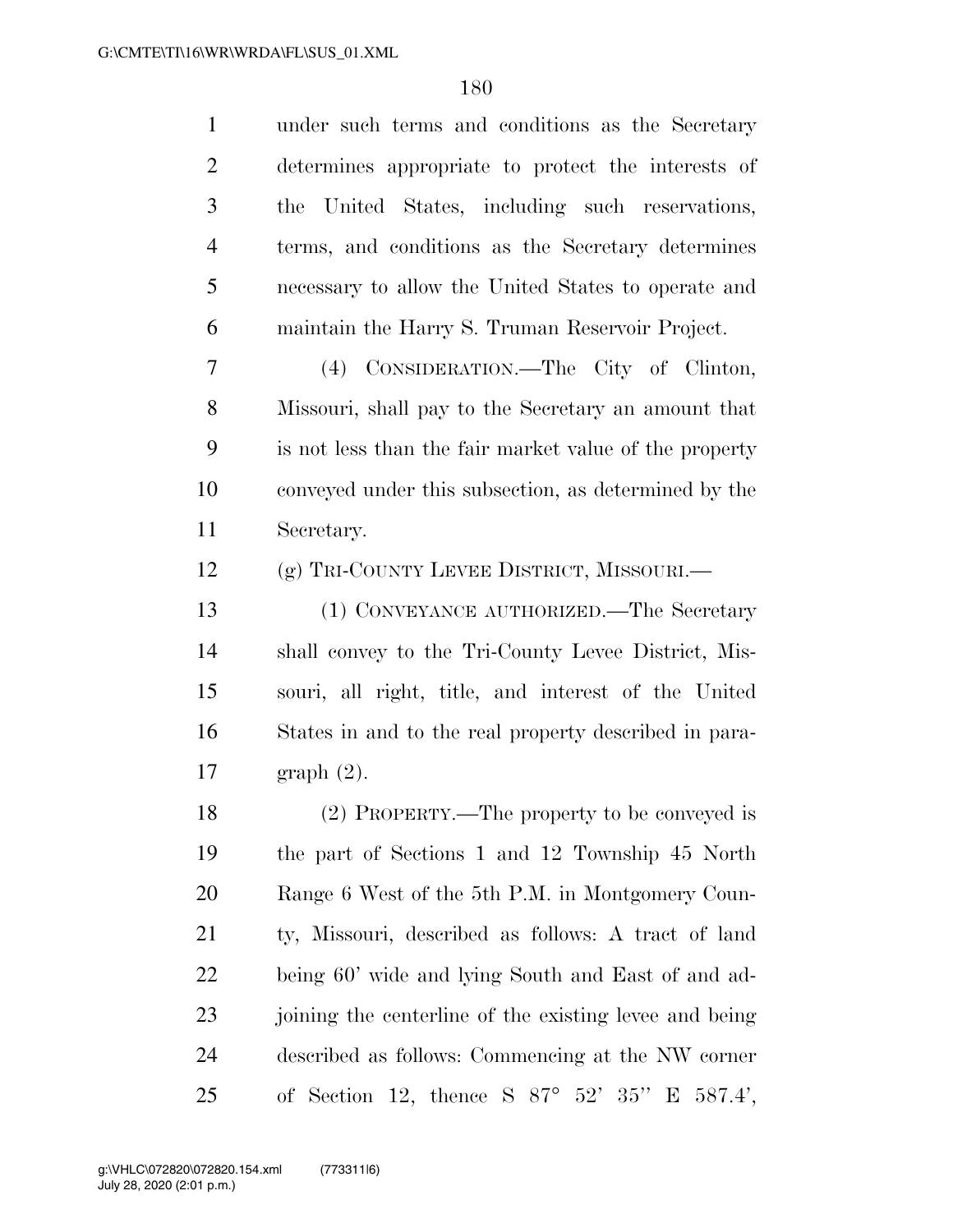| $\mathbf{1}$   | thence S $01^{\circ}$ 29' 25" W 453.68' to the point of the       |
|----------------|-------------------------------------------------------------------|
| $\overline{2}$ | beginning; said point being in the center of the levee,           |
| 3              | thence with the centerline of the levee N $77^{\circ}$ 01' 30"    |
| $\overline{4}$ | E 164.92', thence N 74° 26' 55" E 250.0', thence                  |
| 5              | N 72° 27' 55" E 270.0', thence N 69° 06' 10" E                    |
| 6              | 300.0', thence N $66^{\circ}$ 42' 15" E 500.0', thence N          |
| 7              | 64° 14' 30" E 270.0', thence N 61° 09' 10" E                      |
| 8              | 800.0', thence N $60^{\circ}$ 58' 15" E 1724.45', thence          |
| 9              | leaving the centerline S $01^{\circ}$ 10' 35" W 69.43',           |
| 10             | thence parallel with the above described centerline S             |
| 11             | $60^{\circ}$ 58' 15" W 1689.62', thence S 61° 09' 10" W           |
| 12             | 801.71', thence S 64° 14' 30" W 272.91', thence S                 |
| 13             | 66° 42' 15" W 502.55', thence S 69° 06' 10" W                     |
| 14             | 303.02', thence S $72^{\circ}$ $27'$ $55''$ W $272.8'$ , thence S |
| 15             | $74^{\circ}$ 26' 55" W 252.39', thence S 77° 01' 30" W            |
| 16             | 181.75', thence leaving the South side of the levee               |
| 17             | N $01^{\circ}$ 26' 25" E 61.96' to the point of beginning         |
| 18             | and containing 5.89 acres more or less.                           |
| 19             | (3) DEED.—The Secretary shall convey the                          |
|                |                                                                   |

 property under this subsection by quitclaim deed under such terms and conditions as the Secretary determines appropriate to protect the interests of the United States.

 (4) CONSIDERATION.—The Tri-County Levee District, Missouri, shall pay to the Secretary an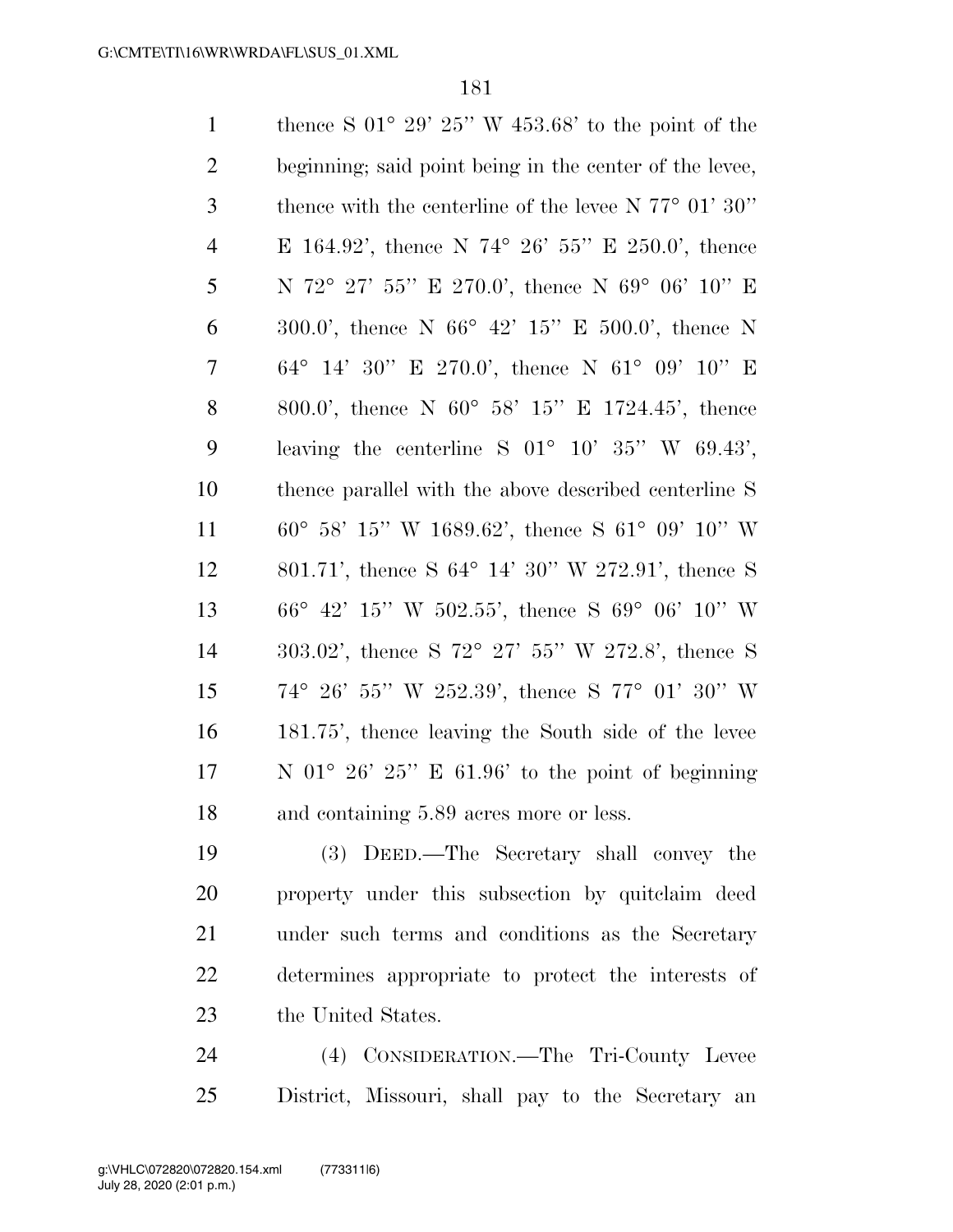| $\mathbf{1}$   | amount that is not less than the fair market value  |  |  |  |  |
|----------------|-----------------------------------------------------|--|--|--|--|
| $\overline{2}$ | of the property conveyed under this subsection, as  |  |  |  |  |
| 3              | determined by the Secretary.                        |  |  |  |  |
| $\overline{4}$ | (h) JUDGE JOSEPH BARKER, JR., HOUSE, OHIO.—         |  |  |  |  |
| 5              | (1) NON-FEDERAL ENTITY.—In this subsection,         |  |  |  |  |
| 6              | the term "non-Federal entity" means the Friends of  |  |  |  |  |
| 7              | Joseph Barker, Jr., House, a nonprofit organization |  |  |  |  |
| 8              | in the State of Ohio.                               |  |  |  |  |
| 9              | (2) CONVEYANCE AUTHORIZED.—                         |  |  |  |  |
| 10             | (A) IN GENERAL.—Subject to paragraph                |  |  |  |  |
| 11             | $(6)$ , the Secretary shall convey to the non-Fed-  |  |  |  |  |
| 12             | eral entity, without consideration, all right,      |  |  |  |  |
| 13             | title, and interest of the United States in and     |  |  |  |  |
| 14             | to the property described in paragraph $(3)(A)$ .   |  |  |  |  |
| 15             | (B) EASEMENT.—Upon conveyance of the                |  |  |  |  |
| 16             | property under subparagraph $(A)$ , the Secretary   |  |  |  |  |
| 17             | shall provide to the non-Federal entity, without    |  |  |  |  |
| 18             | consideration, an easement over the property        |  |  |  |  |
| 19             | described in paragraph $(3)(B)$ for access to the   |  |  |  |  |
| 20             | conveyed property for as long as the non-Fed-       |  |  |  |  |
| 21             | eral entity is in legal possession of the conveyed  |  |  |  |  |
| 22             | property.                                           |  |  |  |  |
| 23             | (3) DESCRIPTIONS OF PROPERTY.—                      |  |  |  |  |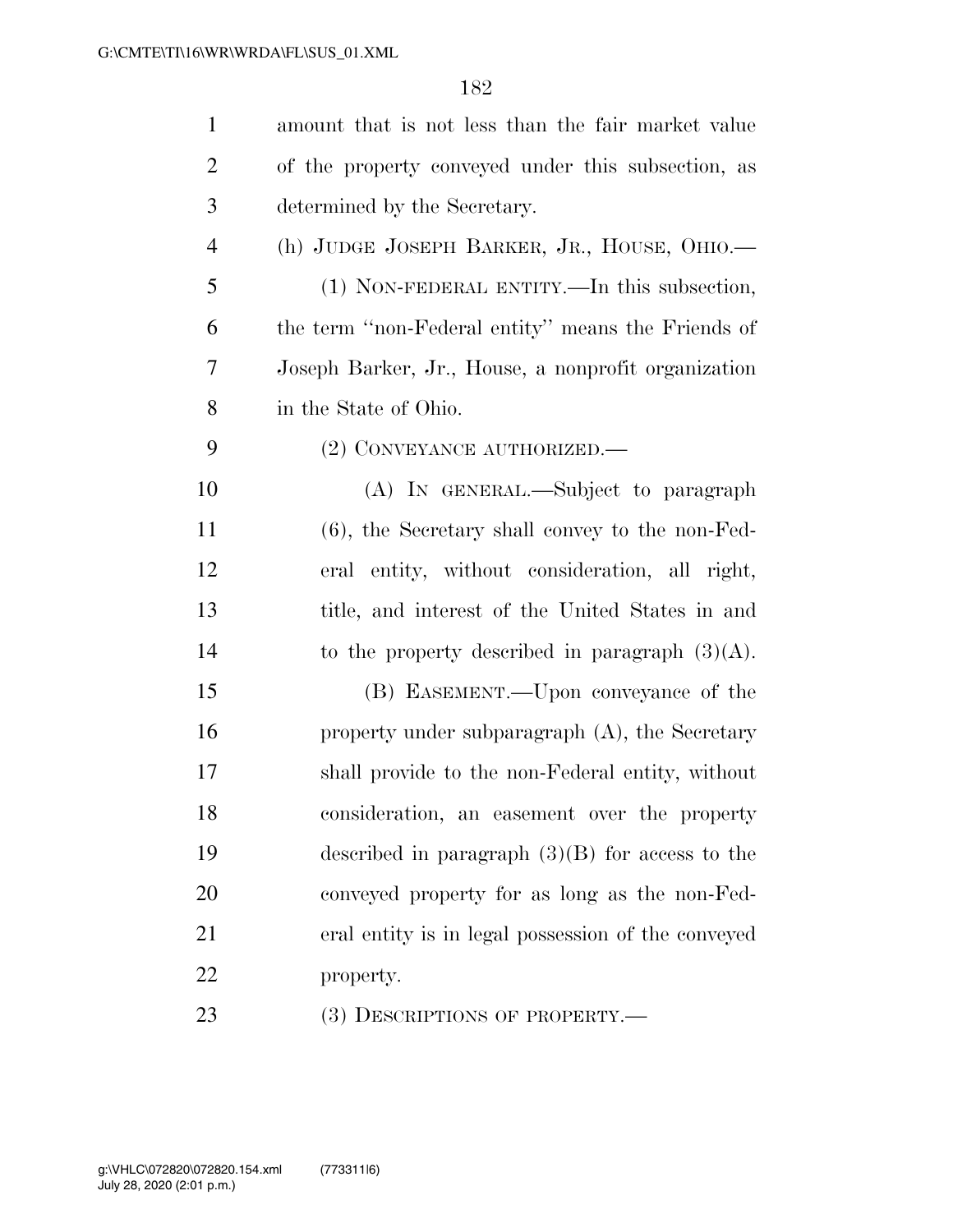| $\mathbf{1}$   | (A) IN GENERAL.—The property referred            |
|----------------|--------------------------------------------------|
| $\overline{2}$ | to in paragraph $(2)(A)$ is the following (as in |
| 3              | existence on the date of enactment of this Act): |
| $\overline{4}$ | (i)<br>JUDGE JOSEPH BARKER, JR.,                 |
| 5              | HOUSE.—The tract of land situated in the         |
| 6              | State of Ohio, Washington County, on the         |
| $\tau$         | Ohio River, and being particularly bounded       |
| 8              | and described as follows: Beginning at a         |
| 9              | point located on the southern right-of-way       |
| 10             | line of Ohio Route 7, a new corner to the        |
| 11             | land now or formerly owned by the United         |
| 12             | States of America; thence, leaving the           |
| 13             | right-of-way of said Route 7 and severing        |
| 14             | the land of said United States of America        |
| 15             | parallel to and approximately 10 feet eas-       |
| 16             | terly of the toe of the existing dredge dis-     |
| 17             | posal berm, southeasterly approximately          |
| 18             | 326 feet to a point prior to the current         |
| 19             | Corps of Engineers access to the dredging        |
| 20             | spoil area; thence, northeasterly approxi-       |
| 21             | mately 480 feet paralleling the top of the       |
| 22             | slope to the riverbank side of the house         |
| 23             | and approximately 25 feet northerly there-       |
| 24             | from; thence, northwest approximately 302        |
| 25             | feet to a point in the southern right-of-way     |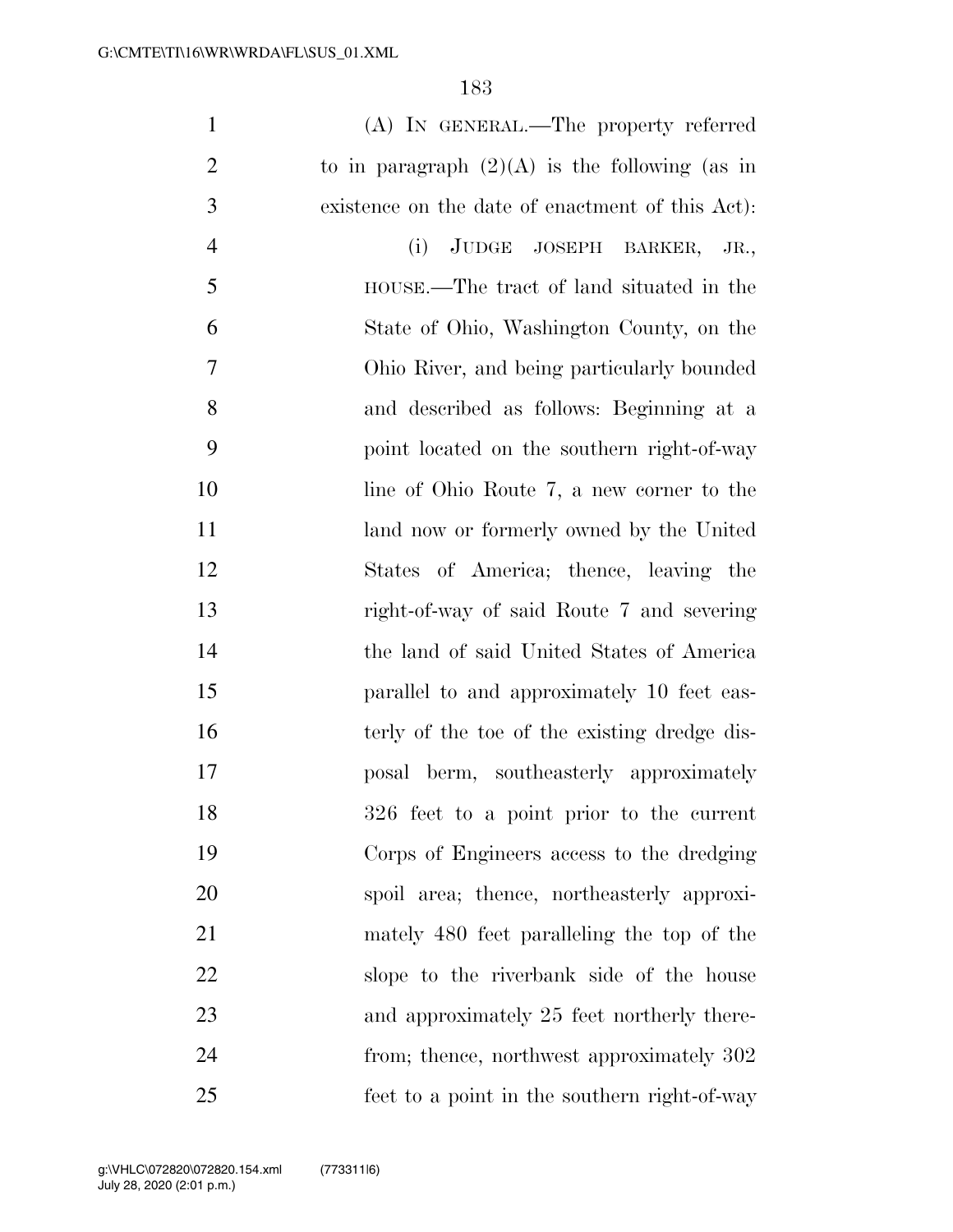| $\mathbf{1}$   | of Ohio Route 7; thence with the right-of-  |
|----------------|---------------------------------------------|
| $\overline{2}$ | way of said Route 7, southwesterly ap-      |
| 3              | proximately 485 feet to the point of begin- |
| $\overline{4}$ | ning, containing approximately 3.51 acres.  |
| 5              | (ii) ROAD TRACT.—The tract of land          |
| 6              | situated in the State of Ohio, Washington   |
| 7              | County, on the Ohio River, and being par-   |
| 8              | ticularly bounded and described as follows: |
| 9              | Beginning at a point located on the south-  |
| 10             | ern right-of-way line of Ohio Route 7, a    |
| 11             | new corner to the land now or formerly      |
| 12             | owned by the United States of America;      |
| 13             | thence, leaving the right-of-way of said    |
| 14             | Route 7 and severing the land of said       |
| 15             | United States of America and with the       |
| 16             | House Parcel southeasterly 25 feet; thence, |
| 17             | northeast, running parallel to said Route 7 |
| 18             | right-of-way, approximately 994 feet to a   |
| 19             | point of deflection; thence northeasterly   |
| 20             | 368 feet to a point beyond the existing     |
| 21             | fence corner; thence, east 140 feet to the  |
| 22             | edge of the existing Willow Island access   |
| 23             | road; thence with said access road, north-  |
| 24             | westerly approximately 62 feet to a point   |
| 25             | in the southern right-of-way of Ohio Route  |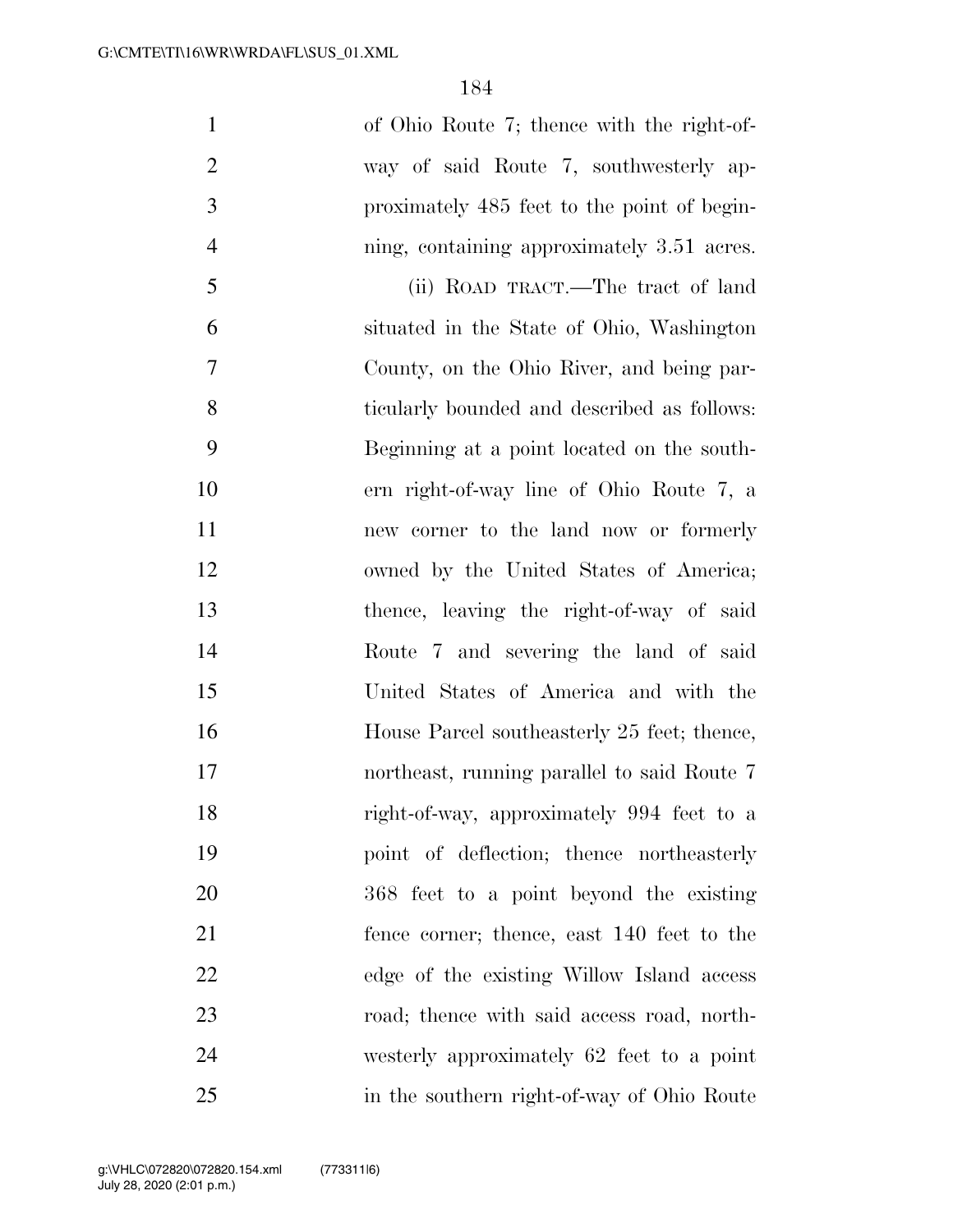1 7; thence with the right-of-way of said 2 Route 7, southwesterly approximately 1,491 feet to the point of beginning, con-taining approximately 1 acre.

 (B) EASEMENT.—The property referred to 6 in paragraph  $(2)(B)$  is the following: The tract of land situated in the State of Ohio, Wash- ington County, on the Ohio River, and being particularly bounded and described as follows: Beginning at a point at the intersection of the southern right-of-way of Ohio Route 7 and the northeast side of the existing Willow Island ac- cess road, a new corner to the land now or for- merly owned by the United States of America; thence, southwest, running with said Route 7 right-of-way, approximately 30 feet to a point on the southwest side of the existing access road, and corner to the road tract; thence with said access road and the line of the road parcel, southeasterly approximately 62 feet to a point; thence leaving the road parcel and crossing the existing access road northeasterly approxi- mately 30 feet to a point located on the north- east side of the existing access road; thence, northwesterly approximately 62 feet, to the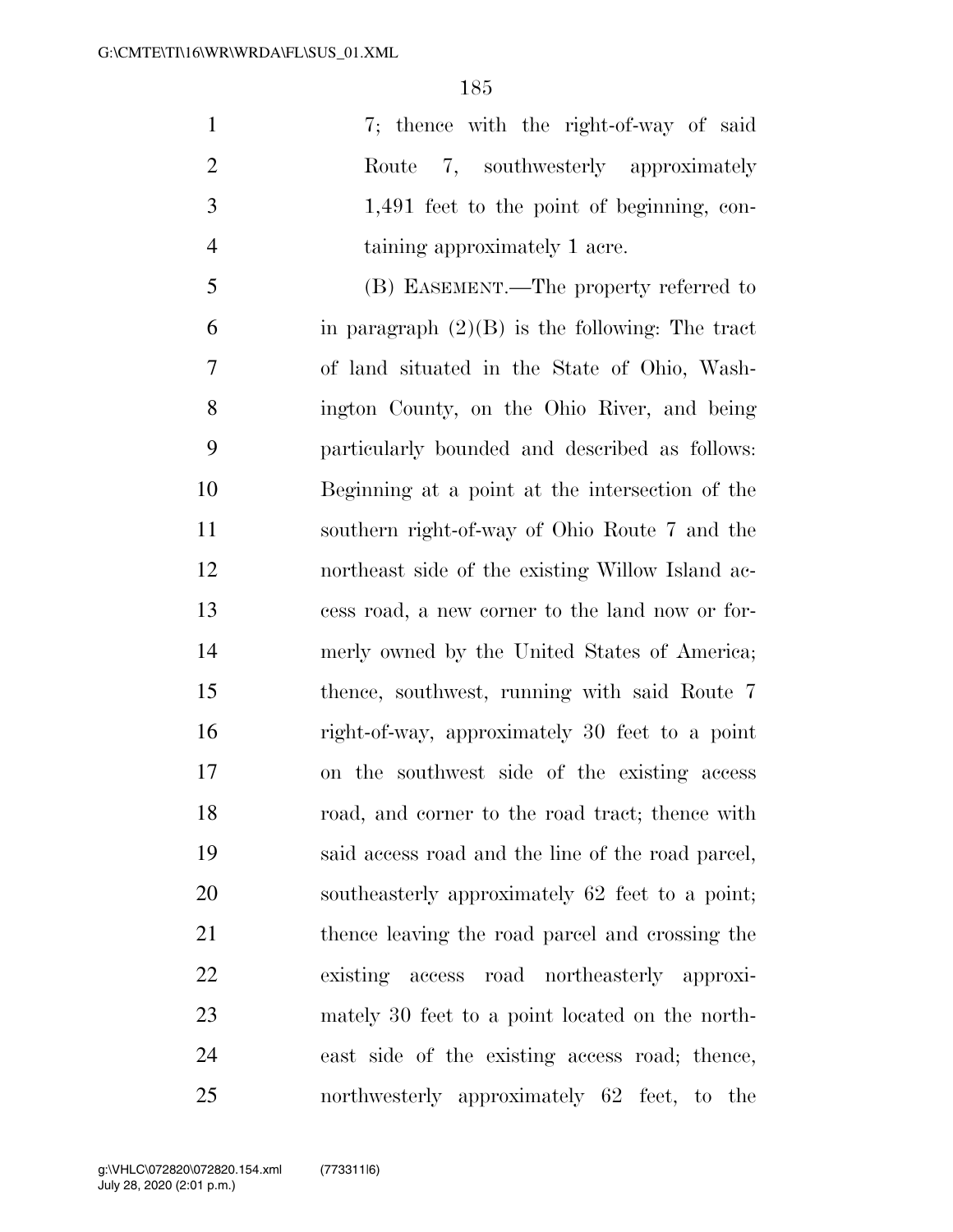point of beginning, containing approximately 0.04 acre.

 (4) DEED.—The Secretary shall convey the property under this subsection by quitclaim deed under such terms and conditions as the Secretary determines appropriate to protect the interests of the United States.

 (5) REVERSION.—If the Secretary determines that the property conveyed under this subsection is not being used by the non-Federal entity for a public purpose, all right, title, and interest in and to the property shall revert, at the discretion of the Sec-retary, to the United States.

(6) REQUIREMENTS.—

 (A) IMPROVEMENTS.—The Secretary shall make such improvements and alterations to the 17 property described in paragraph  $(3)(A)(i)$  as 18 the Secretary, in consultation with the non-Fed- eral entity and relevant stakeholders, deter- mines to be appropriate to facilitate conveyance of the property and provision of the easement under this subsection, subject to the condition that the total cost of those improvements and alterations undertaken by the Secretary shall be not more than \$120,000.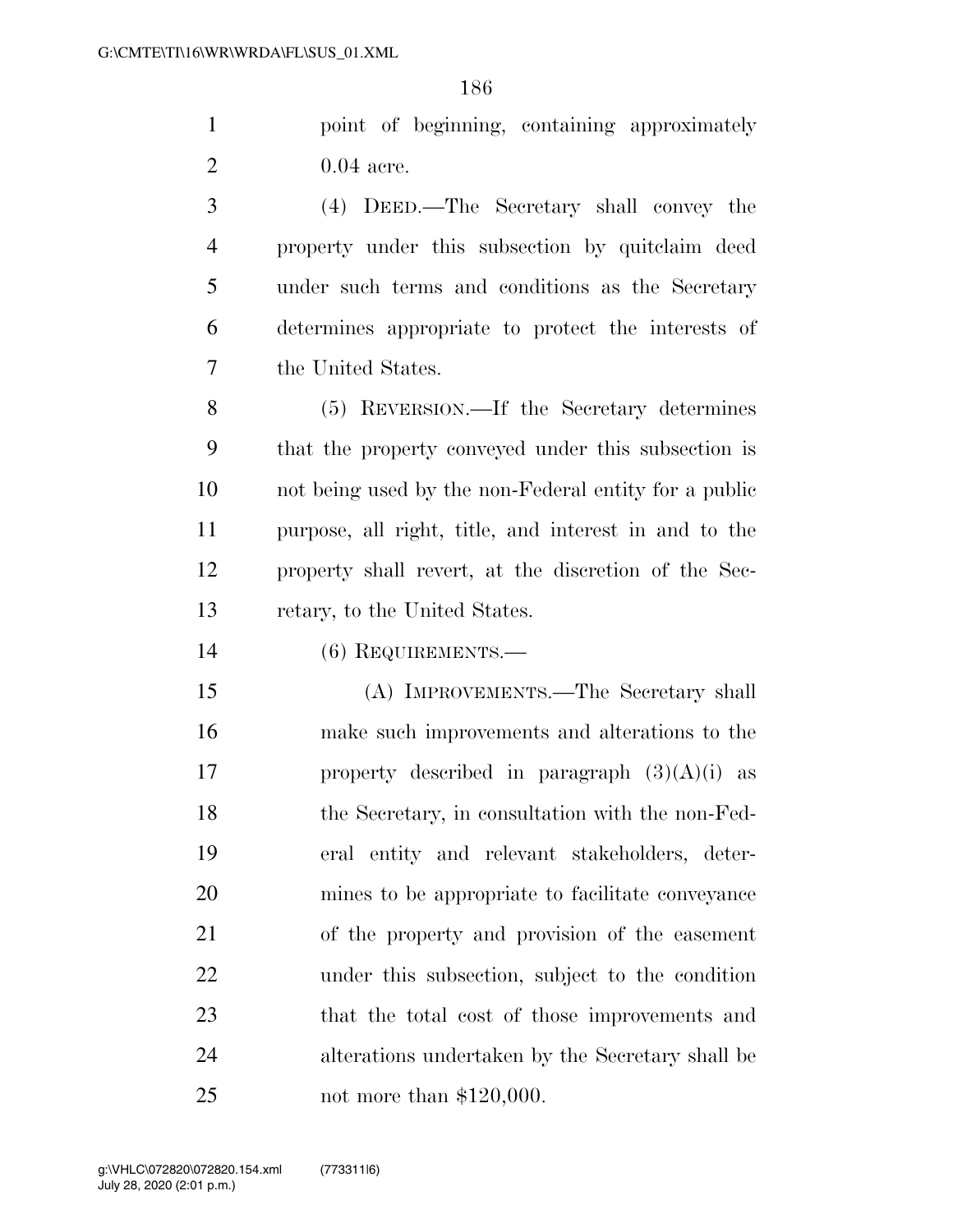| $\mathbf{1}$   | (B) ENVIRONMENTAL ASSESSMENT.--Be-            |  |  |  |  |  |
|----------------|-----------------------------------------------|--|--|--|--|--|
| $\overline{2}$ | fore making a conveyance under paragraph (2), |  |  |  |  |  |
| 3              | the Secretary shall—                          |  |  |  |  |  |
| $\overline{4}$ | (i) conduct, with respect to the prop-        |  |  |  |  |  |
| 5              | erty to be conveyed, an assessment of the     |  |  |  |  |  |
| 6              | environmental condition of the property,      |  |  |  |  |  |
| 7              | including an investigation of any potential   |  |  |  |  |  |
| 8              | hazardous, toxic, or radioactive waste        |  |  |  |  |  |
| 9              | present on such property; and                 |  |  |  |  |  |
| 10             | (ii) submit to the non-Federal entity a       |  |  |  |  |  |
| 11             | report describing the results of such as-     |  |  |  |  |  |
| 12             | sessment.                                     |  |  |  |  |  |
| 13             | (C) REFUSAL BY NON-FEDERAL ENTITY.-           |  |  |  |  |  |
| 14             | (i) IN GENERAL.—Upon review by the            |  |  |  |  |  |
| 15             | non-Federal entity of the report under sub-   |  |  |  |  |  |
| 16             | paragraph (B), the non-Federal entity may     |  |  |  |  |  |
| 17             | elect to refuse the conveyance under this     |  |  |  |  |  |
| 18             | subsection.                                   |  |  |  |  |  |
| 19             | ELECTION.—An election under<br>(ii)           |  |  |  |  |  |
| 20             | clause $(i)$ —                                |  |  |  |  |  |
| 21             | (I) shall be at the sole discretion           |  |  |  |  |  |
| 22             | of the non-Federal entity; and                |  |  |  |  |  |
| 23             | (II) shall be made by the non-                |  |  |  |  |  |
| 24             | Federal entity by not later than the          |  |  |  |  |  |
| 25             | date that is 30 days after the date of        |  |  |  |  |  |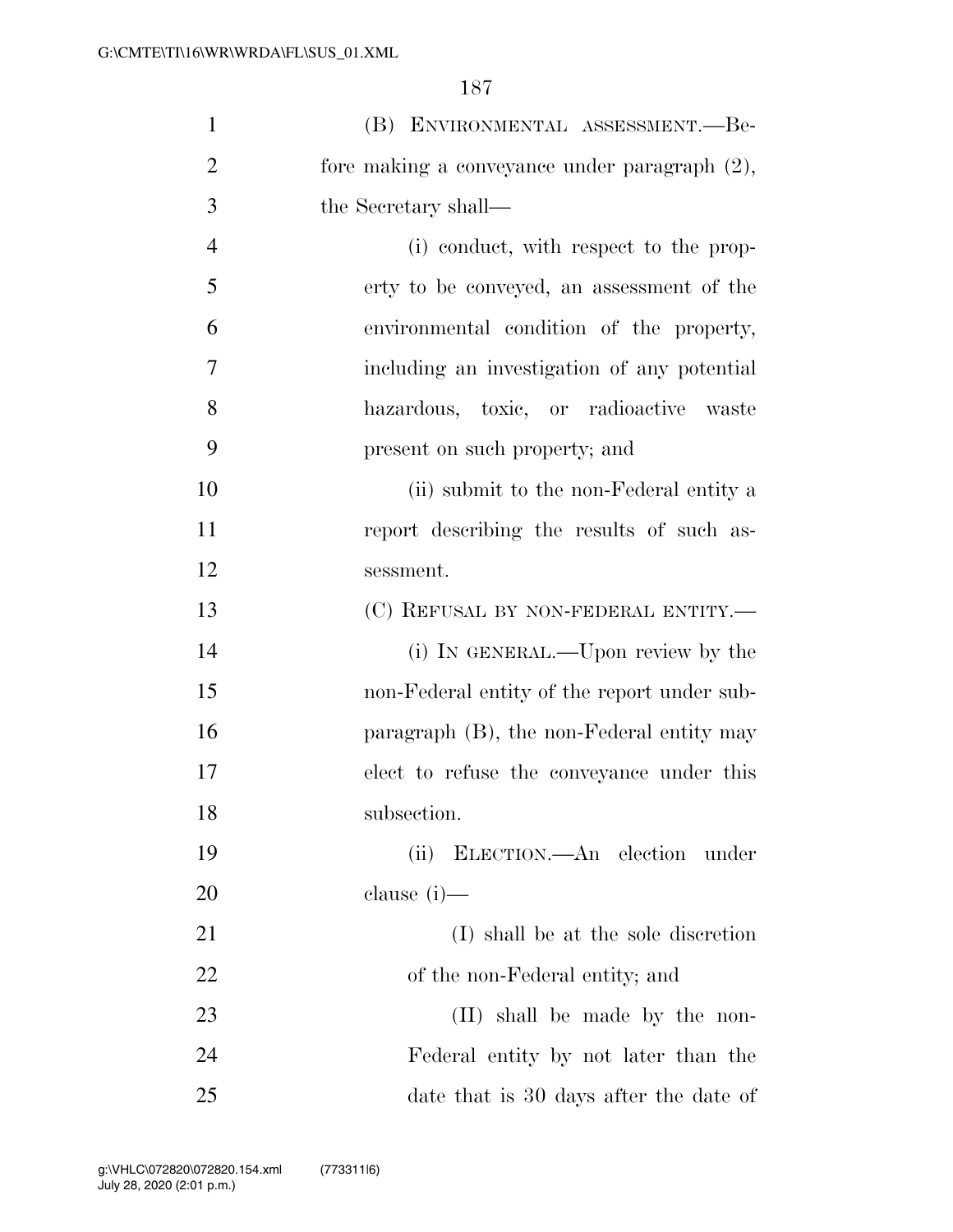| $\mathbf{1}$   | submission of the report under sub-                      |  |  |  |  |  |
|----------------|----------------------------------------------------------|--|--|--|--|--|
| $\overline{2}$ | paragraph $(B)(ii)$ .                                    |  |  |  |  |  |
| 3              | (D) DREDGED MATERIAL PLACEMENT AC-                       |  |  |  |  |  |
| $\overline{4}$ | TIVITIES.—The Secretary shall—                           |  |  |  |  |  |
| 5              | (i) notify and coordinate with the non-                  |  |  |  |  |  |
| 6              | Federal entity and relevant stakeholders                 |  |  |  |  |  |
| 7              | before carrying out any dredged material                 |  |  |  |  |  |
| 8              | placement activities associated with the                 |  |  |  |  |  |
| 9              | property described in paragraph $(3)(A)$                 |  |  |  |  |  |
| 10             | after the date on which such property is                 |  |  |  |  |  |
| 11             | conveyed under this subsection; and                      |  |  |  |  |  |
| 12             | (ii) in carrying out a dredged material                  |  |  |  |  |  |
| 13             | placement activity under clause (i), act in              |  |  |  |  |  |
| 14             | accordance with Engineer Manual EM                       |  |  |  |  |  |
| 15             | $1110-2-5025$ (or a subsequent version of                |  |  |  |  |  |
| 16             | that manual).                                            |  |  |  |  |  |
| 17             | (7) RESERVATION OF RIGHTS.—The Secretary                 |  |  |  |  |  |
| 18             | may reserve and retain from any conveyance under         |  |  |  |  |  |
| 19             | this subsection a right-of-way or any other right that   |  |  |  |  |  |
| 20             | the Secretary determines to be necessary for the op-     |  |  |  |  |  |
| 21             | eration and maintenance of the authorized Federal        |  |  |  |  |  |
| 22             | channel along the Ohio River.                            |  |  |  |  |  |
| 23             | (8) TREATMENT.—Conveyance to the non-Fed-                |  |  |  |  |  |
| 24             | eral entity under this subsection of property de-        |  |  |  |  |  |
| 25             | scribed in paragraph $(3)(A)(i)$ shall satisfy all obli- |  |  |  |  |  |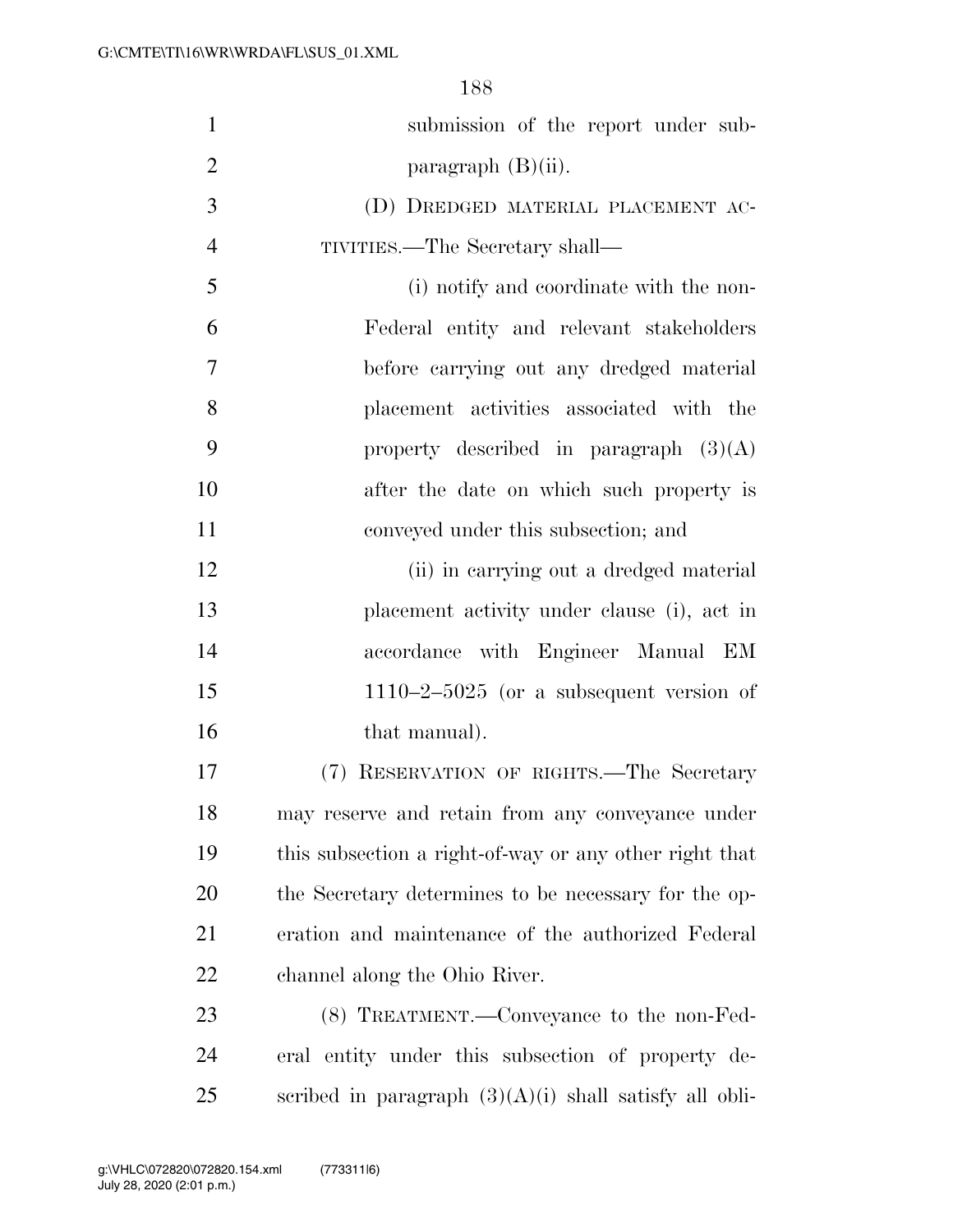| gations of the Secretary with respect to such prop-      |  |  |  |  |  |
|----------------------------------------------------------|--|--|--|--|--|
| erty under—                                              |  |  |  |  |  |
| $(A)$ section 306101 of title 54, United                 |  |  |  |  |  |
| States Code; and                                         |  |  |  |  |  |
| $(B)$ section 306108 of title 54, United                 |  |  |  |  |  |
| States Code, with respect to the effects on the          |  |  |  |  |  |
| property of dredged material placement activi-           |  |  |  |  |  |
| ties carried out by the Secretary after the date         |  |  |  |  |  |
| 9<br>of the conveyances.                                 |  |  |  |  |  |
| 10<br>(9) INAPPLICABILITY.—Subtitle I of title 40,       |  |  |  |  |  |
| and chapter 4 of title 41, United States Code shall      |  |  |  |  |  |
| not apply to any conveyance or easement provided         |  |  |  |  |  |
| under this subsection.                                   |  |  |  |  |  |
| 14<br>(i) LEABURG FISH HATCHERY, LANE COUNTY, OR-        |  |  |  |  |  |
| $EGON$ .                                                 |  |  |  |  |  |
| (1) CONVEYANCE AUTHORIZED.—Subject to the                |  |  |  |  |  |
| provisions of this subsection, the Secretary shall con-  |  |  |  |  |  |
| vey, without consideration, to the State of Oregon,      |  |  |  |  |  |
| acting through the Oregon Department of Fish and         |  |  |  |  |  |
| Wildlife, all right, title, and interest of the United   |  |  |  |  |  |
| States in and to the real property comprising the        |  |  |  |  |  |
|                                                          |  |  |  |  |  |
| Leaburg Fish Hatchery, consisting of approximately       |  |  |  |  |  |
| 21.55 acres, identified as tracts $Q-1500$ , $Q-1501E$ , |  |  |  |  |  |
|                                                          |  |  |  |  |  |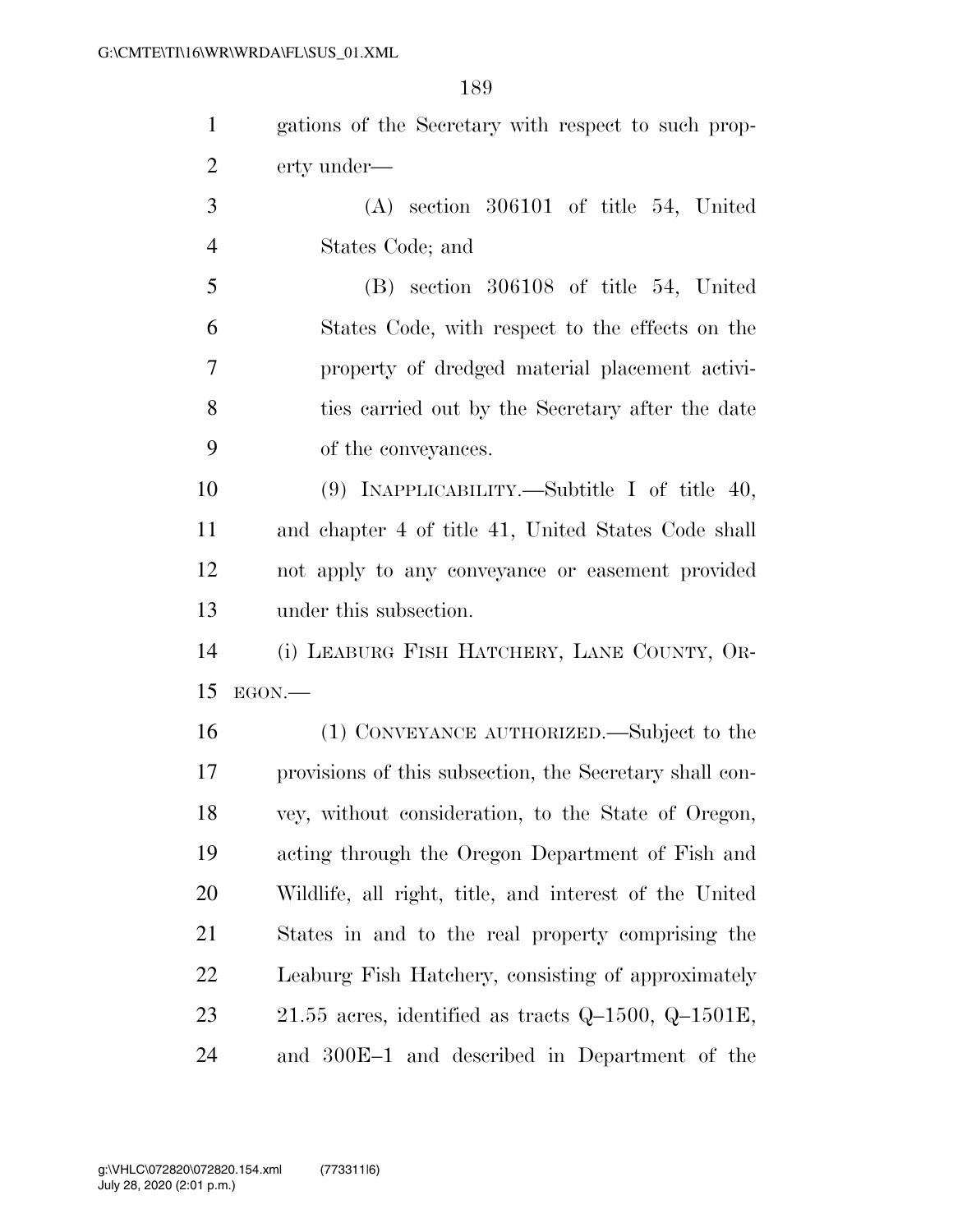Army Lease No. DACW57–1–18–0009, together with any improvements on the property.

 (2) WATER RIGHTS.—The Secretary may trans- fer to the State of Oregon, acting through the Or- egon Department of Fish and Wildlife, any water rights held by the United States that are appur- tenant to the property conveyed under this sub-section.

 (3) DEED.—The Secretary shall convey the property under this subsection by quitclaim deed under such terms and conditions as the Secretary determines appropriate to protect the interests of the United States, including a condition that all of the property conveyed under this subsection be used and maintained by the State of Oregon for the pur-pose of operating a fish hatchery in perpetuity.

 (4) REVERSION.—If the Secretary determines that the property conveyed under this subsection is not being used or maintained by the State of Oregon for the purpose of operating a fish hatchery in per- petuity, all or any portion of the property, including any water rights transferred under this subsection, shall, at the option of the Secretary, revert to the United States.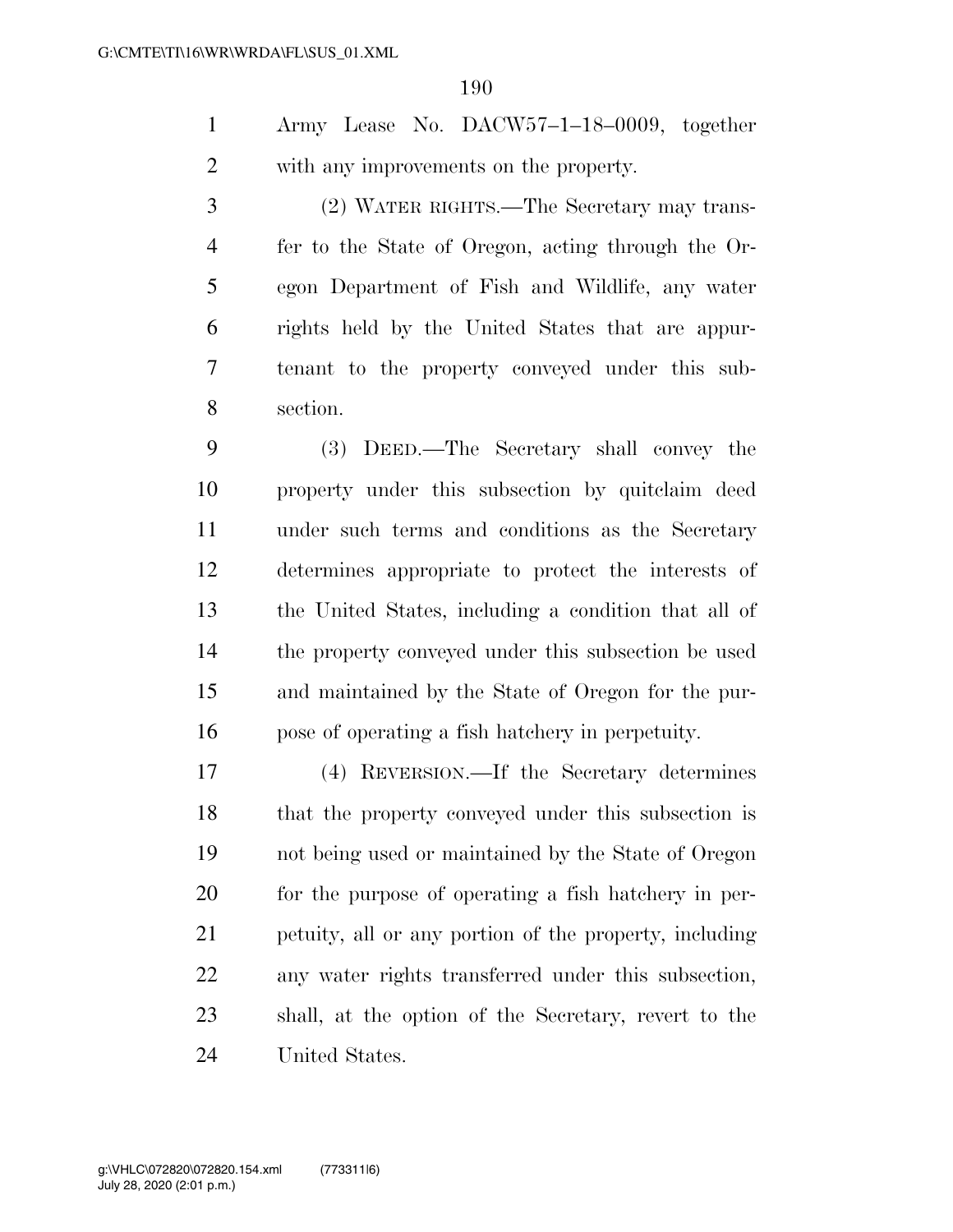| $\mathbf{1}$   | (5) SAVINGS CLAUSE.—If the State of Oregon          |  |  |  |  |  |
|----------------|-----------------------------------------------------|--|--|--|--|--|
| $\overline{2}$ | does not accept the conveyance under this sub-      |  |  |  |  |  |
| 3              | section, the Secretary may dispose of the property, |  |  |  |  |  |
| $\overline{4}$ | including appurtenant water rights, under sub-      |  |  |  |  |  |
| 5              | chapter III of chapter 5 of title 40, United States |  |  |  |  |  |
| 6              | Code.                                               |  |  |  |  |  |
| $\overline{7}$ | (j) WILLAMETTE FALLS LOCKS, WILLAMETTE              |  |  |  |  |  |
| 8              | RIVER, OREGON.                                      |  |  |  |  |  |
| 9              | (1) DEFINITIONS.—In this section:                   |  |  |  |  |  |
| 10             | (A) REAL ESTATE APPENDIX.—The term                  |  |  |  |  |  |
| 11             | "real estate appendix" means Appendix A of          |  |  |  |  |  |
| 12             | the document published by the District Com-         |  |  |  |  |  |
| 13             | mander of the Portland District of the Corps of     |  |  |  |  |  |
| 14             | Engineers, titled "Willamette Falls Locks Wil-      |  |  |  |  |  |
| 15             | lamette River Oregon Section 216 Disposition        |  |  |  |  |  |
| 16             | Study with Integrated Environmental Assess-         |  |  |  |  |  |
| 17             | ment".                                              |  |  |  |  |  |
| 18             | (B) RECEIVING ENTITY.—The term<br>$``re-$           |  |  |  |  |  |
| 19             | ceiving entity" means an entity identified by the   |  |  |  |  |  |
| 20             | State of Oregon, in consultation with the Wil-      |  |  |  |  |  |
| 21             | lamette Falls Locks Commission, to receive the      |  |  |  |  |  |
| 22             | conveyance under paragraph (2).                     |  |  |  |  |  |
| 23             | WILLAMETTE<br>(C)<br><b>FALLS</b><br><b>LOCKS</b>   |  |  |  |  |  |
| 24             | PROJECT.—The term "Willamette Falls Locks"          |  |  |  |  |  |
| 25             | project" means the project for navigation, Wil-     |  |  |  |  |  |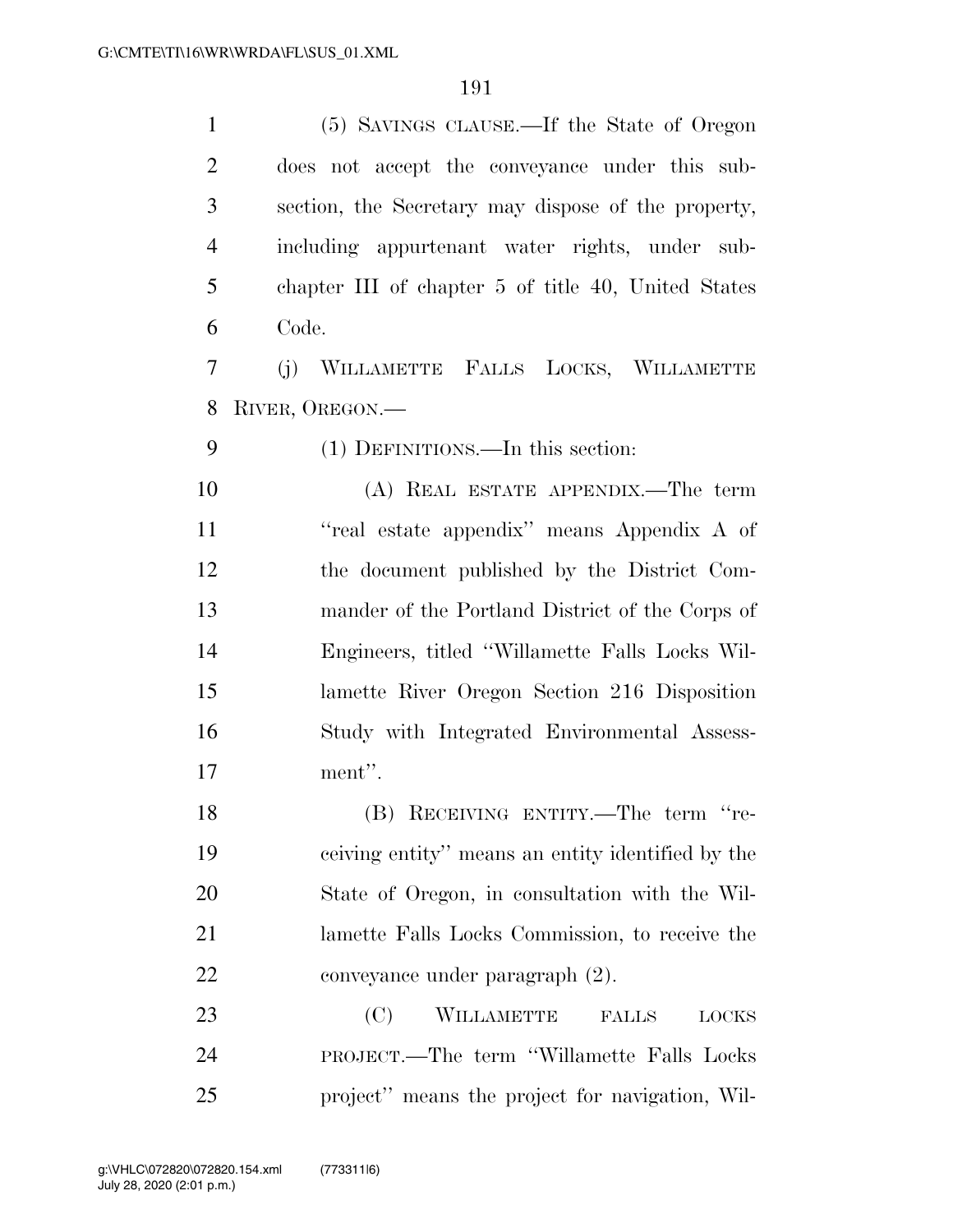lamette Falls Locks, Willamette River, Oregon, 2 authorized by the Act of June 25, 1910 (36 Stat. 664, chapter 382).

 (D) WILLAMETTE FALLS LOCKS RE- PORT.—The term ''Willamette Falls Locks re- port'' means the memorandum of the Director of Civil Works with the subject ''Willamette Falls Locks (WFL), Willamette River Oregon Section 216 Disposition Study with Integrated Environmental Assessment (Study)'', dated July 11, 2019.

 (2) CONVEYANCE AUTHORIZED.—The Secretary is authorized to convey to the receiving entity, with- out consideration, all right, title, and interest of the United States in and to any land in which the Fed- eral Government has a property interest for the Wil- lamette Falls Locks project, together with any im- provements on the land, subject to the requirements of this subsection and in accordance with the Wil-lamette Falls Locks report.

 (3) DEED.—The Secretary shall convey the property under this subsection by quitclaim deed under such terms and conditions as the Secretary determines appropriate to protect the interests of the United States.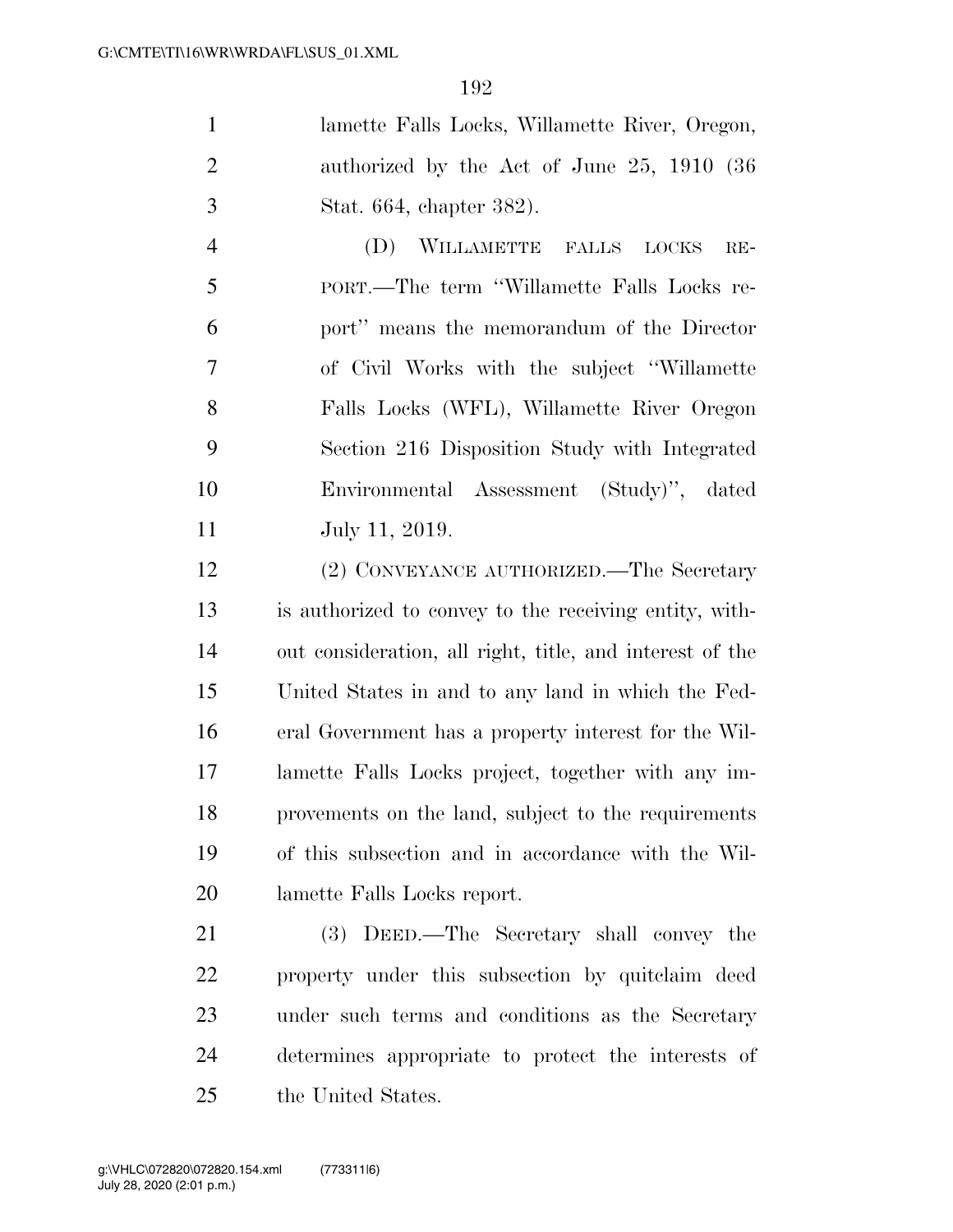| $\mathbf{1}$   | (4) SUBJECT TO EXISTING EASEMENTS AND                   |
|----------------|---------------------------------------------------------|
| $\overline{2}$ | OTHER INTERESTS.—The conveyance of property             |
| 3              | under paragraph $(2)$ shall be subject to all existing  |
| $\overline{4}$ | deed reservations, easements, rights-of-way, and        |
| 5              | leases that are in effect as of the date of the convey- |
| 6              | ance.                                                   |
| 7              | (5) REVERSION.—If the Secretary determines              |
| 8              | that the property conveyed under this subsection        |
| 9              | cease to be held in public ownership, all right, title, |
| 10             | and interest in and to the property shall revert, at    |
| 11             | the discretion of the Secretary, to the United States.  |
| 12             | $(6)$ REQUIREMENTS BEFORE CONVEYANCE.—                  |
| 13             | (A) PERPETUAL ROAD EASEMENT.—Be-                        |
| 14             | fore making the conveyance under paragraph              |
| 15             | (2), the Secretary shall acquire a perpetual            |
| 16             | road easement from an adjacent property owner           |
| 17             | for use of an access road, which easement shall         |
| 18             | convey with the property conveyed under such            |
| 19             | paragraph.                                              |
| 20             | (B) ENVIRONMENTAL COMPLIANCE.--Be-                      |
| 21             | fore making the conveyance under paragraph              |
| 22             | $(2)$ , in accordance with the real estate appendix,    |
| 23             | the Secretary shall complete a Phase 1 Envi-            |
| 24             | ronmental Site Assessment pursuant to the               |
| 25             | Comprehensive Environmental Response, Com-              |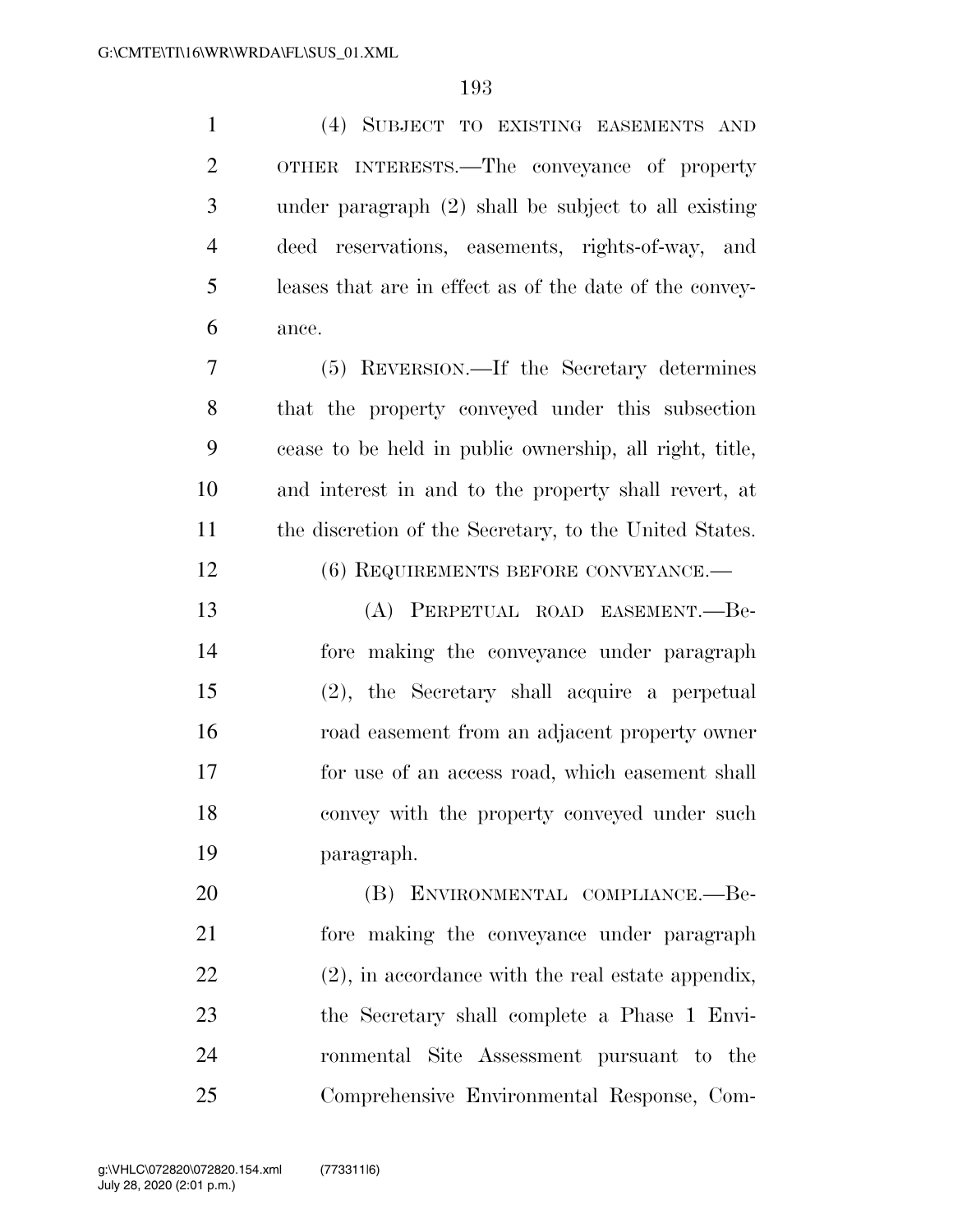pensation, and Liability Act of 1980 (42 U.S.C. 2 9601 et seq.).

 (C) HISTORIC PRESERVATION.—The Sec- retary may enter into a memorandum of agree- ment with the Oregon State Historic Preserva- tion Office and the Advisory Council on His- toric Preservation that identifies actions the Secretary shall take before making the convey-ance under paragraph (2).

 (D) REPAIRS.—Before making the convey- ance under paragraph (2), the Secretary shall carry out repairs to address primary seismic and safety risks in accordance with the rec- ommendations approved in the Willamette Falls Locks report.

 (7) DEAUTHORIZATION.—Beginning on the date on which the Secretary makes the conveyance under paragraph (2), the Willamette Falls Locks project is no longer authorized.

#### **SEC. 336. REPEALS.**

 (a) Section 710 of the Water Resources Development Act of 1986 (33 U.S.C. 2264) is repealed.

 (b) Section 1001 of the Water Resources Develop-ment Act of 1986 (33 U.S.C. 579a) is amended—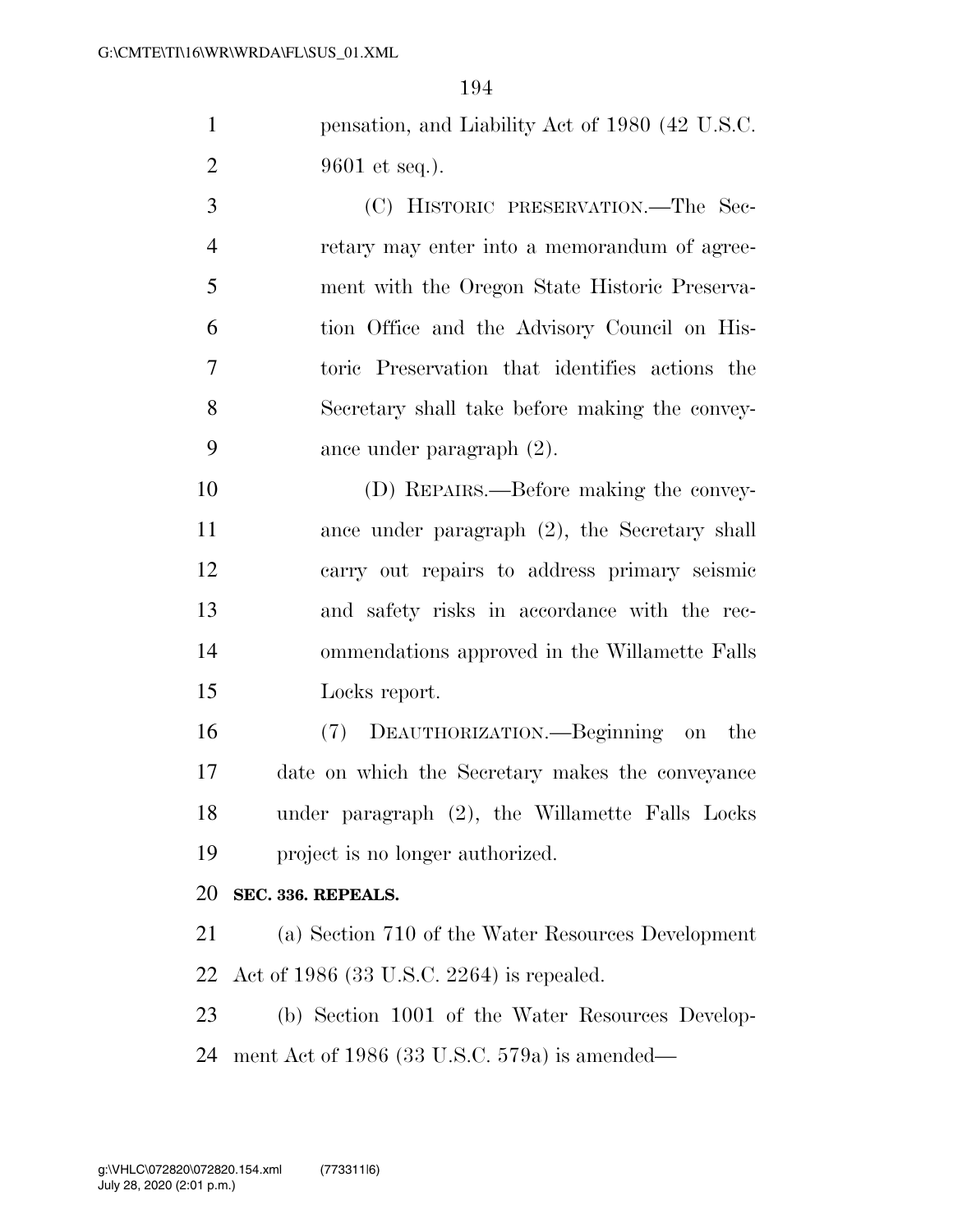| $\mathbf{1}$   | $(1)$ in subsection (b), by striking paragraph $(2)$                          |
|----------------|-------------------------------------------------------------------------------|
| $\overline{2}$ | and redesignating paragraph $(3)$ as paragraph $(2)$ ;                        |
| 3              | and                                                                           |
| $\overline{4}$ | $(2)$ by striking subsection $(e)$ .                                          |
| 5              | (c) Section 1001 of the Water Resources Reform and                            |
| 6              | Development Act of 2014 (33 U.S.C. 2282c) is amend-                           |
| 7              | $ed$ —                                                                        |
| 8              | $(1)$ in subsection $(d)$ —                                                   |
| 9              | $(A)$ in paragraph $(1)$ , by striking "Not-                                  |
| 10             | withstanding the requirements of subsection (c),                              |
| 11             | the Secretary" and inserting "The Secretary";                                 |
| 12             | (B) by striking "subsections (a) and $(e)$ "                                  |
| 13             | each place it appears and inserting "subsection"                              |
| 14             | $(a)$ "; and                                                                  |
| 15             | $(C)$ by striking paragraph $(4)$ ; and                                       |
| 16             | $(2)$ by striking subsection $(e)$ and redesignating                          |
| 17             | subsections<br>(d) through $(g)$ as subsections<br>$\left( \mathrm{e}\right)$ |
| 18             | through (f), respectively.                                                    |
| 19             | (d) Section 6003 of the Water Resources Reform and                            |
| 20             | Development Act of 2014 (33 U.S.C. 579c), and the item                        |
| 21             | relating to such section in the table of contents, are re-                    |
| 22             | pealed.                                                                       |
| 23             | (e) Section 1301 of the Water Resources Develop-                              |
| 24             | ment Act of 2016 (33 U.S.C. 579d), and the item relating                      |
| 25             | to such section in the table of contents, are repealed.                       |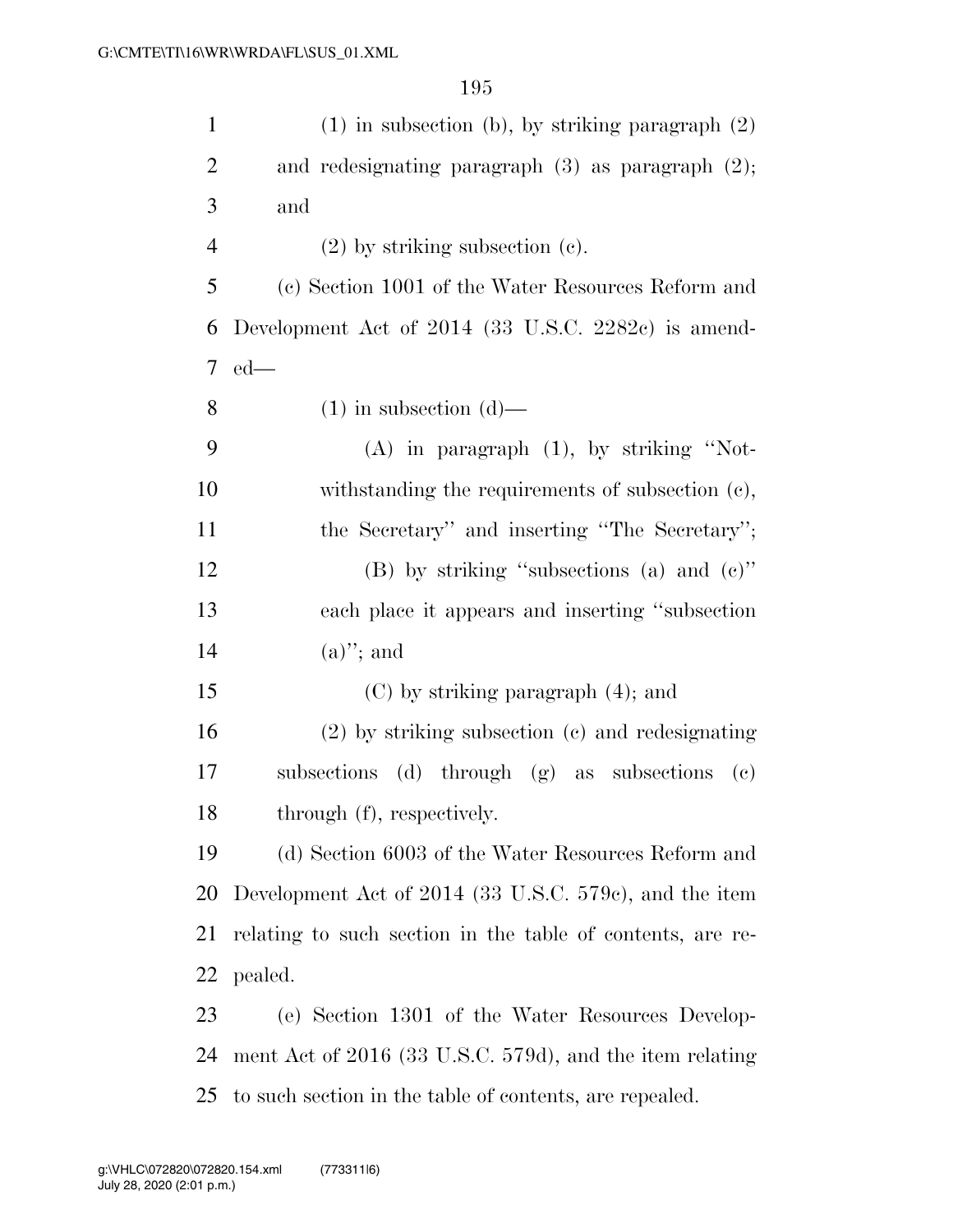(f) Section 1302 of the Water Resources Develop- ment Act of 2016 (33 U.S.C. 579c–1), and the item relat- ing to such section in the table of contents, are repealed. (g) Section 1301 of the Water Resources Develop- ment Act of 2018 (33 U.S.C. 579d–1), and the item relat- ing to such section in the table of contents, are repealed. (h) Section 1302 of the Water Resources Develop- ment Act of 2018 (33 U.S.C. 579c–2), and the item relat-ing to such section in the table of contents, are repealed.

# **TITLE IV—WATER RESOURCES INFRASTRUCTURE**

#### **SEC. 401. PROJECT AUTHORIZATIONS.**

 The following projects for water resources develop- ment and conservation and other purposes, as identified in the reports titled ''Report to Congress on Future Water Resources Development'' submitted to Congress pursuant to section 7001 of the Water Resources Reform and Devel- opment Act of 2014 (33 U.S.C. 2282d) or otherwise re- viewed by Congress, are authorized to be carried out by the Secretary substantially in accordance with the plans, and subject to the conditions, described in the respective reports or decision documents designated in this section: (1) NAVIGATION.—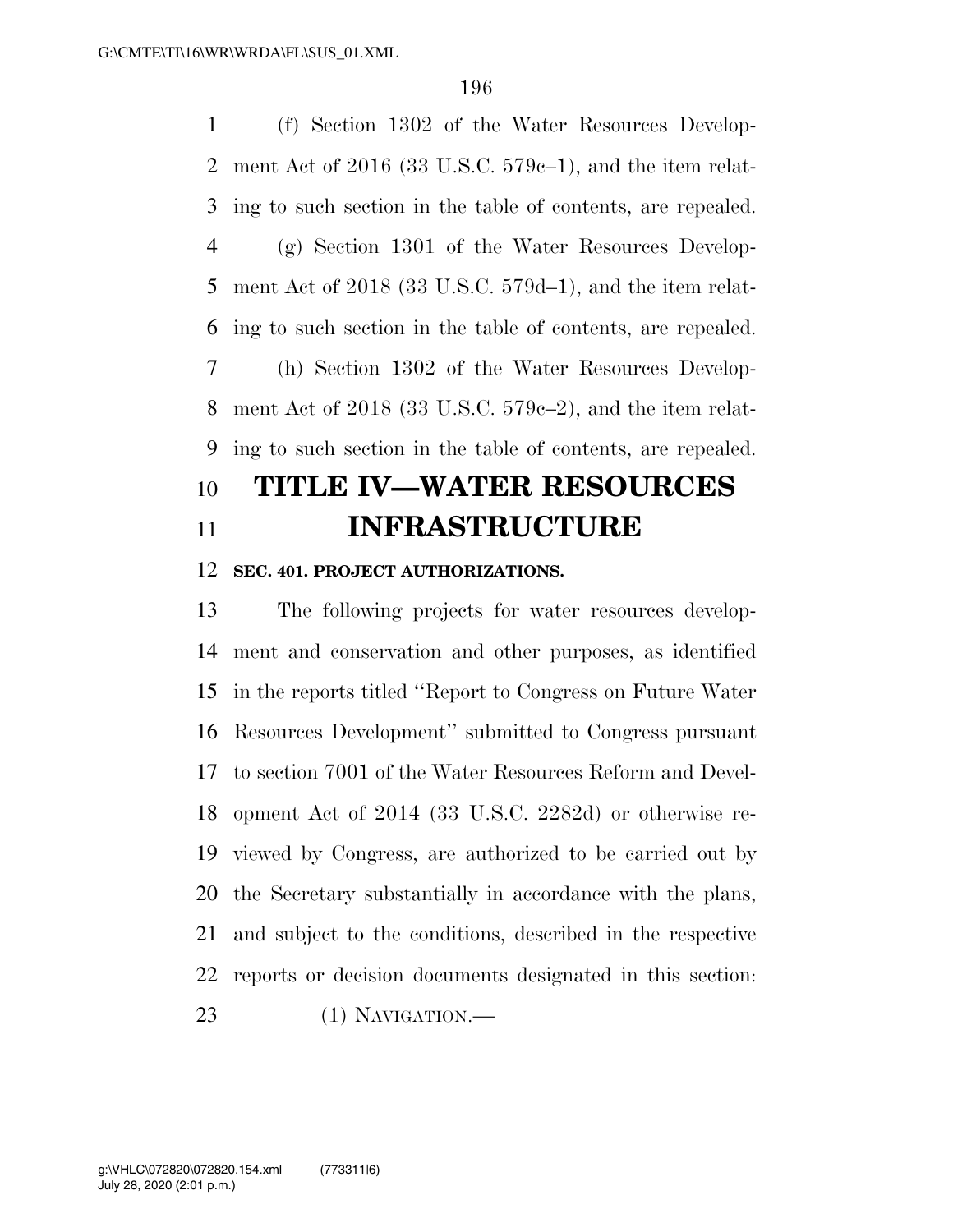| А.<br><b>State</b> | В.<br><b>Name</b>                                                                                                           | C.<br>Date of<br>Report of<br>Chief of<br><b>Engineers</b> | D.<br><b>Estimated</b><br>Costs                                                                                                                               |
|--------------------|-----------------------------------------------------------------------------------------------------------------------------|------------------------------------------------------------|---------------------------------------------------------------------------------------------------------------------------------------------------------------|
| $1.$ $\rm AK$      | Port of Nome<br>Modifications                                                                                               | May 29,<br>2020                                            | Federal: \$368,173,000<br>Non-Federal: \$122,746,000<br>Total: \$490,919,000                                                                                  |
| 2. AK              | Unalaska (Dutch<br>Harbor) Chan-<br>nels                                                                                    | February 7,<br>2020                                        | Federal: \$26,202,750<br>Non-Federal: \$8,734,250<br>Total: \$34,937,000                                                                                      |
| 3. CT              | New Haven Har-<br>bor Navigation<br>Improvement<br>Project                                                                  | May 7, 2020                                                | Federal: \$53,489,000<br>Non-Federal: \$18,822,000<br>Total: \$72,311,000                                                                                     |
| 4. NY,<br>NJ       | New York and<br>New Jersey<br>Harbor Anchor-<br>ages                                                                        | April 23,<br>2020                                          | Federal: \$18,940,000<br>Non-Federal: \$6,310,000<br>Total: \$25,250,000                                                                                      |
| 5. TX              | Gulf Intracoastal<br>Waterway,<br><b>Brazos River</b><br>Floodgates and<br>Colorado River<br>Locks                          | October 23,<br>2019                                        | Total: \$409,777,000, to be<br>derived $\frac{1}{2}$ from the gen-<br>eral fund of the Treasury<br>and $\frac{1}{2}$ from the Inland<br>Waterways Trust Fund. |
| 6. TX              | Houston Ship<br>Channel Expan-<br>sion Channel<br>Improvement<br>Project, Harris,<br>Chambers, and<br>Galveston<br>Counties | April 23,<br>2020                                          | Federal: \$462,803,000<br>Non-Federal: \$414,045,000<br>Total: \$876,848,000                                                                                  |
| 7. TX              | Matagorda Ship<br>Channel Im-<br>provement<br>Project, Port<br>Lavaca                                                       | November<br>15, 2019                                       | Federal: \$138,660,000<br>Non-Federal: \$79,664,000<br>Total: \$218,324,000                                                                                   |

## 1 (2) FLOOD RISK MANAGEMENT.—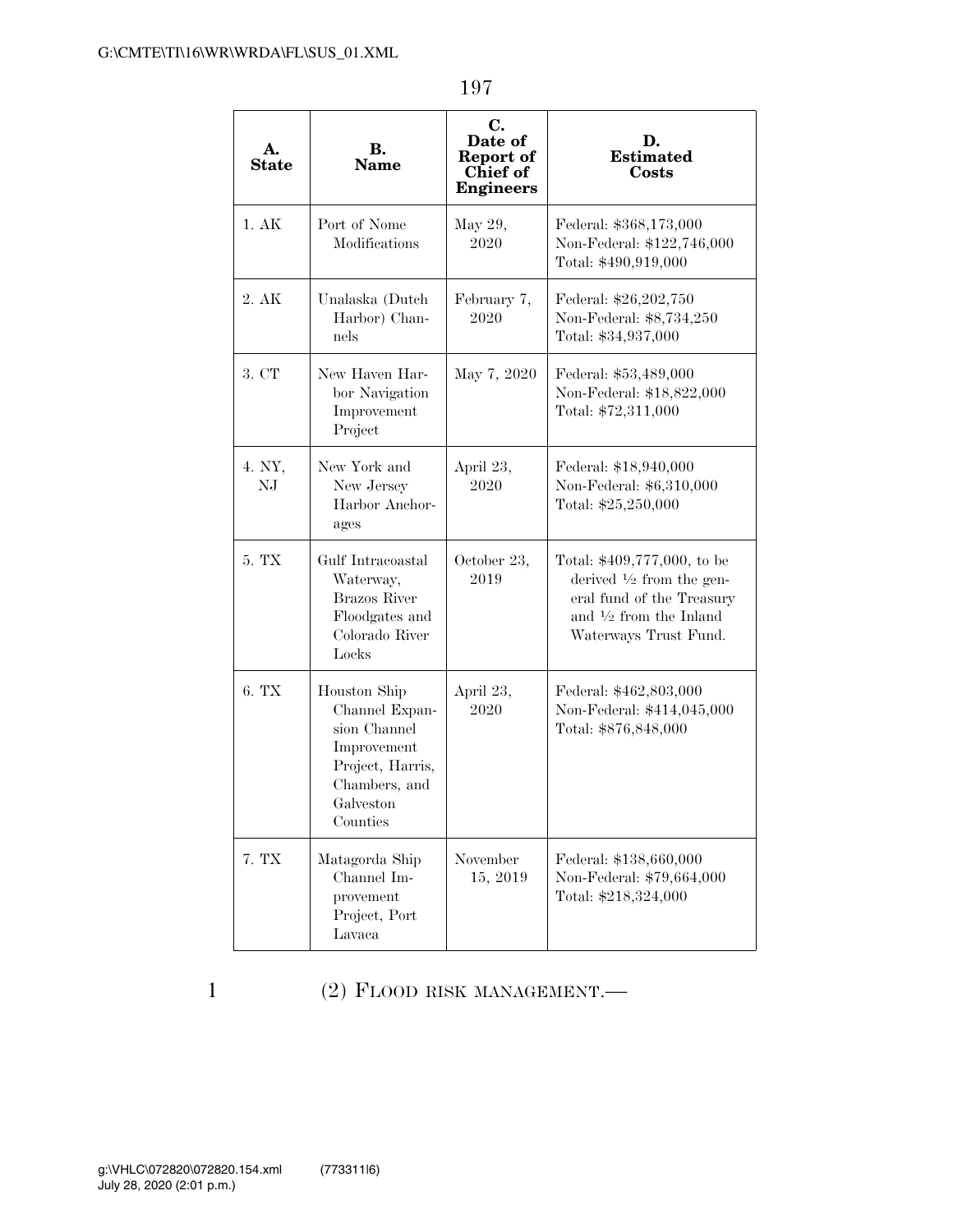**A. State** 

3. CT, NY

**B. Name** 

River at Winslow, Navajo **County** 

Garden Grove, California Flood Risk Manage-

Westchester County Streams, Byram River Basin, Fairfield County, Connecticut, and Westchester

1. AZ Little Colorado

2. CA Westminster, East

ment

|                                   |          | County, New<br>York                                                 |                   |                                                                              |
|-----------------------------------|----------|---------------------------------------------------------------------|-------------------|------------------------------------------------------------------------------|
|                                   | 4. ND    | Souris River<br><b>Basin Flood</b><br>Risk Manage-<br>ment          | April 16,<br>2019 | Federal: \$58,041,750<br>Non-Federal: \$31,253,250<br>Total: \$89,295,000    |
|                                   | 5. NJ    | Peckman River<br>Basin                                              | April 29,<br>2020 | Federal: \$95,022,000<br>Non-Federal: \$51,166,000<br>Total: \$146,188,000   |
|                                   | 6. NM    | Middle Rio<br>Grande Flood<br>Protection,<br>Bernalillo to<br>Belen | March 13,<br>2020 | Federal: \$190,538,000<br>Non-Federal: \$102,598,000<br>Total: \$293,136,000 |
|                                   | 7. OK    | Tulsa and West-<br>Tulsa Levee<br>System, Tulsa<br>County           | April 23,<br>2020 | Federal: \$86,780,000<br>Non-Federal: \$46,728,000<br>Total: \$133,508,000   |
| 1                                 |          |                                                                     |                   | (3) HURRICANE AND STORM DAMAGE RISK RE-                                      |
| 2                                 | DUCTION. |                                                                     |                   |                                                                              |
|                                   |          |                                                                     |                   |                                                                              |
| 320\072820.154.xml<br>(2:01 p.m.) |          | (773311 6)                                                          |                   |                                                                              |

198

**C. Date of Report of Chief of Engineers** 

December 14, 2018

**D. Estimated Costs** 

Federal: \$52,462,000 Non-Federal: \$28,249,000 Total: \$80,711,000

Non-Federal: \$910,092,000 Total: \$1,224,598,000

Non-Federal: \$14,702,500 Total: \$29,405,000

July 9, 2020 Federal: \$314,506,000

May 7, 2020 | Federal: \$14,702,500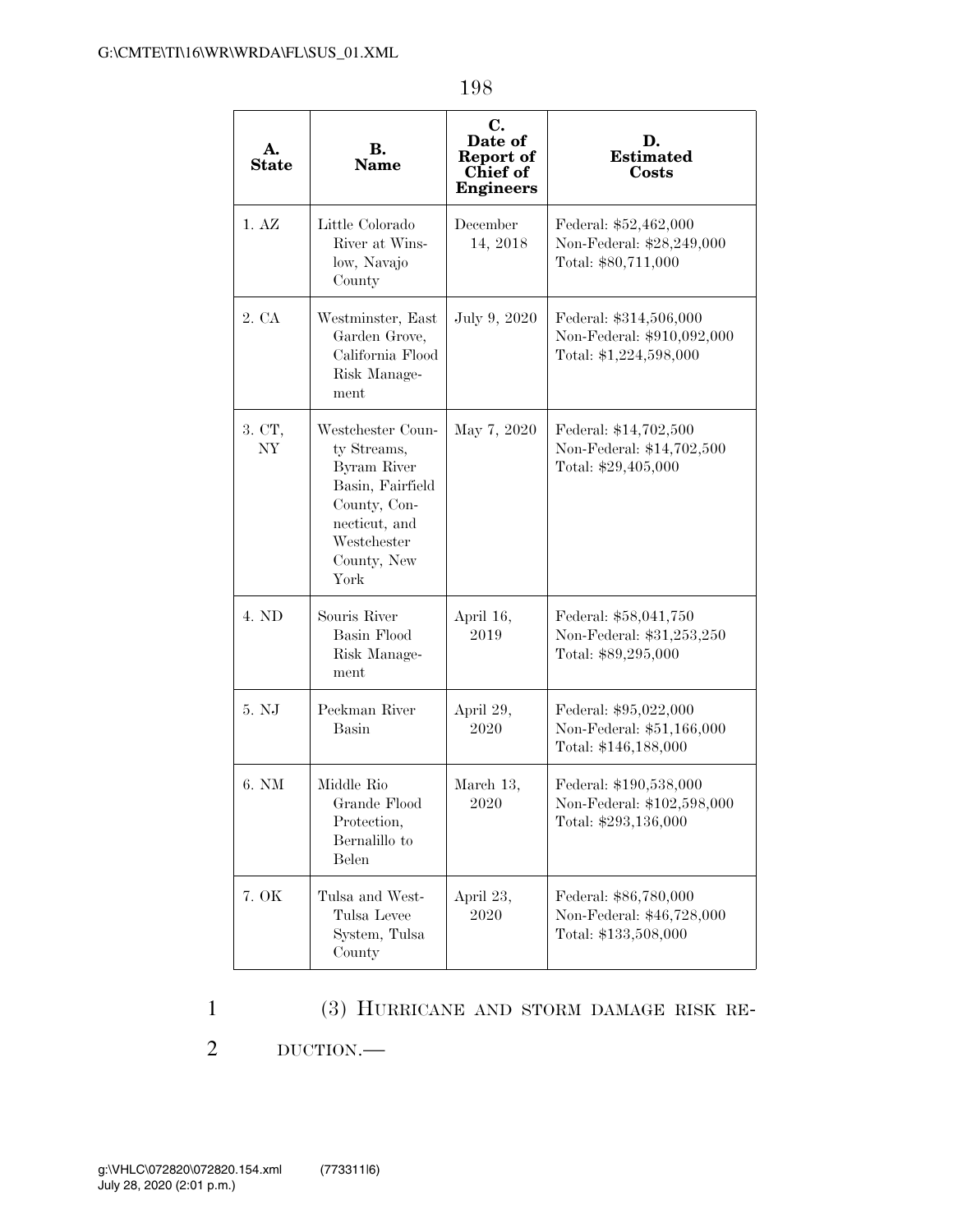| А.<br><b>State</b> | В.<br><b>Name</b>                                                                                  | C.<br>Date of<br>Report of<br>Chief of<br><b>Engineers</b> | D.<br><b>Estimated</b><br>Costs                                                                                                                                                                                                 |
|--------------------|----------------------------------------------------------------------------------------------------|------------------------------------------------------------|---------------------------------------------------------------------------------------------------------------------------------------------------------------------------------------------------------------------------------|
| 1. DE              | Delaware Bene-<br>ficial Use of<br>Dredged Mate-<br>rial for the<br>Delaware River                 | March 6,<br>2020                                           | Initial Federal: \$53,220,000<br>Initial Non-Federal:<br>\$28,660,000<br>Total: \$81,880,000<br>Renourishment Federal:<br>\$116,380,000<br>Renourishment Non-Federal:<br>\$116,380,000<br>Renourishment Total:<br>\$232,760,000 |
| 2. NJ              | New Jersey Bene-<br>ficial Use of<br>Dredged Mate-<br>rial for the<br>Delaware River               | April 8,<br>2020                                           | Initial Federal: \$80,780,000<br>Initial Non-Federal:<br>\$43,500,000<br>Total: \$124,280,000<br>Renourishment Federal:<br>\$82,140,000<br>Renourishment Non-Federal:<br>\$82,140,000<br>Renourishment Total:<br>\$164,280,000  |
| 3. NJ              | Rahway River<br>Basin, New<br>Jersey Coastal<br>Storm Risk<br>Management                           | June 9,<br>2020                                            | Federal: \$46,754,000<br>Non-Federal: \$25,175,000<br>Total: \$71,929,000                                                                                                                                                       |
| 4. NY              | East Rockaway<br>Inlet to Rock-<br>away Inlet and<br>Jamaica Bay,<br>Atlantic Coast<br>of New York | August 22,<br>2019                                         | Initial Federal: \$604,203,000<br>Initial Non-Federal: \$0<br>Total: \$604,203,000<br>Renourishment Federal:<br>\$189,763,000<br>Renourishment Non-Federal:<br>\$189,763,000<br>Renourishment Total:<br>\$379,526,000           |
| 5. NY              | Hashamomuck<br>Cove Coastal<br>Storm Risk<br>Management                                            | December 9,<br>2019                                        | Initial Federal: \$11,549,000<br>Initial Non-Federal:<br>\$6,218,000<br>Total: \$17,767,000<br>Renourishment Federal:<br>\$23,481,500<br>Renourishment Non-Federal:<br>\$23,481,500<br>Renourishment Total:<br>\$46,963,000     |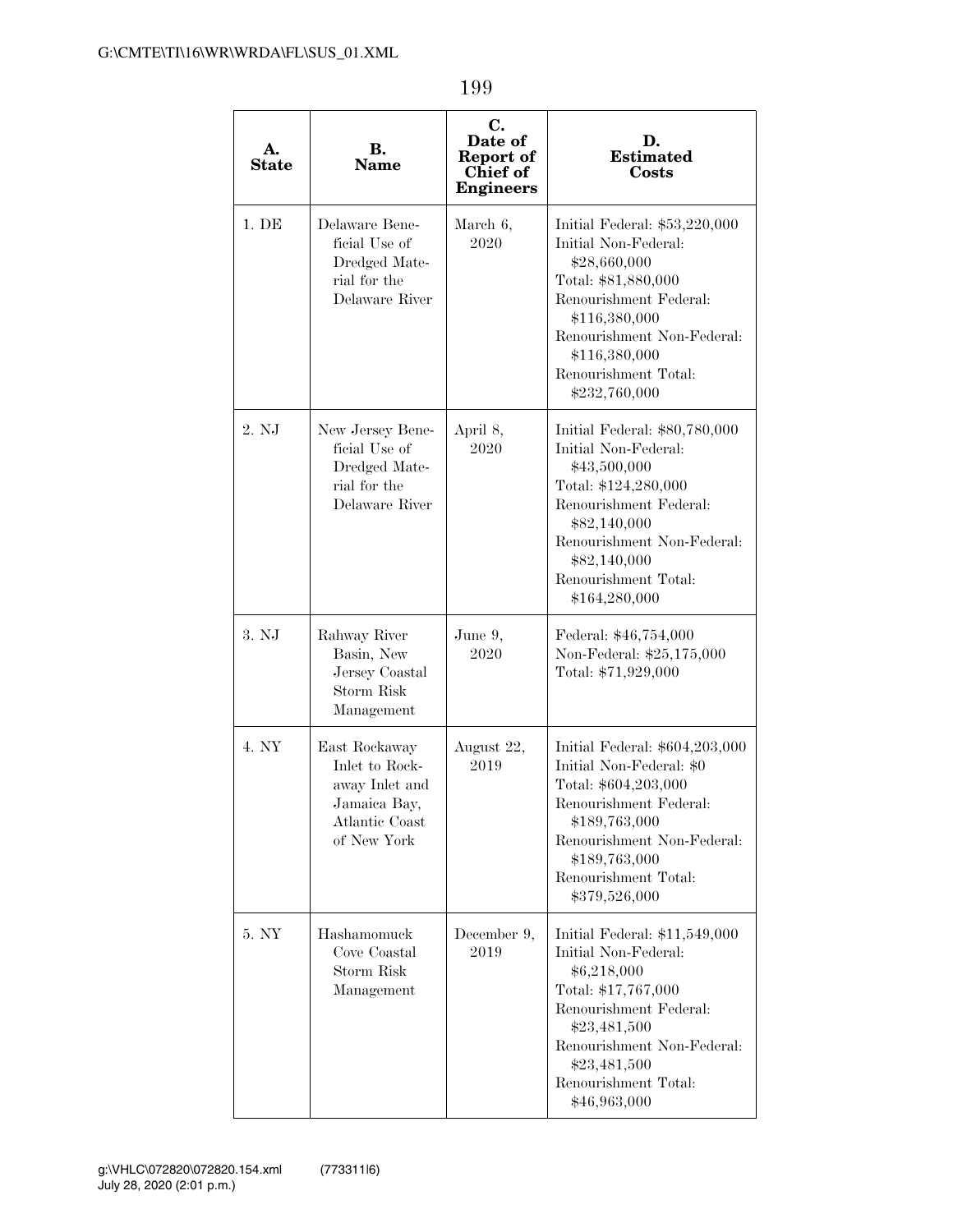| А.<br><b>State</b> | В.<br><b>Name</b>                                                | C.<br>Date of<br>Report of<br>Chief of<br><b>Engineers</b> | D.<br><b>Estimated</b><br>Costs                                                |
|--------------------|------------------------------------------------------------------|------------------------------------------------------------|--------------------------------------------------------------------------------|
| 6. RI              | Paweatuck River<br>Coastal Storm<br>Risk Manage-<br>ment Project | December<br>19, 2018                                       | Federal: \$37,848,000<br>Non-Federal: \$20,379,000<br>Total: \$58,227,000      |
| 7. VA              | Norfolk Coastal<br>Storm Risk<br>Management                      | February 5,<br>2019                                        | Federal: \$909,040,000<br>Non-Federal: \$489,480,000<br>Total: \$1,398,520,000 |

### 1 (4) FLOOD RISK MANAGEMENT AND ECO-

#### 2 SYSTEM RESTORATION.—

| <b>State</b> | В.<br><b>Name</b>                                                           | $\mathbf{C}$ .<br>Date of<br>Report of<br>Chief of<br><b>Engineers</b> | D.<br><b>Estimated</b><br>Costs                                                                                                                                                                                                |
|--------------|-----------------------------------------------------------------------------|------------------------------------------------------------------------|--------------------------------------------------------------------------------------------------------------------------------------------------------------------------------------------------------------------------------|
| 1. CO        | South Platte<br>River and Trib-<br>utaries, Adams<br>and Denver<br>Counties | July 29,<br>2019                                                       | Federal: \$334,412,000<br>Non-Federal: \$200,406,000<br>Total: \$534,818,000                                                                                                                                                   |
| 2. NY        | Fire Island Inlet<br>to Montauk<br>Point, New<br>York Reformu-<br>lation    | July 9, 2020                                                           | Initial Federal:<br>\$1,541,981,000<br>Initial Non-Federal: \$0<br>Total: \$1,541,981,000<br>Renourishment Federal:<br>\$742,926,500<br>Renourishment Non-Federal:<br>\$742,926,500<br>Renourishment Total:<br>\$1,485,853,000 |

3 (5) ECOSYSTEM RESTORATION.—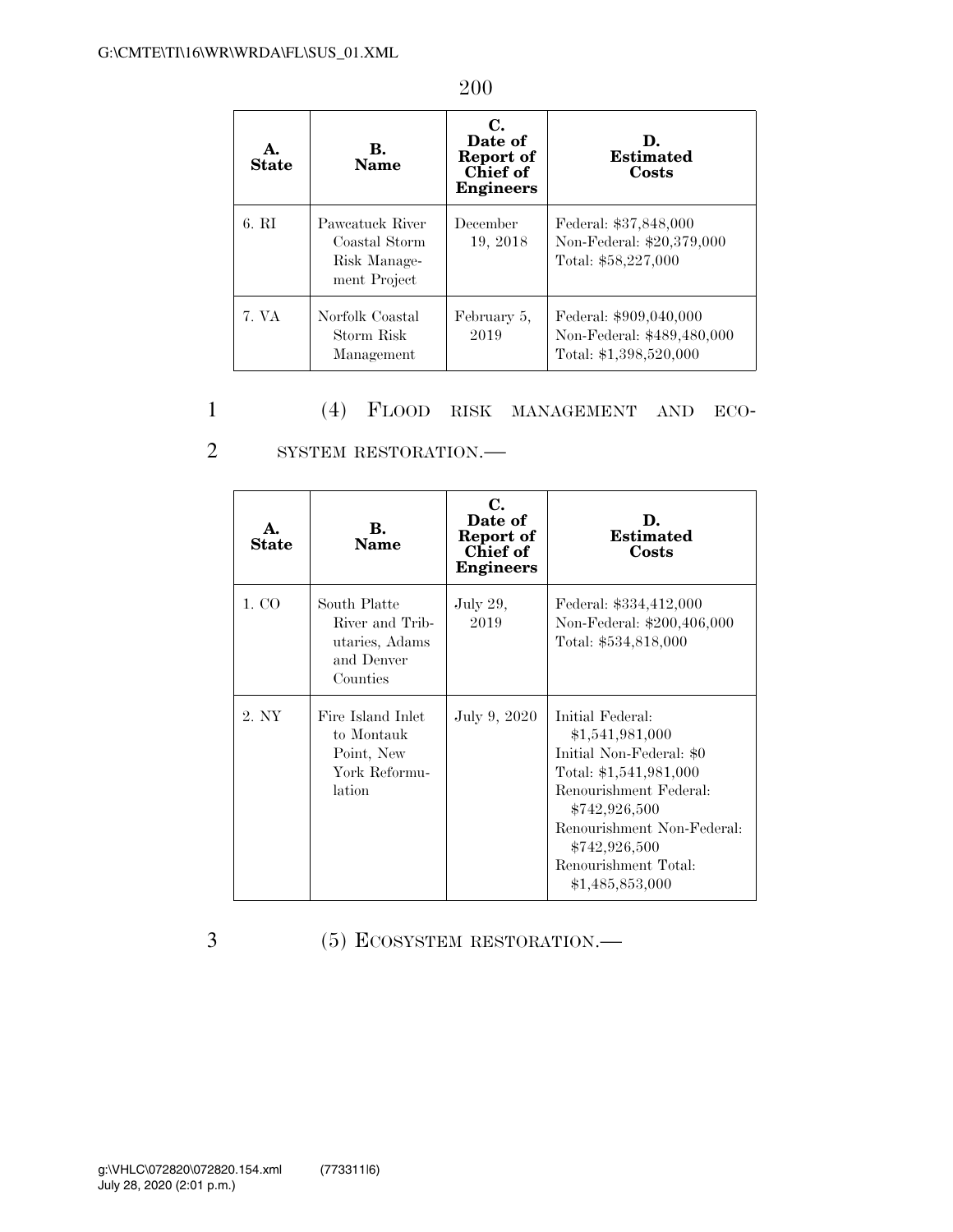| А.<br><b>State</b> | <b>B.</b><br><b>Name</b>                                                                                                                                    | C.<br>Date of<br>Report of<br>Chief of<br><b>Engineers</b> | D.<br><b>Estimated</b><br>Costs                                              |
|--------------------|-------------------------------------------------------------------------------------------------------------------------------------------------------------|------------------------------------------------------------|------------------------------------------------------------------------------|
| 1. CA              | Delta Islands and<br>Levees                                                                                                                                 | December<br>18, 2018                                       | Federal: \$16,746,395<br>Non-Federal: \$9,016,736<br>Total: \$25,763,131     |
| 2. CA              | Yuba River Eco-<br>system Restora-<br>tion                                                                                                                  | June 20,<br>2019                                           | Federal: \$65,014,326<br>Non-Federal: \$35,008,268<br>Total: \$100,022,594   |
| $3.$ FL            | Comprehensive<br>Everglades Res-<br>toration Plan,<br>Loxahatchee<br>River Water-<br>shed Restora-<br>tion Project,<br>Martin and<br>Palm Beach<br>Counties | April 8,<br>2020                                           | Federal: \$372,232,000<br>Non-Federal: \$368,528,000<br>Total: \$740,760,000 |
| $4.$ IL            | The Great Lakes<br>and Mississippi<br>River Interbasin<br>Study - Bran-<br>don Road, Will<br>County                                                         | May 23,<br>2019                                            | Federal: \$690,643,200<br>Non-Federal: \$172,660,800<br>Total: \$863,304,000 |
| $5.$ IL            | South Fork of the<br>South Branch<br>of the Chicago<br>River, Bubbly<br>Creek, Eco-<br>system Restora-<br>tion                                              | July 9, 2020                                               | Federal: \$11,657,000<br>Non-Federal: \$6,277,000<br>Total: \$17,934,000     |
| 6. MD              | Anacostia Water-<br>shed Restora-<br>tion, Prince<br>George's Coun-<br>ty                                                                                   | December<br>19, 2018                                       | Federal: \$23,171,000<br>Non-Federal: \$12,476,000<br>Total: \$35,647,000    |
| 7. MO              | St. Louis<br>Riverfront-<br>Meramec River<br>Basin Eco-<br>system Restora-<br>tion                                                                          | November 1,<br>2019                                        | Federal: \$60,124,000<br>Non-Federal: \$32,375,000<br>Total: \$92,499,000    |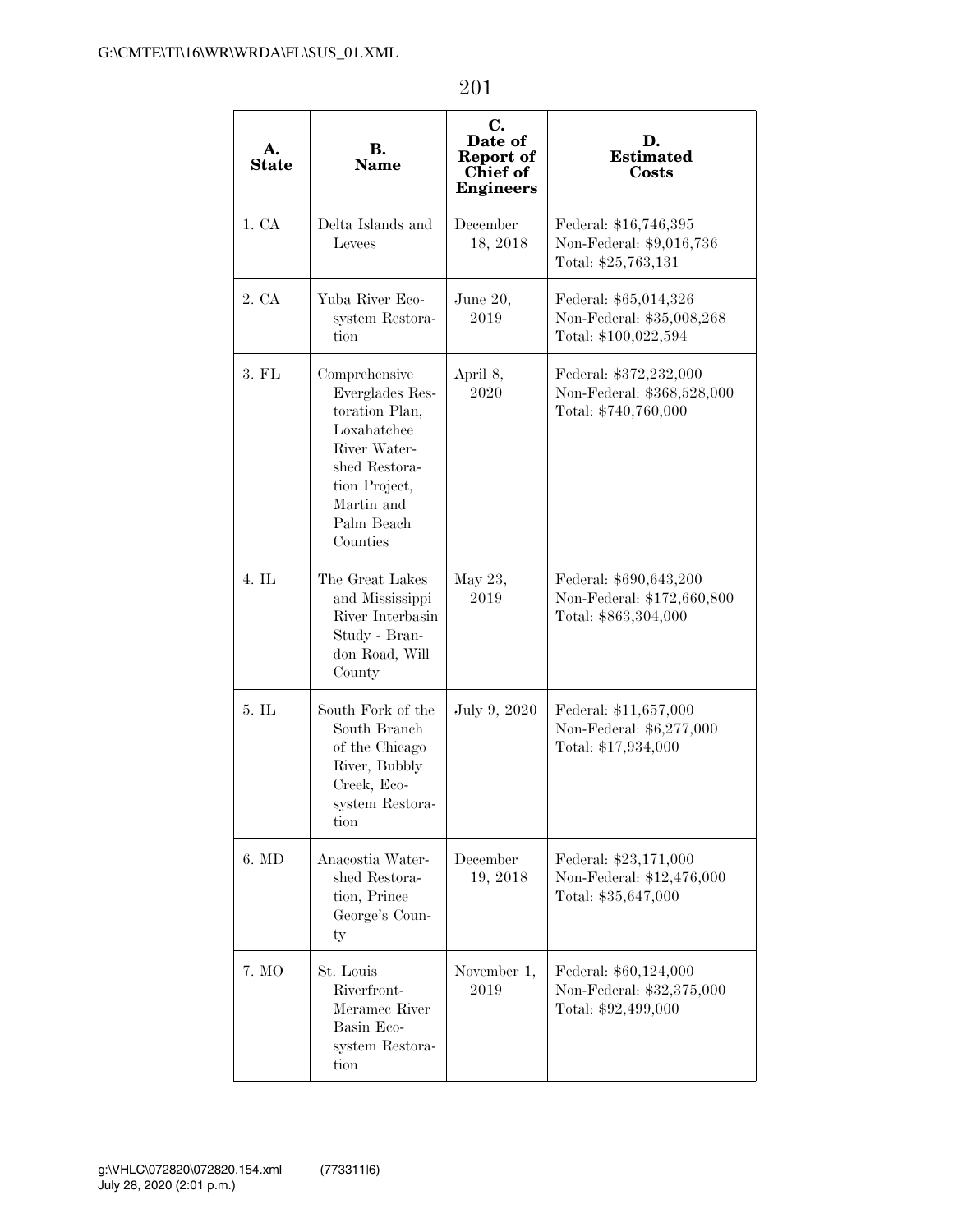| A.<br><b>State</b> | В.<br><b>Name</b>                                                                                                                                | C.<br>Date of<br>Report of<br>Chief of<br><b>Engineers</b> | D.<br><b>Estimated</b><br>Costs                                              |
|--------------------|--------------------------------------------------------------------------------------------------------------------------------------------------|------------------------------------------------------------|------------------------------------------------------------------------------|
| 8. NM              | Rio Grande, Envi-<br>ronmental Man-<br>agement Pro-<br>gram, Sandia<br>Pueblo to Isleta<br>Pueblo, New<br>Mexico Eco-<br>system Restora-<br>tion | August 5,<br>2019                                          | Federal: \$16,163,000<br>Non-Federal: \$8,703,000<br>Total: \$24,866,000     |
| 9. NY,<br>NJ.      | Hudson-Raritan<br>Estuary Eco-<br>system Restora-<br>tion                                                                                        | May 26,<br>2020                                            | Federal: \$265,320,000<br>Non-Federal: \$142,864,000<br>Total: \$408,184,000 |
| 10. TX             | Jefferson County<br>Ecosystem Res-<br>toration                                                                                                   | September<br>12, 2019                                      | Federal: \$37,615,000<br>Non-Federal: \$20,254,000<br>Total: \$57,869,000    |

### 1 (6) WATER SUPPLY.—

| <b>State</b> | В.<br><b>Name</b>                                 | С.<br>Date of<br>Report of<br>Chief of<br><b>Engineers</b> | D.<br><b>Estimated</b><br>Costs                |
|--------------|---------------------------------------------------|------------------------------------------------------------|------------------------------------------------|
| 1. OR        | Willamette River<br>Basin Review<br>Reallocation. | December<br>18, 2019                                       | Federal: \$0<br>Non-Federal: \$0<br>Total: \$0 |

## 2 (7) MODIFICATIONS AND OTHER PROJECTS.—

| <b>State</b> | В.<br><b>Name</b>                                                         | C.<br>Date of<br><b>Decision</b><br><b>Document</b> | D.<br><b>Estimated</b><br>Costs                                                |
|--------------|---------------------------------------------------------------------------|-----------------------------------------------------|--------------------------------------------------------------------------------|
| 1. FL        | Caloosahatchee<br>River West<br>Basin Storage<br>Reservoir (C-43<br>WBSR) | July 24,<br>2020                                    | Federal: \$503,466,500<br>Non-Federal: \$503,466,500<br>Total: \$1,006,933,000 |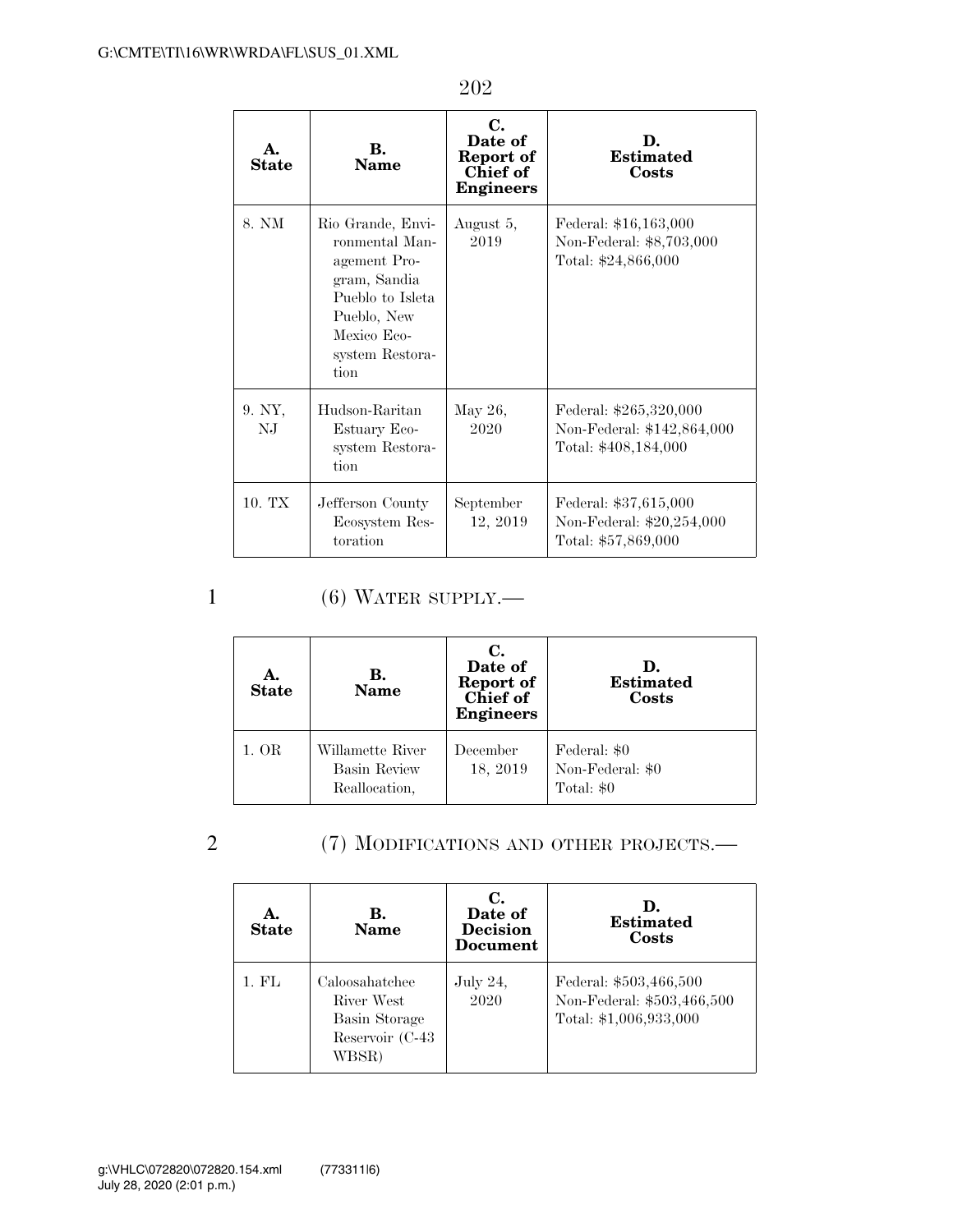| A.<br><b>State</b> | B.<br><b>Name</b>                                                                        | C.<br>Date of<br><b>Decision</b><br><b>Document</b> | D.<br><b>Estimated</b><br>Costs                                                                                                                                                                           |
|--------------------|------------------------------------------------------------------------------------------|-----------------------------------------------------|-----------------------------------------------------------------------------------------------------------------------------------------------------------------------------------------------------------|
| 2. KY              | Kentucky Lock                                                                            | June 9,<br>2020                                     | Total: $$1,152,769,000$ (to be<br>derived $\frac{1}{2}$ from the gen-<br>eral fund of the Treasury<br>and $\frac{1}{2}$ from the Inland<br>Waterways Trust Fund)                                          |
| 3. NC              | Carolina Beach<br>Integrated<br>Beach Re-<br>nourishment                                 | June 16,<br>2020                                    | Federal: \$24,205,000<br>Non-Federal: \$24,205,000<br>Total: \$48,410,000                                                                                                                                 |
| 4. NC              | Wrightsville<br>Beach                                                                    | July 2, 2020                                        | Federal: \$53,788,000<br>Non-Federal: \$22,329,000<br>Total: \$76,117,000<br>Renourishment Federal:<br>\$14,553,000<br>Renourishment Non-Federal:<br>\$14,553,000<br>Renourishment Total:<br>\$29,106,000 |
| 5. TX              | Corpus Christi<br>Ship Channel,<br>Deepening and<br>Widening and<br><b>Barge Shelves</b> | May 4, 2020                                         | Federal: \$403,000,000<br>Non-Federal: \$273,010,000<br>Total: \$676,010,000                                                                                                                              |

#### 1 **SEC. 402. SPECIAL RULES.**

 (a) GREAT LAKES AND MISSISSIPPI RIVER INTERBASIN PROJECT, BRANDON ROAD, WILL COUNTY, ILLINOIS.—The Secretary shall carry out the project for ecosystem restoration, Great Lakes and Mississippi River Interbasin project, Brandon Road, Will County, Illinois, authorized by section 401 of this Act, substantially in ac- cordance with the terms and conditions described in the Report of the Chief of Engineers, dated May 23, 2019, with the following modifications: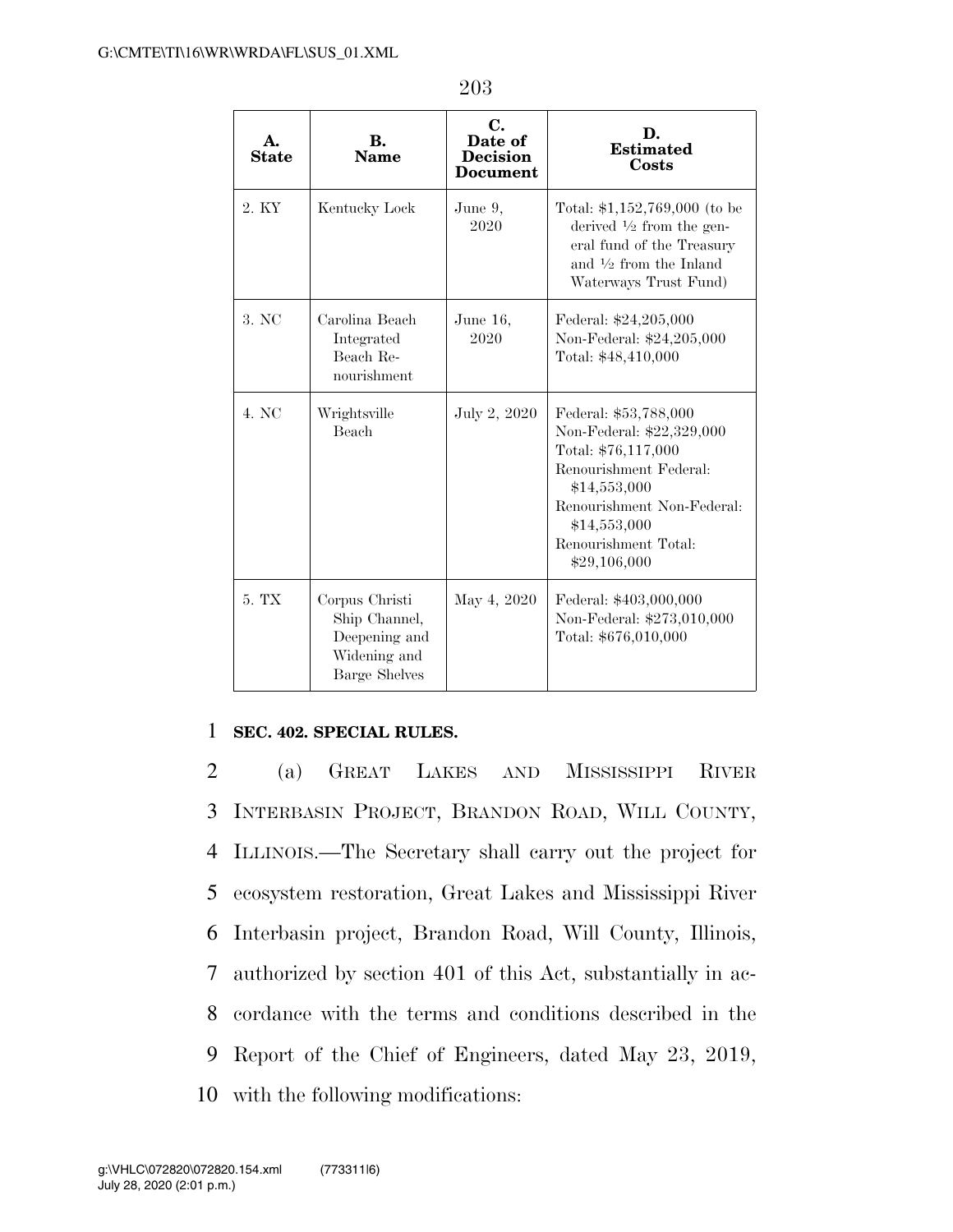(1) The Federal share of the cost of construc-tion shall be 80 percent.

 (2) The Secretary may include the addition or substitution of technologies or measures not de- scribed in the report, as the Secretary determines to be advisable.

 (b) WILLAMETTE RIVER BASIN REVIEW REALLOCA- TION STUDY.—The Secretary shall carry out the project for water supply, Willamette River Basin Review Realloca- tion, Oregon, authorized by section 401 of this Act, sub- stantially in accordance with the terms and conditions de- scribed in the Report of the Chief of Engineers, dated De-cember 18, 2019, with the following modifications:

 (1) The Secretary shall meet the obligations of the Corps of Engineers under the Endangered Spe- cies Act of 1973 by complying with the June 2019 NMFS Willamette Basin Review Study Biological Opinion Reasonable and Prudent Alternative until such time, if any, as it is modified or replaced, in whole or in part, through the consultation process under section 7(a) of the Endangered Species Act of 1973.

 (2) The Secretary may reallocate not more than 10 percent of overall storage in the joint conserva-tion pool, as authorized by this Act and without fur-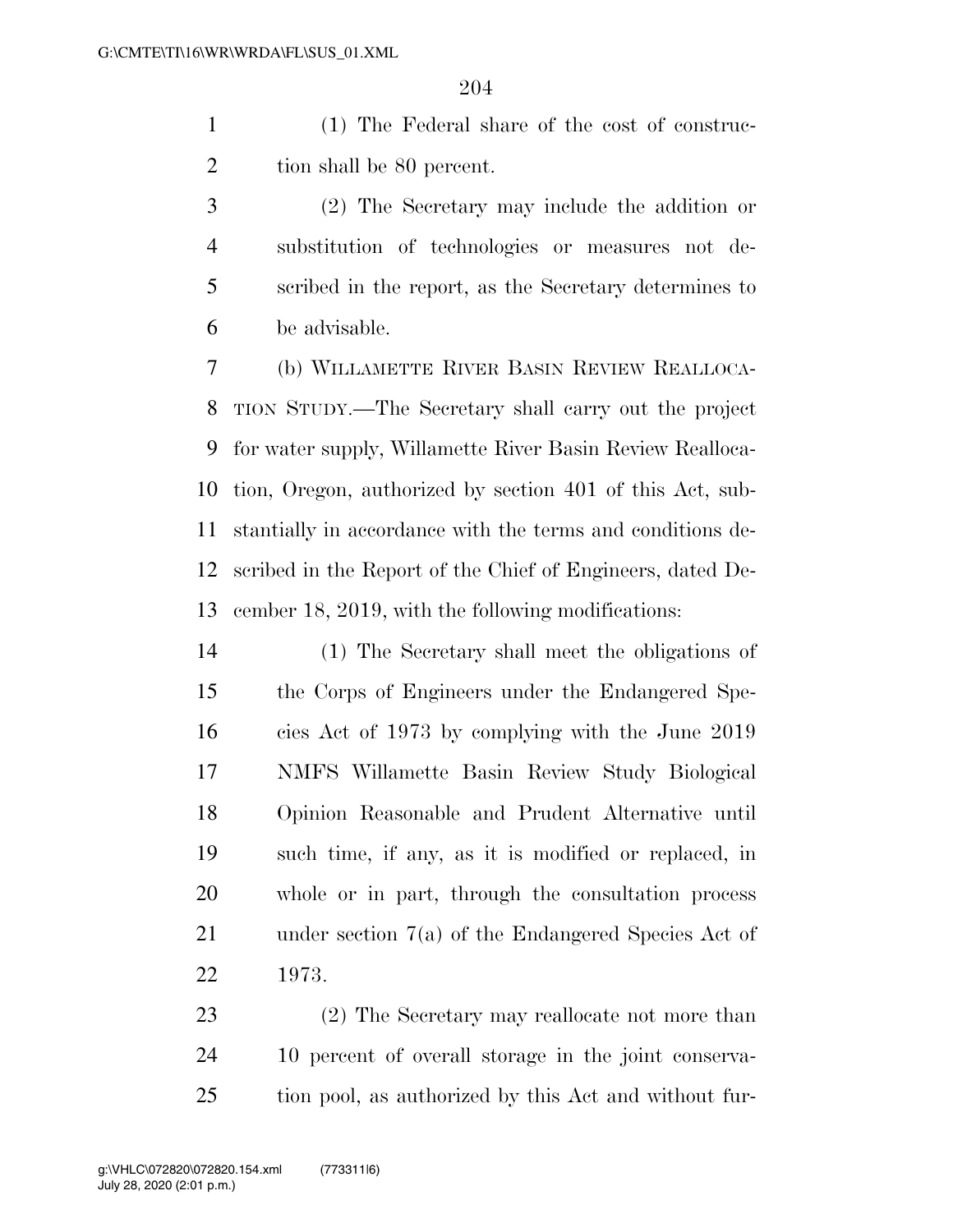ther congressional action, if such reallocation is con- sistent with the ongoing consultation under section 7(a) of the Endangered Species Act of 1973 related to Willamette Valley System operations.

 (3) The Secretary shall ensure that the revised reallocation is not reallocated from a single storage use, does not seriously affect authorized project pur- poses, and does not otherwise involve major oper-ational changes to the project.

 (c) CANO MARTIN PENA, SAN JUAN, PUERTO RICO.—Section 5127 of the Water Resources Develop- ment Act of 2007 (121 Stat. 1242) is amended by striking ''\$150,000,000'' and inserting ''\$232,430,000''.

 **SEC. 403. AUTHORIZATION OF PROJECTS BASED ON FEASI- BILITY STUDIES PREPARED BY NON-FED-ERAL INTERESTS.** 

 (a) IN GENERAL.—The Secretary is authorized to carry out the following projects for water resources devel- opment and conservation and other purposes, subject to subsection (b):

21 (1) FORT PIERCE, ST. LUCIE COUNTY, FLOR- IDA.—The project for hurricane and storm damage reduction, Fort Pierce, St. Lucie County, Florida, as described in the review assessment of the Secretary, titled ''Review Assessment of St. Lucie County,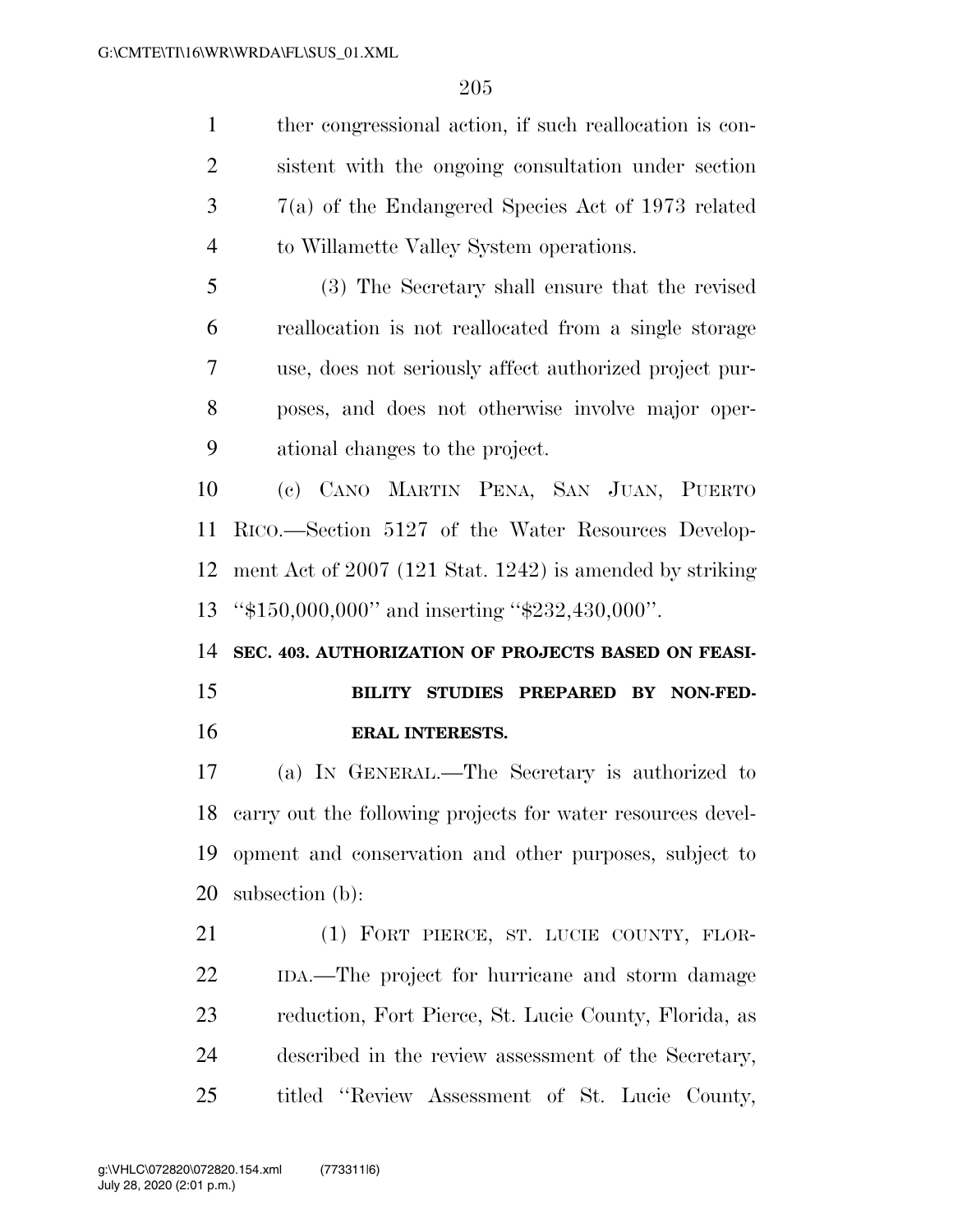Florida Fort Pierce Shore Protection Project Section 203 Integrated Feasibility Study and Environmental Assessment (June 2018)'' and dated July 2018, at a total cost of \$33,107,639, and at an estimated total cost of \$97,958,972 for periodic nourishment over the 50-year life of the project.

 (2) BAPTISTE COLLETTE BAYOU, LOUISIANA.— The project for navigation, Baptiste Collette Bayou, Louisiana, as described in the review assessment of the Secretary, titled ''Review Assessment of Plaquemines Parish Government's Section 203 Study Baptiste Collette Bayou Navigation Channel Deepening Project Integrated Feasibility Study and Environmental Assessment (January 2017, Amend- ed April 2018)'' and dated June 2018, at a total cost of \$44,920,000.

 (3) HOUMA NAVIGATION CANAL, LOUISIANA.— The project for navigation, Houma Navigation Canal, Louisiana, as described in the review assess- ment of the Secretary, titled ''Review Assessment of Houma Navigation Canal Deepening Project Section 203 Integrated Feasibility Report and DRAFT En- vironmental Impact Statement (June 2018)'' and dated July 2018, at a total cost of \$253,458,000.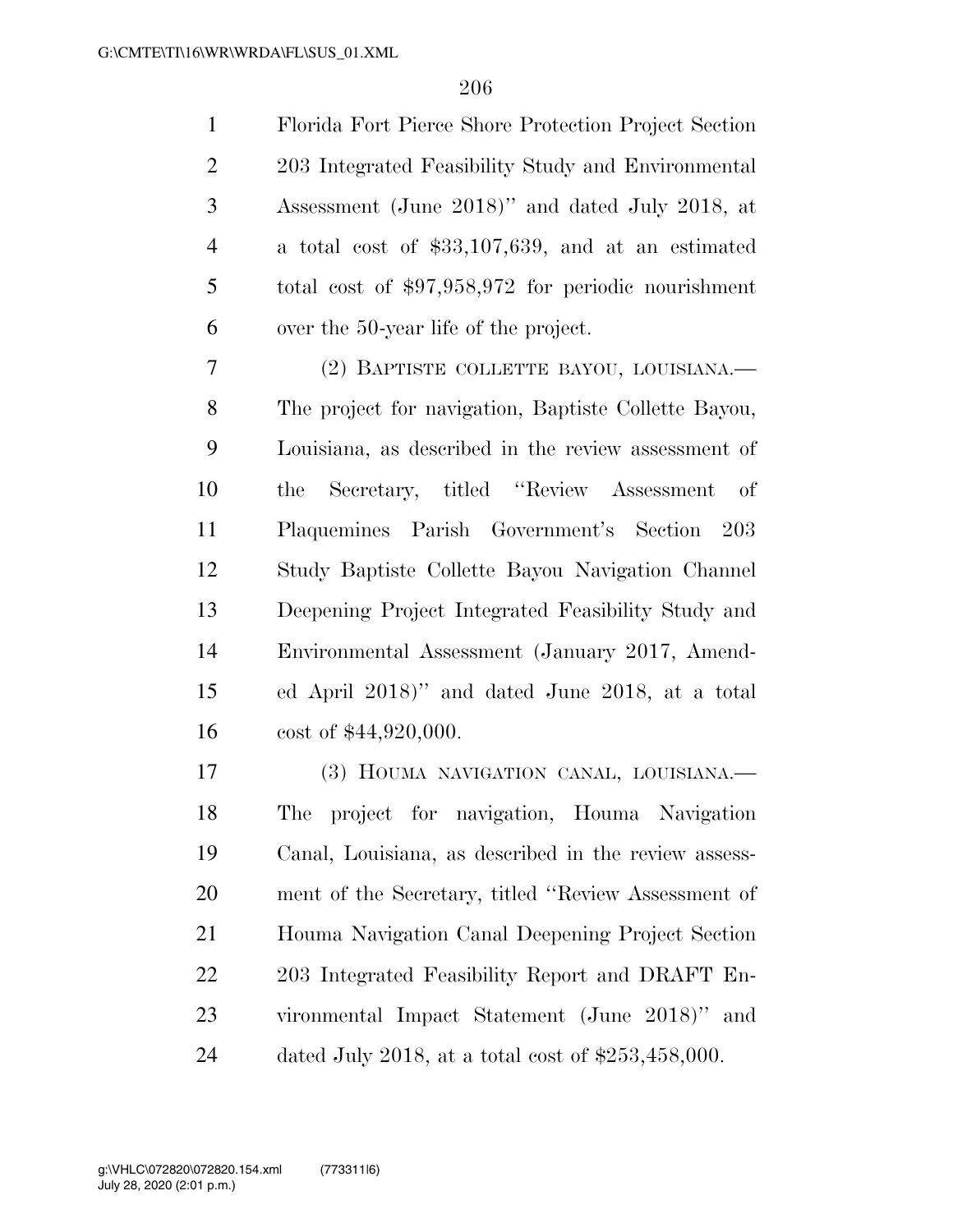(4) PORT FOURCHON BELLE PASS CHANNEL, LOUISIANA.—The project for navigation, Port Fourchon Belle Pass Channel, Louisiana, as de- scribed in the review assessment of the Secretary, ti- tled ''Review Assessment of Port Fourchon Belle Pass Channel Deepening Project Section 203 Feasi- bility Study (January 2019, revised January 2020)'' and dated April 2020, at a total cost of \$95,483,000. 10 (5) WILMINGTON HARBOR, NORTH CAROLINA. The project for navigation, Wilmington Harbor, North Carolina, as described in the review assess- ment of the Secretary, titled ''Review Assessment of Wilmington Harbor, North Carolina Navigation Im- provement Project Integrated Section 203 Study & Environmental Report (February 2020)'' and dated May 2020, at a total cost of \$834,093,000. (6) CHACON CREEK, TEXAS.—The project for flood risk management, ecosystem restoration, and other purposes, Chacon Creek, Texas, as described

 in the review assessment of the Secretary, titled ''Review Assessment of Chacon Creek, Texas Section 203 Integrated Feasibility Report and DRAFT En- vironmental Assessment (August 2018)'' and dated September 2018, at a total cost of \$51,973,000.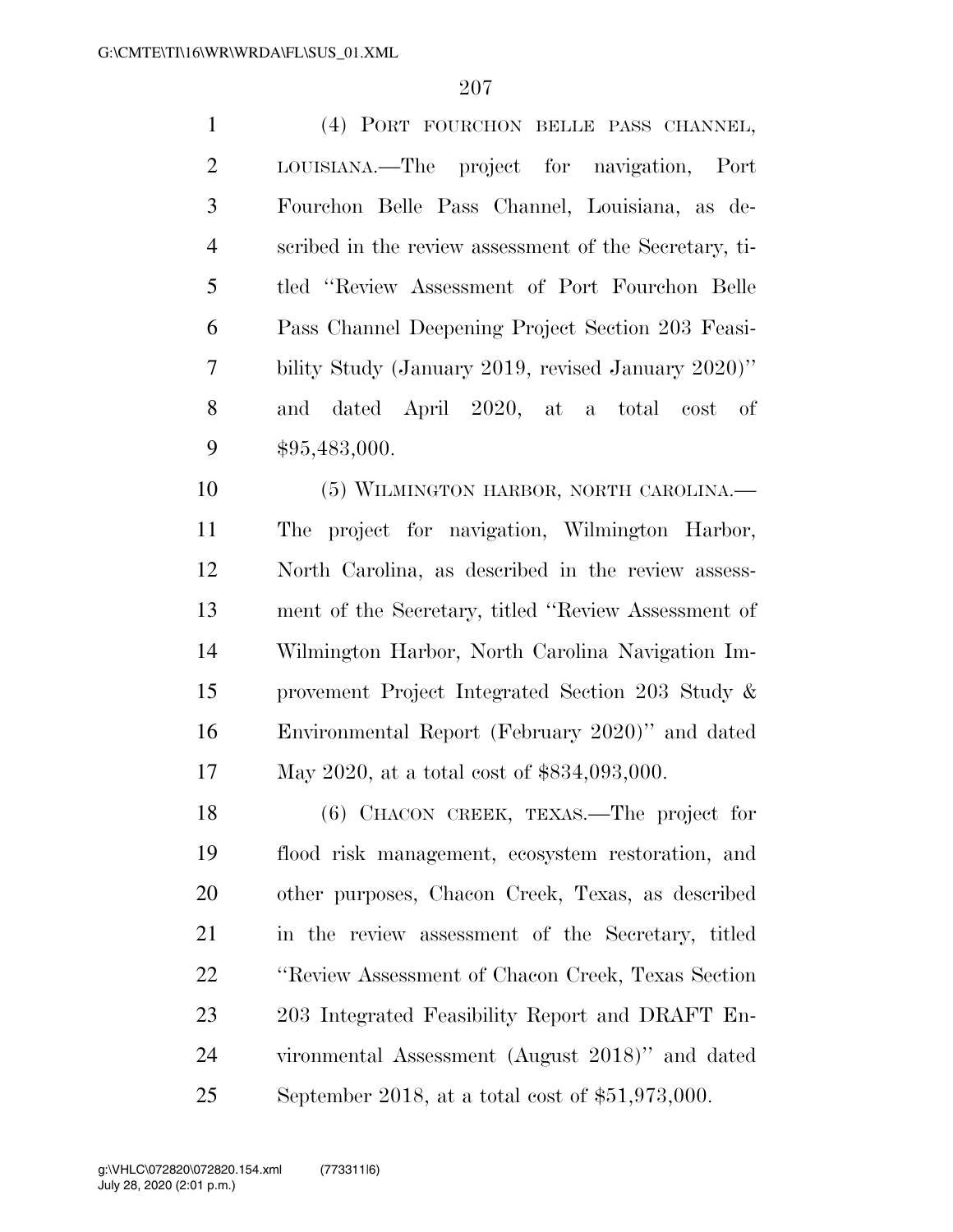(b) REQUIREMENTS.—The Secretary may only carry out a project authorized under subsection (a)—

- (1) substantially in accordance with the applica- ble review assessment for the project submitted by the Secretary under section 203(c) of the Water Re- sources Development Act of 1986, as identified in subsection (a) of this section, and subject to such modifications or conditions as the Secretary con- siders appropriate and identifies in a final assess- ment that addresses the concerns, recommendations, and conditions identified by the Secretary in the ap-plicable review assessment; and
- (2) after the Secretary transmits to the Com- mittee on Transportation and Infrastructure of the House of Representatives and the Committee on En- vironment and Public Works of the Senate such final assessment.
- (c) TECHNICAL CORRECTION.—Section 203(c)(1) of the Water Resources Development Act of 1986 (33 U.S.C. 20  $2231(c)(1)$  is amended, in the matter preceding subpara- graph (A), by striking ''a report'' and inserting ''an as-sessment''.